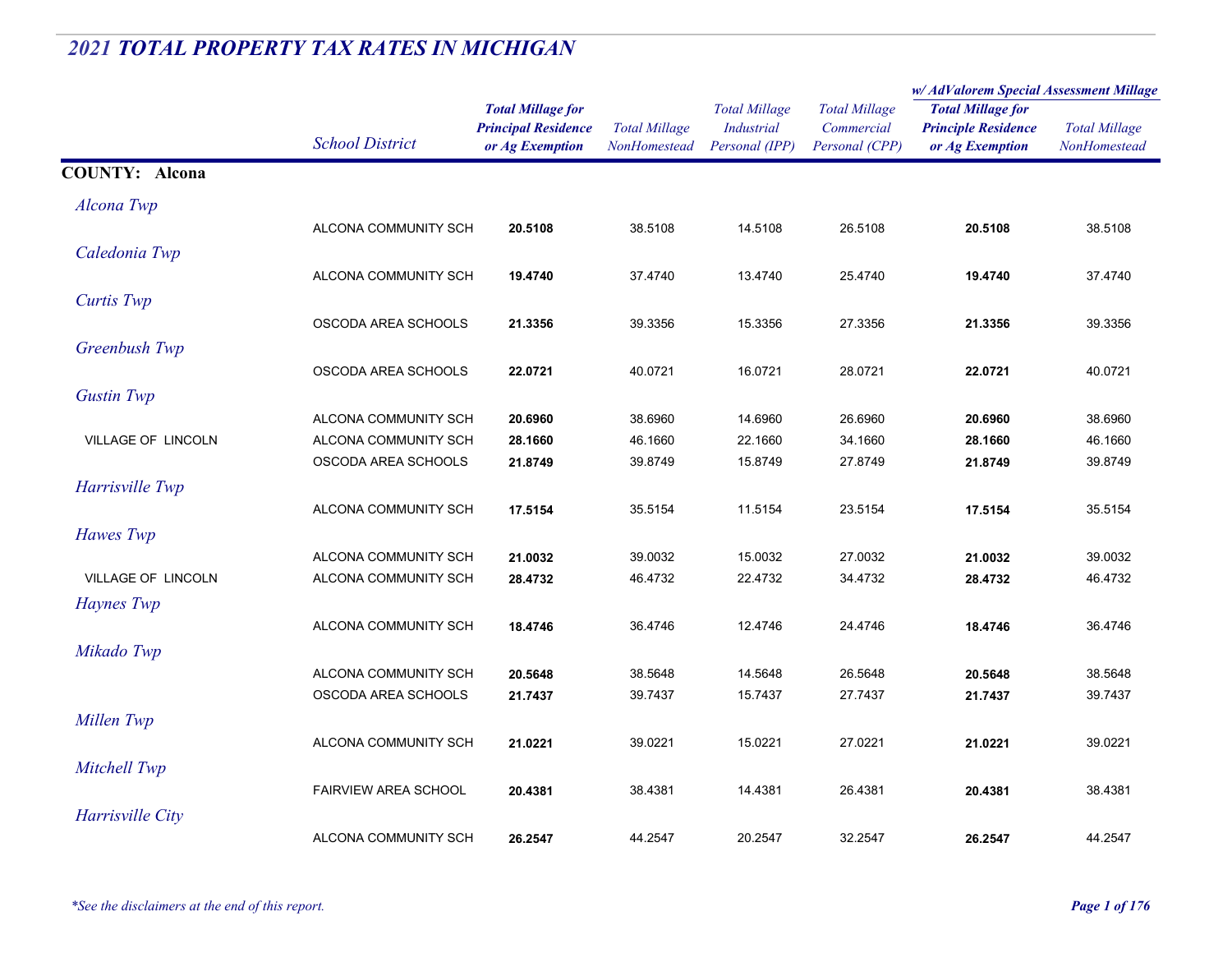|                         |                              |                                                                           |                                      |                                                             |                                                      | w/ AdValorem Special Assessment Millage                                   |                                      |
|-------------------------|------------------------------|---------------------------------------------------------------------------|--------------------------------------|-------------------------------------------------------------|------------------------------------------------------|---------------------------------------------------------------------------|--------------------------------------|
|                         | <b>School District</b>       | <b>Total Millage for</b><br><b>Principal Residence</b><br>or Ag Exemption | <b>Total Millage</b><br>NonHomestead | <b>Total Millage</b><br><b>Industrial</b><br>Personal (IPP) | <b>Total Millage</b><br>Commercial<br>Personal (CPP) | <b>Total Millage for</b><br><b>Principle Residence</b><br>or Ag Exemption | <b>Total Millage</b><br>NonHomestead |
| <b>COUNTY: Alger</b>    |                              |                                                                           |                                      |                                                             |                                                      |                                                                           |                                      |
| Au Train Twp            |                              |                                                                           |                                      |                                                             |                                                      |                                                                           |                                      |
|                         | <b>AUTRAIN-ONOTA PUBLIC</b>  | 26.7621                                                                   | 44.7621                              | 20.7621                                                     | 32.7621                                              | 26.7621                                                                   | 44.7621                              |
|                         | MUNISING PUBLIC SCHOO        | 28.6121                                                                   | 46.6121                              | 22.6121                                                     | 34.6121                                              | 28.6121                                                                   | 46.6121                              |
|                         | SUPERIOR CENTRAL SCH         | 32.0411                                                                   | 50.0411                              | 26.0411                                                     | 38.0411                                              | 32.0411                                                                   | 50.0411                              |
| <b>Burt Twp</b>         |                              |                                                                           |                                      |                                                             |                                                      |                                                                           |                                      |
|                         | <b>BURT TOWNSHIP SCHOOL</b>  | 28.2894                                                                   | 46.2894                              | 22.2894                                                     | 34.2894                                              | 28.2894                                                                   | 46.2894                              |
| <b>Grand Island Twp</b> |                              |                                                                           |                                      |                                                             |                                                      |                                                                           |                                      |
|                         | MUNISING PUBLIC SCHOO        | 24.6298                                                                   | 42.6298                              | 18.6298                                                     | 30.6298                                              | 24.6298                                                                   | 42.6298                              |
| Limestone Twp           |                              |                                                                           |                                      |                                                             |                                                      |                                                                           |                                      |
|                         | SUPERIOR CENTRAL SCH         | 24.5170                                                                   | 42.5170                              | 18.5170                                                     | 30.5170                                              | 24.5170                                                                   | 42.5170                              |
| Mathias Twp             |                              |                                                                           |                                      |                                                             |                                                      |                                                                           |                                      |
|                         | SUPERIOR CENTRAL SCH         | 27.2892                                                                   | 45.2892                              | 21.2892                                                     | 33.2892                                              | 27.2892                                                                   | 45.2892                              |
| <b>Munising Twp</b>     |                              |                                                                           |                                      |                                                             |                                                      |                                                                           |                                      |
|                         | MUNISING PUBLIC SCHOO        | 24.4707                                                                   | 42.4707                              | 18.4707                                                     | 30.4707                                              | 24.4707                                                                   | 42.4707                              |
| <b>Onota Twp</b>        |                              |                                                                           |                                      |                                                             |                                                      |                                                                           |                                      |
|                         | AUTRAIN-ONOTA PUBLIC         | 24.2974                                                                   | 42.2974                              | 18.2974                                                     | 30.2974                                              | 24.2974                                                                   | 42.2974                              |
| <b>Rock River Twp</b>   |                              |                                                                           |                                      |                                                             |                                                      |                                                                           |                                      |
|                         | SUPERIOR CENTRAL SCH         | 26.4351                                                                   | 44.4351                              | 20.4351                                                     | 32.4351                                              | 26.4351                                                                   | 44.4351                              |
| VILLAGE OF CHATHAM      | SUPERIOR CENTRAL SCH         | 30.3416                                                                   | 48.3416                              | 24.3416                                                     | 36.3416                                              | 30.3416                                                                   | 48.3416                              |
| <b>Munising City</b>    |                              |                                                                           |                                      |                                                             |                                                      |                                                                           |                                      |
|                         | MUNISING PUBLIC SCHOO        | 39.5213                                                                   | 57.5213                              | 33.5213                                                     | 45.5213                                              | 39.5213                                                                   | 57.5213                              |
| <b>COUNTY: Allegan</b>  |                              |                                                                           |                                      |                                                             |                                                      |                                                                           |                                      |
| Allegan Twp             |                              |                                                                           |                                      |                                                             |                                                      |                                                                           |                                      |
|                         | ALLEGAN PUBLIC SCHOO         | 32.2837                                                                   | 50.2837                              | 26.2837                                                     | 38.2837                                              | 32.2837                                                                   | 50.2837                              |
|                         | HOPKINS PUBLIC SCHOOL        | 34.4257                                                                   | 52.4257                              | 28.4257                                                     | 40.4257                                              | 34.4257                                                                   | 52.4257                              |
| Casco Twp               |                              |                                                                           |                                      |                                                             |                                                      |                                                                           |                                      |
|                         | FENNVILLE PUBLIC SCHO        | 31.5468                                                                   | 49.2660                              | 25.5468                                                     | 37.2660                                              | 31.5468                                                                   | 49.2660                              |
|                         | SOUTH HAVEN PUBLIC SC        | 33.0751                                                                   | 51.0751                              | 27.0751                                                     | 39.0751                                              | 33.0751                                                                   | 51.0751                              |
|                         | <b>BLOOMINGDALE PUBLIC S</b> | 34.0097                                                                   | 51.6003                              | 28.0097                                                     | 39.6003                                              | 34.0097                                                                   | 51.6003                              |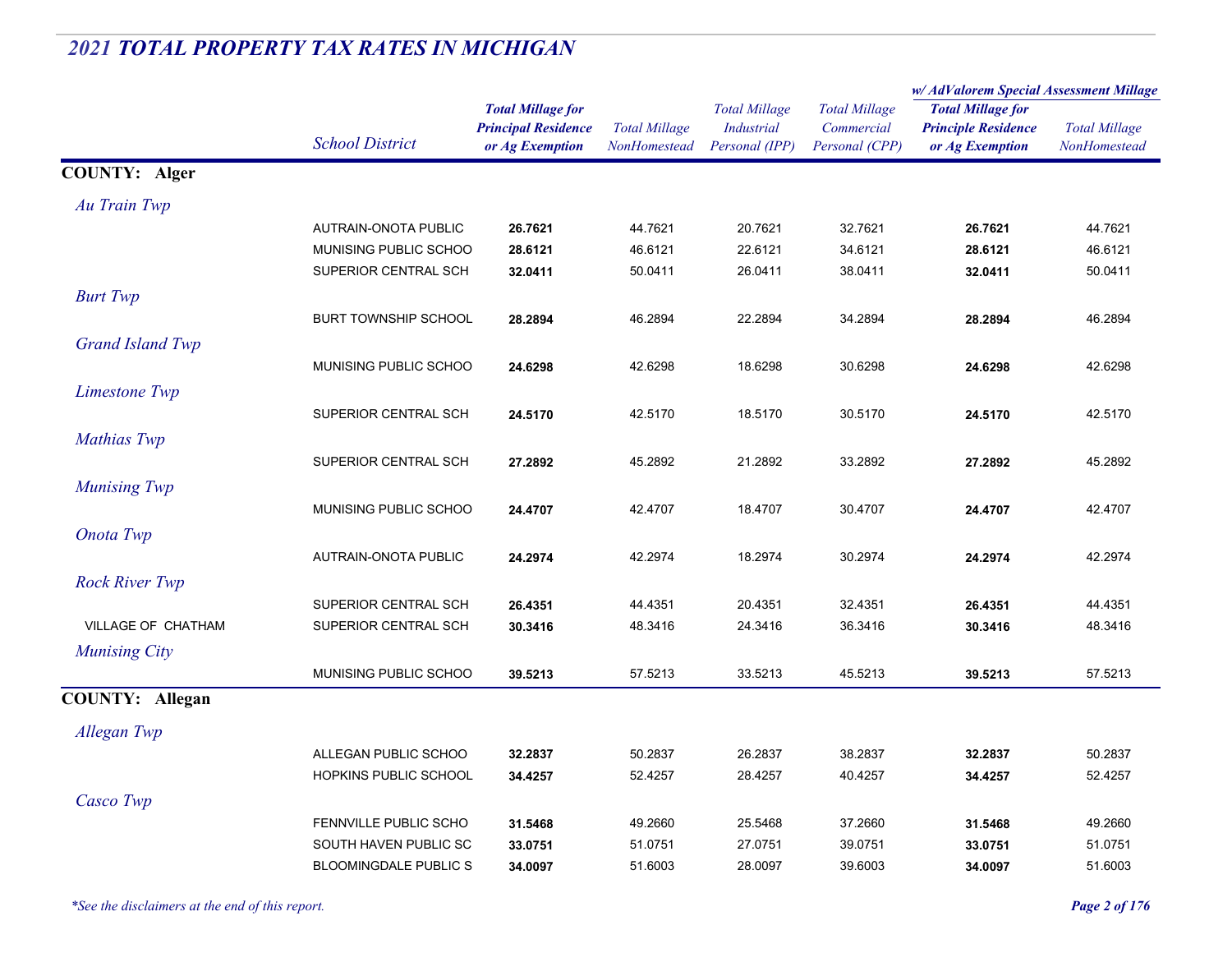|                           |                              |                                                        |                      |                                           |                                    | w/ AdValorem Special Assessment Millage                |                      |
|---------------------------|------------------------------|--------------------------------------------------------|----------------------|-------------------------------------------|------------------------------------|--------------------------------------------------------|----------------------|
|                           | <b>School District</b>       | <b>Total Millage for</b><br><b>Principal Residence</b> | <b>Total Millage</b> | <b>Total Millage</b><br><b>Industrial</b> | <b>Total Millage</b><br>Commercial | <b>Total Millage for</b><br><b>Principle Residence</b> | <b>Total Millage</b> |
|                           |                              | or Ag Exemption                                        | NonHomestead         | Personal (IPP)                            | Personal (CPP)                     | or Ag Exemption                                        | NonHomestead         |
| Cheshire Twp              |                              |                                                        |                      |                                           |                                    |                                                        |                      |
|                           | ALLEGAN PUBLIC SCHOO         | 33.4884                                                | 51.4884              | 27.4884                                   | 39.4884                            | 33.4884                                                | 51.4884              |
|                           | <b>BLOOMINGDALE PUBLIC S</b> | 32.8223                                                | 50.4129              | 26.8223                                   | 38.4129                            | 32.8223                                                | 50.4129              |
| Clyde Twp                 |                              |                                                        |                      |                                           |                                    |                                                        |                      |
|                           | <b>FENNVILLE PUBLIC SCHO</b> | 30.6064                                                | 48.3256              | 24.6064                                   | 36.3256                            | 30.6064                                                | 48.3256              |
| Dorr Twp                  |                              |                                                        |                      |                                           |                                    |                                                        |                      |
|                           | WAYLAND UNION SCHOOL         | 30.3059                                                | 48.3059              | 24.3059                                   | 36.3059                            | 30.3059                                                | 48.3059              |
|                           | HOPKINS PUBLIC SCHOOL        | 33.7992                                                | 51.7992              | 27.7992                                   | 39.7992                            | 33.7992                                                | 51.7992              |
|                           | TR-HOPKINS to BYRON CE       | 35.5630                                                | 53.5630              | 29.5630                                   | 41.5630                            | 35.5630                                                | 53.5630              |
| <b>Fillmore Twp</b>       |                              |                                                        |                      |                                           |                                    |                                                        |                      |
|                           | <b>HAMILTON COMMUNITY S</b>  | 29.8646                                                | 47.8646              | 23.8646                                   | 35.8646                            | 29.8646                                                | 47.8646              |
|                           | ZEELAND PUBLIC SCHOO         | 34.3425                                                | 52.3425              | 28.3425                                   | 40.3425                            | 34.3425                                                | 52.3425              |
| <b>Ganges Twp</b>         |                              |                                                        |                      |                                           |                                    |                                                        |                      |
|                           | FENNVILLE PUBLIC SCHO        | 28.7625                                                | 46.4817              | 22.7625                                   | 34.4817                            | 28.7625                                                | 46.4817              |
|                           | <b>GANGES SCHOOL DISTRI</b>  | 22.5436                                                | 40.5436              | 16.5436                                   | 28.5436                            | 22.5436                                                | 40.5436              |
|                           |                              |                                                        |                      |                                           |                                    |                                                        |                      |
| <b>Gun Plain Twp</b>      |                              |                                                        |                      |                                           |                                    |                                                        |                      |
|                           | PLAINWELL COMMUNITY          | 34.5731                                                | 52.5731              | 28.5731                                   | 40.5731                            | 34.5731                                                | 52.5731              |
|                           | <b>MARTIN PUBLIC SCHOOLS</b> | 31.0231                                                | 49.0231              | 25.0231                                   | 37.0231                            | 31.0231                                                | 49.0231              |
|                           | <b>DELTON KELLOGG SCHO</b>   | 26.2682                                                | 44.1900              | 20.2682                                   | 32.1900                            | 26.2682                                                | 44.1900              |
| <b>Heath Twp</b>          |                              |                                                        |                      |                                           |                                    |                                                        |                      |
|                           | ALLEGAN PUBLIC SCHOO         | 33.0601                                                | 51.0601              | 27.0601                                   | 39.0601                            | 33.0601                                                | 51.0601              |
|                           | <b>HAMILTON COMMUNITY S</b>  | 28.4216                                                | 46.4216              | 22.4216                                   | 34.4216                            | 28.4216                                                | 46.4216              |
| Hopkins Twp               |                              |                                                        |                      |                                           |                                    |                                                        |                      |
|                           | <b>WAYLAND UNION SCHOOL</b>  | 29.3051                                                | 47.3051              | 23.3051                                   | 35.3051                            | 29.3051                                                | 47.3051              |
|                           | <b>MARTIN PUBLIC SCHOOLS</b> | 27.9051                                                | 45.9051              | 21.9051                                   | 33.9051                            | 27.9051                                                | 45.9051              |
|                           | HOPKINS PUBLIC SCHOOL        | 32.7984                                                | 50.7984              | 26.7984                                   | 38.7984                            | 32.7984                                                | 50.7984              |
| <b>VILLAGE OF HOPKINS</b> | HOPKINS PUBLIC SCHOOL        | 40.1406                                                | 58.1406              | 34.1406                                   | 46.1406                            | 40.1406                                                | 58.1406              |
| Laketown Twp              |                              |                                                        |                      |                                           |                                    |                                                        |                      |
|                           | SAUGATUCK PUBLIC SCH         | 28.8848                                                | 45.3404              | 22.8848                                   | 34.1126                            | 28.8848                                                | 45.3404              |
|                           | <b>HAMILTON COMMUNITY S</b>  | 28.2920                                                | 46.2920              | 22.2920                                   | 34.2920                            | 28.2920                                                | 46.2920              |
|                           | HOLLAND CITY SCHOOL D        | 31.9586                                                | 49.9586              | 25.9586                                   | 37.9586                            | 31.9586                                                | 49.9586              |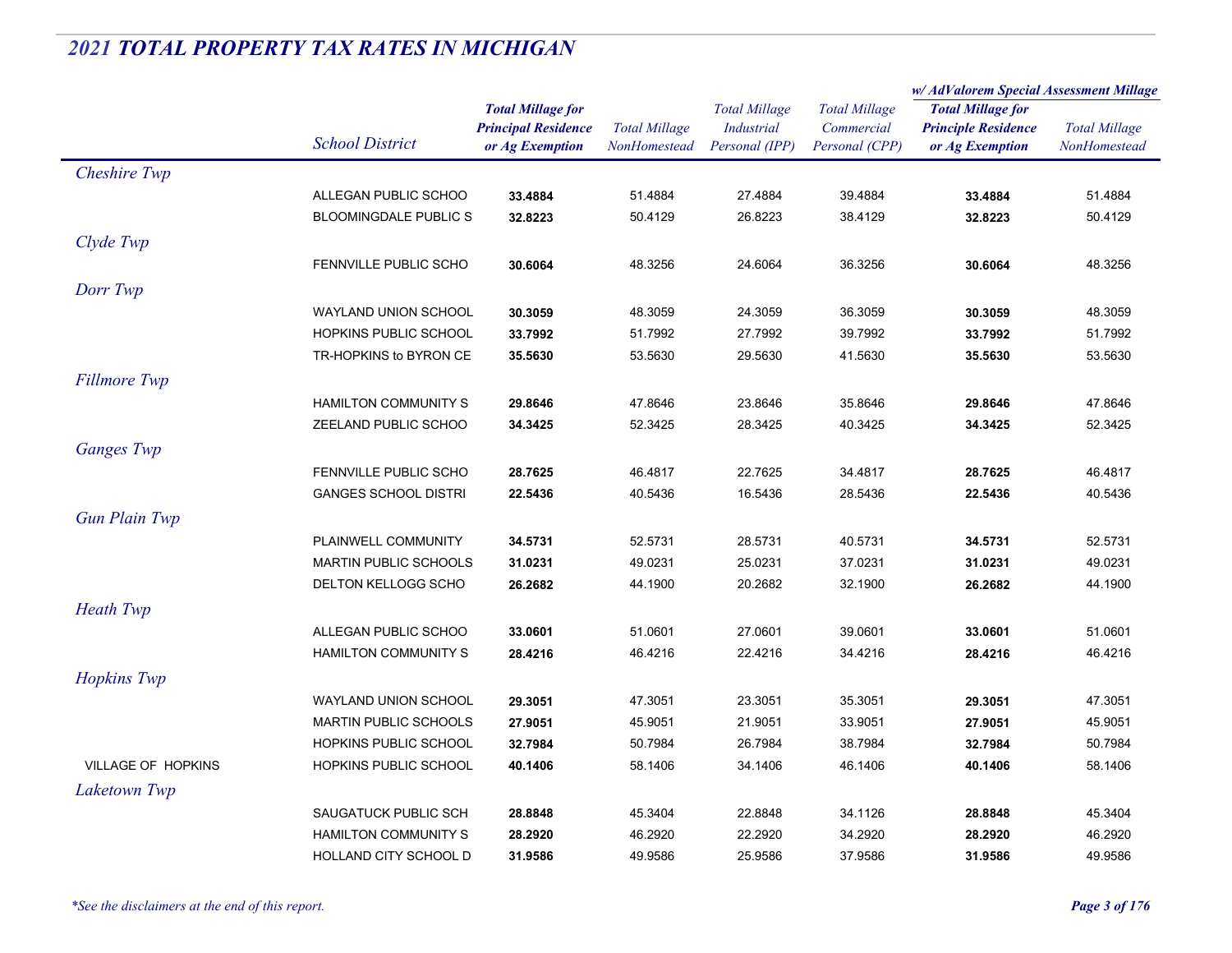|                          |                              |                                                                           |                                      |                                                             |                                                      | w/AdValorem Special Assessment Millage                                    |                                      |
|--------------------------|------------------------------|---------------------------------------------------------------------------|--------------------------------------|-------------------------------------------------------------|------------------------------------------------------|---------------------------------------------------------------------------|--------------------------------------|
|                          | <b>School District</b>       | <b>Total Millage for</b><br><b>Principal Residence</b><br>or Ag Exemption | <b>Total Millage</b><br>NonHomestead | <b>Total Millage</b><br><b>Industrial</b><br>Personal (IPP) | <b>Total Millage</b><br>Commercial<br>Personal (CPP) | <b>Total Millage for</b><br><b>Principle Residence</b><br>or Ag Exemption | <b>Total Millage</b><br>NonHomestead |
| Lee Twp                  |                              |                                                                           |                                      |                                                             |                                                      |                                                                           |                                      |
|                          | ALLEGAN PUBLIC SCHOO         | 31.9946                                                                   | 49.9946                              | 25.9946                                                     | 37.9946                                              | 35.9946                                                                   | 53.9946                              |
|                          | FENNVILLE PUBLIC SCHO        | 28.8656                                                                   | 46.5848                              | 22.8656                                                     | 34.5848                                              | 32.8656                                                                   | 50.5848                              |
|                          | <b>BLOOMINGDALE PUBLIC S</b> | 31.3285                                                                   | 48.9191                              | 25.3285                                                     | 36.9191                                              | 35.3285                                                                   | 52.9191                              |
| Leighton Twp             |                              |                                                                           |                                      |                                                             |                                                      |                                                                           |                                      |
|                          | WAYLAND UNION SCHOOL         | 29.5597                                                                   | 47.5597                              | 23.5597                                                     | 35.5597                                              | 29.5597                                                                   | 47.5597                              |
|                          | THORNAPPLE KELLOGG S         | 33.1510                                                                   | 51.1510                              | 27.1510                                                     | 39.1510                                              | 33.1510                                                                   | 51.1510                              |
|                          | CALEDONIA COMMUNITY          | 30.5010                                                                   | 48.5010                              | 24.5010                                                     | 36.5010                                              | 30.5010                                                                   | 48.5010                              |
| <b>Manlius Twp</b>       |                              |                                                                           |                                      |                                                             |                                                      |                                                                           |                                      |
|                          | FENNVILLE PUBLIC SCHO        | 30.7112                                                                   | 48.4304                              | 24.7112                                                     | 36.4304                                              | 30.7112                                                                   | 48.4304                              |
|                          | <b>HAMILTON COMMUNITY S</b>  | 29.2017                                                                   | 47.2017                              | 23.2017                                                     | 35.2017                                              | 29.2017                                                                   | 47.2017                              |
| Martin Twp               |                              |                                                                           |                                      |                                                             |                                                      |                                                                           |                                      |
|                          | PLAINWELL COMMUNITY          | 34.5155                                                                   | 52.5155                              | 28.5155                                                     | 40.5155                                              | 34.5155                                                                   | 52.5155                              |
|                          | <b>MARTIN PUBLIC SCHOOLS</b> | 30.9655                                                                   | 48.9655                              | 24.9655                                                     | 36.9655                                              | 30.9655                                                                   | 48.9655                              |
| <b>VILLAGE OF MARTIN</b> | <b>MARTIN PUBLIC SCHOOLS</b> | 39.8048                                                                   | 57.8048                              | 33.8048                                                     | 45.8048                                              | 39.8048                                                                   | 57.8048                              |
| <b>Monterey Twp</b>      |                              |                                                                           |                                      |                                                             |                                                      |                                                                           |                                      |
|                          | ALLEGAN PUBLIC SCHOO         | 33.5144                                                                   | 51.5144                              | 27.5144                                                     | 39.5144                                              | 33.5144                                                                   | 51.5144                              |
|                          | <b>HOPKINS PUBLIC SCHOOL</b> | 35.6564                                                                   | 53.6564                              | 29.6564                                                     | 41.6564                                              | 35.6564                                                                   | 53.6564                              |
|                          | HAMILTON COMMUNITY S         | 29.4325                                                                   | 47.4325                              | 23.4325                                                     | 35.4325                                              | 29.4325                                                                   | 47.4325                              |
| Otsego Twp               |                              |                                                                           |                                      |                                                             |                                                      |                                                                           |                                      |
|                          | PLAINWELL COMMUNITY          | 32.5785                                                                   | 50.5785                              | 26.5785                                                     | 38.5785                                              | 32.5785                                                                   | 50.5785                              |
|                          | OTSEGO PUBLIC SCHOOL         | 30.5185                                                                   | 47.7859                              | 24.5185                                                     | 35.7859                                              | 30.5185                                                                   | 47.7859                              |
|                          | TR-OTSEGO MARTIN DEB         | 29.0285                                                                   | 46.2959                              | 23.0285                                                     | 34.2959                                              | 29.0285                                                                   | 46.2959                              |
|                          | ALLEGAN PUBLIC SCHOO         | 30.5638                                                                   | 48.5638                              | 24.5638                                                     | 36.5638                                              | 30.5638                                                                   | 48.5638                              |
|                          | <b>MARTIN PUBLIC SCHOOLS</b> | 29.0285                                                                   | 47.0285                              | 23.0285                                                     | 35.0285                                              | 29.0285                                                                   | 47.0285                              |
| Overisel Twp             |                              |                                                                           |                                      |                                                             |                                                      |                                                                           |                                      |
|                          | <b>HAMILTON COMMUNITY S</b>  | 30.3006                                                                   | 48.3006                              | 24.3006                                                     | 36.3006                                              | 30.3006                                                                   | 48.3006                              |
|                          | ZEELAND PUBLIC SCHOO         | 34.7785                                                                   | 52.7785                              | 28.7785                                                     | 40.7785                                              | 34.7785                                                                   | 52.7785                              |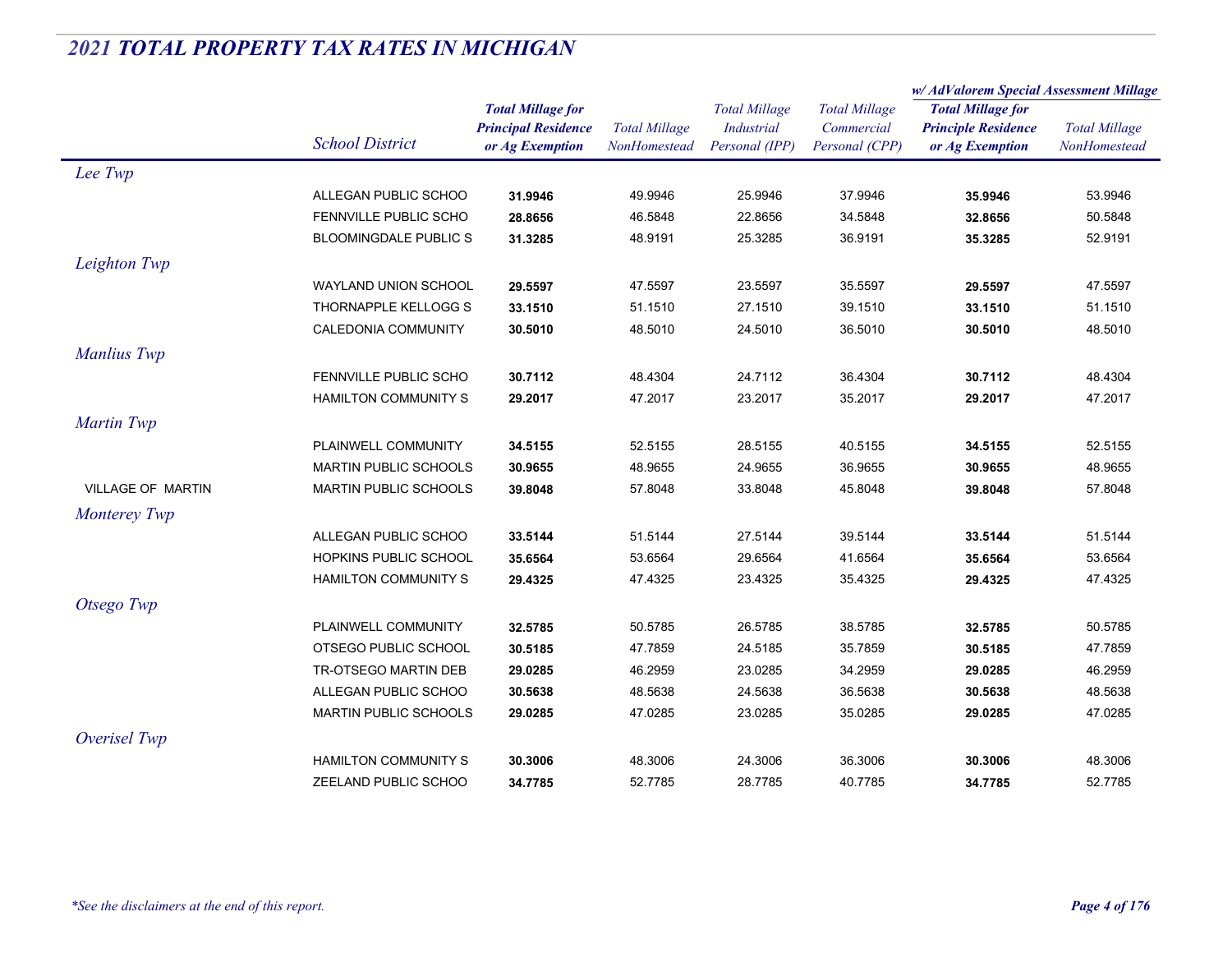|                                |                              |                            | <b>Total Millage</b><br><b>NonHomestead</b> | <b>Total Millage</b><br><b>Industrial</b> |                      | w/ AdValorem Special Assessment Millage |                                      |
|--------------------------------|------------------------------|----------------------------|---------------------------------------------|-------------------------------------------|----------------------|-----------------------------------------|--------------------------------------|
|                                |                              | <b>Total Millage for</b>   |                                             |                                           | <b>Total Millage</b> | <b>Total Millage for</b>                | <b>Total Millage</b><br>NonHomestead |
|                                |                              | <b>Principal Residence</b> |                                             |                                           | Commercial           | <b>Principle Residence</b>              |                                      |
|                                | <b>School District</b>       | or Ag Exemption            |                                             | Personal (IPP)                            | Personal (CPP)       | or Ag Exemption                         |                                      |
| Salem Twp                      |                              |                            |                                             |                                           |                      |                                         |                                      |
|                                | HOPKINS PUBLIC SCHOOL        | 36.0681                    | 54.0681                                     | 30.0681                                   | 42.0681              | 36.0681                                 | 54.0681                              |
|                                | <b>HAMILTON COMMUNITY S</b>  | 29.8442                    | 47.8442                                     | 23.8442                                   | 35.8442              | 29.8442                                 | 47.8442                              |
|                                | HUDSONVILLE PUBLIC SC        | 33.4610                    | 51.4610                                     | 27.4610                                   | 39.4610              | 33.4610                                 | 51.4610                              |
|                                | ZEELAND PUBLIC SCHOO         | 34.3221                    | 52.3221                                     | 28.3221                                   | 40.3221              | 34.3221                                 | 52.3221                              |
| Saugatuck Twp                  |                              |                            |                                             |                                           |                      |                                         |                                      |
|                                | <b>FENNVILLE PUBLIC SCHO</b> | 28.5001                    | 46.2193                                     | 22.5001                                   | 34.2193              | 30.7001                                 | 48.4193                              |
|                                | SAUGATUCK PUBLIC SCH         | 27.5834                    | 44.0390                                     | 21.5834                                   | 32.8112              | 29.7834                                 | 46.2390                              |
|                                | <b>HAMILTON COMMUNITY S</b>  | 26.9906                    | 44.9906                                     | 20.9906                                   | 32.9906              | 29.1906                                 | 47.1906                              |
| Trowbridge Twp                 |                              |                            |                                             |                                           |                      |                                         |                                      |
|                                | OTSEGO PUBLIC SCHOOL         | 30.1327                    | 47.4001                                     | 24.1327                                   | 35.4001              | 30.1327                                 | 47.4001                              |
|                                | ALLEGAN PUBLIC SCHOO         | 31.9506                    | 49.9506                                     | 25.9506                                   | 37.9506              | 31.9506                                 | 49.9506                              |
|                                | <b>GOBLES PUBLIC SCHOOL</b>  | 34.5845                    | 52.5845                                     | 28.5845                                   | 40.5845              | 34.5845                                 | 52.5845                              |
| Valley Twp                     |                              |                            |                                             |                                           |                      |                                         |                                      |
|                                | ALLEGAN PUBLIC SCHOO         | 32.4837                    | 50.4837                                     | 26.4837                                   | 38.4837              | 32.4837                                 | 50.4837                              |
|                                | FENNVILLE PUBLIC SCHO        | 29.3547                    | 47.0739                                     | 23.3547                                   | 35.0739              | 29.3547                                 | 47.0739                              |
| <b>Watson Twp</b>              |                              |                            |                                             |                                           |                      |                                         |                                      |
|                                | OTSEGO PUBLIC SCHOOL         | 29.2815                    | 46.5489                                     | 23.2815                                   | 34.5489              | 30.2815                                 | 47.5489                              |
|                                | ALLEGAN PUBLIC SCHOO         | 31.0994                    | 49.0994                                     | 25.0994                                   | 37.0994              | 32.0994                                 | 50.0994                              |
|                                | <b>MARTIN PUBLIC SCHOOLS</b> | 27.7915                    | 45.7915                                     | 21.7915                                   | 33.7915              | 28.7915                                 | 46.7915                              |
|                                | HOPKINS PUBLIC SCHOOL        | 33.2414                    | 51.2414                                     | 27.2414                                   | 39.2414              | 34.2414                                 | 52.2414                              |
| <b>Wayland Twp</b>             |                              |                            |                                             |                                           |                      |                                         |                                      |
|                                | WAYLAND UNION SCHOOL         | 28.0407                    | 46.0407                                     | 22.0407                                   | 34.0407              | 28.0407                                 | 46.0407                              |
|                                | THORNAPPLE KELLOGG S         | 30.2766                    | 48.2766                                     | 24.2766                                   | 36.2766              | 30.2766                                 | 48.2766                              |
| <b>Allegan City</b>            |                              |                            |                                             |                                           |                      |                                         |                                      |
|                                | ALLEGAN PUBLIC SCHOO         | 44.0175                    | 62.0175                                     | 38.0175                                   | 50.0175              | 44.0175                                 | 62.0175                              |
| <b>Village of Douglas City</b> |                              |                            |                                             |                                           |                      |                                         |                                      |
|                                | SAUGATUCK PUBLIC SCH         | 37.8113                    | 54.2669                                     | 31.8113                                   | 43.0391              | 40.0113                                 | 56.4669                              |
|                                |                              |                            |                                             |                                           |                      |                                         |                                      |
| <b>Fennville City</b>          |                              |                            |                                             |                                           |                      |                                         |                                      |
|                                | <b>FENNVILLE PUBLIC SCHO</b> | 41.4916                    | 59.2108                                     | 35.4916                                   | 47.2108              | 41.4916                                 | 59.2108                              |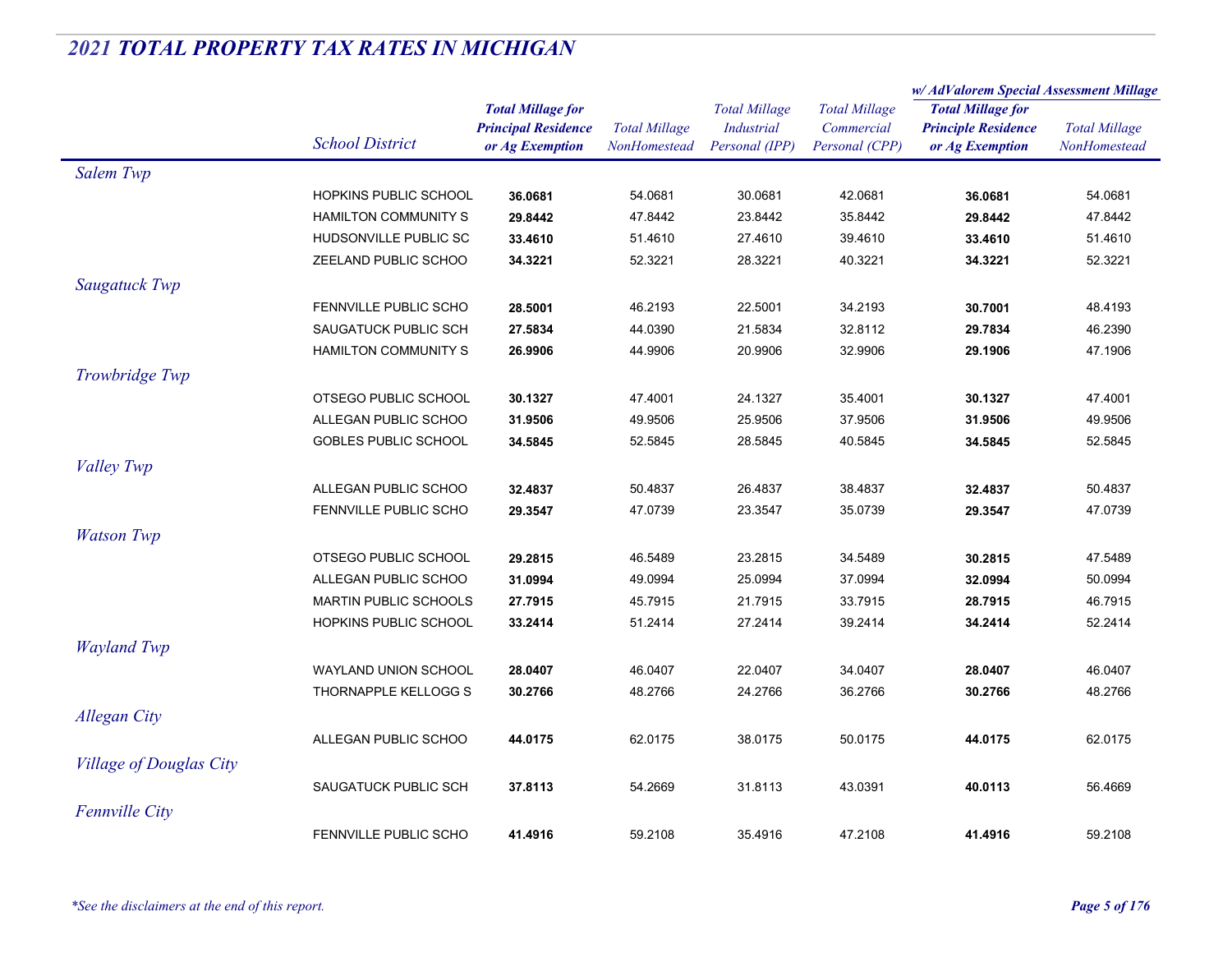|                           |                             | <b>Total Millage for</b><br><b>Principal Residence</b> | <b>Total Millage</b> | <b>Total Millage</b><br><b>Industrial</b><br>Personal (IPP) | <b>Total Millage</b> | w/AdValorem Special Assessment Millage |                      |  |
|---------------------------|-----------------------------|--------------------------------------------------------|----------------------|-------------------------------------------------------------|----------------------|----------------------------------------|----------------------|--|
|                           |                             |                                                        |                      |                                                             |                      | <b>Total Millage for</b>               | <b>Total Millage</b> |  |
|                           |                             |                                                        |                      |                                                             | Commercial           | <b>Principle Residence</b>             |                      |  |
|                           | <b>School District</b>      | or Ag Exemption                                        | NonHomestead         |                                                             | Personal (CPP)       | or Ag Exemption                        | NonHomestead         |  |
| <b>Holland City</b>       |                             |                                                        |                      |                                                             |                      |                                        |                      |  |
|                           | <b>HAMILTON COMMUNITY S</b> | 37.1389                                                | 55.1389              | 31.1389                                                     | 43.1389              | 37.1389                                | 55.1389              |  |
|                           | HOLLAND CITY SCHOOL D       | 40.8055                                                | 58.8055              | 34.8055                                                     | 46.8055              | 40.8055                                | 58.8055              |  |
| Otsego City               |                             |                                                        |                      |                                                             |                      |                                        |                      |  |
|                           | OTSEGO PUBLIC SCHOOL        | 42.8533                                                | 60.1207              | 36.8533                                                     | 48.1207              | 42.8533                                | 60.1207              |  |
| <b>Plainwell City</b>     |                             |                                                        |                      |                                                             |                      |                                        |                      |  |
|                           | PLAINWELL COMMUNITY         | 45.7721                                                | 63.7721              | 39.7721                                                     | 51.7721              | 45.7721                                | 63.7721              |  |
| <b>Saugatuck City</b>     |                             |                                                        |                      |                                                             |                      |                                        |                      |  |
|                           | SAUGATUCK PUBLIC SCH        | 38.9797                                                | 55.4353              | 32.9797                                                     | 44.2075              | 41.1797                                | 57.6353              |  |
| South Haven City          |                             |                                                        |                      |                                                             |                      |                                        |                      |  |
|                           | SOUTH HAVEN PUBLIC SC       |                                                        | 58.8613              | 34.8613                                                     | 46.8613              |                                        | 58.8613              |  |
|                           |                             | 40.8613                                                |                      |                                                             |                      | 40.8613                                |                      |  |
| <b>Wayland City</b>       |                             |                                                        |                      |                                                             |                      |                                        |                      |  |
|                           | WAYLAND UNION SCHOOL        | 43.3373                                                | 61.3373              | 37.3373                                                     | 49.3373              | 43.3373                                | 61.3373              |  |
| <b>COUNTY: Alpena</b>     |                             |                                                        |                      |                                                             |                      |                                        |                      |  |
| Alpena Twp                |                             |                                                        |                      |                                                             |                      |                                        |                      |  |
|                           | ALPENA PUBLIC SCHOOL        | 25.1874                                                | 43.1712              | 19.1874                                                     | 31.1712              | 25.1874                                | 43.1712              |  |
| Green Twp                 |                             |                                                        |                      |                                                             |                      |                                        |                      |  |
|                           | ALPENA PUBLIC SCHOOL        | 24.5852                                                | 42.5690              | 18.5852                                                     | 30.5690              | 24.5852                                | 42.5690              |  |
|                           | HILLMAN COMMUNITY SC        | 24.1859                                                | 42.1859              | 18.1859                                                     | 30.1859              | 24.1859                                | 42.1859              |  |
| <b>VILLAGE OF HILLMAN</b> | HILLMAN COMMUNITY SC        | 34.6859                                                | 52.6859              | 28.6859                                                     | 40.6859              | 34.6859                                | 52.6859              |  |
| Long Rapids Twp           |                             |                                                        |                      |                                                             |                      |                                        |                      |  |
|                           | ALPENA PUBLIC SCHOOL        | 25.9923                                                | 43.9761              | 19.9923                                                     | 31.9761              | 25.9923                                | 43.9761              |  |
| Maple Ridge Twp           |                             |                                                        |                      |                                                             |                      |                                        |                      |  |
|                           | ALPENA PUBLIC SCHOOL        | 22.9998                                                | 40.9836              | 16.9998                                                     | 28.9836              | 22.9998                                | 40.9836              |  |
|                           |                             |                                                        |                      |                                                             |                      |                                        |                      |  |
| Ossineke Twp              |                             |                                                        |                      |                                                             | 30.0799              |                                        |                      |  |
|                           | ALPENA PUBLIC SCHOOL        | 24.0961                                                | 42.0799              | 18.0961                                                     |                      | 24.0961                                | 42.0799              |  |
| Sanborn Twp               |                             |                                                        |                      |                                                             |                      |                                        |                      |  |
|                           | ALPENA PUBLIC SCHOOL        | 24.0708                                                | 42.0546              | 18.0708                                                     | 30.0546              | 24.0708                                | 42.0546              |  |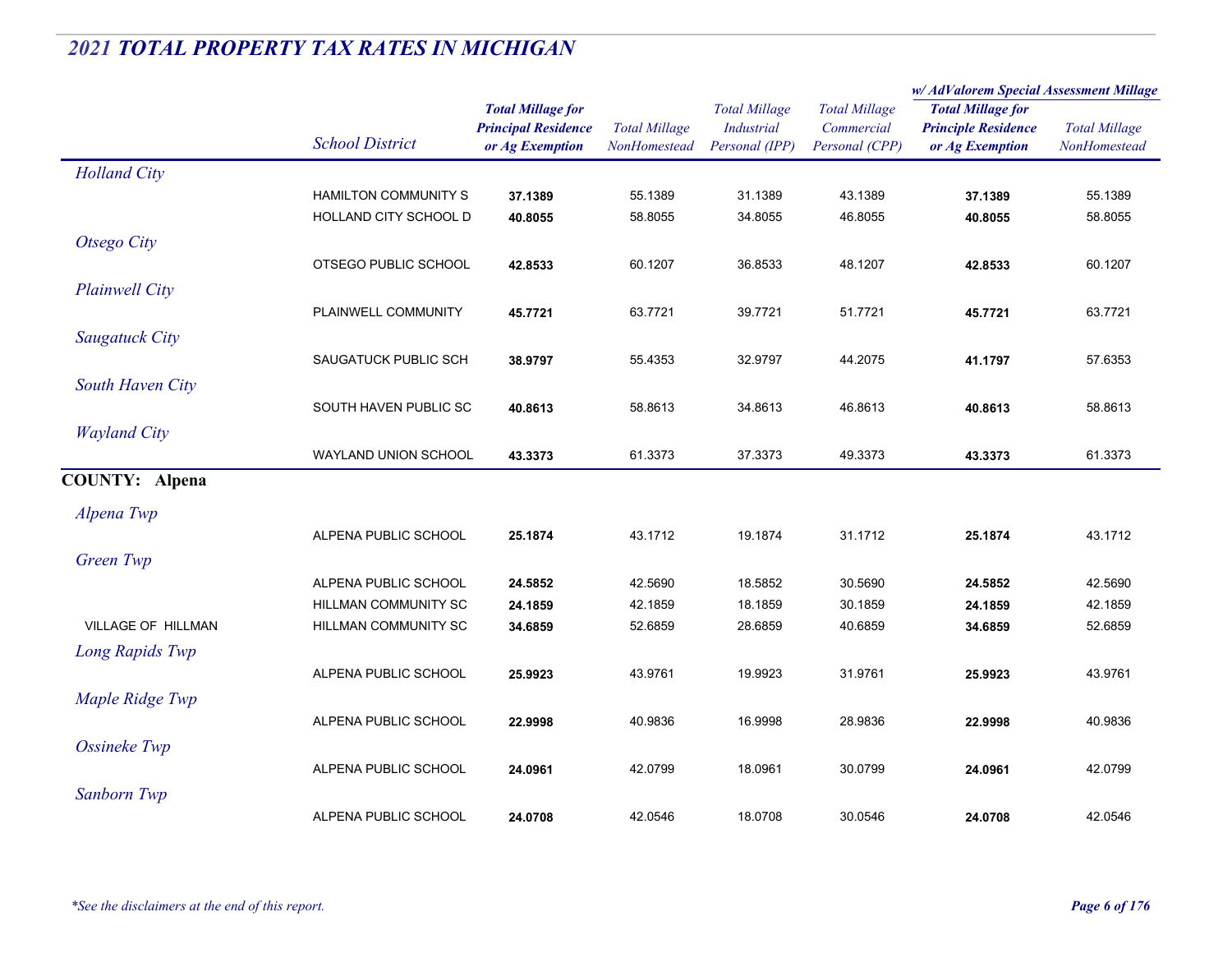|                                |                              |                                                        | <b>Total Millage</b> |                                           | <b>Total Millage</b><br>Commercial | w/ AdValorem Special Assessment Millage                |                      |
|--------------------------------|------------------------------|--------------------------------------------------------|----------------------|-------------------------------------------|------------------------------------|--------------------------------------------------------|----------------------|
|                                |                              | <b>Total Millage for</b><br><b>Principal Residence</b> |                      | <b>Total Millage</b><br><b>Industrial</b> |                                    | <b>Total Millage for</b><br><b>Principle Residence</b> | <b>Total Millage</b> |
|                                | <b>School District</b>       | or Ag Exemption                                        | <b>NonHomestead</b>  | Personal (IPP)                            | Personal (CPP)                     | or Ag Exemption                                        | NonHomestead         |
| <b>Wellington Twp</b>          |                              |                                                        |                      |                                           |                                    |                                                        |                      |
|                                | ALPENA PUBLIC SCHOOL         | 24.2499                                                | 42.2337              | 18.2499                                   | 30.2337                            | 24.2499                                                | 42.2337              |
|                                | HILLMAN COMMUNITY SC         | 23.8506                                                | 41.8506              | 17.8506                                   | 29.8506                            | 23.8506                                                | 41.8506              |
| <b>Wilson Twp</b>              |                              |                                                        |                      |                                           |                                    |                                                        |                      |
|                                | ALPENA PUBLIC SCHOOL         | 24.0538                                                | 42.0376              | 18.0538                                   | 30.0376                            | 24.0538                                                | 42.0376              |
| Alpena City                    |                              |                                                        |                      |                                           |                                    |                                                        |                      |
|                                | ALPENA PUBLIC SCHOOL         | 39.1322                                                | 57.1160              | 33.1322                                   | 45.1160                            | 39.1322                                                | 57.1160              |
| <b>COUNTY: Antrim</b>          |                              |                                                        |                      |                                           |                                    |                                                        |                      |
| <b>Banks</b> Twp               |                              |                                                        |                      |                                           |                                    |                                                        |                      |
|                                | <b>CENTRAL LAKE PUBLIC S</b> | 20.6751                                                | 38.1625              | 14.6751                                   | 26.1625                            | 21.5751                                                | 39.0625              |
|                                | ELLSWORTH COMMUNITY          | 22.6414                                                | 40.5842              | 16.6414                                   | 28.5842                            | 23.5414                                                | 41.4842              |
| VILLAGE OF ELLSWORTH           | ELLSWORTH COMMUNITY          | 34.6410                                                | 52.5838              | 28.6410                                   | 40.5838                            | 35.5410                                                | 53.4838              |
|                                | CHARLEVOIX PUBLIC SCH        | 25.0700                                                | 43.0700              | 19.0700                                   | 31.0700                            | 25.9700                                                | 43.9700              |
| Central Lake Twp               |                              |                                                        |                      |                                           |                                    |                                                        |                      |
|                                | <b>CENTRAL LAKE PUBLIC S</b> | 21.9024                                                | 39.3898              | 15.9024                                   | 27.3898                            | 23.9024                                                | 41.3898              |
| <b>VILLAGE OF CENTRAL LAKE</b> | <b>CENTRAL LAKE PUBLIC S</b> | 34.3708                                                | 51.8582              | 28.3708                                   | 39.8582                            | 36.3708                                                | 53.8582              |
|                                | ELLSWORTH COMMUNITY          | 23.8687                                                | 41.8115              | 17.8687                                   | 29.8115                            | 25.8687                                                | 43.8115              |
| Chestonia Twp                  |                              |                                                        |                      |                                           |                                    |                                                        |                      |
|                                | ALBA PUBLIC SCHOOLS          | 27.3493                                                | 45.2251              | 21.3493                                   | 33.2251                            | 27.3493                                                | 45.2251              |
|                                | <b>MANCELONA PUBLIC SCH</b>  | 26.4937                                                | 44.4937              | 20.4937                                   | 32.4937                            | 26.4937                                                | 44.4937              |
| <b>Custer Twp</b>              |                              |                                                        |                      |                                           |                                    |                                                        |                      |
|                                | BELLAIRE PUBLIC SCHOO        | 23.3871                                                | 41.3871              | 17.3871                                   | 29.3871                            | 25.8871                                                | 43.8871              |
|                                | MANCELONA PUBLIC SCH         | 24.2315                                                | 42.2315              | 18.2315                                   | 30.2315                            | 26.7315                                                | 44.7315              |
| Echo Twp                       |                              |                                                        |                      |                                           |                                    |                                                        |                      |
|                                | <b>CENTRAL LAKE PUBLIC S</b> | 21.1607                                                | 38.6481              | 15.1607                                   | 26.6481                            | 21.1607                                                | 38.6481              |
|                                | BELLAIRE PUBLIC SCHOO        | 21.3709                                                | 39.3709              | 15.3709                                   | 27.3709                            | 21.3709                                                | 39.3709              |
|                                | EAST JORDAN PUBLIC SC        | 23.9938                                                | 41.9938              | 17.9938                                   | 29.9938                            | 23.9938                                                | 41.9938              |
| Elk Rapids Twp                 |                              |                                                        |                      |                                           |                                    |                                                        |                      |
|                                | <b>ELK RAPIDS SCHOOLS</b>    | 19.1657                                                | 37.1657              | 13.1657                                   | 25.1657                            | 21.2657                                                | 39.2657              |
| <b>VILLAGE OF ELK RAPIDS</b>   | <b>ELK RAPIDS SCHOOLS</b>    | 31.4657                                                | 49.4657              | 25.4657                                   | 37.4657                            | 33.5657                                                | 51.5657              |
|                                |                              |                                                        |                      |                                           |                                    |                                                        |                      |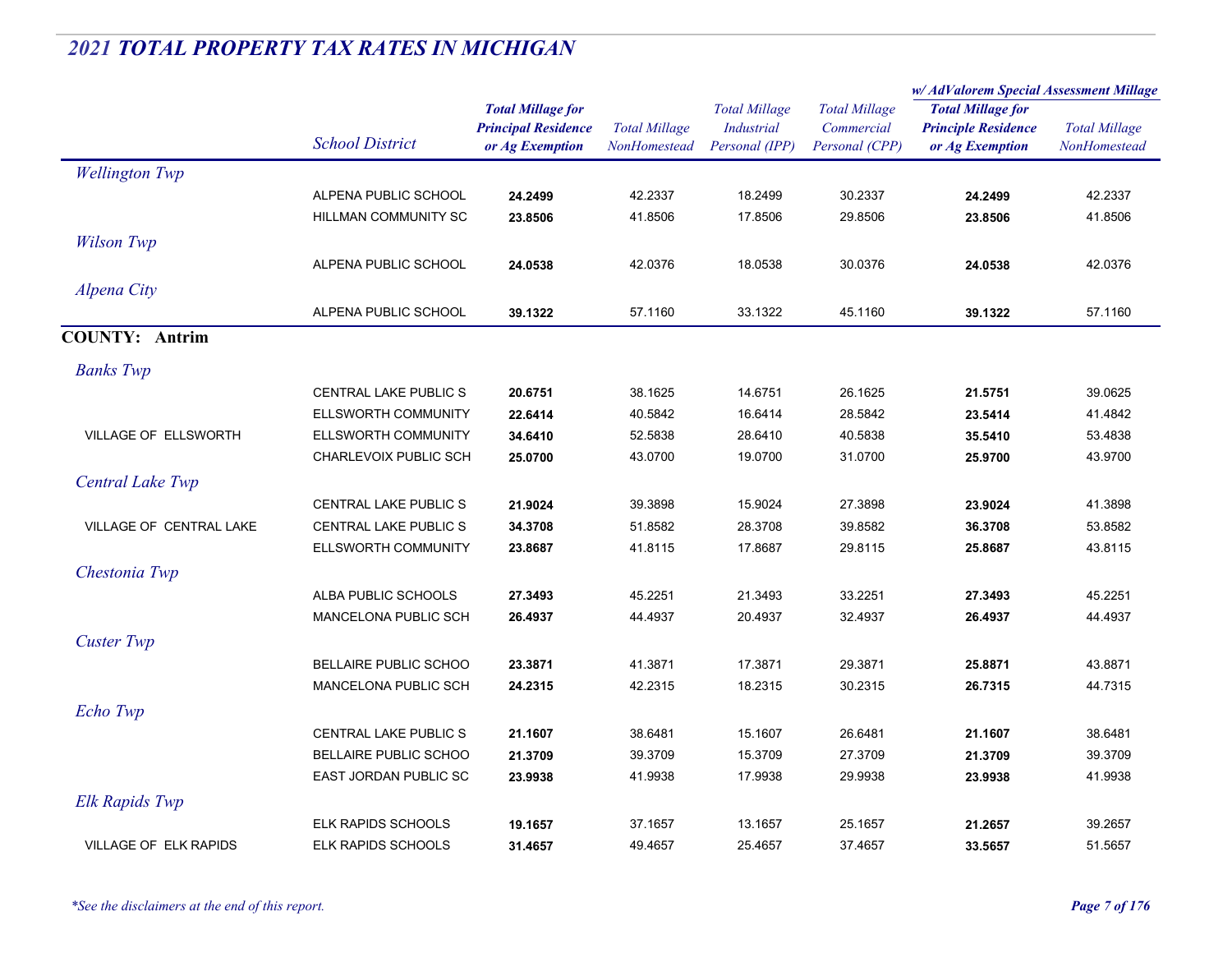|                             |                              |                                                                           |                                      |                                                      |                                                      | w/AdValorem Special Assessment Millage                                    |                                      |
|-----------------------------|------------------------------|---------------------------------------------------------------------------|--------------------------------------|------------------------------------------------------|------------------------------------------------------|---------------------------------------------------------------------------|--------------------------------------|
|                             | <b>School District</b>       | <b>Total Millage for</b><br><b>Principal Residence</b><br>or Ag Exemption | <b>Total Millage</b><br>NonHomestead | <b>Total Millage</b><br>Industrial<br>Personal (IPP) | <b>Total Millage</b><br>Commercial<br>Personal (CPP) | <b>Total Millage for</b><br><b>Principle Residence</b><br>or Ag Exemption | <b>Total Millage</b><br>NonHomestead |
| <b>Forest Home Twp</b>      |                              |                                                                           |                                      |                                                      |                                                      |                                                                           |                                      |
|                             | BELLAIRE PUBLIC SCHOO        | 22.4551                                                                   | 40.4551                              | 16.4551                                              | 28.4551                                              | 23.8551                                                                   | 41.8551                              |
| <b>VILLAGE OF BELLAIRE</b>  | BELLAIRE PUBLIC SCHOO        | 37.9085                                                                   | 55.9085                              | 31.9085                                              | 43.9085                                              | 39.3085                                                                   | 57.3085                              |
| Helena Twp                  |                              |                                                                           |                                      |                                                      |                                                      |                                                                           |                                      |
|                             | MANCELONA PUBLIC SCH         | 24.4764                                                                   | 42.4764                              | 18.4764                                              | 30.4764                                              | 27.4764                                                                   | 45.4764                              |
| Jordan Twp                  |                              |                                                                           |                                      |                                                      |                                                      |                                                                           |                                      |
|                             | CENTRAL LAKE PUBLIC S        | 20.6706                                                                   | 38.1580                              | 14.6706                                              | 26.1580                                              | 20.6706                                                                   | 38.1580                              |
|                             | BOYNE CITY PUBLIC SCH        | 22.6614                                                                   | 40.6614                              | 16.6614                                              | 28.6614                                              | 22.6614                                                                   | 40.6614                              |
|                             | EAST JORDAN PUBLIC SC        | 23.5037                                                                   | 41.5037                              | 17.5037                                              | 29.5037                                              | 23.5037                                                                   | 41.5037                              |
| <b>Kearney Twp</b>          |                              |                                                                           |                                      |                                                      |                                                      |                                                                           |                                      |
|                             | <b>CENTRAL LAKE PUBLIC S</b> | 21.2679                                                                   | 38.7553                              | 15.2679                                              | 26.7553                                              | 22.6679                                                                   | 40.1553                              |
|                             | BELLAIRE PUBLIC SCHOO        | 21.9781                                                                   | 39.9781                              | 15.9781                                              | 27.9781                                              | 23.3781                                                                   | 41.3781                              |
| <b>VILLAGE OF BELLAIRE</b>  | BELLAIRE PUBLIC SCHOO        | 37.4315                                                                   | 55.4315                              | 31.4315                                              | 43.4315                                              | 38.8315                                                                   | 56.8315                              |
| Mancelona Twp               |                              |                                                                           |                                      |                                                      |                                                      |                                                                           |                                      |
|                             | MANCELONA PUBLIC SCH         | 23.4825                                                                   | 41.4825                              | 17.4825                                              | 29.4825                                              | 25.4825                                                                   | 43.4825                              |
| <b>VILLAGE OF MANCELONA</b> | <b>MANCELONA PUBLIC SCH</b>  | 38.0223                                                                   | 56.0223                              | 32.0223                                              | 44.0223                                              | 40.0223                                                                   | 58.0223                              |
| <b>Milton Twp</b>           |                              |                                                                           |                                      |                                                      |                                                      |                                                                           |                                      |
|                             | ELK RAPIDS SCHOOLS           | 20.2663                                                                   | 38.2663                              | 14.2663                                              | 26.2663                                              | 21.0663                                                                   | 39.0663                              |
| <b>Star Twp</b>             |                              |                                                                           |                                      |                                                      |                                                      |                                                                           |                                      |
|                             | ALBA PUBLIC SCHOOLS          | 28.2559                                                                   | 46.1317                              | 22.2559                                              | 34.1317                                              | 28.2559                                                                   | 46.1317                              |
| <b>Torch Lake Twp</b>       |                              |                                                                           |                                      |                                                      |                                                      |                                                                           |                                      |
|                             | <b>CENTRAL LAKE PUBLIC S</b> | 19.4176                                                                   | 36.9050                              | 13.4176                                              | 24.9050                                              | 22.2676                                                                   | 39.7550                              |
|                             | <b>ELK RAPIDS SCHOOLS</b>    | 18.8078                                                                   | 36.8078                              | 12.8078                                              | 24.8078                                              | 21.6578                                                                   | 39.6578                              |
| <b>Warner Twp</b>           |                              |                                                                           |                                      |                                                      |                                                      |                                                                           |                                      |
|                             | ALBA PUBLIC SCHOOLS          | 25.3493                                                                   | 43.2251                              | 19.3493                                              | 31.2251                                              | 25.3493                                                                   | 43.2251                              |
|                             | BOYNE CITY PUBLIC SCH        | 25.4299                                                                   | 43.4299                              | 19.4299                                              | 31.4299                                              | 25.4299                                                                   | 43.4299                              |
|                             | BOYNE FALLS PUBLIC SC        | 27.7777                                                                   | 45.7777                              | 21.7777                                              | 33.7777                                              | 27.7777                                                                   | 45.7777                              |
|                             | <b>GAYLORD COMMUNITY S</b>   | 21.3958                                                                   | 39.3958                              | 15.3958                                              | 27.3958                                              | 21.3958                                                                   | 39.3958                              |
| <b>COUNTY: Arenac</b>       |                              |                                                                           |                                      |                                                      |                                                      |                                                                           |                                      |
| <b>Adams</b> Twp            |                              |                                                                           |                                      |                                                      |                                                      |                                                                           |                                      |
|                             | STANDISH STERLING CO         | 26.3065                                                                   | 44.3065                              | 20.3065                                              | 32.3065                                              | 27.3065                                                                   | 45.3065                              |

*\*See the disclaimers at the end of this report. Page 8 of 176*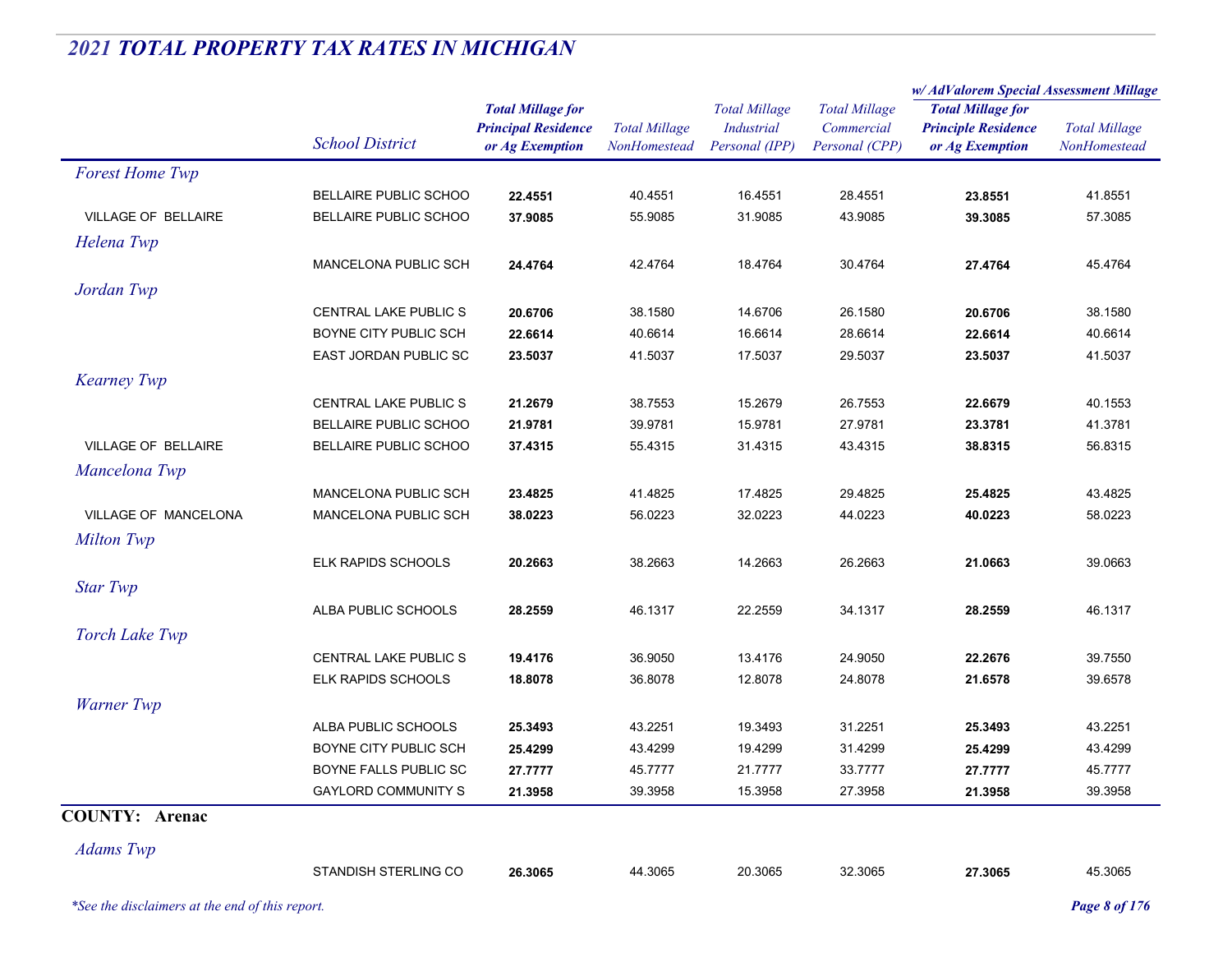|                            |                             |                            |                      |                      | <b>Total Millage</b> | w/ AdValorem Special Assessment Millage |                      |
|----------------------------|-----------------------------|----------------------------|----------------------|----------------------|----------------------|-----------------------------------------|----------------------|
|                            |                             | <b>Total Millage for</b>   |                      | <b>Total Millage</b> |                      | <b>Total Millage for</b>                |                      |
|                            | <b>School District</b>      | <b>Principal Residence</b> | <b>Total Millage</b> | <b>Industrial</b>    | Commercial           | <b>Principle Residence</b>              | <b>Total Millage</b> |
|                            |                             | or Ag Exemption            | <b>NonHomestead</b>  | Personal (IPP)       | Personal (CPP)       | or Ag Exemption                         | <b>NonHomestead</b>  |
| Arenac Twp                 |                             |                            |                      |                      |                      |                                         |                      |
|                            | AU GRES SIMS SCHOOL D       | 27.3056                    | 45.3056              | 21.3056              | 33.3056              | 27.3056                                 | 45.3056              |
|                            | STANDISH STERLING CO        | 28.3056                    | 46.3056              | 22.3056              | 34.3056              | 28.3056                                 | 46.3056              |
| Au Gres Twp                |                             |                            |                      |                      |                      |                                         |                      |
|                            | AU GRES SIMS SCHOOL D       | 30.6495                    | 48.6495              | 24.6495              | 36.6495              | 30.6495                                 | 48.6495              |
| Clayton Twp                |                             |                            |                      |                      |                      |                                         |                      |
|                            | STANDISH STERLING CO        | 27.2920                    | 45.2920              | 21.2920              | 33.2920              | 28.2920                                 | 46.2920              |
|                            | <b>WHITTEMORE PRESCOTT</b>  | 24.2755                    | 42.2755              | 18.2755              | 30.2755              | 25.2755                                 | 43.2755              |
| Deep River Twp             |                             |                            |                      |                      |                      |                                         |                      |
|                            | STANDISH STERLING CO        | 30.2815                    | 48.2815              | 24.2815              | 36.2815              | 31.2815                                 | 49.2815              |
| <b>VILLAGE OF STERLING</b> | STANDISH STERLING CO        | 42.4231                    | 60.4231              | 36.4231              | 48.4231              | 43.4231                                 | 61.4231              |
| Lincoln Twp                |                             |                            |                      |                      |                      |                                         |                      |
|                            | <b>STANDISH STERLING CO</b> | 27.3065                    | 45.3065              | 21.3065              | 33.3065              | 28.3065                                 | 46.3065              |
|                            |                             |                            |                      |                      |                      |                                         |                      |
| <b>Mason Twp</b>           |                             |                            |                      |                      |                      |                                         |                      |
|                            | STANDISH STERLING CO        | 27.2735                    | 45.2735              | 21.2735              | 33.2735              | 27.2735                                 | 45.2735              |
| VILLAGE OF TWINING         | STANDISH STERLING CO        | 40.8517                    | 58.8517              | 34.8517              | 46.8517              | 40.8517                                 | 58.8517              |
|                            | <b>WHITTEMORE PRESCOTT</b>  | 24.2570                    | 42.2570              | 18.2570              | 30.2570              | 24.2570                                 | 42.2570              |
| Moffatt Twp                |                             |                            |                      |                      |                      |                                         |                      |
|                            | STANDISH STERLING CO        | 30.3065                    | 48.3065              | 24.3065              | 36.3065              | 30.3065                                 | 48.3065              |
| Sims Twp                   |                             |                            |                      |                      |                      |                                         |                      |
|                            | AU GRES SIMS SCHOOL D       | 29.2913                    | 47.2913              | 23.2913              | 35.2913              | 29.2913                                 | 47.2913              |
| <b>Standish Twp</b>        |                             |                            |                      |                      |                      |                                         |                      |
|                            | STANDISH STERLING CO        | 27.3027                    | 45.3027              | 21.3027              | 33.3027              | 29.3027                                 | 47.3027              |
| Turner Twp                 |                             |                            |                      |                      |                      |                                         |                      |
|                            | AU GRES SIMS SCHOOL D       | 27.3043                    | 45.3043              | 21.3043              | 33.3043              | 27.3043                                 | 45.3043              |
| <b>VILLAGE OF TURNER</b>   | AU GRES SIMS SCHOOL D       | 52.8061                    | 70.8061              | 46.8061              | 58.8061              | 52.8061                                 | 70.8061              |
|                            | <b>WHITTEMORE PRESCOTT</b>  | 25.2878                    | 43.2878              | 19.2878              | 31.2878              | 25.2878                                 | 43.2878              |
| <b>Whitney Twp</b>         |                             |                            |                      |                      |                      |                                         |                      |
|                            | AU GRES SIMS SCHOOL D       |                            | 45.5111              | 21.5111              | 33.5111              |                                         | 45.5111              |
|                            |                             | 27.5111                    |                      |                      |                      | 27.5111                                 |                      |
|                            | <b>TAWAS AREA SCHOOLS</b>   | 23.8437                    | 41.8437              | 17.8437              | 29.8437              | 23.8437                                 | 41.8437              |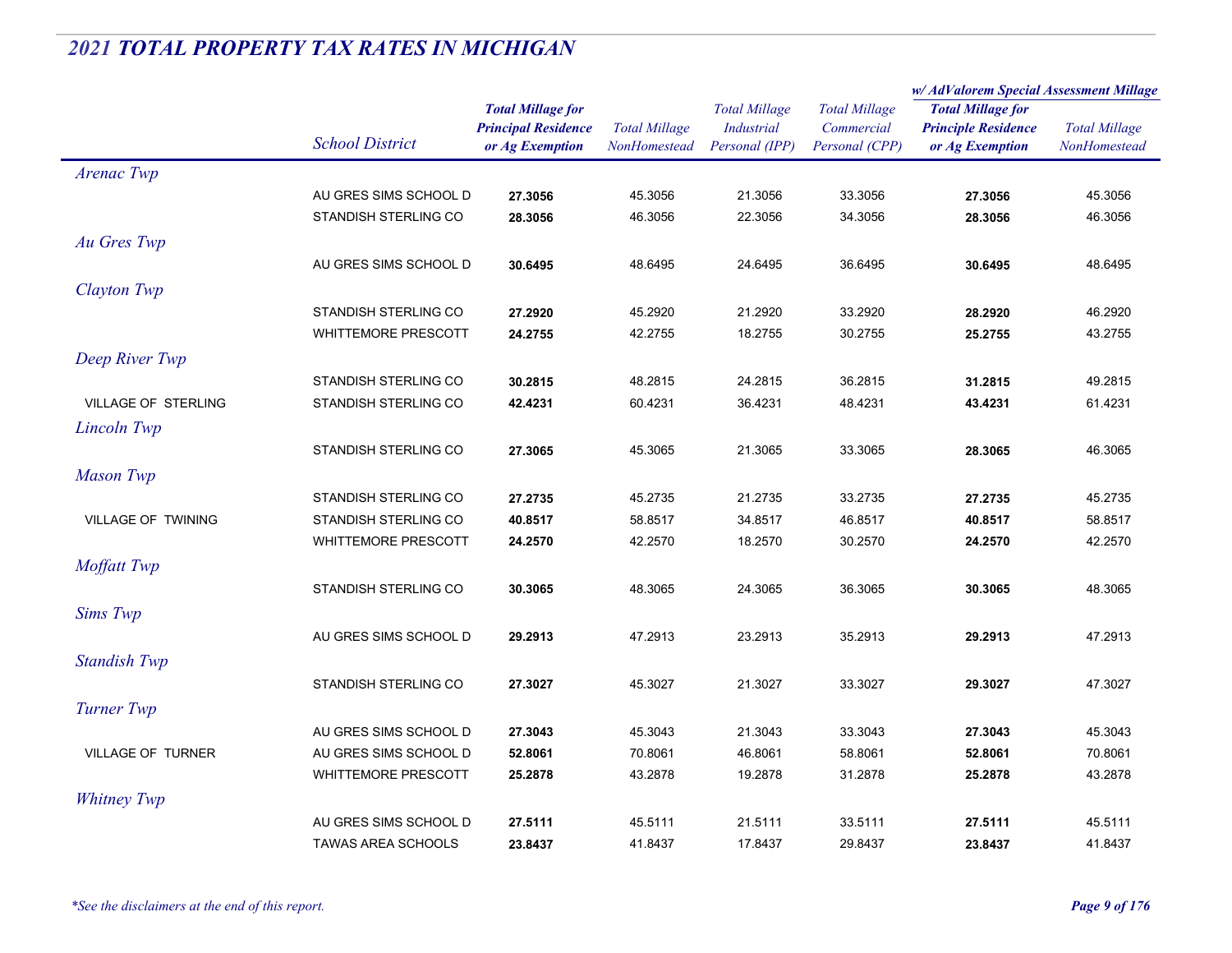|                          |                                            |                                                                           |                                      |                                                             |                                                      | w/AdValorem Special Assessment Millage                                    |                                             |
|--------------------------|--------------------------------------------|---------------------------------------------------------------------------|--------------------------------------|-------------------------------------------------------------|------------------------------------------------------|---------------------------------------------------------------------------|---------------------------------------------|
|                          | <b>School District</b>                     | <b>Total Millage for</b><br><b>Principal Residence</b><br>or Ag Exemption | <b>Total Millage</b><br>NonHomestead | <b>Total Millage</b><br><b>Industrial</b><br>Personal (IPP) | <b>Total Millage</b><br>Commercial<br>Personal (CPP) | <b>Total Millage for</b><br><b>Principle Residence</b><br>or Ag Exemption | <b>Total Millage</b><br><b>NonHomestead</b> |
| Au Gres City             |                                            |                                                                           |                                      |                                                             |                                                      |                                                                           |                                             |
|                          | AU GRES SIMS SCHOOL D                      | 42.0531                                                                   | 60.0531                              | 36.0531                                                     | 48.0531                                              | 42.0531                                                                   | 60.0531                                     |
| <b>Omer City</b>         |                                            |                                                                           |                                      |                                                             |                                                      |                                                                           |                                             |
|                          | STANDISH STERLING CO                       | 41.6685                                                                   | 59.6685                              | 35.6685                                                     | 47.6685                                              | 41.6685                                                                   | 59.6685                                     |
| <b>Standish City</b>     |                                            |                                                                           |                                      |                                                             |                                                      |                                                                           |                                             |
|                          | STANDISH STERLING CO                       | 43.2807                                                                   | 61.2807                              | 37.2807                                                     | 49.2807                                              | 43.2807                                                                   | 61.2807                                     |
| <b>COUNTY: Baraga</b>    |                                            |                                                                           |                                      |                                                             |                                                      |                                                                           |                                             |
| <b>Arvon Twp</b>         |                                            |                                                                           |                                      |                                                             |                                                      |                                                                           |                                             |
|                          | ARVON TOWNSHIP SCHO                        | 25.1725                                                                   | 36.1725                              | 19.1725                                                     | 25.1725                                              | 25.1725                                                                   | 36.1725                                     |
|                          |                                            |                                                                           |                                      |                                                             |                                                      |                                                                           |                                             |
| Baraga Twp               | BARAGA AREA SCHOOL DI                      | 27.9130                                                                   | 45.8950                              | 21.9130                                                     | 33.8950                                              | 27.9130                                                                   | 45.8950                                     |
| <b>VILLAGE OF BARAGA</b> | BARAGA AREA SCHOOL DI                      | 38.0690                                                                   | 56.0510                              | 32.0690                                                     | 44.0510                                              | 38.0690                                                                   | 56.0510                                     |
| Covington Twp            |                                            |                                                                           |                                      |                                                             |                                                      |                                                                           |                                             |
|                          | L'ANSE AREA SCHOOLS                        | 27.8037                                                                   | 45.8037                              | 21.8037                                                     | 33.8037                                              | 27.8037                                                                   | 45.8037                                     |
|                          |                                            |                                                                           |                                      |                                                             |                                                      |                                                                           |                                             |
| L'anse Twp               |                                            |                                                                           |                                      |                                                             |                                                      |                                                                           |                                             |
| <b>VILLAGE OF LANSE</b>  | L'ANSE AREA SCHOOLS<br>L'ANSE AREA SCHOOLS | 27.8198<br>42.1208                                                        | 45.8198<br>60.1208                   | 21.8198<br>36.1208                                          | 33.8198<br>48.1208                                   | 27.8198<br>42.1208                                                        | 45.8198<br>60.1208                          |
|                          |                                            |                                                                           |                                      |                                                             |                                                      |                                                                           |                                             |
| <b>Spurr Twp</b>         | N.I.C.E. COMMUNITY SCH                     |                                                                           | 47.5706                              | 23.5706                                                     | 35.5706                                              |                                                                           | 47.5706                                     |
|                          |                                            | 29.5706                                                                   |                                      |                                                             |                                                      | 29.5706                                                                   |                                             |
| <b>COUNTY: Barry</b>     |                                            |                                                                           |                                      |                                                             |                                                      |                                                                           |                                             |
| Assyria Twp              |                                            |                                                                           |                                      |                                                             |                                                      |                                                                           |                                             |
|                          | <b>HASTINGS AREA SCHOOL</b>                | 23.7606                                                                   | 41.6706                              | 17.7606                                                     | 29.6706                                              | 23.7606                                                                   | 41.6706                                     |
|                          | PENNFIELD SCHOOL DIST                      | 36.9635                                                                   | 54.9635                              | 30.9635                                                     | 42.9635                                              | 36.9635                                                                   | 54.9635                                     |
|                          | BELLEVUE COMM SCH DIS                      | 29.8699                                                                   | 47.8699                              | 23.8699                                                     | 35.8699                                              | 29.8699                                                                   | 47.8699                                     |
|                          | MAPLE VALLEY SCHOOL D                      | 24.2883                                                                   | 42.2883                              | 18.2883                                                     | 30.2883                                              | 24.2883                                                                   | 42.2883                                     |
| <b>Baltimore Twp</b>     |                                            |                                                                           |                                      |                                                             |                                                      |                                                                           |                                             |
|                          | DELTON KELLOGG SCHO                        | 22.0351                                                                   | 39.9569                              | 16.0351                                                     | 27.9569                                              | 22.0351                                                                   | 39.9569                                     |
|                          | HASTINGS AREA SCHOOL                       | 24.1013                                                                   | 42.0113                              | 18.1013                                                     | 30.0113                                              | 24.1013                                                                   | 42.0113                                     |
|                          | MAPLE VALLEY SCHOOL D                      | 24.6290                                                                   | 42.6290                              | 18.6290                                                     | 30.6290                                              | 24.6290                                                                   | 42.6290                                     |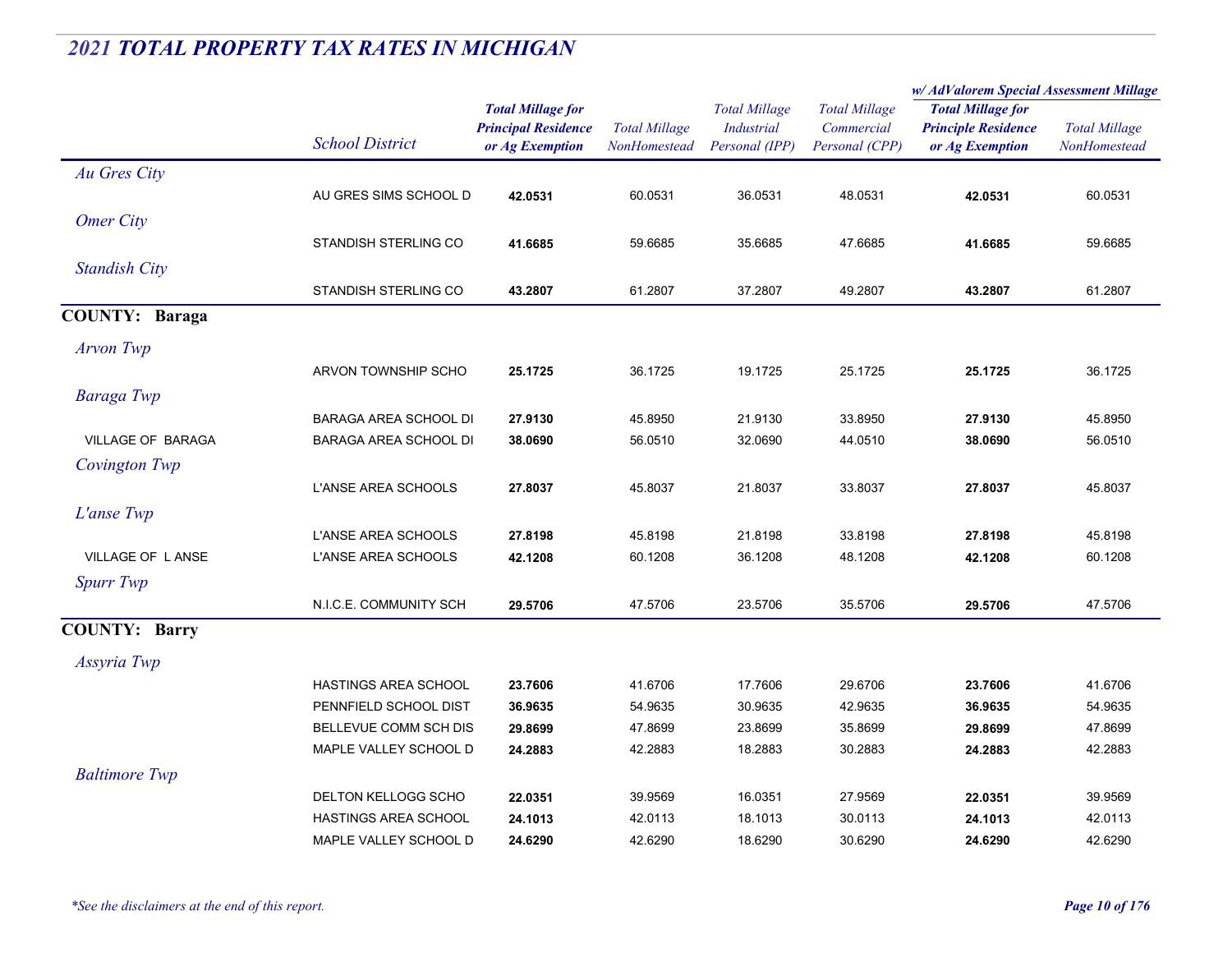|                            |                              |                                                                           | <b>Total Millage</b><br><b>Industrial</b><br>NonHomestead |                      | <b>Total Millage</b><br>Commercial<br>Personal (CPP) | w/ AdValorem Special Assessment Millage       |                                             |
|----------------------------|------------------------------|---------------------------------------------------------------------------|-----------------------------------------------------------|----------------------|------------------------------------------------------|-----------------------------------------------|---------------------------------------------|
|                            |                              | <b>Total Millage for</b><br><b>Principal Residence</b><br>or Ag Exemption |                                                           | <b>Total Millage</b> |                                                      | <b>Total Millage for</b>                      | <b>Total Millage</b><br><b>NonHomestead</b> |
|                            | <b>School District</b>       |                                                                           |                                                           | Personal (IPP)       |                                                      | <b>Principle Residence</b><br>or Ag Exemption |                                             |
|                            |                              |                                                                           |                                                           |                      |                                                      |                                               |                                             |
| <b>Barry Twp</b>           |                              |                                                                           |                                                           |                      |                                                      |                                               |                                             |
|                            | DELTON KELLOGG SCHO          | 25.4223                                                                   | 43.3441                                                   | 19.4223              | 31.3441                                              | 25.4223                                       | 43.3441                                     |
|                            | <b>GULL LAKE COMMUNITY S</b> | 34.3802                                                                   | 52.3802                                                   | 28.3802              | 40.3802                                              | 34.3802                                       | 52.3802                                     |
| <b>Carlton Twp</b>         |                              |                                                                           |                                                           |                      |                                                      |                                               |                                             |
|                            | <b>HASTINGS AREA SCHOOL</b>  | 25.7713                                                                   | 43.6813                                                   | 19.7713              | 31.6813                                              | 25.7713                                       | 43.6813                                     |
|                            | THORNAPPLE KELLOGG S         | 33.4513                                                                   | 51.4513                                                   | 27.4513              | 39.4513                                              | 33.4513                                       | 51.4513                                     |
| <b>VILLAGE OF FREEPORT</b> | THORNAPPLE KELLOGG S         | 41.0658                                                                   | 59.0658                                                   | 35.0658              | 47.0658                                              | 41.0658                                       | 59.0658                                     |
|                            | LAKEWOOD PUBLIC SCHO         | 28.4076                                                                   | 46.3806                                                   | 22.4076              | 34.3806                                              | 28.4076                                       | 46.3806                                     |
| <b>Castleton Twp</b>       |                              |                                                                           |                                                           |                      |                                                      |                                               |                                             |
|                            | <b>HASTINGS AREA SCHOOL</b>  | 26.3977                                                                   | 44.3077                                                   | 20.3977              | 32.3077                                              | 26.3977                                       | 44.3077                                     |
|                            | MAPLE VALLEY SCHOOL D        | 26.9254                                                                   | 44.9254                                                   | 20.9254              | 32.9254                                              | 26.9254                                       | 44.9254                                     |
| VILLAGE OF NASHVILLE       | MAPLE VALLEY SCHOOL D        | 39.7036                                                                   | 57.7036                                                   | 33.7036              | 45.7036                                              | 39.7036                                       | 57.7036                                     |
|                            | LAKEWOOD PUBLIC SCHO         | 29.0340                                                                   | 47.0070                                                   | 23.0340              | 35.0070                                              | 29.0340                                       | 47.0070                                     |
| <b>Hastings Twp</b>        |                              |                                                                           |                                                           |                      |                                                      |                                               |                                             |
|                            | <b>HASTINGS AREA SCHOOL</b>  | 25.2039                                                                   | 43.1139                                                   | 19.2039              | 31.1139                                              | 25.2039                                       | 43.1139                                     |
|                            | MAPLE VALLEY SCHOOL D        | 25.7316                                                                   | 43.7316                                                   | 19.7316              | 31.7316                                              | 25.7316                                       | 43.7316                                     |
| Hope Twp                   |                              |                                                                           |                                                           |                      |                                                      |                                               |                                             |
|                            | <b>DELTON KELLOGG SCHO</b>   | 23.6346                                                                   | 41.5564                                                   | 17.6346              | 29.5564                                              | 23.6346                                       | 41.5564                                     |
|                            | <b>HASTINGS AREA SCHOOL</b>  | 25.7008                                                                   | 43.6108                                                   | 19.7008              | 31.6108                                              | 25.7008                                       | 43.6108                                     |
| <b>Irving Twp</b>          |                              |                                                                           |                                                           |                      |                                                      |                                               |                                             |
|                            | <b>HASTINGS AREA SCHOOL</b>  | 25.7062                                                                   | 43.6162                                                   | 19.7062              | 31.6162                                              | 25.7062                                       | 43.6162                                     |
|                            | THORNAPPLE KELLOGG S         | 33.3862                                                                   | 51.3862                                                   | 27.3862              | 39.3862                                              | 33.3862                                       | 51.3862                                     |
| <b>VILLAGE OF FREEPORT</b> | THORNAPPLE KELLOGG S         | 41.0007                                                                   | 59.0007                                                   | 35.0007              | 47.0007                                              | 41.0007                                       | 59.0007                                     |
|                            |                              |                                                                           |                                                           |                      |                                                      |                                               |                                             |
| Johnstown Twp              |                              |                                                                           |                                                           |                      |                                                      |                                               |                                             |
|                            | DELTON KELLOGG SCHO          | 24.3622                                                                   | 42.2840                                                   | 18.3622              | 30.2840                                              | 24.3622                                       | 42.2840                                     |
|                            | <b>HASTINGS AREA SCHOOL</b>  | 26.4284                                                                   | 44.3384                                                   | 20.4284              | 32.3384                                              | 26.4284                                       | 44.3384                                     |
|                            | PENNFIELD SCHOOL DIST        | 39.6313                                                                   | 57.6313                                                   | 33.6313              | 45.6313                                              | 39.6313                                       | 57.6313                                     |
|                            | TR-PENNFIELD/fr HASTING      | 31.2813                                                                   | 49.2813                                                   | 25.2813              | 37.2813                                              | 31.2813                                       | 49.2813                                     |
|                            | <b>GULL LAKE COMMUNITY S</b> | 33.3201                                                                   | 51.3201                                                   | 27.3201              | 39.3201                                              | 33.3201                                       | 51.3201                                     |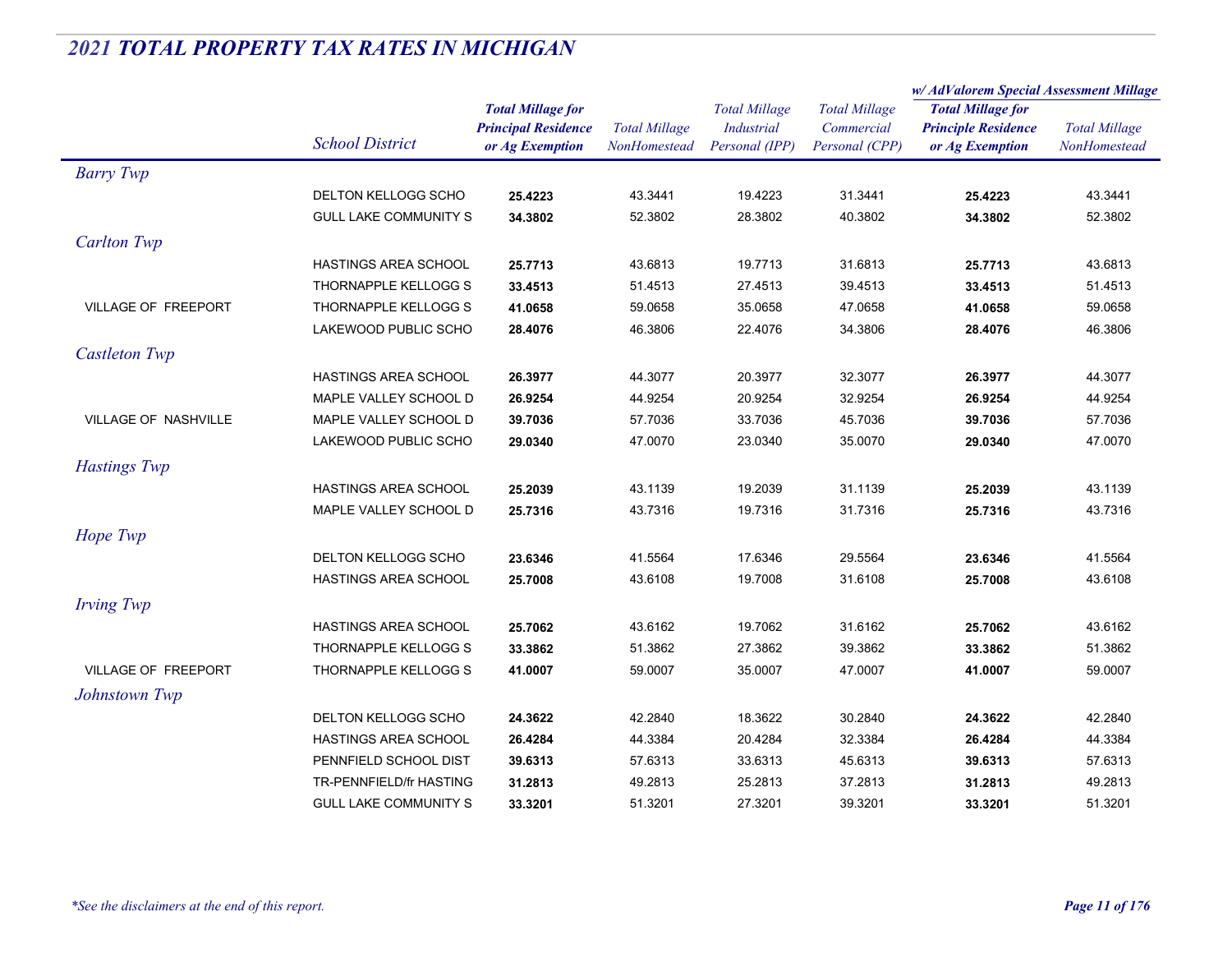|                             |                              |                            | <b>Total Millage</b> | <b>Total Millage</b><br><b>Industrial</b><br>Personal (IPP) | <b>Total Millage</b><br>Commercial | w/ AdValorem Special Assessment Millage                                   |                      |
|-----------------------------|------------------------------|----------------------------|----------------------|-------------------------------------------------------------|------------------------------------|---------------------------------------------------------------------------|----------------------|
|                             |                              | <b>Total Millage for</b>   |                      |                                                             |                                    | <b>Total Millage for</b><br><b>Principle Residence</b><br>or Ag Exemption | <b>Total Millage</b> |
|                             | <b>School District</b>       | <b>Principal Residence</b> |                      |                                                             |                                    |                                                                           |                      |
|                             |                              | or Ag Exemption            | NonHomestead         |                                                             | Personal (CPP)                     |                                                                           | NonHomestead         |
| Maple Grove Twp             |                              |                            |                      |                                                             |                                    |                                                                           |                      |
|                             | HASTINGS AREA SCHOOL         | 27.7803                    | 45.6903              | 21.7803                                                     | 33.6903                            | 27.7803                                                                   | 45.6903              |
|                             | BELLEVUE COMM SCH DIS        | 33.8896                    | 51.8896              | 27.8896                                                     | 39.8896                            | 33.8896                                                                   | 51.8896              |
|                             | MAPLE VALLEY SCHOOL D        | 28.3080                    | 46.3080              | 22.3080                                                     | 34.3080                            | 28.3080                                                                   | 46.3080              |
| <b>VILLAGE OF NASHVILLE</b> | MAPLE VALLEY SCHOOL D        | 41.0862                    | 59.0862              | 35.0862                                                     | 47.0862                            | 41.0862                                                                   | 59.0862              |
| Orangeville Twp             |                              |                            |                      |                                                             |                                    |                                                                           |                      |
|                             | PLAINWELL COMMUNITY          | 32.2326                    | 50.2326              | 26.2326                                                     | 38.2326                            | 32.2326                                                                   | 50.2326              |
|                             | <b>MARTIN PUBLIC SCHOOLS</b> | 28.6826                    | 46.6826              | 22.6826                                                     | 34.6826                            | 28.6826                                                                   | 46.6826              |
|                             | DELTON KELLOGG SCHO          | 23.9277                    | 41.8495              | 17.9277                                                     | 29.8495                            | 23.9277                                                                   | 41.8495              |
|                             | THORNAPPLE KELLOGG S         | 33.6739                    | 51.6739              | 27.6739                                                     | 39.6739                            | 33.6739                                                                   | 51.6739              |
| Prairieville Twp            |                              |                            |                      |                                                             |                                    |                                                                           |                      |
|                             | PLAINWELL COMMUNITY          | 32.6580                    | 50.6580              | 26.6580                                                     | 38.6580                            | 32.6580                                                                   | 50.6580              |
|                             | <b>DELTON KELLOGG SCHO</b>   | 24.3531                    | 42.2749              | 18.3531                                                     | 30.2749                            | 24.3531                                                                   | 42.2749              |
|                             | <b>GULL LAKE COMMUNITY S</b> | 33.3110                    | 51.3110              | 27.3110                                                     | 39.3110                            | 33.3110                                                                   | 51.3110              |
| <b>Rutland Twp</b>          |                              |                            |                      |                                                             |                                    |                                                                           |                      |
|                             | <b>HASTINGS AREA SCHOOL</b>  | 26.9487                    | 44.8587              | 20.9487                                                     | 32.8587                            | 26.9487                                                                   | 44.8587              |
|                             | THORNAPPLE KELLOGG S         | 34.6287                    | 52.6287              | 28.6287                                                     | 40.6287                            | 34.6287                                                                   | 52.6287              |
|                             |                              |                            |                      |                                                             |                                    |                                                                           |                      |
| <b>Thornapple Twp</b>       |                              |                            |                      |                                                             |                                    |                                                                           |                      |
|                             | THORNAPPLE KELLOGG S         | 33.2386                    | 51.2386              | 27.2386                                                     | 39.2386                            | 33.2386                                                                   | 51.2386              |
| VILLAGE OF MIDDLEVILLE      | THORNAPPLE KELLOGG S         | 45.7012                    | 63.7012              | 39.7012                                                     | 51.7012                            | 45.7012                                                                   | 63.7012              |
|                             | CALEDONIA COMMUNITY          | 30.5886                    | 48.5886              | 24.5886                                                     | 36.5886                            | 30.5886                                                                   | 48.5886              |
| <b>Woodland Twp</b>         |                              |                            |                      |                                                             |                                    |                                                                           |                      |
|                             | <b>HASTINGS AREA SCHOOL</b>  | 27.8129                    | 45.7229              | 21.8129                                                     | 33.7229                            | 27.8129                                                                   | 45.7229              |
|                             | LAKEWOOD PUBLIC SCHO         | 30.4492                    | 48.4222              | 24.4492                                                     | 36.4222                            | 30.4492                                                                   | 48.4222              |
| VILLAGE OF WOODLAND         | LAKEWOOD PUBLIC SCHO         | 43.9603                    | 61.9333              | 37.9603                                                     | 49.9333                            | 43.9603                                                                   | 61.9333              |
| Yankee Springs Twp          |                              |                            |                      |                                                             |                                    |                                                                           |                      |
|                             | WAYLAND UNION SCHOOL         | 28.6383                    | 46.6383              | 22.6383                                                     | 34.6383                            | 28.6383                                                                   | 46.6383              |
|                             | DELTON KELLOGG SCHO          | 22.4834                    | 40.4052              | 16.4834                                                     | 28.4052                            | 22.4834                                                                   | 40.4052              |
|                             | THORNAPPLE KELLOGG S         | 32.2296                    | 50.2296              | 26.2296                                                     | 38.2296                            | 32.2296                                                                   | 50.2296              |
| <b>Hastings City</b>        |                              |                            |                      |                                                             |                                    |                                                                           |                      |
|                             | <b>HASTINGS AREA SCHOOL</b>  | 39.9172                    | 57.8272              | 33.9172                                                     | 45.8272                            | 39.9172                                                                   | 57.8272              |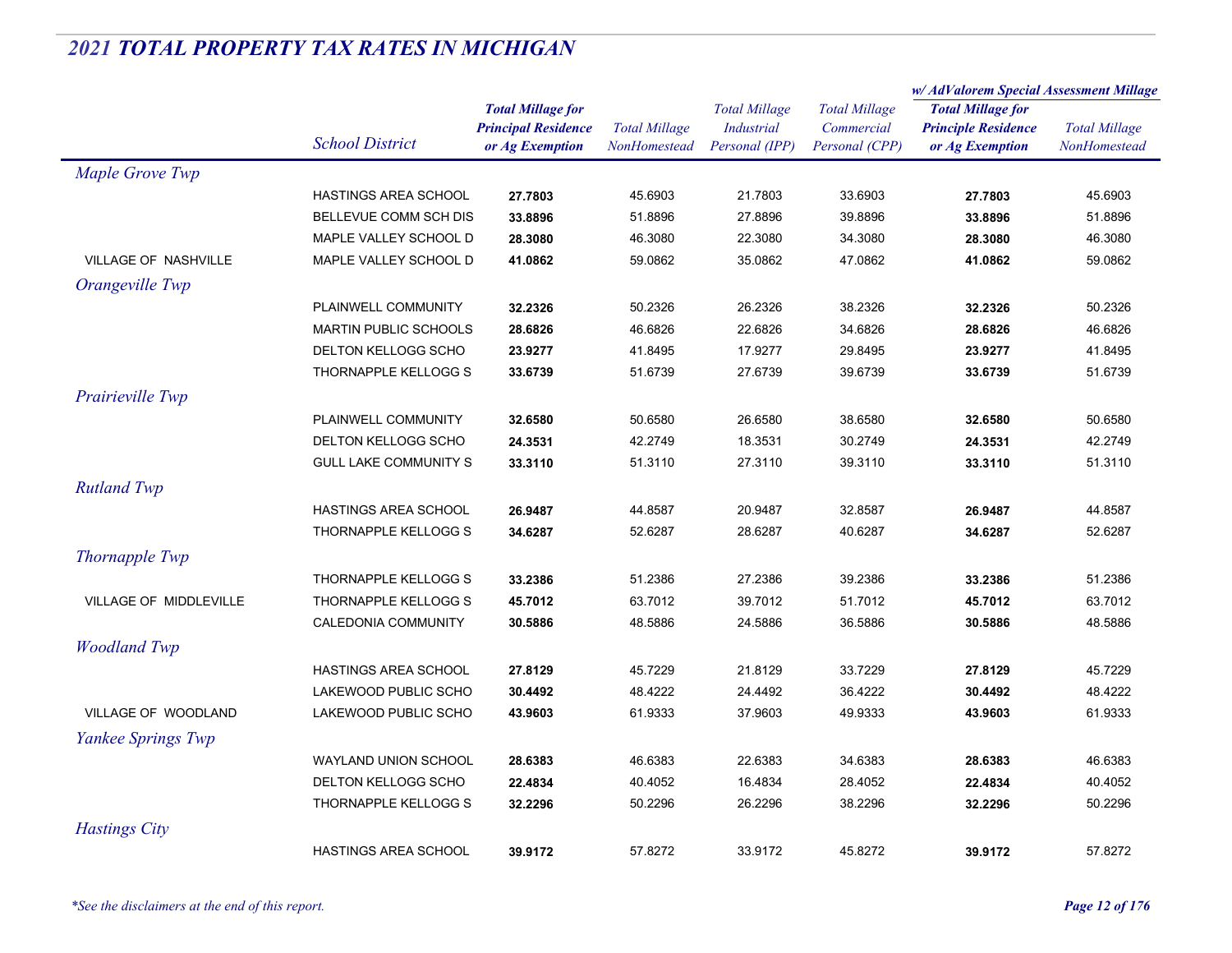|                    |                               |                            | <b>Total Millage</b><br>NonHomestead | <b>Total Millage</b><br><b>Industrial</b> | <b>Total Millage</b><br>Commercial | w/AdValorem Special Assessment Millage                                    |                      |
|--------------------|-------------------------------|----------------------------|--------------------------------------|-------------------------------------------|------------------------------------|---------------------------------------------------------------------------|----------------------|
|                    |                               | <b>Total Millage for</b>   |                                      |                                           |                                    | <b>Total Millage for</b><br><b>Principle Residence</b><br>or Ag Exemption | <b>Total Millage</b> |
|                    |                               | <b>Principal Residence</b> |                                      |                                           |                                    |                                                                           |                      |
|                    | <b>School District</b>        | or Ag Exemption            |                                      | Personal (IPP)                            | Personal (CPP)                     |                                                                           | NonHomestead         |
| <b>COUNTY: Bay</b> |                               |                            |                                      |                                           |                                    |                                                                           |                      |
| <b>Bangor</b> Twp  |                               |                            |                                      |                                           |                                    |                                                                           |                      |
|                    | <b>BANGOR TOWNSHIP SCH</b>    | 31.6094                    | 49.6094                              | 25.6094                                   | 37.6094                            | 31.6094                                                                   | 49.6094              |
| <b>Beaver</b> Twp  |                               |                            |                                      |                                           |                                    |                                                                           |                      |
|                    | <b>BAY CITY SCHOOL DISTRI</b> | 32.7509                    | 50.7509                              | 26.7509                                   | 38.7509                            | 32.7509                                                                   | 50.7509              |
|                    | PINCONNING AREA SCHO          | 32.6315                    | 50.6315                              | 26.6315                                   | 38.6315                            | 32.6315                                                                   | 50.6315              |
| Frankenlust Twp    |                               |                            |                                      |                                           |                                    |                                                                           |                      |
|                    | <b>BAY CITY SCHOOL DISTRI</b> | 30.7990                    | 48.7990                              | 24.7990                                   | 36.7990                            | 30.7990                                                                   | 48.7990              |
|                    | FREELAND COMM SCHOO           | 29.0837                    | 47.0837                              | 23.0837                                   | 35.0837                            | 29.0837                                                                   | 47.0837              |
| <b>Fraser Twp</b>  |                               |                            |                                      |                                           |                                    |                                                                           |                      |
|                    | PINCONNING AREA SCHO          | 31.1473                    | 49.1473                              | 25.1473                                   | 37.1473                            | 31.1473                                                                   | 49.1473              |
| Garfield Twp       |                               |                            |                                      |                                           |                                    |                                                                           |                      |
|                    | PINCONNING AREA SCHO          | 31.2253                    | 49.2253                              | 25.2253                                   | 37.2253                            | 31.2253                                                                   | 49.2253              |
| Gibson Twp         |                               |                            |                                      |                                           |                                    |                                                                           |                      |
|                    | STANDISH STERLING CO          | 29.7960                    | 47.7960                              | 23.7960                                   | 35.7960                            | 30.7960                                                                   | 48.7960              |
|                    | PINCONNING AREA SCHO          | 29.5460                    | 47.5460                              | 23.5460                                   | 35.5460                            | 30.5460                                                                   | 48.5460              |
| <b>Hampton Twp</b> |                               |                            |                                      |                                           |                                    |                                                                           |                      |
|                    | <b>BAY CITY SCHOOL DISTRI</b> | 36.2758                    | 54.2758                              | 30.2758                                   | 42.2758                            | 36.2758                                                                   | 54.2758              |
|                    | <b>ESSEXVILLE HAMPTON S</b>   | 38.1864                    | 56.1505                              | 32.1864                                   | 44.1505                            | 38.1864                                                                   | 56.1505              |
| Kawkawlin Twp      |                               |                            |                                      |                                           |                                    |                                                                           |                      |
|                    | <b>BAY CITY SCHOOL DISTRI</b> | 31.2342                    | 49.2342                              | 25.2342                                   | 37.2342                            | 31.2342                                                                   | 49.2342              |
|                    | PINCONNING AREA SCHO          | 31.1148                    | 49.1148                              | 25.1148                                   | 37.1148                            | 31.1148                                                                   | 49.1148              |
| Merritt Twp        |                               |                            |                                      |                                           |                                    |                                                                           |                      |
|                    | <b>BAY CITY SCHOOL DISTRI</b> | 30.7630                    | 48.7630                              | 24.7630                                   | 36.7630                            | 30.7630                                                                   | 48.7630              |
|                    | REESE PUBLIC SCHOOLS          | 31.1192                    | 49.1192                              | 25.1192                                   | 37.1192                            | 31.1192                                                                   | 49.1192              |
| <b>Monitor Twp</b> |                               |                            |                                      |                                           |                                    |                                                                           |                      |
|                    | <b>BAY CITY SCHOOL DISTRI</b> | 32.6530                    | 50.6530                              | 26.6530                                   | 38.6530                            | 32.6530                                                                   | 50.6530              |
| Mt Forest Twp      |                               |                            |                                      |                                           |                                    |                                                                           |                      |
|                    | PINCONNING AREA SCHO          | 31.3953                    | 49.3953                              | 25.3953                                   | 37.3953                            | 31.3953                                                                   | 49.3953              |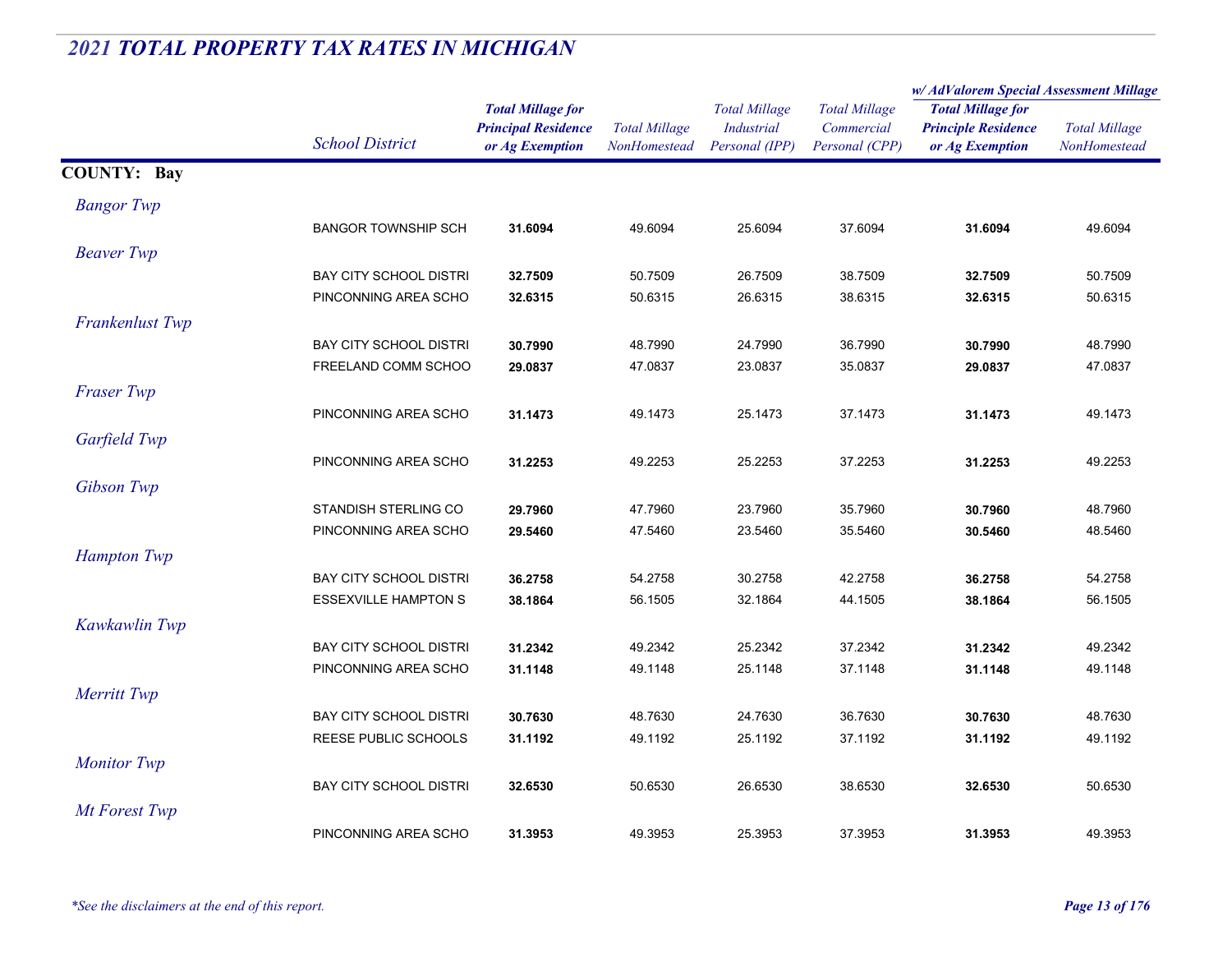|                          | <b>School District</b>                              |                                               | <b>Total Millage</b><br>NonHomestead | <b>Total Millage</b>                | <b>Total Millage</b>         | w/ AdValorem Special Assessment Millage       |                      |
|--------------------------|-----------------------------------------------------|-----------------------------------------------|--------------------------------------|-------------------------------------|------------------------------|-----------------------------------------------|----------------------|
|                          |                                                     | <b>Total Millage for</b>                      |                                      |                                     |                              | <b>Total Millage for</b>                      | <b>Total Millage</b> |
|                          |                                                     | <b>Principal Residence</b><br>or Ag Exemption |                                      | <b>Industrial</b><br>Personal (IPP) | Commercial<br>Personal (CPP) | <b>Principle Residence</b><br>or Ag Exemption |                      |
|                          |                                                     |                                               |                                      |                                     |                              |                                               | NonHomestead         |
| <b>Pinconning Twp</b>    |                                                     |                                               |                                      |                                     |                              |                                               |                      |
|                          | STANDISH STERLING CO                                | 29.4030                                       | 47.4030                              | 23.4030                             | 35.4030                      | 29.4030                                       | 47.4030              |
|                          | PINCONNING AREA SCHO                                | 29.1530                                       | 47.1530                              | 23.1530                             | 35.1530                      | 29.1530                                       | 47.1530              |
| Portsmouth Twp           |                                                     |                                               |                                      |                                     |                              |                                               |                      |
|                          | <b>BAY CITY SCHOOL DISTRI</b>                       | 32.3850                                       | 50.3850                              | 26.3850                             | 38.3850                      | 32.3850                                       | 50.3850              |
| Williams Twp             |                                                     |                                               |                                      |                                     |                              |                                               |                      |
|                          | <b>BAY CITY SCHOOL DISTRI</b>                       | 35.5189                                       | 53.5189                              | 29.5189                             | 41.5189                      | 35.5189                                       | 53.5189              |
| <b>Auburn City</b>       |                                                     |                                               |                                      |                                     |                              |                                               |                      |
|                          | <b>BAY CITY SCHOOL DISTRI</b>                       | 45.6110                                       | 63.6110                              | 39.6110                             | 51.6110                      | 45.6110                                       | 63.6110              |
| <b>Bay City City</b>     |                                                     |                                               |                                      |                                     |                              |                                               |                      |
|                          | <b>BAY CITY SCHOOL DISTRI</b>                       |                                               | 63.0873                              | 39.0873                             | 51.0873                      | 45.0873                                       | 63.0873              |
|                          | <b>BANGOR TOWNSHIP SCH</b>                          | 45.0873<br>44.5679                            | 62.5679                              | 38.5679                             | 50.5679                      | 44.5679                                       | 62.5679              |
|                          |                                                     |                                               |                                      |                                     |                              |                                               |                      |
| <b>Essexville City</b>   |                                                     |                                               |                                      |                                     |                              |                                               |                      |
|                          | <b>ESSEXVILLE HAMPTON S</b>                         | 47.4395                                       | 65.4036                              | 41.4395                             | 53.4036                      | 47.4395                                       | 65.4036              |
| <b>Midland City</b>      |                                                     |                                               |                                      |                                     |                              |                                               |                      |
|                          | <b>BAY CITY SCHOOL DISTRI</b>                       | 43.2643                                       | 61.2643                              | 37.2643                             | 49.2643                      | 43.2643                                       | 61.2643              |
| <b>Pinconning City</b>   |                                                     |                                               |                                      |                                     |                              |                                               |                      |
|                          | PINCONNING AREA SCHO                                | 42.6359                                       | 60.6359                              | 36.6359                             | 48.6359                      | 42.6359                                       | 60.6359              |
| <b>COUNTY: Benzie</b>    |                                                     |                                               |                                      |                                     |                              |                                               |                      |
| Almira Twp               |                                                     |                                               |                                      |                                     |                              |                                               |                      |
|                          |                                                     |                                               |                                      |                                     |                              |                                               |                      |
|                          | <b>BENZIE COUNTY CENTRA</b>                         | 23.2699                                       | 41.2699                              | 17.2699                             | 29.2699                      | 23.2699                                       | 41.2699              |
| VILLAGE OF LAKE ANN      | BENZIE COUNTY CENTRA<br><b>TRAVERSE CITY SCHOOL</b> | 24.7072                                       | 42.7072<br>41.5002                   | 18.7072<br>17.5002                  | 30.7072<br>29.5002           | 24.7072                                       | 42.7072<br>41.5002   |
| VILLAGE OF LAKE ANN      | <b>TRAVERSE CITY SCHOOL</b>                         | 23.5002                                       | 42.9375                              | 18.9375                             | 30.9375                      | 23.5002                                       | 42.9375              |
|                          |                                                     | 24.9375                                       |                                      |                                     |                              | 24.9375                                       |                      |
| <b>Benzonia Twp</b>      |                                                     |                                               |                                      |                                     |                              |                                               |                      |
|                          | <b>BENZIE COUNTY CENTRA</b>                         | 22.6846                                       | 40.6846                              | 16.6846                             | 28.6846                      | 22.6846                                       | 40.6846              |
| VILLAGE OF BENZONIA      | BENZIE COUNTY CENTRA                                | 34.8321                                       | 52.8321                              | 28.8321                             | 40.8321                      | 34.8321                                       | 52.8321              |
| <b>VILLAGE OF BEULAH</b> | BENZIE COUNTY CENTRA                                | 30.8326                                       | 48.8326                              | 24.8326                             | 36.8326                      | 30.8326                                       | 48.8326              |
| <b>Blaine Twp</b>        |                                                     |                                               |                                      |                                     |                              |                                               |                      |
|                          | BENZIE COUNTY CENTRA                                | 22.4321                                       | 40.4321                              | 16.4321                             | 28.4321                      | 22.4321                                       | 40.4321              |
|                          | <b>FRANKFORT AREA SCHO</b>                          | 21.0824                                       | 39.0824                              | 15.0824                             | 27.0824                      | 21.0824                                       | 39.0824              |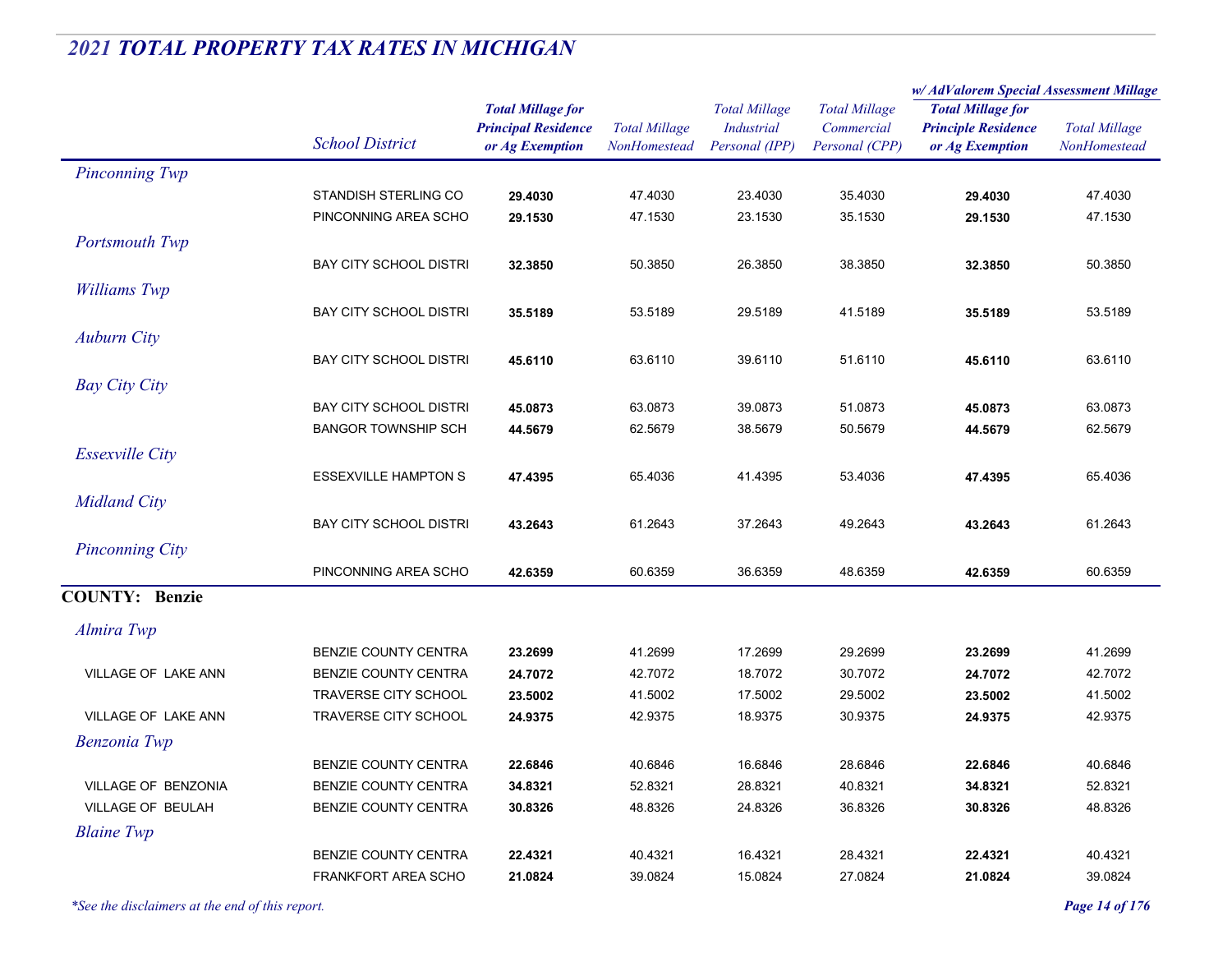|                          |                              |                                                                           |                                      |                                                             |                                                      | w/AdValorem Special Assessment Millage                                    |                                      |
|--------------------------|------------------------------|---------------------------------------------------------------------------|--------------------------------------|-------------------------------------------------------------|------------------------------------------------------|---------------------------------------------------------------------------|--------------------------------------|
|                          | <b>School District</b>       | <b>Total Millage for</b><br><b>Principal Residence</b><br>or Ag Exemption | <b>Total Millage</b><br>NonHomestead | <b>Total Millage</b><br><b>Industrial</b><br>Personal (IPP) | <b>Total Millage</b><br>Commercial<br>Personal (CPP) | <b>Total Millage for</b><br><b>Principle Residence</b><br>or Ag Exemption | <b>Total Millage</b><br>NonHomestead |
| Colfax Twp               |                              |                                                                           |                                      |                                                             |                                                      |                                                                           |                                      |
|                          | BENZIE COUNTY CENTRA         | 22.5263                                                                   | 40.5263                              | 16.5263                                                     | 28.5263                                              | 22.5263                                                                   | 40.5263                              |
| VILLAGE OF THOMPSONVILLE | BENZIE COUNTY CENTRA         | 29.5008                                                                   | 47.5008                              | 23.5008                                                     | 35.5008                                              | 29.5008                                                                   | 47.5008                              |
| Crystal Lake Twp         |                              |                                                                           |                                      |                                                             |                                                      |                                                                           |                                      |
|                          | <b>FRANKFORT AREA SCHO</b>   | 21.2340                                                                   | 39.2340                              | 15.2340                                                     | 27.2340                                              | 21.8840                                                                   | 39.8840                              |
| Gilmore Twp              |                              |                                                                           |                                      |                                                             |                                                      |                                                                           |                                      |
|                          | BENZIE COUNTY CENTRA         | 23.6376                                                                   | 41.6376                              | 17.6376                                                     | 29.6376                                              | 23.6376                                                                   | 41.6376                              |
|                          | <b>FRANKFORT AREA SCHO</b>   | 22.2879                                                                   | 40.2879                              | 16.2879                                                     | 28.2879                                              | 22.2879                                                                   | 40.2879                              |
| VILLAGE OF ELBERTA       | FRANKFORT AREA SCHO          | 36.8867                                                                   | 54.8867                              | 30.8867                                                     | 42.8867                                              | 36.8867                                                                   | 54.8867                              |
| Homestead Twp            |                              |                                                                           |                                      |                                                             |                                                      |                                                                           |                                      |
|                          | BENZIE COUNTY CENTRA         | 22.6646                                                                   | 40.6646                              | 16.6646                                                     | 28.6646                                              | 22.6646                                                                   | 40.6646                              |
| VILLAGE OF HONOR         | BENZIE COUNTY CENTRA         | 30.0018                                                                   | 48.0018                              | 24.0018                                                     | 36.0018                                              | 30.0018                                                                   | 48.0018                              |
| <b>Inland Twp</b>        |                              |                                                                           |                                      |                                                             |                                                      |                                                                           |                                      |
|                          | BENZIE COUNTY CENTRA         | 24.9698                                                                   | 42.9698                              | 18.9698                                                     | 30.9698                                              | 24.9698                                                                   | 42.9698                              |
| Joyfield Twp             |                              |                                                                           |                                      |                                                             |                                                      |                                                                           |                                      |
|                          | BENZIE COUNTY CENTRA         | 21.3110                                                                   | 39.3110                              | 15.3110                                                     | 27.3110                                              | 21.3110                                                                   | 39.3110                              |
| Lake Twp                 |                              |                                                                           |                                      |                                                             |                                                      |                                                                           |                                      |
|                          | BENZIE COUNTY CENTRA         | 21.2354                                                                   | 39.2354                              | 15.2354                                                     | 27.2354                                              | 21.2354                                                                   | 39.2354                              |
|                          | FRANKFORT AREA SCHO          | 20.4857                                                                   | 38.4857                              | 14.4857                                                     | 26.4857                                              | 20.4857                                                                   | 38.4857                              |
| Platte Twp               |                              |                                                                           |                                      |                                                             |                                                      |                                                                           |                                      |
|                          | BENZIE COUNTY CENTRA         | 22.6307                                                                   | 40.6307                              | 16.6307                                                     | 28.6307                                              | 22.6307                                                                   | 40.6307                              |
|                          | <b>GLEN LAKE COMMUNITY S</b> | 20.1410                                                                   | 35.2106                              | 14.1410                                                     | 23.2106                                              | 20.1410                                                                   | 35.2106                              |
| <b>Weldon Twp</b>        |                              |                                                                           |                                      |                                                             |                                                      |                                                                           |                                      |
|                          | BENZIE COUNTY CENTRA         | 22.3727                                                                   | 40.3727                              | 16.3727                                                     | 28.3727                                              | 22.3727                                                                   | 40.3727                              |
| VILLAGE OF THOMPSONVILLE | <b>BENZIE COUNTY CENTRA</b>  | 29.3472                                                                   | 47.3472                              | 23.3472                                                     | 35.3472                                              | 29.3472                                                                   | 47.3472                              |
| <b>Frankfort City</b>    |                              |                                                                           |                                      |                                                             |                                                      |                                                                           |                                      |
|                          | <b>FRANKFORT AREA SCHO</b>   | 37.2399                                                                   | 55.2399                              | 31.2399                                                     | 43.2399                                              | 37.2399                                                                   | 55.2399                              |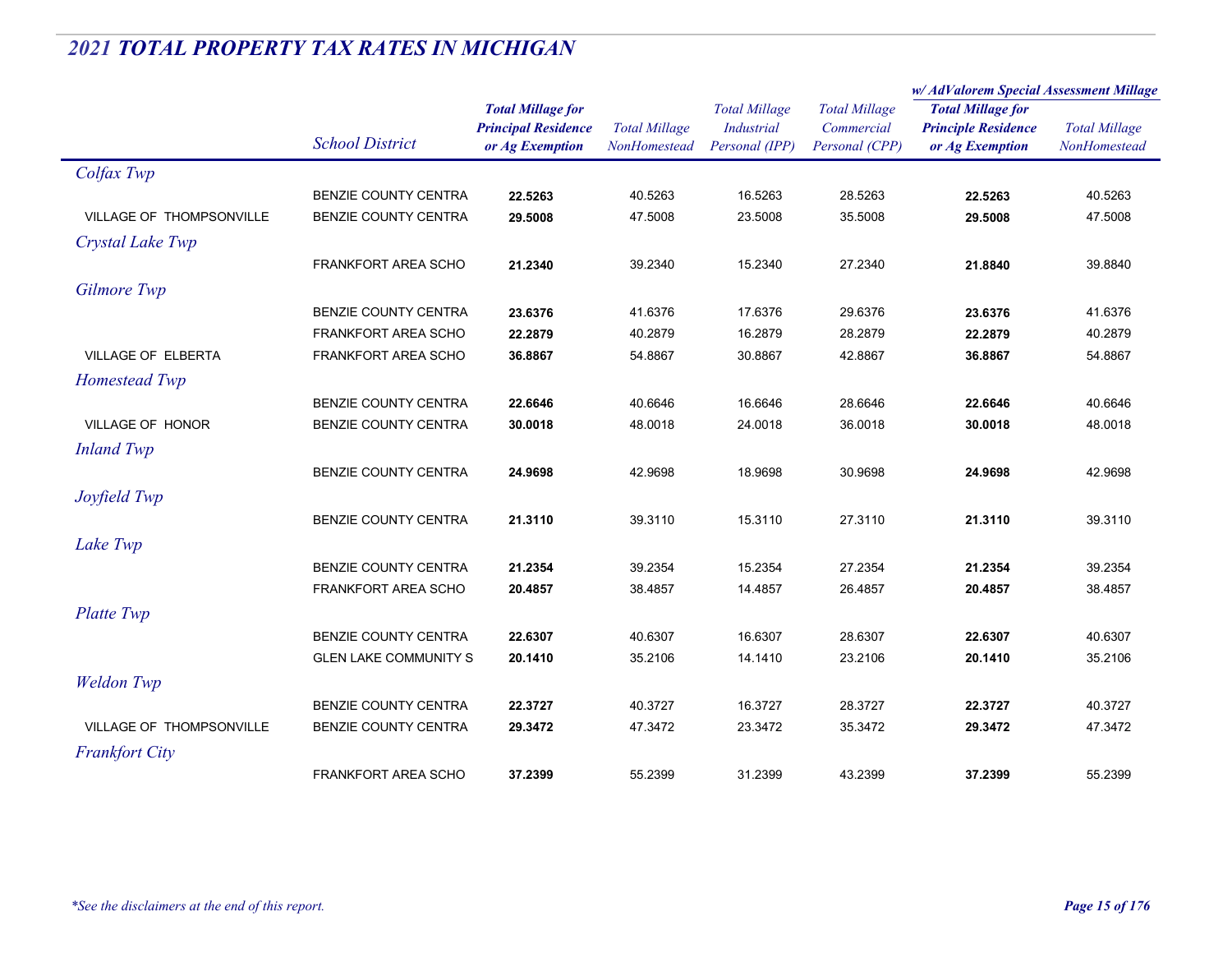|                                   |                              |                            |                      | <b>Total Millage</b><br><b>Industrial</b><br>Personal (IPP) | <b>Total Millage</b><br>Commercial | w/AdValorem Special Assessment Millage                 |                      |
|-----------------------------------|------------------------------|----------------------------|----------------------|-------------------------------------------------------------|------------------------------------|--------------------------------------------------------|----------------------|
|                                   |                              | <b>Total Millage for</b>   |                      |                                                             |                                    | <b>Total Millage for</b><br><b>Principle Residence</b> |                      |
|                                   | <b>School District</b>       | <b>Principal Residence</b> | <b>Total Millage</b> |                                                             |                                    |                                                        | <b>Total Millage</b> |
|                                   |                              | or Ag Exemption            | NonHomestead         |                                                             | Personal (CPP)                     | or Ag Exemption                                        | NonHomestead         |
| <b>COUNTY: Berrien</b>            |                              |                            |                      |                                                             |                                    |                                                        |                      |
| <b>Bainbridge Twp</b>             |                              |                            |                      |                                                             |                                    |                                                        |                      |
|                                   | <b>BENTON HARBOR AREA S</b>  | 19.5924                    | 37.5924              | 13.5924                                                     | 25.5924                            | 19.5924                                                | 37.5924              |
|                                   | EAU CLAIRE PUBLIC SCH        | 20.3924                    | 38.3924              | 14.3924                                                     | 26.3924                            | 20.3924                                                | 38.3924              |
|                                   | <b>WATERVLIET SCHOOL DIS</b> | 23.3924                    | 41.3924              | 17.3924                                                     | 29.3924                            | 23.3924                                                | 41.3924              |
|                                   | COLOMA COMMUNITY SC          | 22.5268                    | 40.5232              | 16.5268                                                     | 28.5232                            | 22.5268                                                | 40.5232              |
|                                   | DOWAGIAC UNION SCHO          | 24.3801                    | 42.2310              | 18.3801                                                     | 30.2310                            | 24.3801                                                | 42.2310              |
| <b>Baroda Twp</b>                 |                              |                            |                      |                                                             |                                    |                                                        |                      |
|                                   | LAKESHORE SCHOOL DIS         | 27.8368                    | 45.8368              | 21.8368                                                     | 33.8368                            | 27.8368                                                | 45.8368              |
| <b>VILLAGE OF BARODA</b>          | LAKESHORE SCHOOL DIS         | 37.5565                    | 55.5565              | 31.5565                                                     | 43.5565                            | 37.5565                                                | 55.5565              |
|                                   | RIVER VALLEY SCHOOL DI       | 24.4038                    | 42.4038              | 18.4038                                                     | 30.4038                            | 24.4038                                                | 42.4038              |
|                                   | <b>BRIDGMAN PUBLIC SCHO</b>  | 25.4318                    | 33.8078              | 19.4318                                                     | 25.4318                            | 25.4318                                                | 33.8078              |
| <b>Benton Twp</b>                 |                              |                            |                      |                                                             |                                    |                                                        |                      |
|                                   | <b>BENTON HARBOR AREA S</b>  | 28.5194                    | 46.5194              | 22.5194                                                     | 34.5194                            | 32.0194                                                | 50.0194              |
|                                   | <b>COLOMA COMMUNITY SC</b>   | 31.4538                    | 49.4502              | 25.4538                                                     | 37.4502                            | 34.9538                                                | 52.9502              |
| <b>Berrien</b> Twp                |                              |                            |                      |                                                             |                                    |                                                        |                      |
|                                   | BERRIEN SPRINGS PUBLI        | 21.8079                    | 39.8079              | 15.8079                                                     | 27.8079                            | 21.8079                                                | 39.8079              |
| <b>VILLAGE OF BERRIEN SPRINGS</b> | <b>BERRIEN SPRINGS PUBLI</b> | 35.3914                    | 53.3914              | 29.3914                                                     | 41.3914                            | 35.3914                                                | 53.3914              |
|                                   | EAU CLAIRE PUBLIC SCH        | 20.8579                    | 38.8579              | 14.8579                                                     | 26.8579                            | 20.8579                                                | 38.8579              |
| VILLAGE OF EAU CLAIRE             | EAU CLAIRE PUBLIC SCH        | 35.7696                    | 53.7696              | 29.7696                                                     | 41.7696                            | 35.7696                                                | 53.7696              |
|                                   | NILES COMMUNITY SCHO         | 22.4489                    | 40.4489              | 16.4489                                                     | 28.4489                            | 22.4489                                                | 40.4489              |
|                                   | DOWAGIAC UNION SCHO          | 23.1523                    | 41.0032              | 17.1523                                                     | 29.0032                            | 23.1523                                                | 41.0032              |
| <b>Bertrand Twp</b>               |                              |                            |                      |                                                             |                                    |                                                        |                      |
|                                   | <b>BRANDYWINE PUBLIC SC</b>  | 22.5843                    | 40.5843              | 16.5843                                                     | 28.5843                            | 24.1103                                                | 42.1103              |
|                                   | NILES COMMUNITY SCHO         | 21.8753                    | 39.8753              | 15.8753                                                     | 27.8753                            | 23.4013                                                | 41.4013              |
|                                   | <b>BUCHANAN COMMUNITY</b>    | 22.6709                    | 40.6709              | 16.6709                                                     | 28.6709                            | 24.1969                                                | 42.1969              |
|                                   | <b>BUCHANAN (GALIEN DEBT</b> | 18.2775                    | 36.2775              | 12.2775                                                     | 24.2775                            | 19.8035                                                | 37.8035              |
| <b>Buchanan Twp</b>               |                              |                            |                      |                                                             |                                    |                                                        |                      |
|                                   | RIVER VALLEY SCHOOL DI       | 19.2530                    | 37.2530              | 13.2530                                                     | 25.2530                            | 19.2530                                                | 37.2530              |
|                                   | <b>BUCHANAN COMMUNITY</b>    | 23.6992                    | 41.6992              | 17.6992                                                     | 29.6992                            | 23.6992                                                | 41.6992              |
|                                   | <b>BUCHANAN (GALIEN DEBT</b> | 19.3058                    | 37.3058              | 13.3058                                                     | 25.3058                            | 19.3058                                                | 37.3058              |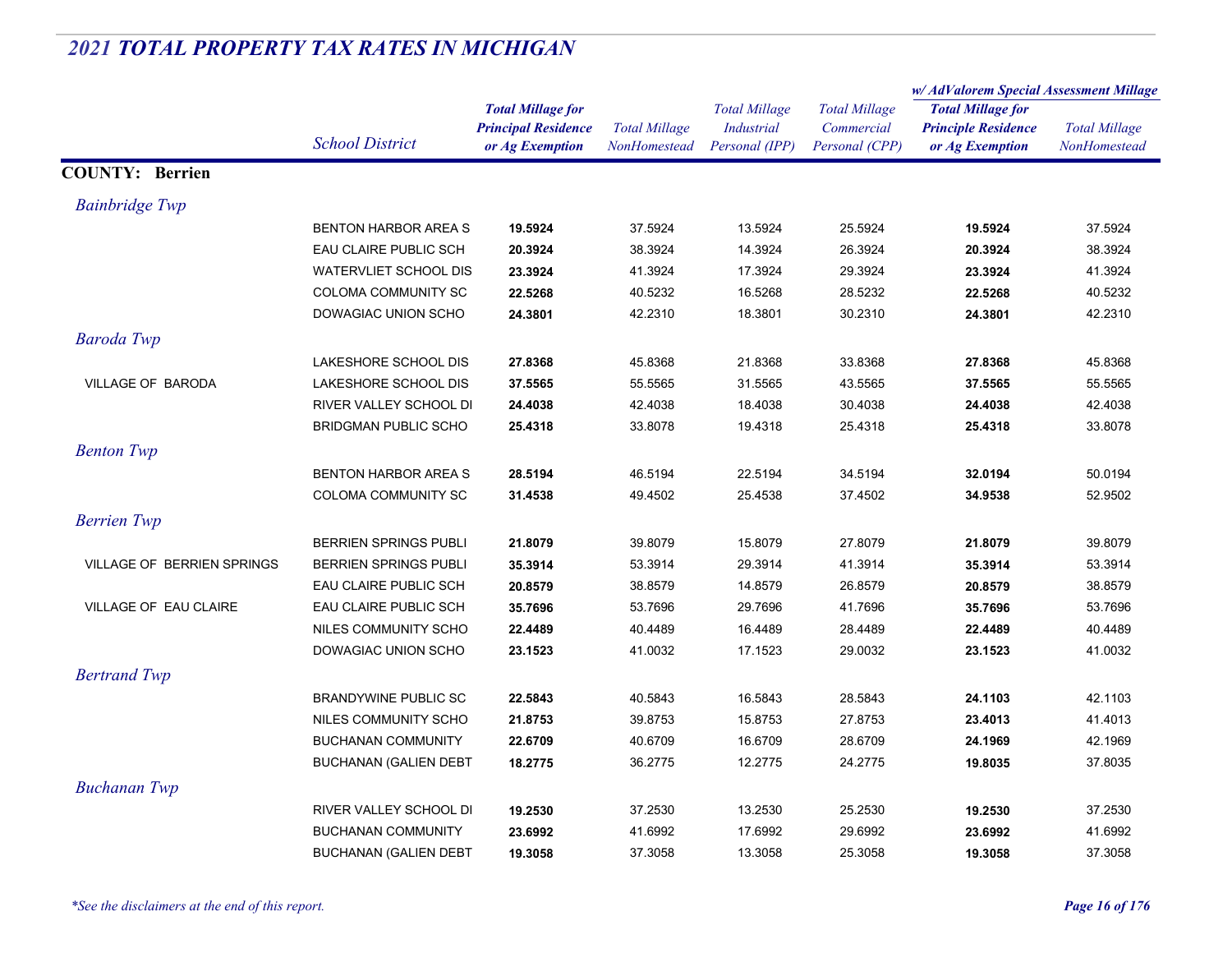|                            |                              | <b>Total Millage for</b><br><b>Principal Residence</b> | <b>Total Millage</b><br><b>NonHomestead</b> | <b>Total Millage</b> | <b>Total Millage</b> | w/AdValorem Special Assessment Millage |                      |
|----------------------------|------------------------------|--------------------------------------------------------|---------------------------------------------|----------------------|----------------------|----------------------------------------|----------------------|
|                            |                              |                                                        |                                             |                      |                      | <b>Total Millage for</b>               | <b>Total Millage</b> |
|                            | <b>School District</b>       |                                                        |                                             | <b>Industrial</b>    | Commercial           | <b>Principle Residence</b>             |                      |
|                            |                              | or Ag Exemption                                        |                                             | Personal (IPP)       | Personal (CPP)       | or Ag Exemption                        | NonHomestead         |
| Chikaming Twp              |                              |                                                        |                                             |                      |                      |                                        |                      |
|                            | RIVER VALLEY SCHOOL DI       | 20.5639                                                | 38.5639                                     | 14.5639              | 26.5639              | 20.5639                                | 38.5639              |
|                            | NEW BUFFALO AREA SCH         | 19.8235                                                | 37.8235                                     | 13.8235              | 25.8235              | 19.8235                                | 37.8235              |
| Coloma Twp                 |                              |                                                        |                                             |                      |                      |                                        |                      |
|                            | <b>WATERVLIET SCHOOL DIS</b> | 31.6775                                                | 49.6775                                     | 25.6775              | 37.6775              | 31.6775                                | 49.6775              |
|                            | COLOMA COMMUNITY SC          | 30.8119                                                | 48.8083                                     | 24.8119              | 36.8083              | 30.8119                                | 48.8083              |
|                            | <b>COVERT PUBLIC SCHOOL</b>  | 30.3567                                                | 48.3567                                     | 24.3567              | 36.3567              | 30.3567                                | 48.3567              |
| <b>Galien Twp</b>          |                              |                                                        |                                             |                      |                      |                                        |                      |
|                            | RIVER VALLEY SCHOOL DI       | 20.1999                                                | 38.1999                                     | 14.1999              | 26.1999              | 20.6999                                | 38.6999              |
| <b>VILLAGE OF GALIEN</b>   | RIVER VALLEY SCHOOL DI       | 28.1434                                                | 46.1434                                     | 22.1434              | 34.1434              | 28.6434                                | 46.6434              |
|                            | RIVER VALLEY (GALIEN D       | 20.1999                                                | 38.1999                                     | 14.1999              | 26.1999              | 20.6999                                | 38.6999              |
|                            | <b>BUCHANAN (GALIEN DEBT</b> | 20.2527                                                | 38.2527                                     | 14.2527              | 26.2527              | 20.7527                                | 38.7527              |
| <b>Hagar</b> Twp           |                              |                                                        |                                             |                      |                      |                                        |                      |
|                            | <b>BENTON HARBOR AREA S</b>  | 21.0888                                                | 39.0888                                     | 15.0888              | 27.0888              | 21.0888                                | 39.0888              |
|                            | COLOMA COMMUNITY SC          | 24.0232                                                | 42.0196                                     | 18.0232              | 30.0196              | 24.0232                                | 42.0196              |
|                            | HAGAR TOWNSHIP SCHO          | 19.0888                                                | 37.0888                                     | 13.0888              | 25.0888              | 19.0888                                | 37.0888              |
|                            |                              |                                                        |                                             |                      |                      |                                        |                      |
| Lake Twp                   |                              |                                                        |                                             |                      |                      |                                        |                      |
|                            | LAKESHORE SCHOOL DIS         | 23.7732                                                | 41.7732                                     | 17.7732              | 29.7732              | 23.7732                                | 41.7732              |
|                            | RIVER VALLEY SCHOOL DI       | 20.3402                                                | 38.3402                                     | 14.3402              | 26.3402              | 20.3402                                | 38.3402              |
|                            | <b>BRIDGMAN PUBLIC SCHO</b>  | 21.3682                                                | 29.7442                                     | 15.3682              | 21.3682              | 21.3682                                | 29.7442              |
| Lincoln Twp                |                              |                                                        |                                             |                      |                      |                                        |                      |
|                            | ST JOSEPH PUBLIC SCHO        | 27.4043                                                | 45.4043                                     | 21.4043              | 33.4043              | 27.4043                                | 45.4043              |
|                            | LAKESHORE SCHOOL DIS         | 26.8831                                                | 44.8831                                     | 20.8831              | 32.8831              | 26.8831                                | 44.8831              |
| VILLAGE OF STEVENSVILLE    | LAKESHORE SCHOOL DIS         | 36.6073                                                | 54.6073                                     | 30.6073              | 42.6073              | 36.6073                                | 54.6073              |
|                            | <b>BRIDGMAN PUBLIC SCHO</b>  | 24.4781                                                | 32.8541                                     | 18.4781              | 24.4781              | 24.4781                                | 32.8541              |
| New Buffalo Twp            |                              |                                                        |                                             |                      |                      |                                        |                      |
|                            | RIVER VALLEY SCHOOL DI       | 18.6324                                                | 36.6324                                     | 12.6324              | 24.6324              | 20.7324                                | 38.7324              |
|                            | NEW BUFFALO AREA SCH         | 17.8920                                                | 35.8920                                     | 11.8920              | 23.8920              | 19.9920                                | 37.9920              |
| VILLAGE OF GRAND BEACH     | NEW BUFFALO AREA SCH         | 23.9030                                                | 41.9030                                     | 17.9030              | 29.9030              | 26.0030                                | 44.0030              |
| <b>VILLAGE OF MICHIANA</b> | NEW BUFFALO AREA SCH         | 26.8550                                                | 44.8550                                     | 20.8550              | 32.8550              | 28.9550                                | 46.9550              |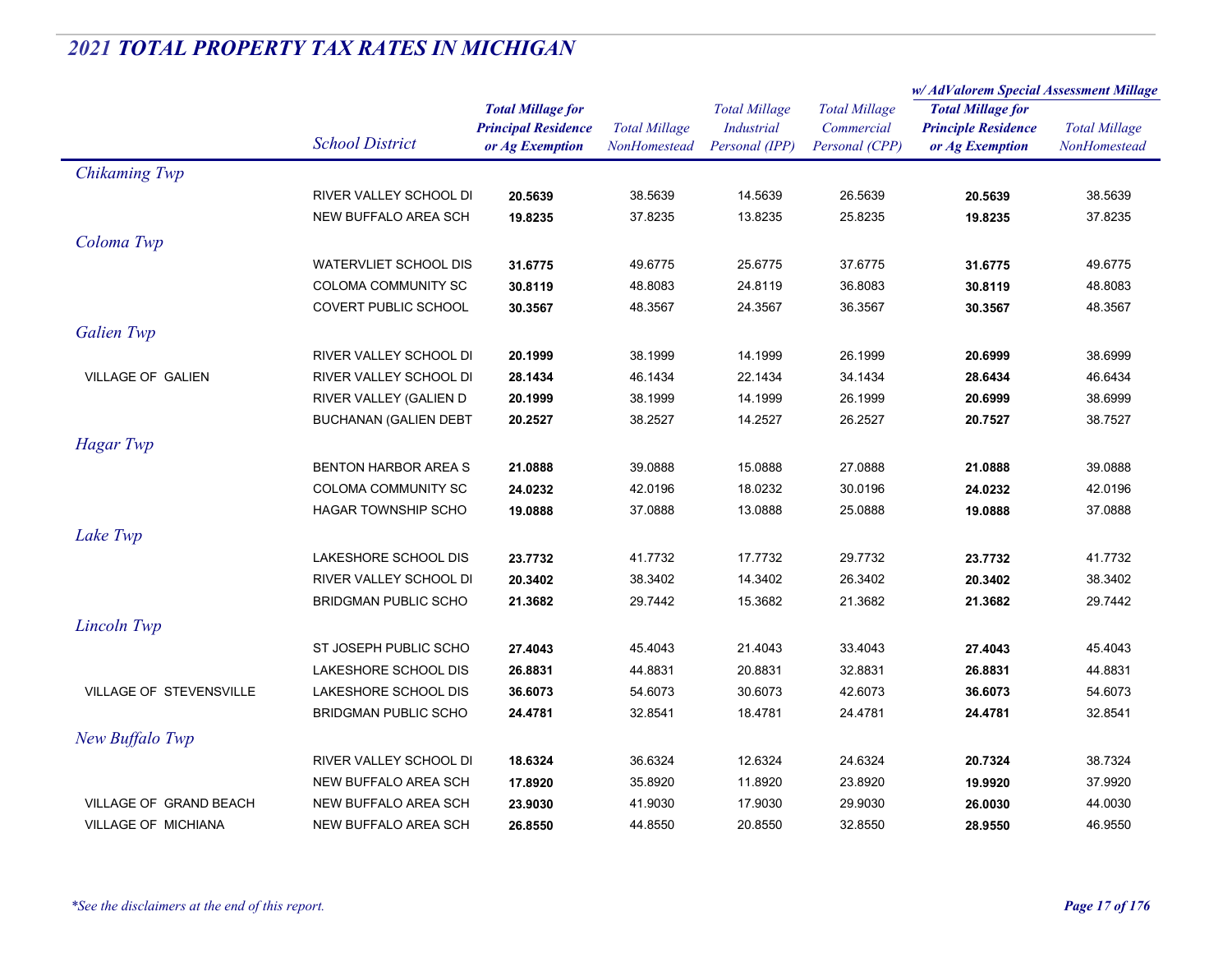|                                   |                               |                                               |                                      | <b>Total Millage</b>                | <b>Total Millage</b>         | w/AdValorem Special Assessment Millage        |                                      |
|-----------------------------------|-------------------------------|-----------------------------------------------|--------------------------------------|-------------------------------------|------------------------------|-----------------------------------------------|--------------------------------------|
|                                   |                               | <b>Total Millage for</b>                      |                                      |                                     |                              | <b>Total Millage for</b>                      | <b>Total Millage</b><br>NonHomestead |
|                                   | <b>School District</b>        | <b>Principal Residence</b><br>or Ag Exemption | <b>Total Millage</b><br>NonHomestead | <b>Industrial</b><br>Personal (IPP) | Commercial<br>Personal (CPP) | <b>Principle Residence</b><br>or Ag Exemption |                                      |
|                                   |                               |                                               |                                      |                                     |                              |                                               |                                      |
| Niles Twp                         |                               |                                               |                                      |                                     |                              |                                               |                                      |
|                                   | <b>BRANDYWINE PUBLIC SC</b>   | 26.4144                                       | 44.4144                              | 20.4144                             | 32.4144                      | 26.4144                                       | 44.4144                              |
|                                   | NILES COMMUNITY SCHO          | 27.4350                                       | 45.4350                              | 21.4350                             | 33.4350                      | 27.4350                                       | 45.4350                              |
|                                   | <b>BUCHANAN COMMUNITY</b>     | 26.5010                                       | 44.5010                              | 20.5010                             | 32.5010                      | 26.5010                                       | 44.5010                              |
| Oronoko Twp                       |                               |                                               |                                      |                                     |                              |                                               |                                      |
|                                   | LAKESHORE SCHOOL DIS          | 26.5644                                       | 44.5644                              | 20.5644                             | 32.5644                      | 26.5644                                       | 44.5644                              |
|                                   | RIVER VALLEY SCHOOL DI        | 23.1314                                       | 41.1314                              | 17.1314                             | 29.1314                      | 23.1314                                       | 41.1314                              |
|                                   | <b>BERRIEN SPRINGS PUBLI</b>  | 26.1410                                       | 44.1410                              | 20.1410                             | 32.1410                      | 26.1410                                       | 44.1410                              |
| <b>VILLAGE OF BERRIEN SPRINGS</b> | <b>BERRIEN SPRINGS PUBLI</b>  | 39.7245                                       | 57.7245                              | 33.7245                             | 45.7245                      | 39.7245                                       | 57.7245                              |
|                                   | <b>BUCHANAN COMMUNITY</b>     | 26.3842                                       | 44.3842                              | 20.3842                             | 32.3842                      | 26.3842                                       | 44.3842                              |
| Pipestone Twp                     |                               |                                               |                                      |                                     |                              |                                               |                                      |
|                                   | <b>BENTON HARBOR AREA S</b>   | 20.2266                                       | 38.2266                              | 14.2266                             | 26.2266                      | 20.2266                                       | 38.2266                              |
|                                   | EAU CLAIRE PUBLIC SCH         | 21.0266                                       | 39.0266                              | 15.0266                             | 27.0266                      | 21.0266                                       | 39.0266                              |
| <b>VILLAGE OF EAU CLAIRE</b>      | EAU CLAIRE PUBLIC SCH         | 35.9383                                       | 53.9383                              | 29.9383                             | 41.9383                      | 35.9383                                       | 53.9383                              |
|                                   | DOWAGIAC UNION SCHO           | 23.3210                                       | 41.1719                              | 17.3210                             | 29.1719                      | 23.3210                                       | 41.1719                              |
| <b>Royalton Twp</b>               |                               |                                               |                                      |                                     |                              |                                               |                                      |
|                                   | ST JOSEPH PUBLIC SCHO         | 24.3104                                       | 42.3104                              | 18.3104                             | 30.3104                      | 24.3104                                       | 42.3104                              |
|                                   | LAKESHORE SCHOOL DIS          | 23.7892                                       | 41.7892                              | 17.7892                             | 29.7892                      | 23.7892                                       | 41.7892                              |
|                                   | <b>BERRIEN SPRINGS PUBLI</b>  | 23.3658                                       | 41.3658                              | 17.3658                             | 29.3658                      | 23.3658                                       | 41.3658                              |
| Saint Joseph Twp                  |                               |                                               |                                      |                                     |                              |                                               |                                      |
|                                   | <b>BENTON HARBOR AREA S</b>   | 27.2061                                       | 45.2061                              | 21.2061                             | 33.2061                      | 28.7061                                       | 46.7061                              |
|                                   | ST JOSEPH PUBLIC SCHO         | 29.9007                                       | 47.9007                              | 23.9007                             | 35.9007                      | 31.4007                                       | 49.4007                              |
| VILLAGE OF SHOREHAM               | ST JOSEPH PUBLIC SCHO         | 30.7007                                       | 48.7007                              | 24.7007                             | 36.7007                      | 32.2007                                       | 50.2007                              |
|                                   | LAKESHORE SCHOOL DIS          | 29.3795                                       | 47.3795                              | 23.3795                             | 35.3795                      | 30.8795                                       | 48.8795                              |
| <b>VILLAGE OF SHOREHAM</b>        | LAKESHORE SCHOOL DIS          | 30.1795                                       | 48.1795                              | 24.1795                             | 36.1795                      | 31.6795                                       | 49.6795                              |
| Sodus Twp                         |                               |                                               |                                      |                                     |                              |                                               |                                      |
|                                   |                               |                                               |                                      |                                     |                              |                                               |                                      |
|                                   | <b>BENTON HARBOR AREA S</b>   | 22.8864                                       | 40.8864                              | 16.8864                             | 28.8864                      | 22.8864                                       | 40.8864                              |
|                                   | EAU CLAIRE PUBLIC SCH         | 23.6864                                       | 41.6864                              | 17.6864                             | 29.6864                      | 23.6864                                       | 41.6864                              |
|                                   | SODUS TWP SCH DIST 5          | 20.8864                                       | 38.8864                              | 14.8864                             | 26.8864                      | 20.8864                                       | 38.8864                              |
| Three Oaks Twp                    |                               |                                               |                                      |                                     |                              |                                               |                                      |
|                                   | RIVER VALLEY SCHOOL DI        | 24.0377                                       | 42.0377                              | 18.0377                             | 30.0377                      | 24.0377                                       | 42.0377                              |
| VILLAGE OF THREE OAKS             | <b>RIVER VALLEY SCHOOL DI</b> | 36.1594                                       | 54.1594                              | 30.1594                             | 42.1594                      | 36.1594                                       | 54.1594                              |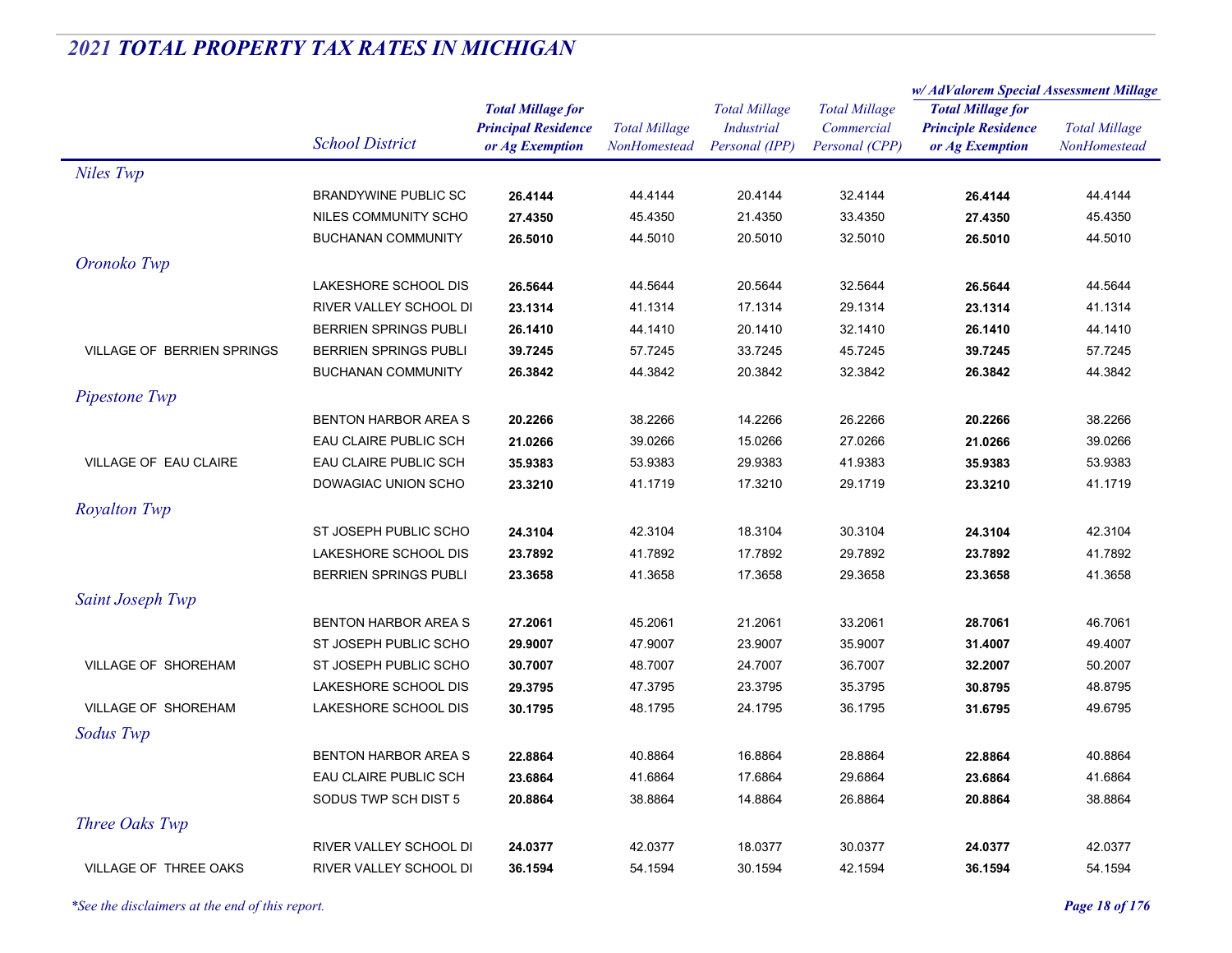|                           |                                                     |                                                                           |                                             |                                                             |                                                      | w/ AdValorem Special Assessment Millage                                   |                                      |
|---------------------------|-----------------------------------------------------|---------------------------------------------------------------------------|---------------------------------------------|-------------------------------------------------------------|------------------------------------------------------|---------------------------------------------------------------------------|--------------------------------------|
|                           | <b>School District</b>                              | <b>Total Millage for</b><br><b>Principal Residence</b><br>or Ag Exemption | <b>Total Millage</b><br><b>NonHomestead</b> | <b>Total Millage</b><br><b>Industrial</b><br>Personal (IPP) | <b>Total Millage</b><br>Commercial<br>Personal (CPP) | <b>Total Millage for</b><br><b>Principle Residence</b><br>or Ag Exemption | <b>Total Millage</b><br>NonHomestead |
| <b>Watervliet Twp</b>     |                                                     |                                                                           |                                             |                                                             |                                                      |                                                                           |                                      |
|                           | <b>WATERVLIET SCHOOL DIS</b>                        | 30.0796                                                                   | 48.0796                                     | 24.0796                                                     | 36.0796                                              | 30.0796                                                                   | 48.0796                              |
|                           | COLOMA COMMUNITY SC                                 | 29.2140                                                                   | 47.2104                                     | 23.2140                                                     | 35.2104                                              | 29.2140                                                                   | 47.2104                              |
|                           | <b>COVERT PUBLIC SCHOOL</b>                         | 28.7588                                                                   | 46.7588                                     | 22.7588                                                     | 34.7588                                              | 28.7588                                                                   | 46.7588                              |
| <b>Weesaw Twp</b>         |                                                     |                                                                           |                                             |                                                             |                                                      |                                                                           |                                      |
|                           | RIVER VALLEY SCHOOL DI                              | 20.1536                                                                   | 38.1536                                     | 14.1536                                                     | 26.1536                                              | 20.1536                                                                   | 38.1536                              |
|                           | RIVER VALLEY (GALIEN D                              | 20.1536                                                                   | 38.1536                                     | 14.1536                                                     | 26.1536                                              | 20.1536                                                                   | 38.1536                              |
|                           | <b>BUCHANAN (GALIEN DEBT</b>                        | 20.2064                                                                   | 38.2064                                     | 14.2064                                                     | 26.2064                                              | 20.2064                                                                   | 38.2064                              |
| <b>Benton Harbor City</b> |                                                     |                                                                           |                                             |                                                             |                                                      |                                                                           |                                      |
|                           | <b>BENTON HARBOR AREA S</b>                         | 44.1336                                                                   | 62.1336                                     | 38.1336                                                     | 50.1336                                              | 44.1336                                                                   | 62.1336                              |
|                           | ST JOSEPH PUBLIC SCHO                               | 46.8282                                                                   | 64.8282                                     | 40.8282                                                     | 52.8282                                              | 46.8282                                                                   | 64.8282                              |
| <b>Bridgman City</b>      |                                                     |                                                                           |                                             |                                                             |                                                      |                                                                           |                                      |
|                           | <b>BRIDGMAN PUBLIC SCHO</b>                         | 34.4066                                                                   | 42.7826                                     | 28.4066                                                     | 34.4066                                              | 34.4066                                                                   | 42.7826                              |
| <b>Buchanan City</b>      |                                                     |                                                                           |                                             |                                                             |                                                      |                                                                           |                                      |
|                           | <b>BUCHANAN COMMUNITY</b>                           | 40.3788                                                                   | 58.3788                                     | 34.3788                                                     | 46.3788                                              | 40.3788                                                                   | 58.3788                              |
|                           |                                                     |                                                                           |                                             |                                                             |                                                      |                                                                           |                                      |
| Coloma City               |                                                     |                                                                           |                                             |                                                             |                                                      |                                                                           |                                      |
|                           | <b>COLOMA COMMUNITY SC</b>                          | 40.0133                                                                   | 58.0097                                     | 34.0133                                                     | 46.0097                                              | 40.0133                                                                   | 58.0097                              |
| New Buffalo City          |                                                     |                                                                           |                                             |                                                             |                                                      |                                                                           |                                      |
|                           | <b>NEW BUFFALO AREA SCH</b>                         | 27.9031                                                                   | 45.9031                                     | 21.9031                                                     | 33.9031                                              | 27.9031                                                                   | 45.9031                              |
| <b>Niles City</b>         |                                                     |                                                                           |                                             |                                                             |                                                      |                                                                           |                                      |
|                           | NILES COMMUNITY SCHO                                | 37.0363                                                                   | 55.0363                                     | 31.0363                                                     | 43.0363                                              | 37.0363                                                                   | 55.0363                              |
| Saint Joseph City         |                                                     |                                                                           |                                             |                                                             |                                                      |                                                                           |                                      |
|                           | <b>BENTON HARBOR AREA S</b>                         | 37.5025                                                                   | 55.5025                                     | 31.5025                                                     | 43.5025                                              | 37.5025                                                                   | 55.5025                              |
|                           | ST JOSEPH PUBLIC SCHO                               | 40.1971                                                                   | 58.1971                                     | 34.1971                                                     | 46.1971                                              | 40.1971                                                                   | 58.1971                              |
| <b>Watervliet City</b>    |                                                     |                                                                           |                                             |                                                             |                                                      |                                                                           |                                      |
|                           | <b>WATERVLIET SCHOOL DIS</b>                        | 45.2088                                                                   | 63.2088                                     | 39.2088                                                     | 51.2088                                              | 45.2088                                                                   | 63.2088                              |
| <b>COUNTY: Branch</b>     |                                                     |                                                                           |                                             |                                                             |                                                      |                                                                           |                                      |
| <b>Algansee Twp</b>       |                                                     |                                                                           |                                             |                                                             |                                                      |                                                                           |                                      |
|                           | <b>COLDWATER COMMUNITY</b>                          |                                                                           | 47.2861                                     | 23.2861                                                     | 35.2861                                              |                                                                           | 47.2861                              |
|                           |                                                     | 29.2861                                                                   |                                             |                                                             |                                                      | 29.2861                                                                   |                                      |
|                           | QUINCY COMMUNITY SCH<br><b>READING COMMUNITY SC</b> | 28.7388                                                                   | 46.7388                                     | 22.7388                                                     | 34.7388                                              | 28.7388                                                                   | 46.7388                              |
|                           |                                                     | 26.2481                                                                   | 43.8147                                     | 20.2481                                                     | 31.8147                                              | 26.2481                                                                   | 43.8147                              |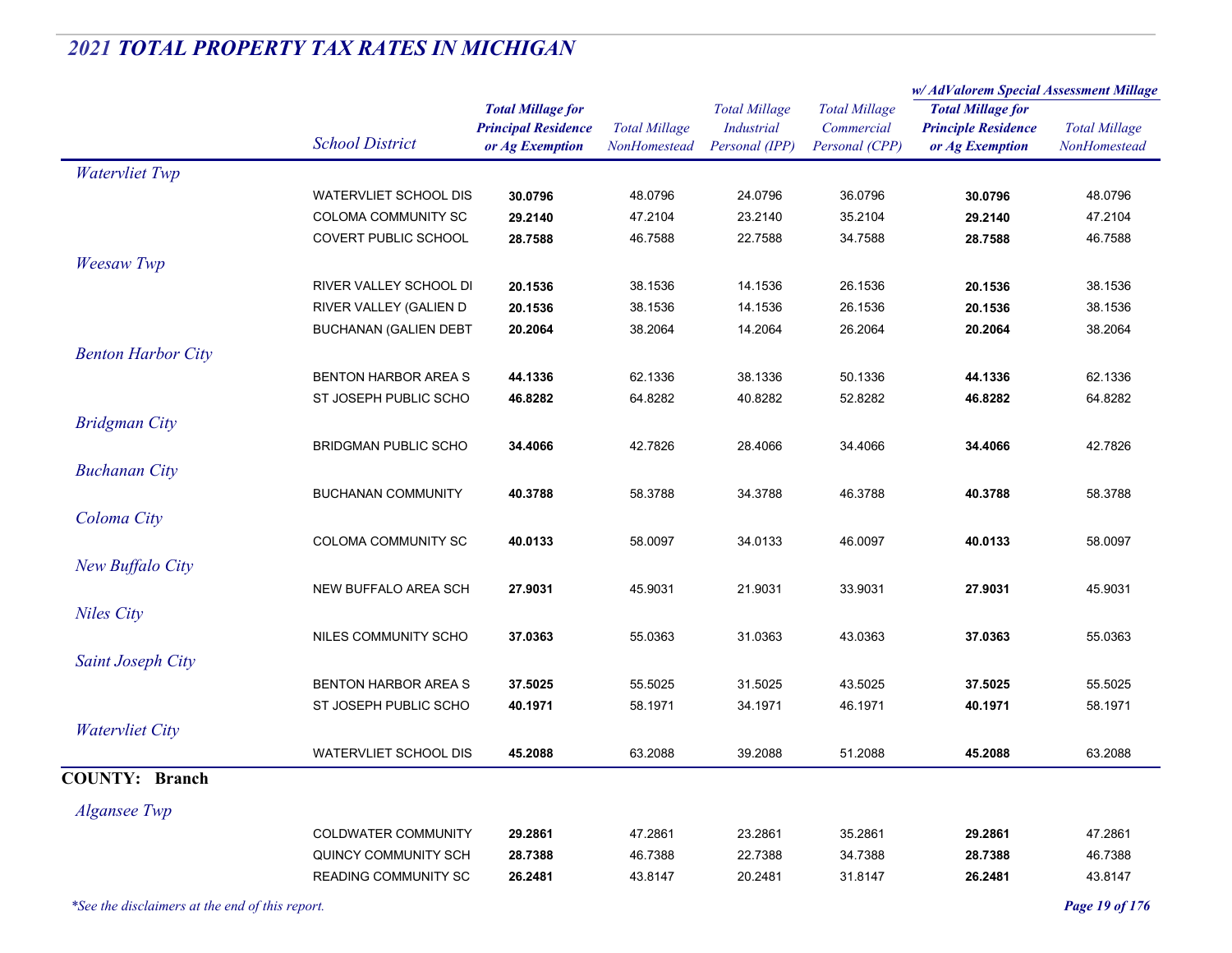|                    |                             |                            | <b>Total Millage</b> | <b>Total Millage</b> | <b>Total Millage</b> | w/ AdValorem Special Assessment Millage |                      |
|--------------------|-----------------------------|----------------------------|----------------------|----------------------|----------------------|-----------------------------------------|----------------------|
|                    |                             | <b>Total Millage for</b>   |                      |                      |                      | <b>Total Millage for</b>                |                      |
|                    | <b>School District</b>      | <b>Principal Residence</b> |                      | <b>Industrial</b>    | Commercial           | <b>Principle Residence</b>              | <b>Total Millage</b> |
|                    |                             | or Ag Exemption            | <b>NonHomestead</b>  | Personal (IPP)       | Personal (CPP)       | or Ag Exemption                         | <b>NonHomestead</b>  |
| <b>Batavia Twp</b> |                             |                            |                      |                      |                      |                                         |                      |
|                    | <b>COLDWATER COMMUNITY</b>  | 29.9842                    | 47.9842              | 23.9842              | 35.9842              | 29.9842                                 | 47.9842              |
|                    | <b>BRONSON COMMUNITY S</b>  | 27.4010                    | 45.1274              | 21.4010              | 33.1274              | 27.4010                                 | 45.1274              |
|                    | UNION CITY COMM SCHO        | 31.5126                    | 49.2378              | 25.5126              | 37.2378              | 31.5126                                 | 49.2378              |
| <b>Bethel Twp</b>  |                             |                            |                      |                      |                      |                                         |                      |
|                    | <b>COLDWATER COMMUNITY</b>  | 30.1549                    | 48.1549              | 24.1549              | 36.1549              | 30.1549                                 | 48.1549              |
|                    | <b>BRONSON COMMUNITY S</b>  | 27.5717                    | 45.2981              | 21.5717              | 33.2981              | 27.5717                                 | 45.2981              |
| <b>Bronson Twp</b> |                             |                            |                      |                      |                      |                                         |                      |
|                    | <b>BRONSON COMMUNITY S</b>  | 27.7818                    | 45.5082              | 21.7818              | 33.5082              | 27.7818                                 | 45.5082              |
| <b>Butler Twp</b>  |                             |                            |                      |                      |                      |                                         |                      |
|                    | COLDWATER COMMUNITY         | 29.2921                    | 47.2921              | 23.2921              | 35.2921              | 29.2921                                 | 47.2921              |
|                    | QUINCY COMMUNITY SCH        | 28.7448                    | 46.7448              | 22.7448              | 34.7448              | 28.7448                                 | 46.7448              |
|                    | HOMER COMMUNITY SCH         | 33.3602                    | 51.3602              | 27.3602              | 39.3602              | 33.3602                                 | 51.3602              |
|                    | <b>TEKONSHA COMMUNITY S</b> | 28.8068                    | 46.5894              | 22.8068              | 34.5894              | 28.8068                                 | 46.5894              |
|                    | LITCHFIELD COMMUNITY        | 22.5005                    | 40.5005              | 16.5005              | 28.5005              | 22.5005                                 | 40.5005              |
| California Twp     |                             |                            |                      |                      |                      |                                         |                      |
|                    |                             |                            |                      |                      |                      |                                         |                      |
|                    | COLDWATER COMMUNITY         | 29.3911                    | 47.3911              | 23.3911              | 35.3911              | 29.3911                                 | 47.3911              |
|                    | QUINCY COMMUNITY SCH        | 28.8438                    | 46.8438              | 22.8438              | 34.8438              | 28.8438                                 | 46.8438              |
|                    | CAMDEN FRONTIER SCHO        | 24.3186                    | 42.3186              | 18.3186              | 30.3186              | 24.3186                                 | 42.3186              |
|                    | <b>READING COMMUNITY SC</b> | 26.3531                    | 43.9197              | 20.3531              | 31.9197              | 26.3531                                 | 43.9197              |
| Coldwater Twp      |                             |                            |                      |                      |                      |                                         |                      |
|                    | <b>COLDWATER COMMUNITY</b>  | 29.4450                    | 47.4450              | 23.4450              | 35.4450              | 29.4450                                 | 47.4450              |
|                    | QUINCY COMMUNITY SCH        | 28.8977                    | 46.8977              | 22.8977              | 34.8977              | 28.8977                                 | 46.8977              |
| Gilead Twp         |                             |                            |                      |                      |                      |                                         |                      |
|                    | <b>BRONSON COMMUNITY S</b>  | 27.1322                    | 44.8586              | 21.1322              | 32.8586              | 27.1322                                 | 44.8586              |
| <b>Girard Twp</b>  |                             |                            |                      |                      |                      |                                         |                      |
|                    | COLDWATER COMMUNITY         | 29.3912                    | 47.3912              | 23.3912              | 35.3912              | 29.3912                                 | 47.3912              |
|                    | <b>TEKONSHA COMMUNITY S</b> | 28.9059                    | 46.6885              | 22.9059              | 34.6885              | 28.9059                                 | 46.6885              |
|                    | UNION CITY COMM SCHO        | 30.9196                    | 48.6448              | 24.9196              | 36.6448              | 30.9196                                 | 48.6448              |
| Kinderhook Twp     |                             |                            |                      |                      |                      |                                         |                      |
|                    | <b>COLDWATER COMMUNITY</b>  | 29.2153                    | 47.2153              | 23.2153              | 35.2153              | 29.2153                                 | 47.2153              |
|                    |                             |                            |                      |                      |                      |                                         |                      |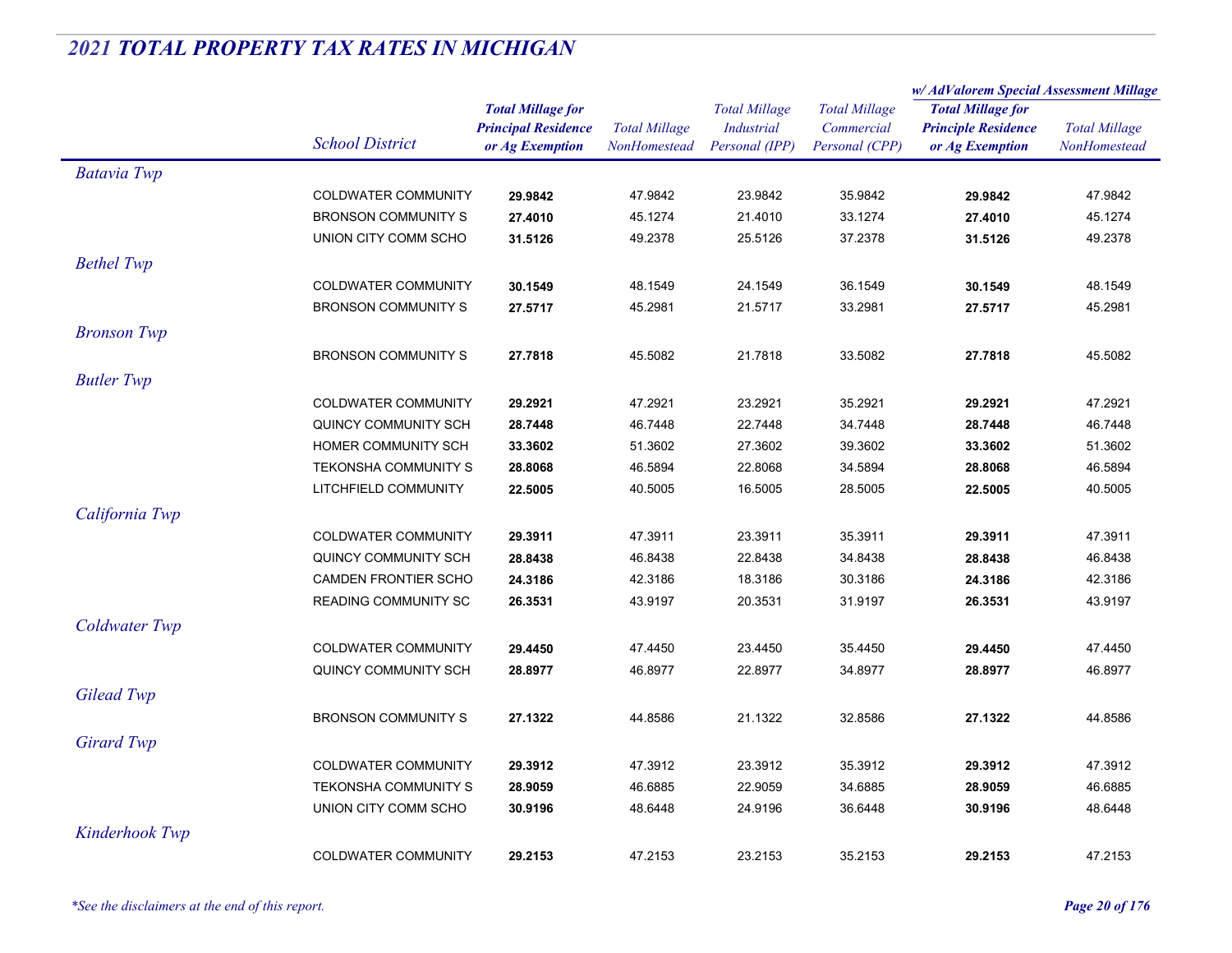|                            |                            |                                                                           |                                      |                                                             |                                                      | w/AdValorem Special Assessment Millage                                    |                                      |
|----------------------------|----------------------------|---------------------------------------------------------------------------|--------------------------------------|-------------------------------------------------------------|------------------------------------------------------|---------------------------------------------------------------------------|--------------------------------------|
|                            | <b>School District</b>     | <b>Total Millage for</b><br><b>Principal Residence</b><br>or Ag Exemption | <b>Total Millage</b><br>NonHomestead | <b>Total Millage</b><br><b>Industrial</b><br>Personal (IPP) | <b>Total Millage</b><br>Commercial<br>Personal (CPP) | <b>Total Millage for</b><br><b>Principle Residence</b><br>or Ag Exemption | <b>Total Millage</b><br>NonHomestead |
| <b>Matteson Twp</b>        |                            |                                                                           |                                      |                                                             |                                                      |                                                                           |                                      |
|                            | <b>BRONSON COMMUNITY S</b> | 27.6014                                                                   | 45.3278                              | 21.6014                                                     | 33.3278                                              | 27.6014                                                                   | 45.3278                              |
|                            | UNION CITY COMM SCHO       | 31.7130                                                                   | 49.4382                              | 25.7130                                                     | 37.4382                                              | 31.7130                                                                   | 49.4382                              |
|                            | <b>COLON COMMUNITY SCH</b> | 29.7140                                                                   | 47.7140                              | 23.7140                                                     | 35.7140                                              | 29.7140                                                                   | 47.7140                              |
| Noble Twp                  |                            |                                                                           |                                      |                                                             |                                                      |                                                                           |                                      |
|                            | <b>BRONSON COMMUNITY S</b> | 27.1957                                                                   | 44.9221                              | 21.1957                                                     | 32.9221                                              | 27.1957                                                                   | 44.9221                              |
| Ovid Twp                   |                            |                                                                           |                                      |                                                             |                                                      |                                                                           |                                      |
|                            | <b>COLDWATER COMMUNITY</b> | 29.2160                                                                   | 47.2160                              | 23.2160                                                     | 35.2160                                              | 29.2160                                                                   | 47.2160                              |
|                            | <b>BRONSON COMMUNITY S</b> | 26.6328                                                                   | 44.3592                              | 20.6328                                                     | 32.3592                                              | 26.6328                                                                   | 44.3592                              |
|                            | QUINCY COMMUNITY SCH       | 28.6687                                                                   | 46.6687                              | 22.6687                                                     | 34.6687                                              | 28.6687                                                                   | 46.6687                              |
| <b>Quincy Twp</b>          |                            |                                                                           |                                      |                                                             |                                                      |                                                                           |                                      |
|                            | <b>COLDWATER COMMUNITY</b> | 30.6883                                                                   | 48.6883                              | 24.6883                                                     | 36.6883                                              | 30.6883                                                                   | 48.6883                              |
|                            | QUINCY COMMUNITY SCH       | 30.1410                                                                   | 48.1410                              | 24.1410                                                     | 36.1410                                              | 30.1410                                                                   | 48.1410                              |
| VILLAGE OF QUINCY          | QUINCY COMMUNITY SCH       | 45.3964                                                                   | 63.3964                              | 39.3964                                                     | 51.3964                                              | 45.3964                                                                   | 63.3964                              |
| Sherwood Twp               |                            |                                                                           |                                      |                                                             |                                                      |                                                                           |                                      |
|                            | ATHENS AREA SCHOOLS        | 30.4437                                                                   | 48.4437                              | 24.4437                                                     | 36.4437                                              | 30.4437                                                                   | 48.4437                              |
|                            | UNION CITY COMM SCHO       | 30.9040                                                                   | 48.6292                              | 24.9040                                                     | 36.6292                                              | 30.9040                                                                   | 48.6292                              |
| <b>VILLAGE OF SHERWOOD</b> | UNION CITY COMM SCHO       | 39.4040                                                                   | 57.1292                              | 33.4040                                                     | 45.1292                                              | 39.4040                                                                   | 57.1292                              |
|                            | COLON COMMUNITY SCH        | 28.9050                                                                   | 46.9050                              | 22.9050                                                     | 34.9050                                              | 28.9050                                                                   | 46.9050                              |
| <b>Union Twp</b>           |                            |                                                                           |                                      |                                                             |                                                      |                                                                           |                                      |
|                            | COLDWATER COMMUNITY        | 30.4570                                                                   | 48.4570                              | 24.4570                                                     | 36.4570                                              | 30.4570                                                                   | 48.4570                              |
|                            | UNION CITY COMM SCHO       | 31.9854                                                                   | 49.7106                              | 25.9854                                                     | 37.7106                                              | 31.9854                                                                   | 49.7106                              |
| VILLAGE OF UNION CITY      | UNION CITY COMM SCHO       | 44.9687                                                                   | 62.6939                              | 38.9687                                                     | 50.6939                                              | 44.9687                                                                   | 62.6939                              |
| <b>Bronson City</b>        |                            |                                                                           |                                      |                                                             |                                                      |                                                                           |                                      |
|                            | <b>BRONSON COMMUNITY S</b> | 42.8797                                                                   | 60.6061                              | 36.8797                                                     | 48.6061                                              | 43.8797                                                                   | 61.6061                              |
| <b>Coldwater City</b>      |                            |                                                                           |                                      |                                                             |                                                      |                                                                           |                                      |
|                            | <b>COLDWATER COMMUNITY</b> | 42.6227                                                                   | 60.6227                              | 36.6227                                                     | 48.6227                                              | 42.6227                                                                   | 60.6227                              |
|                            | QUINCY COMMUNITY SCH       | 42.0754                                                                   | 60.0754                              | 36.0754                                                     | 48.0754                                              | 42.0754                                                                   | 60.0754                              |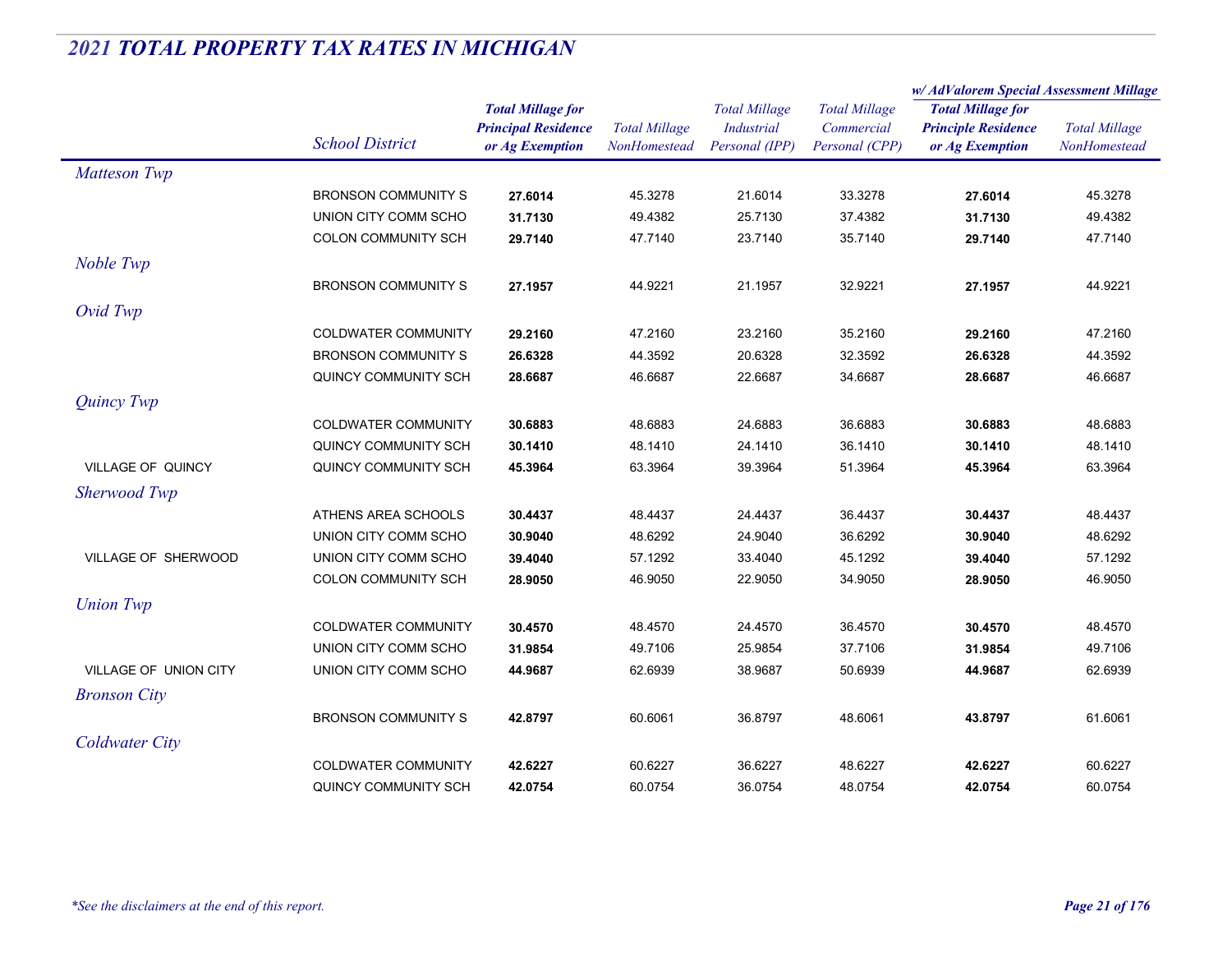|                        |                              |                                                                           |                                      |                                                             |                                                      | w/AdValorem Special Assessment Millage                                    |                                      |
|------------------------|------------------------------|---------------------------------------------------------------------------|--------------------------------------|-------------------------------------------------------------|------------------------------------------------------|---------------------------------------------------------------------------|--------------------------------------|
|                        | <b>School District</b>       | <b>Total Millage for</b><br><b>Principal Residence</b><br>or Ag Exemption | <b>Total Millage</b><br>NonHomestead | <b>Total Millage</b><br><b>Industrial</b><br>Personal (IPP) | <b>Total Millage</b><br>Commercial<br>Personal (CPP) | <b>Total Millage for</b><br><b>Principle Residence</b><br>or Ag Exemption | <b>Total Millage</b><br>NonHomestead |
| <b>COUNTY: Calhoun</b> |                              |                                                                           |                                      |                                                             |                                                      |                                                                           |                                      |
| Albion Twp             |                              |                                                                           |                                      |                                                             |                                                      |                                                                           |                                      |
|                        | MARSHALL SD (ALBION D        | 27.9233                                                                   | 45.8657                              | 21.9233                                                     | 33.8657                                              | 30.9233                                                                   | 48.8657                              |
|                        | HOMER COMMUNITY SCH          | 33.9285                                                                   | 51.9285                              | 27.9285                                                     | 39.9285                                              | 36.9285                                                                   | 54.9285                              |
| Athens Twp             |                              |                                                                           |                                      |                                                             |                                                      |                                                                           |                                      |
|                        | ATHENS AREA SCHOOLS          | 26.3738                                                                   | 44.3738                              | 20.3738                                                     | 32.3738                                              | 29.8738                                                                   | 47.8738                              |
| VILLAGE OF ATHENS      | ATHENS AREA SCHOOLS          | 35.8654                                                                   | 53.8654                              | 29.8654                                                     | 41.8654                                              | 39.3654                                                                   | 57.3654                              |
|                        | UNION CITY COMM SCHO         | 27.8341                                                                   | 45.5593                              | 21.8341                                                     | 33.5593                                              | 31.3341                                                                   | 49.0593                              |
| <b>Bedford Twp</b>     |                              |                                                                           |                                      |                                                             |                                                      |                                                                           |                                      |
|                        | HASTINGS AREA SCHOOL         | 24.7290                                                                   | 42.6390                              | 18.7290                                                     | 30.6390                                              | 29.2290                                                                   | 47.1390                              |
|                        | <b>BATTLE CREEK PUBLIC S</b> | 33.3319                                                                   | 51.3319                              | 27.3319                                                     | 39.3319                                              | 37.8319                                                                   | 55.8319                              |
|                        | PENNFIELD SCHOOL DIST        | 37.9319                                                                   | 55.9319                              | 31.9319                                                     | 43.9319                                              | 42.4319                                                                   | 60.4319                              |
|                        | TR-PENNFIELD W/HASTIN        | 25.3319                                                                   | 25.3319                              | 19.3319                                                     | 25.3319                                              | 29.8319                                                                   | 29.8319                              |
|                        | <b>GULL LAKE COMMUNITY S</b> | 31.6207                                                                   | 49.6207                              | 25.6207                                                     | 37.6207                                              | 36.1207                                                                   | 54.1207                              |
| <b>Burlington Twp</b>  |                              |                                                                           |                                      |                                                             |                                                      |                                                                           |                                      |
|                        | ATHENS AREA SCHOOLS          | 30.3281                                                                   | 48.3281                              | 24.3281                                                     | 36.3281                                              | 30.3281                                                                   | 48.3281                              |
|                        | <b>TEKONSHA COMMUNITY S</b>  | 29.7747                                                                   | 47.5573                              | 23.7747                                                     | 35.5573                                              | 29.7747                                                                   | 47.5573                              |
| VILLAGE OF BURLINGTON  | <b>TEKONSHA COMMUNITY S</b>  | 41.6232                                                                   | 59.4058                              | 35.6232                                                     | 47.4058                                              | 41.6232                                                                   | 59.4058                              |
|                        | UNION CITY COMM SCHO         | 31.7884                                                                   | 49.5136                              | 25.7884                                                     | 37.5136                                              | 31.7884                                                                   | 49.5136                              |
| VILLAGE OF BURLINGTON  | UNION CITY COMM SCHO         | 43.6369                                                                   | 61.3621                              | 37.6369                                                     | 49.3621                                              | 43.6369                                                                   | 61.3621                              |
| VILLAGE OF UNION CITY  | UNION CITY COMM SCHO         | 44.7717                                                                   | 62.4969                              | 38.7717                                                     | 50.4969                                              | 44.7717                                                                   | 62.4969                              |
| Clarence Twp           |                              |                                                                           |                                      |                                                             |                                                      |                                                                           |                                      |
|                        | MAR LEE SCHOOL DISTRI        | 25.9823                                                                   | 43.9823                              | 19.9823                                                     | 31.9823                                              | 26.4823                                                                   | 44.4823                              |
|                        | OLIVET COMMUNITY SCH         | 31.6688                                                                   | 49.6688                              | 25.6688                                                     | 37.6688                                              | 32.1688                                                                   | 50.1688                              |
|                        | SPRINGPORT PUBLIC SCH        | 28.4790                                                                   | 46.4790                              | 22.4790                                                     | 34.4790                                              | 28.9790                                                                   | 46.9790                              |
| Clarendon Twp          |                              |                                                                           |                                      |                                                             |                                                      |                                                                           |                                      |
|                        | <b>HOMER COMMUNITY SCH</b>   | 33.2484                                                                   | 51.2484                              | 27.2484                                                     | 39.2484                                              | 33.2484                                                                   | 51.2484                              |
|                        | <b>TEKONSHA COMMUNITY S</b>  | 28.6950                                                                   | 46.4776                              | 22.6950                                                     | 34.4776                                              | 28.6950                                                                   | 46.4776                              |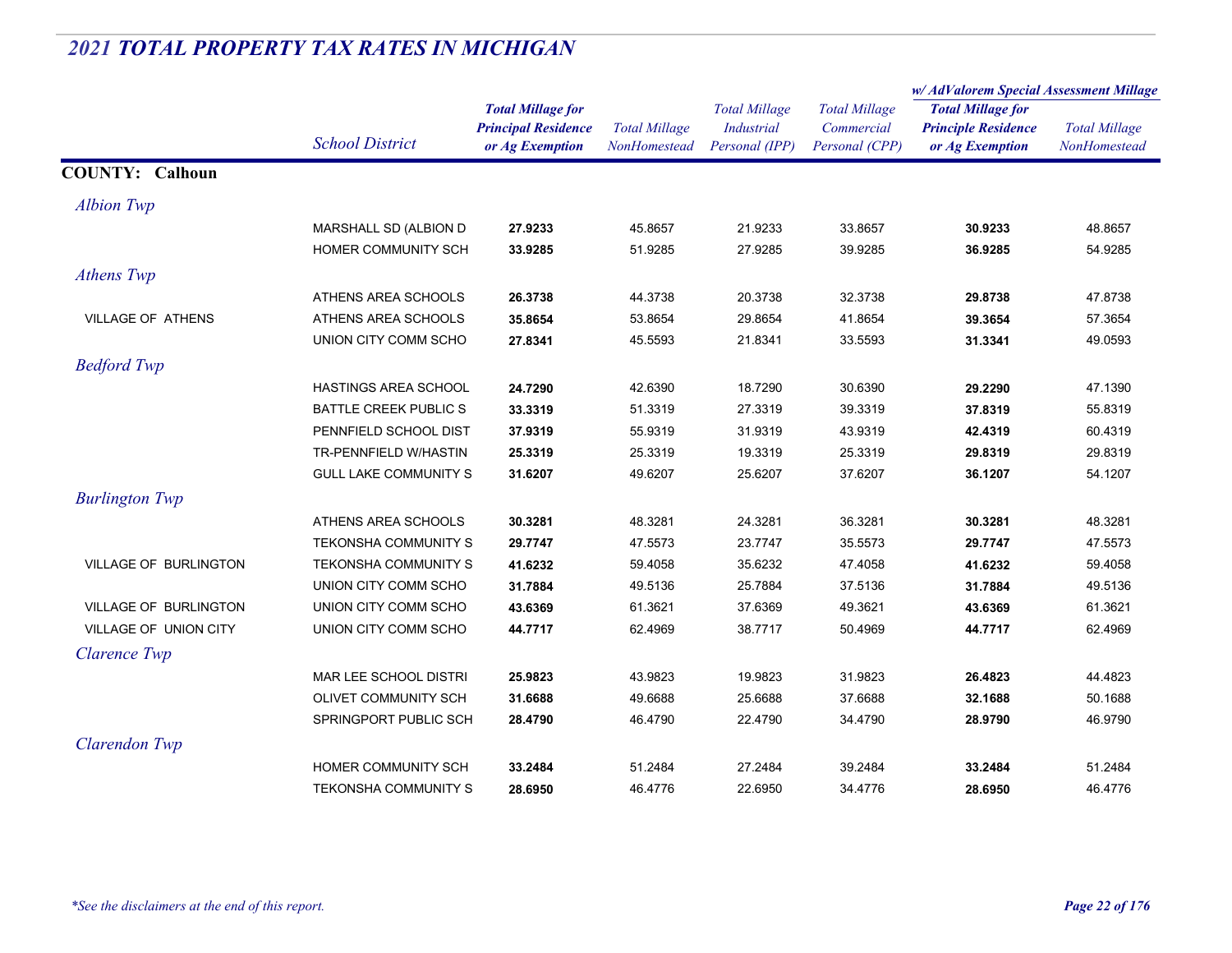|                    | <b>School District</b>       |                            |                      | <b>Total Millage</b> | <b>Total Millage</b> | w/ AdValorem Special Assessment Millage |                      |
|--------------------|------------------------------|----------------------------|----------------------|----------------------|----------------------|-----------------------------------------|----------------------|
|                    |                              | <b>Total Millage for</b>   |                      |                      |                      | <b>Total Millage for</b>                | <b>Total Millage</b> |
|                    |                              | <b>Principal Residence</b> | <b>Total Millage</b> | <b>Industrial</b>    | Commercial           | <b>Principle Residence</b>              |                      |
|                    |                              | or Ag Exemption            | NonHomestead         | Personal (IPP)       | Personal (CPP)       | or Ag Exemption                         | NonHomestead         |
| Convis Twp         |                              |                            |                      |                      |                      |                                         |                      |
|                    | <b>MARSHALL PUBLIC SCHO</b>  | 31.2308                    | 49.1732              | 25.2308              | 37.1732              | 31.2308                                 | 49.1732              |
|                    | PENNFIELD SCHOOL DIST        | 35.7860                    | 53.7860              | 29.7860              | 41.7860              | 35.7860                                 | 53.7860              |
|                    | BELLEVUE COMM SCH DIS        | 28.6924                    | 46.6924              | 22.6924              | 34.6924              | 28.6924                                 | 46.6924              |
|                    | OLIVET COMMUNITY SCH         | 31.3724                    | 49.3724              | 25.3724              | 37.3724              | 31.3724                                 | 49.3724              |
| <b>Eckford Twp</b> |                              |                            |                      |                      |                      |                                         |                      |
|                    | MARSHALL SD (ALBION D        | 27.7168                    | 45.6592              | 21.7168              | 33.6592              | 27.7168                                 | 45.6592              |
|                    | HOMER COMMUNITY SCH          | 33.7220                    | 51.7220              | 27.7220              | 39.7220              | 33.7220                                 | 51.7220              |
|                    | MAR LEE SCHOOL DISTRI        | 29.2219                    | 47.2219              | 23.2219              | 35.2219              | 29.2219                                 | 47.2219              |
|                    | <b>MARSHALL PUBLIC SCHO</b>  | 34.7668                    | 52.7092              | 28.7668              | 40.7092              | 34.7668                                 | 52.7092              |
| <b>Emmett Twp</b>  |                              |                            |                      |                      |                      |                                         |                      |
|                    | <b>BATTLE CREEK PUBLIC S</b> | 33.0118                    | 51.0118              | 27.0118              | 39.0118              | 37.2108                                 | 55.2108              |
|                    | <b>HARPER CREEK COMM S</b>   | 34.1318                    | 52.1318              | 28.1318              | 40.1318              | 38.3308                                 | 56.3308              |
|                    |                              |                            |                      |                      |                      |                                         |                      |
| Fredonia Twp       |                              |                            |                      |                      |                      |                                         |                      |
|                    | <b>HARPER CREEK COMM S</b>   | 35.4928                    | 53.4928              | 29.4928              | 41.4928              | 35.4928                                 | 53.4928              |
|                    | HOMER COMMUNITY SCH          | 35.0316                    | 53.0316              | 29.0316              | 41.0316              | 35.0316                                 | 53.0316              |
|                    | <b>MARSHALL PUBLIC SCHO</b>  | 36.0764                    | 54.0188              | 30.0764              | 42.0188              | 36.0764                                 | 54.0188              |
|                    | <b>TEKONSHA COMMUNITY S</b>  | 30.4782                    | 48.2608              | 24.4782              | 36.2608              | 30.4782                                 | 48.2608              |
|                    | UNION CITY COMM SCHO         | 32.4919                    | 50.2171              | 26.4919              | 38.2171              | 32.4919                                 | 50.2171              |
| Homer Twp          |                              |                            |                      |                      |                      |                                         |                      |
|                    | HOMER COMMUNITY SCH          | 31.9004                    | 49.9004              | 25.9004              | 37.9004              | 33.5504                                 | 51.5504              |
| VILLAGE OF HOMER   | HOMER COMMUNITY SCH          | 47.8070                    | 65.8070              | 41.8070              | 53.8070              | 47.8070                                 | 65.8070              |
|                    | LITCHFIELD COMMUNITY         | 21.0407                    | 39.0407              | 15.0407              | 27.0407              | 22.6907                                 | 40.6907              |
| Lee Twp            |                              |                            |                      |                      |                      |                                         |                      |
|                    | MAR LEE SCHOOL DISTRI        | 26.6020                    | 44.6020              | 20.6020              | 32.6020              | 26.6020                                 | 44.6020              |
|                    | MARSHALL PUBLIC SCHO         | 32.1469                    | 50.0893              | 26.1469              | 38.0893              | 32.1469                                 | 50.0893              |
|                    | <b>OLIVET COMMUNITY SCH</b>  | 32.2885                    | 50.2885              | 26.2885              | 38.2885              | 32.2885                                 | 50.2885              |
| Leroy Twp          |                              |                            |                      |                      |                      |                                         |                      |
|                    | ATHENS AREA SCHOOLS          |                            | 45.7451              | 21.7451              | 33.7451              |                                         | 45.7451              |
|                    |                              | 27.7451                    |                      |                      |                      | 27.7451                                 |                      |
|                    | HARPER CREEK COMM S          | 33.8651                    | 51.8651              | 27.8651              | 39.8651              | 33.8651                                 | 51.8651              |
|                    | TR-HARPER CRK/ATHENS         | 26.7451                    | 26.7451              | 20.7451              | 26.7451              | 26.7451                                 | 26.7451              |
|                    | <b>CLIMAX SCOTTS COMM S</b>  | 32.0305                    | 49.6169              | 26.0305              | 37.6169              | 32.0305                                 | 49.6169              |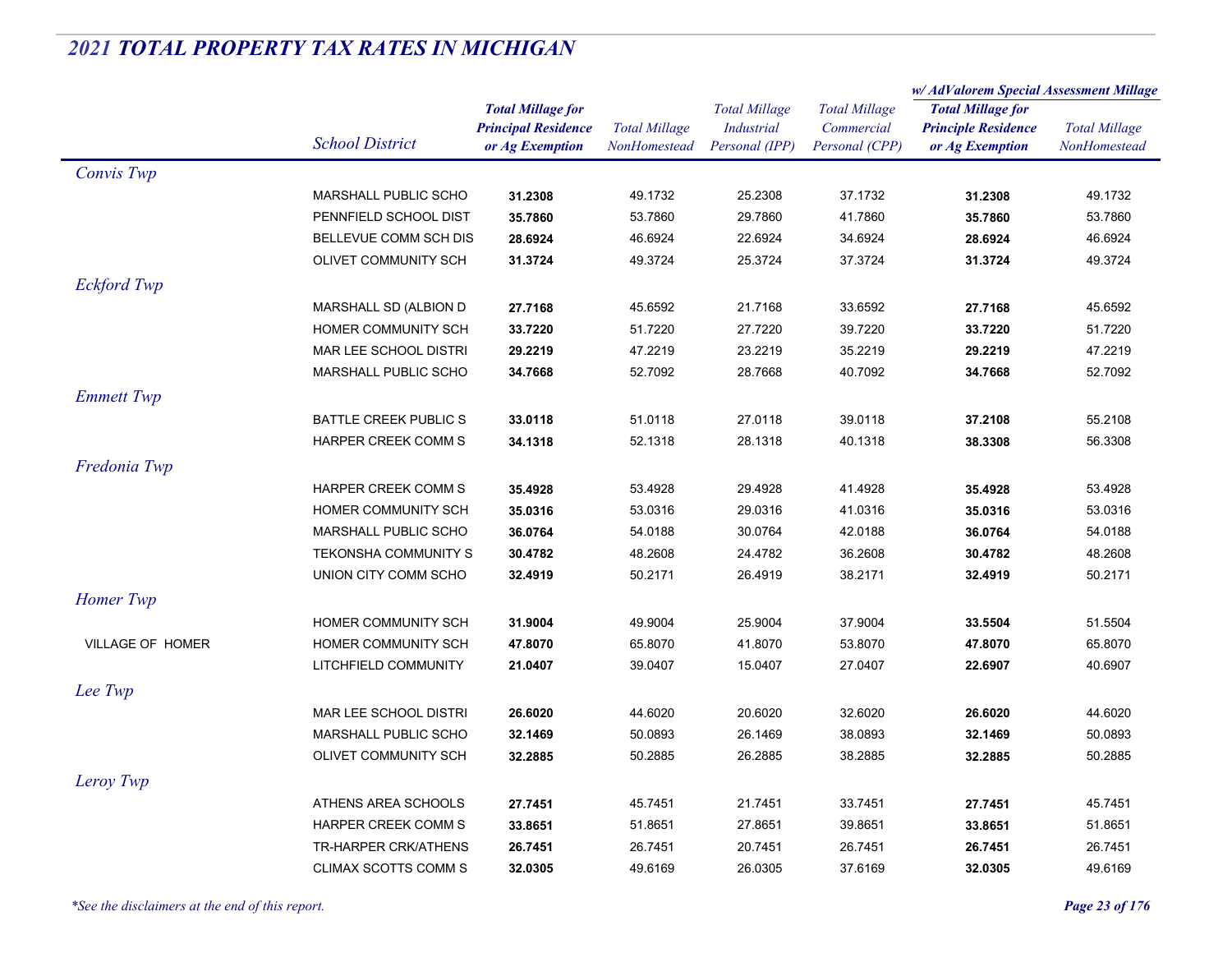|                     |                              |                                               | <b>Total Millage</b><br>NonHomestead | <b>Total Millage</b><br><b>Industrial</b><br>Personal (IPP) |                              | w/AdValorem Special Assessment Millage        |                                      |
|---------------------|------------------------------|-----------------------------------------------|--------------------------------------|-------------------------------------------------------------|------------------------------|-----------------------------------------------|--------------------------------------|
|                     |                              | <b>Total Millage for</b>                      |                                      |                                                             | <b>Total Millage</b>         | <b>Total Millage for</b>                      | <b>Total Millage</b><br>NonHomestead |
|                     | <b>School District</b>       | <b>Principal Residence</b><br>or Ag Exemption |                                      |                                                             | Commercial<br>Personal (CPP) | <b>Principle Residence</b><br>or Ag Exemption |                                      |
| Marengo Twp         |                              |                                               |                                      |                                                             |                              |                                               |                                      |
|                     | MARSHALL SD (ALBION D        | 28.8396                                       | 46.7820                              | 22.8396                                                     | 34.7820                      | 28.8396                                       | 46.7820                              |
|                     | MAR LEE SCHOOL DISTRI        | 30.3447                                       | 48.3447                              | 24.3447                                                     | 36.3447                      | 30.3447                                       | 48.3447                              |
|                     | <b>MARSHALL PUBLIC SCHO</b>  | 35.8896                                       | 53.8320                              | 29.8896                                                     | 41.8320                      | 35.8896                                       | 53.8320                              |
| Marshall Twp        |                              |                                               |                                      |                                                             |                              |                                               |                                      |
|                     | HARPER CREEK COMM S          | 34.5742                                       | 52.5742                              | 28.5742                                                     | 40.5742                      | 34.5742                                       | 52.5742                              |
|                     | <b>MARSHALL PUBLIC SCHO</b>  | 35.1578                                       | 53.1002                              | 29.1578                                                     | 41.1002                      | 35.1578                                       | 53.1002                              |
| Newton Twp          |                              |                                               |                                      |                                                             |                              |                                               |                                      |
|                     | ATHENS AREA SCHOOLS          | 26.3106                                       | 44.3106                              | 20.3106                                                     | 32.3106                      | 26.3106                                       | 44.3106                              |
|                     | <b>HARPER CREEK COMM S</b>   | 32.4306                                       | 50.4306                              | 26.4306                                                     | 38.4306                      | 32.4306                                       | 50.4306                              |
|                     | <b>MARSHALL PUBLIC SCHO</b>  | 31.3554                                       | 49.2978                              | 25.3554                                                     | 37.2978                      | 31.3554                                       | 49.2978                              |
|                     | UNION CITY COMM SCHO         | 27.7709                                       | 45.4961                              | 21.7709                                                     | 33.4961                      | 27.7709                                       | 45.4961                              |
|                     | TR-HAR CRK W/ UC DEBT        | 23.3106                                       | 23.3106                              | 17.3106                                                     | 23.3106                      | 23.3106                                       | 23.3106                              |
| Pennfield Twp       |                              |                                               |                                      |                                                             |                              |                                               |                                      |
|                     | <b>BATTLE CREEK PUBLIC S</b> | 38.2137                                       | 56.2137                              | 32.2137                                                     | 44.2137                      | 38.2137                                       | 56.2137                              |
|                     | <b>HARPER CREEK COMM S</b>   | 39.3337                                       | 57.3337                              | 33.3337                                                     | 45.3337                      | 39.3337                                       | 57.3337                              |
|                     | PENNFIELD SCHOOL DIST        | 42.8137                                       | 60.8137                              | 36.8137                                                     | 48.8137                      | 42.8137                                       | 60.8137                              |
|                     | BELLEVUE COMM SCH DIS        | 35.7201                                       | 53.7201                              | 29.7201                                                     | 41.7201                      | 35.7201                                       | 53.7201                              |
| Sheridan Twp        |                              |                                               |                                      |                                                             |                              |                                               |                                      |
|                     | MARSHALL SD (ALBION D        | 27.7839                                       | 45.7263                              | 21.7839                                                     | 33.7263                      | 33.2839                                       | 51.2263                              |
|                     | MAR LEE SCHOOL DISTRI        | 26.7890                                       | 44.7890                              | 20.7890                                                     | 32.7890                      | 32.2890                                       | 50.2890                              |
|                     | SPRINGPORT PUBLIC SCH        | 29.2857                                       | 47.2857                              | 23.2857                                                     | 35.2857                      | 34.7857                                       | 52.7857                              |
| Tekonsha Twp        |                              |                                               |                                      |                                                             |                              |                                               |                                      |
|                     | HOMER COMMUNITY SCH          | 33.8634                                       | 51.8634                              | 27.8634                                                     | 39.8634                      | 33.8634                                       | 51.8634                              |
|                     | <b>TEKONSHA COMMUNITY S</b>  | 29.3100                                       | 47.0926                              | 23.3100                                                     | 35.0926                      | 29.3100                                       | 47.0926                              |
| VILLAGE OF TEKONSHA | TEKONSHA COMMUNITY S         | 44.0600                                       | 61.8426                              | 38.0600                                                     | 49.8426                      | 44.0600                                       | 61.8426                              |
|                     | UNION CITY COMM SCHO         | 31.3237                                       | 49.0489                              | 25.3237                                                     | 37.0489                      | 31.3237                                       | 49.0489                              |
| <b>Albion City</b>  |                              |                                               |                                      |                                                             |                              |                                               |                                      |
|                     | MARSHALL SD (ALBION D        | 45.6652                                       | 63.6076                              | 39.6652                                                     | 51.6076                      | 45.6652                                       | 63.6076                              |
|                     |                              |                                               |                                      |                                                             |                              |                                               |                                      |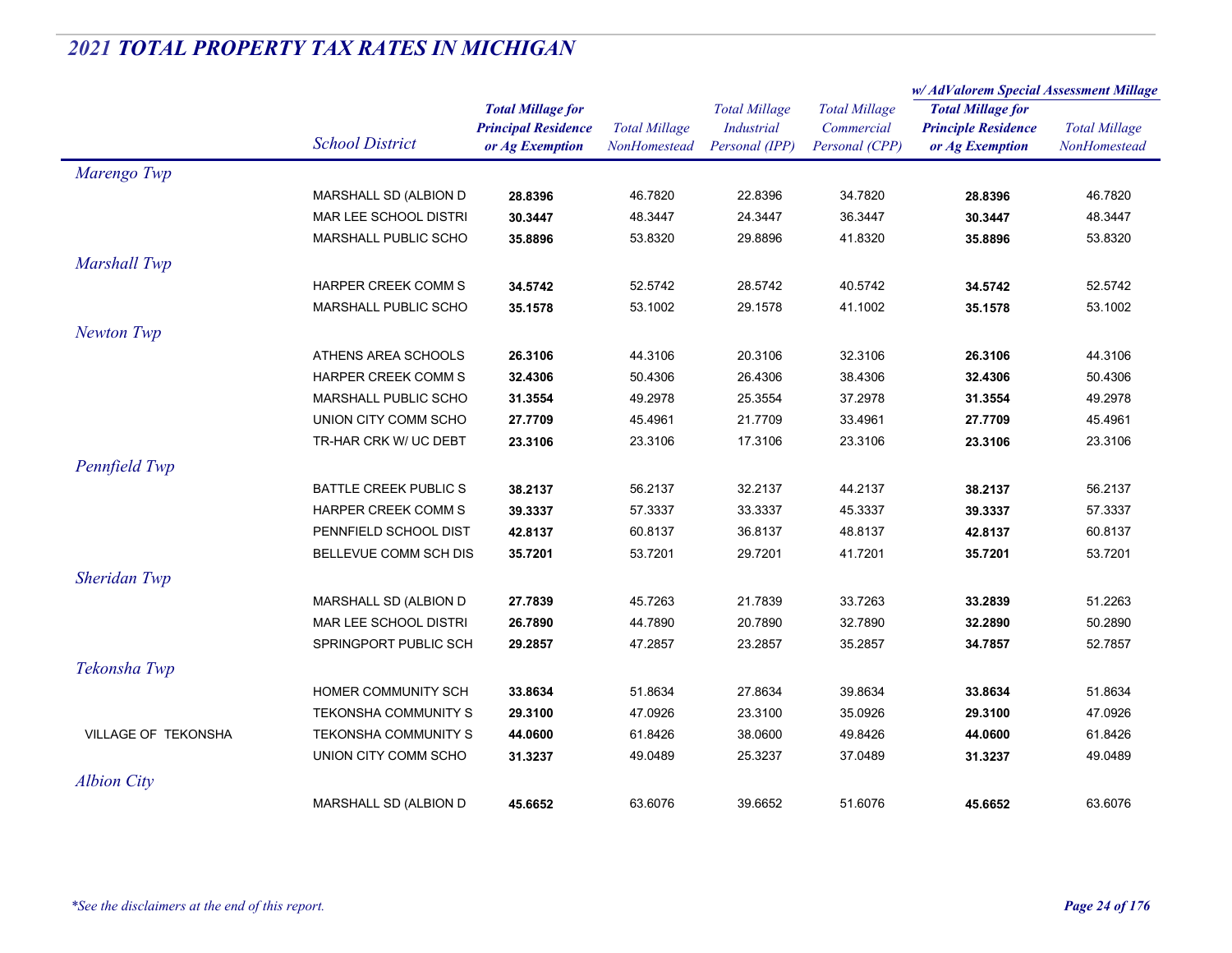|                             |                              |                                                                           |                                      |                                                             |                                                      | w/AdValorem Special Assessment Millage                                    |                                      |
|-----------------------------|------------------------------|---------------------------------------------------------------------------|--------------------------------------|-------------------------------------------------------------|------------------------------------------------------|---------------------------------------------------------------------------|--------------------------------------|
|                             | <b>School District</b>       | <b>Total Millage for</b><br><b>Principal Residence</b><br>or Ag Exemption | <b>Total Millage</b><br>NonHomestead | <b>Total Millage</b><br><b>Industrial</b><br>Personal (IPP) | <b>Total Millage</b><br>Commercial<br>Personal (CPP) | <b>Total Millage for</b><br><b>Principle Residence</b><br>or Ag Exemption | <b>Total Millage</b><br>NonHomestead |
| <b>Battle Creek City</b>    |                              |                                                                           |                                      |                                                             |                                                      |                                                                           |                                      |
|                             | BATTLE CREEK PUBLIC S        | 46.2556                                                                   | 64.2556                              | 40.2556                                                     | 52.2556                                              | 46.2556                                                                   | 64.2556                              |
|                             | HARPER CREEK COMM S          | 47.3756                                                                   | 65.3756                              | 41.3756                                                     | 53.3756                                              | 47.3756                                                                   | 65.3756                              |
|                             | LAKEVIEW SCHOOL DISTR        | 47.2556                                                                   | 65.2556                              | 41.2556                                                     | 53.2556                                              | 47.2556                                                                   | 65.2556                              |
|                             | PENNFIELD SCHOOL DIST        | 50.8556                                                                   | 68.8556                              | 44.8556                                                     | 56.8556                                              | 50.8556                                                                   | 68.8556                              |
|                             | CLIMAX SCOTTS COMM S         | 45.5410                                                                   | 63.1274                              | 39.5410                                                     | 51.1274                                              | 45.5410                                                                   | 63.1274                              |
| <b>Marshall City</b>        |                              |                                                                           |                                      |                                                             |                                                      |                                                                           |                                      |
|                             | <b>MARSHALL PUBLIC SCHO</b>  | 54.6299                                                                   | 72.5723                              | 48.6299                                                     | 60.5723                                              | 54.6299                                                                   | 72.5723                              |
| Springfield City            |                              |                                                                           |                                      |                                                             |                                                      |                                                                           |                                      |
|                             | <b>BATTLE CREEK PUBLIC S</b> | 45.4906                                                                   | 63.4906                              | 39.4906                                                     | 51.4906                                              | 45.4906                                                                   | 63.4906                              |
| <b>COUNTY: Cass</b>         |                              |                                                                           |                                      |                                                             |                                                      |                                                                           |                                      |
| Calvin Twp                  |                              |                                                                           |                                      |                                                             |                                                      |                                                                           |                                      |
|                             | <b>CASSOPOLIS PUBLIC SCH</b> | 22.2040                                                                   | 40.2040                              | 16.2040                                                     | 28.2040                                              | 22.2040                                                                   | 40.2040                              |
|                             | <b>EDWARDSBURG PUBLIC S</b>  | 22.0755                                                                   | 40.0755                              | 16.0755                                                     | 28.0755                                              | 22.0755                                                                   | 40.0755                              |
| <b>Howard Twp</b>           |                              |                                                                           |                                      |                                                             |                                                      |                                                                           |                                      |
|                             | NILES COMMUNITY SCHO         | 23.3246                                                                   | 41.3246                              | 17.3246                                                     | 29.3246                                              | 23.3246                                                                   | 41.3246                              |
|                             | CASSOPOLIS PUBLIC SCH        | 22.3065                                                                   | 40.3065                              | 16.3065                                                     | 28.3065                                              | 22.3065                                                                   | 40.3065                              |
|                             | <b>EDWARDSBURG PUBLIC S</b>  | 22.1780                                                                   | 40.1780                              | 16.1780                                                     | 28.1780                                              | 22.1780                                                                   | 40.1780                              |
| Jefferson Twp               |                              |                                                                           |                                      |                                                             |                                                      |                                                                           |                                      |
|                             | <b>CASSOPOLIS PUBLIC SCH</b> | 23.3159                                                                   | 41.3159                              | 17.3159                                                     | 29.3159                                              | 25.0659                                                                   | 43.0659                              |
|                             | <b>EDWARDSBURG PUBLIC S</b>  | 23.1874                                                                   | 41.1874                              | 17.1874                                                     | 29.1874                                              | 24.9374                                                                   | 42.9374                              |
| Lagrange Twp                |                              |                                                                           |                                      |                                                             |                                                      |                                                                           |                                      |
|                             | <b>CASSOPOLIS PUBLIC SCH</b> | 22.4112                                                                   | 40.4112                              | 16.4112                                                     | 28.4112                                              | 24.4112                                                                   | 42.4112                              |
| VILLAGE OF CASSOPOLIS       | CASSOPOLIS PUBLIC SCH        | 39.0678                                                                   | 57.0678                              | 33.0678                                                     | 45.0678                                              | 41.0678                                                                   | 59.0678                              |
|                             | DOWAGIAC UNION SCHO          | 24.1327                                                                   | 41.9836                              | 18.1327                                                     | 29.9836                                              | 26.1327                                                                   | 43.9836                              |
| Marcellus Twp               |                              |                                                                           |                                      |                                                             |                                                      |                                                                           |                                      |
|                             | MARCELLUS COMMUNITY          | 30.3505                                                                   | 48.3505                              | 24.3505                                                     | 36.3505                                              | 30.3505                                                                   | 48.3505                              |
| <b>VILLAGE OF MARCELLUS</b> | <b>MARCELLUS COMMUNITY</b>   | 44.4113                                                                   | 62.4113                              | 38.4113                                                     | 50.4113                                              | 44.4113                                                                   | 62.4113                              |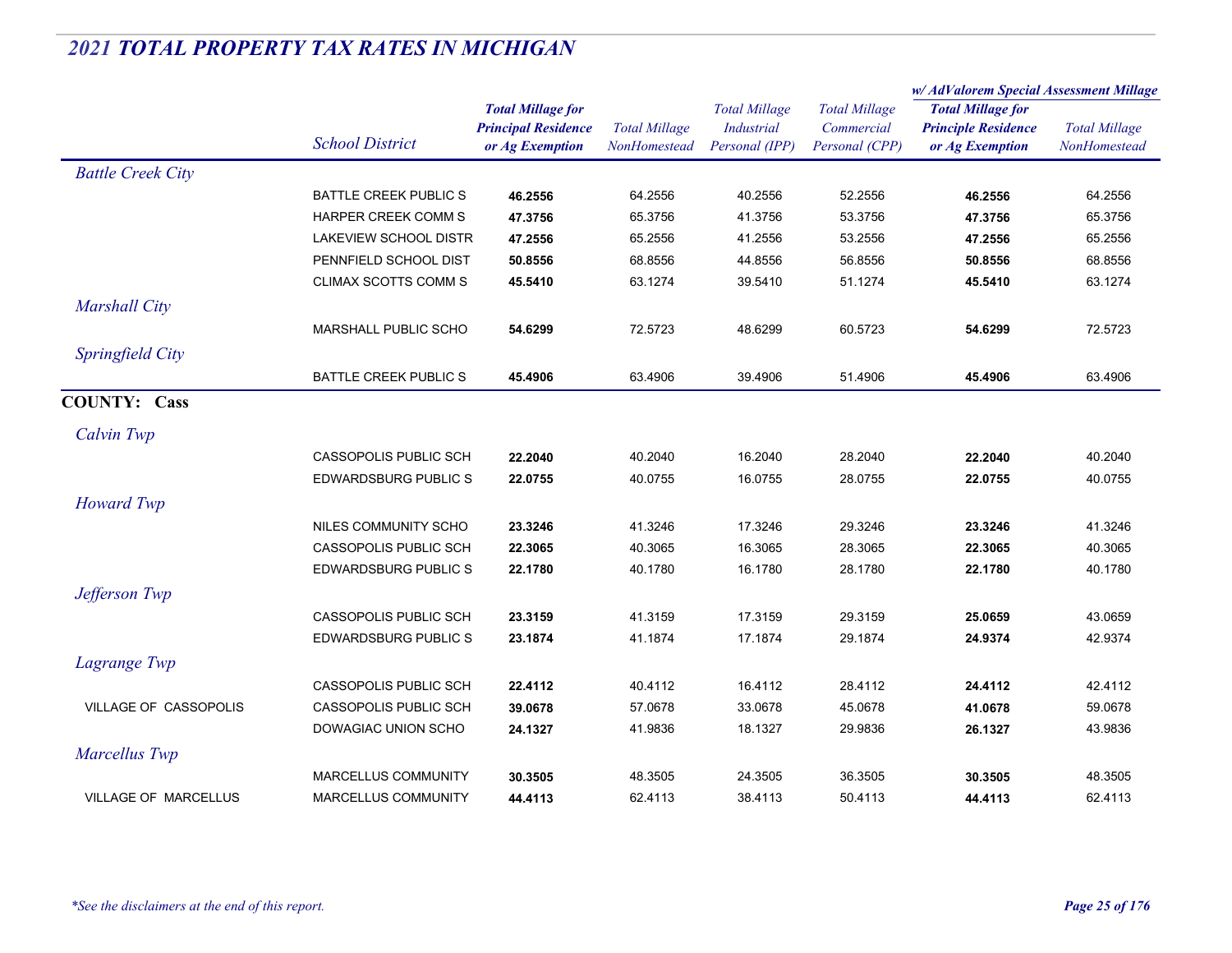|                               |                              |                                                                           |                                      |                                                             |                                                      | w/ AdValorem Special Assessment Millage                                   |                                      |
|-------------------------------|------------------------------|---------------------------------------------------------------------------|--------------------------------------|-------------------------------------------------------------|------------------------------------------------------|---------------------------------------------------------------------------|--------------------------------------|
|                               | <b>School District</b>       | <b>Total Millage for</b><br><b>Principal Residence</b><br>or Ag Exemption | <b>Total Millage</b><br>NonHomestead | <b>Total Millage</b><br><b>Industrial</b><br>Personal (IPP) | <b>Total Millage</b><br>Commercial<br>Personal (CPP) | <b>Total Millage for</b><br><b>Principle Residence</b><br>or Ag Exemption | <b>Total Millage</b><br>NonHomestead |
| <b>Mason Twp</b>              |                              |                                                                           |                                      |                                                             |                                                      |                                                                           |                                      |
|                               | <b>EDWARDSBURG PUBLIC S</b>  | 24.1710                                                                   | 42.1710                              | 18.1710                                                     | 30.1710                                              | 24.1710                                                                   | 42.1710                              |
|                               | <b>CONSTANTINE PUBLIC SC</b> | 29.3238                                                                   | 46.9706                              | 23.3238                                                     | 34.9706                                              | 29.3238                                                                   | 46.9706                              |
|                               | WHITE PIGEON COMM SC         | 26.4738                                                                   | 44.4738                              | 20.4738                                                     | 32.4738                                              | 26.4738                                                                   | 44.4738                              |
| <b>Milton Twp</b>             |                              |                                                                           |                                      |                                                             |                                                      |                                                                           |                                      |
|                               | <b>BRANDYWINE PUBLIC SC</b>  | 24.0609                                                                   | 42.0609                              | 18.0609                                                     | 30.0609                                              | 24.0609                                                                   | 42.0609                              |
|                               | <b>EDWARDSBURG PUBLIC S</b>  | 22.2053                                                                   | 40.2053                              | 16.2053                                                     | 28.2053                                              | 22.2053                                                                   | 40.2053                              |
| Newberg Twp                   |                              |                                                                           |                                      |                                                             |                                                      |                                                                           |                                      |
|                               | CASSOPOLIS PUBLIC SCH        | 24.3915                                                                   | 42.3915                              | 18.3915                                                     | 30.3915                                              | 24.3915                                                                   | 42.3915                              |
|                               | MARCELLUS COMMUNITY          | 25.8630                                                                   | 43.8630                              | 19.8630                                                     | 31.8630                                              | 25.8630                                                                   | 43.8630                              |
|                               | CONSTANTINE PUBLIC SC        | 29.4158                                                                   | 47.0626                              | 23.4158                                                     | 35.0626                                              | 29.4158                                                                   | 47.0626                              |
|                               | THREE RIVERS COMMUNI         | 27.5158                                                                   | 45.5158                              | 21.5158                                                     | 33.5158                                              | 27.5158                                                                   | 45.5158                              |
| Ontwa Twp                     |                              |                                                                           |                                      |                                                             |                                                      |                                                                           |                                      |
|                               | <b>EDWARDSBURG PUBLIC S</b>  | 26.8216                                                                   | 44.8216                              | 20.8216                                                     | 32.8216                                              | 26.8216                                                                   | 44.8216                              |
| <b>VILLAGE OF EDWARDSBURG</b> | <b>EDWARDSBURG PUBLIC S</b>  | 34.3985                                                                   | 52.3985                              | 28.3985                                                     | 40.3985                                              | 34.3985                                                                   | 52.3985                              |
| Penn Twp                      |                              |                                                                           |                                      |                                                             |                                                      |                                                                           |                                      |
|                               | CASSOPOLIS PUBLIC SCH        | 22.2011                                                                   | 40.2011                              | 16.2011                                                     | 28.2011                                              | 23.3111                                                                   | 41.3111                              |
| VILLAGE OF CASSOPOLIS         | CASSOPOLIS PUBLIC SCH        | 38.8577                                                                   | 56.8577                              | 32.8577                                                     | 44.8577                                              | 39.9677                                                                   | 57.9677                              |
| <b>VILLAGE OF VANDALIA</b>    | <b>CASSOPOLIS PUBLIC SCH</b> | 39.3568                                                                   | 57.3568                              | 33.3568                                                     | 45.3568                                              | 40.4668                                                                   | 58.4668                              |
|                               | MARCELLUS COMMUNITY          | 23.6726                                                                   | 41.6726                              | 17.6726                                                     | 29.6726                                              | 24.7826                                                                   | 42.7826                              |
| Pokagon Twp                   |                              |                                                                           |                                      |                                                             |                                                      |                                                                           |                                      |
|                               | NILES COMMUNITY SCHO         | 23.3139                                                                   | 41.3139                              | 17.3139                                                     | 29.3139                                              | 23.3139                                                                   | 41.3139                              |
|                               | CASSOPOLIS PUBLIC SCH        | 22.2958                                                                   | 40.2958                              | 16.2958                                                     | 28.2958                                              | 22.2958                                                                   | 40.2958                              |
|                               | DOWAGIAC UNION SCHO          | 24.0173                                                                   | 41.8682                              | 18.0173                                                     | 29.8682                                              | 24.0173                                                                   | 41.8682                              |
| Porter Twp                    |                              |                                                                           |                                      |                                                             |                                                      |                                                                           |                                      |
|                               | <b>CASSOPOLIS PUBLIC SCH</b> | 24.1887                                                                   | 42.1887                              | 18.1887                                                     | 30.1887                                              | 24.1887                                                                   | 42.1887                              |
|                               | <b>CONSTANTINE PUBLIC SC</b> | 29.2130                                                                   | 46.8598                              | 23.2130                                                     | 34.8598                                              | 29.2130                                                                   | 46.8598                              |
|                               | WHITE PIGEON COMM SC         | 26.3630                                                                   | 44.3630                              | 20.3630                                                     | 32.3630                                              | 26.3630                                                                   | 44.3630                              |
|                               | THREE RIVERS COMMUNI         | 27.3130                                                                   | 45.3130                              | 21.3130                                                     | 33.3130                                              | 27.3130                                                                   | 45.3130                              |
| <b>Silver Creek Twp</b>       |                              |                                                                           |                                      |                                                             |                                                      |                                                                           |                                      |
|                               | EAU CLAIRE PUBLIC SCH        | 21.9912                                                                   | 39.9912                              | 15.9912                                                     | 27.9912                                              | 21.9912                                                                   | 39.9912                              |
|                               | DOWAGIAC UNION SCHO          | 25.9789                                                                   | 43.8298                              | 19.9789                                                     | 31.8298                                              | 25.9789                                                                   | 43.8298                              |
|                               |                              |                                                                           |                                      |                                                             |                                                      |                                                                           |                                      |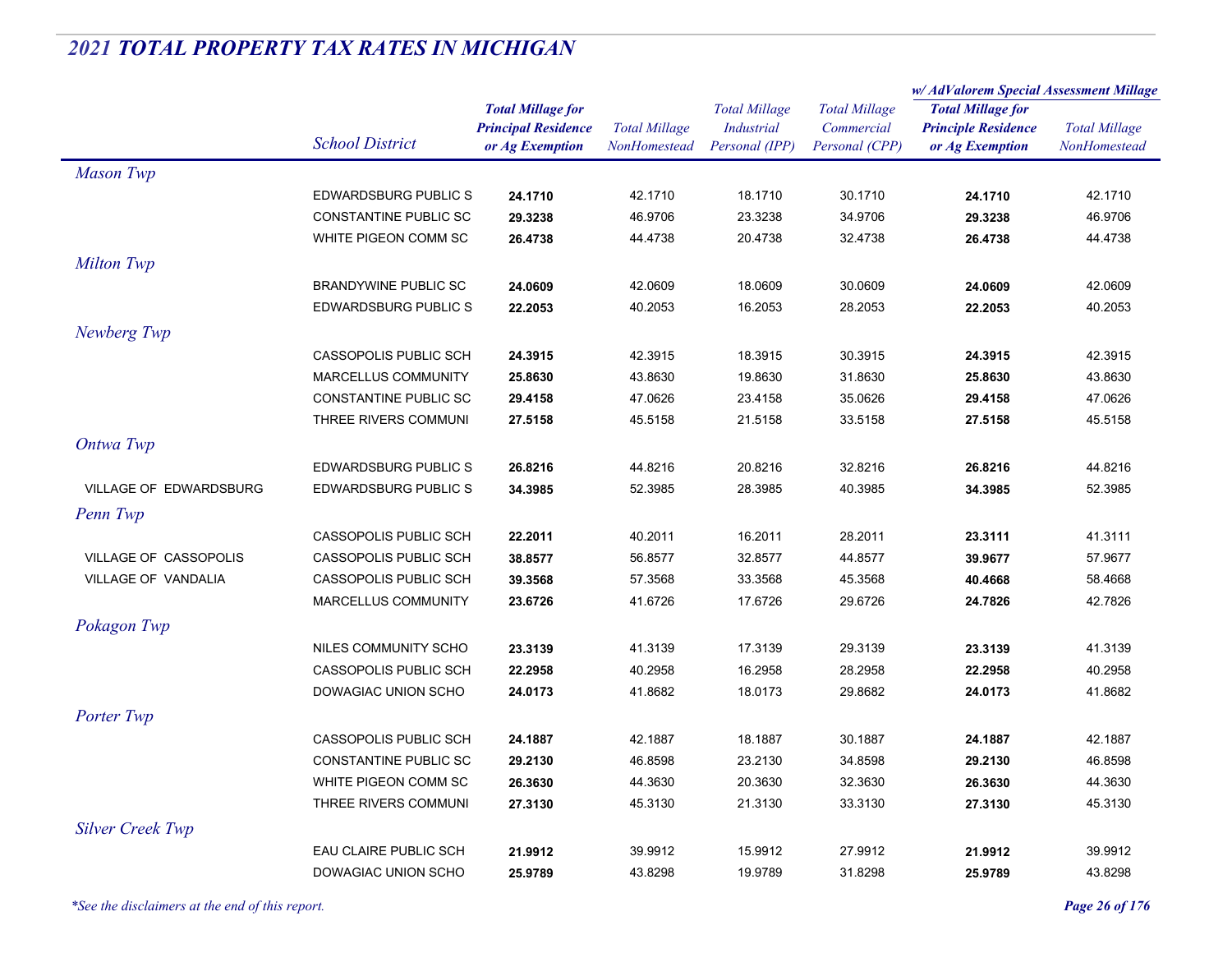|                           |                              |                                                                           |                                      |                                                             |                                                      | w/ AdValorem Special Assessment Millage                                   |                                      |
|---------------------------|------------------------------|---------------------------------------------------------------------------|--------------------------------------|-------------------------------------------------------------|------------------------------------------------------|---------------------------------------------------------------------------|--------------------------------------|
|                           | <b>School District</b>       | <b>Total Millage for</b><br><b>Principal Residence</b><br>or Ag Exemption | <b>Total Millage</b><br>NonHomestead | <b>Total Millage</b><br><b>Industrial</b><br>Personal (IPP) | <b>Total Millage</b><br>Commercial<br>Personal (CPP) | <b>Total Millage for</b><br><b>Principle Residence</b><br>or Ag Exemption | <b>Total Millage</b><br>NonHomestead |
| Volinia Twp               |                              |                                                                           |                                      |                                                             |                                                      |                                                                           |                                      |
|                           | DOWAGIAC UNION SCHO          | 25.9739                                                                   | 43.8248                              | 19.9739                                                     | 31.8248                                              | 25.9739                                                                   | 43.8248                              |
|                           | MARCELLUS COMMUNITY          | 25.7239                                                                   | 43.7239                              | 19.7239                                                     | 31.7239                                              | 25.7239                                                                   | 43.7239                              |
|                           | DECATUR PUBLIC SCHOO         | 32.7887                                                                   | 50.7887                              | 26.7887                                                     | 38.7887                                              | 32.7887                                                                   | 50.7887                              |
| Wayne Twp                 |                              |                                                                           |                                      |                                                             |                                                      |                                                                           |                                      |
|                           | <b>CASSOPOLIS PUBLIC SCH</b> | 23.4515                                                                   | 41.4515                              | 17.4515                                                     | 29.4515                                              | 23.4515                                                                   | 41.4515                              |
|                           | DOWAGIAC UNION SCHO          | 25.1730                                                                   | 43.0239                              | 19.1730                                                     | 31.0239                                              | 25.1730                                                                   | 43.0239                              |
|                           | MARCELLUS COMMUNITY          | 24.9230                                                                   | 42.9230                              | 18.9230                                                     | 30.9230                                              | 24.9230                                                                   | 42.9230                              |
|                           | DECATUR PUBLIC SCHOO         | 31.9878                                                                   | 49.9878                              | 25.9878                                                     | 37.9878                                              | 31.9878                                                                   | 49.9878                              |
| Dowagiac City             |                              |                                                                           |                                      |                                                             |                                                      |                                                                           |                                      |
|                           | DOWAGIAC UNION SCHO          | 42.0300                                                                   | 59.8809                              | 36.0300                                                     | 47.8809                                              | 42.0300                                                                   | 59.8809                              |
| <b>Niles City</b>         |                              |                                                                           |                                      |                                                             |                                                      |                                                                           |                                      |
|                           | NILES COMMUNITY SCHO         | 37.9611                                                                   | 55.9611                              | 31.9611                                                     | 43.9611                                              | 37.9611                                                                   | 55.9611                              |
| <b>COUNTY: Charlevoix</b> |                              |                                                                           |                                      |                                                             |                                                      |                                                                           |                                      |
| <b>Bay Twp</b>            |                              |                                                                           |                                      |                                                             |                                                      |                                                                           |                                      |
|                           | BOYNE CITY PUBLIC SCH        | 23.4914                                                                   | 41.4914                              | 17.4914                                                     | 29.4914                                              | 23.4914                                                                   | 41.4914                              |
| <b>Boyne Valley Twp</b>   |                              |                                                                           |                                      |                                                             |                                                      |                                                                           |                                      |
|                           | BOYNE CITY PUBLIC SCH        | 23.3653                                                                   | 41.3653                              | 17.3653                                                     | 29.3653                                              | 23.3653                                                                   | 41.3653                              |
|                           | BOYNE FALLS PUBLIC SC        | 25.7131                                                                   | 43.7131                              | 19.7131                                                     | 31.7131                                              | 25.7131                                                                   | 43.7131                              |
| VILLAGE OF BOYNE FALLS    | BOYNE FALLS PUBLIC SC        | 33.9916                                                                   | 51.9916                              | 27.9916                                                     | 39.9916                                              | 33.9916                                                                   | 51.9916                              |
| <b>Chandler Twp</b>       |                              |                                                                           |                                      |                                                             |                                                      |                                                                           |                                      |
|                           | PUBLIC SCHOOLS OF PET        | 22.1793                                                                   | 40.1793                              | 16.1793                                                     | 28.1793                                              | 22.1793                                                                   | 40.1793                              |
|                           | VANDERBILT AREA SCHO         | 20.1238                                                                   | 38.0661                              | 14.1238                                                     | 26.0661                                              | 20.1238                                                                   | 38.0661                              |
| Charlevoix Twp            |                              |                                                                           |                                      |                                                             |                                                      |                                                                           |                                      |
|                           | CHARLEVOIX PUBLIC SCH        | 28.8245                                                                   | 46.8245                              | 22.8245                                                     | 34.8245                                              | 28.8245                                                                   | 46.8245                              |
|                           |                              |                                                                           |                                      |                                                             |                                                      |                                                                           |                                      |
| Evangeline Twp            |                              |                                                                           |                                      |                                                             |                                                      |                                                                           |                                      |
|                           | BOYNE CITY PUBLIC SCH        | 25.2764                                                                   | 43.2764                              | 19.2764                                                     | 31.2764                                              | 25.2764                                                                   | 43.2764                              |
| <b>Eveline Twp</b>        |                              |                                                                           |                                      |                                                             |                                                      |                                                                           |                                      |
|                           | BOYNE CITY PUBLIC SCH        | 24.0228                                                                   | 42.0228                              | 18.0228                                                     | 30.0228                                              | 24.0228                                                                   | 42.0228                              |
|                           | CHARLEVOIX PUBLIC SCH        | 25.4969                                                                   | 43.4969                              | 19.4969                                                     | 31.4969                                              | 25.4969                                                                   | 43.4969                              |
|                           | EAST JORDAN PUBLIC SC        | 23.9351                                                                   | 41.9351                              | 17.9351                                                     | 29.9351                                              | 23.9351                                                                   | 41.9351                              |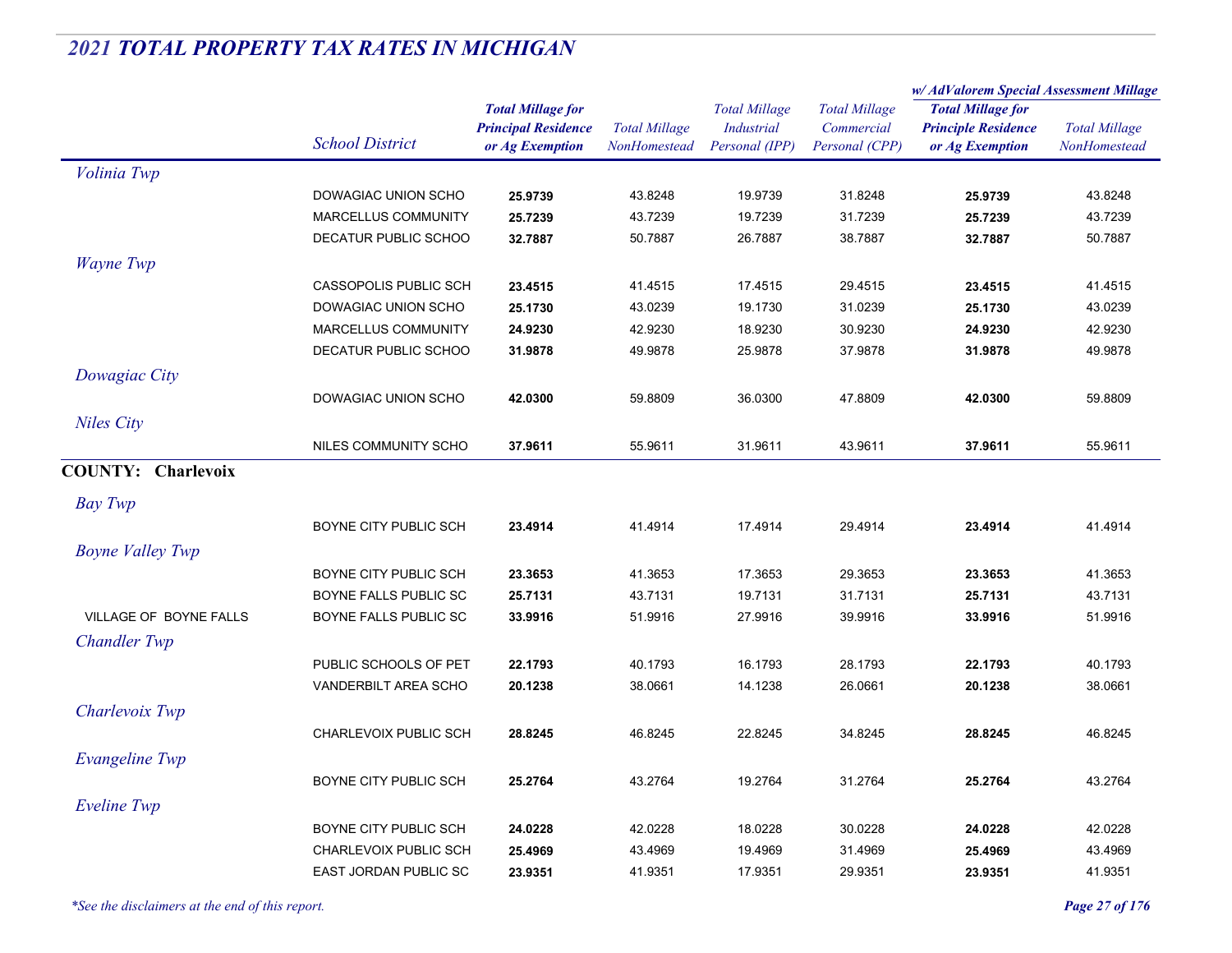|                        |                            |                            |                      | <b>Total Millage</b> |                      | w/ AdValorem Special Assessment Millage |                      |
|------------------------|----------------------------|----------------------------|----------------------|----------------------|----------------------|-----------------------------------------|----------------------|
|                        |                            | <b>Total Millage for</b>   |                      |                      | <b>Total Millage</b> | <b>Total Millage for</b>                |                      |
|                        | <b>School District</b>     | <b>Principal Residence</b> | <b>Total Millage</b> | <b>Industrial</b>    | Commercial           | <b>Principle Residence</b>              | <b>Total Millage</b> |
|                        |                            | or Ag Exemption            | NonHomestead         | Personal (IPP)       | Personal (CPP)       | or Ag Exemption                         | NonHomestead         |
| Hayes Twp              |                            |                            |                      |                      |                      |                                         |                      |
|                        | BOYNE CITY PUBLIC SCH      | 26.1334                    | 44.1334              | 20.1334              | 32.1334              | 26.1334                                 | 44.1334              |
|                        | CHARLEVOIX PUBLIC SCH      | 26.8354                    | 44.8354              | 20.8354              | 32.8354              | 26.8354                                 | 44.8354              |
|                        | PUBLIC SCHOOLS OF PET      | 25.4190                    | 43.4190              | 19.4190              | 31.4190              | 25.4190                                 | 43.4190              |
| <b>Hudson Twp</b>      |                            |                            |                      |                      |                      |                                         |                      |
|                        | BOYNE FALLS PUBLIC SC      | 26.9420                    | 44.9420              | 20.9420              | 32.9420              | 26.9420                                 | 44.9420              |
|                        | VANDERBILT AREA SCHO       | 21.8243                    | 39.7666              | 15.8243              | 27.7666              | 21.8243                                 | 39.7666              |
| <b>Marion Twp</b>      |                            |                            |                      |                      |                      |                                         |                      |
|                        | ELLSWORTH COMMUNITY        | 26.2663                    | 44.2091              | 20.2663              | 32.2091              | 26.2663                                 | 44.2091              |
|                        | CHARLEVOIX PUBLIC SCH      | 26.9928                    | 44.9928              | 20.9928              | 32.9928              | 26.9928                                 | 44.9928              |
| Melrose Twp            |                            |                            |                      |                      |                      |                                         |                      |
|                        | BOYNE CITY PUBLIC SCH      | 25.6036                    | 43.6036              | 19.6036              | 31.6036              | 25.6036                                 | 43.6036              |
|                        | BOYNE FALLS PUBLIC SC      | 27.9514                    | 45.9514              | 21.9514              | 33.9514              | 27.9514                                 | 45.9514              |
|                        | PUBLIC SCHOOLS OF PET      | 24.8892                    | 42.8892              | 18.8892              | 30.8892              | 24.8892                                 | 42.8892              |
| Norwood Twp            |                            |                            |                      |                      |                      |                                         |                      |
|                        | CHARLEVOIX PUBLIC SCH      | 27.4796                    | 45.4796              | 21.4796              | 33.4796              | 27.4796                                 | 45.4796              |
| Peaine Twp             |                            |                            |                      |                      |                      |                                         |                      |
|                        | BEAVER ISLAND COMM S       | 31.1714                    | 46.7900              | 25.1714              | 34.7900              | 31.1714                                 | 46.7900              |
|                        |                            |                            |                      |                      |                      |                                         |                      |
| <b>Saint James Twp</b> |                            |                            |                      |                      |                      |                                         |                      |
|                        | BEAVER ISLAND COMM S       | 35.2946                    | 50.9132              | 29.2946              | 38.9132              | 35.2946                                 | 50.9132              |
| South Arm Twp          |                            |                            |                      |                      |                      |                                         |                      |
|                        | <b>ELLSWORTH COMMUNITY</b> | 23.0864                    | 41.0292              | 17.0864              | 29.0292              | 23.0864                                 | 41.0292              |
|                        | EAST JORDAN PUBLIC SC      | 23.9532                    | 41.9532              | 17.9532              | 29.9532              | 23.9532                                 | 41.9532              |
| <b>Wilson Twp</b>      |                            |                            |                      |                      |                      |                                         |                      |
|                        | BOYNE CITY PUBLIC SCH      | 25.4669                    | 43.4669              | 19.4669              | 31.4669              | 25.4669                                 | 43.4669              |
|                        | EAST JORDAN PUBLIC SC      | 25.3792                    | 43.3792              | 19.3792              | 31.3792              | 25.3792                                 | 43.3792              |
| <b>Boyne City City</b> |                            |                            |                      |                      |                      |                                         |                      |
|                        | BOYNE CITY PUBLIC SCH      | 39.2837                    | 57.2837              | 33.2837              | 45.2837              | 39.2837                                 | 57.2837              |
|                        | BOYNE FALLS PUBLIC SC      | 41.6315                    | 59.6315              | 35.6315              | 47.6315              | 41.6315                                 | 59.6315              |
| Charlevoix City        |                            |                            |                      |                      |                      |                                         |                      |
|                        | CHARLEVOIX PUBLIC SCH      | 36.8089                    | 54.8089              | 30.8089              | 42.8089              | 36.8089                                 | 54.8089              |
|                        |                            |                            |                      |                      |                      |                                         |                      |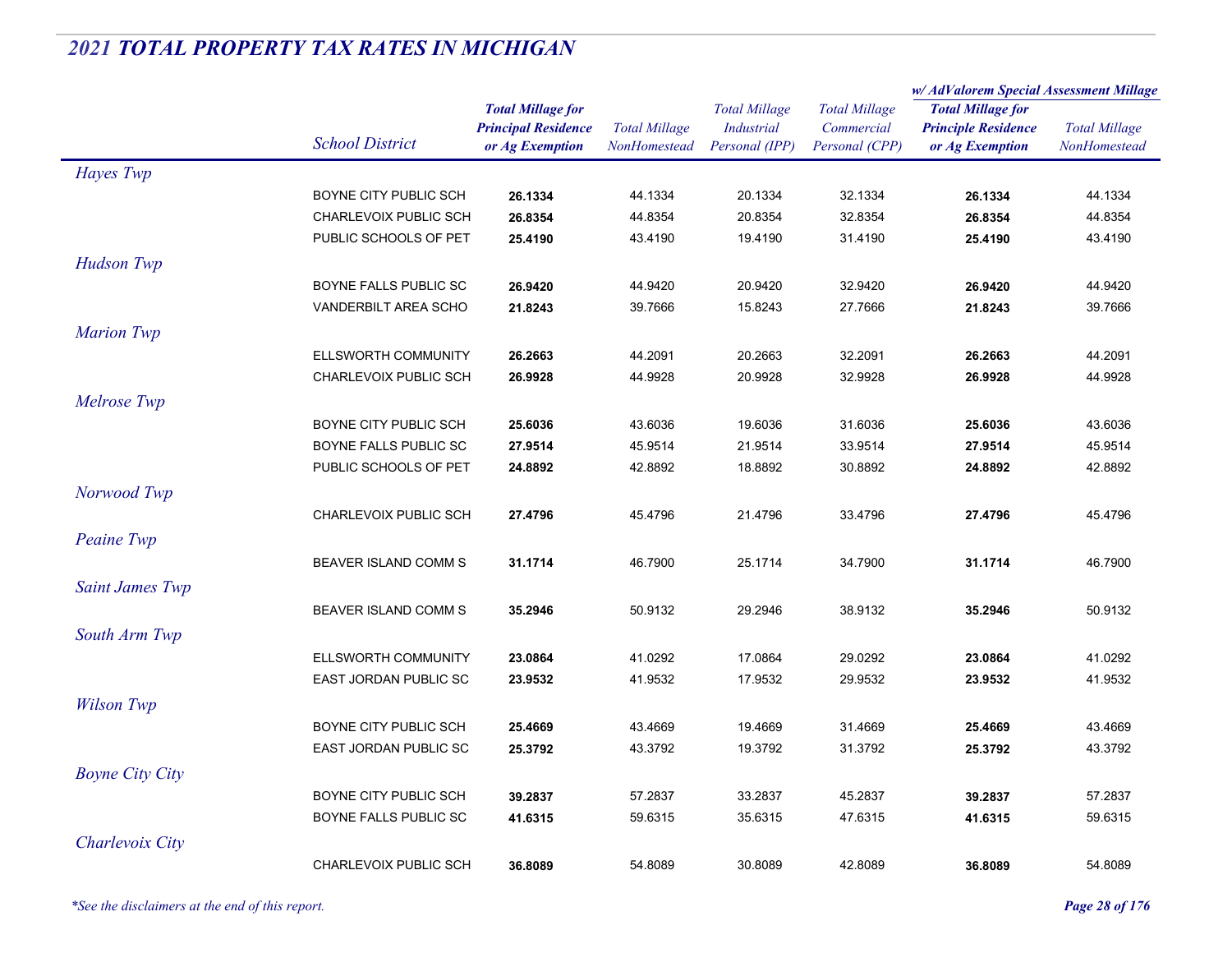|                                 |                               |                            | <b>Total Millage</b><br><b>NonHomestead</b> | <b>Total Millage</b><br><b>Industrial</b> | <b>Total Millage</b><br>Commercial | w/AdValorem Special Assessment Millage                                    |                      |
|---------------------------------|-------------------------------|----------------------------|---------------------------------------------|-------------------------------------------|------------------------------------|---------------------------------------------------------------------------|----------------------|
|                                 |                               | <b>Total Millage for</b>   |                                             |                                           |                                    | <b>Total Millage for</b><br><b>Principle Residence</b><br>or Ag Exemption | <b>Total Millage</b> |
|                                 |                               | <b>Principal Residence</b> |                                             |                                           |                                    |                                                                           |                      |
|                                 | <b>School District</b>        | or Ag Exemption            |                                             | Personal (IPP)                            | Personal (CPP)                     |                                                                           | NonHomestead         |
| <b>East Jordan City</b>         |                               |                            |                                             |                                           |                                    |                                                                           |                      |
|                                 | EAST JORDAN PUBLIC SC         | 39.9696                    | 57.9696                                     | 33.9696                                   | 45.9696                            | 39.9696                                                                   | 57.9696              |
| <b>COUNTY: Cheboygan</b>        |                               |                            |                                             |                                           |                                    |                                                                           |                      |
| Aloha Twp                       |                               |                            |                                             |                                           |                                    |                                                                           |                      |
|                                 | CHEBOYGAN AREA SCHO           | 23.2490                    | 41.2490                                     | 17.2490                                   | 29.2490                            | 23.2490                                                                   | 41.2490              |
|                                 |                               |                            |                                             |                                           |                                    |                                                                           |                      |
| <b>Beaugrand Twp</b>            |                               |                            |                                             |                                           |                                    |                                                                           |                      |
|                                 | CHEBOYGAN AREA SCHO           | 23.7532                    | 41.7532                                     | 17.7532                                   | 29.7532                            | 23.7532                                                                   | 41.7532              |
| <b>Benton Twp</b>               |                               |                            |                                             |                                           |                                    |                                                                           |                      |
|                                 | CHEBOYGAN AREA SCHO           | 21.2727                    | 39.2727                                     | 15.2727                                   | 27.2727                            | 21.2727                                                                   | 39.2727              |
| <b>Burt Twp</b>                 |                               |                            |                                             |                                           |                                    |                                                                           |                      |
|                                 | PELLSTON PUBLIC SCHO          | 25.1115                    | 43.1115                                     | 19.1115                                   | 31.1115                            | 25.1115                                                                   | 43.1115              |
| Ellis Twp                       |                               |                            |                                             |                                           |                                    |                                                                           |                      |
|                                 | <b>INLAND LAKES SCHOOL DI</b> | 21.3793                    | 39.3793                                     | 15.3793                                   | 27.3793                            | 21.3793                                                                   | 39.3793              |
|                                 | WOLVERINE COMM SCHO           | 20.2193                    | 38.2193                                     | 14.2193                                   | 26.2193                            | 20.2193                                                                   | 38.2193              |
| <b>Forest Twp</b>               |                               |                            |                                             |                                           |                                    |                                                                           |                      |
|                                 | ONAWAY AREA COMM SC           | 19.8111                    | 37.8111                                     | 13.8111                                   | 25.8111                            | 19.8111                                                                   | 37.8111              |
| <b>Grant Twp</b>                |                               |                            |                                             |                                           |                                    |                                                                           |                      |
|                                 | CHEBOYGAN AREA SCHO           | 22.2727                    | 40.2727                                     | 16.2727                                   | 28.2727                            | 22.2727                                                                   | 40.2727              |
| <b>Hebron</b> Twp               |                               |                            |                                             |                                           |                                    |                                                                           |                      |
|                                 | CHEBOYGAN AREA SCHO           | 22.2715                    | 40.2715                                     | 16.2715                                   | 28.2715                            | 22.2715                                                                   | 40.2715              |
|                                 | MACKINAW CITY PUBLIC S        | 18.7109                    | 36.4743                                     | 12.7109                                   | 24.4743                            | 18.7109                                                                   | 36.4743              |
|                                 | PELLSTON PUBLIC SCHO          | 24.6352                    | 42.6352                                     | 18.6352                                   | 30.6352                            | 24.6352                                                                   | 42.6352              |
| <b>Inverness Twp</b>            |                               |                            |                                             |                                           |                                    |                                                                           |                      |
|                                 | CHEBOYGAN AREA SCHO           | 23.2727                    | 41.2727                                     | 17.2727                                   | 29.2727                            | 23.2727                                                                   | 41.2727              |
|                                 |                               |                            |                                             |                                           |                                    |                                                                           |                      |
| Koehler Twp                     |                               |                            |                                             |                                           |                                    |                                                                           |                      |
|                                 | INLAND LAKES SCHOOL DI        | 22.1316                    | 40.1316                                     | 16.1316                                   | 28.1316                            | 22.1316                                                                   | 40.1316              |
| Mackinaw Twp                    |                               |                            |                                             |                                           |                                    |                                                                           |                      |
|                                 | <b>MACKINAW CITY PUBLIC S</b> | 18.2121                    | 35.9755                                     | 12.2121                                   | 23.9755                            | 18.2121                                                                   | 35.9755              |
| <b>VILLAGE OF MACKINAW CITY</b> | <b>MACKINAW CITY PUBLIC S</b> | 35.0363                    | 52.7997                                     | 29.0363                                   | 40.7997                            | 35.0363                                                                   | 52.7997              |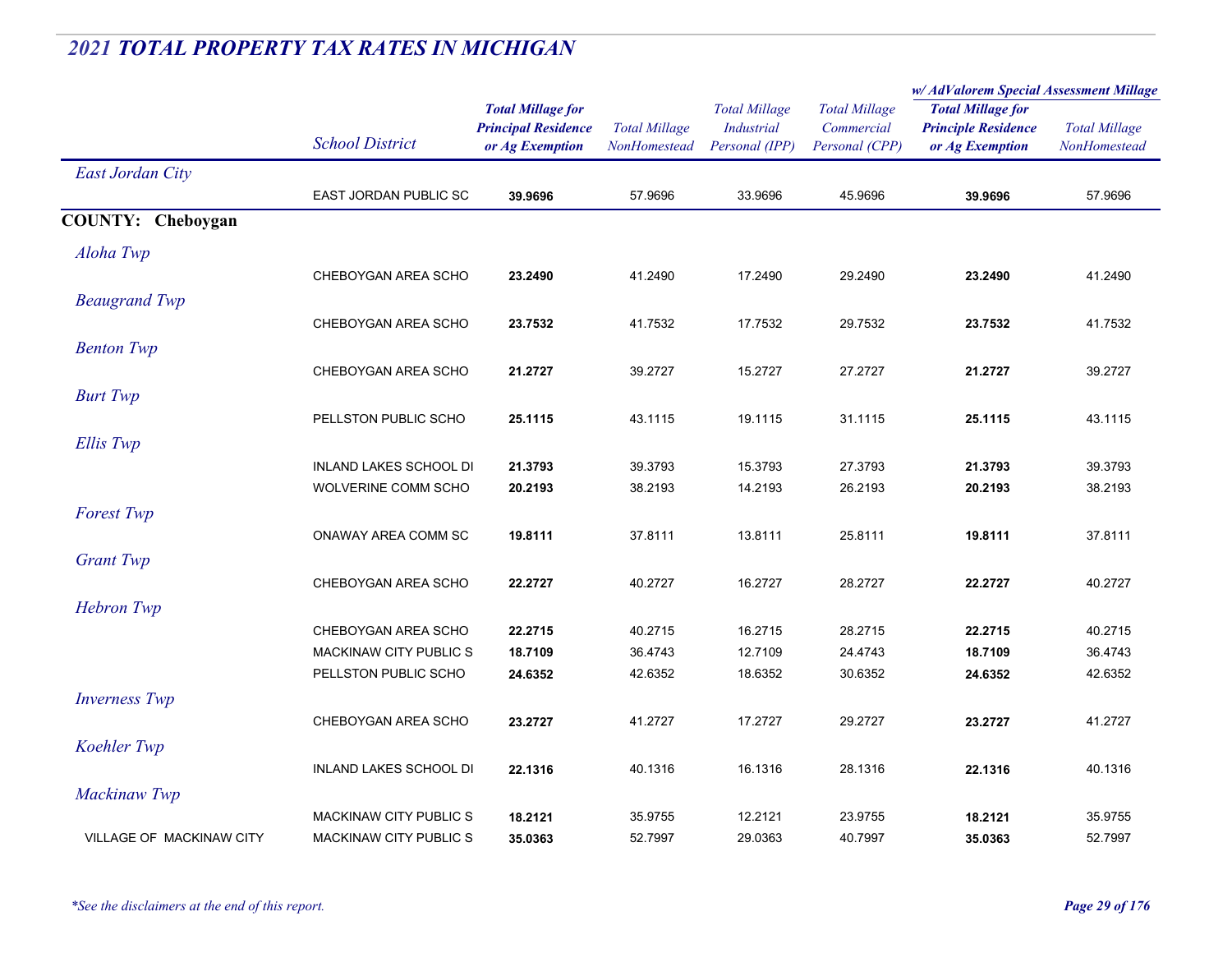|                             |                               |                            |                      |                                     |                              | w/AdValorem Special Assessment Millage |                                      |
|-----------------------------|-------------------------------|----------------------------|----------------------|-------------------------------------|------------------------------|----------------------------------------|--------------------------------------|
|                             |                               | <b>Total Millage for</b>   |                      | <b>Total Millage</b>                | <b>Total Millage</b>         | <b>Total Millage for</b>               | <b>Total Millage</b><br>NonHomestead |
|                             | <b>School District</b>        | <b>Principal Residence</b> | <b>Total Millage</b> | <b>Industrial</b><br>Personal (IPP) | Commercial<br>Personal (CPP) | <b>Principle Residence</b>             |                                      |
|                             |                               | or Ag Exemption            | NonHomestead         |                                     |                              | or Ag Exemption                        |                                      |
| <b>Mentor</b> Twp           |                               |                            |                      |                                     |                              |                                        |                                      |
|                             | <b>INLAND LAKES SCHOOL DI</b> | 19.9982                    | 37.9982              | 13.9982                             | 25.9982                      | 19.9982                                | 37.9982                              |
|                             | WOLVERINE COMM SCHO           | 18.8382                    | 36.8382              | 12.8382                             | 24.8382                      | 18.8382                                | 36.8382                              |
| <b>Mullett Twp</b>          |                               |                            |                      |                                     |                              |                                        |                                      |
|                             | CHEBOYGAN AREA SCHO           | 22.2649                    | 40.2649              | 16.2649                             | 28.2649                      | 22.2649                                | 40.2649                              |
|                             | INLAND LAKES SCHOOL DI        | 21.8674                    | 39.8674              | 15.8674                             | 27.8674                      | 21.8674                                | 39.8674                              |
| Munro Twp                   |                               |                            |                      |                                     |                              |                                        |                                      |
|                             | CHEBOYGAN AREA SCHO           | 22.0090                    | 40.0090              | 16.0090                             | 28.0090                      | 22.0090                                | 40.0090                              |
|                             | PELLSTON PUBLIC SCHO          | 24.3727                    | 42.3727              | 18.3727                             | 30.3727                      | 24.3727                                | 42.3727                              |
| Nunda Twp                   |                               |                            |                      |                                     |                              |                                        |                                      |
|                             | WOLVERINE COMM SCHO           | 21.0823                    | 39.0823              | 15.0823                             | 27.0823                      | 21.0823                                | 39.0823                              |
| <b>VILLAGE OF WOLVERINE</b> | WOLVERINE COMM SCHO           | 32.8858                    | 50.8858              | 26.8858                             | 38.8858                      | 32.8858                                | 50.8858                              |
| Tuscarora Twp               |                               |                            |                      |                                     |                              |                                        |                                      |
|                             | <b>INLAND LAKES SCHOOL DI</b> | 20.0628                    | 38.0628              | 14.0628                             | 26.0628                      | 20.9118                                | 38.9118                              |
| <b>Walker Twp</b>           |                               |                            |                      |                                     |                              |                                        |                                      |
|                             | <b>INLAND LAKES SCHOOL DI</b> | 20.3763                    | 38.3763              | 14.3763                             | 26.3763                      | 20.3763                                | 38.3763                              |
| <b>Waverly Twp</b>          |                               |                            |                      |                                     |                              |                                        |                                      |
|                             | ONAWAY AREA COMM SC           | 20.0472                    | 38.0472              | 14.0472                             | 26.0472                      | 20.0472                                | 38.0472                              |
|                             |                               |                            |                      |                                     |                              |                                        |                                      |
| <b>Wilmot Twp</b>           |                               |                            |                      |                                     |                              |                                        |                                      |
|                             | WOLVERINE COMM SCHO           | 20.3382                    | 38.3382              | 14.3382                             | 26.3382                      | 21.8382                                | 39.8382                              |
| VILLAGE OF WOLVERINE        | WOLVERINE COMM SCHO           | 32.1417                    | 50.1417              | 26.1417                             | 38.1417                      | 33.6417                                | 51.6417                              |
|                             | VANDERBILT AREA SCHO          | 21.7524                    | 39.6947              | 15.7524                             | 27.6947                      | 23.2524                                | 41.1947                              |
| Cheboygan City              |                               |                            |                      |                                     |                              |                                        |                                      |
|                             | CHEBOYGAN AREA SCHO           | 39.9727                    | 57.9727              | 33.9727                             | 45.9727                      | 39.9727                                | 57.9727                              |
| <b>COUNTY: Chippewa</b>     |                               |                            |                      |                                     |                              |                                        |                                      |
| <b>Bay Mills Twp</b>        |                               |                            |                      |                                     |                              |                                        |                                      |
|                             | <b>BRIMLEY AREA SCHOOLS</b>   | 21.8154                    | 39.8154              | 15.8154                             | 27.8154                      | 21.8154                                | 39.8154                              |
| <b>Bruce Twp</b>            |                               |                            |                      |                                     |                              |                                        |                                      |
|                             | SAULT STE MARIE AREA S        | 24.1492                    | 42.1492              | 18.1492                             | 30.1492                      | 24.1492                                | 42.1492                              |
|                             | PICKFORD PUBLIC SCHO          | 24.2292                    | 42.2292              | 18.2292                             | 30.2292                      | 24.2292                                | 42.2292                              |
|                             |                               |                            |                      |                                     |                              |                                        |                                      |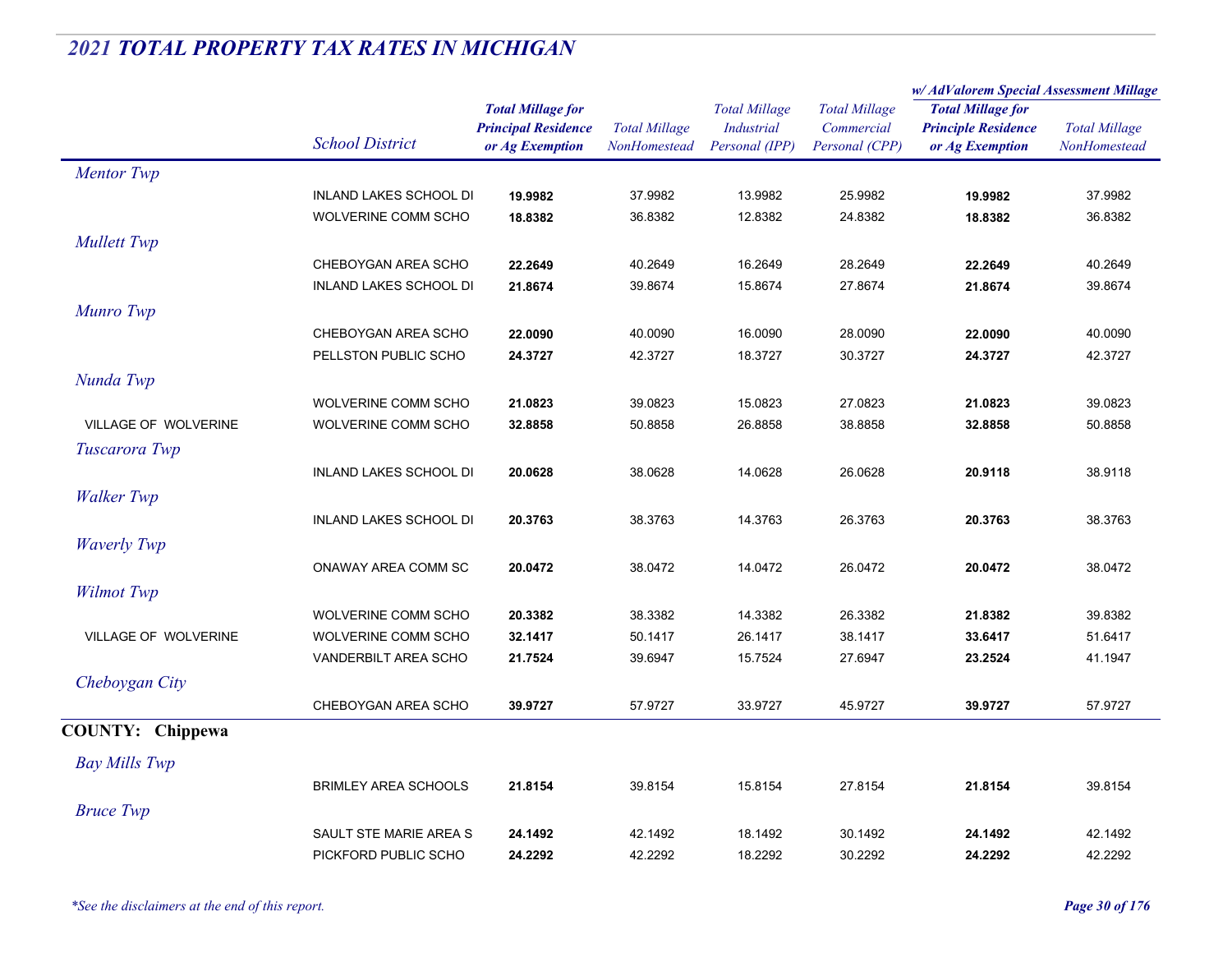|                         |                             |                            |                      |                      |                      | w/AdValorem Special Assessment Millage |                      |
|-------------------------|-----------------------------|----------------------------|----------------------|----------------------|----------------------|----------------------------------------|----------------------|
|                         |                             | <b>Total Millage for</b>   |                      | <b>Total Millage</b> | <b>Total Millage</b> | <b>Total Millage for</b>               |                      |
|                         |                             | <b>Principal Residence</b> | <b>Total Millage</b> | Industrial           | Commercial           | <b>Principle Residence</b>             | <b>Total Millage</b> |
|                         | <b>School District</b>      | or Ag Exemption            | NonHomestead         | Personal (IPP)       | Personal (CPP)       | or Ag Exemption                        | NonHomestead         |
| Chippewa Twp            |                             |                            |                      |                      |                      |                                        |                      |
|                         | <b>BRIMLEY AREA SCHOOLS</b> | 22.4654                    | 40.4654              | 16.4654              | 28.4654              | 22.4654                                | 40.4654              |
| Dafter Twp              |                             |                            |                      |                      |                      |                                        |                      |
|                         | SAULT STE MARIE AREA S      | 23.6654                    | 41.6654              | 17.6654              | 29.6654              | 23.6654                                | 41.6654              |
|                         | RUDYARD AREA SCHOOL         | 25.1154                    | 43.1154              | 19.1154              | 31.1154              | 25.1154                                | 43.1154              |
|                         | <b>BRIMLEY AREA SCHOOLS</b> | 24.4654                    | 42.4654              | 18.4654              | 30.4654              | 24.4654                                | 42.4654              |
| Detour Twp              |                             |                            |                      |                      |                      |                                        |                      |
|                         | DETOUR AREA SCHOOLS         | 22.2239                    | 40.2239              | 16.2239              | 28.2239              | 22.2239                                | 40.2239              |
| VILLAGE OF DE TOUR      | DETOUR AREA SCHOOLS         | 31.0379                    | 49.0379              | 25.0379              | 37.0379              | 31.0379                                | 49.0379              |
| Drummond Twp            |                             |                            |                      |                      |                      |                                        |                      |
|                         | DETOUR AREA SCHOOLS         | 24.6757                    | 42.6757              | 18.6757              | 30.6757              | 24.6757                                | 42.6757              |
| <b>Hulbert Twp</b>      |                             |                            |                      |                      |                      |                                        |                      |
|                         | TAHQUAMENON AREA SC         |                            | 42.4015              | 18.4015              | 30.4015              |                                        | 42.4015              |
|                         |                             | 24.4015                    |                      |                      |                      | 24.4015                                |                      |
| <b>Kinross Twp</b>      |                             |                            |                      |                      |                      |                                        |                      |
|                         | RUDYARD AREA SCHOOL         | 28.6154                    | 46.6154              | 22.6154              | 34.6154              | 28.6154                                | 46.6154              |
| Pickford Twp            |                             |                            |                      |                      |                      |                                        |                      |
|                         | PICKFORD PUBLIC SCHO        | 26.6577                    | 44.6577              | 20.6577              | 32.6577              | 26.6577                                | 44.6577              |
| Raber Twp               |                             |                            |                      |                      |                      |                                        |                      |
|                         | DETOUR AREA SCHOOLS         | 25.3893                    | 43.3893              | 19.3893              | 31.3893              | 25.3893                                | 43.3893              |
|                         | PICKFORD PUBLIC SCHO        | 25.3893                    | 43.3893              | 19.3893              | 31.3893              | 25.3893                                | 43.3893              |
|                         | LES CHENEAUX COMM SC        | 24.2093                    | 42.2093              | 18.2093              | 30.2093              | 24.2093                                | 42.2093              |
| Rudyard Twp             |                             |                            |                      |                      |                      |                                        |                      |
|                         | RUDYARD AREA SCHOOL         | 29.6154                    | 47.6154              | 23.6154              | 35.6154              | 29.6154                                | 47.6154              |
| Soo Twp                 |                             |                            |                      |                      |                      |                                        |                      |
|                         | SAULT STE MARIE AREA S      | 21.6237                    | 39.6237              | 15.6237              | 27.6237              | 21.6237                                | 39.6237              |
| <b>Sugar Island Twp</b> |                             |                            |                      |                      |                      |                                        |                      |
|                         | SAULT STE MARIE AREA S      | 30.6118                    | 48.6118              | 24.6118              | 36.6118              | 30.6118                                | 48.6118              |
| <b>Superior Twp</b>     |                             |                            |                      |                      |                      |                                        |                      |
|                         |                             |                            |                      |                      | 28.4650              |                                        |                      |
|                         | <b>BRIMLEY AREA SCHOOLS</b> | 22.4650                    | 40.4650              | 16.4650              |                      | 22.4650                                | 40.4650              |
| <b>Trout Lake Twp</b>   |                             |                            |                      |                      |                      |                                        |                      |
|                         | RUDYARD AREA SCHOOL         | 23.6989                    | 41.6989              | 17.6989              | 29.6989              | 23.6989                                | 41.6989              |

*\*See the disclaimers at the end of this report. Page 31 of 176*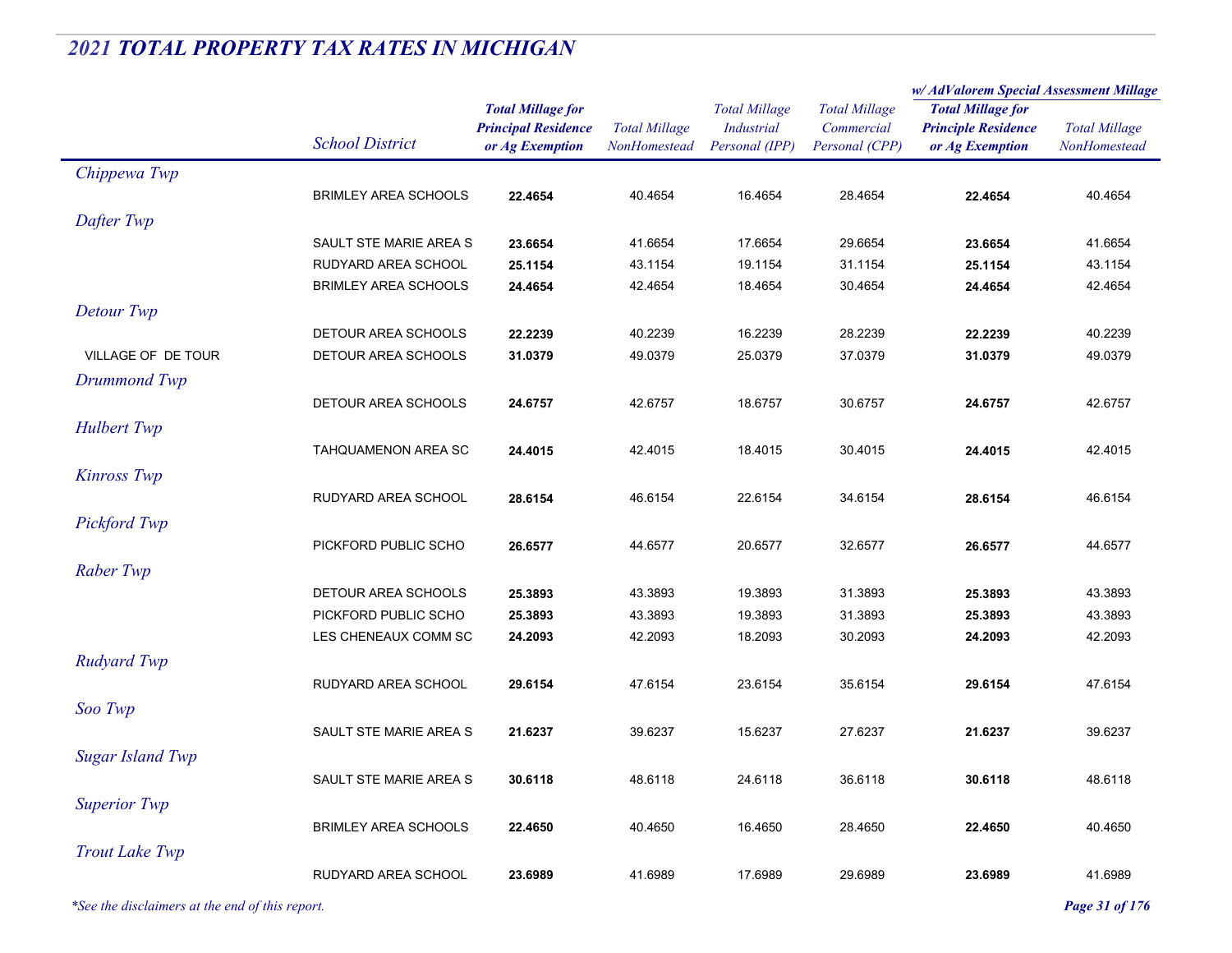|                         |                             |                            |                      | <b>Total Millage</b><br><b>Industrial</b> | <b>Total Millage</b> | w/AdValorem Special Assessment Millage |                      |
|-------------------------|-----------------------------|----------------------------|----------------------|-------------------------------------------|----------------------|----------------------------------------|----------------------|
|                         |                             | <b>Total Millage for</b>   |                      |                                           |                      | <b>Total Millage for</b>               | <b>Total Millage</b> |
|                         |                             | <b>Principal Residence</b> | <b>Total Millage</b> |                                           | Commercial           | <b>Principle Residence</b>             |                      |
|                         | <b>School District</b>      | or Ag Exemption            | NonHomestead         | Personal (IPP)                            | Personal (CPP)       | or Ag Exemption                        | NonHomestead         |
| Whitefish Twp           |                             |                            |                      |                                           |                      |                                        |                      |
|                         | <b>WHITEFISH SCHOOLS</b>    | 23.0957                    | 41.0957              | 17.0957                                   | 29.0957              | 23.0957                                | 41.0957              |
| Sault Sainte Marie City |                             |                            |                      |                                           |                      |                                        |                      |
|                         | SAULT STE MARIE AREA S      | 43.6998                    | 61.6998              | 37.6998                                   | 49.6998              | 43.6998                                | 61.6998              |
| <b>COUNTY: Clare</b>    |                             |                            |                      |                                           |                      |                                        |                      |
| <b>Arthur Twp</b>       |                             |                            |                      |                                           |                      |                                        |                      |
|                         | <b>CLARE PUBLIC SCHOOLS</b> | 23.7040                    | 41.6860              | 17.7040                                   | 29.6860              | 24.4884                                | 42.4704              |
|                         | HARRISON COMMUNITY S        | 25.1040                    | 42.9492              | 19.1040                                   | 30.9492              | 25.8884                                | 43.7336              |
|                         | <b>BEAVERTON RURAL SCH</b>  | 23.5540                    | 41.5540              | 17.5540                                   | 29.5540              | 24.3384                                | 42.3384              |
|                         | <b>GLADWIN COMMUNITY SC</b> | 22.7540                    | 40.7540              | 16.7540                                   | 28.7540              | 23.5384                                | 41.5384              |
| <b>Franklin Twp</b>     |                             |                            |                      |                                           |                      |                                        |                      |
|                         | <b>HARRISON COMMUNITY S</b> | 24.7346                    | 42.5798              | 18.7346                                   | 30.5798              | 24.7346                                | 42.5798              |
| Freeman Twp             |                             |                            |                      |                                           |                      |                                        |                      |
|                         | FARWELL AREA SCHOOLS        | 25.3327                    | 43.1351              | 19.3327                                   | 31.1351              | 26.3327                                | 44.1351              |
|                         | <b>EVART PUBLIC SCHOOLS</b> | 25.1423                    | 43.1423              | 19.1423                                   | 31.1423              | 26.1423                                | 44.1423              |
| <b>Frost Twp</b>        |                             |                            |                      |                                           |                      |                                        |                      |
|                         | <b>HARRISON COMMUNITY S</b> | 26.2601                    | 44.1053              | 20.2601                                   | 32.1053              | 26.2601                                | 44.1053              |
| Garfield Twp            |                             |                            |                      |                                           |                      |                                        |                      |
|                         | <b>FARWELL AREA SCHOOLS</b> | 21.6646                    | 39.4670              | 15.6646                                   | 27.4670              | 25.5646                                | 43.3670              |
|                         |                             |                            |                      |                                           |                      |                                        |                      |
| <b>Grant Twp</b>        |                             |                            |                      |                                           |                      |                                        |                      |
|                         | <b>CLARE PUBLIC SCHOOLS</b> | 24.8899                    | 42.8719              | 18.8899                                   | 30.8719              | 24.8899                                | 42.8719              |
|                         | <b>FARWELL AREA SCHOOLS</b> | 24.9899                    | 42.7923              | 18.9899                                   | 30.7923              | 24.9899                                | 42.7923              |
| Greenwood Twp           |                             |                            |                      |                                           |                      |                                        |                      |
|                         | <b>HARRISON COMMUNITY S</b> | 25.8953                    | 43.7405              | 19.8953                                   | 31.7405              | 25.8953                                | 43.7405              |
| <b>Hamilton Twp</b>     |                             |                            |                      |                                           |                      |                                        |                      |
|                         | <b>HARRISON COMMUNITY S</b> | 23.0514                    | 40.8966              | 17.0514                                   | 28.8966              | 23.0514                                | 40.8966              |
|                         | <b>GLADWIN COMMUNITY SC</b> | 20.7014                    | 38.7014              | 14.7014                                   | 26.7014              | 20.7014                                | 38.7014              |
| <b>Hatton Twp</b>       |                             |                            |                      |                                           |                      |                                        |                      |
|                         | <b>CLARE PUBLIC SCHOOLS</b> | 21.6493                    | 39.6313              | 15.6493                                   | 27.6313              | 21.6493                                | 39.6313              |
|                         | <b>HARRISON COMMUNITY S</b> | 23.0493                    | 40.8945              | 17.0493                                   | 28.8945              | 23.0493                                | 40.8945              |
|                         |                             |                            |                      |                                           |                      |                                        |                      |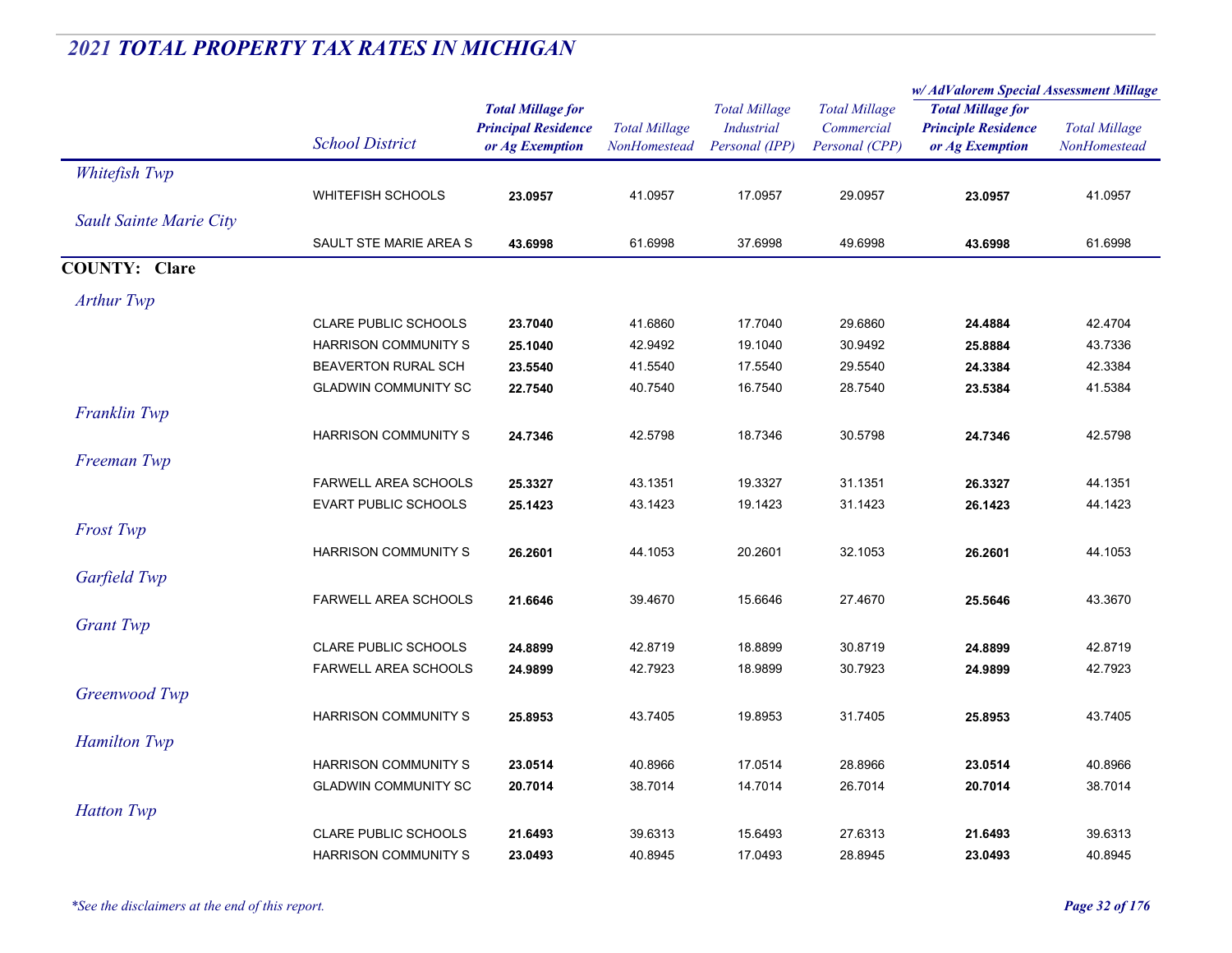|                           |                             |                                                        |                      | <b>Total Millage</b><br>Industrial<br>Personal (IPP) | <b>Total Millage</b><br>Commercial<br>Personal (CPP) | w/AdValorem Special Assessment Millage                 |                      |
|---------------------------|-----------------------------|--------------------------------------------------------|----------------------|------------------------------------------------------|------------------------------------------------------|--------------------------------------------------------|----------------------|
|                           | <b>School District</b>      | <b>Total Millage for</b><br><b>Principal Residence</b> | <b>Total Millage</b> |                                                      |                                                      | <b>Total Millage for</b><br><b>Principle Residence</b> | <b>Total Millage</b> |
|                           |                             | or Ag Exemption                                        | NonHomestead         |                                                      |                                                      | or Ag Exemption                                        | NonHomestead         |
| Hayes Twp                 |                             |                                                        |                      |                                                      |                                                      |                                                        |                      |
|                           | <b>HARRISON COMMUNITY S</b> | 25.9823                                                | 43.8275              | 19.9823                                              | 31.8275                                              | 25.9823                                                | 43.8275              |
| Lincoln Twp               |                             |                                                        |                      |                                                      |                                                      |                                                        |                      |
|                           | <b>FARWELL AREA SCHOOLS</b> | 26.6439                                                | 44.4463              | 20.6439                                              | 32.4463                                              | 26.6439                                                | 44.4463              |
| <b>Redding Twp</b>        |                             |                                                        |                      |                                                      |                                                      |                                                        |                      |
|                           | <b>MARION PUBLIC SCHOOL</b> | 24.4423                                                | 42.4423              | 18.4423                                              | 30.4423                                              | 25.4423                                                | 43.4423              |
| Sheridan Twp              |                             |                                                        |                      |                                                      |                                                      |                                                        |                      |
|                           | <b>CLARE PUBLIC SCHOOLS</b> | 21.5863                                                | 39.5683              | 15.5863                                              | 27.5683                                              | 21.5863                                                | 39.5683              |
|                           |                             |                                                        |                      |                                                      |                                                      |                                                        |                      |
| Summerfield Twp           |                             |                                                        |                      |                                                      |                                                      |                                                        |                      |
|                           | <b>HARRISON COMMUNITY S</b> | 25.7521                                                | 43.5973              | 19.7521                                              | 31.5973                                              | 25.7521                                                | 43.5973              |
| <b>Surrey Twp</b>         |                             |                                                        |                      |                                                      |                                                      |                                                        |                      |
|                           | <b>FARWELL AREA SCHOOLS</b> | 23.4795                                                | 41.2819              | 17.4795                                              | 29.2819                                              | 25.9795                                                | 43.7819              |
| <b>VILLAGE OF FARWELL</b> | <b>FARWELL AREA SCHOOLS</b> | 36.9763                                                | 54.7787              | 30.9763                                              | 42.7787                                              | 39.4763                                                | 57.2787              |
| Winterfield Twp           |                             |                                                        |                      |                                                      |                                                      |                                                        |                      |
|                           | <b>HARRISON COMMUNITY S</b> | 25.2354                                                | 43.0806              | 19.2354                                              | 31.0806                                              | 25.2354                                                | 43.0806              |
|                           | MCBAIN RURAL AGR SCH        | 23.1895                                                | 41.1895              | 17.1895                                              | 29.1895                                              | 23.1895                                                | 41.1895              |
|                           | <b>MARION PUBLIC SCHOOL</b> | 26.7295                                                | 44.7295              | 20.7295                                              | 32.7295                                              | 26.7295                                                | 44.7295              |
| Clare City                |                             |                                                        |                      |                                                      |                                                      |                                                        |                      |
|                           | <b>CLARE PUBLIC SCHOOLS</b> | 44.1057                                                | 62.0877              | 38.1057                                              | 50.0877                                              | 44.1057                                                | 62.0877              |
| <b>Harrison City</b>      |                             |                                                        |                      |                                                      |                                                      |                                                        |                      |
|                           | <b>HARRISON COMMUNITY S</b> | 38.5007                                                | 56.3459              | 32.5007                                              | 44.3459                                              | 38.5007                                                | 56.3459              |
| <b>COUNTY: Clinton</b>    |                             |                                                        |                      |                                                      |                                                      |                                                        |                      |
|                           |                             |                                                        |                      |                                                      |                                                      |                                                        |                      |
| <b>Bath Twp</b>           |                             |                                                        |                      |                                                      |                                                      |                                                        |                      |
|                           | <b>BATH COMMUNITY SCHO</b>  | 37.0391                                                | 55.0391              | 31.0391                                              | 43.0391                                              | 37.0391                                                | 55.0391              |
|                           | EAST LANSING SCHOOL D       | 38.3057                                                | 56.3057              | 32.3057                                              | 44.3057                                              | 38.3057                                                | 56.3057              |
|                           | HASLETT PUBLIC SCHOOL       | 40.8079                                                | 58.8079              | 34.8079                                              | 46.8079                                              | 40.8079                                                | 58.8079              |
|                           | LAINGSBURG COMM SCH         | 36.0922                                                | 54.0922              | 30.0922                                              | 42.0922                                              | 36.0922                                                | 54.0922              |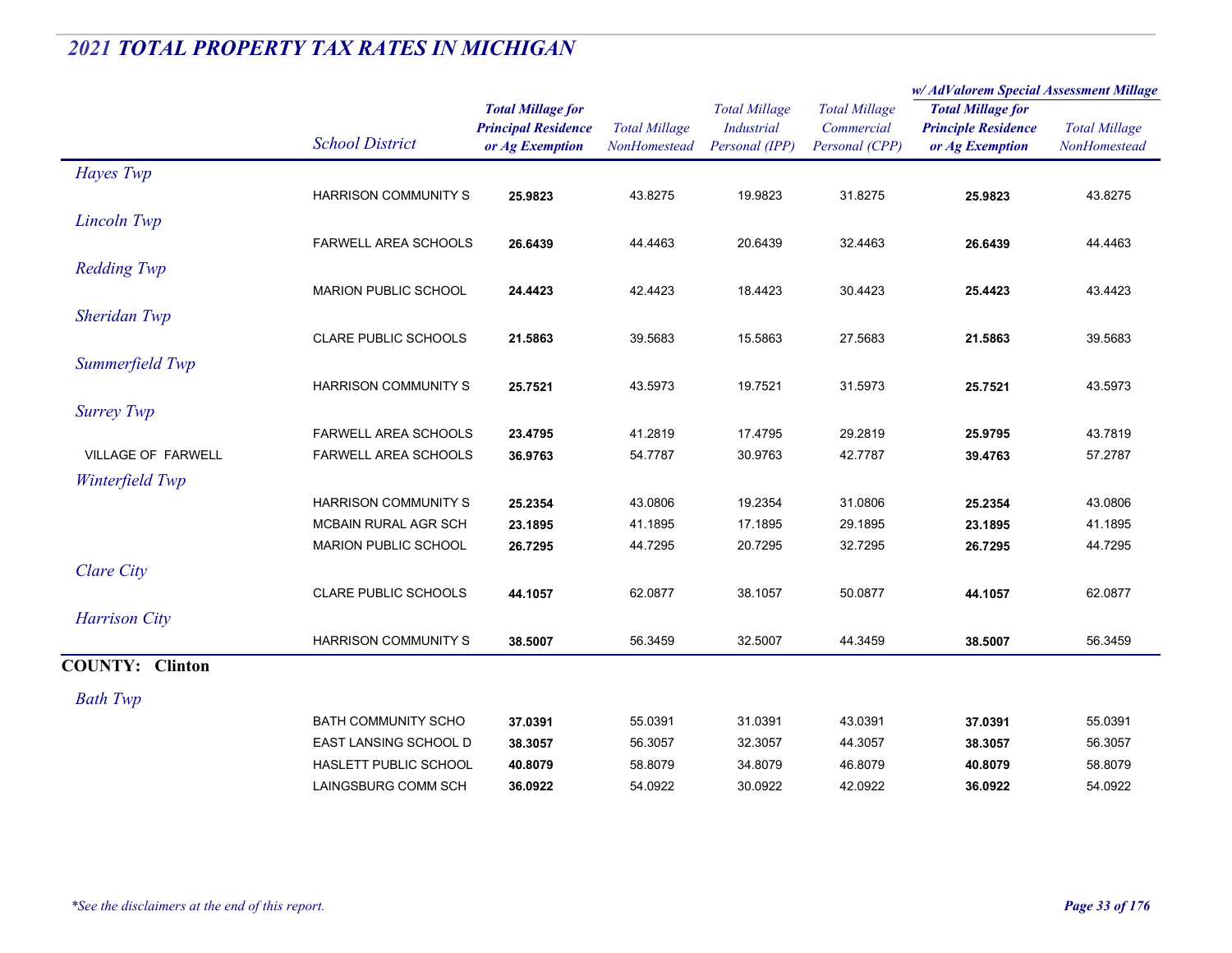|                                |                              |                                                        |                      |                                           |                                    | w/ AdValorem Special Assessment Millage                |                                      |
|--------------------------------|------------------------------|--------------------------------------------------------|----------------------|-------------------------------------------|------------------------------------|--------------------------------------------------------|--------------------------------------|
|                                |                              | <b>Total Millage for</b><br><b>Principal Residence</b> | <b>Total Millage</b> | <b>Total Millage</b><br><b>Industrial</b> | <b>Total Millage</b><br>Commercial | <b>Total Millage for</b><br><b>Principle Residence</b> | <b>Total Millage</b><br>NonHomestead |
|                                | <b>School District</b>       | or Ag Exemption                                        | NonHomestead         | Personal (IPP)                            | Personal (CPP)                     | or Ag Exemption                                        |                                      |
| <b>Bengal Twp</b>              |                              |                                                        |                      |                                           |                                    |                                                        |                                      |
|                                | <b>FOWLER PUBLIC SCHOOL</b>  | 29.9054                                                | 47.9054              | 23.9054                                   | 35.9054                            | 29.9054                                                | 47.9054                              |
|                                | TR-FOWLER                    | 32.3854                                                | 50.3854              | 26.3854                                   | 38.3854                            | 32.3854                                                | 50.3854                              |
|                                | PEWAMO WESTPHALIA C          | 29.5054                                                | 47.5054              | 23.5054                                   | 35.5054                            | 29.5054                                                | 47.5054                              |
|                                | ST JOHNS PUBLIC SCHOO        | 30.2513                                                | 48.2513              | 24.2513                                   | 36.2513                            | 30.2513                                                | 48.2513                              |
| <b>Bingham Twp</b>             |                              |                                                        |                      |                                           |                                    |                                                        |                                      |
|                                | ST JOHNS PUBLIC SCHOO        | 27.3924                                                | 45.3924              | 21.3924                                   | 33.3924                            | 27.3924                                                | 45.3924                              |
| Dallas Twp                     |                              |                                                        |                      |                                           |                                    |                                                        |                                      |
|                                | FOWLER PUBLIC SCHOOL         | 26.6710                                                | 44.6710              | 20.6710                                   | 32.6710                            | 26.6710                                                | 44.6710                              |
| <b>VILLAGE OF FOWLER</b>       | FOWLER PUBLIC SCHOOL         | 34.6710                                                | 52.6710              | 28.6710                                   | 40.6710                            | 34.6710                                                | 52.6710                              |
|                                | PEWAMO WESTPHALIA C          | 26.2710                                                | 44.2710              | 20.2710                                   | 32.2710                            | 26.2710                                                | 44.2710                              |
| Dewitt Twp                     |                              |                                                        |                      |                                           |                                    |                                                        |                                      |
|                                | DEWITT PUBLIC SCHOOLS        | 38.2506                                                | 56.2506              | 32.2506                                   | 44.2506                            | 38.2506                                                | 56.2506                              |
|                                | <b>BATH COMMUNITY SCHO</b>   | 37.2365                                                | 55.2365              | 31.2365                                   | 43.2365                            | 37.2365                                                | 55.2365                              |
|                                | TR-ST JOHNS/DEWITT DE        | 31.7998                                                | 49.7998              | 25.7998                                   | 37.7998                            | 31.7998                                                | 49.7998                              |
|                                | EAST LANSING SCHOOL D        | 38.5031                                                | 56.5031              | 32.5031                                   | 44.5031                            | 38.5031                                                | 56.5031                              |
|                                | LANSING PUBLIC SCHOOL        | 36.4697                                                | 53.9175              | 30.4697                                   | 41.9175                            | 36.4697                                                | 53.9175                              |
|                                | <b>TR-LANSING</b>            | 40.3697                                                | 57.8175              | 34.3697                                   | 45.8175                            | 40.3697                                                | 57.8175                              |
| Duplain Twp                    |                              |                                                        |                      |                                           |                                    |                                                        |                                      |
|                                | OVID ELSIE AREA SCHOO        | 30.5109                                                | 48.3904              | 24.5109                                   | 36.3904                            | 30.5109                                                | 48.3904                              |
| <b>VILLAGE OF ELSIE</b>        | OVID ELSIE AREA SCHOO        | 44.4544                                                | 62.3339              | 38.4544                                   | 50.3339                            | 44.4544                                                | 62.3339                              |
|                                | ST JOHNS PUBLIC SCHOO        | 29.7109                                                | 47.7109              | 23.7109                                   | 35.7109                            | 29.7109                                                | 47.7109                              |
| Eagle Twp                      |                              |                                                        |                      |                                           |                                    |                                                        |                                      |
|                                | PEWAMO WESTPHALIA C          | 25.0431                                                | 43.0431              | 19.0431                                   | 31.0431                            | 27.0431                                                | 45.0431                              |
|                                | <b>GRAND LEDGE PUBLIC SC</b> | 29.3437                                                | 47.3437              | 23.3437                                   | 35.3437                            | 31.3437                                                | 49.3437                              |
|                                | PORTLAND PUBLIC SCHO         | 27.4617                                                | 45.4617              | 21.4617                                   | 33.4617                            | 29.4617                                                | 47.4617                              |
| <b>VILLAGE OF EAGLE</b>        | PORTLAND PUBLIC SCHO         | 32.7677                                                | 50.7677              | 26.7677                                   | 38.7677                            | 34.7677                                                | 52.7677                              |
| Essex Twp                      |                              |                                                        |                      |                                           |                                    |                                                        |                                      |
|                                | FOWLER PUBLIC SCHOOL         | 25.9191                                                | 43.9191              | 19.9191                                   | 31.9191                            | 25.9191                                                | 43.9191                              |
|                                | ST JOHNS PUBLIC SCHOO        | 26.2650                                                | 44.2650              | 20.2650                                   | 32.2650                            | 26.2650                                                | 44.2650                              |
|                                | <b>FULTON SCHOOLS</b>        | 25.6739                                                | 43.6073              | 19.6739                                   | 31.6073                            | 25.6739                                                | 43.6073                              |
| <b>VILLAGE OF MAPLE RAPIDS</b> | <b>FULTON SCHOOLS</b>        | 39.0947                                                | 57.0281              | 33.0947                                   | 45.0281                            | 39.0947                                                | 57.0281                              |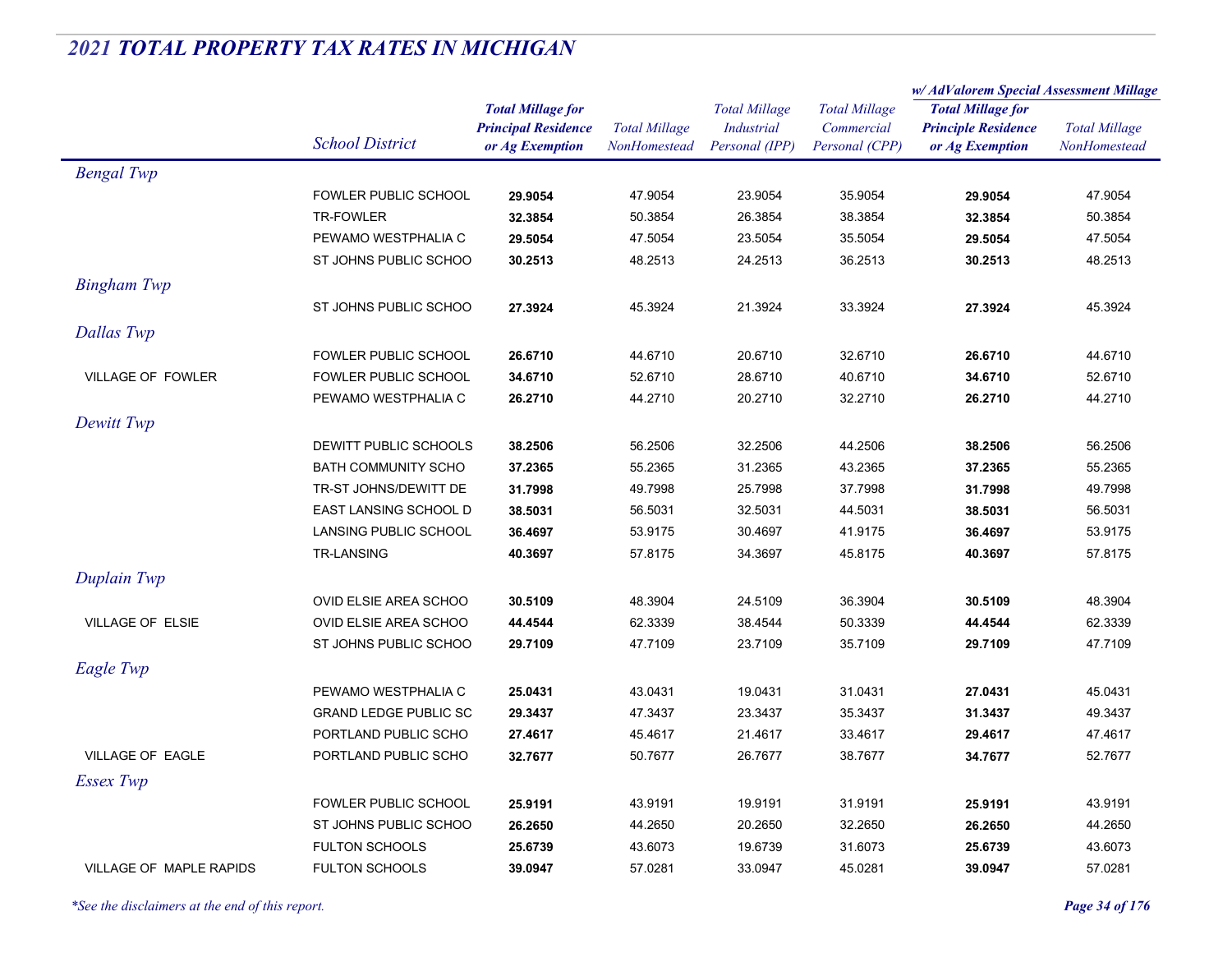|                        |                                 | <b>Total Millage for</b>   | <b>Total Millage</b><br>NonHomestead | <b>Total Millage</b> |                      | w/AdValorem Special Assessment Millage |                      |
|------------------------|---------------------------------|----------------------------|--------------------------------------|----------------------|----------------------|----------------------------------------|----------------------|
|                        |                                 |                            |                                      |                      | <b>Total Millage</b> | <b>Total Millage for</b>               | <b>Total Millage</b> |
|                        |                                 | <b>Principal Residence</b> |                                      | Industrial           | Commercial           | <b>Principle Residence</b>             |                      |
|                        | <b>School District</b>          | or Ag Exemption            |                                      | Personal (IPP)       | Personal (CPP)       | or Ag Exemption                        | NonHomestead         |
| Greenbush Twp          |                                 |                            |                                      |                      |                      |                                        |                      |
|                        | OVID ELSIE AREA SCHOO           | 26.8390                    | 44.7185                              | 20.8390              | 32.7185              | 26.8390                                | 44.7185              |
|                        | ST JOHNS PUBLIC SCHOO           | 26.7849                    | 44.7849                              | 20.7849              | 32.7849              | 26.7849                                | 44.7849              |
| Lebanon Twp            |                                 |                            |                                      |                      |                      |                                        |                      |
|                        | FOWLER PUBLIC SCHOOL            | 27.4450                    | 45.4450                              | 21.4450              | 33.4450              | 27.4450                                | 45.4450              |
|                        | PEWAMO WESTPHALIA C             | 27.0450                    | 45.0450                              | 21.0450              | 33.0450              | 27.0450                                | 45.0450              |
|                        | <b>FULTON SCHOOLS</b>           | 27.1998                    | 45.1332                              | 21.1998              | 33.1332              | 27.1998                                | 45.1332              |
|                        | CARSON CITY CRYSTAL A           | 27.2119                    | 45.2119                              | 21.2119              | 33.2119              | 27.2119                                | 45.2119              |
| VILLAGE OF HUBBARDSTON | CARSON CITY CRYSTAL A           | 36.2119                    | 54.2119                              | 30.2119              | 42.2119              | 36.2119                                | 54.2119              |
| Olive Twp              |                                 |                            |                                      |                      |                      |                                        |                      |
|                        | <b>DEWITT PUBLIC SCHOOLS</b>    | 31.8177                    | 49.8177                              | 25.8177              | 37.8177              | 31.8177                                | 49.8177              |
|                        | <b>BATH COMMUNITY SCHO</b>      | 30.8036                    | 48.8036                              | 24.8036              | 36.8036              | 30.8036                                | 48.8036              |
|                        | ST JOHNS PUBLIC SCHOO           | 25.7944                    | 43.7944                              | 19.7944              | 31.7944              | 25.7944                                | 43.7944              |
|                        | LAINGSBURG COMM SCH             | 29.8567                    | 47.8567                              | 23.8567              | 35.8567              | 29.8567                                | 47.8567              |
| Ovid Twp               |                                 |                            |                                      |                      |                      |                                        |                      |
|                        | OVID ELSIE AREA SCHOO           | 28.8529                    | 46.7324                              | 22.8529              | 34.7324              | 28.8529                                | 46.7324              |
|                        | ST JOHNS PUBLIC SCHOO           | 28.0529                    | 46.0529                              | 22.0529              | 34.0529              | 28.0529                                | 46.0529              |
|                        |                                 |                            |                                      |                      |                      |                                        |                      |
| <b>Riley Twp</b>       |                                 |                            |                                      |                      |                      |                                        |                      |
|                        | FOWLER PUBLIC SCHOOL            | 26.4245                    | 44.4245                              | 20.4245              | 32.4245              | 26.4245                                | 44.4245              |
|                        | PEWAMO WESTPHALIA C             | 26.0245                    | 44.0245                              | 20.0245              | 32.0245              | 26.0245                                | 44.0245              |
|                        | TR-P-W<br>ST JOHNS PUBLIC SCHOO | 28.5045                    | 46.5045<br>44.7704                   | 22.5045<br>20.7704   | 34.5045<br>32.7704   | 28.5045                                | 46.5045<br>44.7704   |
|                        | <b>GRAND LEDGE PUBLIC SC</b>    | 26.7704<br>30.3251         | 48.3251                              | 24.3251              | 36.3251              | 26.7704<br>30.3251                     | 48.3251              |
|                        | TR-GRAND LEDGE                  |                            | 48.9351                              | 24.9351              | 36.9351              |                                        | 48.9351              |
|                        |                                 | 30.9351                    |                                      |                      |                      | 30.9351                                |                      |
| Victor Twp             |                                 |                            |                                      |                      |                      |                                        |                      |
|                        | <b>BATH COMMUNITY SCHO</b>      | 33.7620                    | 51.7620                              | 27.7620              | 39.7620              | 33.7620                                | 51.7620              |
|                        | OVID ELSIE AREA SCHOO           | 28.8069                    | 46.6864                              | 22.8069              | 34.6864              | 28.8069                                | 46.6864              |
|                        | ST JOHNS PUBLIC SCHOO           | 28.7528                    | 46.7528                              | 22.7528              | 34.7528              | 28.7528                                | 46.7528              |
|                        | LAINGSBURG COMM SCH             | 32.8151                    | 50.8151                              | 26.8151              | 38.8151              | 32.8151                                | 50.8151              |
|                        | TR-LAINGSBURG/BATH DE           | 34.1651                    | 52.1651                              | 28.1651              | 40.1651              | 34.1651                                | 52.1651              |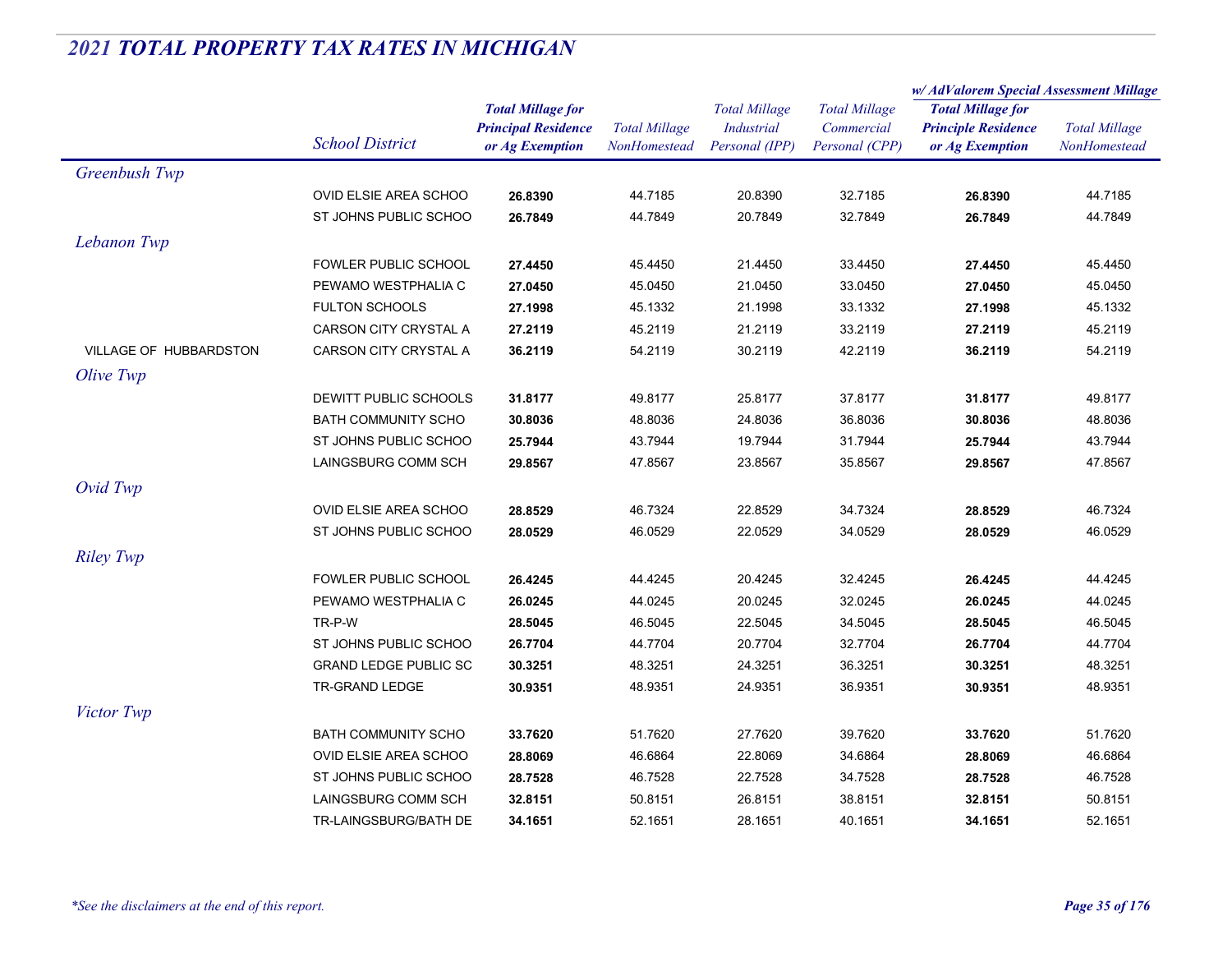|                              |                              |                                                                           |                                      |                                                             |                                                      | w/ AdValorem Special Assessment Millage                                   |                                      |
|------------------------------|------------------------------|---------------------------------------------------------------------------|--------------------------------------|-------------------------------------------------------------|------------------------------------------------------|---------------------------------------------------------------------------|--------------------------------------|
|                              | <b>School District</b>       | <b>Total Millage for</b><br><b>Principal Residence</b><br>or Ag Exemption | <b>Total Millage</b><br>NonHomestead | <b>Total Millage</b><br><b>Industrial</b><br>Personal (IPP) | <b>Total Millage</b><br>Commercial<br>Personal (CPP) | <b>Total Millage for</b><br><b>Principle Residence</b><br>or Ag Exemption | <b>Total Millage</b><br>NonHomestead |
| <b>Watertown Twp</b>         |                              |                                                                           |                                      |                                                             |                                                      |                                                                           |                                      |
|                              | DEWITT PUBLIC SCHOOLS        | 37.7011                                                                   | 55.7011                              | 31.7011                                                     | 43.7011                                              | 37.7011                                                                   | 55.7011                              |
|                              | TR-DEWITT #2                 | 34.9027                                                                   | 52.9027                              | 28.9027                                                     | 40.9027                                              | 34.9027                                                                   | 52.9027                              |
|                              | TR-DEWITT #3                 | 36.7727                                                                   | 54.7727                              | 30.7727                                                     | 42.7727                                              | 36.7727                                                                   | 54.7727                              |
|                              | TR-DEWITT #4 WAVERLY         | 34.9027                                                                   | 52.9027                              | 28.9027                                                     | 40.9027                                              | 34.9027                                                                   | 52.9027                              |
|                              | TR-DEWITT #5                 | 36.7727                                                                   | 54.7727                              | 30.7727                                                     | 42.7727                                              | 36.7727                                                                   | 54.7727                              |
|                              | ST JOHNS PUBLIC SCHOO        | 30.9319                                                                   | 48.9319                              | 24.9319                                                     | 36.9319                                              | 30.9319                                                                   | 48.9319                              |
|                              | TR-ST JOHNS #2               | 30.3219                                                                   | 48.3219                              | 24.3219                                                     | 36.3219                                              | 30.3219                                                                   | 48.3219                              |
|                              | <b>GRAND LEDGE PUBLIC SC</b> | 34.2568                                                                   | 52.2568                              | 28.2568                                                     | 40.2568                                              | 34.2568                                                                   | 52.2568                              |
|                              | LANSING PUBLIC SCHOOL        | 35.9202                                                                   | 53.3680                              | 29.9202                                                     | 41.3680                                              | 35.9202                                                                   | 53.3680                              |
|                              | <b>WAVERLY SCHOOLS</b>       | 39.9929                                                                   | 53.1595                              | 33.9929                                                     | 43.5735                                              | 39.9929                                                                   | 53.1595                              |
| Westphalia Twp               |                              |                                                                           |                                      |                                                             |                                                      |                                                                           |                                      |
|                              | PEWAMO WESTPHALIA C          | 27.0393                                                                   | 45.0393                              | 21.0393                                                     | 33.0393                                              | 27.0393                                                                   | 45.0393                              |
| <b>VILLAGE OF WESTPHALIA</b> | PEWAMO WESTPHALIA C          | 35.0393                                                                   | 53.0393                              | 29.0393                                                     | 41.0393                                              | 35.0393                                                                   | 53.0393                              |
|                              | ST JOHNS PUBLIC SCHOO        | 27.7852                                                                   | 45.7852                              | 21.7852                                                     | 33.7852                                              | 27.7852                                                                   | 45.7852                              |
|                              | <b>GRAND LEDGE PUBLIC SC</b> | 31.3399                                                                   | 49.3399                              | 25.3399                                                     | 37.3399                                              | 31.3399                                                                   | 49.3399                              |
|                              | PORTLAND PUBLIC SCHO         | 29.4579                                                                   | 47.4579                              | 23.4579                                                     | 35.4579                                              | 29.4579                                                                   | 47.4579                              |
| Dewitt City                  |                              |                                                                           |                                      |                                                             |                                                      |                                                                           |                                      |
|                              | DEWITT PUBLIC SCHOOLS        | 44.7998                                                                   | 62.7998                              | 38.7998                                                     | 50.7998                                              | 44.7998                                                                   | 62.7998                              |
| <b>East Lansing City</b>     |                              |                                                                           |                                      |                                                             |                                                      |                                                                           |                                      |
|                              | <b>BATH COMMUNITY SCHO</b>   | 48.4584                                                                   | 66.4584                              | 42.4584                                                     | 54.4584                                              | 48.4584                                                                   | 66.4584                              |
|                              | EAST LANSING SCHOOL D        | 49.7250                                                                   | 67.7250                              | 43.7250                                                     | 55.7250                                              | 49.7250                                                                   | 67.7250                              |
|                              | LANSING PUBLIC SCHOOL        | 47.6916                                                                   | 65.1394                              | 41.6916                                                     | 53.1394                                              | 47.6916                                                                   | 65.1394                              |
|                              |                              |                                                                           |                                      |                                                             |                                                      |                                                                           |                                      |
| <b>Grand Ledge City</b>      |                              |                                                                           |                                      |                                                             |                                                      |                                                                           |                                      |
|                              | <b>GRAND LEDGE PUBLIC SC</b> | 44.5375                                                                   | 62.5375                              | 38.5375                                                     | 50.5375                                              | 44.5375                                                                   | 62.5375                              |
| Lansing City                 |                              |                                                                           |                                      |                                                             |                                                      |                                                                           |                                      |
|                              | LANSING PUBLIC SCHOOL        | 50.4179                                                                   | 67.8657                              | 44.4179                                                     | 55.8657                                              | 50.4179                                                                   | 67.8657                              |
| Ovid City                    |                              |                                                                           |                                      |                                                             |                                                      |                                                                           |                                      |
|                              | OVID ELSIE AREA SCHOO        | 42.4675                                                                   | 60.3470                              | 36.4675                                                     | 48.3470                                              | 42.4675                                                                   | 60.3470                              |
| <b>St Johns City</b>         |                              |                                                                           |                                      |                                                             |                                                      |                                                                           |                                      |
|                              | ST JOHNS PUBLIC SCHOO        | 38.7076                                                                   | 56.7076                              | 32.7076                                                     | 44.7076                                              | 38.7076                                                                   | 56.7076                              |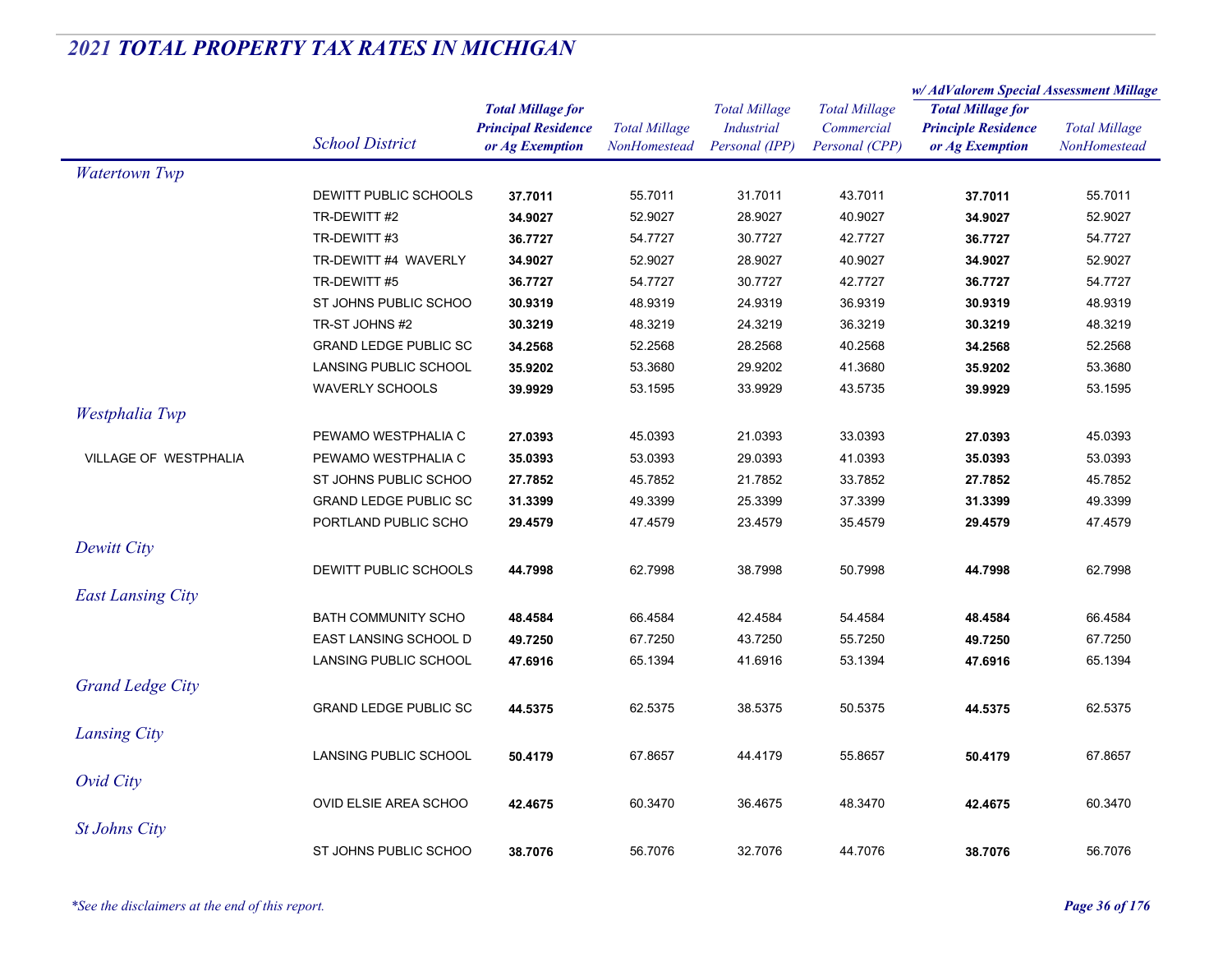#### *Total Millage for Principal Residence School District or Ag Exemption Total Millage NonHomesteadTotal Millage for Principle Residence or Ag Exemption Total Millage NonHomesteadw/ AdValorem Special Assessment Millage Total Millage CommercialPersonal (CPP) Total Millage IndustrialPersonal (IPP)* **COUNTY: CrawfordBeaver Creek Twp** CRAWFORD AUSABLE SC **24.2084** 42.2084 18.2084 30.2084 **24.2084** 42.2084 ROSCOMMON SCHOOL DI **22.6684** 40.6684 16.6684 28.6684 **22.6684** 40.6684 *Frederic Twp* CRAWFORD AUSABLE SC **28.0555** 46.0555 22.0555 34.0555 **28.0555** 46.0555 *Grayling Twp* CRAWFORD AUSABLE SC **24.1148** 42.1148 18.1148 30.1148 **24.1148** 42.1148 *Lovells Twp* CRAWFORD AUSABLE SC **24.0550** 42.0550 18.0550 30.0550 **25.0560** 43.0560 *Maple Forest Twp* CRAWFORD AUSABLE SC **25.0700** 43.0700 19.0700 31.0700 **25.0700** 43.0700 GAYLORD COMMUNITY S **23.6313** 41.6313 17.6313 29.6313 **23.6313** 41.6313 *South Branch Twp* ROSCOMMON SCHOOL DI **24.5005** 42.5005 18.5005 30.5005 **28.0005** 46.0005 *Grayling City* CRAWFORD AUSABLE SC **42.3088** 60.3088 36.3088 48.3088 **42.3088** 60.3088 **COUNTY: Delta***Baldwin Twp* MID PENINSULA SCHOOL **24.5656** 42.3537 18.5656 30.3537 **24.5656** 42.3537 *Bark River Twp* BARK RIVER HARRIS SCH **26.6574** 44.6574 20.6574 32.6574 **26.6574** 44.6574 **Bay De Noc Twp** RAPID RIVER PUBLIC SCH **30.2461** 48.2461 24.2461 36.2461 **30.2461** 48.2461 *Brampton Twp* GLADSTONE AREA SCHO **29.2104** 47.2104 23.2104 35.2104 **29.2104** 47.2104 *Cornell Twp* ESCANABA AREA PUBLIC **27.9951** 45.9951 21.9951 33.9951 **27.9951** 45.9951 *Ensign Twp* RAPID RIVER PUBLIC SCH **29.8340**47.8340 23.8340 35.8340 **29.8340** 47.8340

# *2021 TOTAL PROPERTY TAX RATES IN MICHIGAN*

*\*See the disclaimers at the end of this report. Page 37 of 176*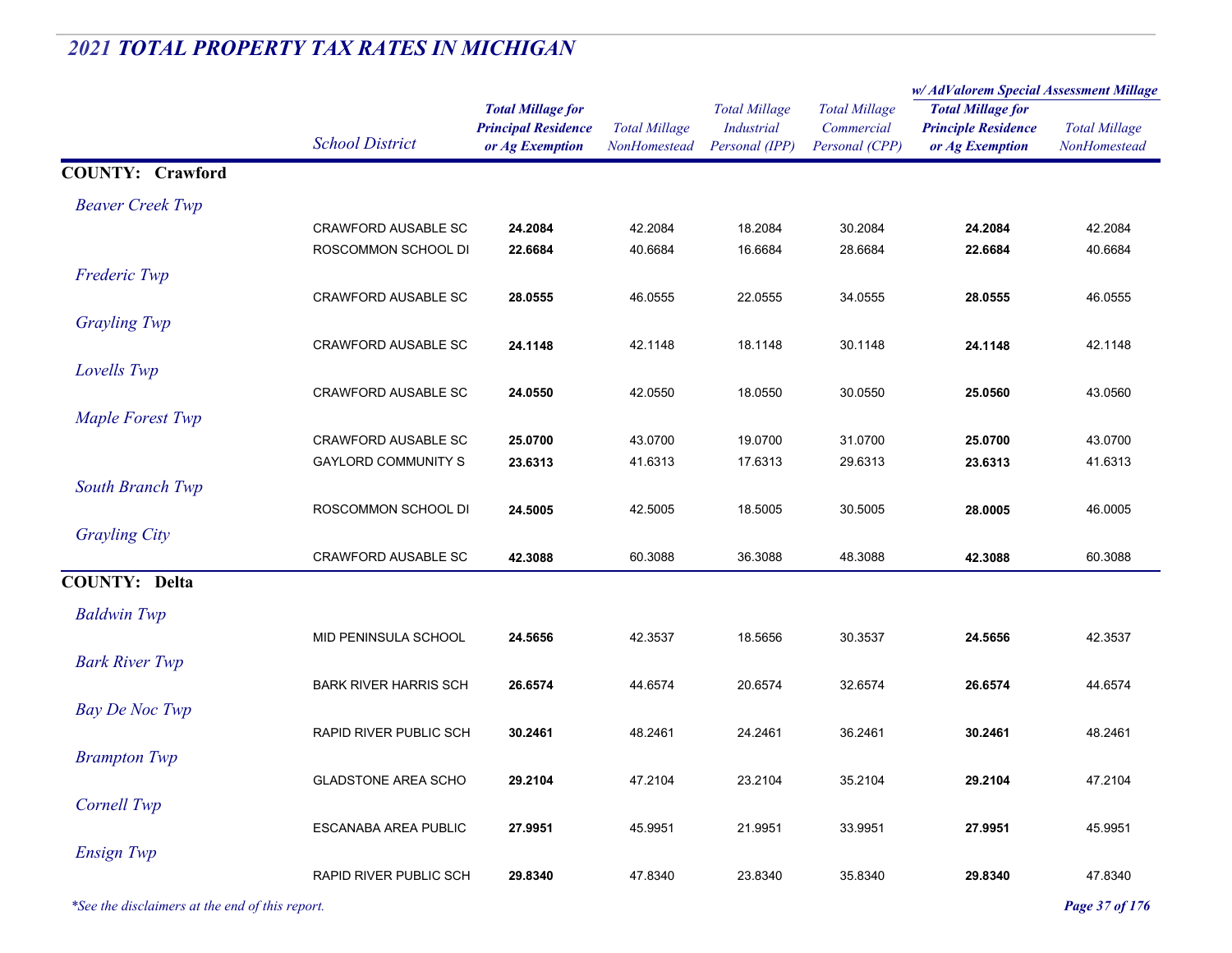|                          |                            |                                                                           |                                      |                                                             |                                                      | w/ AdValorem Special Assessment Millage                                   |                                             |
|--------------------------|----------------------------|---------------------------------------------------------------------------|--------------------------------------|-------------------------------------------------------------|------------------------------------------------------|---------------------------------------------------------------------------|---------------------------------------------|
|                          | <b>School District</b>     | <b>Total Millage for</b><br><b>Principal Residence</b><br>or Ag Exemption | <b>Total Millage</b><br>NonHomestead | <b>Total Millage</b><br><b>Industrial</b><br>Personal (IPP) | <b>Total Millage</b><br>Commercial<br>Personal (CPP) | <b>Total Millage for</b><br><b>Principle Residence</b><br>or Ag Exemption | <b>Total Millage</b><br><b>NonHomestead</b> |
| Escanaba Twp             |                            |                                                                           |                                      |                                                             |                                                      |                                                                           |                                             |
|                          | <b>GLADSTONE AREA SCHO</b> | 28.2305                                                                   | 46.2305                              | 22.2305                                                     | 34.2305                                              | 28.2305                                                                   | 46.2305                                     |
| Fairbanks Twp            |                            |                                                                           |                                      |                                                             |                                                      |                                                                           |                                             |
|                          | BIG BAY DE NOC SCHOOL      | 24.0458                                                                   | 42.0458                              | 18.0458                                                     | 30.0458                                              | 24.0458                                                                   | 42.0458                                     |
| <b>Ford River Twp</b>    |                            |                                                                           |                                      |                                                             |                                                      |                                                                           |                                             |
|                          | ESCANABA AREA PUBLIC       | 25.4400                                                                   | 43.4400                              | 19.4400                                                     | 31.4400                                              | 25.4400                                                                   | 43.4400                                     |
| Garden Twp               |                            |                                                                           |                                      |                                                             |                                                      |                                                                           |                                             |
|                          | BIG BAY DE NOC SCHOOL      | 26.3017                                                                   | 44.3017                              | 20.3017                                                     | 32.3017                                              | 26.3017                                                                   | 44.3017                                     |
| VILLAGE OF GARDEN        | BIG BAY DE NOC SCHOOL      | 33.0021                                                                   | 51.0021                              | 27.0021                                                     | 39.0021                                              | 33.0021                                                                   | 51.0021                                     |
| Maple Ridge Twp          |                            |                                                                           |                                      |                                                             |                                                      |                                                                           |                                             |
|                          | MID PENINSULA SCHOOL       | 22.4692                                                                   | 40.2573                              | 16.4692                                                     | 28.2573                                              | 22.4692                                                                   | 40.2573                                     |
| Masonville Twp           | RAPID RIVER PUBLIC SCH     | 29.5003                                                                   | 47.5003                              | 23.5003                                                     | 35.5003                                              | 29.5003                                                                   | 47.5003                                     |
| Nahma Twp                |                            |                                                                           |                                      |                                                             |                                                      |                                                                           |                                             |
|                          | BIG BAY DE NOC SCHOOL      | 24.6167                                                                   | 42.6167                              | 18.6167                                                     | 30.6167                                              | 24.6167                                                                   | 42.6167                                     |
| <b>Wells</b> Twp         |                            |                                                                           |                                      |                                                             |                                                      |                                                                           |                                             |
|                          | ESCANABA AREA PUBLIC       | 24.1868                                                                   | 42.1868                              | 18.1868                                                     | 30.1868                                              | 24.1868                                                                   | 42.1868                                     |
| Escanaba City            |                            |                                                                           |                                      |                                                             |                                                      |                                                                           |                                             |
|                          | ESCANABA AREA PUBLIC       | 41.7868                                                                   | 59.7868                              | 35.7868                                                     | 47.7868                                              | 41.7868                                                                   | 59.7868                                     |
| <b>Gladstone City</b>    |                            |                                                                           |                                      |                                                             |                                                      |                                                                           |                                             |
|                          | <b>GLADSTONE AREA SCHO</b> | 43.0041                                                                   | 61.0041                              | 37.0041                                                     | 49.0041                                              | 43.0041                                                                   | 61.0041                                     |
| <b>COUNTY: Dickinson</b> |                            |                                                                           |                                      |                                                             |                                                      |                                                                           |                                             |
| <b>Breen Twp</b>         |                            |                                                                           |                                      |                                                             |                                                      |                                                                           |                                             |
|                          | NORTH DICKINSON CO SC      | 26.5218                                                                   | 44.5218                              | 20.5218                                                     | 32.5218                                              | 26.5218                                                                   | 44.5218                                     |
| <b>Breitung Twp</b>      |                            |                                                                           |                                      |                                                             |                                                      |                                                                           |                                             |
|                          | <b>BREITUNG TWP SCHOOL</b> | 23.6676                                                                   | 41.6676                              | 17.6676                                                     | 29.6676                                              | 23.6676                                                                   | 41.6676                                     |
| Felch Twp                |                            |                                                                           |                                      |                                                             |                                                      |                                                                           |                                             |
|                          | NORTH DICKINSON CO SC      | 23.5167                                                                   | 41.5167                              | 17.5167                                                     | 29.5167                                              | 23.5167                                                                   | 41.5167                                     |
| Norway Twp               |                            |                                                                           |                                      |                                                             |                                                      |                                                                           |                                             |
|                          | NORWAY VULCAN AREA S       | 27.0337                                                                   | 44.9294                              | 21.0337                                                     | 32.9294                                              | 27.0337                                                                   | 44.9294                                     |
|                          |                            |                                                                           |                                      |                                                             |                                                      |                                                                           |                                             |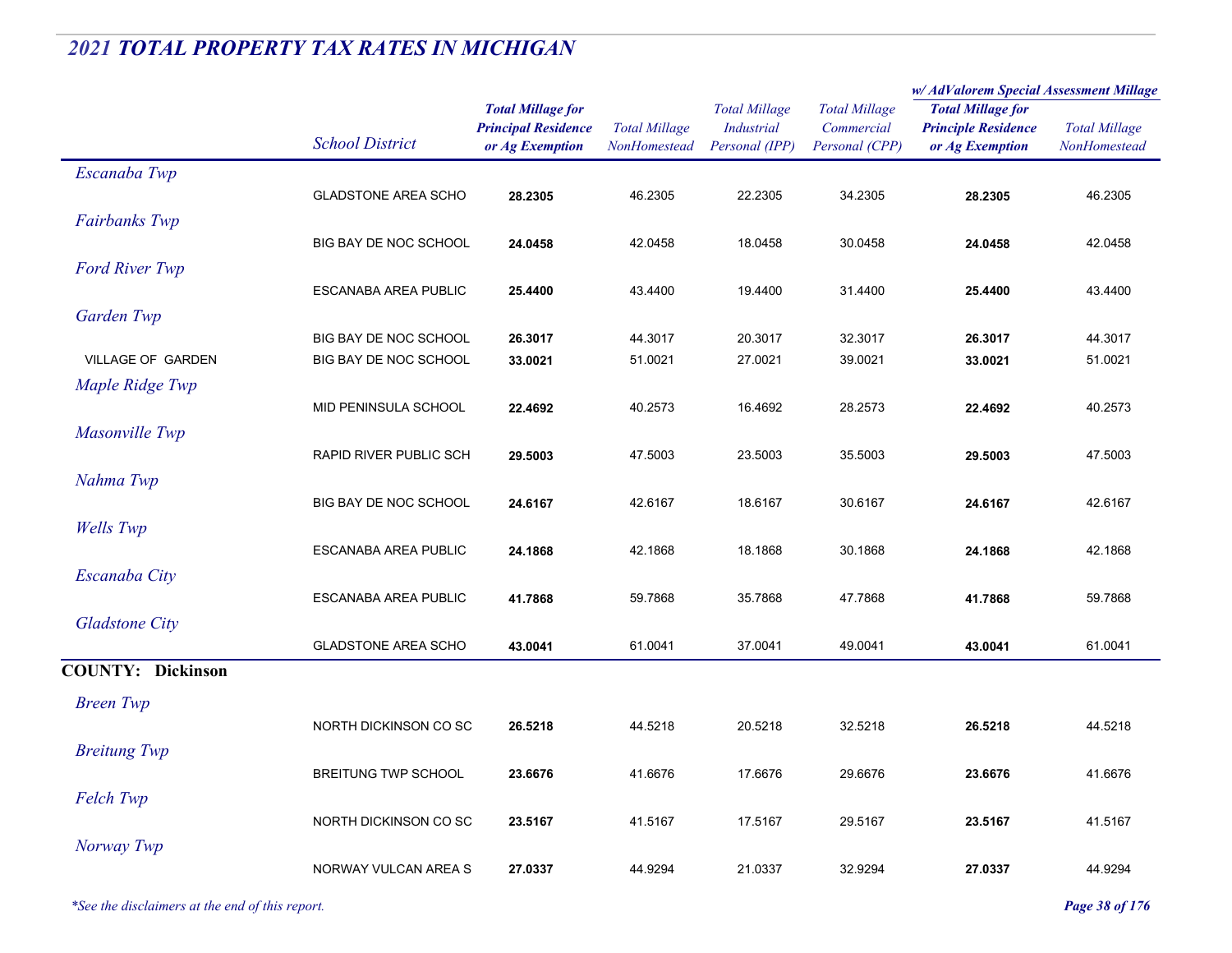|                           |                              |                                               | <b>Total Millage</b><br>NonHomestead | <b>Total Millage</b><br><b>Industrial</b><br>Personal (IPP) | <b>Total Millage</b><br>Commercial<br>Personal (CPP) | w/AdValorem Special Assessment Millage        |                                      |
|---------------------------|------------------------------|-----------------------------------------------|--------------------------------------|-------------------------------------------------------------|------------------------------------------------------|-----------------------------------------------|--------------------------------------|
|                           |                              | <b>Total Millage for</b>                      |                                      |                                                             |                                                      | <b>Total Millage for</b>                      | <b>Total Millage</b><br>NonHomestead |
|                           | <b>School District</b>       | <b>Principal Residence</b><br>or Ag Exemption |                                      |                                                             |                                                      | <b>Principle Residence</b><br>or Ag Exemption |                                      |
|                           |                              |                                               |                                      |                                                             |                                                      |                                               |                                      |
| Sagola Twp                |                              |                                               |                                      |                                                             |                                                      |                                               |                                      |
|                           | NORTH DICKINSON CO SC        | 24.4578                                       | 42.4578                              | 18.4578                                                     | 30.4578                                              | 24.4578                                       | 42.4578                              |
| <b>Waucedah Twp</b>       |                              |                                               |                                      |                                                             |                                                      |                                               |                                      |
|                           | NORWAY VULCAN AREA S         | 27.0490                                       | 44.9447                              | 21.0490                                                     | 32.9447                                              | 27.0490                                       | 44.9447                              |
| <b>West Branch Twp</b>    |                              |                                               |                                      |                                                             |                                                      |                                               |                                      |
|                           | NORTH DICKINSON CO SC        | 22.6221                                       | 40.6221                              | 16.6221                                                     | 28.6221                                              | 22.6221                                       | 40.6221                              |
| <b>Iron Mountain City</b> |                              |                                               |                                      |                                                             |                                                      |                                               |                                      |
|                           | <b>IRON MOUNTAIN CITY SC</b> | 43.8031                                       | 61.7401                              | 37.8031                                                     | 49.7401                                              | 43.8031                                       | 61.7401                              |
|                           | <b>BREITUNG TWP SCHOOL</b>   | 40.6998                                       | 58.6998                              | 34.6998                                                     | 46.6998                                              | 40.6998                                       | 58.6998                              |
|                           |                              |                                               |                                      |                                                             |                                                      |                                               |                                      |
| <b>Kingsford City</b>     |                              |                                               |                                      |                                                             |                                                      |                                               |                                      |
|                           | <b>BREITUNG TWP SCHOOL</b>   | 41.0676                                       | 59.0676                              | 35.0676                                                     | 47.0676                                              | 41.0676                                       | 59.0676                              |
| Norway City               |                              |                                               |                                      |                                                             |                                                      |                                               |                                      |
|                           | NORWAY VULCAN AREA S         | 40.5873                                       | 58.4830                              | 34.5873                                                     | 46.4830                                              | 40.5873                                       | 58.4830                              |
| <b>COUNTY: Eaton</b>      |                              |                                               |                                      |                                                             |                                                      |                                               |                                      |
| <b>Bellevue Twp</b>       |                              |                                               |                                      |                                                             |                                                      |                                               |                                      |
|                           | <b>BELLEVUE COMM SCH DIS</b> | 31.2143                                       | 49.2143                              | 25.2143                                                     | 37.2143                                              | 31.2143                                       | 49.2143                              |
| VILLAGE OF BELLEVUE       | BELLEVUE COMM SCH DIS        | 43.7278                                       | 61.7278                              | 37.7278                                                     | 49.7278                                              | 43.7278                                       | 61.7278                              |
|                           | OLIVET COMMUNITY SCH         | 33.8943                                       | 51.8943                              | 27.8943                                                     | 39.8943                                              | 33.8943                                       | 51.8943                              |
| <b>Benton Twp</b>         |                              |                                               |                                      |                                                             |                                                      |                                               |                                      |
|                           | CHARLOTTE PUBLIC SCH         |                                               | 48.2128                              | 24.2128                                                     | 36.2128                                              |                                               | 48.2128                              |
|                           |                              | 30.2128                                       |                                      | 26.3141                                                     | 38.3141                                              | 30.2128                                       |                                      |
|                           | <b>GRAND LEDGE PUBLIC SC</b> | 32.3141                                       | 50.3141                              |                                                             |                                                      | 32.3141                                       | 50.3141                              |
|                           | TR-GL/CHAR                   | 35.0720                                       | 53.0720                              | 29.0720                                                     | 41.0720                                              | 35.0720                                       | 53.0720                              |
|                           | POTTERVILLE PUBLIC SC        | 34.2261                                       | 52.2261                              | 28.2261                                                     | 40.2261                                              | 34.2261                                       | 52.2261                              |
|                           | <b>TR-GL/CHAR</b>            | 28.4650                                       | 46.4650                              | 22.4650                                                     | 34.4650                                              | 28.4650                                       | 46.4650                              |
| <b>Brookfield Twp</b>     |                              |                                               |                                      |                                                             |                                                      |                                               |                                      |
|                           | TR-OLIVET/ER                 | 32.0049                                       | 50.0049                              | 26.0049                                                     | 38.0049                                              | 32.0049                                       | 50.0049                              |
|                           | CHARLOTTE PUBLIC SCH         | 27.7233                                       | 45.7233                              | 21.7233                                                     | 33.7233                                              | 27.7233                                       | 45.7233                              |
|                           | <b>EATON RAPIDS PUBLICS</b>  | 27.6184                                       | 45.4853                              | 21.6184                                                     | 33.4853                                              | 27.6184                                       | 45.4853                              |
|                           | OLIVET COMMUNITY SCH         | 33.8949                                       | 51.8949                              | 27.8949                                                     | 39.8949                                              | 33.8949                                       | 51.8949                              |
|                           | <b>SPRINGPORT PUBLIC SCH</b> | 30.7051                                       | 48.7051                              | 24.7051                                                     | 36.7051                                              | 30.7051                                       | 48.7051                              |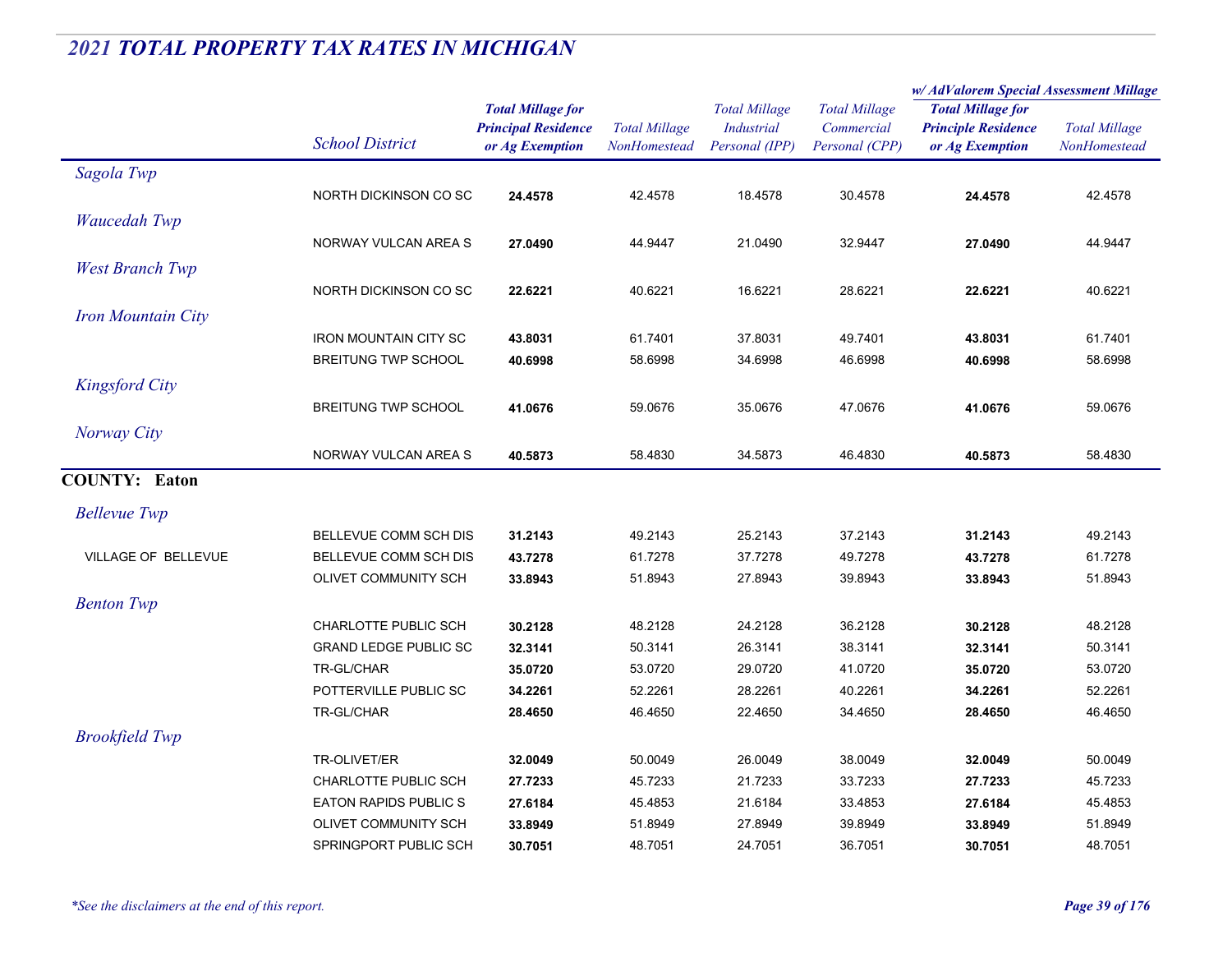|                         |                              |                                                                           |                                      |                                                             |                                                      | w/AdValorem Special Assessment Millage                                    |                                      |  |
|-------------------------|------------------------------|---------------------------------------------------------------------------|--------------------------------------|-------------------------------------------------------------|------------------------------------------------------|---------------------------------------------------------------------------|--------------------------------------|--|
|                         | <b>School District</b>       | <b>Total Millage for</b><br><b>Principal Residence</b><br>or Ag Exemption | <b>Total Millage</b><br>NonHomestead | <b>Total Millage</b><br><b>Industrial</b><br>Personal (IPP) | <b>Total Millage</b><br>Commercial<br>Personal (CPP) | <b>Total Millage for</b><br><b>Principle Residence</b><br>or Ag Exemption | <b>Total Millage</b><br>NonHomestead |  |
| Carmel Twp              |                              |                                                                           |                                      |                                                             |                                                      |                                                                           |                                      |  |
|                         | CHARLOTTE PUBLIC SCH         | 29.1044                                                                   | 47.1044                              | 23.1044                                                     | 35.1044                                              | 29.1044                                                                   | 47.1044                              |  |
|                         | MAPLE VALLEY SCHOOL D        | 27.0144                                                                   | 45.0144                              | 21.0144                                                     | 33.0144                                              | 27.0144                                                                   | 45.0144                              |  |
|                         | OLIVET COMMUNITY SCH         | 35.2760                                                                   | 53.2760                              | 29.2760                                                     | 41.2760                                              | 35.2760                                                                   | 53.2760                              |  |
| <b>Chester Twp</b>      |                              |                                                                           |                                      |                                                             |                                                      |                                                                           |                                      |  |
|                         | CHARLOTTE PUBLIC SCH         | 27.7746                                                                   | 45.7746                              | 21.7746                                                     | 33.7746                                              | 27.7746                                                                   | 45.7746                              |  |
|                         | MAPLE VALLEY SCHOOL D        | 25.6846                                                                   | 43.6846                              | 19.6846                                                     | 31.6846                                              | 25.6846                                                                   | 43.6846                              |  |
|                         | LAKEWOOD PUBLIC SCHO         | 27.7932                                                                   | 45.7662                              | 21.7932                                                     | 33.7662                                              | 27.7932                                                                   | 45.7662                              |  |
| Delta Twp               |                              |                                                                           |                                      |                                                             |                                                      |                                                                           |                                      |  |
|                         | <b>GRAND LEDGE PUBLIC SC</b> | 35.9342                                                                   | 53.9342                              | 29.9342                                                     | 41.9342                                              | 35.9342                                                                   | 53.9342                              |  |
|                         | LANSING PUBLIC SCHOOL        | 37.7633                                                                   | 55.2111                              | 31.7633                                                     | 43.2111                                              | 37.7633                                                                   | 55.2111                              |  |
|                         | HOLT PUBLIC SCHOOLS          | 40.2277                                                                   | 58.2277                              | 34.2277                                                     | 46.2277                                              | 40.2277                                                                   | 58.2277                              |  |
|                         | <b>WAVERLY SCHOOLS</b>       | 41.8117                                                                   | 54.9783                              | 35.8117                                                     | 45.3923                                              | 41.8117                                                                   | 54.9783                              |  |
| <b>Eaton Twp</b>        |                              |                                                                           |                                      |                                                             |                                                      |                                                                           |                                      |  |
|                         | CHARLOTTE PUBLIC SCH         | 28.3031                                                                   | 46.3031                              | 22.3031                                                     | 34.3031                                              | 28.3031                                                                   | 46.3031                              |  |
|                         | <b>EATON RAPIDS PUBLICS</b>  | 28.1982                                                                   | 46.0651                              | 22.1982                                                     | 34.0651                                              | 28.1982                                                                   | 46.0651                              |  |
| <b>Eaton Rapids Twp</b> |                              |                                                                           |                                      |                                                             |                                                      |                                                                           |                                      |  |
|                         | CHARLOTTE PUBLIC SCH         | 28.7241                                                                   | 46.7241                              | 22.7241                                                     | 34.7241                                              | 28.7241                                                                   | 46.7241                              |  |
|                         | <b>EATON RAPIDS PUBLICS</b>  | 28.6192                                                                   | 46.4861                              | 22.6192                                                     | 34.4861                                              | 28.6192                                                                   | 46.4861                              |  |
| Hamlin Twp              |                              |                                                                           |                                      |                                                             |                                                      |                                                                           |                                      |  |
|                         | <b>EATON RAPIDS PUBLIC S</b> | 29.5929                                                                   | 47.4598                              | 23.5929                                                     | 35.4598                                              | 29.5929                                                                   | 47.4598                              |  |
|                         | SPRINGPORT PUBLIC SCH        | 32.6796                                                                   | 50.6796                              | 26.6796                                                     | 38.6796                                              | 32.6796                                                                   | 50.6796                              |  |
| Kalamo Twp              |                              |                                                                           |                                      |                                                             |                                                      |                                                                           |                                      |  |
|                         | BELLEVUE COMM SCH DIS        | 31.1979                                                                   | 49.1979                              | 25.1979                                                     | 37.1979                                              | 31.1979                                                                   | 49.1979                              |  |
|                         | CHARLOTTE PUBLIC SCH         | 27.7063                                                                   | 45.7063                              | 21.7063                                                     | 33.7063                                              | 27.7063                                                                   | 45.7063                              |  |
|                         | MAPLE VALLEY SCHOOL D        | 25.6163                                                                   | 43.6163                              | 19.6163                                                     | 31.6163                                              | 25.6163                                                                   | 43.6163                              |  |
|                         | OLIVET COMMUNITY SCH         | 33.8779                                                                   | 51.8779                              | 27.8779                                                     | 39.8779                                              | 33.8779                                                                   | 51.8779                              |  |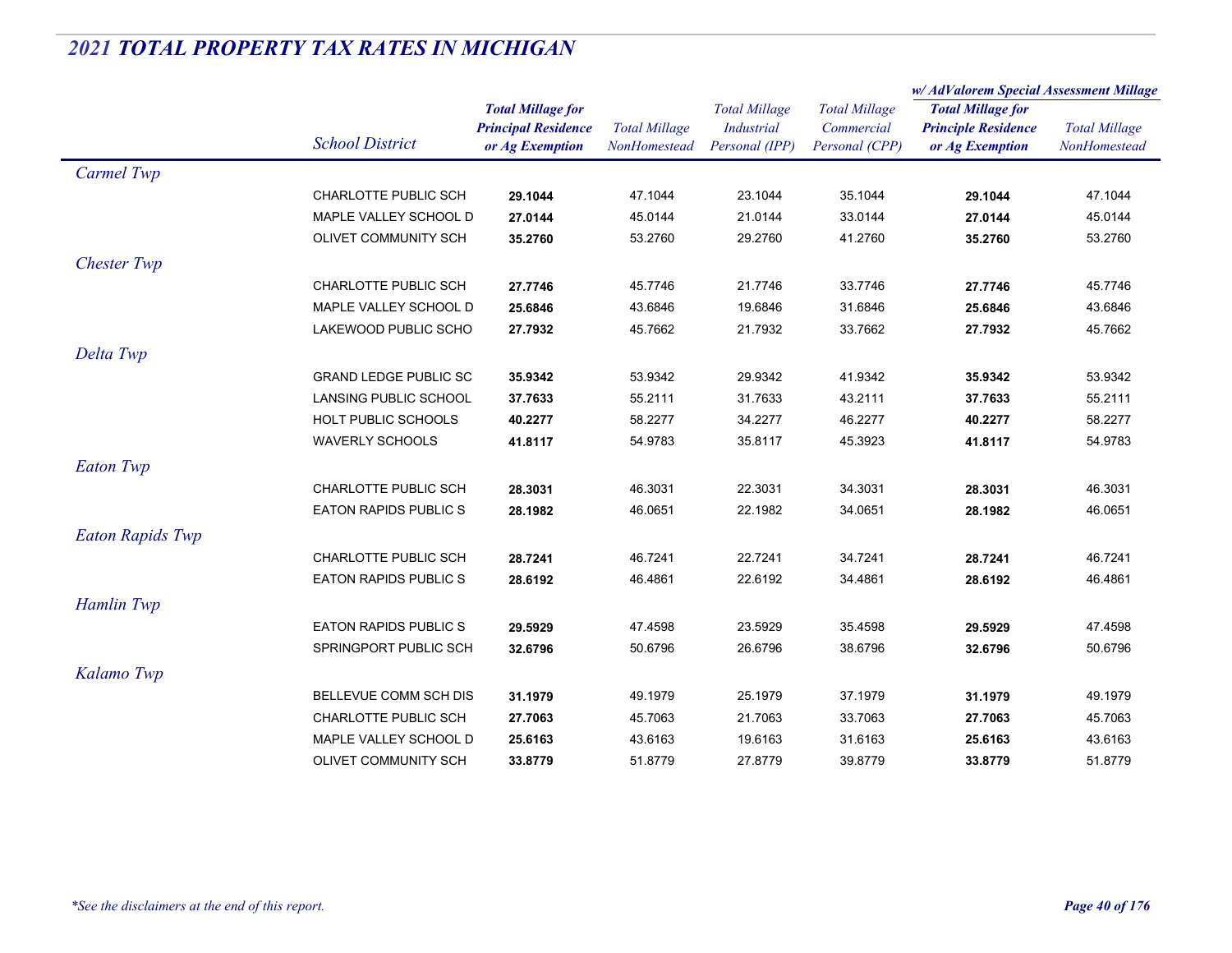|                            |                              | <b>Total Millage for</b><br><b>Principal Residence</b><br>or Ag Exemption | <b>Total Millage</b><br>NonHomestead | <b>Total Millage</b><br>Industrial<br>Personal (IPP) | <b>Total Millage</b><br>Commercial<br>Personal (CPP) | w/ AdValorem Special Assessment Millage                                   |                                      |
|----------------------------|------------------------------|---------------------------------------------------------------------------|--------------------------------------|------------------------------------------------------|------------------------------------------------------|---------------------------------------------------------------------------|--------------------------------------|
|                            | <b>School District</b>       |                                                                           |                                      |                                                      |                                                      | <b>Total Millage for</b><br><b>Principle Residence</b><br>or Ag Exemption | <b>Total Millage</b><br>NonHomestead |
| Oneida Twp                 |                              |                                                                           |                                      |                                                      |                                                      |                                                                           |                                      |
|                            | CHARLOTTE PUBLIC SCH         | 33.8767                                                                   | 51.8767                              | 27.8767                                              | 39.8767                                              | 33.8767                                                                   | 51.8767                              |
|                            | <b>GRAND LEDGE PUBLIC SC</b> | 35.9780                                                                   | 53.9780                              | 29.9780                                              | 41.9780                                              | 35.9780                                                                   | 53.9780                              |
|                            | POTTERVILLE PUBLIC SC        | 37.8900                                                                   | 55.8900                              | 31.8900                                              | 43.8900                                              | 37.8900                                                                   | 55.8900                              |
|                            | ONEIDA TWP SCHOOL DIS        | 31.9341                                                                   | 43.7867                              | 25.9341                                              | 37.9341                                              | 31.9341                                                                   | 43.7867                              |
|                            | PORTLAND PUBLIC SCHO         | 35.2374                                                                   | 53.2374                              | 29.2374                                              | 41.2374                                              | 35.2374                                                                   | 53.2374                              |
| Roxand Twp                 |                              |                                                                           |                                      |                                                      |                                                      |                                                                           |                                      |
|                            | <b>CHARLOTTE PUBLIC SCH</b>  | 28.5645                                                                   | 46.5645                              | 22.5645                                              | 34.5645                                              | 30.5645                                                                   | 48.5645                              |
|                            | TR-CHARLOTTE/LOUCKS          | 25.9745                                                                   | 43.9745                              | 19.9745                                              | 31.9745                                              | 27.9745                                                                   | 45.9745                              |
|                            | <b>GRAND LEDGE PUBLIC SC</b> | 30.6658                                                                   | 48.6658                              | 24.6658                                              | 36.6658                                              | 32.6658                                                                   | 50.6658                              |
| <b>VILLAGE OF MULLIKEN</b> | <b>GRAND LEDGE PUBLIC SC</b> | 35.8251                                                                   | 53.8251                              | 29.8251                                              | 41.8251                                              | 37.8251                                                                   | 55.8251                              |
|                            | TR-GL/LAKEWOOD               | 24.2437                                                                   | 24.2437                              | 18.2437                                              | 24.2437                                              | 26.2437                                                                   | 26.2437                              |
|                            | TR-GR.LDG/LK                 | 30.2637                                                                   | 48.2637                              | 24.2637                                              | 36.2637                                              | 32.2637                                                                   | 50.2637                              |
|                            | TR-GL/LOUCKS                 | 29.2437                                                                   | 47.2437                              | 23.2437                                              | 35.2437                                              | 31.2437                                                                   | 49.2437                              |
|                            | LAKEWOOD PUBLIC SCHO         | 28.5831                                                                   | 46.5561                              | 22.5831                                              | 34.5561                                              | 30.5831                                                                   | 48.5561                              |
|                            | TR-LKWOOD/GR.LDG             | 32.4131                                                                   | 50.4131                              | 26.4131                                              | 38.4131                                              | 34.4131                                                                   | 52.4131                              |
| Sunfield Twp               |                              |                                                                           |                                      |                                                      |                                                      |                                                                           |                                      |
|                            | MAPLE VALLEY SCHOOL D        | 26.3819                                                                   | 44.3819                              | 20.3819                                              | 32.3819                                              | 28.3819                                                                   | 46.3819                              |
|                            | LAKEWOOD PUBLIC SCHO         | 28.4905                                                                   | 46.4635                              | 22.4905                                              | 34.4635                                              | 30.4905                                                                   | 48.4635                              |
| VILLAGE OF SUNFIELD        | LAKEWOOD PUBLIC SCHO         | 40.9905                                                                   | 58.9635                              | 34.9905                                              | 46.9635                                              | 42.9905                                                                   | 60.9635                              |
| Vermontville Twp           |                              |                                                                           |                                      |                                                      |                                                      |                                                                           |                                      |
|                            | MAPLE VALLEY SCHOOL D        | 28.6211                                                                   | 46.6211                              | 22.6211                                              | 34.6211                                              | 28.6211                                                                   | 46.6211                              |
| VILLAGE OF VERMONTVILLE    | MAPLE VALLEY SCHOOL D        | 42.6708                                                                   | 60.6708                              | 36.6708                                              | 48.6708                                              | 42.6708                                                                   | 60.6708                              |
|                            | LAKEWOOD PUBLIC SCHO         | 30.7297                                                                   | 48.7027                              | 24.7297                                              | 36.7027                                              | 30.7297                                                                   | 48.7027                              |
| <b>Walton Twp</b>          |                              |                                                                           |                                      |                                                      |                                                      |                                                                           |                                      |
|                            | BELLEVUE COMM SCH DIS        | 31.2233                                                                   | 49.2233                              | 25.2233                                              | 37.2233                                              | 31.2233                                                                   | 49.2233                              |
|                            | OLIVET COMMUNITY SCH         | 33.9033                                                                   | 51.9033                              | 27.9033                                              | 39.9033                                              | 33.9033                                                                   | 51.9033                              |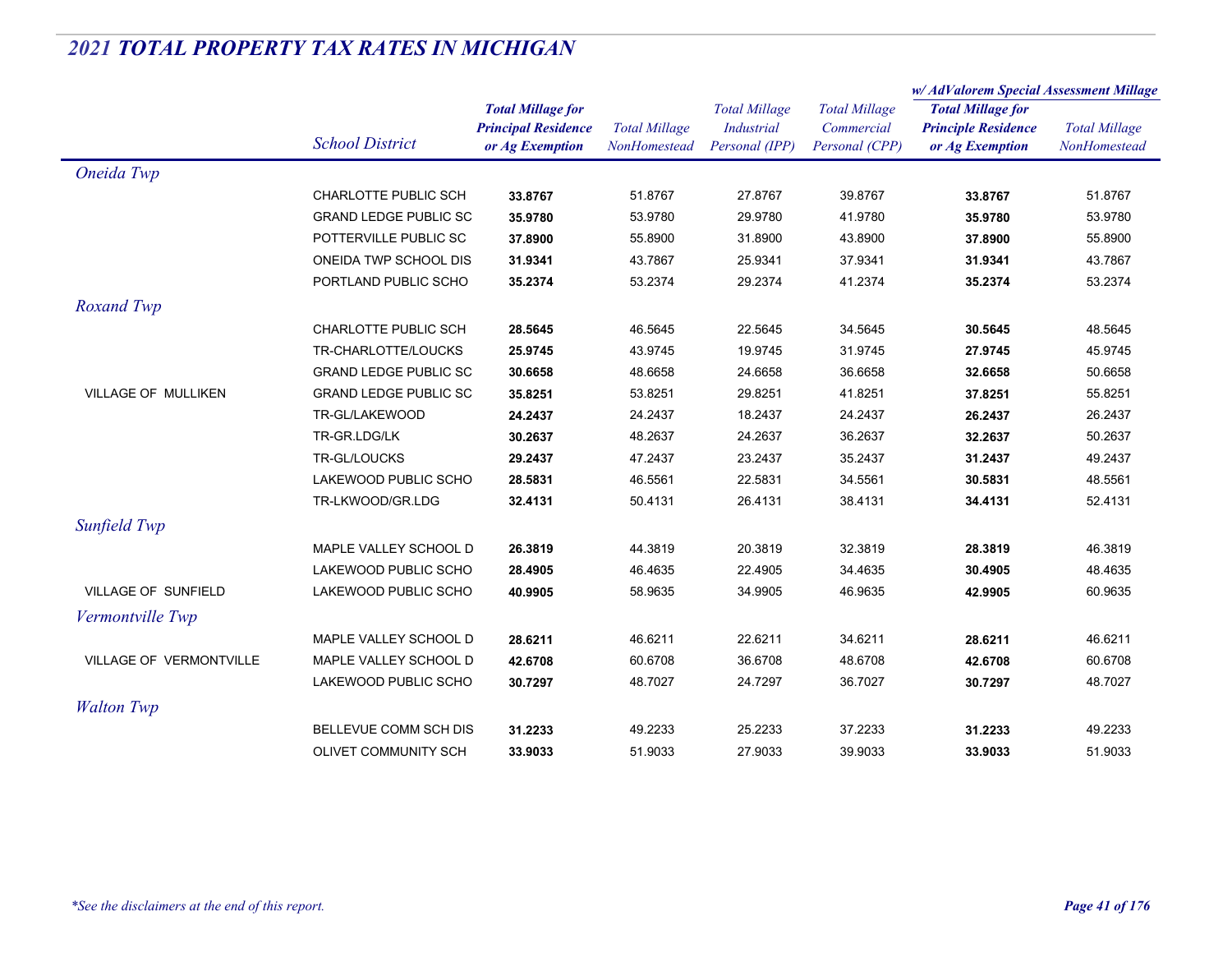|                          |                              |                                                                           |                                      |                                                             |                                                      | w/ AdValorem Special Assessment Millage                                   |                                      |
|--------------------------|------------------------------|---------------------------------------------------------------------------|--------------------------------------|-------------------------------------------------------------|------------------------------------------------------|---------------------------------------------------------------------------|--------------------------------------|
|                          | <b>School District</b>       | <b>Total Millage for</b><br><b>Principal Residence</b><br>or Ag Exemption | <b>Total Millage</b><br>NonHomestead | <b>Total Millage</b><br><b>Industrial</b><br>Personal (IPP) | <b>Total Millage</b><br>Commercial<br>Personal (CPP) | <b>Total Millage for</b><br><b>Principle Residence</b><br>or Ag Exemption | <b>Total Millage</b><br>NonHomestead |
| <b>Windsor Twp</b>       |                              |                                                                           |                                      |                                                             |                                                      |                                                                           |                                      |
|                          | CHARLOTTE PUBLIC SCH         | 30.7146                                                                   | 48.7146                              | 24.7146                                                     | 36.7146                                              | 30.7146                                                                   | 48.7146                              |
|                          | <b>EATON RAPIDS PUBLIC S</b> | 30.6097                                                                   | 48.4766                              | 24.6097                                                     | 36.4766                                              | 30.6097                                                                   | 48.4766                              |
|                          | <b>GRAND LEDGE PUBLIC SC</b> | 32.8159                                                                   | 50.8159                              | 26.8159                                                     | 38.8159                                              | 32.8159                                                                   | 50.8159                              |
|                          | POTTERVILLE PUBLIC SC        | 34.7279                                                                   | 52.7279                              | 28.7279                                                     | 40.7279                                              | 34.7279                                                                   | 52.7279                              |
|                          | LANSING PUBLIC SCHOOL        | 34.6450                                                                   | 52.0928                              | 28.6450                                                     | 40.0928                                              | 34.6450                                                                   | 52.0928                              |
|                          | HOLT PUBLIC SCHOOLS          | 37.1094                                                                   | 55.1094                              | 31.1094                                                     | 43.1094                                              | 37.1094                                                                   | 55.1094                              |
| VILLAGE OF DIMONDALE     | <b>HOLT PUBLIC SCHOOLS</b>   | 47.1094                                                                   | 65.1094                              | 41.1094                                                     | 53.1094                                              | 47.1094                                                                   | 65.1094                              |
|                          | TR-HOLT/ER                   | 37.2594                                                                   | 55.2594                              | 31.2594                                                     | 43.2594                                              | 37.2594                                                                   | 55.2594                              |
|                          | TR-HOLT/ER 91                | 35.5594                                                                   | 53.5594                              | 29.5594                                                     | 41.5594                                              | 35.5594                                                                   | 53.5594                              |
|                          | TR-HOLT/ER                   | 38.9594                                                                   | 56.9594                              | 32.9594                                                     | 44.9594                                              | 38.9594                                                                   | 56.9594                              |
|                          | TR-HOLT/ER                   | 32.2794                                                                   | 50.2794                              | 26.2794                                                     | 38.2794                                              | 32.2794                                                                   | 50.2794                              |
|                          | <b>WAVERLY SCHOOLS</b>       | 38.6934                                                                   | 51.8600                              | 32.6934                                                     | 42.2740                                              | 38.6934                                                                   | 51.8600                              |
| <b>Charlotte City</b>    |                              |                                                                           |                                      |                                                             |                                                      |                                                                           |                                      |
|                          | CHARLOTTE PUBLIC SCH         | 43.7085                                                                   | 61.7085                              | 37.7085                                                     | 49.7085                                              | 47.4535                                                                   | 65.4535                              |
| <b>Eaton Rapids City</b> |                              |                                                                           |                                      |                                                             |                                                      |                                                                           |                                      |
|                          | <b>EATON RAPIDS PUBLIC S</b> | 42.0563                                                                   | 59.9232                              | 36.0563                                                     | 47.9232                                              | 42.0563                                                                   | 59.9232                              |
| <b>Grand Ledge City</b>  |                              |                                                                           |                                      |                                                             |                                                      |                                                                           |                                      |
|                          | <b>GRAND LEDGE PUBLIC SC</b> | 46.3393                                                                   | 64.3393                              | 40.3393                                                     | 52.3393                                              | 46.3393                                                                   | 64.3393                              |
|                          |                              |                                                                           |                                      |                                                             |                                                      |                                                                           |                                      |
| <b>Lansing City</b>      |                              |                                                                           |                                      |                                                             |                                                      |                                                                           |                                      |
|                          | <b>GRAND LEDGE PUBLIC SC</b> | 53.4044                                                                   | 71.4044                              | 47.4044                                                     | 59.4044                                              | 53.4044                                                                   | 71.4044                              |
|                          | LANSING PUBLIC SCHOOL        | 55.7863                                                                   | 73.2341                              | 49.7863                                                     | 61.2341                                              | 55.7863                                                                   | 73.2341                              |
|                          | <b>HOLT PUBLIC SCHOOLS</b>   | 58.2507                                                                   | 76.2507                              | 52.2507                                                     | 64.2507                                              | 58.2507                                                                   | 76.2507                              |
| <b>Olivet City</b>       |                              |                                                                           |                                      |                                                             |                                                      |                                                                           |                                      |
|                          | OLIVET COMMUNITY SCH         | 47.5028                                                                   | 65.5028                              | 41.5028                                                     | 53.5028                                              | 47.5028                                                                   | 65.5028                              |
| Potterville City         |                              |                                                                           |                                      |                                                             |                                                      |                                                                           |                                      |
|                          | CHARLOTTE PUBLIC SCH         | 40.7914                                                                   | 58.7914                              | 34.7914                                                     | 46.7914                                              | 40.7914                                                                   | 58.7914                              |
|                          | POTTERVILLE PUBLIC SC        | 44.8047                                                                   | 62.8047                              | 38.8047                                                     | 50.8047                                              | 44.8047                                                                   | 62.8047                              |
| <b>COUNTY: Emmet</b>     |                              |                                                                           |                                      |                                                             |                                                      |                                                                           |                                      |
| <b>Bear Creek Twp</b>    |                              |                                                                           |                                      |                                                             |                                                      |                                                                           |                                      |
|                          | PUBLIC SCHOOLS OF PET        | 25.2464                                                                   | 43.2464                              | 19.2464                                                     | 31.2464                                              | 25.2464                                                                   | 43.2464                              |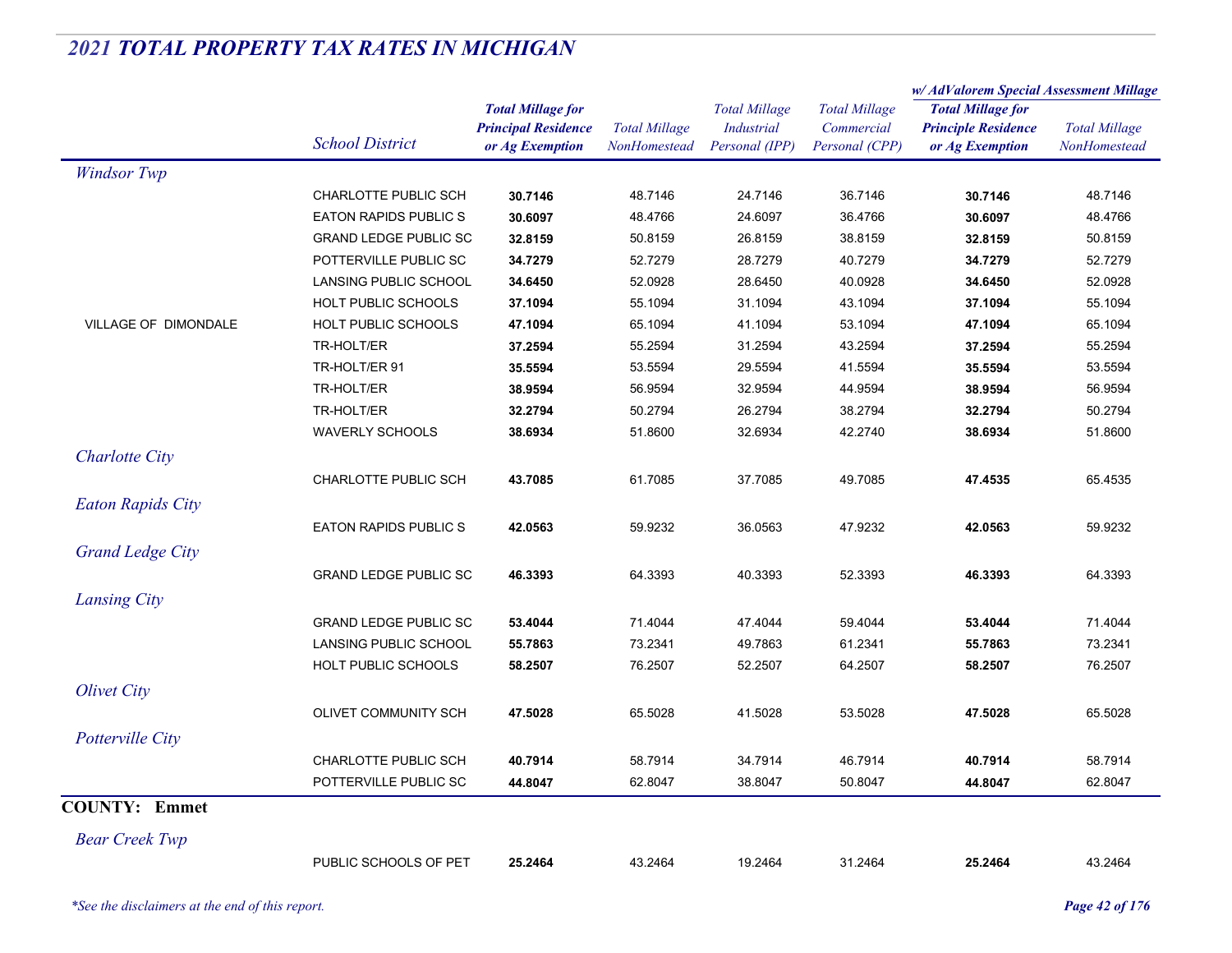|                            |                            | <b>Total Millage for</b><br><b>Principal Residence</b> | <b>Total Millage</b><br><b>Total Millage</b><br><b>Industrial</b> |                      |                          | w/AdValorem Special Assessment Millage |                                      |
|----------------------------|----------------------------|--------------------------------------------------------|-------------------------------------------------------------------|----------------------|--------------------------|----------------------------------------|--------------------------------------|
|                            |                            |                                                        |                                                                   | <b>Total Millage</b> | <b>Total Millage for</b> |                                        |                                      |
|                            |                            |                                                        |                                                                   |                      | Commercial               | <b>Principle Residence</b>             | <b>Total Millage</b><br>NonHomestead |
|                            | <b>School District</b>     | or Ag Exemption                                        | NonHomestead                                                      | Personal (IPP)       | Personal (CPP)           | or Ag Exemption                        |                                      |
| <b>Bliss Twp</b>           |                            |                                                        |                                                                   |                      |                          |                                        |                                      |
|                            | PELLSTON PUBLIC SCHO       | 25.6798                                                | 43.6798                                                           | 19.6798              | 31.6798                  | 25.6798                                | 43.6798                              |
| Carp Lake Twp              |                            |                                                        |                                                                   |                      |                          |                                        |                                      |
|                            | MACKINAW CITY PUBLIC S     | 21.6999                                                | 39.4633                                                           | 15.6999              | 27.4633                  | 21.6999                                | 39.4633                              |
|                            | PELLSTON PUBLIC SCHO       | 27.6242                                                | 45.6242                                                           | 21.6242              | 33.6242                  | 27.6242                                | 45.6242                              |
| Center Twp                 |                            |                                                        |                                                                   |                      |                          |                                        |                                      |
|                            | PELLSTON PUBLIC SCHO       | 26.6231                                                | 44.6231                                                           | 20.6231              | 32.6231                  | 26.6231                                | 44.6231                              |
|                            |                            |                                                        |                                                                   |                      |                          |                                        |                                      |
| Cross Village Twp          |                            |                                                        |                                                                   |                      |                          |                                        |                                      |
|                            | <b>HARBOR SPRINGS SCHO</b> | 25.7006                                                | 39.6917                                                           | 19.7006              | 27.6917                  | 25.7006                                | 39.6917                              |
| Friendship Twp             |                            |                                                        |                                                                   |                      |                          |                                        |                                      |
|                            | <b>HARBOR SPRINGS SCHO</b> | 25.4449                                                | 39.4360                                                           | 19.4449              | 27.4360                  | 25.4449                                | 39.4360                              |
| Littlefield Twp            |                            |                                                        |                                                                   |                      |                          |                                        |                                      |
|                            | LITTLEFIELD PUBLIC SCH     | 24.4429                                                | 42.4429                                                           | 18.4429              | 30.4429                  | 24.4429                                | 42.4429                              |
| VILLAGE OF ALANSON         | LITTLEFIELD PUBLIC SCH     | 36.2427                                                | 54.2427                                                           | 30.2427              | 42.2427                  | 36.2427                                | 54.2427                              |
|                            | PUBLIC SCHOOLS OF PET      | 24.6886                                                | 42.6886                                                           | 18.6886              | 30.6886                  | 24.6886                                | 42.6886                              |
| Little Traverse Twp        |                            |                                                        |                                                                   |                      |                          |                                        |                                      |
|                            | <b>HARBOR SPRINGS SCHO</b> | 25.0124                                                | 39.0035                                                           | 19.0124              | 27.0035                  | 25.0124                                | 39.0035                              |
|                            | LITTLEFIELD PUBLIC SCH     | 24.0353                                                | 42.0353                                                           | 18.0353              | 30.0353                  | 24.0353                                | 42.0353                              |
|                            | PUBLIC SCHOOLS OF PET      | 24.2810                                                | 42.2810                                                           | 18.2810              | 30.2810                  | 24.2810                                | 42.2810                              |
| Maple River Twp            |                            |                                                        |                                                                   |                      |                          |                                        |                                      |
|                            | LITTLEFIELD PUBLIC SCH     | 22.9909                                                | 40.9909                                                           | 16.9909              | 28.9909                  | 22.9909                                | 40.9909                              |
|                            | PELLSTON PUBLIC SCHO       | 25.1840                                                | 43.1840                                                           | 19.1840              | 31.1840                  | 25.1840                                | 43.1840                              |
| <b>VILLAGE OF PELLSTON</b> | PELLSTON PUBLIC SCHO       | 34.2903                                                | 52.2903                                                           | 28.2903              | 40.2903                  | 34.2903                                | 52.2903                              |
|                            |                            |                                                        |                                                                   |                      |                          |                                        |                                      |
| <b>McKinley Twp</b>        |                            |                                                        |                                                                   |                      |                          |                                        |                                      |
|                            | PELLSTON PUBLIC SCHO       | 25.6762                                                | 43.6762                                                           | 19.6762              | 31.6762                  | 25.6762                                | 43.6762                              |
| <b>VILLAGE OF PELLSTON</b> | PELLSTON PUBLIC SCHO       | 34.7825                                                | 52.7825                                                           | 28.7825              | 40.7825                  | 34.7825                                | 52.7825                              |
| <b>Pleasantview Twp</b>    |                            |                                                        |                                                                   |                      |                          |                                        |                                      |
|                            | <b>HARBOR SPRINGS SCHO</b> | 24.4534                                                | 38.4445                                                           | 18.4534              | 26.4445                  | 24.4534                                | 38.4445                              |
|                            | LITTLEFIELD PUBLIC SCH     | 23.4763                                                | 41.4763                                                           | 17.4763              | 29.4763                  | 23.4763                                | 41.4763                              |
|                            | PELLSTON PUBLIC SCHO       | 25.6694                                                | 43.6694                                                           | 19.6694              | 31.6694                  | 25.6694                                | 43.6694                              |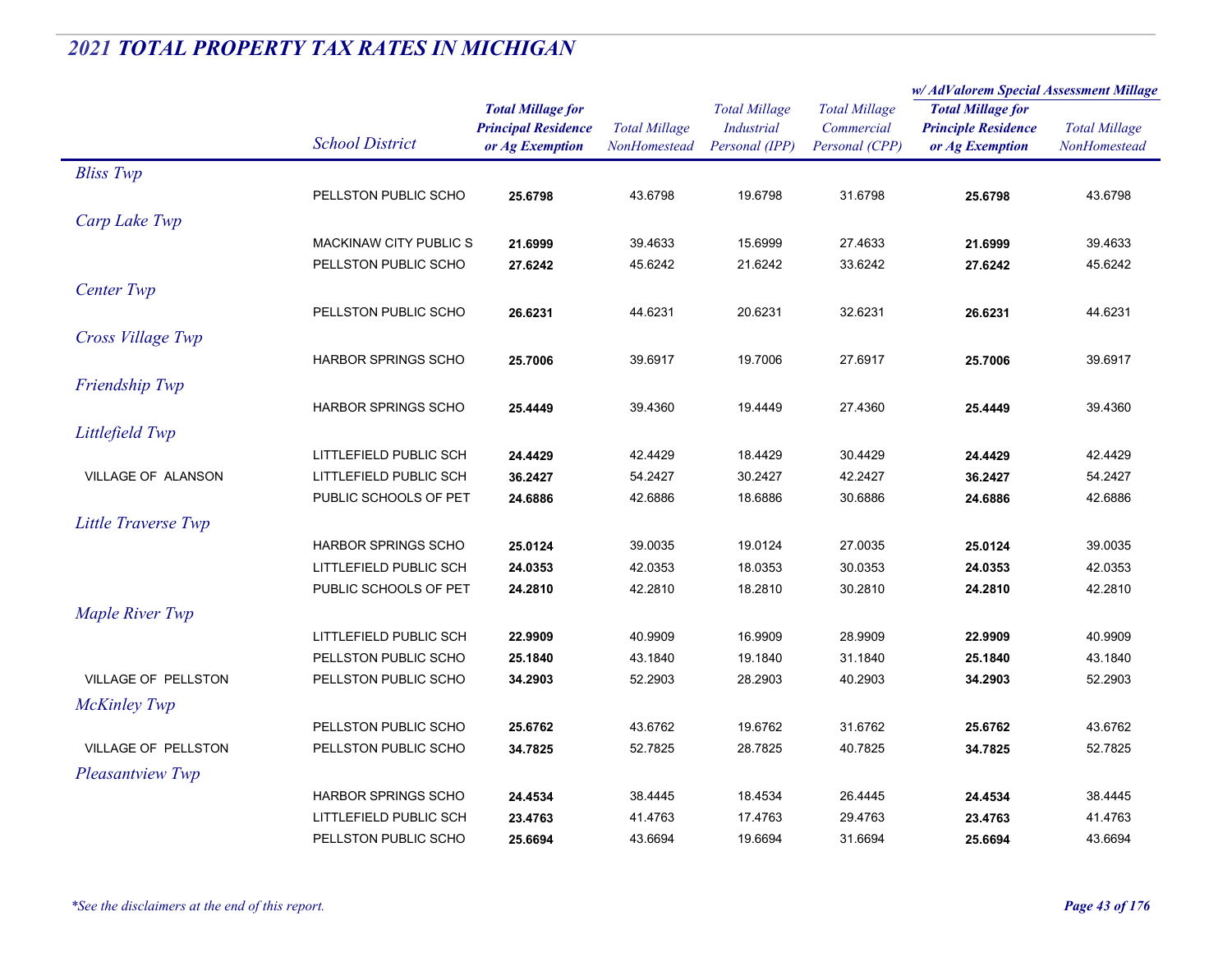|                            |                            |                                                                           |                                      |                                                             |                                                      | w/AdValorem Special Assessment Millage                                    |                                      |
|----------------------------|----------------------------|---------------------------------------------------------------------------|--------------------------------------|-------------------------------------------------------------|------------------------------------------------------|---------------------------------------------------------------------------|--------------------------------------|
|                            | <b>School District</b>     | <b>Total Millage for</b><br><b>Principal Residence</b><br>or Ag Exemption | <b>Total Millage</b><br>NonHomestead | <b>Total Millage</b><br><b>Industrial</b><br>Personal (IPP) | <b>Total Millage</b><br>Commercial<br>Personal (CPP) | <b>Total Millage for</b><br><b>Principle Residence</b><br>or Ag Exemption | <b>Total Millage</b><br>NonHomestead |
| <b>Readmond Twp</b>        |                            |                                                                           |                                      |                                                             |                                                      |                                                                           |                                      |
|                            | <b>HARBOR SPRINGS SCHO</b> | 26.6971                                                                   | 40.6882                              | 20.6971                                                     | 28.6882                                              | 26.6971                                                                   | 40.6882                              |
|                            | PELLSTON PUBLIC SCHO       | 27.9131                                                                   | 45.9131                              | 21.9131                                                     | 33.9131                                              | 27.9131                                                                   | 45.9131                              |
| <b>Resort Twp</b>          |                            |                                                                           |                                      |                                                             |                                                      |                                                                           |                                      |
|                            | PUBLIC SCHOOLS OF PET      | 23.8315                                                                   | 41.8315                              | 17.8315                                                     | 29.8315                                              | 23.8315                                                                   | 41.8315                              |
| Springvale Twp             |                            |                                                                           |                                      |                                                             |                                                      |                                                                           |                                      |
|                            | PUBLIC SCHOOLS OF PET      | 27.0617                                                                   | 45.0617                              | 21.0617                                                     | 33.0617                                              | 27.0617                                                                   | 45.0617                              |
| <b>Wawatam Twp</b>         |                            |                                                                           |                                      |                                                             |                                                      |                                                                           |                                      |
|                            | MACKINAW CITY PUBLIC S     | 20.1887                                                                   | 37.9521                              | 14.1887                                                     | 25.9521                                              | 20.1887                                                                   | 37.9521                              |
| VILLAGE OF MACKINAW CITY   | MACKINAW CITY PUBLIC S     | 37.0129                                                                   | 54.7763                              | 31.0129                                                     | 42.7763                                              | 37.0129                                                                   | 54.7763                              |
|                            | PELLSTON PUBLIC SCHO       | 26.1130                                                                   | 44.1130                              | 20.1130                                                     | 32.1130                                              | 26.1130                                                                   | 44.1130                              |
| <b>West Traverse Twp</b>   |                            |                                                                           |                                      |                                                             |                                                      |                                                                           |                                      |
|                            | <b>HARBOR SPRINGS SCHO</b> | 24.2480                                                                   | 38.2391                              | 18.2480                                                     | 26.2391                                              | 24.2480                                                                   | 38.2391                              |
| <b>Harbor Springs City</b> |                            |                                                                           |                                      |                                                             |                                                      |                                                                           |                                      |
|                            | <b>HARBOR SPRINGS SCHO</b> | 29.3421                                                                   | 43.3332                              | 23.3421                                                     | 31.3332                                              | 29.3421                                                                   | 43.3332                              |
| <b>Petoskey City</b>       |                            |                                                                           |                                      |                                                             |                                                      |                                                                           |                                      |
|                            | PUBLIC SCHOOLS OF PET      | 35.7385                                                                   | 53.7385                              | 29.7385                                                     | 41.7385                                              | 35.7385                                                                   | 53.7385                              |
| <b>COUNTY: Genesee</b>     |                            |                                                                           |                                      |                                                             |                                                      |                                                                           |                                      |
|                            |                            |                                                                           |                                      |                                                             |                                                      |                                                                           |                                      |
| <b>Argentine Twp</b>       |                            |                                                                           |                                      |                                                             |                                                      |                                                                           |                                      |
|                            | SWARTZ CREEK COMMUN        | 32.0165                                                                   | 50.0165                              | 26.0165                                                     | 38.0165                                              | 32.0165                                                                   | 50.0165                              |
|                            | LINDEN COMM SCHOOL DI      | 31.7275                                                                   | 49.7275                              | 25.7275                                                     | 37.7275                                              | 31.7275                                                                   | 49.7275                              |
|                            | <b>BYRON AREA SCHOOLS</b>  | 27.1119                                                                   | 44.9828                              | 21.1119                                                     | 32.9828                                              | 27.1119                                                                   | 44.9828                              |
| Atlas Twp                  |                            |                                                                           |                                      |                                                             |                                                      |                                                                           |                                      |
|                            | <b>GRAND BLANC COMM SC</b> | 36.8959                                                                   | 54.8959                              | 30.8959                                                     | 42.8959                                              | 36.8959                                                                   | 54.8959                              |
|                            | GOODRICH AREA SCHOO        | 37.3670                                                                   | 55.3670                              | 31.3670                                                     | 43.3670                                              | 37.3670                                                                   | 55.3670                              |
| <b>VILLAGE OF GOODRICH</b> | <b>GOODRICH AREA SCHOO</b> | 44.0275                                                                   | 62.0275                              | 38.0275                                                     | 50.0275                                              | 44.0275                                                                   | 62.0275                              |
|                            | DAVISON COMMUNITY SC       | 36.1243                                                                   | 53.8849                              | 30.1243                                                     | 41.8849                                              | 36.1243                                                                   | 53.8849                              |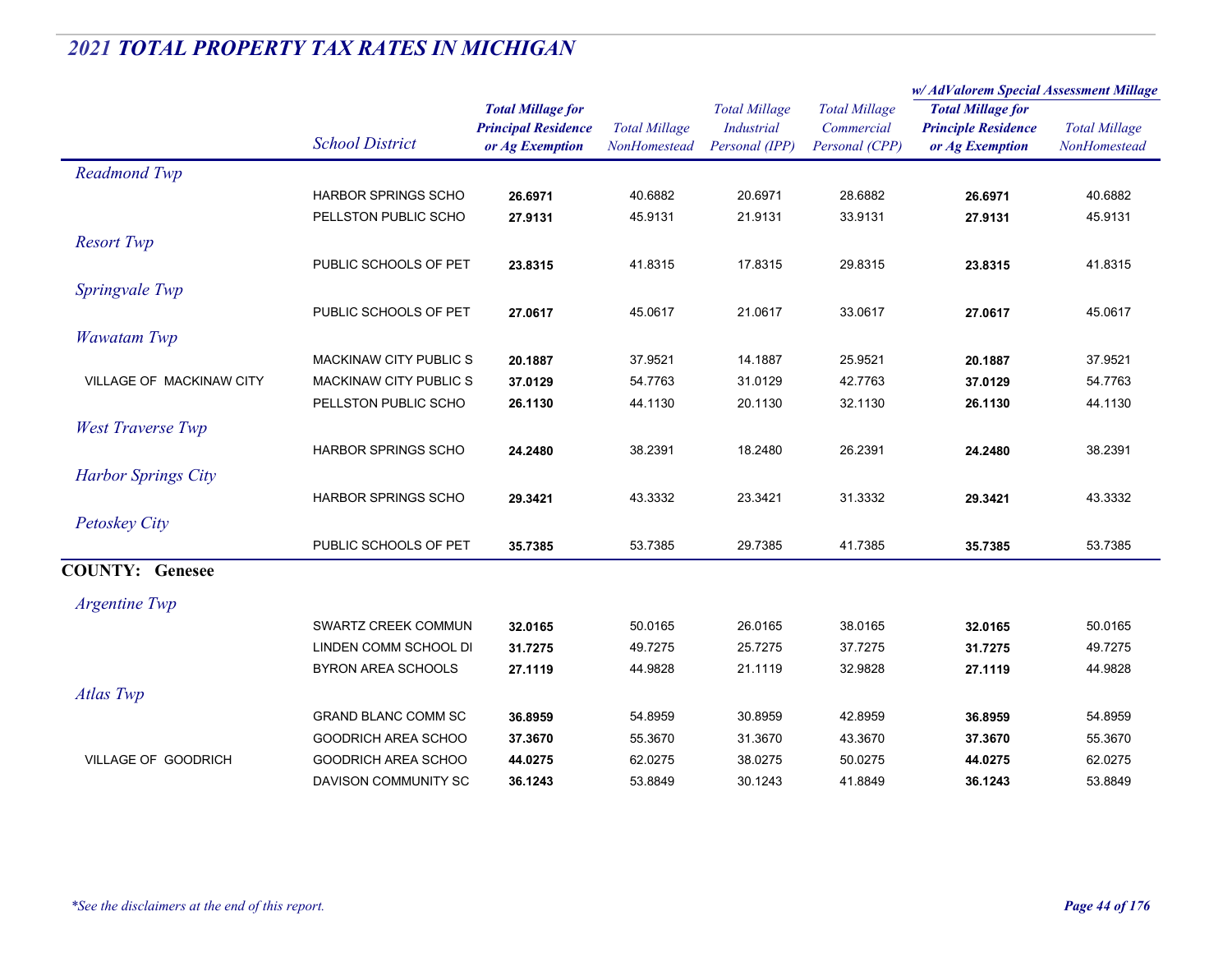|                       |                              |                                                                           |                                      |                                                             |                                                      | w/AdValorem Special Assessment Millage                                    |                                      |  |
|-----------------------|------------------------------|---------------------------------------------------------------------------|--------------------------------------|-------------------------------------------------------------|------------------------------------------------------|---------------------------------------------------------------------------|--------------------------------------|--|
|                       | <b>School District</b>       | <b>Total Millage for</b><br><b>Principal Residence</b><br>or Ag Exemption | <b>Total Millage</b><br>NonHomestead | <b>Total Millage</b><br><b>Industrial</b><br>Personal (IPP) | <b>Total Millage</b><br>Commercial<br>Personal (CPP) | <b>Total Millage for</b><br><b>Principle Residence</b><br>or Ag Exemption | <b>Total Millage</b><br>NonHomestead |  |
| Clayton Twp           |                              |                                                                           |                                      |                                                             |                                                      |                                                                           |                                      |  |
|                       | <b>FLUSHING COMMUNITY S</b>  | 34.4887                                                                   | 52.4887                              | 28.4887                                                     | 40.4887                                              | 34.4887                                                                   | 52.4887                              |  |
|                       | SWARTZ CREEK COMMUN          | 36.1021                                                                   | 54.1021                              | 30.1021                                                     | 42.1021                                              | 36.1021                                                                   | 54.1021                              |  |
| VILLAGE OF LENNON     | SWARTZ CREEK COMMUN          | 46.5244                                                                   | 64.5244                              | 40.5244                                                     | 52.5244                                              | 46.5244                                                                   | 64.5244                              |  |
|                       | DURAND AREA SCHOOLS          | 36.2710                                                                   | 54.2710                              | 30.2710                                                     | 42.2710                                              | 36.2710                                                                   | 54.2710                              |  |
| VILLAGE OF LENNON     | DURAND AREA SCHOOLS          | 46.6933                                                                   | 64.6933                              | 40.6933                                                     | 52.6933                                              | 46.6933                                                                   | 64.6933                              |  |
| Davison Twp           |                              |                                                                           |                                      |                                                             |                                                      |                                                                           |                                      |  |
|                       | GOODRICH AREA SCHOO          | 35.7492                                                                   | 53.7492                              | 29.7492                                                     | 41.7492                                              | 35.7492                                                                   | 53.7492                              |  |
|                       | <b>KEARSLEY COMMUNITY S</b>  | 30.8918                                                                   | 48.3969                              | 24.8918                                                     | 36.3969                                              | 30.8918                                                                   | 48.3969                              |  |
|                       | DAVISON COMMUNITY SC         | 34.5065                                                                   | 52.2671                              | 28.5065                                                     | 40.2671                                              | 34.5065                                                                   | 52.2671                              |  |
| <b>Fenton Twp</b>     |                              |                                                                           |                                      |                                                             |                                                      |                                                                           |                                      |  |
|                       | FENTON AREA PUBLIC SC        | 32.6614                                                                   | 50.6614                              | 26.6614                                                     | 38.6614                                              | 32.6614                                                                   | 50.6614                              |  |
|                       | LAKE FENTON SCHOOLS          | 32.6687                                                                   | 49.9185                              | 26.6687                                                     | 37.9185                                              | 32.6687                                                                   | 49.9185                              |  |
|                       | LINDEN COMM SCHOOL DI        | 32.0998                                                                   | 50.0998                              | 26.0998                                                     | 38.0998                                              | 32.0998                                                                   | 50.0998                              |  |
| <b>Flint Twp</b>      |                              |                                                                           |                                      |                                                             |                                                      |                                                                           |                                      |  |
|                       | <b>CARMAN-AINSWORTH SC</b>   | 39.5222                                                                   | 57.1732                              | 33.5222                                                     | 45.1732                                              | 39.5222                                                                   | 57.1732                              |  |
|                       | FLUSHING COMMUNITY S         | 39.0146                                                                   | 57.0146                              | 33.0146                                                     | 45.0146                                              | 39.0146                                                                   | 57.0146                              |  |
|                       | SWARTZ CREEK COMMUN          | 40.6280                                                                   | 58.6280                              | 34.6280                                                     | 46.6280                                              | 40.6280                                                                   | 58.6280                              |  |
| <b>Flushing Twp</b>   |                              |                                                                           |                                      |                                                             |                                                      |                                                                           |                                      |  |
|                       | <b>FLUSHING COMMUNITY S</b>  | 33.5287                                                                   | 51.5287                              | 27.5287                                                     | 39.5287                                              | 33.5287                                                                   | 51.5287                              |  |
|                       | <b>CLIO AREA SCHOOL DIST</b> | 33.6853                                                                   | 51.6853                              | 27.6853                                                     | 39.6853                                              | 33.6853                                                                   | 51.6853                              |  |
|                       | MONTROSE COMMUNITY           | 37.4183                                                                   | 55.0289                              | 31.4183                                                     | 43.0289                                              | 37.4183                                                                   | 55.0289                              |  |
|                       | NEW LOTHROP AREA PUB         | 39.7499                                                                   | 57.7499                              | 33.7499                                                     | 45.7499                                              | 39.7499                                                                   | 57.7499                              |  |
| <b>Forest Twp</b>     |                              |                                                                           |                                      |                                                             |                                                      |                                                                           |                                      |  |
|                       | LAKEVILLE COMM SCHOO         | 29.0769                                                                   | 47.0769                              | 23.0769                                                     | 35.0769                                              | 29.0769                                                                   | 47.0769                              |  |
| VILLAGE OF OTISVILLE  | LAKEVILLE COMM SCHOO         | 45.1022                                                                   | 63.1022                              | 39.1022                                                     | 51.1022                                              | 45.1022                                                                   | 63.1022                              |  |
| VILLAGE OF OTTER LAKE | LAKEVILLE COMM SCHOO         | 41.1646                                                                   | 59.1646                              | 35.1646                                                     | 47.1646                                              | 41.1646                                                                   | 59.1646                              |  |
|                       | MILLINGTON COMM SCHO         | 27.2958                                                                   | 45.2958                              | 21.2958                                                     | 33.2958                                              | 27.2958                                                                   | 45.2958                              |  |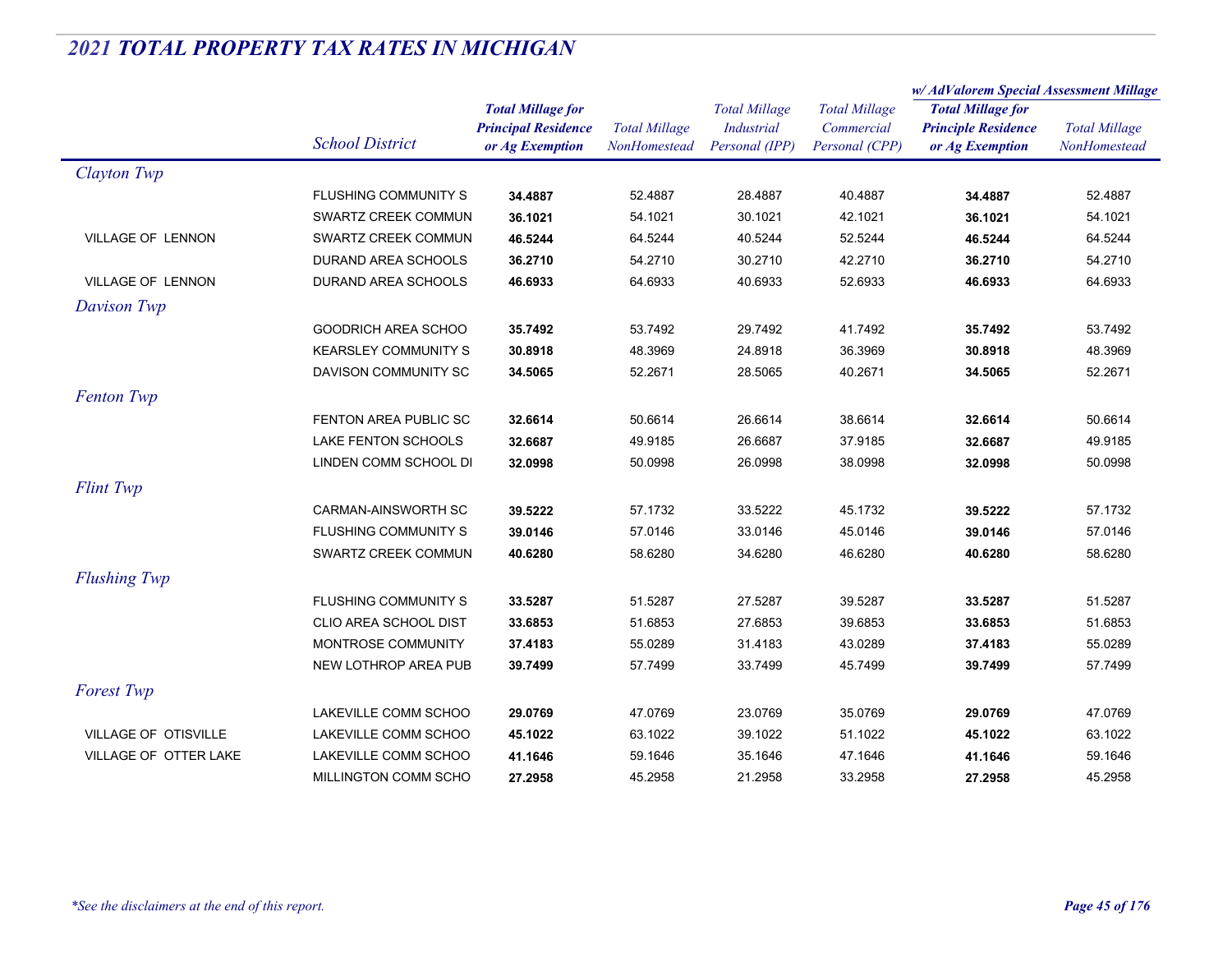|                          |                              | <b>Total Millage for</b>   |                      | <b>Total Millage</b><br><b>Industrial</b> |                      | w/ AdValorem Special Assessment Millage |                      |
|--------------------------|------------------------------|----------------------------|----------------------|-------------------------------------------|----------------------|-----------------------------------------|----------------------|
|                          |                              |                            |                      |                                           | <b>Total Millage</b> | <b>Total Millage for</b>                | <b>Total Millage</b> |
|                          |                              | <b>Principal Residence</b> | <b>Total Millage</b> |                                           | Commercial           | <b>Principle Residence</b>              |                      |
|                          | <b>School District</b>       | or Ag Exemption            | NonHomestead         | Personal (IPP)                            | Personal (CPP)       | or Ag Exemption                         | <b>NonHomestead</b>  |
| <b>Gaines Twp</b>        |                              |                            |                      |                                           |                      |                                         |                      |
|                          | SWARTZ CREEK COMMUN          | 32.1875                    | 50.1875              | 26.1875                                   | 38.1875              | 32.1875                                 | 50.1875              |
| <b>VILLAGE OF GAINES</b> | SWARTZ CREEK COMMUN          | 46.4765                    | 64.4765              | 40.4765                                   | 52.4765              | 46.4765                                 | 64.4765              |
|                          | LINDEN COMM SCHOOL DI        | 31.8985                    | 49.8985              | 25.8985                                   | 37.8985              | 31.8985                                 | 49.8985              |
|                          | DURAND AREA SCHOOLS          | 32.3564                    | 50.3564              | 26.3564                                   | 38.3564              | 32.3564                                 | 50.3564              |
| Genesee Twp              |                              |                            |                      |                                           |                      |                                         |                      |
|                          | MT MORRIS CONSOLIDAT         | 37.6450                    | 55.6450              | 31.6450                                   | 43.6450              | 37.6450                                 | 55.6450              |
|                          | <b>GENESEE SCHOOL DISTRI</b> | 46.1566                    | 62.7334              | 40.1566                                   | 50.7334              | 46.1566                                 | 62.7334              |
|                          | <b>KEARSLEY COMMUNITY S</b>  | 35.0893                    | 52.5944              | 29.0893                                   | 40.5944              | 35.0893                                 | 52.5944              |
|                          | <b>BEECHER COMMUNITY SC</b>  | 39.4567                    | 57.4567              | 33.4567                                   | 45.4567              | 39.4567                                 | 57.4567              |
| <b>Grand Blanc Twp</b>   |                              |                            |                      |                                           |                      |                                         |                      |
|                          | <b>GRAND BLANC COMM SC</b>   | 39.8689                    | 57.8689              | 33.8689                                   | 45.8689              | 39.8689                                 | 57.8689              |
|                          | <b>GOODRICH AREA SCHOO</b>   | 40.3400                    | 58.3400              | 34.3400                                   | 46.3400              | 40.3400                                 | 58.3400              |
|                          | LAKE FENTON SCHOOLS          | 38.5746                    | 55.8244              | 32.5746                                   | 43.8244              | 38.5746                                 | 55.8244              |
| Montrose Twp             |                              |                            |                      |                                           |                      |                                         |                      |
|                          | CLIO AREA SCHOOL DIST        | 34.2861                    | 52.2861              | 28.2861                                   | 40.2861              | 34.2861                                 | 52.2861              |
|                          | MONTROSE COMMUNITY           | 38.0191                    | 55.6297              | 32.0191                                   | 43.6297              | 38.0191                                 | 55.6297              |
| <b>Mount Morris Twp</b>  |                              |                            |                      |                                           |                      |                                         |                      |
|                          | <b>MT MORRIS CONSOLIDAT</b>  | 45.1111                    | 63.1111              | 39.1111                                   | 51.1111              | 45.1111                                 | 63.1111              |
|                          | FLUSHING COMMUNITY S         | 43.7541                    | 61.7541              | 37.7541                                   | 49.7541              | 43.7541                                 | 61.7541              |
|                          | CLIO AREA SCHOOL DIST        | 43.9107                    | 61.9107              | 37.9107                                   | 49.9107              | 43.9107                                 | 61.9107              |
|                          | <b>WESTWOOD HEIGHTS SC</b>   | 42.8480                    | 60.5748              | 36.8480                                   | 48.5748              | 42.8480                                 | 60.5748              |
|                          | BEECHER COMMUNITY SC         | 50.4842                    | 68.4842              | 44.4842                                   | 56.4842              | 50.4842                                 | 68.4842              |
| Mundy Twp                |                              |                            |                      |                                           |                      |                                         |                      |
|                          | <b>GRAND BLANC COMM SC</b>   | 37.3695                    | 55.3695              | 31.3695                                   | 43.3695              | 37.3695                                 | 55.3695              |
|                          | <b>CARMAN-AINSWORTH SC</b>   | 34.6895                    | 52.3405              | 28.6895                                   | 40.3405              | 34.6895                                 | 52.3405              |
|                          | SWARTZ CREEK COMMUN          | 35.7953                    | 53.7953              | 29.7953                                   | 41.7953              | 35.7953                                 | 53.7953              |
|                          | LAKE FENTON SCHOOLS          | 36.0752                    | 53.3250              | 30.0752                                   | 41.3250              | 36.0752                                 | 53.3250              |
|                          | LINDEN COMM SCHOOL DI        | 35.5063                    | 53.5063              | 29.5063                                   | 41.5063              | 35.5063                                 | 53.5063              |
|                          |                              |                            |                      |                                           |                      |                                         |                      |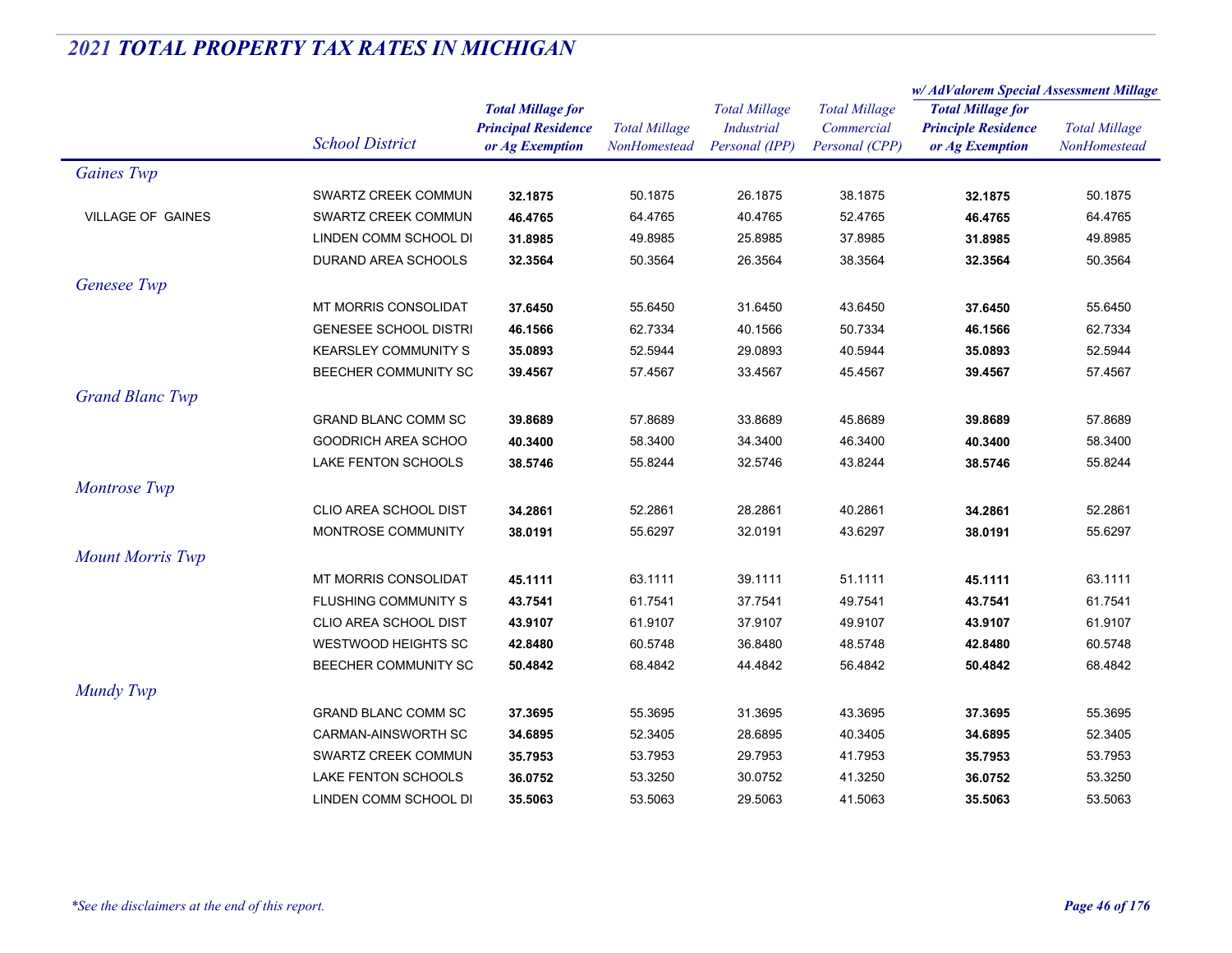|                    |                              | <b>Total Millage for</b><br><b>Principal Residence</b><br>or Ag Exemption | <b>Total Millage</b> | <b>Total Millage</b><br><b>Industrial</b> | <b>Total Millage</b> | w/AdValorem Special Assessment Millage                 |                      |
|--------------------|------------------------------|---------------------------------------------------------------------------|----------------------|-------------------------------------------|----------------------|--------------------------------------------------------|----------------------|
|                    |                              |                                                                           |                      |                                           |                      | <b>Total Millage for</b><br><b>Principle Residence</b> | <b>Total Millage</b> |
|                    |                              |                                                                           |                      |                                           | Commercial           |                                                        |                      |
|                    | <b>School District</b>       |                                                                           | NonHomestead         | Personal (IPP)                            | Personal (CPP)       | or Ag Exemption                                        | NonHomestead         |
| Richfield Twp      |                              |                                                                           |                      |                                           |                      |                                                        |                      |
|                    | MT MORRIS CONSOLIDAT         | 31.9820                                                                   | 49.9820              | 25.9820                                   | 37.9820              | 31.9820                                                | 49.9820              |
|                    | <b>KEARSLEY COMMUNITY S</b>  | 29.4263                                                                   | 46.9314              | 23.4263                                   | 34.9314              | 29.4263                                                | 46.9314              |
|                    | DAVISON COMMUNITY SC         | 33.0410                                                                   | 50.8016              | 27.0410                                   | 38.8016              | 33.0410                                                | 50.8016              |
|                    | LAKEVILLE COMM SCHOO         | 29.0337                                                                   | 47.0337              | 23.0337                                   | 35.0337              | 29.0337                                                | 47.0337              |
| Thetford Twp       |                              |                                                                           |                      |                                           |                      |                                                        |                      |
|                    | MT MORRIS CONSOLIDAT         | 32.0547                                                                   | 50.0547              | 26.0547                                   | 38.0547              | 32.0547                                                | 50.0547              |
|                    | <b>GENESEE SCHOOL DISTRI</b> | 40.5663                                                                   | 57.1431              | 34.5663                                   | 45.1431              | 40.5663                                                | 57.1431              |
|                    | CLIO AREA SCHOOL DIST        | 30.8543                                                                   | 48.8543              | 24.8543                                   | 36.8543              | 30.8543                                                | 48.8543              |
|                    | LAKEVILLE COMM SCHOO         | 29.1064                                                                   | 47.1064              | 23.1064                                   | 35.1064              | 29.1064                                                | 47.1064              |
|                    | MILLINGTON COMM SCHO         | 27.3253                                                                   | 45.3253              | 21.3253                                   | 33.3253              | 27.3253                                                | 45.3253              |
| Vienna Twp         |                              |                                                                           |                      |                                           |                      |                                                        |                      |
|                    | <b>MT MORRIS CONSOLIDAT</b>  | 35.1693                                                                   | 53.1693              | 29.1693                                   | 41.1693              | 35.1693                                                | 53.1693              |
|                    | CLIO AREA SCHOOL DIST        | 33.9689                                                                   | 51.9689              | 27.9689                                   | 39.9689              | 33.9689                                                | 51.9689              |
|                    | <b>BIRCH RUN AREA SCHOO</b>  | 30.0903                                                                   | 48.0903              | 24.0903                                   | 36.0903              | 30.0903                                                | 48.0903              |
| <b>Burton City</b> |                              |                                                                           |                      |                                           |                      |                                                        |                      |
|                    | <b>GRAND BLANC COMM SC</b>   | 46.3971                                                                   | 64.3971              | 40.3971                                   | 52.3971              | 46.3971                                                | 64.3971              |
|                    | <b>BENDLE PUBLIC SCHOOL</b>  | 54.0869                                                                   | 72.0311              | 48.0869                                   | 60.0311              | 54.0869                                                | 72.0311              |
|                    | <b>CARMAN-AINSWORTH SC</b>   | 43.7171                                                                   | 61.3681              | 37.7171                                   | 49.3681              | 43.7171                                                | 61.3681              |
|                    | <b>KEARSLEY COMMUNITY S</b>  | 42.0108                                                                   | 59.5159              | 36.0108                                   | 47.5159              | 42.0108                                                | 59.5159              |
|                    | ATHERTON COMM SCHOO          | 42.4582                                                                   | 60.3754              | 36.4582                                   | 48.3754              | 42.4582                                                | 60.3754              |
|                    | DAVISON COMMUNITY SC         | 45.6255                                                                   | 63.3861              | 39.6255                                   | 51.3861              | 45.6255                                                | 63.3861              |
|                    | BENTLEY COMMUNITY SC         | 43.9582                                                                   | 61.7769              | 37.9582                                   | 49.7769              | 43.9582                                                | 61.7769              |
| Clio City          |                              |                                                                           |                      |                                           |                      |                                                        |                      |
|                    | CLIO AREA SCHOOL DIST        | 47.5061                                                                   | 65.5061              | 41.5061                                   | 53.5061              | 47.5061                                                | 65.5061              |
| Davison City       |                              |                                                                           |                      |                                           |                      |                                                        |                      |
|                    | DAVISON COMMUNITY SC         | 46.2622                                                                   | 64.0228              | 40.2622                                   | 52.0228              | 46.2622                                                | 64.0228              |
|                    |                              |                                                                           |                      |                                           |                      |                                                        |                      |
| <b>Fenton City</b> |                              |                                                                           |                      |                                           |                      |                                                        |                      |
|                    | FENTON AREA PUBLIC SC        | 41.8860                                                                   | 59.8860              | 35.8860                                   | 47.8860              | 41.8860                                                | 59.8860              |
|                    | LAKE FENTON SCHOOLS          | 41.8933                                                                   | 59.1431              | 35.8933                                   | 47.1431              | 41.8933                                                | 59.1431              |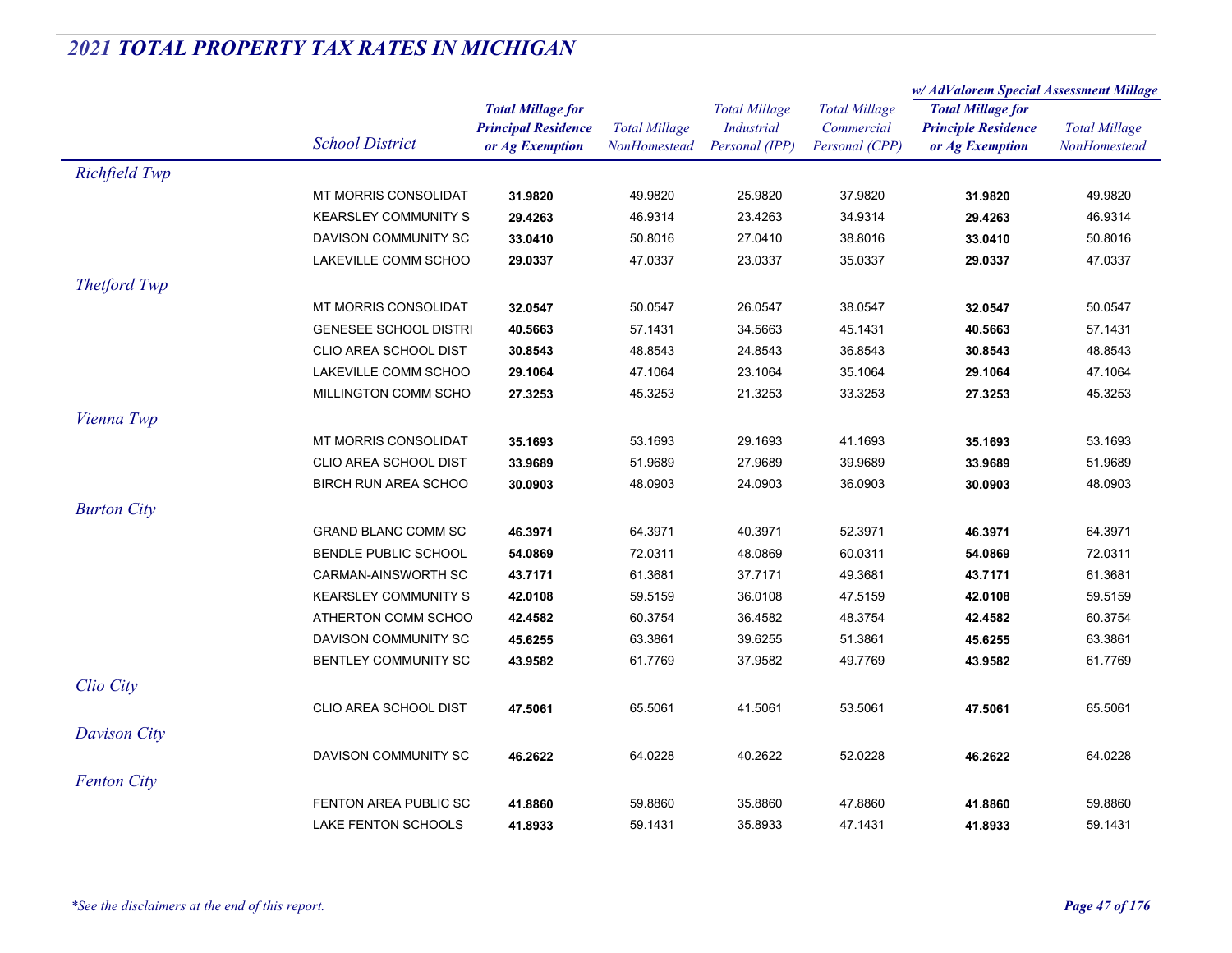|                          |                             | <b>Total Millage for</b><br><b>Principal Residence</b><br>or Ag Exemption | <b>Total Millage</b><br>NonHomestead | <b>Total Millage</b><br><b>Industrial</b><br>Personal (IPP) | <b>Total Millage</b><br>Commercial<br>Personal (CPP) | w/AdValorem Special Assessment Millage                                    |                                      |
|--------------------------|-----------------------------|---------------------------------------------------------------------------|--------------------------------------|-------------------------------------------------------------|------------------------------------------------------|---------------------------------------------------------------------------|--------------------------------------|
|                          | <b>School District</b>      |                                                                           |                                      |                                                             |                                                      | <b>Total Millage for</b><br><b>Principle Residence</b><br>or Ag Exemption | <b>Total Millage</b><br>NonHomestead |
| <b>Flint City</b>        |                             |                                                                           |                                      |                                                             |                                                      |                                                                           |                                      |
|                          | FLINT CITY SCHOOL DIST      | 53.6245                                                                   | 71.6245                              | 47.6245                                                     | 59.6245                                              | 53.6245                                                                   | 71.6245                              |
|                          | <b>CARMAN-AINSWORTH SC</b>  | 54.2234                                                                   | 71.8744                              | 48.2234                                                     | 59.8744                                              | 54.2234                                                                   | 71.8744                              |
|                          | <b>KEARSLEY COMMUNITY S</b> | 52.5171                                                                   | 70.0222                              | 46.5171                                                     | 58.0222                                              | 52.5171                                                                   | 70.0222                              |
|                          | SWARTZ CREEK COMMUN         | 55.3292                                                                   | 73.3292                              | 49.3292                                                     | 61.3292                                              | 55.3292                                                                   | 73.3292                              |
|                          | <b>WESTWOOD HEIGHTS SC</b>  | 52.8097                                                                   | 70.5365                              | 46.8097                                                     | 58.5365                                              | 52.8097                                                                   | 70.5365                              |
| <b>Flushing City</b>     |                             |                                                                           |                                      |                                                             |                                                      |                                                                           |                                      |
|                          | <b>FLUSHING COMMUNITY S</b> | 42.3398                                                                   | 60.3398                              | 36.3398                                                     | 48.3398                                              | 42.3398                                                                   | 60.3398                              |
| <b>Grand Blanc City</b>  |                             |                                                                           |                                      |                                                             |                                                      |                                                                           |                                      |
|                          | <b>GRAND BLANC COMM SC</b>  | 45.7821                                                                   | 63.7821                              | 39.7821                                                     | 51.7821                                              | 45.7821                                                                   | 63.7821                              |
| <b>Montrose City</b>     |                             |                                                                           |                                      |                                                             |                                                      |                                                                           |                                      |
|                          | MONTROSE COMMUNITY          | 54.3389                                                                   | 71.9495                              | 48.3389                                                     | 59.9495                                              | 54.3389                                                                   | 71.9495                              |
|                          |                             |                                                                           |                                      |                                                             |                                                      |                                                                           |                                      |
| <b>Mount Morris City</b> |                             |                                                                           |                                      |                                                             |                                                      |                                                                           |                                      |
|                          | <b>MT MORRIS CONSOLIDAT</b> | 50.7244                                                                   | 68.7244                              | 44.7244                                                     | 56.7244                                              | 50.7244                                                                   | 68.7244                              |
| Swartz Creek City        |                             |                                                                           |                                      |                                                             |                                                      |                                                                           |                                      |
|                          | SWARTZ CREEK COMMUN         | 42.8562                                                                   | 60.8562                              | 36.8562                                                     | 48.8562                                              | 47.7562                                                                   | 65.7562                              |
| Linden City              |                             |                                                                           |                                      |                                                             |                                                      |                                                                           |                                      |
|                          | LINDEN COMM SCHOOL DI       | 41.9426                                                                   | 59.9426                              | 35.9426                                                     | 47.9426                                              | 41.9426                                                                   | 59.9426                              |
| <b>COUNTY: Gladwin</b>   |                             |                                                                           |                                      |                                                             |                                                      |                                                                           |                                      |
| <b>Beaverton Twp</b>     |                             |                                                                           |                                      |                                                             |                                                      |                                                                           |                                      |
|                          | <b>BEAVERTON RURAL SCH</b>  | 27.3446                                                                   | 45.3446                              | 21.3446                                                     | 33.3446                                              | 27.3446                                                                   | 45.3446                              |
| <b>Bentley Twp</b>       |                             |                                                                           |                                      |                                                             |                                                      |                                                                           |                                      |
|                          | PINCONNING AREA SCHO        |                                                                           | 45.4353                              | 21.4353                                                     |                                                      |                                                                           |                                      |
|                          |                             | 27.4353                                                                   |                                      |                                                             | 33.4353                                              | 27.4353                                                                   | 45.4353                              |
| <b>Billings Twp</b>      |                             |                                                                           |                                      |                                                             |                                                      |                                                                           |                                      |
|                          | <b>BEAVERTON RURAL SCH</b>  | 27.3922                                                                   | 45.3922                              | 21.3922                                                     | 33.3922                                              | 27.3922                                                                   | 45.3922                              |
| <b>Bourret Twp</b>       |                             |                                                                           |                                      |                                                             |                                                      |                                                                           |                                      |
|                          | STANDISH STERLING CO        | 27.1526                                                                   | 45.1526                              | 21.1526                                                     | 33.1526                                              | 27.1526                                                                   | 45.1526                              |
|                          | W BRANCH ROSE CITY AR       | 24.8426                                                                   | 42.7958                              | 18.8426                                                     | 30.7958                                              | 24.8426                                                                   | 42.7958                              |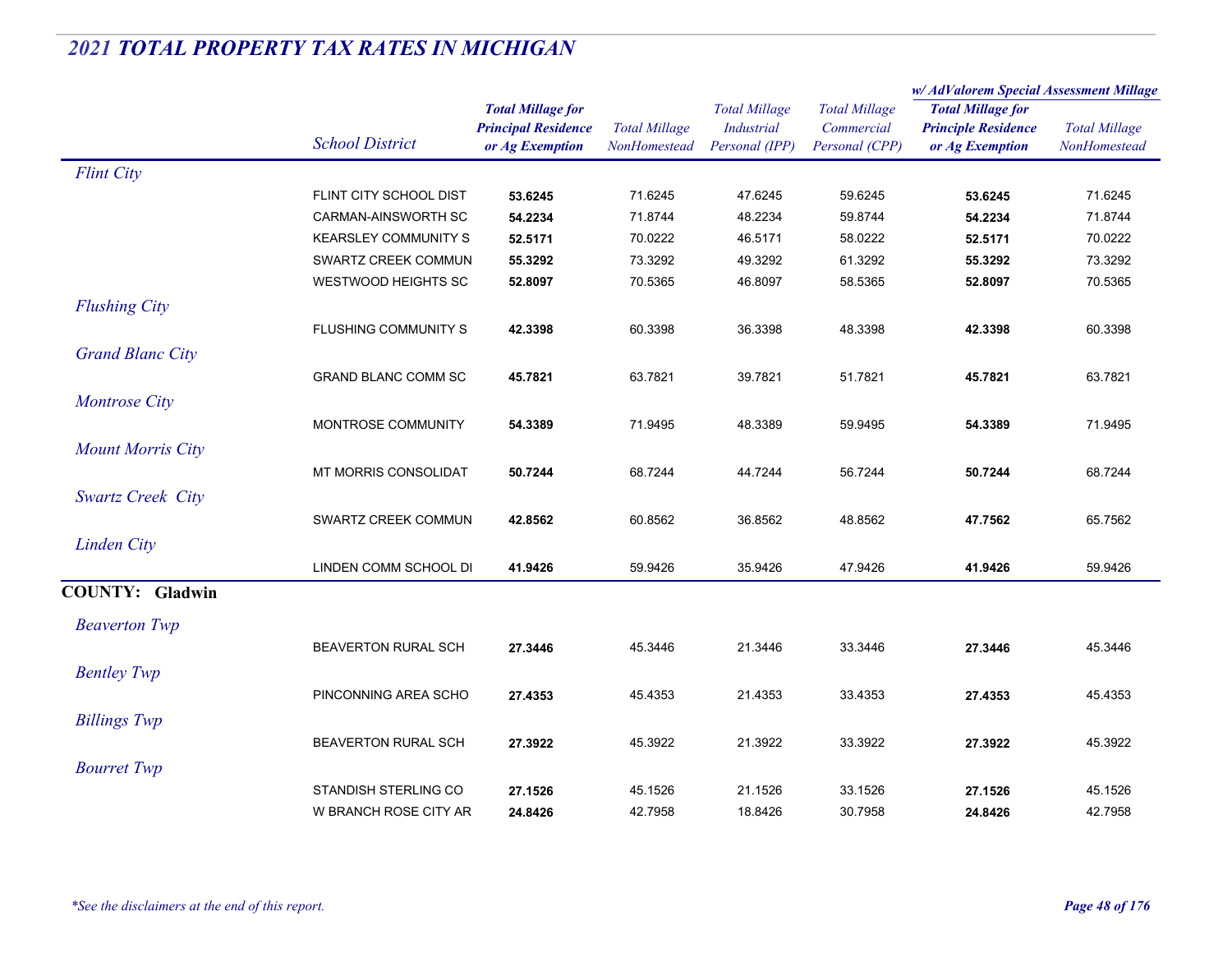|                       |                             |                                                                           |                                             |                                                             |                                                      | w/AdValorem Special Assessment Millage                                    |                                      |  |
|-----------------------|-----------------------------|---------------------------------------------------------------------------|---------------------------------------------|-------------------------------------------------------------|------------------------------------------------------|---------------------------------------------------------------------------|--------------------------------------|--|
|                       | <b>School District</b>      | <b>Total Millage for</b><br><b>Principal Residence</b><br>or Ag Exemption | <b>Total Millage</b><br><b>NonHomestead</b> | <b>Total Millage</b><br><b>Industrial</b><br>Personal (IPP) | <b>Total Millage</b><br>Commercial<br>Personal (CPP) | <b>Total Millage for</b><br><b>Principle Residence</b><br>or Ag Exemption | <b>Total Millage</b><br>NonHomestead |  |
| <b>Buckeye Twp</b>    |                             |                                                                           |                                             |                                                             |                                                      |                                                                           |                                      |  |
|                       | BEAVERTON RURAL SCH         | 25.0378                                                                   | 43.0378                                     | 19.0378                                                     | 31.0378                                              | 26.0378                                                                   | 44.0378                              |  |
|                       | <b>GLADWIN COMMUNITY SC</b> | 24.2378                                                                   | 42.2378                                     | 18.2378                                                     | 30.2378                                              | 25.2378                                                                   | 43.2378                              |  |
| <b>Butman Twp</b>     |                             |                                                                           |                                             |                                                             |                                                      |                                                                           |                                      |  |
|                       | <b>GLADWIN COMMUNITY SC</b> | 25.1474                                                                   | 43.1474                                     | 19.1474                                                     | 31.1474                                              | 25.1474                                                                   | 43.1474                              |  |
| <b>Clement Twp</b>    |                             |                                                                           |                                             |                                                             |                                                      |                                                                           |                                      |  |
|                       | W BRANCH ROSE CITY AR       | 26.1959                                                                   | 44.1491                                     | 20.1959                                                     | 32.1491                                              | 26.1959                                                                   | 44.1491                              |  |
| Gladwin Twp           |                             |                                                                           |                                             |                                                             |                                                      |                                                                           |                                      |  |
|                       | <b>GLADWIN COMMUNITY SC</b> | 23.0240                                                                   | 41.0240                                     | 17.0240                                                     | 29.0240                                              | 24.0240                                                                   | 42.0240                              |  |
| Grim Twp              |                             |                                                                           |                                             |                                                             |                                                      |                                                                           |                                      |  |
|                       | PINCONNING AREA SCHO        | 24.4813                                                                   | 42.4813                                     | 18.4813                                                     | 30.4813                                              | 24.4813                                                                   | 42.4813                              |  |
|                       | <b>BEAVERTON RURAL SCH</b>  | 23.8042                                                                   | 41.8042                                     | 17.8042                                                     | 29.8042                                              | 23.8042                                                                   | 41.8042                              |  |
| <b>Grout Twp</b>      |                             |                                                                           |                                             |                                                             |                                                      |                                                                           |                                      |  |
|                       | BEAVERTON RURAL SCH         | 23.8080                                                                   | 41.8080                                     | 17.8080                                                     | 29.8080                                              | 24.8080                                                                   | 42.8080                              |  |
|                       | <b>GLADWIN COMMUNITY SC</b> | 23.0080                                                                   | 41.0080                                     | 17.0080                                                     | 29.0080                                              | 24.0080                                                                   | 42.0080                              |  |
| Hay Twp               |                             |                                                                           |                                             |                                                             |                                                      |                                                                           |                                      |  |
|                       | BEAVERTON RURAL SCH         | 25.4630                                                                   | 43.4630                                     | 19.4630                                                     | 31.4630                                              | 26.4630                                                                   | 44.4630                              |  |
|                       | <b>GLADWIN COMMUNITY SC</b> | 24.6630                                                                   | 42.6630                                     | 18.6630                                                     | 30.6630                                              | 25.6630                                                                   | 43.6630                              |  |
| Sage Twp              |                             |                                                                           |                                             |                                                             |                                                      |                                                                           |                                      |  |
|                       | <b>GLADWIN COMMUNITY SC</b> | 23.0251                                                                   | 41.0251                                     | 17.0251                                                     | 29.0251                                              | 24.0251                                                                   | 42.0251                              |  |
| Secord Twp            |                             |                                                                           |                                             |                                                             |                                                      |                                                                           |                                      |  |
|                       | <b>GLADWIN COMMUNITY SC</b> | 25.5495                                                                   | 43.5495                                     | 19.5495                                                     | 31.5495                                              | 25.5495                                                                   | 43.5495                              |  |
| <b>Sherman Twp</b>    |                             |                                                                           |                                             |                                                             |                                                      |                                                                           |                                      |  |
|                       | <b>HARRISON COMMUNITY S</b> | 25.3544                                                                   | 43.1996                                     | 19.3544                                                     | 31.1996                                              | 26.3544                                                                   | 44.1996                              |  |
|                       | <b>GLADWIN COMMUNITY SC</b> | 23.0044                                                                   | 41.0044                                     | 17.0044                                                     | 29.0044                                              | 24.0044                                                                   | 42.0044                              |  |
| Tobacco Twp           |                             |                                                                           |                                             |                                                             |                                                      |                                                                           |                                      |  |
|                       | <b>BEAVERTON RURAL SCH</b>  | 26.2449                                                                   | 44.2449                                     | 20.2449                                                     | 32.2449                                              | 26.2449                                                                   | 44.2449                              |  |
| <b>Beaverton City</b> |                             |                                                                           |                                             |                                                             |                                                      |                                                                           |                                      |  |
|                       | BEAVERTON RURAL SCH         | 42.2644                                                                   | 60.2644                                     | 36.2644                                                     | 48.2644                                              | 42.2644                                                                   | 60.2644                              |  |
| <b>Gladwin City</b>   |                             |                                                                           |                                             |                                                             |                                                      |                                                                           |                                      |  |
|                       | <b>GLADWIN COMMUNITY SC</b> | 38.7364                                                                   | 56.7364                                     | 32.7364                                                     | 44.7364                                              | 39.7364                                                                   | 57.7364                              |  |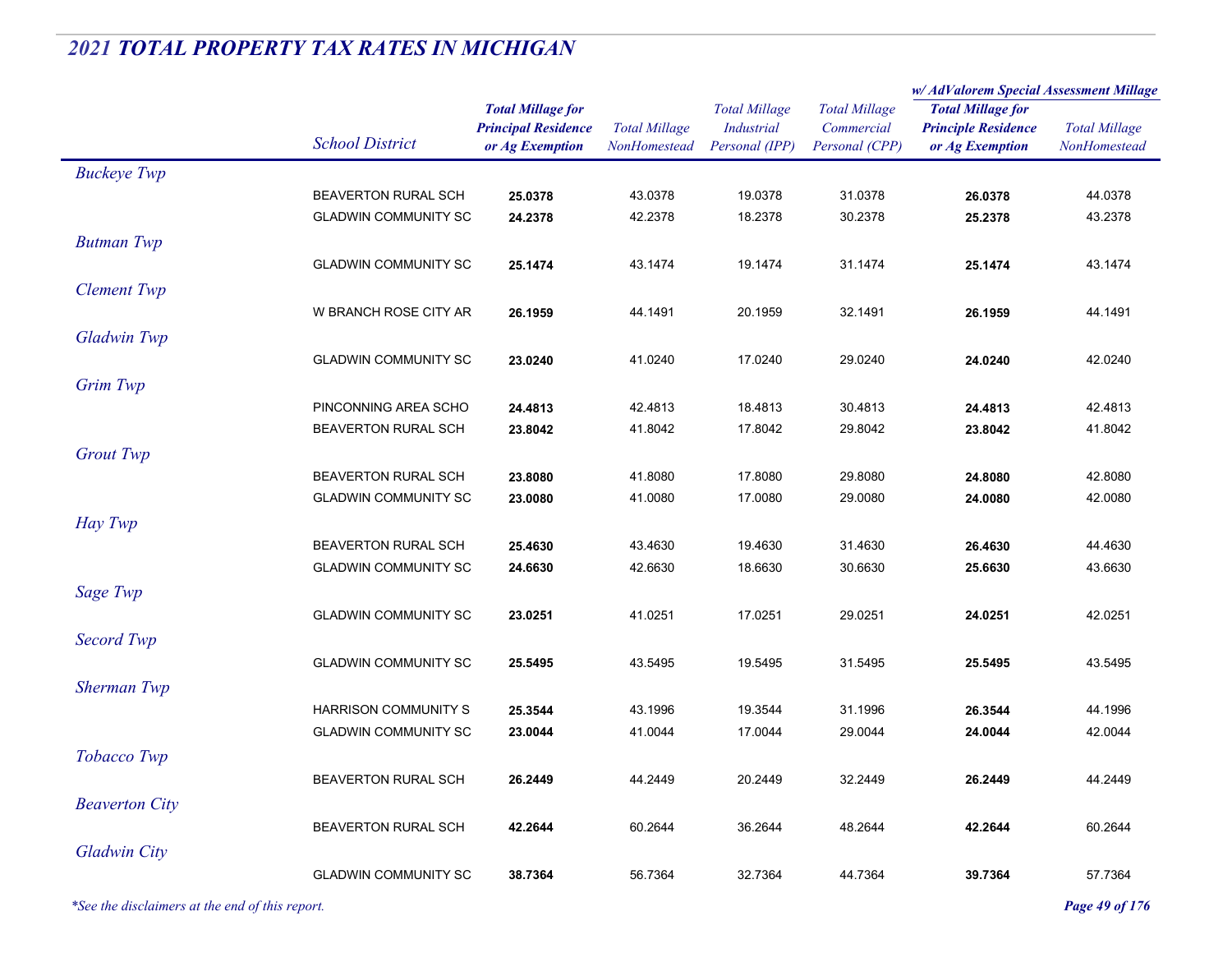|                               |                             |                                                                           |                                      |                                                             |                                                      | w/AdValorem Special Assessment Millage                                    |                                      |
|-------------------------------|-----------------------------|---------------------------------------------------------------------------|--------------------------------------|-------------------------------------------------------------|------------------------------------------------------|---------------------------------------------------------------------------|--------------------------------------|
|                               | <b>School District</b>      | <b>Total Millage for</b><br><b>Principal Residence</b><br>or Ag Exemption | <b>Total Millage</b><br>NonHomestead | <b>Total Millage</b><br><b>Industrial</b><br>Personal (IPP) | <b>Total Millage</b><br>Commercial<br>Personal (CPP) | <b>Total Millage for</b><br><b>Principle Residence</b><br>or Ag Exemption | <b>Total Millage</b><br>NonHomestead |
| <b>COUNTY: Gogebic</b>        |                             |                                                                           |                                      |                                                             |                                                      |                                                                           |                                      |
| <b>Bessemer</b> Twp           |                             |                                                                           |                                      |                                                             |                                                      |                                                                           |                                      |
|                               | BESSEMER CITY SCHOOL        | 33.4567                                                                   | 51.4567                              | 27.4567                                                     | 39.4567                                              | 33.4567                                                                   | 51.4567                              |
|                               | <b>WAKEFIELD TWP SCHOOL</b> | 32.4567                                                                   | 50.4567                              | 26.4567                                                     | 38.4567                                              | 32.4567                                                                   | 50.4567                              |
| Erwin Twp                     |                             |                                                                           |                                      |                                                             |                                                      |                                                                           |                                      |
|                               | <b>IRONWOOD AREA SCHOO</b>  | 30.5407                                                                   | 48.5407                              | 24.5407                                                     | 36.5407                                              | 30.5407                                                                   | 48.5407                              |
| <b>Ironwood Twp</b>           |                             |                                                                           |                                      |                                                             |                                                      |                                                                           |                                      |
|                               | <b>IRONWOOD AREA SCHOO</b>  | 30.6273                                                                   | 48.6273                              | 24.6273                                                     | 36.6273                                              | 30.6273                                                                   | 48.6273                              |
| Marenisco Twp                 |                             |                                                                           |                                      |                                                             |                                                      |                                                                           |                                      |
|                               | <b>WAKEFIELD TWP SCHOOL</b> | 31.0397                                                                   | 49.0397                              | 25.0397                                                     | 37.0397                                              | 31.0397                                                                   | 49.0397                              |
| <b>Wakefield Twp</b>          |                             |                                                                           |                                      |                                                             |                                                      |                                                                           |                                      |
|                               | WAKEFIELD TWP SCHOOL        | 27.3897                                                                   | 45.3897                              | 21.3897                                                     | 33.3897                                              | 27.3897                                                                   | 45.3897                              |
| <b>Watersmeet Twp</b>         |                             |                                                                           |                                      |                                                             |                                                      |                                                                           |                                      |
|                               | <b>WATERSMEET TWP SCHO</b>  | 29.7567                                                                   | 47.5365                              | 23.7567                                                     | 35.5365                                              | 29.7567                                                                   | 47.5365                              |
| <b>Bessemer City</b>          |                             |                                                                           |                                      |                                                             |                                                      |                                                                           |                                      |
|                               | BESSEMER CITY SCHOOL        | 42.1831                                                                   | 60.1831                              | 36.1831                                                     | 48.1831                                              | 42.1831                                                                   | 60.1831                              |
| <b>Ironwood City</b>          |                             |                                                                           |                                      |                                                             |                                                      |                                                                           |                                      |
|                               | <b>IRONWOOD AREA SCHOO</b>  | 55.0234                                                                   | 73.0234                              | 49.0234                                                     | 61.0234                                              | 55.0234                                                                   | 73.0234                              |
| <b>Wakefield City</b>         |                             |                                                                           |                                      |                                                             |                                                      |                                                                           |                                      |
|                               | WAKEFIELD TWP SCHOOL        | 43.3011                                                                   | 61.3011                              | 37.3011                                                     | 49.3011                                              | 43.3011                                                                   | 61.3011                              |
| <b>COUNTY: Grand Traverse</b> |                             |                                                                           |                                      |                                                             |                                                      |                                                                           |                                      |
| Acme Twp                      |                             |                                                                           |                                      |                                                             |                                                      |                                                                           |                                      |
|                               | <b>ELK RAPIDS SCHOOLS</b>   | 22.0669                                                                   | 40.0669                              | 16.0669                                                     | 28.0669                                              | 25.4669                                                                   | 43.4669                              |
|                               | TRAVERSE CITY SCHOOL        | 23.4869                                                                   | 41.4869                              | 17.4869                                                     | 29.4869                                              | 26.8869                                                                   | 44.8869                              |
| <b>Blair Twp</b>              |                             |                                                                           |                                      |                                                             |                                                      |                                                                           |                                      |
|                               | TRAVERSE CITY SCHOOL        | 24.3019                                                                   | 42.3019                              | 18.3019                                                     | 30.3019                                              | 26.8019                                                                   | 44.8019                              |
|                               | KINGSLEY AREA SCHOOL        | 21.2019                                                                   | 39.2019                              | 15.2019                                                     | 27.2019                                              | 23.7019                                                                   | 41.7019                              |
| East Bay Twp                  |                             |                                                                           |                                      |                                                             |                                                      |                                                                           |                                      |
|                               | <b>TRAVERSE CITY SCHOOL</b> | 22.7614                                                                   | 40.7614                              | 16.7614                                                     | 28.7614                                              | 26.5614                                                                   | 44.5614                              |
|                               |                             |                                                                           |                                      |                                                             |                                                      |                                                                           |                                      |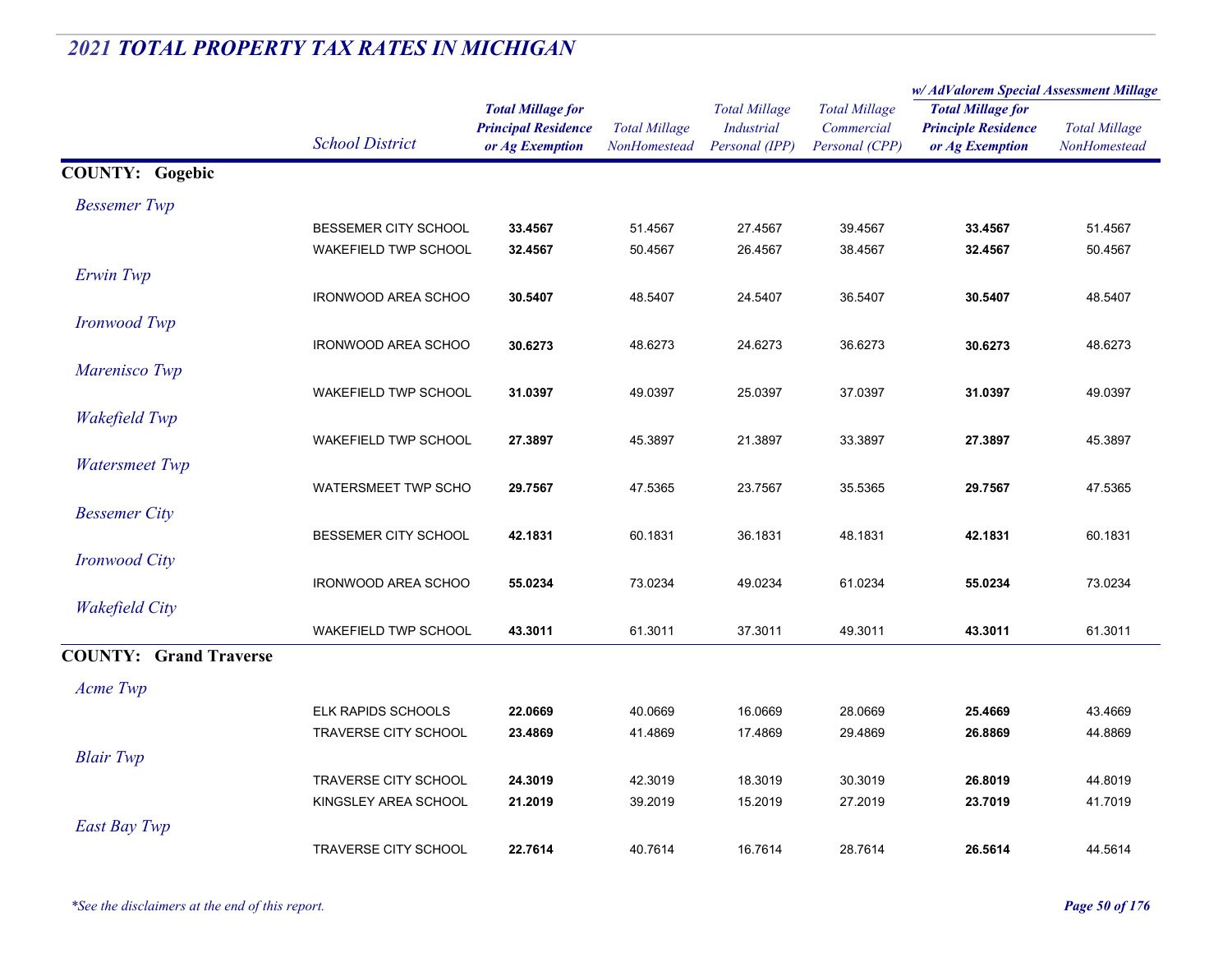|                             |                             |                            |                                      | <b>Total Millage</b> | <b>Total Millage</b> | w/AdValorem Special Assessment Millage |                      |
|-----------------------------|-----------------------------|----------------------------|--------------------------------------|----------------------|----------------------|----------------------------------------|----------------------|
|                             |                             | <b>Total Millage for</b>   | <b>Total Millage</b><br>NonHomestead |                      |                      | <b>Total Millage for</b>               |                      |
|                             |                             | <b>Principal Residence</b> |                                      | <b>Industrial</b>    | Commercial           | <b>Principle Residence</b>             | <b>Total Millage</b> |
|                             | <b>School District</b>      | or Ag Exemption            |                                      | Personal (IPP)       | Personal (CPP)       | or Ag Exemption                        | NonHomestead         |
| Fife Lake Twp               |                             |                            |                                      |                      |                      |                                        |                      |
|                             | KINGSLEY AREA SCHOOL        | 25.0743                    | 43.0743                              | 19.0743              | 31.0743              | 25.0743                                | 43.0743              |
|                             | <b>FOREST AREA COMMUNIT</b> | 27.6346                    | 44.7877                              | 21.6346              | 32.7877              | 27.6346                                | 44.7877              |
| <b>VILLAGE OF FIFE LAKE</b> | <b>FOREST AREA COMMUNIT</b> | 36.5381                    | 53.6912                              | 30.5381              | 41.6912              | 36.5381                                | 53.6912              |
|                             | <b>MANTON CONSOLIDATED</b>  | 34.2063                    | 52.1462                              | 28.2063              | 40.1462              | 34.2063                                | 52.1462              |
| Garfield Twp                |                             |                            |                                      |                      |                      |                                        |                      |
|                             | TRAVERSE CITY SCHOOL        | 24.5363                    | 42.5363                              | 18.5363              | 30.5363              | 26.9863                                | 44.9863              |
| <b>Grant</b> Twp            |                             |                            |                                      |                      |                      |                                        |                      |
|                             | BENZIE COUNTY CENTRA        | 24.2960                    | 42.2960                              | 18.2960              | 30.2960              | 24.2960                                | 42.2960              |
|                             | TRAVERSE CITY SCHOOL        | 24.5263                    | 42.5263                              | 18.5263              | 30.5263              | 24.5263                                | 42.5263              |
|                             | <b>BUCKLEY COMM SCHOOL</b>  | 25.9763                    | 43.9763                              | 19.9763              | 31.9763              | 25.9763                                | 43.9763              |
|                             | KINGSLEY AREA SCHOOL        | 21.4263                    | 39.4263                              | 15.4263              | 27.4263              | 21.4263                                | 39.4263              |
| Green Lake Twp              |                             |                            |                                      |                      |                      |                                        |                      |
|                             | <b>TRAVERSE CITY SCHOOL</b> | 26.1133                    | 44.1133                              | 20.1133              | 32.1133              | 26.1133                                | 44.1133              |
|                             | <b>BUCKLEY COMM SCHOOL</b>  | 27.5633                    | 45.5633                              | 21.5633              | 33.5633              | 27.5633                                | 45.5633              |
|                             | KINGSLEY AREA SCHOOL        | 23.0133                    | 41.0133                              | 17.0133              | 29.0133              | 23.0133                                | 41.0133              |
| Long Lake Twp               |                             |                            |                                      |                      |                      |                                        |                      |
|                             | <b>TRAVERSE CITY SCHOOL</b> | 25.6368                    | 43.6368                              | 19.6368              | 31.6368              | 25.6368                                | 43.6368              |
| Mayfield Twp                |                             |                            |                                      |                      |                      |                                        |                      |
|                             | <b>BUCKLEY COMM SCHOOL</b>  | 26.5326                    | 44.5326                              | 20.5326              | 32.5326              | 26.5326                                | 44.5326              |
|                             | KINGSLEY AREA SCHOOL        | 21.9826                    | 39.9826                              | 15.9826              | 27.9826              | 21.9826                                | 39.9826              |
| Paradise Twp                |                             |                            |                                      |                      |                      |                                        |                      |
|                             | KINGSLEY AREA SCHOOL        | 23.4333                    | 41.4333                              | 17.4333              | 29.4333              | 23.4333                                | 41.4333              |
| VILLAGE OF KINGSLEY         | KINGSLEY AREA SCHOOL        | 32.6859                    | 50.6859                              | 26.6859              | 38.6859              | 32.6859                                | 50.6859              |
| Peninsula Twp               |                             |                            |                                      |                      |                      |                                        |                      |
|                             | <b>TRAVERSE CITY SCHOOL</b> | 24.5888                    | 42.5888                              | 18.5888              | 30.5888              | 26.5888                                | 44.5888              |
| <b>Union Twp</b>            |                             |                            |                                      |                      |                      |                                        |                      |
|                             | <b>TRAVERSE CITY SCHOOL</b> | 23.2446                    | 41.2446                              | 17.2446              | 29.2446              | 23.2446                                | 41.2446              |
|                             | KINGSLEY AREA SCHOOL        | 20.1446                    | 38.1446                              | 14.1446              | 26.1446              | 20.1446                                | 38.1446              |
|                             | <b>FOREST AREA COMMUNIT</b> | 22.7049                    | 39.8580                              | 16.7049              | 27.8580              | 22.7049                                | 39.8580              |
|                             |                             |                            |                                      |                      |                      |                                        |                      |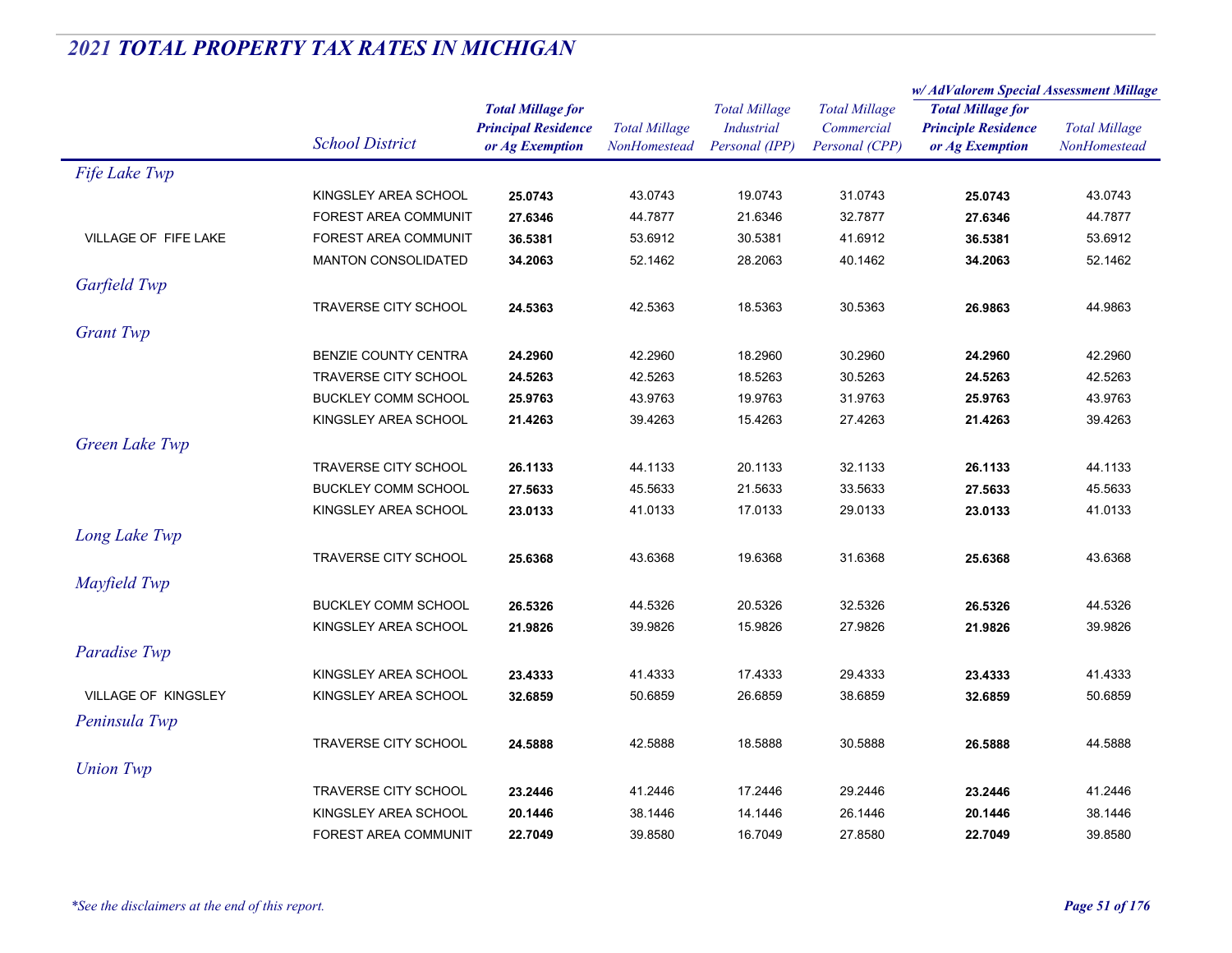|                             |                              | <b>Total Millage for</b>   | <b>Total Millage</b><br><b>NonHomestead</b> | <b>Total Millage</b><br><b>Industrial</b> | <b>Total Millage</b><br>Commercial | w/ AdValorem Special Assessment Millage |                      |
|-----------------------------|------------------------------|----------------------------|---------------------------------------------|-------------------------------------------|------------------------------------|-----------------------------------------|----------------------|
|                             | <b>School District</b>       |                            |                                             |                                           |                                    | <b>Total Millage for</b>                | <b>Total Millage</b> |
|                             |                              | <b>Principal Residence</b> |                                             |                                           |                                    | <b>Principle Residence</b>              |                      |
|                             |                              | or Ag Exemption            |                                             | Personal (IPP)                            | Personal (CPP)                     | or Ag Exemption                         | NonHomestead         |
| <b>Whitewater Twp</b>       |                              |                            |                                             |                                           |                                    |                                         |                      |
|                             | <b>ELK RAPIDS SCHOOLS</b>    | 22.6742                    | 40.6742                                     | 16.6742                                   | 28.6742                            | 23.6742                                 | 41.6742              |
|                             | TRAVERSE CITY SCHOOL         | 24.0942                    | 42.0942                                     | 18.0942                                   | 30.0942                            | 25.0942                                 | 43.0942              |
| Traverse City City          |                              |                            |                                             |                                           |                                    |                                         |                      |
|                             | <b>TRAVERSE CITY SCHOOL</b>  | 36.9517                    | 54.9517                                     | 30.9517                                   | 42.9517                            | 36.9517                                 | 54.9517              |
| <b>COUNTY: Gratiot</b>      |                              |                            |                                             |                                           |                                    |                                         |                      |
| Arcada Twp                  |                              |                            |                                             |                                           |                                    |                                         |                      |
|                             | ALMA PUBLIC SCHOOLS          | 28.5932                    | 46.5932                                     | 22.5932                                   | 34.5932                            | 28.5932                                 | 46.5932              |
|                             | <b>ITHACA PUBLIC SCHOOLS</b> | 23.5932                    | 41.5932                                     | 17.5932                                   | 29.5932                            | 23.5932                                 | 41.5932              |
| <b>Bethany Twp</b>          |                              |                            |                                             |                                           |                                    |                                         |                      |
|                             | <b>BRECKENRIDGE COMM S</b>   | 24.1829                    | 42.1829                                     | 18.1829                                   | 30.1829                            | 24.1829                                 | 42.1829              |
|                             | ST LOUIS PUBLIC SCHOO        | 28.2829                    | 46.2829                                     | 22.2829                                   | 34.2829                            | 28.2829                                 | 46.2829              |
| Elba Twp                    |                              |                            |                                             |                                           |                                    |                                         |                      |
|                             | OVID ELSIE AREA SCHOO        | 27.4090                    | 45.2885                                     | 21.4090                                   | 33.2885                            | 28.6590                                 | 46.5385              |
|                             | ASHLEY COMMUNITY SCH         | 29.6968                    | 47.6968                                     | 23.6968                                   | 35.6968                            | 30.9468                                 | 48.9468              |
| VILLAGE OF ASHLEY           | ASHLEY COMMUNITY SCH         | 39.8608                    | 57.8608                                     | 33.8608                                   | 45.8608                            | 39.8608                                 | 57.8608              |
|                             | <b>ITHACA PUBLIC SCHOOLS</b> | 23.2968                    | 41.2968                                     | 17.2968                                   | 29.2968                            | 24.5468                                 | 42.5468              |
| <b>Emerson Twp</b>          |                              |                            |                                             |                                           |                                    |                                         |                      |
|                             | ALMA PUBLIC SCHOOLS          | 29.3578                    | 47.3578                                     | 23.3578                                   | 35.3578                            | 29.3578                                 | 47.3578              |
|                             | <b>BRECKENRIDGE COMM S</b>   | 26.2578                    | 44.2578                                     | 20.2578                                   | 32.2578                            | 26.2578                                 | 44.2578              |
|                             | <b>ITHACA PUBLIC SCHOOLS</b> | 24.3578                    | 42.3578                                     | 18.3578                                   | 30.3578                            | 24.3578                                 | 42.3578              |
|                             | ST LOUIS PUBLIC SCHOO        | 30.3578                    | 48.3578                                     | 24.3578                                   | 36.3578                            | 30.3578                                 | 48.3578              |
| <b>Fulton Twp</b>           |                              |                            |                                             |                                           |                                    |                                         |                      |
|                             | ST JOHNS PUBLIC SCHOO        | 30.4471                    | 48.4471                                     | 24.4471                                   | 36.4471                            | 30.4471                                 | 48.4471              |
|                             | <b>FULTON SCHOOLS</b>        | 30.6019                    | 48.5353                                     | 24.6019                                   | 36.5353                            | 30.6019                                 | 48.5353              |
| <b>VILLAGE OF PERRINTON</b> | <b>FULTON SCHOOLS</b>        | 40.5546                    | 58.4880                                     | 34.5546                                   | 46.4880                            | 40.5546                                 | 58.4880              |
|                             | <b>ITHACA PUBLIC SCHOOLS</b> | 27.1349                    | 45.1349                                     | 21.1349                                   | 33.1349                            | 27.1349                                 | 45.1349              |
| <b>Hamilton Twp</b>         |                              |                            |                                             |                                           |                                    |                                         |                      |
|                             | ASHLEY COMMUNITY SCH         | 30.9545                    | 48.9545                                     | 24.9545                                   | 36.9545                            | 30.9545                                 | 48.9545              |
|                             | <b>ITHACA PUBLIC SCHOOLS</b> | 24.5545                    | 42.5545                                     | 18.5545                                   | 30.5545                            | 24.5545                                 | 42.5545              |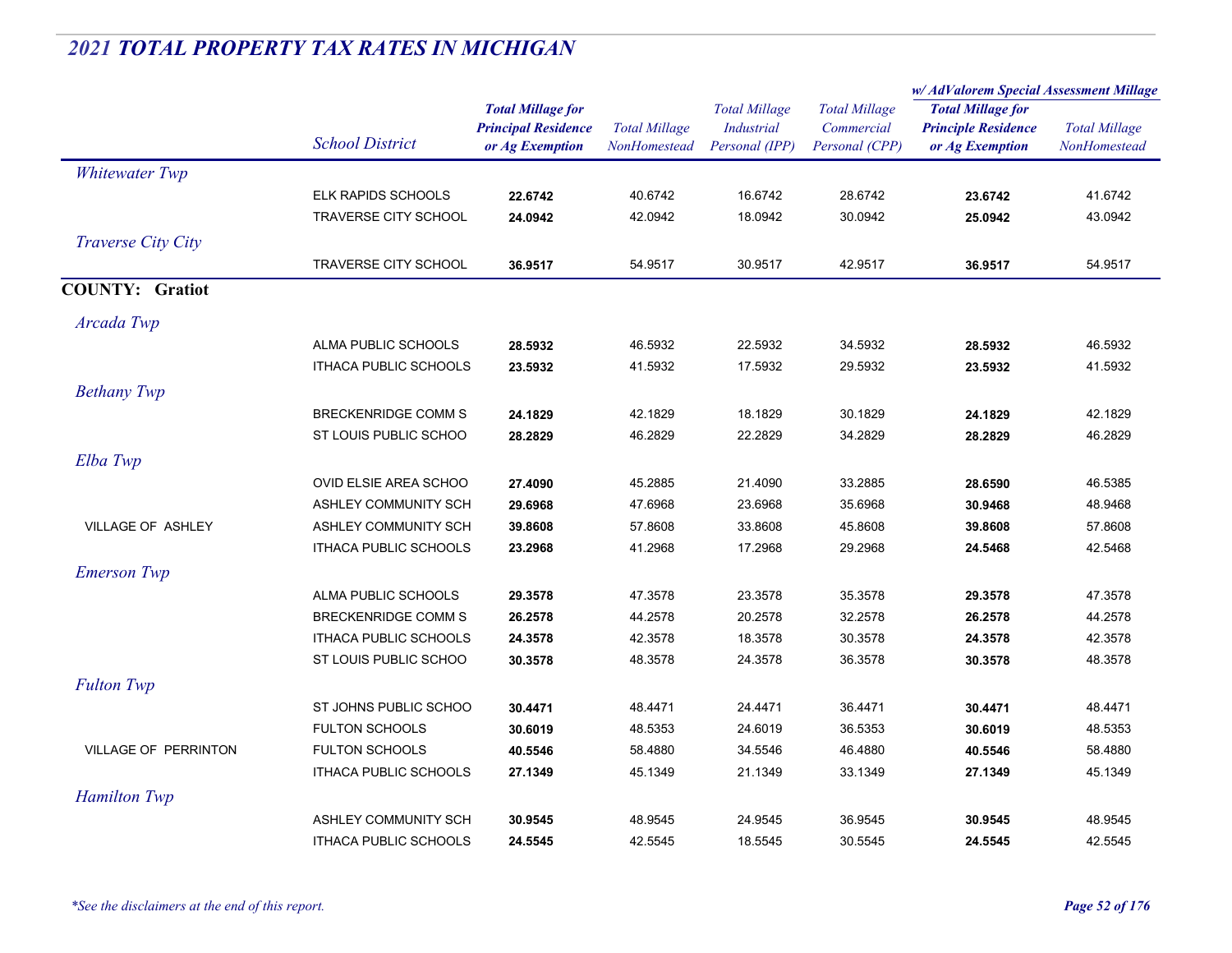|                       |                              |                            | <b>Total Millage</b> | <b>Total Millage</b><br><b>Industrial</b> | <b>Total Millage</b><br>Commercial | w/ AdValorem Special Assessment Millage |                                      |
|-----------------------|------------------------------|----------------------------|----------------------|-------------------------------------------|------------------------------------|-----------------------------------------|--------------------------------------|
|                       |                              | <b>Total Millage for</b>   |                      |                                           |                                    | <b>Total Millage for</b>                | <b>Total Millage</b><br>NonHomestead |
|                       | <b>School District</b>       | <b>Principal Residence</b> |                      |                                           |                                    | <b>Principle Residence</b>              |                                      |
|                       |                              | or Ag Exemption            | NonHomestead         | Personal (IPP)                            | Personal (CPP)                     | or Ag Exemption                         |                                      |
| Lafayette Twp         |                              |                            |                      |                                           |                                    |                                         |                                      |
|                       | <b>BRECKENRIDGE COMM S</b>   | 25.7006                    | 43.7006              | 19.7006                                   | 31.7006                            | 25.7006                                 | 43.7006                              |
|                       | ITHACA PUBLIC SCHOOLS        | 23.8006                    | 41.8006              | 17.8006                                   | 29.8006                            | 23.8006                                 | 41.8006                              |
|                       | MERRILL COMM SCHOOL          | 26.8738                    | 44.8738              | 20.8738                                   | 32.8738                            | 26.8738                                 | 44.8738                              |
| Newark Twp            |                              |                            |                      |                                           |                                    |                                         |                                      |
|                       | <b>FULTON SCHOOLS</b>        | 27.7636                    | 45.6970              | 21.7636                                   | 33.6970                            | 27.7636                                 | 45.6970                              |
|                       | <b>ITHACA PUBLIC SCHOOLS</b> | 24.2966                    | 42.2966              | 18.2966                                   | 30.2966                            | 24.2966                                 | 42.2966                              |
| New Haven Twp         |                              |                            |                      |                                           |                                    |                                         |                                      |
|                       | <b>FULTON SCHOOLS</b>        | 27.8021                    | 45.7355              | 21.8021                                   | 33.7355                            | 27.8021                                 | 45.7355                              |
|                       | <b>ITHACA PUBLIC SCHOOLS</b> | 24.3351                    | 42.3351              | 18.3351                                   | 30.3351                            | 24.3351                                 | 42.3351                              |
|                       | <b>TR-ITHACA PS DEBT</b>     | 24.3351                    | 42.3351              | 18.3351                                   | 30.3351                            | 24.3351                                 | 42.3351                              |
|                       | CARSON CITY CRYSTAL A        | 27.8142                    | 45.8142              | 21.8142                                   | 33.8142                            | 27.8142                                 | 45.8142                              |
| North Shade Twp       |                              |                            |                      |                                           |                                    |                                         |                                      |
|                       | <b>FULTON SCHOOLS</b>        | 27.8160                    | 45.7494              | 21.8160                                   | 33.7494                            | 27.8160                                 | 45.7494                              |
|                       | TR-FULTON/                   | 27.8160                    | 45.7494              | 21.8160                                   | 33.7494                            | 27.8160                                 | 45.7494                              |
|                       | CARSON CITY CRYSTAL A        | 27.8281                    | 45.8281              | 21.8281                                   | 33.8281                            | 27.8281                                 | 45.8281                              |
| North Star Twp        |                              |                            |                      |                                           |                                    |                                         |                                      |
|                       | ASHLEY COMMUNITY SCH         | 30.8249                    | 48.8249              | 24.8249                                   | 36.8249                            | 30.8249                                 | 48.8249                              |
|                       | <b>ITHACA PUBLIC SCHOOLS</b> | 24.4249                    | 42.4249              | 18.4249                                   | 30.4249                            | 24.4249                                 | 42.4249                              |
| <b>Pine River Twp</b> |                              |                            |                      |                                           |                                    |                                         |                                      |
|                       | ALMA PUBLIC SCHOOLS          | 29.2526                    | 47.2526              | 23.2526                                   | 35.2526                            | 29.2526                                 | 47.2526                              |
|                       | ST LOUIS PUBLIC SCHOO        | 30.2526                    | 48.2526              | 24.2526                                   | 36.2526                            | 30.2526                                 | 48.2526                              |
|                       | SHEPHERD PUBLIC SCHO         | 29.2526                    | 47.2526              | 23.2526                                   | 35.2526                            | 29.2526                                 | 47.2526                              |
| Seville Twp           |                              |                            |                      |                                           |                                    |                                         |                                      |
|                       | ALMA PUBLIC SCHOOLS          | 29.1986                    | 47.1986              | 23.1986                                   | 35.1986                            | 29.1986                                 | 47.1986                              |
|                       | TR-ALMA Fr VESTABURG         | 31.8839                    | 49.8839              | 25.8839                                   | 37.8839                            | 31.8839                                 | 49.8839                              |
|                       | SHEPHERD PUBLIC SCHO         | 29.1986                    | 47.1986              | 23.1986                                   | 35.1986                            | 29.1986                                 | 47.1986                              |
|                       | <b>VESTABURG COMMUNITY</b>   | 32.9777                    | 50.9777              | 26.9777                                   | 38.9777                            | 32.9777                                 | 50.9777                              |
| Sumner Twp            |                              |                            |                      |                                           |                                    |                                         |                                      |
|                       | ALMA PUBLIC SCHOOLS          | 29.7777                    | 47.7777              | 23.7777                                   | 35.7777                            | 29.7777                                 | 47.7777                              |
|                       | ITHACA PUBLIC SCHOOLS        | 24.7777                    | 42.7777              | 18.7777                                   | 30.7777                            | 24.7777                                 | 42.7777                              |
|                       | <b>TR-ITHACA PS DEBT</b>     | 24.7777                    | 42.7777              | 18.7777                                   | 30.7777                            | 24.7777                                 | 42.7777                              |
|                       |                              |                            |                      |                                           |                                    |                                         |                                      |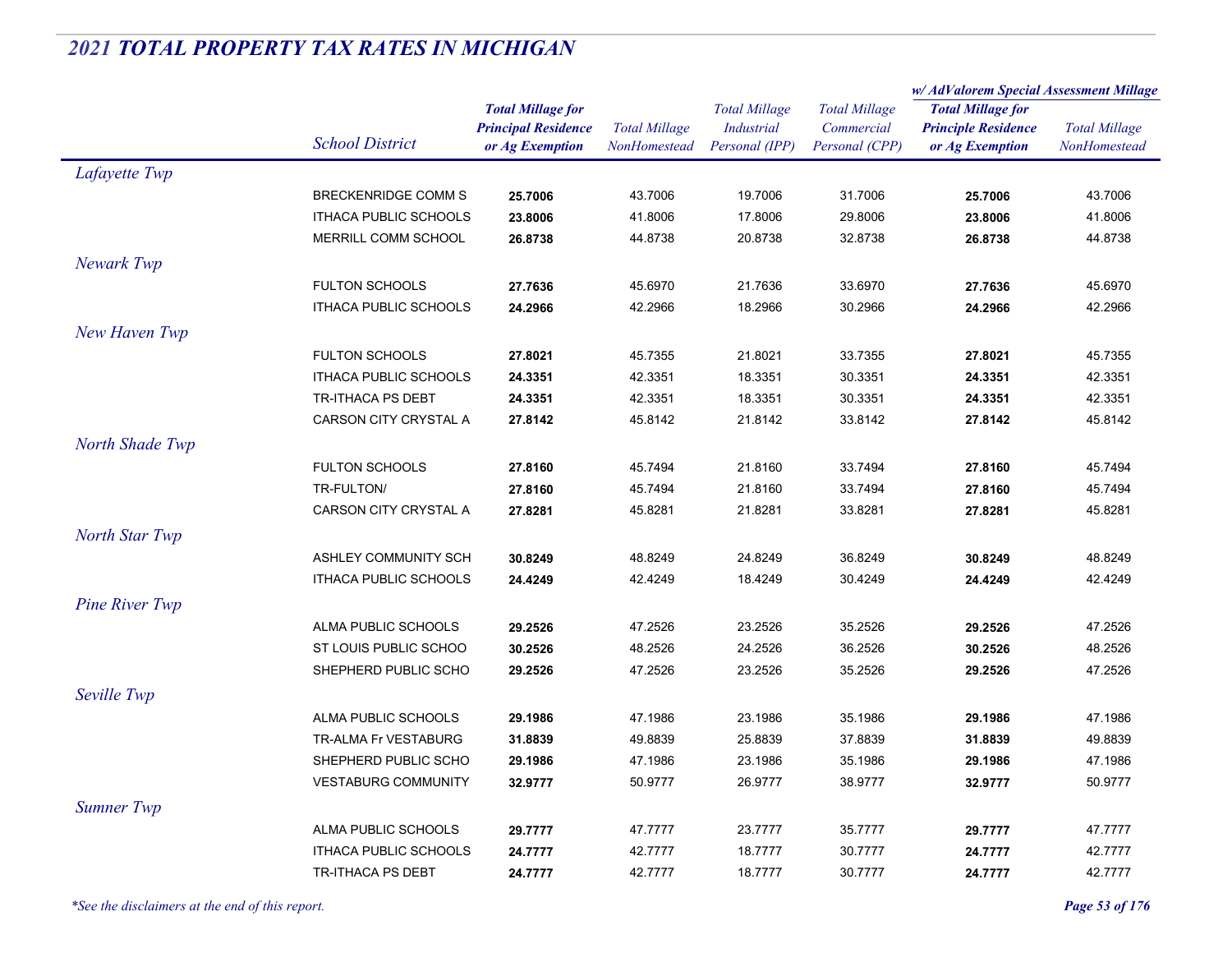|                          |                              |                                                                           |                                             |                                                      |                                                      | w/AdValorem Special Assessment Millage                                    |                                      |
|--------------------------|------------------------------|---------------------------------------------------------------------------|---------------------------------------------|------------------------------------------------------|------------------------------------------------------|---------------------------------------------------------------------------|--------------------------------------|
|                          | <b>School District</b>       | <b>Total Millage for</b><br><b>Principal Residence</b><br>or Ag Exemption | <b>Total Millage</b><br><b>NonHomestead</b> | <b>Total Millage</b><br>Industrial<br>Personal (IPP) | <b>Total Millage</b><br>Commercial<br>Personal (CPP) | <b>Total Millage for</b><br><b>Principle Residence</b><br>or Ag Exemption | <b>Total Millage</b><br>NonHomestead |
| <b>Washington Twp</b>    |                              |                                                                           |                                             |                                                      |                                                      |                                                                           |                                      |
|                          | OVID ELSIE AREA SCHOO        | 27.5126                                                                   | 45.3921                                     | 21.5126                                              | 33.3921                                              | 29.0126                                                                   | 46.8921                              |
|                          | ST JOHNS PUBLIC SCHOO        | 26.7126                                                                   | 44.7126                                     | 20.7126                                              | 32.7126                                              | 28.2126                                                                   | 46.2126                              |
|                          | ASHLEY COMMUNITY SCH         | 29.8004                                                                   | 47.8004                                     | 23.8004                                              | 35.8004                                              | 31.3004                                                                   | 49.3004                              |
|                          | <b>FULTON SCHOOLS</b>        | 26.8674                                                                   | 44.8008                                     | 20.8674                                              | 32.8008                                              | 28.3674                                                                   | 46.3008                              |
|                          | <b>ITHACA PUBLIC SCHOOLS</b> | 23.4004                                                                   | 41.4004                                     | 17.4004                                              | 29.4004                                              | 24.9004                                                                   | 42.9004                              |
| <b>Wheeler Twp</b>       |                              |                                                                           |                                             |                                                      |                                                      |                                                                           |                                      |
|                          | <b>BRECKENRIDGE COMM S</b>   | 28.3845                                                                   | 46.3845                                     | 22.3845                                              | 34.3845                                              | 28.3845                                                                   | 46.3845                              |
| VILLAGE OF BRECKENRIDGE  | <b>BRECKENRIDGE COMM S</b>   | 45.8233                                                                   | 63.8233                                     | 39.8233                                              | 51.8233                                              | 45.8233                                                                   | 63.8233                              |
|                          | MERRILL COMM SCHOOL          | 29.5577                                                                   | 47.5577                                     | 23.5577                                              | 35.5577                                              | 29.5577                                                                   | 47.5577                              |
| Alma City                |                              |                                                                           |                                             |                                                      |                                                      |                                                                           |                                      |
|                          | ALMA PUBLIC SCHOOLS          | 46.2590                                                                   | 64.2590                                     | 40.2590                                              | 52.2590                                              | 46.2590                                                                   | 64.2590                              |
| <b>Ithaca City</b>       |                              |                                                                           |                                             |                                                      |                                                      |                                                                           |                                      |
|                          | <b>ITHACA PUBLIC SCHOOLS</b> | 41.7954                                                                   | 59.7954                                     | 35.7954                                              | 47.7954                                              | 41.7954                                                                   | 59.7954                              |
| <b>St Louis City</b>     |                              |                                                                           |                                             |                                                      |                                                      |                                                                           |                                      |
|                          | ST LOUIS PUBLIC SCHOO        | 41.4704                                                                   | 59.4704                                     | 35.4704                                              | 47.4704                                              | 43.4704                                                                   | 61.4704                              |
| <b>COUNTY: Hillsdale</b> |                              |                                                                           |                                             |                                                      |                                                      |                                                                           |                                      |
| <b>Adams</b> Twp         |                              |                                                                           |                                             |                                                      |                                                      |                                                                           |                                      |
|                          | HILLSDALE COMM PUBLIC        | 22.9840                                                                   | 40.7418                                     | 16.9840                                              | 28.7418                                              | 22.9840                                                                   | 40.7418                              |
|                          | JONESVILLE COMMUNITY         | 29.0601                                                                   | 47.0601                                     | 23.0601                                              | 35.0601                                              | 29.0601                                                                   | 47.0601                              |
|                          | <b>NORTH ADAMS PUBLIC S</b>  | 21.4396                                                                   | 39.4396                                     | 15.4396                                              | 27.4396                                              | 21.4396                                                                   | 39.4396                              |
| VILLAGE OF NORTH ADAMS   | NORTH ADAMS PUBLIC S         | 31.4875                                                                   | 49.4875                                     | 25.4875                                              | 37.4875                                              | 31.4875                                                                   | 49.4875                              |
|                          | PITTSFORD AREA SCHOO         | 22.7506                                                                   | 40.4064                                     | 16.7506                                              | 28.4064                                              | 22.7506                                                                   | 40.4064                              |
| Allen Twp                |                              |                                                                           |                                             |                                                      |                                                      |                                                                           |                                      |
|                          | QUINCY COMMUNITY SCH         | 28.7525                                                                   | 46.7525                                     | 22.7525                                              | 34.7525                                              | 28.7525                                                                   | 46.7525                              |
| <b>VILLAGE OF ALLEN</b>  | QUINCY COMMUNITY SCH         | 32.3606                                                                   | 50.3606                                     | 26.3606                                              | 38.3606                                              | 32.3606                                                                   | 50.3606                              |
|                          | HILLSDALE COMM PUBLIC        | 23.4851                                                                   | 41.2429                                     | 17.4851                                              | 29.2429                                              | 23.4851                                                                   | 41.2429                              |
|                          | JONESVILLE COMMUNITY         | 29.5612                                                                   | 47.5612                                     | 23.5612                                              | 35.5612                                              | 29.5612                                                                   | 47.5612                              |
|                          | LITCHFIELD COMMUNITY         | 22.5082                                                                   | 40.5082                                     | 16.5082                                              | 28.5082                                              | 22.5082                                                                   | 40.5082                              |
|                          | <b>READING COMMUNITY SC</b>  | 26.2618                                                                   | 43.8284                                     | 20.2618                                              | 31.8284                                              | 26.2618                                                                   | 43.8284                              |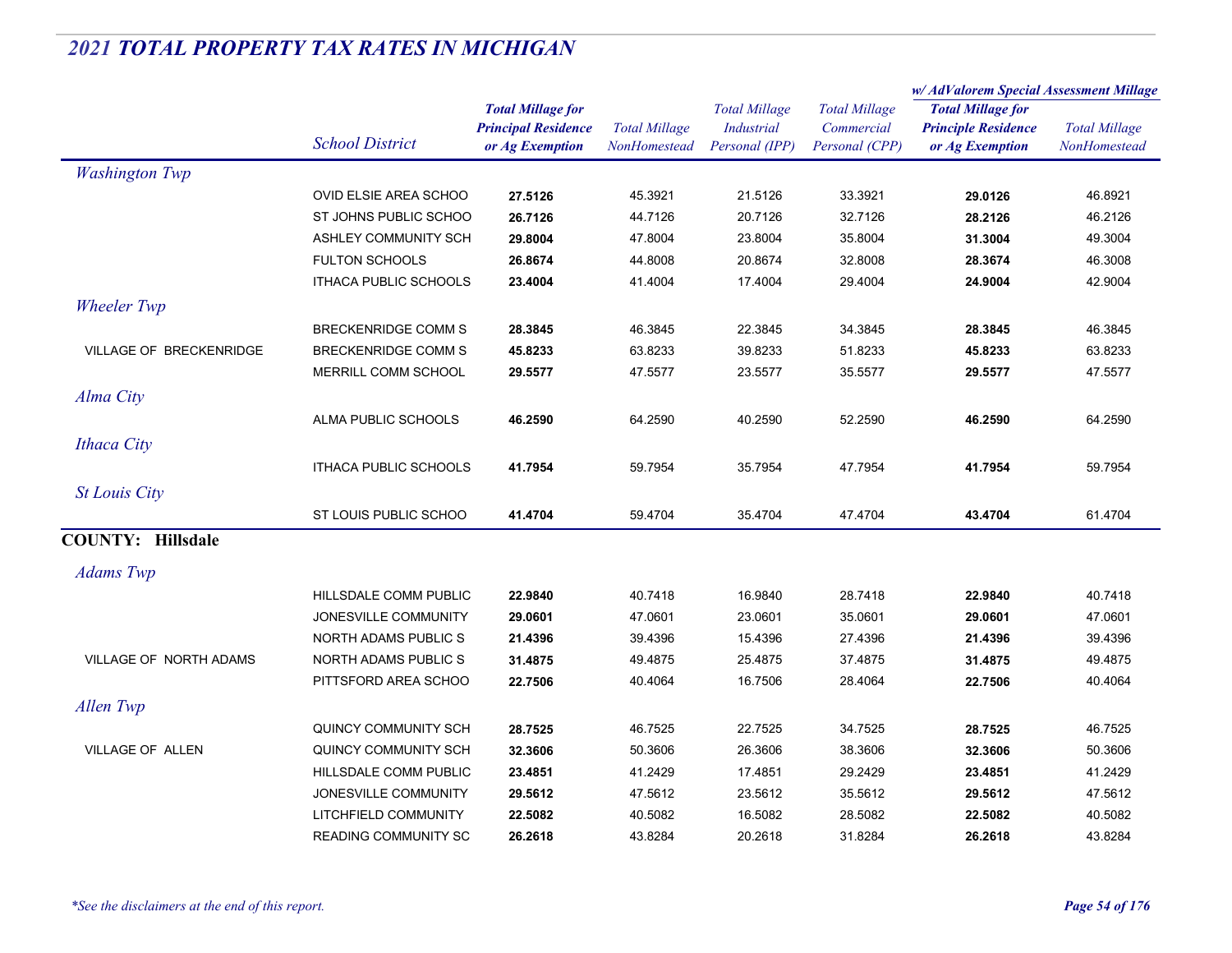|                              |                             |                                                                           | <b>Total Millage</b><br>NonHomestead | <b>Total Millage</b><br><b>Industrial</b><br>Personal (IPP) | <b>Total Millage</b><br>Commercial<br>Personal (CPP) | w/AdValorem Special Assessment Millage        |                                      |
|------------------------------|-----------------------------|---------------------------------------------------------------------------|--------------------------------------|-------------------------------------------------------------|------------------------------------------------------|-----------------------------------------------|--------------------------------------|
|                              |                             | <b>Total Millage for</b><br><b>Principal Residence</b><br>or Ag Exemption |                                      |                                                             |                                                      | <b>Total Millage for</b>                      | <b>Total Millage</b><br>NonHomestead |
|                              | <b>School District</b>      |                                                                           |                                      |                                                             |                                                      | <b>Principle Residence</b><br>or Ag Exemption |                                      |
|                              |                             |                                                                           |                                      |                                                             |                                                      |                                               |                                      |
| Amboy Twp                    |                             |                                                                           |                                      |                                                             |                                                      |                                               |                                      |
|                              | CAMDEN FRONTIER SCHO        | 23.5796                                                                   | 41.5796                              | 17.5796                                                     | 29.5796                                              | 23.5796                                       | 41.5796                              |
|                              | <b>WALDRON AREA SCHOOL</b>  | 25.7106                                                                   | 43.7106                              | 19.7106                                                     | 31.7106                                              | 25.7106                                       | 43.7106                              |
| Cambria Twp                  |                             |                                                                           |                                      |                                                             |                                                      |                                               |                                      |
|                              | <b>CAMDEN FRONTIER SCHO</b> | 22.8009                                                                   | 40.8009                              | 16.8009                                                     | 28.8009                                              | 22.8009                                       | 40.8009                              |
|                              | HILLSDALE COMM PUBLIC       | 22.0587                                                                   | 39.8165                              | 16.0587                                                     | 27.8165                                              | 22.0587                                       | 39.8165                              |
|                              | <b>READING COMMUNITY SC</b> | 24.8354                                                                   | 42.4020                              | 18.8354                                                     | 30.4020                                              | 24.8354                                       | 42.4020                              |
| Camden Twp                   |                             |                                                                           |                                      |                                                             |                                                      |                                               |                                      |
|                              | <b>CAMDEN FRONTIER SCHO</b> | 24.0319                                                                   | 42.0319                              | 18.0319                                                     | 30.0319                                              | 24.0319                                       | 42.0319                              |
| VILLAGE OF CAMDEN            | CAMDEN FRONTIER SCHO        | 32.4798                                                                   | 50.4798                              | 26.4798                                                     | 38.4798                                              | 32.4798                                       | 50.4798                              |
| <b>VILLAGE OF MONTGOMERY</b> | <b>CAMDEN FRONTIER SCHO</b> | 33.0949                                                                   | 51.0949                              | 27.0949                                                     | 39.0949                                              | 33.0949                                       | 51.0949                              |
|                              | <b>READING COMMUNITY SC</b> | 26.0664                                                                   | 43.6330                              | 20.0664                                                     | 31.6330                                              | 26.0664                                       | 43.6330                              |
| VILLAGE OF MONTGOMERY        | <b>READING COMMUNITY SC</b> | 35.1294                                                                   | 52.6960                              | 29.1294                                                     | 40.6960                                              | 35.1294                                       | 52.6960                              |
| <b>Fayette Twp</b>           |                             |                                                                           |                                      |                                                             |                                                      |                                               |                                      |
|                              | HILLSDALE COMM PUBLIC       | 23.0745                                                                   | 40.8323                              | 17.0745                                                     | 28.8323                                              | 23.0745                                       | 40.8323                              |
|                              | JONESVILLE COMMUNITY        | 29.1506                                                                   | 47.1506                              | 23.1506                                                     | 35.1506                                              | 29.1506                                       | 47.1506                              |
|                              | NORTH ADAMS PUBLIC S        | 21.5301                                                                   | 39.5301                              | 15.5301                                                     | 27.5301                                              | 21.5301                                       | 39.5301                              |
| Hillsdale Twp                |                             |                                                                           |                                      |                                                             |                                                      |                                               |                                      |
|                              | HILLSDALE COMM PUBLIC       | 22.9853                                                                   | 40.7431                              | 16.9853                                                     | 28.7431                                              | 22.9853                                       | 40.7431                              |
|                              | JONESVILLE COMMUNITY        | 29.0614                                                                   | 47.0614                              | 23.0614                                                     | 35.0614                                              | 29.0614                                       | 47.0614                              |
| Jefferson Twp                |                             |                                                                           |                                      |                                                             |                                                      |                                               |                                      |
|                              | <b>CAMDEN FRONTIER SCHO</b> | 22.7461                                                                   | 40.7461                              | 16.7461                                                     | 28.7461                                              | 22.7461                                       | 40.7461                              |
|                              | HILLSDALE COMM PUBLIC       | 22.0039                                                                   | 39.7617                              | 16.0039                                                     | 27.7617                                              | 22.0039                                       | 39.7617                              |
|                              | PITTSFORD AREA SCHOO        | 21.7705                                                                   | 39.4263                              | 15.7705                                                     | 27.4263                                              | 21.7705                                       | 39.4263                              |
| Litchfield Twp               |                             |                                                                           |                                      |                                                             |                                                      |                                               |                                      |
|                              | QUINCY COMMUNITY SCH        | 31.2416                                                                   | 49.2416                              | 25.2416                                                     | 37.2416                                              | 31.2416                                       | 49.2416                              |
|                              | HOMER COMMUNITY SCH         | 35.8570                                                                   | 53.8570                              | 29.8570                                                     | 41.8570                                              | 35.8570                                       | 53.8570                              |
|                              | JONESVILLE COMMUNITY        | 32.0503                                                                   | 50.0503                              | 26.0503                                                     | 38.0503                                              | 32.0503                                       | 50.0503                              |
|                              | LITCHFIELD COMMUNITY        | 24.9973                                                                   | 42.9973                              | 18.9973                                                     | 30.9973                                              | 24.9973                                       | 42.9973                              |
|                              |                             |                                                                           |                                      |                                                             |                                                      |                                               |                                      |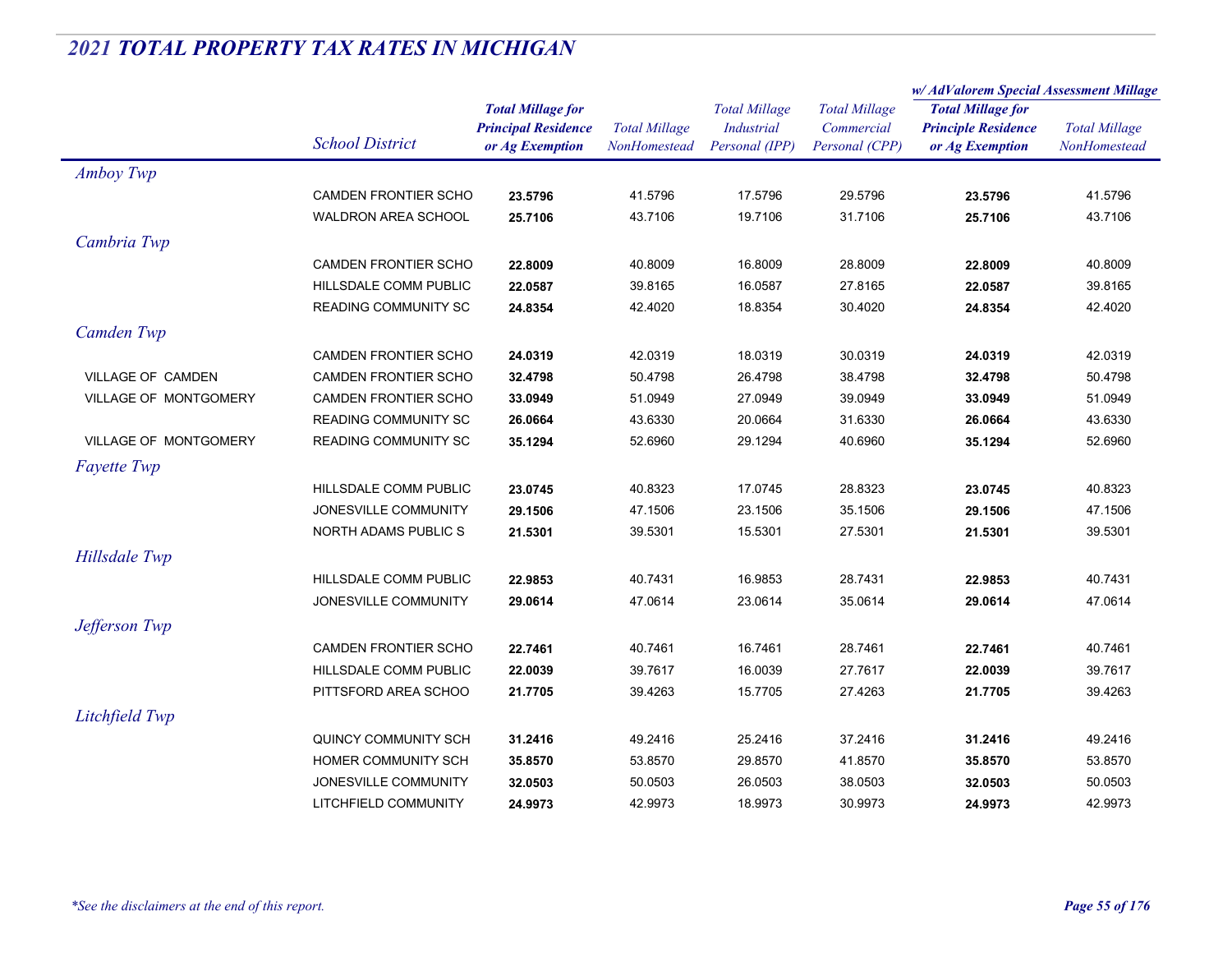|                      |                                                                                     |                               | <b>Total Millage</b>          | <b>Total Millage</b><br><b>Industrial</b> | <b>Total Millage</b><br>Commercial | w/AdValorem Special Assessment Millage                 |                               |
|----------------------|-------------------------------------------------------------------------------------|-------------------------------|-------------------------------|-------------------------------------------|------------------------------------|--------------------------------------------------------|-------------------------------|
|                      |                                                                                     | <b>Total Millage for</b>      |                               |                                           |                                    | <b>Total Millage for</b><br><b>Principle Residence</b> | <b>Total Millage</b>          |
|                      | <b>School District</b>                                                              | <b>Principal Residence</b>    |                               |                                           |                                    |                                                        |                               |
|                      |                                                                                     | or Ag Exemption               | NonHomestead                  | Personal (IPP)                            | Personal (CPP)                     | or Ag Exemption                                        | NonHomestead                  |
| <b>Moscow Twp</b>    |                                                                                     |                               |                               |                                           |                                    |                                                        |                               |
|                      | JONESVILLE COMMUNITY                                                                | 28.9837                       | 46.9837                       | 22.9837                                   | 34.9837                            | 28.9837                                                | 46.9837                       |
|                      | NORTH ADAMS PUBLIC S                                                                | 21.3632                       | 39.3632                       | 15.3632                                   | 27.3632                            | 21.3632                                                | 39.3632                       |
|                      | <b>HANOVER HORTON SCHO</b>                                                          | 26.6870                       | 44.3864                       | 20.6870                                   | 32.3864                            | 26.6870                                                | 44.3864                       |
| Pittsford Twp        |                                                                                     |                               |                               |                                           |                                    |                                                        |                               |
|                      | PITTSFORD AREA SCHOO                                                                | 22.6157                       | 40.2715                       | 16.6157                                   | 28.2715                            | 22.6157                                                | 40.2715                       |
|                      | HUDSON AREA SCHOOLS                                                                 | 26.9818                       | 44.9818                       | 20.9818                                   | 32.9818                            | 26.9818                                                | 44.9818                       |
| Ransom Twp           |                                                                                     |                               |                               |                                           |                                    |                                                        |                               |
|                      | <b>CAMDEN FRONTIER SCHO</b>                                                         | 22.7323                       | 40.7323                       | 16.7323                                   | 28.7323                            | 22.7323                                                | 40.7323                       |
|                      | PITTSFORD AREA SCHOO                                                                | 21.7567                       | 39.4125                       | 15.7567                                   | 27.4125                            | 21.7567                                                | 39.4125                       |
|                      | <b>WALDRON AREA SCHOOL</b>                                                          | 24.8633                       | 42.8633                       | 18.8633                                   | 30.8633                            | 24.8633                                                | 42.8633                       |
| <b>Reading Twp</b>   |                                                                                     |                               |                               |                                           |                                    |                                                        |                               |
|                      |                                                                                     |                               |                               |                                           |                                    |                                                        |                               |
|                      | <b>READING COMMUNITY SC</b>                                                         | 25.6854                       | 43.2520                       | 19.6854                                   | 31.2520                            | 25.6854                                                | 43.2520                       |
| Scipio Twp           |                                                                                     |                               |                               |                                           |                                    |                                                        |                               |
|                      | JONESVILLE COMMUNITY                                                                | 28.0867                       | 46.0867                       | 22.0867                                   | 34.0867                            | 28.0867                                                | 46.0867                       |
|                      | LITCHFIELD COMMUNITY                                                                | 21.0337                       | 39.0337                       | 15.0337                                   | 27.0337                            | 21.0337                                                | 39.0337                       |
| Somerset Twp         |                                                                                     |                               |                               |                                           |                                    |                                                        |                               |
|                      | NORTH ADAMS PUBLIC S                                                                | 22.5878                       | 40.5878                       | 16.5878                                   | 28.5878                            | 22.5878                                                | 40.5878                       |
|                      | <b>COLUMBIA SCHOOL DIST</b>                                                         | 28.7116                       | 46.7116                       | 22.7116                                   | 34.7116                            | 28.7116                                                | 46.7116                       |
|                      | <b>HANOVER HORTON SCHO</b>                                                          | 27.9116                       | 45.6110                       | 21.9116                                   | 33.6110                            | 27.9116                                                | 45.6110                       |
|                      | ADDISON COMMUNITY SC                                                                | 26.7049                       | 44.7049                       | 20.7049                                   | 32.7049                            | 26.7049                                                | 44.7049                       |
| <b>Wheatland Twp</b> |                                                                                     |                               |                               |                                           |                                    |                                                        |                               |
|                      | NORTH ADAMS PUBLIC S                                                                | 20.4316                       | 38.4316                       | 14.4316                                   | 26.4316                            | 21.1816                                                | 39.1816                       |
|                      | PITTSFORD AREA SCHOO                                                                | 21.7426                       | 39.3984                       | 15.7426                                   | 27.3984                            | 22.4926                                                | 40.1484                       |
|                      | ADDISON COMMUNITY SC                                                                | 24.5487                       | 42.5487                       | 18.5487                                   | 30.5487                            | 25.2987                                                | 43.2987                       |
|                      | <b>HUDSON AREA SCHOOLS</b>                                                          | 26.8539                       | 44.8539                       | 20.8539                                   | 32.8539                            | 27.6039                                                | 45.6039                       |
| Woodbridge Twp       |                                                                                     |                               |                               |                                           |                                    |                                                        |                               |
|                      |                                                                                     |                               |                               |                                           |                                    |                                                        |                               |
|                      |                                                                                     |                               |                               |                                           |                                    |                                                        |                               |
|                      |                                                                                     |                               |                               |                                           |                                    |                                                        |                               |
|                      | <b>CAMDEN FRONTIER SCHO</b><br>HILLSDALE COMM PUBLIC<br><b>READING COMMUNITY SC</b> | 23.6631<br>22.9209<br>25.6976 | 41.6631<br>40.6787<br>43.2642 | 17.6631<br>16.9209<br>19.6976             | 29.6631<br>28.6787<br>31.2642      | 23.6631<br>22.9209<br>25.6976                          | 41.6631<br>40.6787<br>43.2642 |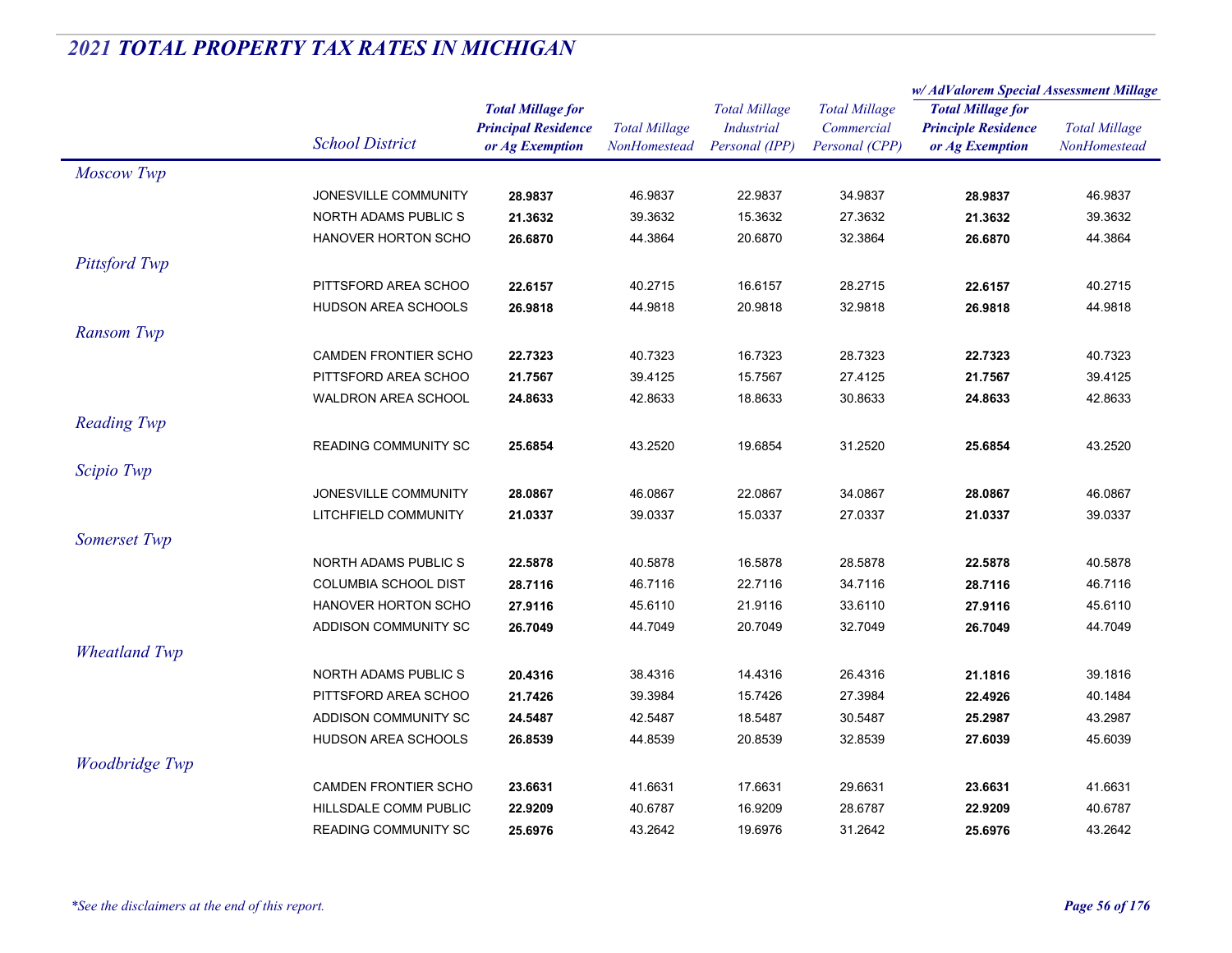|                               |                             |                                                                           |                                      |                                                             |                                                      | w/ AdValorem Special Assessment Millage                                   |                                      |
|-------------------------------|-----------------------------|---------------------------------------------------------------------------|--------------------------------------|-------------------------------------------------------------|------------------------------------------------------|---------------------------------------------------------------------------|--------------------------------------|
|                               | <b>School District</b>      | <b>Total Millage for</b><br><b>Principal Residence</b><br>or Ag Exemption | <b>Total Millage</b><br>NonHomestead | <b>Total Millage</b><br><b>Industrial</b><br>Personal (IPP) | <b>Total Millage</b><br>Commercial<br>Personal (CPP) | <b>Total Millage for</b><br><b>Principle Residence</b><br>or Ag Exemption | <b>Total Millage</b><br>NonHomestead |
| <b>Wright Twp</b>             |                             |                                                                           |                                      |                                                             |                                                      |                                                                           |                                      |
|                               | PITTSFORD AREA SCHOO        | 27.2454                                                                   | 44.9012                              | 21.2454                                                     | 32.9012                                              | 27.2454                                                                   | 44.9012                              |
|                               | <b>WALDRON AREA SCHOOL</b>  | 30.3520                                                                   | 48.3520                              | 24.3520                                                     | 36.3520                                              | 30.3520                                                                   | 48.3520                              |
| VILLAGE OF WALDRON            | <b>WALDRON AREA SCHOOL</b>  | 41.1930                                                                   | 59.1930                              | 35.1930                                                     | 47.1930                                              | 41.1930                                                                   | 59.1930                              |
|                               | HUDSON AREA SCHOOLS         | 31.6115                                                                   | 49.6115                              | 25.6115                                                     | 37.6115                                              | 31.6115                                                                   | 49.6115                              |
| <b>Hillsdale City</b>         |                             |                                                                           |                                      |                                                             |                                                      |                                                                           |                                      |
|                               | HILLSDALE COMM PUBLIC       | 42.0129                                                                   | 59.7707                              | 36.0129                                                     | 47.7707                                              | 42.0129                                                                   | 59.7707                              |
| Jonesville City               |                             |                                                                           |                                      |                                                             |                                                      |                                                                           |                                      |
|                               | JONESVILLE COMMUNITY        | 44.6576                                                                   | 62.6576                              | 38.6576                                                     | 50.6576                                              | 44.6576                                                                   | 62.6576                              |
| Litchfield City               |                             |                                                                           |                                      |                                                             |                                                      |                                                                           |                                      |
|                               | LITCHFIELD COMMUNITY        | 34.2439                                                                   | 52.2439                              | 28.2439                                                     | 40.2439                                              | 34.2439                                                                   | 52.2439                              |
|                               |                             |                                                                           |                                      |                                                             |                                                      |                                                                           |                                      |
| <b>Reading City</b>           |                             |                                                                           |                                      |                                                             |                                                      |                                                                           |                                      |
|                               | <b>READING COMMUNITY SC</b> | 37.4830                                                                   | 55.0496                              | 31.4830                                                     | 43.0496                                              | 37.4830                                                                   | 55.0496                              |
| <b>COUNTY: Houghton</b>       |                             |                                                                           |                                      |                                                             |                                                      |                                                                           |                                      |
| <b>Adams</b> Twp              |                             |                                                                           |                                      |                                                             |                                                      |                                                                           |                                      |
|                               | ADAMS TWP SCHOOL DIS        | 32.6754                                                                   | 50.1616                              | 26.6754                                                     | 38.1616                                              | 32.6754                                                                   | 50.1616                              |
| <b>VILLAGE OF SOUTH RANGE</b> | ADAMS TWP SCHOOL DIS        | 47.8801                                                                   | 65.3663                              | 41.8801                                                     | 53.3663                                              | 47.8801                                                                   | 65.3663                              |
| <b>Calumet Twp</b>            |                             |                                                                           |                                      |                                                             |                                                      |                                                                           |                                      |
|                               | PUBLIC SCHOOLS OF CAL       | 32.6638                                                                   | 50.2600                              | 26.6638                                                     | 38.2600                                              | 32.6638                                                                   | 50.2600                              |
| VILLAGE OF CALUMET            | PUBLIC SCHOOLS OF CAL       | 47.1199                                                                   | 64.7161                              | 41.1199                                                     | 52.7161                                              | 47.1199                                                                   | 64.7161                              |
| VILLAGE OF COPPER CITY        | PUBLIC SCHOOLS OF CAL       | 37.1692                                                                   | 54.7654                              | 31.1692                                                     | 42.7654                                              | 37.1692                                                                   | 54.7654                              |
| VILLAGE OF LAURIUM            | PUBLIC SCHOOLS OF CAL       | 48.0925                                                                   | 65.6887                              | 42.0925                                                     | 53.6887                                              | 48.0925                                                                   | 65.6887                              |
|                               | LAKE LINDEN HUBBELL S       | 31.3338                                                                   | 48.8588                              | 25.3338                                                     | 36.8588                                              | 31.3338                                                                   | 48.8588                              |
| Chassell Twp                  |                             |                                                                           |                                      |                                                             |                                                      |                                                                           |                                      |
|                               | CHASSELL TWP SCHOOL         | 26.9869                                                                   | 44.6142                              | 20.9869                                                     | 32.6142                                              | 26.9869                                                                   | 44.6142                              |
| Duncan Twp                    |                             |                                                                           |                                      |                                                             |                                                      |                                                                           |                                      |
|                               | L'ANSE AREA SCHOOLS         | 28.9173                                                                   | 46.9173                              | 22.9173                                                     | 34.9173                                              | 28.9173                                                                   | 46.9173                              |
|                               | EWEN-TROUT CREEK CO         | 31.3018                                                                   | 49.3018                              | 25.3018                                                     | 37.3018                                              | 31.3018                                                                   | 49.3018                              |
|                               |                             |                                                                           |                                      |                                                             |                                                      |                                                                           |                                      |
| <b>Elm River Twp</b>          |                             |                                                                           |                                      |                                                             |                                                      |                                                                           |                                      |
|                               | ELM RIVER TWP SCHOOL        | 25.8698                                                                   | 43.8698                              | 19.8698                                                     | 31.8698                                              | 25.8698                                                                   | 43.8698                              |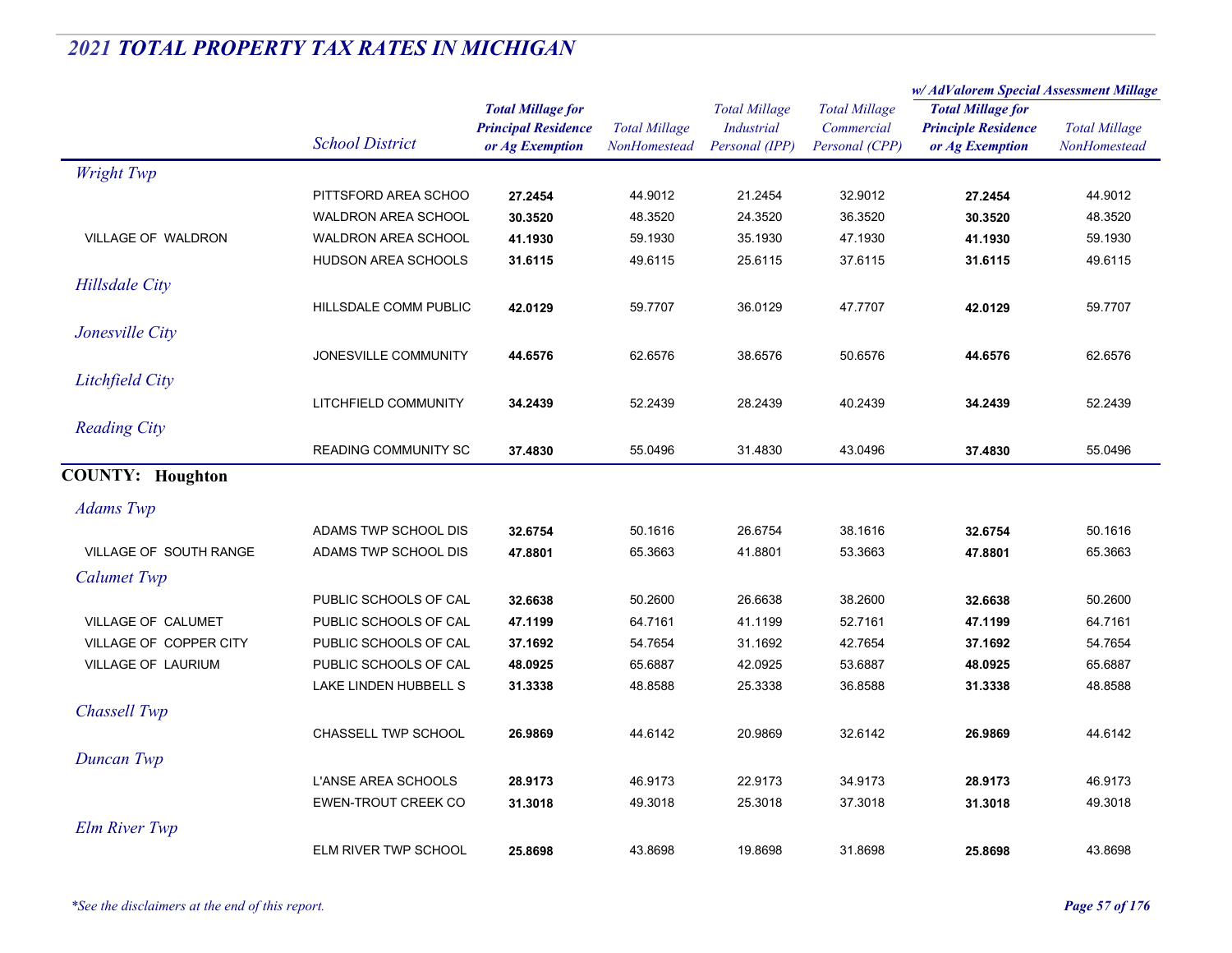|                               |                              |                            | <b>Total Millage</b> | <b>Total Millage</b> | <b>Total Millage</b> | w/AdValorem Special Assessment Millage |                      |
|-------------------------------|------------------------------|----------------------------|----------------------|----------------------|----------------------|----------------------------------------|----------------------|
|                               |                              | <b>Total Millage for</b>   |                      |                      |                      | <b>Total Millage for</b>               | <b>Total Millage</b> |
|                               | <b>School District</b>       | <b>Principal Residence</b> |                      | <b>Industrial</b>    | Commercial           | <b>Principle Residence</b>             |                      |
|                               |                              | or Ag Exemption            | NonHomestead         | Personal (IPP)       | Personal (CPP)       | or Ag Exemption                        | NonHomestead         |
| Franklin Twp                  |                              |                            |                      |                      |                      |                                        |                      |
|                               | <b>HANCOCK PUBLIC SCHOO</b>  | 34.5815                    | 52.5815              | 28.5815              | 40.5815              | 34.5815                                | 52.5815              |
| <b>Hancock Twp</b>            |                              |                            |                      |                      |                      |                                        |                      |
|                               | <b>HANCOCK PUBLIC SCHOO</b>  | 32.7173                    | 50.7173              | 26.7173              | 38.7173              | 32.7173                                | 50.7173              |
| Laird Twp                     |                              |                            |                      |                      |                      |                                        |                      |
|                               | L'ANSE AREA SCHOOLS          | 28.7891                    | 46.7891              | 22.7891              | 34.7891              | 28.7891                                | 46.7891              |
| Osceola Twp                   |                              |                            |                      |                      |                      |                                        |                      |
|                               | PUBLIC SCHOOLS OF CAL        | 30.3535                    | 47.9497              | 24.3535              | 35.9497              | 30.3535                                | 47.9497              |
|                               | OSCEOLA TWP SCHOOL D         | 29.9735                    | 47.9735              | 23.9735              | 35.9735              | 29.9735                                | 47.9735              |
| Portage Twp                   |                              |                            |                      |                      |                      |                                        |                      |
|                               | <b>BARAGA AREA SCHOOL DI</b> | 29.3504                    | 47.3324              | 23.3504              | 35.3324              | 29.3504                                | 47.3324              |
|                               | HOUGHTON-PORTAGE TW          | 35.9934                    | 53.4495              | 29.9934              | 41.4495              | 35.9934                                | 53.4495              |
| Quincy Twp                    |                              |                            |                      |                      |                      |                                        |                      |
|                               | <b>HANCOCK PUBLIC SCHOO</b>  | 33.2860                    | 51.2860              | 27.2860              | 39.2860              | 34.4860                                | 52.4860              |
| Schoolcraft Twp               |                              |                            |                      |                      |                      |                                        |                      |
|                               | PUBLIC SCHOOLS OF CAL        | 29.7716                    | 47.3678              | 23.7716              | 35.3678              | 29.7716                                | 47.3678              |
|                               | LAKE LINDEN HUBBELL S        | 28.4416                    | 45.9666              | 22.4416              | 33.9666              | 28.4416                                | 45.9666              |
| <b>VILLAGE OF LAKE LINDEN</b> | LAKE LINDEN HUBBELL S        | 47.1724                    | 64.6974              | 41.1724              | 52.6974              | 47.1724                                | 64.6974              |
| <b>Stanton Twp</b>            |                              |                            |                      |                      |                      |                                        |                      |
|                               | STANTON TWP SCHOOL D         | 27.8763                    | 45.8763              | 21.8763              | 33.8763              | 27.8763                                | 45.8763              |
|                               |                              |                            |                      |                      |                      |                                        |                      |
| <b>Torch Lake Twp</b>         |                              |                            |                      |                      |                      |                                        |                      |
|                               | OSCEOLA TWP SCHOOL D         | 27.9898                    | 45.9898              | 21.9898              | 33.9898              | 27.9898                                | 45.9898              |
|                               | LAKE LINDEN HUBBELL S        | 27.0398                    | 44.5648              | 21.0398              | 32.5648              | 27.0398                                | 44.5648              |
| <b>Hancock City</b>           |                              |                            |                      |                      |                      |                                        |                      |
|                               | <b>HANCOCK PUBLIC SCHOO</b>  | 44.8915                    | 62.8915              | 38.8915              | 50.8915              | 44.8915                                | 62.8915              |
| <b>Houghton City</b>          |                              |                            |                      |                      |                      |                                        |                      |
|                               | ADAMS TWP SCHOOL DIS         | 48.0409                    | 65.5271              | 42.0409              | 53.5271              | 48.0409                                | 65.5271              |
|                               | <b>HOUGHTON-PORTAGE TW</b>   | 46.2309                    | 63.6870              | 40.2309              | 51.6870              | 46.2309                                | 63.6870              |
|                               | STANTON TWP SCHOOL D         | 39.5909                    | 57.5909              | 33.5909              | 45.5909              | 39.5909                                | 57.5909              |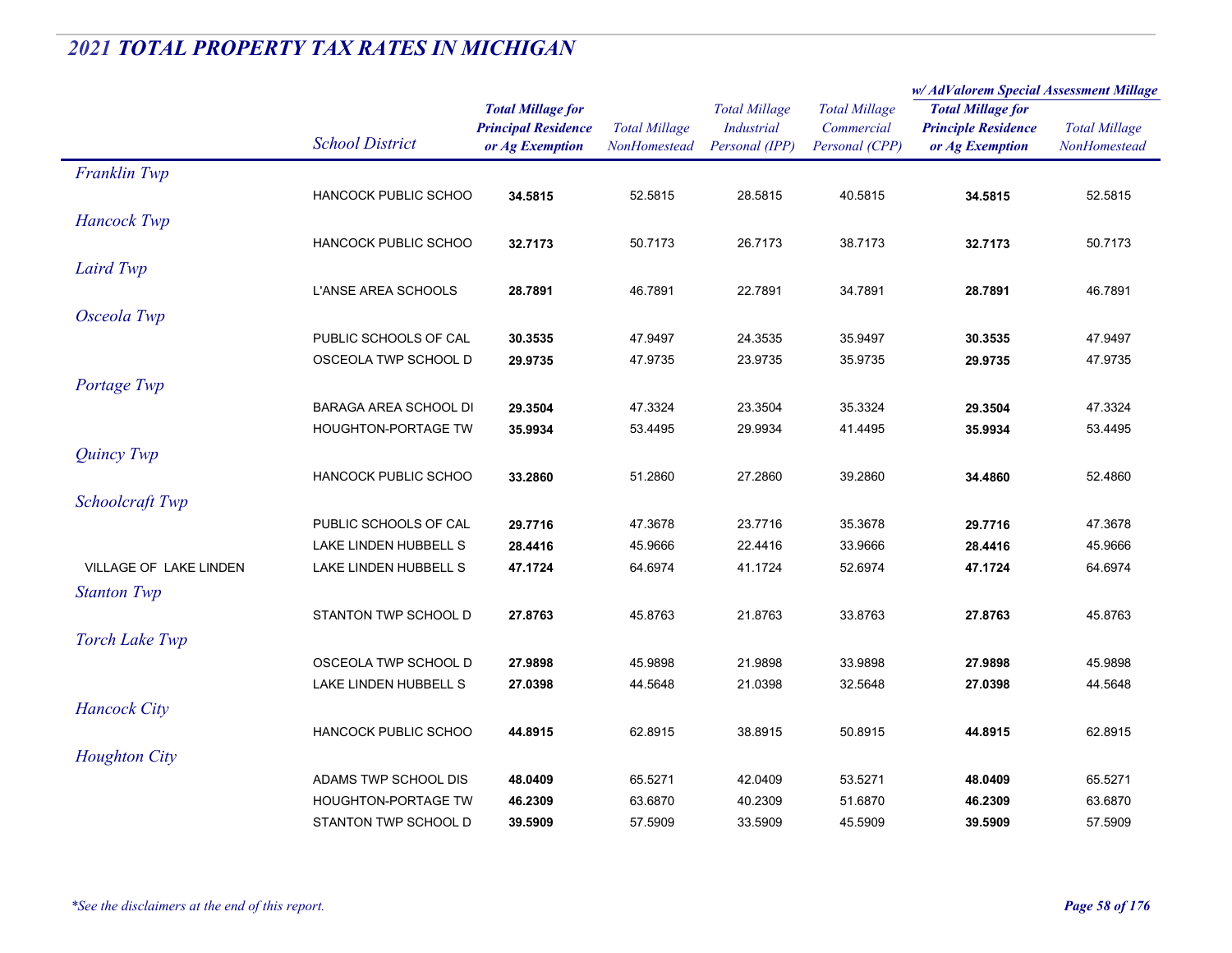|                       |                              |                                                        | <b>Total Millage</b> | <b>Total Millage</b><br><b>Industrial</b> | <b>Total Millage</b><br>Commercial | w/ AdValorem Special Assessment Millage                                   |                      |
|-----------------------|------------------------------|--------------------------------------------------------|----------------------|-------------------------------------------|------------------------------------|---------------------------------------------------------------------------|----------------------|
|                       |                              | <b>Total Millage for</b><br><b>Principal Residence</b> |                      |                                           |                                    | <b>Total Millage for</b><br><b>Principle Residence</b><br>or Ag Exemption | <b>Total Millage</b> |
|                       | <b>School District</b>       | or Ag Exemption                                        | NonHomestead         | Personal (IPP)                            | Personal (CPP)                     |                                                                           | NonHomestead         |
| <b>COUNTY: Huron</b>  |                              |                                                        |                      |                                           |                                    |                                                                           |                      |
| <b>Bingham Twp</b>    |                              |                                                        |                      |                                           |                                    |                                                                           |                      |
|                       | <b>BAD AXE PUBLIC SCHOOL</b> | 27.4360                                                | 45.4360              | 21.4360                                   | 33.4360                            | 27.4360                                                                   | 45.4360              |
|                       | <b>UBLY COMMUNITY SCHO</b>   | 24.1460                                                | 41.9138              | 18.1460                                   | 29.9138                            | 24.1460                                                                   | 41.9138              |
| VILLAGE OF UBLY       | <b>UBLY COMMUNITY SCHO</b>   | 40.5806                                                | 58.3484              | 34.5806                                   | 46.3484                            | 40.5806                                                                   | 58.3484              |
| <b>Bloomfield Twp</b> |                              |                                                        |                      |                                           |                                    |                                                                           |                      |
|                       | HARBOR BEACH COMM S          | 26.6544                                                | 44.6544              | 20.6544                                   | 32.6544                            | 26.6544                                                                   | 44.6544              |
|                       | NORTH HURON SCHOOL           | 24.2263                                                | 42.2263              | 18.2263                                   | 30.2263                            | 24.2263                                                                   | 42.2263              |
|                       | PORT HOPE COMMUNITY          | 26.2263                                                | 44.2263              | 20.2263                                   | 32.2263                            | 26.2263                                                                   | 44.2263              |
|                       | SIGEL TWP SCHOOL DIST        | 22.5263                                                | 40.5263              | 16.5263                                   | 28.5263                            | 22.5263                                                                   | 40.5263              |
|                       | SIGEL TWP SCHOOL DIST        | 22.5263                                                | 38.5263              | 16.5263                                   | 26.5263                            | 22.5263                                                                   | 38.5263              |
| <b>Brookfield Twp</b> |                              |                                                        |                      |                                           |                                    |                                                                           |                      |
|                       | <b>ELKTON PIGEON BAYPOR</b>  | 29.0197                                                | 47.0197              | 23.0197                                   | 35.0197                            | 29.0197                                                                   | 47.0197              |
|                       | OWENDALE GAGETOWN A          | 27.5697                                                | 45.5697              | 21.5697                                   | 33.5697                            | 27.5697                                                                   | 45.5697              |
| VILLAGE OF OWENDALE   | OWENDALE GAGETOWN A          | 42.4114                                                | 60.4114              | 36.4114                                   | 48.4114                            | 42.4114                                                                   | 60.4114              |
| Caseville Twp         |                              |                                                        |                      |                                           |                                    |                                                                           |                      |
|                       | CASEVILLE PUBLIC SCHO        | 21.3067                                                | 36.0668              | 15.3067                                   | 24.0668                            | 23.9067                                                                   | 38.6668              |
|                       | <b>ELKTON PIGEON BAYPOR</b>  | 23.0067                                                | 41.0067              | 17.0067                                   | 29.0067                            | 25.6067                                                                   | 43.6067              |
| <b>Chandler Twp</b>   |                              |                                                        |                      |                                           |                                    |                                                                           |                      |
|                       | <b>ELKTON PIGEON BAYPOR</b>  | 28.9167                                                | 46.9167              | 22.9167                                   | 34.9167                            | 28.9167                                                                   | 46.9167              |
|                       | NORTH HURON SCHOOL           | 27.0367                                                | 45.0367              | 21.0367                                   | 33.0367                            | 27.0367                                                                   | 45.0367              |
| Colfax Twp            |                              |                                                        |                      |                                           |                                    |                                                                           |                      |
|                       | <b>BAD AXE PUBLIC SCHOOL</b> | 29.4927                                                | 47.4927              | 23.4927                                   | 35.4927                            | 29.4927                                                                   | 47.4927              |
|                       | <b>ELKTON PIGEON BAYPOR</b>  | 26.8227                                                | 44.8227              | 20.8227                                   | 32.8227                            | 26.8227                                                                   | 44.8227              |
|                       | COLFAX TWP SCH DIST 1F       | 23.2427                                                | 41.2427              | 17.2427                                   | 29.2427                            | 23.2427                                                                   | 41.2427              |
| Dwight Twp            |                              |                                                        |                      |                                           |                                    |                                                                           |                      |
|                       | NORTH HURON SCHOOL           | 25.1725                                                | 43.1725              | 19.1725                                   | 31.1725                            | 25.1725                                                                   | 43.1725              |
| VILLAGE OF KINDE      | NORTH HURON SCHOOL           | 40.1725                                                | 58.1725              | 34.1725                                   | 46.1725                            | 40.1725                                                                   | 58.1725              |
| Fair Haven Twp        |                              |                                                        |                      |                                           |                                    |                                                                           |                      |
|                       | <b>ELKTON PIGEON BAYPOR</b>  | 28.3842                                                | 46.3842              | 22.3842                                   | 34.3842                            | 28.3842                                                                   | 46.3842              |
|                       | UNIONVILLE SEBEWAING         | 29.8765                                                | 47.8765              | 23.8765                                   | 35.8765                            | 29.8765                                                                   | 47.8765              |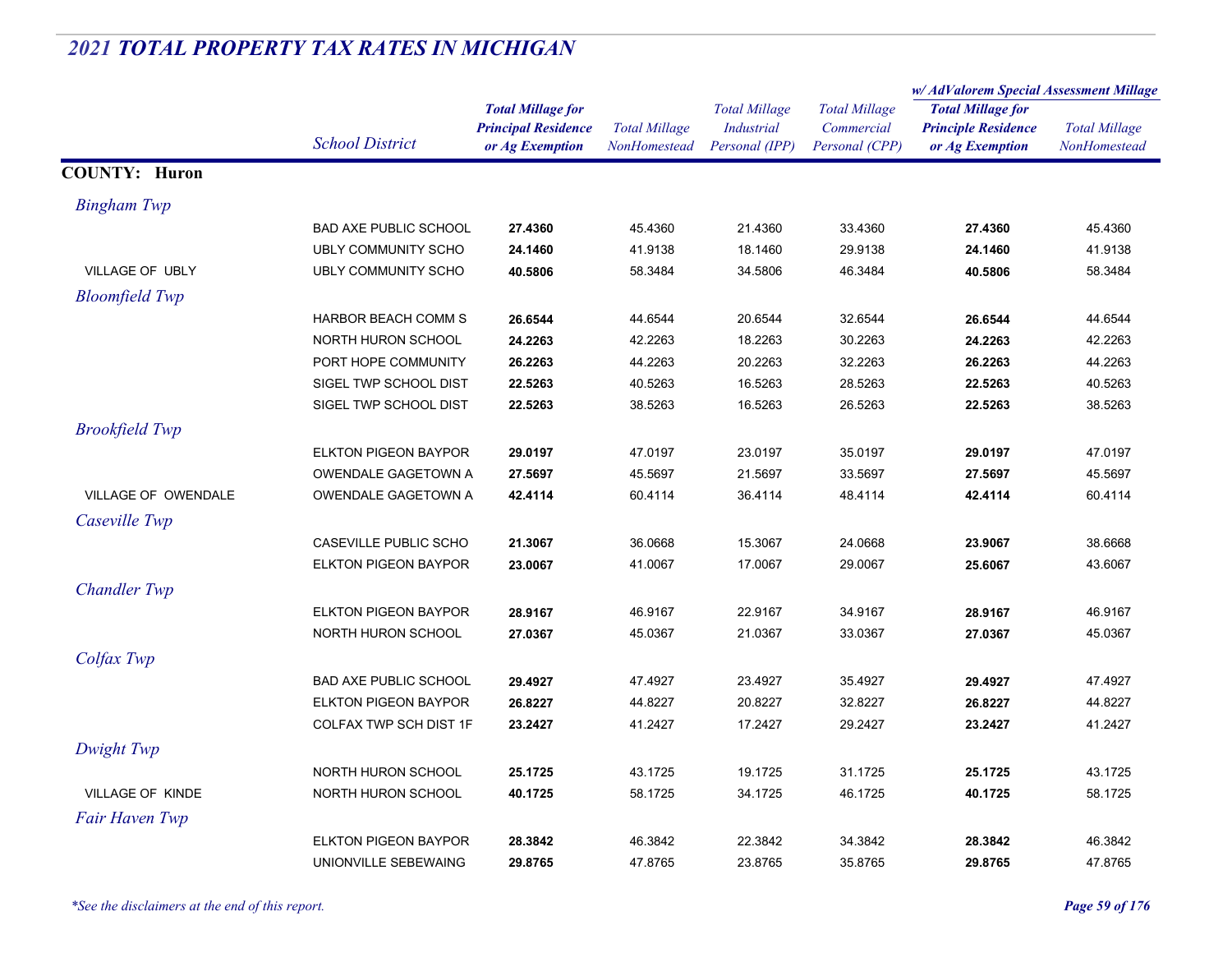|                         |                                          |                                                                           |                                      |                                                             |                                                      | w/ AdValorem Special Assessment Millage                                   |                                      |
|-------------------------|------------------------------------------|---------------------------------------------------------------------------|--------------------------------------|-------------------------------------------------------------|------------------------------------------------------|---------------------------------------------------------------------------|--------------------------------------|
|                         | <b>School District</b>                   | <b>Total Millage for</b><br><b>Principal Residence</b><br>or Ag Exemption | <b>Total Millage</b><br>NonHomestead | <b>Total Millage</b><br><b>Industrial</b><br>Personal (IPP) | <b>Total Millage</b><br>Commercial<br>Personal (CPP) | <b>Total Millage for</b><br><b>Principle Residence</b><br>or Ag Exemption | <b>Total Millage</b><br>NonHomestead |
| Gore Twp                |                                          |                                                                           |                                      |                                                             |                                                      |                                                                           |                                      |
|                         | PORT HOPE COMMUNITY                      | 26.5970                                                                   | 44.5970                              | 20.5970                                                     | 32.5970                                              | 26.5970                                                                   | 44.5970                              |
| <b>Grant Twp</b>        |                                          |                                                                           |                                      |                                                             |                                                      |                                                                           |                                      |
|                         | <b>BAD AXE PUBLIC SCHOOL</b>             | 28.6277                                                                   | 46.6277                              | 22.6277                                                     | 34.6277                                              | 28.6277                                                                   | 46.6277                              |
|                         | <b>ELKTON PIGEON BAYPOR</b>              | 25.9577                                                                   | 43.9577                              | 19.9577                                                     | 31.9577                                              | 25.9577                                                                   | 43.9577                              |
|                         | OWENDALE GAGETOWN A                      | 24.5077                                                                   | 42.5077                              | 18.5077                                                     | 30.5077                                              | 24.5077                                                                   | 42.5077                              |
|                         | <b>CASS CITY PUBLIC SCHO</b>             | 24.7300                                                                   | 42.6113                              | 18.7300                                                     | 30.6113                                              | 24.7300                                                                   | 42.6113                              |
| Hume Twp                |                                          |                                                                           |                                      |                                                             |                                                      |                                                                           |                                      |
|                         | <b>ELKTON PIGEON BAYPOR</b>              | 24.8343                                                                   | 42.8343                              | 18.8343                                                     | 30.8343                                              | 24.8343                                                                   | 42.8343                              |
|                         | NORTH HURON SCHOOL                       | 22.9543                                                                   | 40.9543                              | 16.9543                                                     | 28.9543                                              | 22.9543                                                                   | 40.9543                              |
| Huron Twp               |                                          |                                                                           |                                      |                                                             |                                                      |                                                                           |                                      |
|                         | NORTH HURON SCHOOL                       | 24.4786                                                                   | 42.4786                              | 18.4786                                                     | 30.4786                                              | 24.4786                                                                   | 42.4786                              |
|                         | PORT HOPE COMMUNITY                      | 26.4786                                                                   | 44.4786                              | 20.4786                                                     | 32.4786                                              | 26.4786                                                                   | 44.4786                              |
| Lake Twp                |                                          |                                                                           |                                      |                                                             |                                                      |                                                                           |                                      |
|                         | CASEVILLE PUBLIC SCHO                    | 22.5686                                                                   | 37.3287                              | 16.5686                                                     | 25.3287                                              | 23.1686                                                                   | 37.9287                              |
|                         | <b>ELKTON PIGEON BAYPOR</b>              | 24.2686                                                                   | 42.2686                              | 18.2686                                                     | 30.2686                                              | 24.8686                                                                   | 42.8686                              |
|                         | NORTH HURON SCHOOL                       | 22.3886                                                                   | 40.3886                              | 16.3886                                                     | 28.3886                                              | 22.9886                                                                   | 40.9886                              |
|                         |                                          |                                                                           |                                      |                                                             |                                                      |                                                                           |                                      |
| Lincoln Twp             |                                          |                                                                           |                                      |                                                             |                                                      |                                                                           |                                      |
|                         | <b>BAD AXE PUBLIC SCHOOL</b>             | 29.7561                                                                   | 47.7561                              | 23.7561                                                     | 35.7561                                              | 29.7561                                                                   | 47.7561                              |
|                         | <b>CHURCH SCHOOL DISTRI</b>              | 23.5061                                                                   | 39.6752                              | 17.5061                                                     | 27.6752                                              | 23.5061                                                                   | 39.6752                              |
| <b>VILLAGE OF KINDE</b> | NORTH HURON SCHOOL<br>NORTH HURON SCHOOL | 25.2061                                                                   | 43.2061<br>58.2061                   | 19.2061<br>34.2061                                          | 31.2061<br>46.2061                                   | 25.2061                                                                   | 43.2061                              |
|                         | COLFAX TWP SCH DIST 1F                   | 40.2061<br>23.5061                                                        | 41.5061                              | 17.5061                                                     | 29.5061                                              | 40.2061<br>23.5061                                                        | 58.2061<br>41.5061                   |
|                         | SIGEL TWP SCHOOL DIST                    | 23.5061                                                                   | 41.5061                              | 17.5061                                                     | 29.5061                                              | 23.5061                                                                   | 41.5061                              |
|                         |                                          |                                                                           |                                      |                                                             |                                                      |                                                                           |                                      |
| <b>McKinley Twp</b>     |                                          |                                                                           |                                      |                                                             |                                                      |                                                                           |                                      |
|                         | <b>ELKTON PIGEON BAYPOR</b>              | 31.1026                                                                   | 49.1026                              | 25.1026                                                     | 37.1026                                              | 31.1026                                                                   | 49.1026                              |
| Meade Twp               |                                          |                                                                           |                                      |                                                             |                                                      |                                                                           |                                      |
|                         | <b>BAD AXE PUBLIC SCHOOL</b>             | 29.6855                                                                   | 47.6855                              | 23.6855                                                     | 35.6855                                              | 29.6855                                                                   | 47.6855                              |
|                         | <b>ELKTON PIGEON BAYPOR</b>              | 27.0155                                                                   | 45.0155                              | 21.0155                                                     | 33.0155                                              | 27.0155                                                                   | 45.0155                              |
|                         | NORTH HURON SCHOOL                       | 25.1355                                                                   | 43.1355                              | 19.1355                                                     | 31.1355                                              | 25.1355                                                                   | 43.1355                              |
| <b>VILLAGE OF KINDE</b> | NORTH HURON SCHOOL                       | 40.1355                                                                   | 58.1355                              | 34.1355                                                     | 46.1355                                              | 40.1355                                                                   | 58.1355                              |
|                         | COLFAX TWP SCH DIST 1F                   | 23.4355                                                                   | 41.4355                              | 17.4355                                                     | 29.4355                                              | 23.4355                                                                   | 41.4355                              |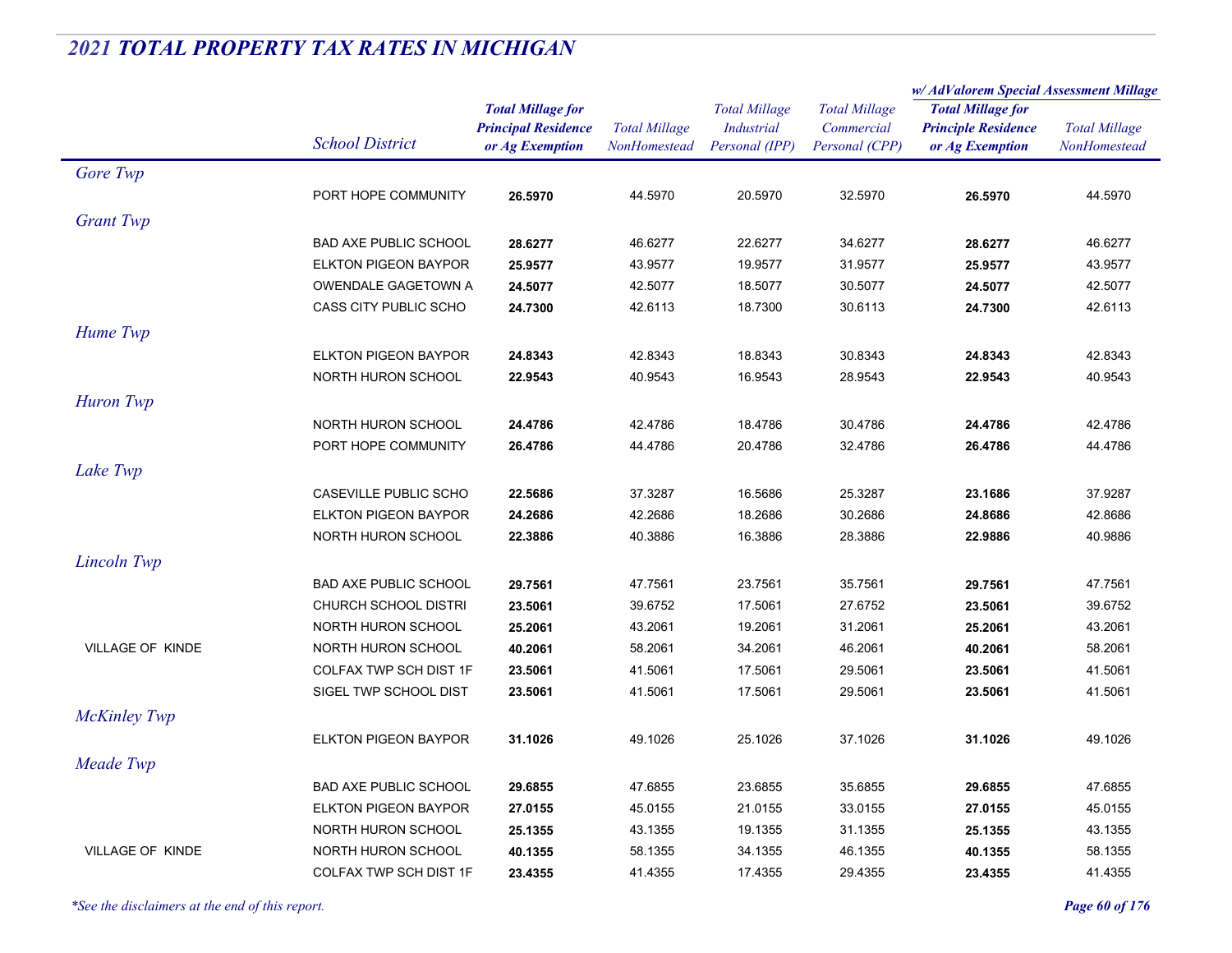|                               |                              |                            |                      | <b>Total Millage</b> | <b>Total Millage</b> | w/ AdValorem Special Assessment Millage |                      |
|-------------------------------|------------------------------|----------------------------|----------------------|----------------------|----------------------|-----------------------------------------|----------------------|
|                               |                              | <b>Total Millage for</b>   |                      |                      |                      | <b>Total Millage for</b>                | <b>Total Millage</b> |
|                               |                              | <b>Principal Residence</b> | <b>Total Millage</b> | <b>Industrial</b>    | Commercial           | <b>Principle Residence</b>              |                      |
|                               | <b>School District</b>       | or Ag Exemption            | NonHomestead         | Personal (IPP)       | Personal (CPP)       | or Ag Exemption                         | NonHomestead         |
| Oliver Twp                    |                              |                            |                      |                      |                      |                                         |                      |
|                               | <b>ELKTON PIGEON BAYPOR</b>  | 26.5022                    | 44.5022              | 20.5022              | 32.5022              | 26.5022                                 | 44.5022              |
| <b>VILLAGE OF ELKTON</b>      | <b>ELKTON PIGEON BAYPOR</b>  | 43.9687                    | 61.9687              | 37.9687              | 49.9687              | 43.9687                                 | 61.9687              |
| Paris Twp                     |                              |                            |                      |                      |                      |                                         |                      |
|                               | HARBOR BEACH COMM S          | 24.5142                    | 42.5142              | 18.5142              | 30.5142              | 24.5142                                 | 42.5142              |
|                               | <b>UBLY COMMUNITY SCHO</b>   | 23.3461                    | 41.1139              | 17.3461              | 29.1139              | 23.3461                                 | 41.1139              |
| Pointe Aux Barques Twp        |                              |                            |                      |                      |                      |                                         |                      |
|                               | NORTH HURON SCHOOL           | 29.4993                    | 47.4993              | 23.4993              | 35.4993              | 29.4993                                 | 47.4993              |
| <b>Port Austin Twp</b>        |                              |                            |                      |                      |                      |                                         |                      |
|                               | NORTH HURON SCHOOL           | 23.4998                    | 41.4998              | 17.4998              | 29.4998              | 23.4998                                 | 41.4998              |
| <b>VILLAGE OF PORT AUSTIN</b> | NORTH HURON SCHOOL           | 34.1535                    | 52.1535              | 28.1535              | 40.1535              | 34.1535                                 | 52.1535              |
|                               | PORT HOPE COMMUNITY          | 25.4998                    | 43.4998              | 19.4998              | 31.4998              | 25.4998                                 | 43.4998              |
| <b>Rubicon Twp</b>            |                              |                            |                      |                      |                      |                                         |                      |
|                               | <b>HARBOR BEACH COMM S</b>   | 25.4300                    | 43.4300              | 19.4300              | 31.4300              | 25.4300                                 | 43.4300              |
|                               | PORT HOPE COMMUNITY          | 25.0019                    | 43.0019              | 19.0019              | 31.0019              | 25.0019                                 | 43.0019              |
| VILLAGE OF PORT HOPE          | PORT HOPE COMMUNITY          | 35.5014                    | 53.5014              | 29.5014              | 41.5014              | 35.5014                                 | 53.5014              |
| <b>Sand Beach Twp</b>         |                              |                            |                      |                      |                      |                                         |                      |
|                               | <b>HARBOR BEACH COMM S</b>   | 25.4374                    | 43.4374              | 19.4374              | 31.4374              | 25.4374                                 | 43.4374              |
|                               | SIGEL TWP SCHOOL DIST        | 21.3093                    | 37.3093              | 15.3093              | 25.3093              | 21.3093                                 | 37.3093              |
| Sebewaing Twp                 |                              |                            |                      |                      |                      |                                         |                      |
|                               | <b>ELKTON PIGEON BAYPOR</b>  | 28.7113                    | 46.7113              | 22.7113              | 34.7113              | 28.7113                                 | 46.7113              |
|                               | OWENDALE GAGETOWN A          | 27.2613                    | 45.2613              | 21.2613              | 33.2613              | 27.2613                                 | 45.2613              |
|                               | UNIONVILLE SEBEWAING         | 30.2036                    | 48.2036              | 24.2036              | 36.2036              | 30.2036                                 | 48.2036              |
| VILLAGE OF SEBEWAING          | UNIONVILLE SEBEWAING         | 44.7550                    | 62.7550              | 38.7550              | 50.7550              | 44.7550                                 | 62.7550              |
| Sheridan Twp                  |                              |                            |                      |                      |                      |                                         |                      |
|                               | <b>BAD AXE PUBLIC SCHOOL</b> | 27.1177                    | 45.1177              | 21.1177              | 33.1177              | 27.1177                                 | 45.1177              |
|                               | <b>UBLY COMMUNITY SCHO</b>   | 23.8277                    | 41.5955              | 17.8277              | 29.5955              | 23.8277                                 | 41.5955              |
|                               | CASS CITY PUBLIC SCHO        | 23.2200                    | 41.1013              | 17.2200              | 29.1013              | 23.2200                                 | 41.1013              |
| <b>Sherman Twp</b>            |                              |                            |                      |                      |                      |                                         |                      |
|                               | <b>HARBOR BEACH COMM S</b>   | 26.7238                    | 44.7238              | 20.7238              | 32.7238              | 26.7238                                 | 44.7238              |
|                               | UBLY COMMUNITY SCHO          | 25.5557                    | 43.3235              | 19.5557              | 31.3235              | 25.5557                                 | 43.3235              |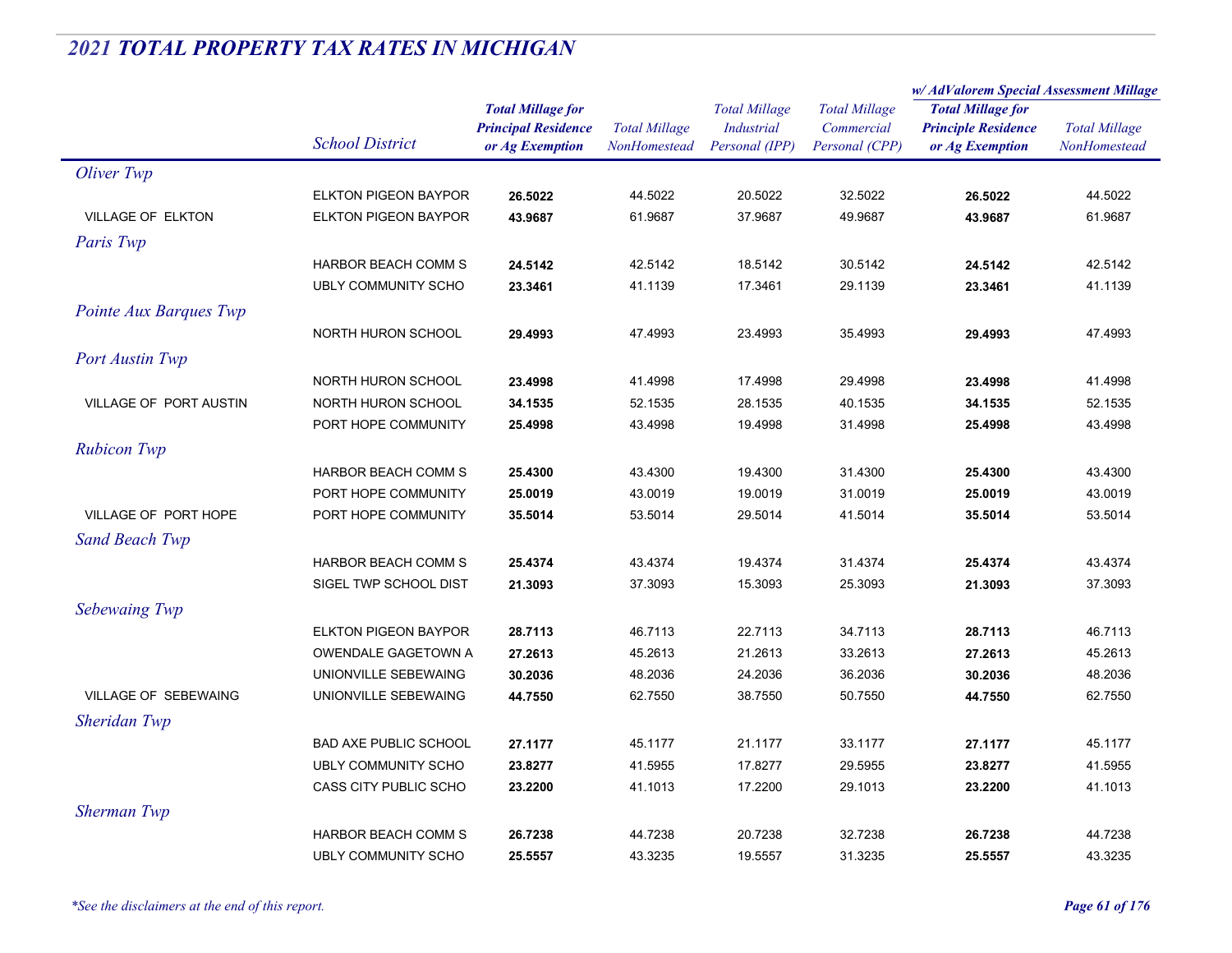|                          |                              |                            |                      | <b>Total Millage</b> | <b>Total Millage</b><br>Commercial | w/AdValorem Special Assessment Millage                 |                      |
|--------------------------|------------------------------|----------------------------|----------------------|----------------------|------------------------------------|--------------------------------------------------------|----------------------|
|                          |                              | <b>Total Millage for</b>   |                      |                      |                                    | <b>Total Millage for</b><br><b>Principle Residence</b> | <b>Total Millage</b> |
|                          | <b>School District</b>       | <b>Principal Residence</b> | <b>Total Millage</b> | <b>Industrial</b>    |                                    |                                                        |                      |
|                          |                              | or Ag Exemption            | NonHomestead         | Personal (IPP)       | Personal (CPP)                     | or Ag Exemption                                        | NonHomestead         |
| Sigel Twp                |                              |                            |                      |                      |                                    |                                                        |                      |
|                          | <b>HARBOR BEACH COMM S</b>   | 27.0482                    | 45.0482              | 21.0482              | 33.0482                            | 27.0482                                                | 45.0482              |
|                          | <b>UBLY COMMUNITY SCHO</b>   | 25.8801                    | 43.6479              | 19.8801              | 31.6479                            | 25.8801                                                | 43.6479              |
|                          | SIGEL TWP SCHOOL DIST        | 22.9201                    | 40.9201              | 16.9201              | 28.9201                            | 22.9201                                                | 40.9201              |
|                          | SIGEL TWP SCHOOL DIST        | 22.9201                    | 38.9201              | 16.9201              | 26.9201                            | 22.9201                                                | 38.9201              |
|                          | <b>HARBOR BEACH (KIPPER)</b> | 23.1801                    | 41.1801              | 17.1801              | 29.1801                            | 23.1801                                                | 41.1801              |
|                          | <b>VERONA TWP SCH DIST N</b> | 22.9201                    | 40.9201              | 16.9201              | 28.9201                            | 22.9201                                                | 40.9201              |
| Verona Twp               |                              |                            |                      |                      |                                    |                                                        |                      |
|                          | <b>BAD AXE PUBLIC SCHOOL</b> | 28.1278                    | 46.1278              | 22.1278              | 34.1278                            | 28.1278                                                | 46.1278              |
|                          | UBLY COMMUNITY SCHO          | 24.8378                    | 42.6056              | 18.8378              | 30.6056                            | 24.8378                                                | 42.6056              |
|                          | COLFAX TWP SCH DIST 1F       | 21.8778                    | 39.8778              | 15.8778              | 27.8778                            | 21.8778                                                | 39.8778              |
|                          | SIGEL TWP SCHOOL DIST        | 21.8778                    | 39.8778              | 15.8778              | 27.8778                            | 21.8778                                                | 39.8778              |
|                          | <b>VERONA TWP SCH DIST N</b> | 21.8778                    | 39.8778              | 15.8778              | 27.8778                            | 21.8778                                                | 39.8778              |
| <b>Winsor Twp</b>        |                              |                            |                      |                      |                                    |                                                        |                      |
|                          | <b>ELKTON PIGEON BAYPOR</b>  | 26.1927                    | 44.1927              | 20.1927              | 32.1927                            | 26.1927                                                | 44.1927              |
| <b>VILLAGE OF PIGEON</b> | <b>ELKTON PIGEON BAYPOR</b>  | 49.4227                    | 67.4227              | 43.4227              | 55.4227                            | 49.4227                                                | 67.4227              |
| <b>Bad Axe City</b>      |                              |                            |                      |                      |                                    |                                                        |                      |
|                          | <b>BAD AXE PUBLIC SCHOOL</b> | 43.4693                    | 61.4693              | 37.4693              | 49.4693                            | 43.4693                                                | 61.4693              |
| Caseville City           |                              |                            |                      |                      |                                    |                                                        |                      |
|                          | CASEVILLE PUBLIC SCHO        | 37.2055                    | 51.9656              |                      | 39.9656                            | 37.2055                                                | 51.9656              |
|                          |                              |                            |                      | 31.2055              |                                    |                                                        |                      |
| <b>Harbor Beach City</b> |                              |                            |                      |                      |                                    |                                                        |                      |
|                          | HARBOR BEACH COMM S          | 37.9774                    | 55.9774              | 31.9774              | 43.9774                            | 37.9774                                                | 55.9774              |
| <b>COUNTY:</b> Ingham    |                              |                            |                      |                      |                                    |                                                        |                      |
| <b>Alaiedon Twp</b>      |                              |                            |                      |                      |                                    |                                                        |                      |
|                          | <b>MASON PUBLIC SCHOOLS</b>  | 37.7335                    | 55.7083              | 31.7335              | 43.7083                            | 37.7335                                                | 55.7083              |
|                          | OKEMOS PUBLIC SCHOOL         | 39.0454                    | 57.0454              | 33.0454              | 45.0454                            | 39.0454                                                | 57.0454              |
|                          | <b>WILLIAMSTON COMM SCH</b>  | 40.6183                    | 58.4563              | 34.6183              | 46.4563                            | 40.6183                                                | 58.4563              |
| <b>Aurelius Twp</b>      |                              |                            |                      |                      |                                    |                                                        |                      |
|                          | <b>EATON RAPIDS PUBLICS</b>  | 33.2782                    | 51.1451              | 27.2782              | 39.1451                            | 33.2782                                                | 51.1451              |
|                          | <b>MASON PUBLIC SCHOOLS</b>  | 38.2221                    | 56.1969              | 32.2221              | 44.1969                            | 38.2221                                                | 56.1969              |
|                          |                              |                            |                      |                      |                                    |                                                        |                      |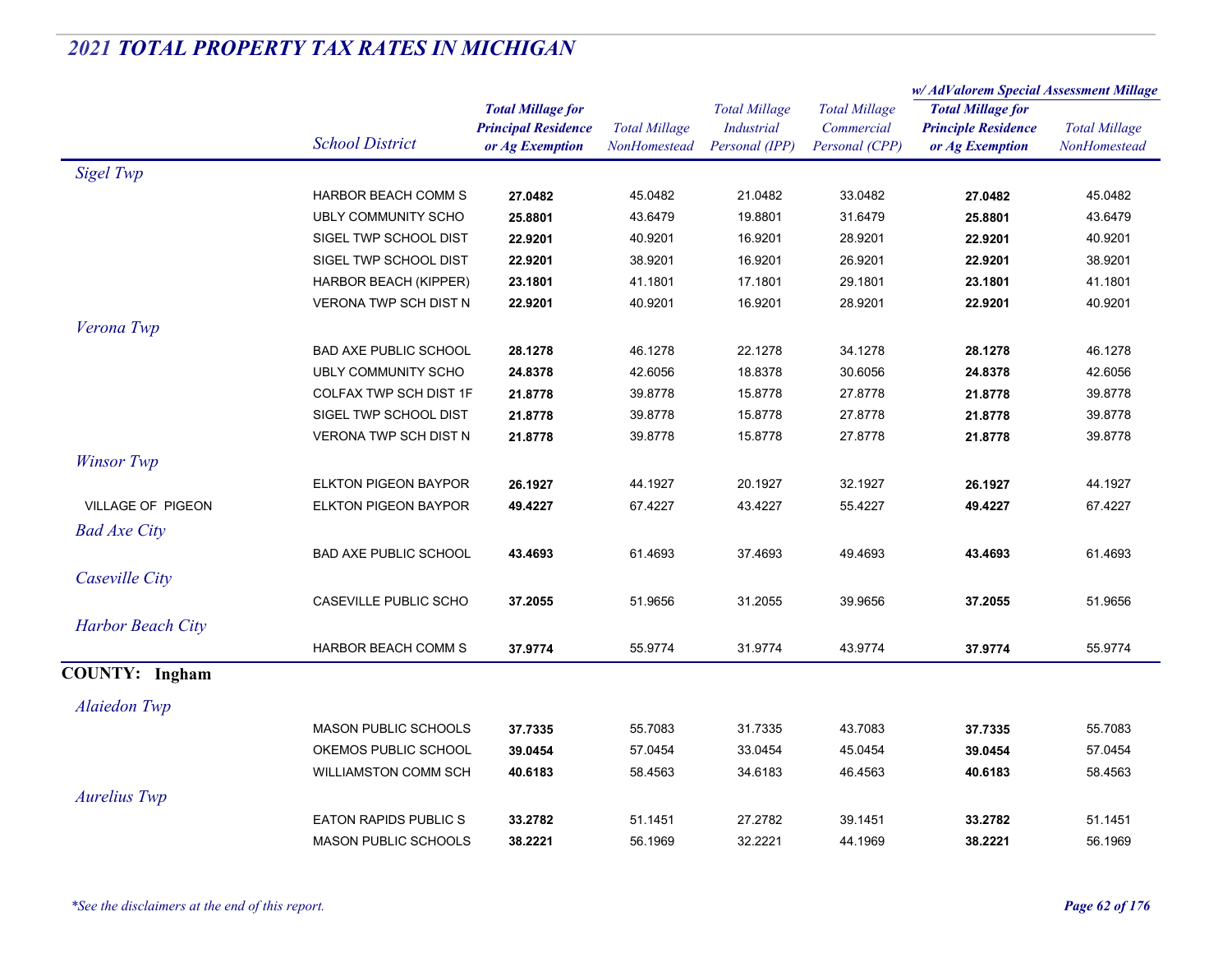|                             |                             |                            | <b>Total Millage</b><br>NonHomestead | <b>Total Millage</b> | <b>Total Millage</b> | w/ AdValorem Special Assessment Millage                                   |                      |
|-----------------------------|-----------------------------|----------------------------|--------------------------------------|----------------------|----------------------|---------------------------------------------------------------------------|----------------------|
|                             |                             | <b>Total Millage for</b>   |                                      |                      |                      | <b>Total Millage for</b><br><b>Principle Residence</b><br>or Ag Exemption | <b>Total Millage</b> |
|                             |                             | <b>Principal Residence</b> |                                      | <b>Industrial</b>    | Commercial           |                                                                           |                      |
|                             | <b>School District</b>      | or Ag Exemption            |                                      | Personal (IPP)       | Personal (CPP)       |                                                                           | NonHomestead         |
| <b>Bunker Hill Twp</b>      |                             |                            |                                      |                      |                      |                                                                           |                      |
|                             | DANSVILLE AG SCHOOL         | 40.7979                    | 58.7979                              | 34.7979              | 46.7979              | 40.7979                                                                   | 58.7979              |
|                             | LESLIE PUBLIC SCHOOLS       | 37.7877                    | 55.7877                              | 31.7877              | 43.7877              | 37.7877                                                                   | 55.7877              |
|                             | STOCKBRIDGE COMM SC         | 36.7147                    | 54.7147                              | 30.7147              | 42.7147              | 36.7147                                                                   | 54.7147              |
| Delhi Twp                   |                             |                            |                                      |                      |                      |                                                                           |                      |
|                             | <b>EATON RAPIDS PUBLICS</b> | 43.6683                    | 61.5352                              | 37.6683              | 49.5352              | 43.6683                                                                   | 61.5352              |
|                             | LANSING PUBLIC SCHOOL       | 47.7036                    | 65.1514                              | 41.7036              | 53.1514              | 47.7036                                                                   | 65.1514              |
|                             | <b>HOLT PUBLIC SCHOOLS</b>  | 50.1680                    | 68.1680                              | 44.1680              | 56.1680              | 50.1680                                                                   | 68.1680              |
|                             | TR-HOLT/MAS 04              | 44.8380                    | 62.8380                              | 38.8380              | 50.8380              | 44.8380                                                                   | 62.8380              |
|                             | TR-HOLT/MAS 07              | 44.8380                    | 62.8380                              | 38.8380              | 50.8380              | 44.8380                                                                   | 62.8380              |
|                             | TR-ER/HOLT                  | 48.9380                    | 66.9380                              | 42.9380              | 54.9380              | 48.9380                                                                   | 66.9380              |
|                             | <b>MASON PUBLIC SCHOOLS</b> | 48.6122                    | 66.5870                              | 42.6122              | 54.5870              | 48.6122                                                                   | 66.5870              |
| <b>Ingham Twp</b>           |                             |                            |                                      |                      |                      |                                                                           |                      |
|                             | DANSVILLE AG SCHOOL         | 39.1841                    | 57.1841                              | 33.1841              | 45.1841              | 41.6841                                                                   | 59.6841              |
| <b>VILLAGE OF DANSVILLE</b> | DANSVILLE AG SCHOOL         | 47.4252                    | 65.4252                              | 41.4252              | 53.4252              | 49.9252                                                                   | 67.9252              |
|                             | <b>MASON PUBLIC SCHOOLS</b> | 37.8751                    | 55.8499                              | 31.8751              | 43.8499              | 40.3751                                                                   | 58.3499              |
| Lansing Twp                 |                             |                            |                                      |                      |                      |                                                                           |                      |
|                             |                             |                            |                                      |                      |                      |                                                                           |                      |
|                             | EAST LANSING SCHOOL D       | 49.7655                    | 67.7655                              | 43.7655              | 55.7655              | 51.8962                                                                   | 69.8962              |
|                             | LANSING PUBLIC SCHOOL       | 47.7321                    | 65.1799                              | 41.7321              | 53.1799              | 49.8628                                                                   | 67.3106              |
|                             | <b>WAVERLY SCHOOLS</b>      | 51.7805                    | 64.9471                              | 45.7805              | 55.3611              | 53.9112                                                                   | 67.0778              |
| Leroy Twp                   |                             |                            |                                      |                      |                      |                                                                           |                      |
|                             | DANSVILLE AG SCHOOL         | 42.2472                    | 60.2472                              | 36.2472              | 48.2472              | 42.2472                                                                   | 60.2472              |
|                             | WEBBERVILLE COMMUNIT        | 42.6915                    | 60.6915                              | 36.6915              | 48.6915              | 42.6915                                                                   | 60.6915              |
| VILLAGE OF WEBBERVILLE      | <b>WEBBERVILLE COMMUNIT</b> | 55.8915                    | 73.8915                              | 49.8915              | 61.8915              | 55.8915                                                                   | 73.8915              |
|                             | <b>WILLIAMSTON COMM SCH</b> | 43.8230                    | 61.6610                              | 37.8230              | 49.6610              | 43.8230                                                                   | 61.6610              |
| Leslie Twp                  |                             |                            |                                      |                      |                      |                                                                           |                      |
|                             | DANSVILLE AG SCHOOL         | 40.1000                    | 58.1000                              | 34.1000              | 46.1000              | 40.1000                                                                   | 58.1000              |
|                             | LESLIE PUBLIC SCHOOLS       | 37.0898                    | 55.0898                              | 31.0898              | 43.0898              | 37.0898                                                                   | 55.0898              |
|                             | TR-LES/MASN                 | 38.0840                    | 56.0840                              | 32.0840              | 44.0840              | 38.0840                                                                   | 56.0840              |
|                             | <b>MASON PUBLIC SCHOOLS</b> | 38.7910                    | 56.7658                              | 32.7910              | 44.7658              | 38.7910                                                                   | 56.7658              |
|                             | NORTHWEST SCHOOL DIS        | 34.9125                    | 52.9125                              | 28.9125              | 40.9125              | 34.9125                                                                   | 52.9125              |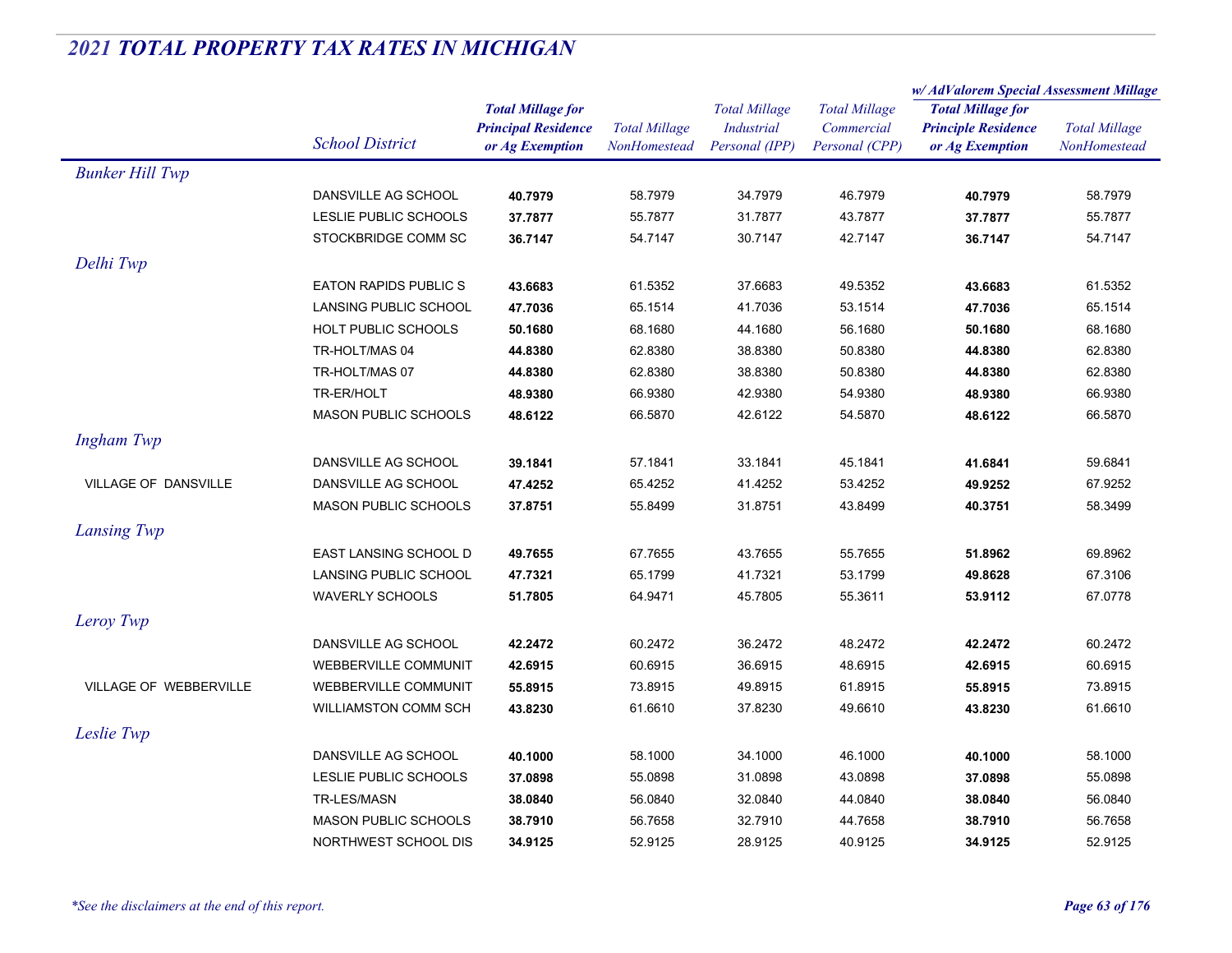|                               |                             |                                                                           |                                      |                                                             |                                                      | w/AdValorem Special Assessment Millage                                    |                                      |
|-------------------------------|-----------------------------|---------------------------------------------------------------------------|--------------------------------------|-------------------------------------------------------------|------------------------------------------------------|---------------------------------------------------------------------------|--------------------------------------|
|                               | <b>School District</b>      | <b>Total Millage for</b><br><b>Principal Residence</b><br>or Ag Exemption | <b>Total Millage</b><br>NonHomestead | <b>Total Millage</b><br><b>Industrial</b><br>Personal (IPP) | <b>Total Millage</b><br>Commercial<br>Personal (CPP) | <b>Total Millage for</b><br><b>Principle Residence</b><br>or Ag Exemption | <b>Total Millage</b><br>NonHomestead |
| Locke Twp                     |                             |                                                                           |                                      |                                                             |                                                      |                                                                           |                                      |
|                               | <b>WEBBERVILLE COMMUNIT</b> | 42.6255                                                                   | 60.6255                              | 36.6255                                                     | 48.6255                                              | 42.6255                                                                   | 60.6255                              |
|                               | WILLIAMSTON COMM SCH        | 43.7570                                                                   | 61.5950                              | 37.7570                                                     | 49.5950                                              | 43.7570                                                                   | 61.5950                              |
|                               | <b>FOWLERVILLE COMMUNIT</b> | 36.7631                                                                   | 54.7631                              | 30.7631                                                     | 42.7631                                              | 36.7631                                                                   | 54.7631                              |
|                               | MORRICE AREA SCHOOLS        | 35.6006                                                                   | 51.1949                              | 29.6006                                                     | 39.1949                                              | 35.6006                                                                   | 51.1949                              |
|                               | PERRY PUBLIC SCHOOL D       | 36.8894                                                                   | 54.5038                              | 30.8894                                                     | 42.5038                                              | 36.8894                                                                   | 54.5038                              |
| Meridian Twp                  |                             |                                                                           |                                      |                                                             |                                                      |                                                                           |                                      |
|                               | EAST LANSING SCHOOL D       | 51.4663                                                                   | 69.4663                              | 45.4663                                                     | 57.4663                                              | 51.4663                                                                   | 69.4663                              |
|                               | HASLETT PUBLIC SCHOOL       | 53.9685                                                                   | 71.9685                              | 47.9685                                                     | 59.9685                                              | 53.9685                                                                   | 71.9685                              |
|                               | OKEMOS PUBLIC SCHOOL        | 51.6534                                                                   | 69.6534                              | 45.6534                                                     | 57.6534                                              | 51.6534                                                                   | 69.6534                              |
|                               | <b>WILLIAMSTON COMM SCH</b> | 53.2263                                                                   | 71.0643                              | 47.2263                                                     | 59.0643                                              | 53.2263                                                                   | 71.0643                              |
| Onondaga Twp                  |                             |                                                                           |                                      |                                                             |                                                      |                                                                           |                                      |
|                               | <b>EATON RAPIDS PUBLICS</b> | 32.9216                                                                   | 50.7885                              | 26.9216                                                     | 38.7885                                              | 32.9216                                                                   | 50.7885                              |
|                               | LESLIE PUBLIC SCHOOLS       | 36.1643                                                                   | 54.1643                              | 30.1643                                                     | 42.1643                                              | 36.1643                                                                   | 54.1643                              |
|                               | <b>MASON PUBLIC SCHOOLS</b> | 37.8655                                                                   | 55.8403                              | 31.8655                                                     | 43.8403                                              | 37.8655                                                                   | 55.8403                              |
|                               | NORTHWEST SCHOOL DIS        | 33.9870                                                                   | 51.9870                              | 27.9870                                                     | 39.9870                                              | 33.9870                                                                   | 51.9870                              |
|                               | SPRINGPORT PUBLIC SCH       | 36.0083                                                                   | 54.0083                              | 30.0083                                                     | 42.0083                                              | 36.0083                                                                   | 54.0083                              |
| Stockbridge Twp               |                             |                                                                           |                                      |                                                             |                                                      |                                                                           |                                      |
|                               | DANSVILLE AG SCHOOL         | 40.5921                                                                   | 58.5921                              | 34.5921                                                     | 46.5921                                              | 40.5921                                                                   | 58.5921                              |
|                               | STOCKBRIDGE COMM SC         | 36.5089                                                                   | 54.5089                              | 30.5089                                                     | 42.5089                                              | 36.5089                                                                   | 54.5089                              |
| <b>VILLAGE OF STOCKBRIDGE</b> | STOCKBRIDGE COMM SC         | 49.2489                                                                   | 67.2489                              | 43.2489                                                     | 55.2489                                              | 49.2489                                                                   | 67.2489                              |
| Vevay Twp                     |                             |                                                                           |                                      |                                                             |                                                      |                                                                           |                                      |
|                               | DANSVILLE AG SCHOOL         | 39.2063                                                                   | 57.2063                              | 33.2063                                                     | 45.2063                                              | 39.2063                                                                   | 57.2063                              |
|                               | <b>MASON PUBLIC SCHOOLS</b> | 37.8973                                                                   | 55.8721                              | 31.8973                                                     | 43.8721                                              | 37.8973                                                                   | 55.8721                              |
| <b>Wheatfield Twp</b>         |                             |                                                                           |                                      |                                                             |                                                      |                                                                           |                                      |
|                               | DANSVILLE AG SCHOOL         | 42.4160                                                                   | 60.4160                              | 36.4160                                                     | 48.4160                                              | 42.4160                                                                   | 60.4160                              |
|                               | <b>MASON PUBLIC SCHOOLS</b> | 41.1070                                                                   | 59.0818                              | 35.1070                                                     | 47.0818                                              | 41.1070                                                                   | 59.0818                              |
|                               | <b>WILLIAMSTON COMM SCH</b> | 43.9918                                                                   | 61.8298                              | 37.9918                                                     | 49.8298                                              | 43.9918                                                                   | 61.8298                              |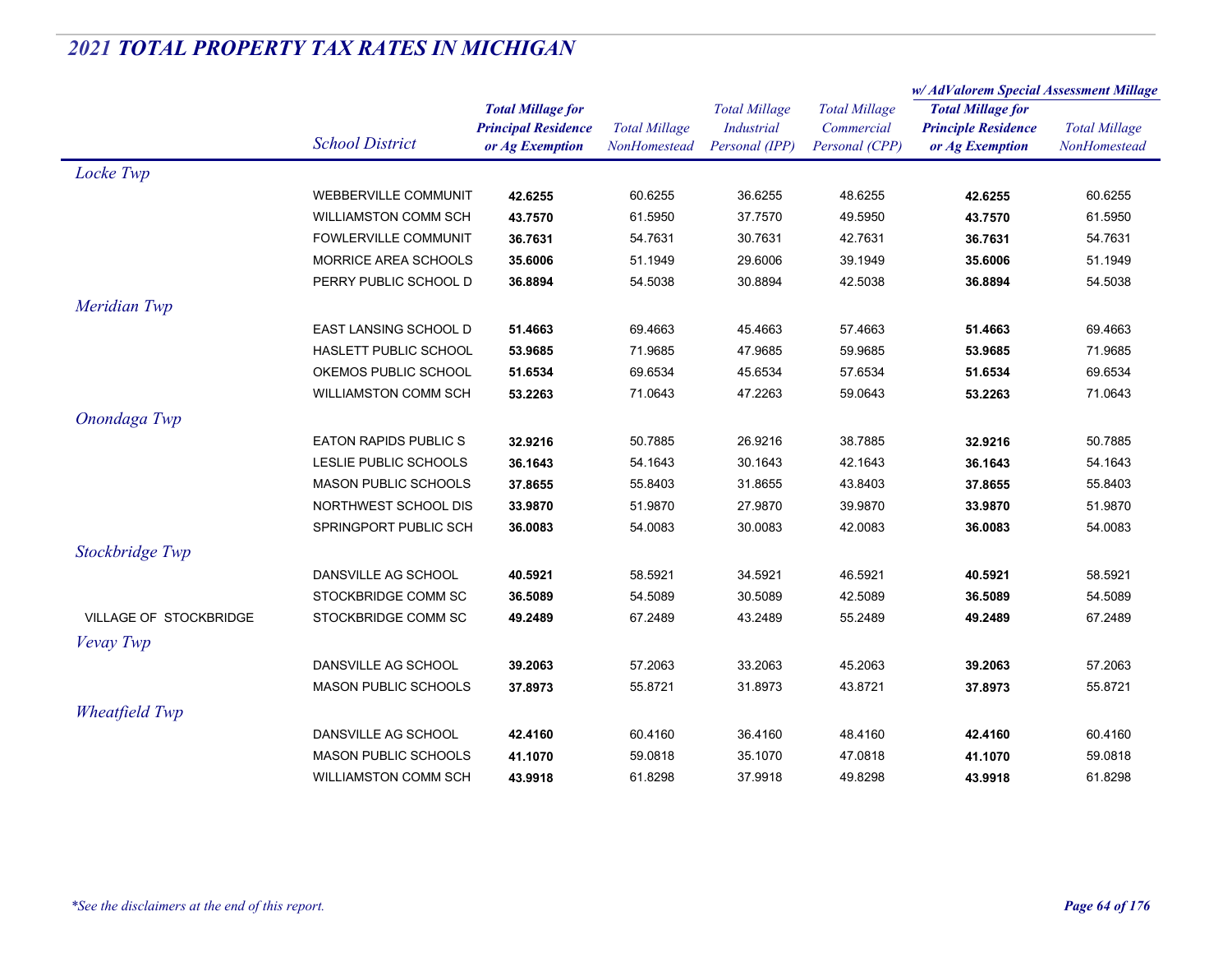|                          |                             |                                                                           |                                      |                                                      |                                                      | w/AdValorem Special Assessment Millage                                    |                                      |  |
|--------------------------|-----------------------------|---------------------------------------------------------------------------|--------------------------------------|------------------------------------------------------|------------------------------------------------------|---------------------------------------------------------------------------|--------------------------------------|--|
|                          | <b>School District</b>      | <b>Total Millage for</b><br><b>Principal Residence</b><br>or Ag Exemption | <b>Total Millage</b><br>NonHomestead | <b>Total Millage</b><br>Industrial<br>Personal (IPP) | <b>Total Millage</b><br>Commercial<br>Personal (CPP) | <b>Total Millage for</b><br><b>Principle Residence</b><br>or Ag Exemption | <b>Total Millage</b><br>NonHomestead |  |
| White Oak Twp            |                             |                                                                           |                                      |                                                      |                                                      |                                                                           |                                      |  |
|                          | DANSVILLE AG SCHOOL         | 40.8026                                                                   | 58.8026                              | 34.8026                                              | 46.8026                                              | 40.8026                                                                   | 58.8026                              |  |
|                          | STOCKBRIDGE COMM SC         | 36.7194                                                                   | 54.7194                              | 30.7194                                              | 42.7194                                              | 36.7194                                                                   | 54.7194                              |  |
|                          | <b>WEBBERVILLE COMMUNIT</b> | 41.2469                                                                   | 59.2469                              | 35.2469                                              | 47.2469                                              | 41.2469                                                                   | 59.2469                              |  |
|                          | FOWLERVILLE COMMUNIT        | 35.3845                                                                   | 53.3845                              | 29.3845                                              | 41.3845                                              | 35.3845                                                                   | 53.3845                              |  |
| <b>Williamstown Twp</b>  |                             |                                                                           |                                      |                                                      |                                                      |                                                                           |                                      |  |
|                          | HASLETT PUBLIC SCHOOL       | 44.4877                                                                   | 62.4877                              | 38.4877                                              | 50.4877                                              | 44.4877                                                                   | 62.4877                              |  |
|                          | OKEMOS PUBLIC SCHOOL        | 42.1726                                                                   | 60.1726                              | 36.1726                                              | 48.1726                                              | 42.1726                                                                   | 60.1726                              |  |
|                          | <b>WILLIAMSTON COMM SCH</b> | 43.7455                                                                   | 61.5835                              | 37.7455                                              | 49.5835                                              | 43.7455                                                                   | 61.5835                              |  |
|                          | PERRY PUBLIC SCHOOL D       | 36.8779                                                                   | 54.4923                              | 30.8779                                              | 42.4923                                              | 36.8779                                                                   | 54.4923                              |  |
| <b>East Lansing City</b> |                             |                                                                           |                                      |                                                      |                                                      |                                                                           |                                      |  |
|                          | EAST LANSING SCHOOL D       | 55.8188                                                                   | 73.8188                              | 49.8188                                              | 61.8188                                              | 55.8188                                                                   | 73.8188                              |  |
|                          | LANSING PUBLIC SCHOOL       | 53.7854                                                                   | 71.2332                              | 47.7854                                              | 59.2332                                              | 53.7854                                                                   | 71.2332                              |  |
|                          | HASLETT PUBLIC SCHOOL       | 58.3210                                                                   | 76.3210                              | 52.3210                                              | 64.3210                                              | 58.3210                                                                   | 76.3210                              |  |
| Lansing City             |                             |                                                                           |                                      |                                                      |                                                      |                                                                           |                                      |  |
|                          | EAST LANSING SCHOOL D       | 60.7164                                                                   | 78.7164                              | 54.7164                                              | 66.7164                                              | 60.7164                                                                   | 78.7164                              |  |
|                          | LANSING PUBLIC SCHOOL       | 58.6830                                                                   | 76.1308                              | 52.6830                                              | 64.1308                                              | 58.6830                                                                   | 76.1308                              |  |
|                          | HOLT PUBLIC SCHOOLS         | 61.1474                                                                   | 79.1474                              | 55.1474                                              | 67.1474                                              | 61.1474                                                                   | 79.1474                              |  |
|                          | <b>MASON PUBLIC SCHOOLS</b> | 59.5916                                                                   | 77.5664                              | 53.5916                                              | 65.5664                                              | 59.5916                                                                   | 77.5664                              |  |
|                          | OKEMOS PUBLIC SCHOOL        | 60.9035                                                                   | 78.9035                              | 54.9035                                              | 66.9035                                              | 60.9035                                                                   | 78.9035                              |  |
|                          | <b>WAVERLY SCHOOLS</b>      | 62.7314                                                                   | 75.8980                              | 56.7314                                              | 66.3120                                              | 62.7314                                                                   | 75.8980                              |  |
| Leslie City              |                             |                                                                           |                                      |                                                      |                                                      |                                                                           |                                      |  |
|                          | LESLIE PUBLIC SCHOOLS       | 51.8009                                                                   | 69.8009                              | 45.8009                                              | 57.8009                                              | 51.8009                                                                   | 69.8009                              |  |
| <b>Mason City</b>        |                             |                                                                           |                                      |                                                      |                                                      |                                                                           |                                      |  |
|                          | MASON PUBLIC SCHOOLS        | 52.1521                                                                   | 70.1269                              | 46.1521                                              | 58.1269                                              | 52.1521                                                                   | 70.1269                              |  |
| <b>Williamston City</b>  |                             |                                                                           |                                      |                                                      |                                                      |                                                                           |                                      |  |
|                          | <b>WILLIAMSTON COMM SCH</b> | 57.9241                                                                   | 75.7621                              | 51.9241                                              | 63.7621                                              | 57.9241                                                                   | 75.7621                              |  |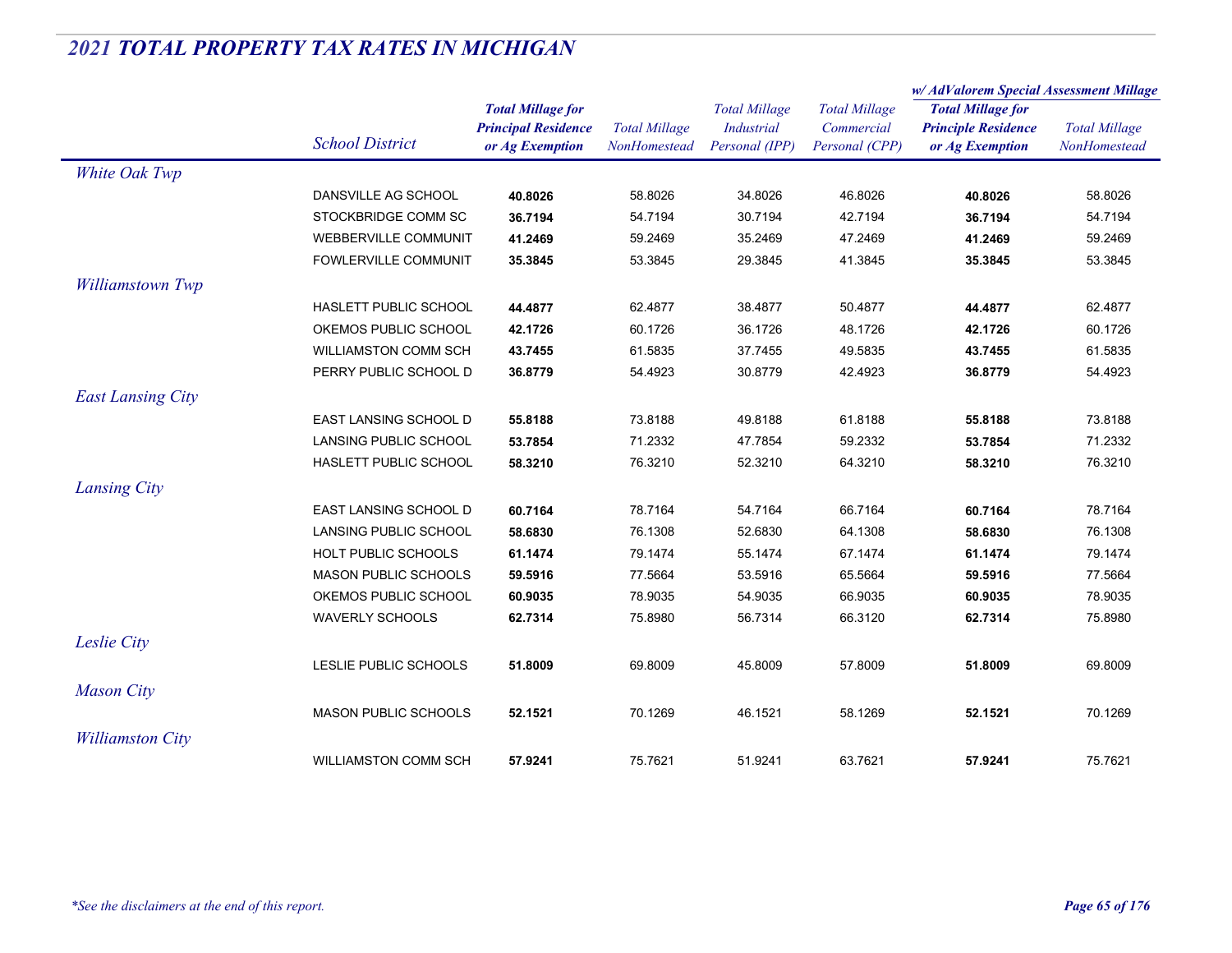|                        |                              |                                                        |                      |                                           |                                    | w/AdValorem Special Assessment Millage                 |                      |
|------------------------|------------------------------|--------------------------------------------------------|----------------------|-------------------------------------------|------------------------------------|--------------------------------------------------------|----------------------|
|                        |                              | <b>Total Millage for</b><br><b>Principal Residence</b> | <b>Total Millage</b> | <b>Total Millage</b><br><b>Industrial</b> | <b>Total Millage</b><br>Commercial | <b>Total Millage for</b><br><b>Principle Residence</b> | <b>Total Millage</b> |
|                        | <b>School District</b>       | or Ag Exemption                                        | NonHomestead         | Personal (IPP)                            | Personal (CPP)                     | or Ag Exemption                                        | NonHomestead         |
| <b>COUNTY: Ionia</b>   |                              |                                                        |                      |                                           |                                    |                                                        |                      |
| <b>Berlin Twp</b>      |                              |                                                        |                      |                                           |                                    |                                                        |                      |
|                        | IONIA PUBLIC SCHOOLS         | 30.6903                                                | 48.1951              | 24.6903                                   | 36.1951                            | 30.6903                                                | 48.1951              |
|                        | LAKEWOOD PUBLIC SCHO         | 26.0004                                                | 43.9734              | 20.0004                                   | 31.9734                            | 26.0004                                                | 43.9734              |
|                        | SARANAC COMMUNITY SC         | 28.9925                                                | 46.9925              | 22.9925                                   | 34.9925                            | 28.9925                                                | 46.9925              |
|                        | BERLIN TWP SCHOOL DIS        | 19.9925                                                | 38.4925              | 13.9925                                   | 26.4925                            | 19.9925                                                | 38.4925              |
| <b>Boston Twp</b>      |                              |                                                        |                      |                                           |                                    |                                                        |                      |
|                        | LAKEWOOD PUBLIC SCHO         | 25.8950                                                | 43.8680              | 19.8950                                   | 31.8680                            | 25.8950                                                | 43.8680              |
|                        | TR-SARANAC TO LAKEWO         | 25.8950                                                | 43.8680              | 19.8950                                   | 31.8680                            | 25.8950                                                | 43.8680              |
|                        | SARANAC COMMUNITY SC         | 28.8871                                                | 46.8871              | 22.8871                                   | 34.8871                            | 28.8871                                                | 46.8871              |
| VILLAGE OF SARANAC     | SARANAC COMMUNITY SC         | 42.8192                                                | 60.8192              | 36.8192                                   | 48.8192                            | 42.8192                                                | 60.8192              |
|                        | LOWELL AREA SCHOOL DI        | 29.2769                                                | 46.6219              | 23.2769                                   | 34.6219                            | 29.2769                                                | 46.6219              |
| Campbell Twp           |                              |                                                        |                      |                                           |                                    |                                                        |                      |
|                        | THORNAPPLE KELLOGG S         | 33.1382                                                | 51.1382              | 27.1382                                   | 39.1382                            | 33.1382                                                | 51.1382              |
|                        | LAKEWOOD PUBLIC SCHO         | 28.0945                                                | 46.0675              | 22.0945                                   | 34.0675                            | 28.0945                                                | 46.0675              |
| VILLAGE OF CLARKSVILLE | LAKEWOOD PUBLIC SCHO         | 36.6461                                                | 54.6191              | 30.6461                                   | 42.6191                            | 36.6461                                                | 54.6191              |
|                        | SARANAC COMMUNITY SC         | 31.0866                                                | 49.0866              | 25.0866                                   | 37.0866                            | 31.0866                                                | 49.0866              |
|                        | LOWELL AREA SCHOOL DI        | 31.4764                                                | 48.8214              | 25.4764                                   | 36.8214                            | 31.4764                                                | 48.8214              |
| Danby Twp              |                              |                                                        |                      |                                           |                                    |                                                        |                      |
|                        | <b>GRAND LEDGE PUBLIC SC</b> | 28.6097                                                | 46.6097              | 22.6097                                   | 34.6097                            | 28.6817                                                | 46.6817              |
|                        | LAKEWOOD PUBLIC SCHO         | 26.5270                                                | 44.5000              | 20.5270                                   | 32.5000                            | 26.5990                                                | 44.5720              |
|                        | PORTLAND PUBLIC SCHO         | 27.8691                                                | 45.8691              | 21.8691                                   | 33.8691                            | 27.9411                                                | 45.9411              |
| <b>Easton Twp</b>      |                              |                                                        |                      |                                           |                                    |                                                        |                      |
|                        | IONIA PUBLIC SCHOOLS         | 30.7031                                                | 48.2079              | 24.7031                                   | 36.2079                            | 30.7031                                                | 48.2079              |
|                        | BELDING AREA SCHOOL D        | 27.0053                                                | 45.0053              | 21.0053                                   | 33.0053                            | 27.0053                                                | 45.0053              |
|                        | SARANAC COMMUNITY SC         | 29.0053                                                | 47.0053              | 23.0053                                   | 35.0053                            | 29.0053                                                | 47.0053              |
|                        | EASTON TWP SCHOOL DI         | 20.0053                                                | 38.0053              | 14.0053                                   | 26.0053                            | 20.0053                                                | 38.0053              |
|                        | IONIA TWP SCHOOL DIST        | 20.0053                                                | 38.0053              | 14.0053                                   | 26.0053                            | 20.0053                                                | 38.0053              |
| Ionia Twp              |                              |                                                        |                      |                                           |                                    |                                                        |                      |
|                        | IONIA PUBLIC SCHOOLS         | 30.6933                                                | 48.1981              | 24.6933                                   | 36.1981                            | 30.6933                                                | 48.1981              |
| VILLAGE OF LYONS       | IONIA PUBLIC SCHOOLS         | 42.4008                                                | 59.9056              | 36.4008                                   | 47.9056                            | 42.4008                                                | 59.9056              |
|                        | <b>IONIA TWP SCHOOL DIST</b> | 19.9955                                                | 37.9955              | 13.9955                                   | 25.9955                            | 19.9955                                                | 37.9955              |

*\*See the disclaimers at the end of this report. Page 66 of 176*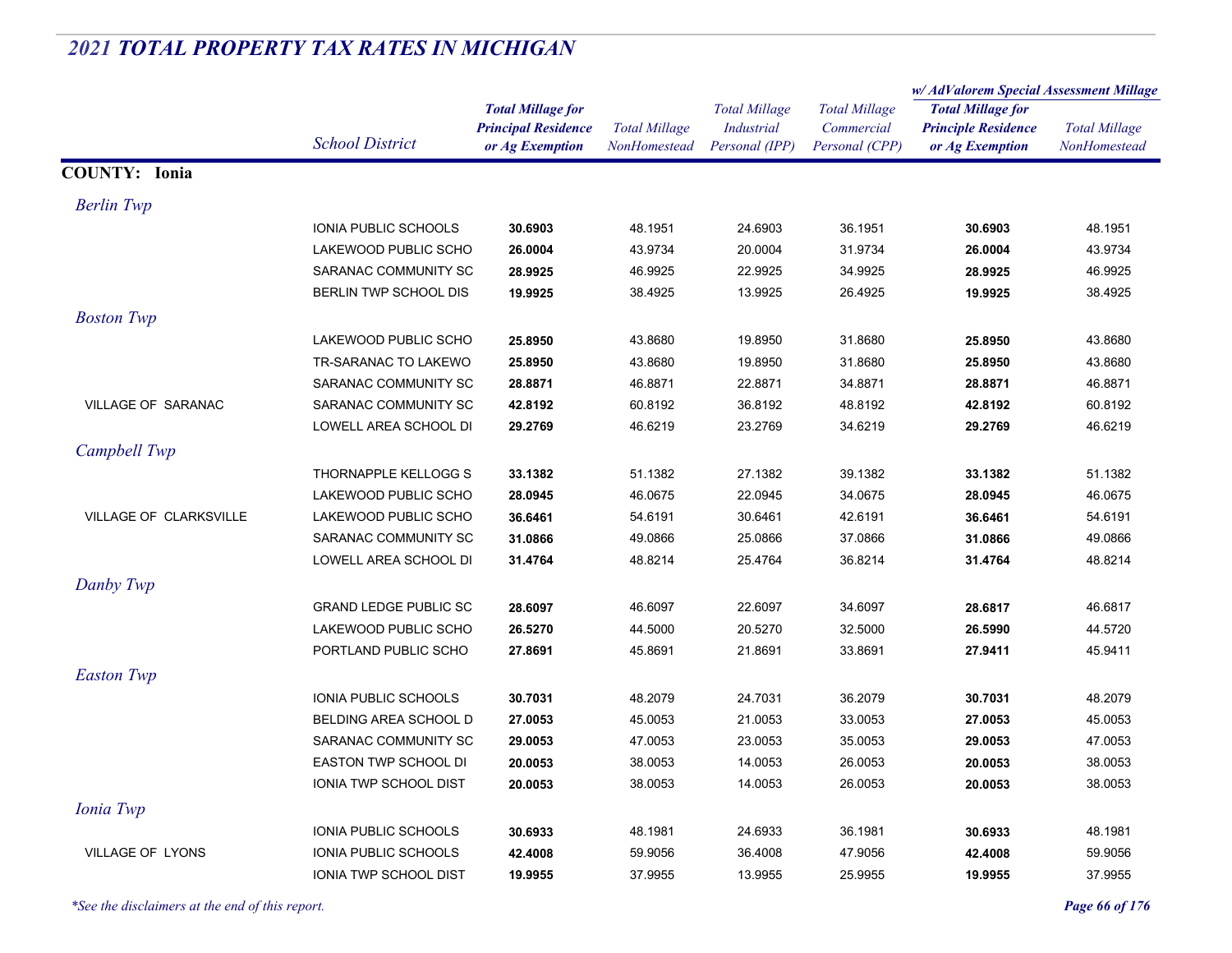|                          |                             |                            | <b>Total Millage</b> | <b>Total Millage</b> | <b>Total Millage</b> | w/AdValorem Special Assessment Millage                 |                      |
|--------------------------|-----------------------------|----------------------------|----------------------|----------------------|----------------------|--------------------------------------------------------|----------------------|
|                          |                             | <b>Total Millage for</b>   |                      |                      |                      | <b>Total Millage for</b><br><b>Principle Residence</b> | <b>Total Millage</b> |
|                          | <b>School District</b>      | <b>Principal Residence</b> |                      | Industrial           | Commercial           |                                                        |                      |
|                          |                             | or Ag Exemption            | NonHomestead         | Personal (IPP)       | Personal (CPP)       | or Ag Exemption                                        | NonHomestead         |
| Keene Twp                |                             |                            |                      |                      |                      |                                                        |                      |
|                          | BELDING AREA SCHOOL D       | 27.2930                    | 45.2930              | 21.2930              | 33.2930              | 27.2930                                                | 45.2930              |
|                          | SARANAC COMMUNITY SC        | 29.2930                    | 47.2930              | 23.2930              | 35.2930              | 29.2930                                                | 47.2930              |
|                          | LOWELL AREA SCHOOL DI       | 29.6828                    | 47.0278              | 23.6828              | 35.0278              | 29.6828                                                | 47.0278              |
| Lyons Twp                |                             |                            |                      |                      |                      |                                                        |                      |
|                          | PEWAMO WESTPHALIA C         | 26.3496                    | 44.3496              | 20.3496              | 32.3496              | 26.3496                                                | 44.3496              |
| <b>VILLAGE OF PEWAMO</b> | PEWAMO WESTPHALIA C         | 38.1607                    | 56.1607              | 32.1607              | 44.1607              | 38.1607                                                | 56.1607              |
|                          | <b>IONIA PUBLIC SCHOOLS</b> | 32.1160                    | 49.6208              | 26.1160              | 37.6208              | 32.1160                                                | 49.6208              |
| VILLAGE OF LYONS         | IONIA PUBLIC SCHOOLS        | 43.8235                    | 61.3283              | 37.8235              | 49.3283              | 43.8235                                                | 61.3283              |
| <b>VILLAGE OF MUIR</b>   | <b>IONIA PUBLIC SCHOOLS</b> | 46.2477                    | 63.7525              | 40.2477              | 51.7525              | 46.2477                                                | 63.7525              |
|                          | PORTLAND PUBLIC SCHO        | 28.7682                    | 46.7682              | 22.7682              | 34.7682              | 28.7682                                                | 46.7682              |
|                          | TR-IONIA/PORTLAND           | 28.7682                    | 46.7682              | 22.7682              | 34.7682              | 28.7682                                                | 46.7682              |
| <b>North Plains Twp</b>  |                             |                            |                      |                      |                      |                                                        |                      |
|                          | PEWAMO WESTPHALIA C         | 25.9045                    | 43.9045              | 19.9045              | 31.9045              | 25.9045                                                | 43.9045              |
|                          | IONIA PUBLIC SCHOOLS        | 31.6709                    | 49.1757              | 25.6709              | 37.1757              | 31.6709                                                | 49.1757              |
|                          | CARSON CITY CRYSTAL A       | 26.0714                    | 44.0714              | 20.0714              | 32.0714              | 26.0714                                                | 44.0714              |
| VILLAGE OF HUBBARDSTON   | CARSON CITY CRYSTAL A       | 35.0714                    | 53.0714              | 29.0714              | 41.0714              | 35.0714                                                | 53.0714              |
|                          | CARSON CITY CRYSTAL (       | 23.5514                    | 41.5514              | 17.5514              | 29.5514              | 23.5514                                                | 41.5514              |
| Odessa Twp               |                             |                            |                      |                      |                      |                                                        |                      |
|                          | LAKEWOOD PUBLIC SCHO        | 28.8347                    | 46.8077              | 22.8347              | 34.8077              | 28.8347                                                | 46.8077              |
| VILLAGE OF LAKE ODESSA   | LAKEWOOD PUBLIC SCHO        | 43.7112                    | 61.6842              | 37.7112              | 49.6842              | 43.7112                                                | 61.6842              |
| Orange Twp               |                             |                            |                      |                      |                      |                                                        |                      |
|                          | IONIA PUBLIC SCHOOLS        | 30.7000                    | 48.2048              | 24.7000              | 36.2048              | 31.7000                                                | 49.2048              |
|                          | LAKEWOOD PUBLIC SCHO        | 26.0101                    | 43.9831              | 20.0101              | 31.9831              | 27.0101                                                | 44.9831              |
|                          | PORTLAND PUBLIC SCHO        | 27.3522                    | 45.3522              | 21.3522              | 33.3522              | 28.3522                                                | 46.3522              |
|                          | BERLIN TWP SCHOOL DIS       | 20.0022                    | 38.5022              | 14.0022              | 26.5022              | 21.0022                                                | 39.5022              |
| <b>Orleans</b> Twp       |                             |                            |                      |                      |                      |                                                        |                      |
|                          | <b>IONIA PUBLIC SCHOOLS</b> | 30.6418                    | 48.1466              | 24.6418              | 36.1466              | 30.6418                                                | 48.1466              |
|                          | BELDING AREA SCHOOL D       | 26.9440                    | 44.9440              | 20.9440              | 32.9440              | 26.9440                                                | 44.9440              |
|                          | <b>EASTON TWP SCHOOL DI</b> | 19.9440                    | 37.9440              | 13.9440              | 25.9440              | 19.9440                                                | 37.9440              |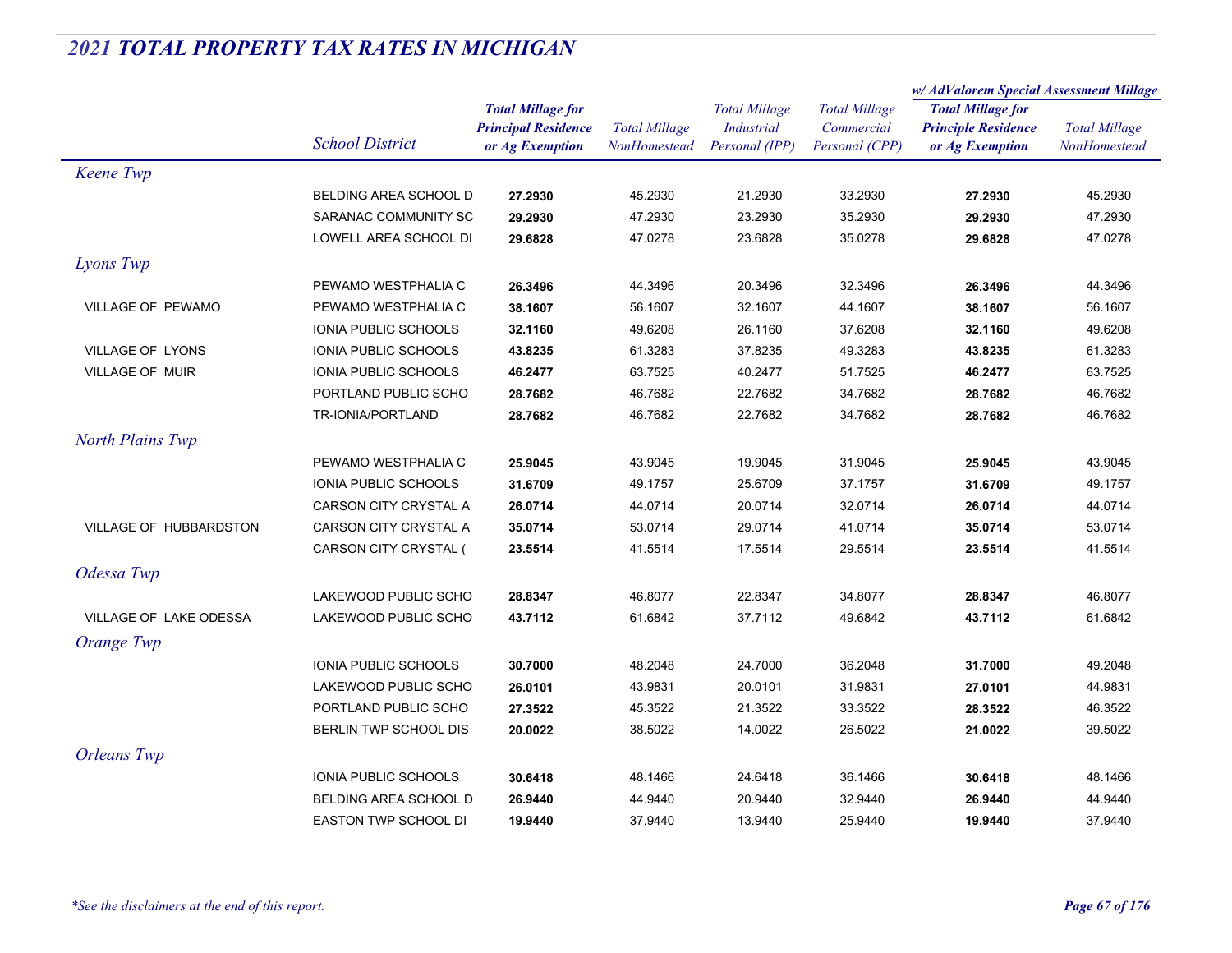|                                                 |                              |                                                                           |                                      |                                                             |                                                      | w/AdValorem Special Assessment Millage                                    |                                      |  |
|-------------------------------------------------|------------------------------|---------------------------------------------------------------------------|--------------------------------------|-------------------------------------------------------------|------------------------------------------------------|---------------------------------------------------------------------------|--------------------------------------|--|
|                                                 | <b>School District</b>       | <b>Total Millage for</b><br><b>Principal Residence</b><br>or Ag Exemption | <b>Total Millage</b><br>NonHomestead | <b>Total Millage</b><br><b>Industrial</b><br>Personal (IPP) | <b>Total Millage</b><br>Commercial<br>Personal (CPP) | <b>Total Millage for</b><br><b>Principle Residence</b><br>or Ag Exemption | <b>Total Millage</b><br>NonHomestead |  |
| Otisco Twp                                      |                              |                                                                           |                                      |                                                             |                                                      |                                                                           |                                      |  |
|                                                 | BELDING AREA SCHOOL D        | 30.4786                                                                   | 48.4786                              | 24.4786                                                     | 36.4786                                              | 30.4786                                                                   | 48.4786                              |  |
|                                                 | <b>GREENVILLE PUBLIC SCH</b> | 31.1490                                                                   | 49.0573                              | 25.1490                                                     | 37.0573                                              | 31.1490                                                                   | 49.0573                              |  |
| <b>Portland Twp</b>                             |                              |                                                                           |                                      |                                                             |                                                      |                                                                           |                                      |  |
|                                                 | PEWAMO WESTPHALIA C          | 26.0357                                                                   | 44.0357                              | 20.0357                                                     | 32.0357                                              | 26.0357                                                                   | 44.0357                              |  |
|                                                 | IONIA PUBLIC SCHOOLS         | 31.8021                                                                   | 49.3069                              | 25.8021                                                     | 37.3069                                              | 31.8021                                                                   | 49.3069                              |  |
|                                                 | PORTLAND PUBLIC SCHO         | 28.4543                                                                   | 46.4543                              | 22.4543                                                     | 34.4543                                              | 28.4543                                                                   | 46.4543                              |  |
| <b>Ronald Twp</b>                               |                              |                                                                           |                                      |                                                             |                                                      |                                                                           |                                      |  |
|                                                 | IONIA PUBLIC SCHOOLS         | 30.5650                                                                   | 48.0698                              | 24.5650                                                     | 36.0698                                              | 30.5650                                                                   | 48.0698                              |  |
|                                                 | CARSON CITY CRYSTAL A        | 24.9655                                                                   | 42.9655                              | 18.9655                                                     | 30.9655                                              | 24.9655                                                                   | 42.9655                              |  |
|                                                 | CARSON CITY CRYSTAL (        | 22.4455                                                                   | 40.4455                              | 16.4455                                                     | 28.4455                                              | 22.4455                                                                   | 40.4455                              |  |
|                                                 | CENTRAL MONTCALM PU          | 28.6655                                                                   | 46.1118                              | 22.6655                                                     | 34.1118                                              | 28.6655                                                                   | 46.1118                              |  |
| Sebewa Twp                                      |                              |                                                                           |                                      |                                                             |                                                      |                                                                           |                                      |  |
|                                                 | LAKEWOOD PUBLIC SCHO         | 27.9550                                                                   | 45.9280                              | 21.9550                                                     | 33.9280                                              | 29.9550                                                                   | 47.9280                              |  |
|                                                 | PORTLAND PUBLIC SCHO         | 29.2971                                                                   | 47.2971                              | 23.2971                                                     | 35.2971                                              | 31.2971                                                                   | 49.2971                              |  |
| <b>Belding City</b>                             |                              |                                                                           |                                      |                                                             |                                                      |                                                                           |                                      |  |
|                                                 | BELDING AREA SCHOOL D        | 43.0836                                                                   | 61.0836                              | 37.0836                                                     | 49.0836                                              | 43.0836                                                                   | 61.0836                              |  |
| <b>Ionia City</b>                               |                              |                                                                           |                                      |                                                             |                                                      |                                                                           |                                      |  |
|                                                 | IONIA PUBLIC SCHOOLS         | 38.8306                                                                   | 56.3354                              | 32.8306                                                     | 44.3354                                              | 38.8306                                                                   | 56.3354                              |  |
|                                                 | IONIA TWP SCHOOL DIST        | 28.1328                                                                   | 46.1328                              | 22.1328                                                     | 34.1328                                              | 28.1328                                                                   | 46.1328                              |  |
| <b>Portland City</b>                            |                              |                                                                           |                                      |                                                             |                                                      |                                                                           |                                      |  |
|                                                 | PORTLAND PUBLIC SCHO         | 40.7747                                                                   | 58.7747                              | 34.7747                                                     | 46.7747                                              | 40.7747                                                                   | 58.7747                              |  |
| <b>COUNTY: Iosco</b>                            |                              |                                                                           |                                      |                                                             |                                                      |                                                                           |                                      |  |
|                                                 |                              |                                                                           |                                      |                                                             |                                                      |                                                                           |                                      |  |
| <b>Alabaster Twp</b>                            |                              |                                                                           |                                      |                                                             |                                                      |                                                                           |                                      |  |
|                                                 | <b>TAWAS AREA SCHOOLS</b>    | 21.9879                                                                   | 39.9879                              | 15.9879                                                     | 27.9879                                              | 21.9879                                                                   | 39.9879                              |  |
| Au Sable Twp                                    |                              |                                                                           |                                      |                                                             |                                                      |                                                                           |                                      |  |
|                                                 | OSCODA AREA SCHOOLS          | 24.6270                                                                   | 42.6270                              | 18.6270                                                     | 30.6270                                              | 24.6270                                                                   | 42.6270                              |  |
| <b>Baldwin Twp</b>                              |                              |                                                                           |                                      |                                                             |                                                      |                                                                           |                                      |  |
|                                                 | <b>TAWAS AREA SCHOOLS</b>    | 20.9754                                                                   | 38.9754                              | 14.9754                                                     | 26.9754                                              | 20.9754                                                                   | 38.9754                              |  |
| <b>Burleigh Twp</b>                             |                              |                                                                           |                                      |                                                             |                                                      |                                                                           |                                      |  |
|                                                 | <b>WHITTEMORE PRESCOTT</b>   | 22.0811                                                                   | 40.0811                              | 16.0811                                                     | 28.0811                                              | 22.0811                                                                   | 40.0811                              |  |
| *See the disclaimers at the end of this report. |                              |                                                                           |                                      |                                                             |                                                      |                                                                           | Page 68 of 176                       |  |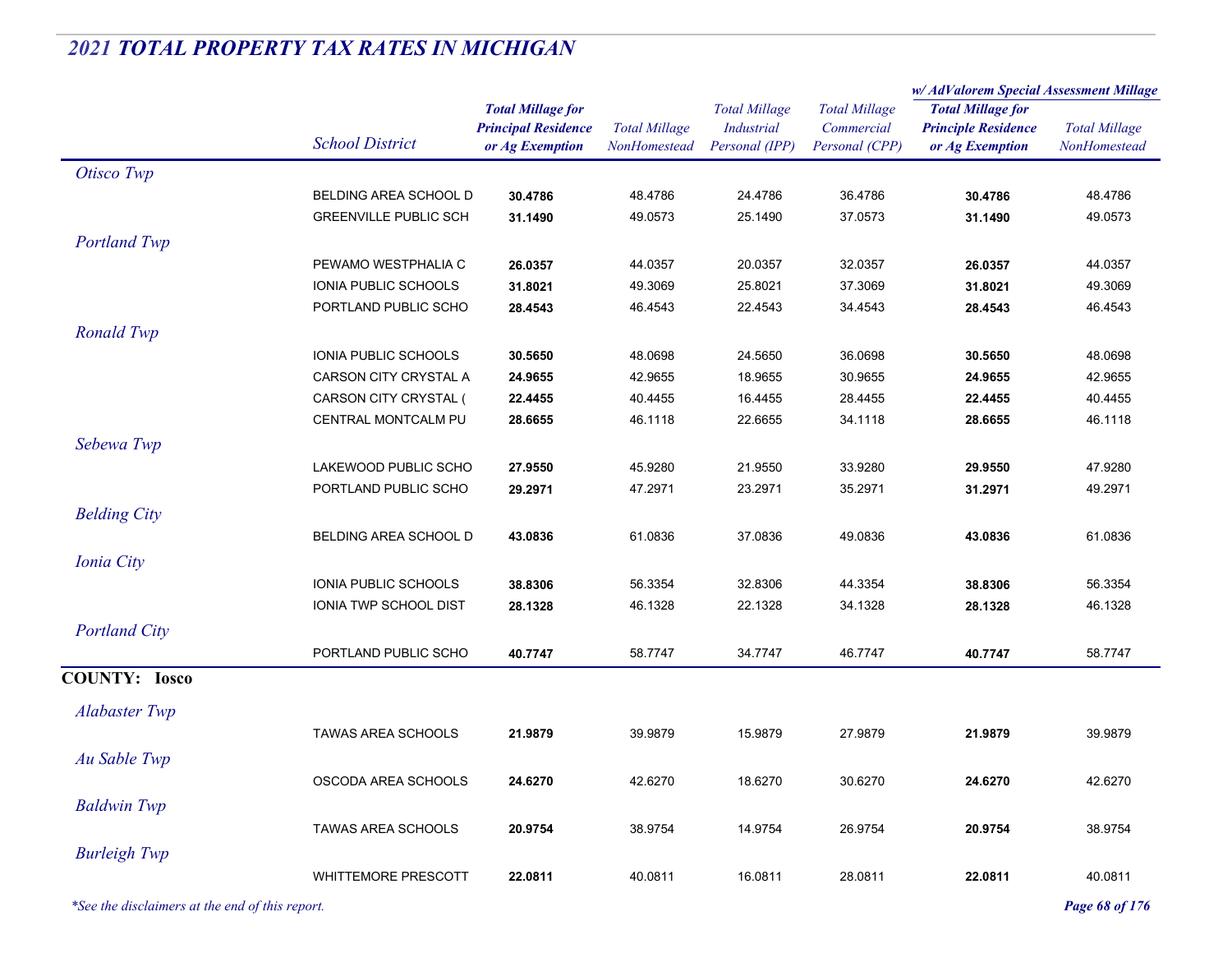|                        |                            |                                                                           |                                      | <b>Total Millage</b><br>Industrial<br>Personal (IPP) | <b>Total Millage</b><br>Commercial<br>Personal (CPP) | w/ AdValorem Special Assessment Millage                                   |                                      |
|------------------------|----------------------------|---------------------------------------------------------------------------|--------------------------------------|------------------------------------------------------|------------------------------------------------------|---------------------------------------------------------------------------|--------------------------------------|
|                        | <b>School District</b>     | <b>Total Millage for</b><br><b>Principal Residence</b><br>or Ag Exemption | <b>Total Millage</b><br>NonHomestead |                                                      |                                                      | <b>Total Millage for</b><br><b>Principle Residence</b><br>or Ag Exemption | <b>Total Millage</b><br>NonHomestead |
|                        |                            |                                                                           |                                      |                                                      |                                                      |                                                                           |                                      |
| <b>Grant Twp</b>       |                            |                                                                           |                                      |                                                      |                                                      |                                                                           |                                      |
|                        | HALE AREA SCHOOLS          | 24.9656                                                                   | 42.9134                              | 18.9656                                              | 30.9134                                              | 24.9656                                                                   | 42.9134                              |
|                        | TAWAS AREA SCHOOLS         | 24.6897                                                                   | 42.6897                              | 18.6897                                              | 30.6897                                              | 24.6897                                                                   | 42.6897                              |
| Oscoda Twp             |                            |                                                                           |                                      |                                                      |                                                      |                                                                           |                                      |
|                        | OSCODA AREA SCHOOLS        | 24.8833                                                                   | 42.8833                              | 18.8833                                              | 30.8833                                              | 24.8833                                                                   | 42.8833                              |
| Plainfield Twp         |                            |                                                                           |                                      |                                                      |                                                      |                                                                           |                                      |
|                        | <b>HALE AREA SCHOOLS</b>   | 19.6964                                                                   | 37.6442                              | 13.6964                                              | 25.6442                                              | 19.6964                                                                   | 37.6442                              |
| Reno Twp               |                            |                                                                           |                                      |                                                      |                                                      |                                                                           |                                      |
|                        | HALE AREA SCHOOLS          | 18.7412                                                                   | 36.6890                              | 12.7412                                              | 24.6890                                              | 18.7412                                                                   | 36.6890                              |
|                        | <b>WHITTEMORE PRESCOTT</b> | 20.1162                                                                   | 38.1162                              | 14.1162                                              | 26.1162                                              | 20.1162                                                                   | 38.1162                              |
| Sherman Twp            |                            |                                                                           |                                      |                                                      |                                                      |                                                                           |                                      |
|                        | <b>TAWAS AREA SCHOOLS</b>  | 18.5782                                                                   | 36.5782                              | 12.5782                                              | 24.5782                                              | 18.5782                                                                   | 36.5782                              |
|                        | <b>WHITTEMORE PRESCOTT</b> | 20.2291                                                                   | 38.2291                              | 14.2291                                              | 26.2291                                              | 20.2291                                                                   | 38.2291                              |
| Tawas Twp              |                            |                                                                           |                                      |                                                      |                                                      |                                                                           |                                      |
|                        | <b>TAWAS AREA SCHOOLS</b>  | 19.9149                                                                   | 37.9149                              | 13.9149                                              | 25.9149                                              | 19.9149                                                                   | 37.9149                              |
| Wilber Twp             |                            |                                                                           |                                      |                                                      |                                                      |                                                                           |                                      |
|                        | OSCODA AREA SCHOOLS        | 21.4642                                                                   | 39.4642                              | 15.4642                                              | 27.4642                                              | 21.4642                                                                   | 39.4642                              |
|                        | <b>TAWAS AREA SCHOOLS</b>  | 20.3533                                                                   | 38.3533                              | 14.3533                                              | 26.3533                                              | 20.3533                                                                   | 38.3533                              |
| <b>East Tawas City</b> |                            |                                                                           |                                      |                                                      |                                                      |                                                                           |                                      |
|                        | <b>TAWAS AREA SCHOOLS</b>  | 34.7919                                                                   | 52.7919                              | 28.7919                                              | 40.7919                                              | 34.7919                                                                   | 52.7919                              |
| Tawas City City        |                            |                                                                           |                                      |                                                      |                                                      |                                                                           |                                      |
|                        | <b>TAWAS AREA SCHOOLS</b>  | 35.2739                                                                   | 53.2739                              | 29.2739                                              | 41.2739                                              | 35.2739                                                                   | 53.2739                              |
| <b>Whittemore City</b> |                            |                                                                           |                                      |                                                      |                                                      |                                                                           |                                      |
|                        | <b>WHITTEMORE PRESCOTT</b> | 28.6176                                                                   | 46.6176                              | 22.6176                                              | 34.6176                                              | 28.6176                                                                   | 46.6176                              |
| <b>COUNTY: Iron</b>    |                            |                                                                           |                                      |                                                      |                                                      |                                                                           |                                      |
|                        |                            |                                                                           |                                      |                                                      |                                                      |                                                                           |                                      |
| <b>Bates</b> Twp       |                            |                                                                           |                                      |                                                      |                                                      |                                                                           |                                      |
|                        | WEST IRON COUNTY SCH       | 29.9627                                                                   | 47.9159                              | 23.9627                                              | 35.9159                                              | 29.9627                                                                   | 47.9159                              |
| Crystal Falls Twp      |                            |                                                                           |                                      |                                                      |                                                      |                                                                           |                                      |
|                        | FOREST PARK SCHOOL DI      | 27.2708                                                                   | 45.2708                              | 21.2708                                              | 33.2708                                              | 27.2708                                                                   | 45.2708                              |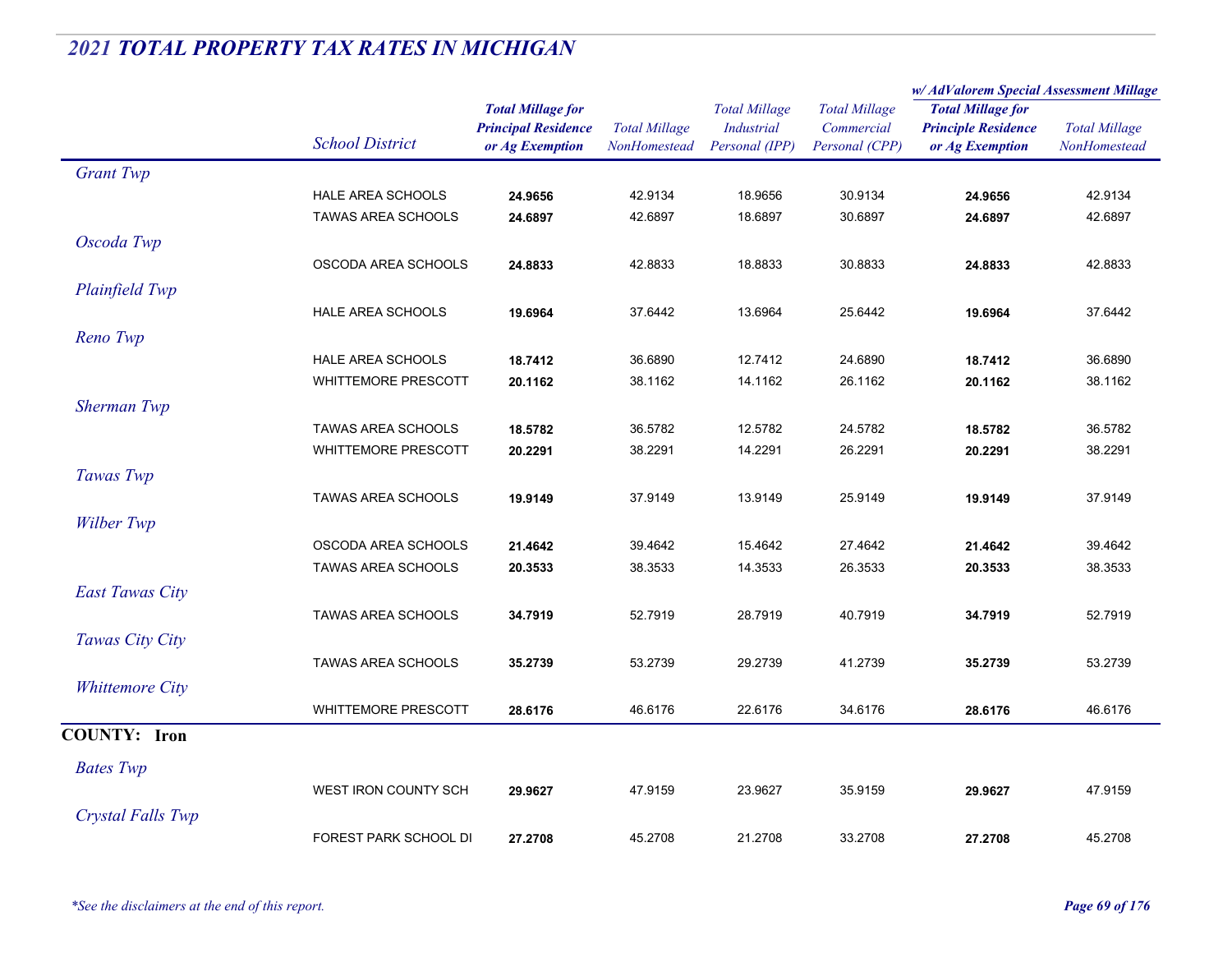|                           |                        |                                                                           |                                      |                                                             |                                                      | w/AdValorem Special Assessment Millage                                    |                                      |
|---------------------------|------------------------|---------------------------------------------------------------------------|--------------------------------------|-------------------------------------------------------------|------------------------------------------------------|---------------------------------------------------------------------------|--------------------------------------|
|                           | <b>School District</b> | <b>Total Millage for</b><br><b>Principal Residence</b><br>or Ag Exemption | <b>Total Millage</b><br>NonHomestead | <b>Total Millage</b><br><b>Industrial</b><br>Personal (IPP) | <b>Total Millage</b><br>Commercial<br>Personal (CPP) | <b>Total Millage for</b><br><b>Principle Residence</b><br>or Ag Exemption | <b>Total Millage</b><br>NonHomestead |
| Hematite Twp              |                        |                                                                           |                                      |                                                             |                                                      |                                                                           |                                      |
|                           | FOREST PARK SCHOOL DI  | 27.8286                                                                   | 45.8286                              | 21.8286                                                     | 33.8286                                              | 27.8286                                                                   | 45.8286                              |
| <b>Iron River Twp</b>     |                        |                                                                           |                                      |                                                             |                                                      |                                                                           |                                      |
|                           | WEST IRON COUNTY SCH   | 27.2665                                                                   | 45.2197                              | 21.2665                                                     | 33.2197                                              | 27.2665                                                                   | 45.2197                              |
| Mansfield Twp             |                        |                                                                           |                                      |                                                             |                                                      |                                                                           |                                      |
|                           | FOREST PARK SCHOOL DI  | 25.9000                                                                   | 43.9000                              | 19.9000                                                     | 31.9000                                              | 25.9000                                                                   | 43.9000                              |
| <b>Mastodon Twp</b>       |                        |                                                                           |                                      |                                                             |                                                      |                                                                           |                                      |
|                           | FOREST PARK SCHOOL DI  | 25.8957                                                                   | 43.8957                              | 19.8957                                                     | 31.8957                                              | 25.8957                                                                   | 43.8957                              |
| VILLAGE OF ALPHA          | FOREST PARK SCHOOL DI  | 42.8200                                                                   | 60.8200                              | 36.8200                                                     | 48.8200                                              | 42.8200                                                                   | 60.8200                              |
| Stambaugh Twp             |                        |                                                                           |                                      |                                                             |                                                      |                                                                           |                                      |
|                           | WEST IRON COUNTY SCH   | 26.9556                                                                   | 44.9088                              | 20.9556                                                     | 32.9088                                              | 26.9556                                                                   | 44.9088                              |
| Caspian City              |                        |                                                                           |                                      |                                                             |                                                      |                                                                           |                                      |
|                           | WEST IRON COUNTY SCH   | 42.5632                                                                   | 60.5164                              | 36.5632                                                     | 48.5164                                              | 42.5632                                                                   | 60.5164                              |
| <b>Crystal Falls City</b> |                        |                                                                           |                                      |                                                             |                                                      |                                                                           |                                      |
|                           | FOREST PARK SCHOOL DI  | 43.1382                                                                   | 61.1382                              | 37.1382                                                     | 49.1382                                              | 43.1382                                                                   | 61.1382                              |
| Gaastra City              |                        |                                                                           |                                      |                                                             |                                                      |                                                                           |                                      |
|                           | WEST IRON COUNTY SCH   | 41.4909                                                                   | 59.4441                              | 35.4909                                                     | 47.4441                                              | 44.4909                                                                   | 62.4441                              |
| <b>Iron River City</b>    |                        |                                                                           |                                      |                                                             |                                                      |                                                                           |                                      |
|                           | WEST IRON COUNTY SCH   | 43.3080                                                                   | 61.2612                              | 37.3080                                                     | 49.2612                                              | 43.3080                                                                   | 61.2612                              |
| <b>COUNTY:</b> Isabella   |                        |                                                                           |                                      |                                                             |                                                      |                                                                           |                                      |
| <b>Broomfield Twp</b>     |                        |                                                                           |                                      |                                                             |                                                      |                                                                           |                                      |
|                           | CHIPPEWA HILLS SCHOOL  | 25.4481                                                                   | 43.4481                              | 19.4481                                                     | 31.4481                                              | 25.4481                                                                   | 43.4481                              |
| VILLAGE OF LAKE ISABELLA  | CHIPPEWA HILLS SCHOOL  | 26.2747                                                                   | 44.2747                              | 20.2747                                                     | 32.2747                                              | 26.2747                                                                   | 44.2747                              |
|                           | CHIPPEWA HILLS SCHOOL  | 28.1334                                                                   | 46.1334                              | 22.1334                                                     | 34.1334                                              | 28.1334                                                                   | 46.1334                              |
|                           | MONTABELLA COMM SCH    | 31.2347                                                                   | 49.0874                              | 25.2347                                                     | 37.0874                                              | 31.2347                                                                   | 49.0874                              |
| Chippewa Twp              |                        |                                                                           |                                      |                                                             |                                                      |                                                                           |                                      |
|                           | MT PLEASANT CITY SCHO  | 29.0933                                                                   | 47.0933                              | 23.0933                                                     | 35.0933                                              | 29.0933                                                                   | 47.0933                              |
|                           | SHEPHERD PUBLIC SCHO   | 29.1431                                                                   | 47.1431                              | 23.1431                                                     | 35.1431                                              | 29.1431                                                                   | 47.1431                              |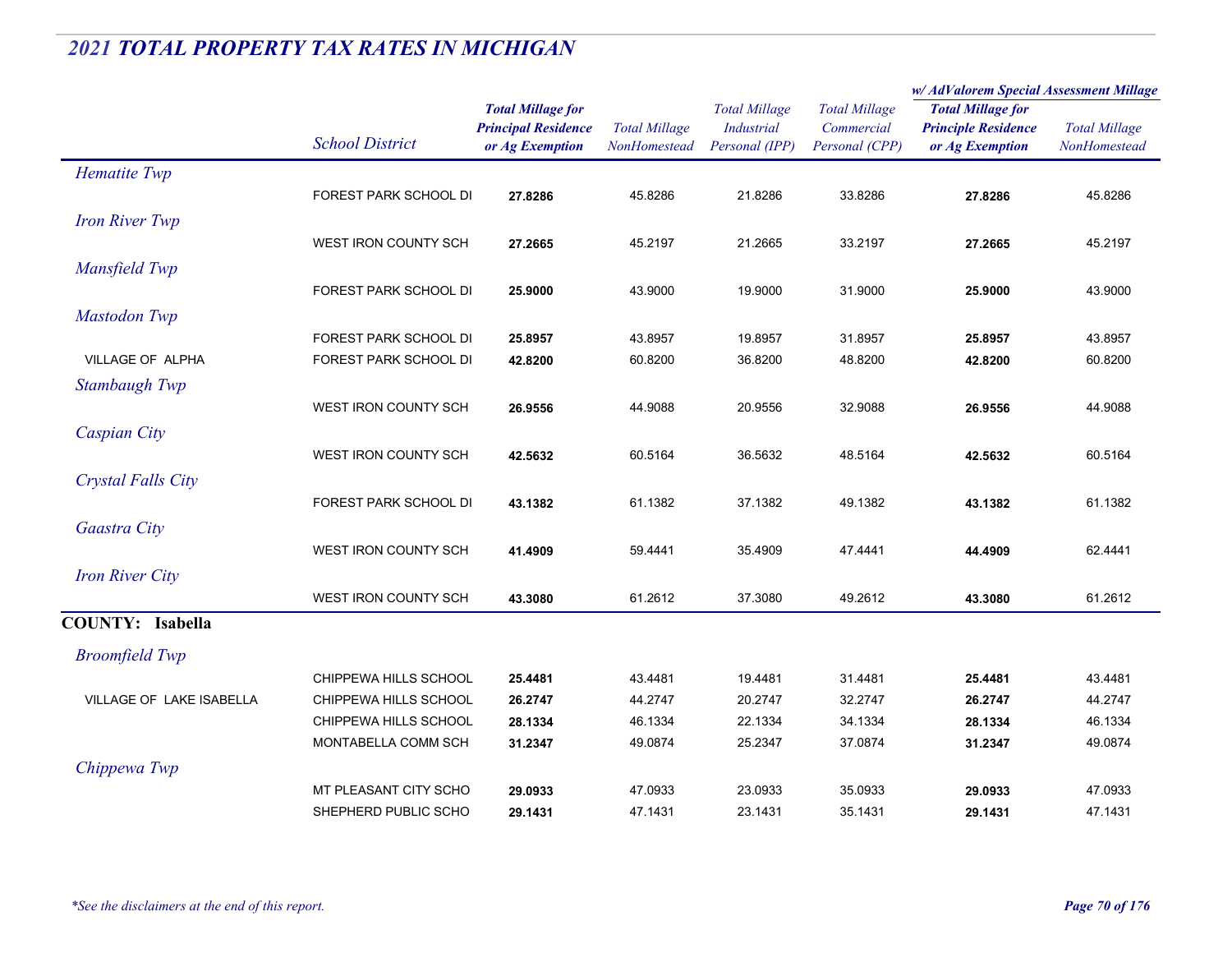|                     |                             |                            |                      | <b>Total Millage</b> | <b>Total Millage</b><br>Commercial | w/ AdValorem Special Assessment Millage                                   |                      |
|---------------------|-----------------------------|----------------------------|----------------------|----------------------|------------------------------------|---------------------------------------------------------------------------|----------------------|
|                     |                             | <b>Total Millage for</b>   |                      |                      |                                    | <b>Total Millage for</b><br><b>Principle Residence</b><br>or Ag Exemption | <b>Total Millage</b> |
|                     |                             | <b>Principal Residence</b> | <b>Total Millage</b> | <b>Industrial</b>    |                                    |                                                                           |                      |
|                     | <b>School District</b>      | or Ag Exemption            | NonHomestead         | Personal (IPP)       | Personal (CPP)                     |                                                                           | NonHomestead         |
| Coe Twp             |                             |                            |                      |                      |                                    |                                                                           |                      |
|                     | ST LOUIS PUBLIC SCHOO       | 31.8931                    | 49.8931              | 25.8931              | 37.8931                            | 31.8931                                                                   | 49.8931              |
|                     | SHEPHERD PUBLIC SCHO        | 30.8931                    | 48.8931              | 24.8931              | 36.8931                            | 30.8931                                                                   | 48.8931              |
| VILLAGE OF SHEPHERD | SHEPHERD PUBLIC SCHO        | 42.3931                    | 60.3931              | 36.3931              | 48.3931                            | 42.3931                                                                   | 60.3931              |
| Coldwater Twp       |                             |                            |                      |                      |                                    |                                                                           |                      |
|                     | CHIPPEWA HILLS SCHOOL       | 26.4092                    | 44.4092              | 20.4092              | 32.4092                            | 26.4092                                                                   | 44.4092              |
| Deerfield Twp       |                             |                            |                      |                      |                                    |                                                                           |                      |
|                     | MT PLEASANT CITY SCHO       | 31.0517                    | 49.0517              | 25.0517              | 37.0517                            | 31.0517                                                                   | 49.0517              |
|                     | <b>TR-MT PLEASANT</b>       | 32.5168                    | 50.5168              | 26.5168              | 38.5168                            | 32.5168                                                                   | 50.5168              |
|                     | <b>TR-MT PLEASANT</b>       | 32.5168                    | 50.5168              | 26.5168              | 38.5168                            | 32.5168                                                                   | 50.5168              |
|                     | <b>BEAL CITY SCHOOL</b>     | 31.1015                    | 49.1015              | 25.1015              | 37.1015                            | 31.1015                                                                   | 49.1015              |
|                     | SHEPHERD SD W/MCC           | 33.7868                    | 51.7868              | 27.7868              | 39.7868                            | 33.7868                                                                   | 51.7868              |
|                     | CHIPPEWA HILLS SCHOOL       | 27.4140                    | 45.4140              | 21.4140              | 33.4140                            | 27.4140                                                                   | 45.4140              |
|                     | MONTABELLA COMM SCH         | 33.2006                    | 51.0533              | 27.2006              | 39.0533                            | 33.2006                                                                   | 51.0533              |
| Denver Twp          |                             |                            |                      |                      |                                    |                                                                           |                      |
|                     | MT PLEASANT CITY SCHO       | 29.0884                    | 47.0884              | 23.0884              | 35.0884                            | 29.0884                                                                   | 47.0884              |
|                     | SHEPHERD PUBLIC SCHO        | 29.1382                    | 47.1382              | 23.1382              | 35.1382                            | 29.1382                                                                   | 47.1382              |
|                     | <b>COLEMAN COMMUNITY S</b>  | 22.6998                    | 40.6998              | 16.6998              | 28.6998                            | 22.6998                                                                   | 40.6998              |
| <b>Fremont Twp</b>  |                             |                            |                      |                      |                                    |                                                                           |                      |
|                     | MT PLEASANT CITY SCHO       | 30.4469                    | 48.4469              | 24.4469              | 36.4469                            | 30.4469                                                                   | 48.4469              |
|                     | SHEPHERD PUBLIC SCHO        | 32.2467                    | 50.2467              | 26.2467              | 38.2467                            | 32.2467                                                                   | 50.2467              |
|                     | SHEPHERD SD W/MCC           | 34.9320                    | 52.9320              | 28.9320              | 40.9320                            | 34.9320                                                                   | 52.9320              |
|                     | MONTABELLA COMM SCH         | 34.3458                    | 52.1985              | 28.3458              | 40.1985                            | 34.3458                                                                   | 52.1985              |
|                     | <b>VESTABURG COMMUNITY</b>  | 36.0258                    | 54.0258              | 30.0258              | 42.0258                            | 36.0258                                                                   | 54.0258              |
| <b>Gilmore Twp</b>  |                             |                            |                      |                      |                                    |                                                                           |                      |
|                     | <b>FARWELL AREA SCHOOLS</b> | 24.8628                    | 42.6652              | 18.8628              | 30.6652                            | 24.8628                                                                   | 42.6652              |
|                     | <b>BEAL CITY SCHOOL</b>     | 30.0886                    | 48.0886              | 24.0886              | 36.0886                            | 30.0886                                                                   | 48.0886              |
|                     | CHIPPEWA HILLS SCHOOL       | 26.4011                    | 44.4011              | 20.4011              | 32.4011                            | 26.4011                                                                   | 44.4011              |
|                     |                             |                            |                      |                      |                                    |                                                                           |                      |
| Isabella Twp        |                             |                            |                      |                      |                                    |                                                                           |                      |
|                     | MT PLEASANT CITY SCHO       | 29.0933                    | 47.0933              | 23.0933              | 35.0933                            | 29.0933                                                                   | 47.0933              |
| VILLAGE OF ROSEBUSH | MT PLEASANT CITY SCHO       | 32.0933                    | 50.0933              | 26.0933              | 38.0933                            | 32.0933                                                                   | 50.0933              |
|                     | <b>BEAL CITY SCHOOL</b>     | 29.1431                    | 47.1431              | 23.1431              | 35.1431                            | 29.1431                                                                   | 47.1431              |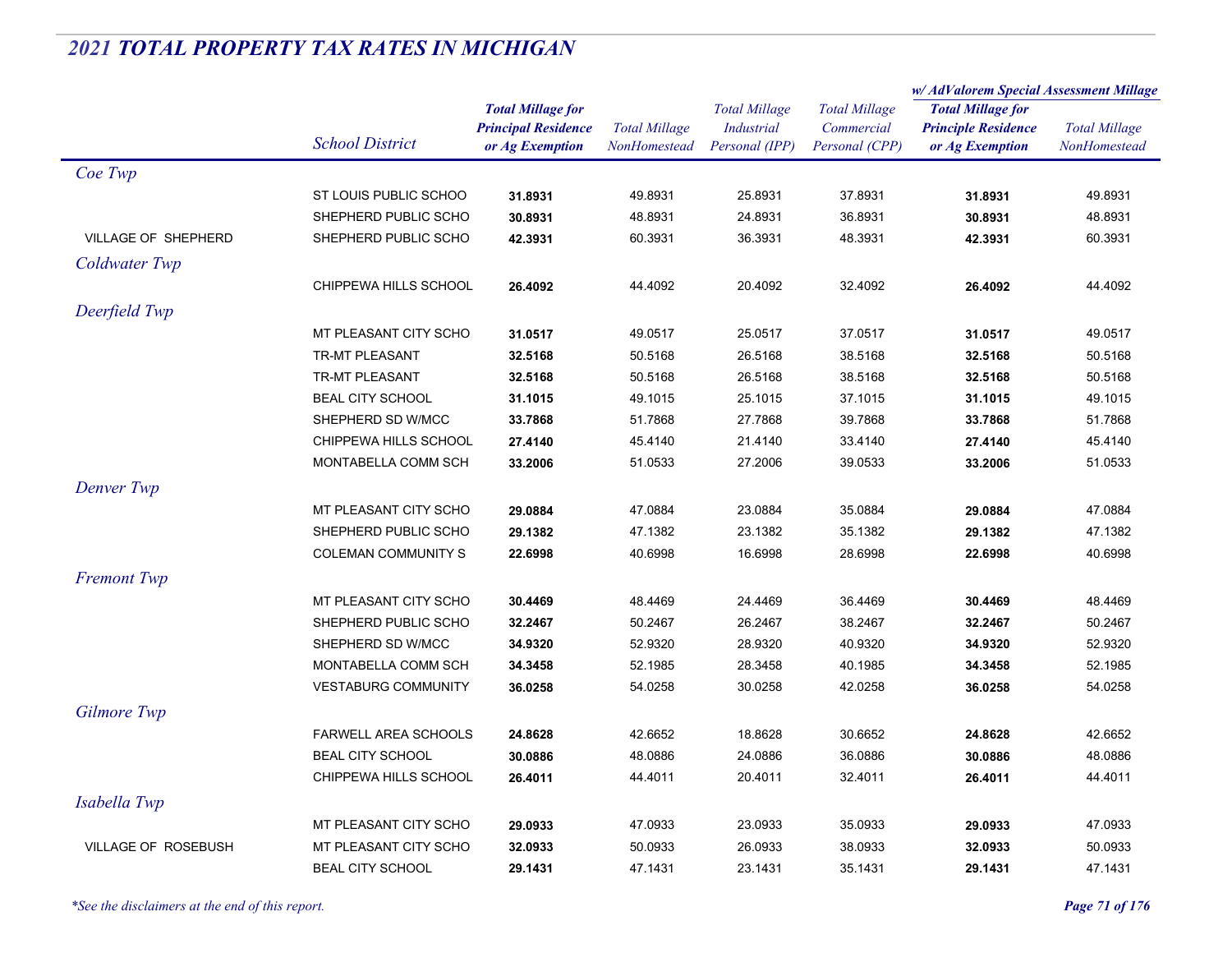|                          |                                                |                            | <b>Total Millage</b><br>NonHomestead | <b>Total Millage</b> | <b>Total Millage</b><br>Commercial | w/ AdValorem Special Assessment Millage                |                      |
|--------------------------|------------------------------------------------|----------------------------|--------------------------------------|----------------------|------------------------------------|--------------------------------------------------------|----------------------|
|                          |                                                | <b>Total Millage for</b>   |                                      |                      |                                    | <b>Total Millage for</b><br><b>Principle Residence</b> | <b>Total Millage</b> |
|                          |                                                | <b>Principal Residence</b> |                                      | <b>Industrial</b>    |                                    |                                                        |                      |
|                          | <b>School District</b>                         | or Ag Exemption            |                                      | Personal (IPP)       | Personal (CPP)                     | or Ag Exemption                                        | NonHomestead         |
| Lincoln Twp              |                                                |                            |                                      |                      |                                    |                                                        |                      |
|                          | ALMA PUBLIC SCHOOLS                            | 29.1395                    | 47.1395                              | 23.1395              | 35.1395                            | 29.1395                                                | 47.1395              |
|                          | MT PLEASANT CITY SCHO                          | 29.0897                    | 47.0897                              | 23.0897              | 35.0897                            | 29.0897                                                | 47.0897              |
|                          | SHEPHERD PUBLIC SCHO                           | 29.1395                    | 47.1395                              | 23.1395              | 35.1395                            | 29.1395                                                | 47.1395              |
|                          | <b>VESTABURG COMMUNITY</b>                     | 32.9186                    | 50.9186                              | 26.9186              | 38.9186                            | 32.9186                                                | 50.9186              |
| Nottawa Twp              |                                                |                            |                                      |                      |                                    |                                                        |                      |
|                          | <b>FARWELL AREA SCHOOLS</b>                    | 23.9162                    | 41.7186                              | 17.9162              | 29.7186                            | 23.9162                                                | 41.7186              |
|                          | MT PLEASANT CITY SCHO                          | 29.0922                    | 47.0922                              | 23.0922              | 35.0922                            | 29.0922                                                | 47.0922              |
|                          | <b>BEAL CITY SCHOOL</b>                        | 29.1420                    | 47.1420                              | 23.1420              | 35.1420                            | 29.1420                                                | 47.1420              |
|                          | <b>BEAL CITY W/MMCC</b>                        | 30.3622                    | 48.3622                              | 24.3622              | 36.3622                            | 30.3622                                                | 48.3622              |
|                          | CHIPPEWA HILLS SCHOOL                          | 25.4545                    | 43.4545                              | 19.4545              | 31.4545                            | 25.4545                                                | 43.4545              |
| <b>Rolland Twp</b>       |                                                |                            |                                      |                      |                                    |                                                        |                      |
|                          | MONTABELLA COMM SCH                            | 33.9801                    | 51.8328                              | 27.9801              | 39.8328                            | 33.9801                                                | 51.8328              |
| <b>Sherman Twp</b>       |                                                |                            |                                      |                      |                                    |                                                        |                      |
|                          |                                                |                            |                                      |                      | 33.1827                            | 27.1827                                                |                      |
| VILLAGE OF LAKE ISABELLA | CHIPPEWA HILLS SCHOOL<br>CHIPPEWA HILLS SCHOOL | 27.1827                    | 45.1827<br>46.0093                   | 21.1827<br>22.0093   | 34.0093                            | 28.0093                                                | 45.1827<br>46.0093   |
|                          |                                                | 28.0093                    |                                      |                      |                                    |                                                        |                      |
| <b>Union Twp</b>         |                                                |                            |                                      |                      |                                    |                                                        |                      |
|                          | MT PLEASANT CITY SCHO                          | 31.3433                    | 49.3433                              | 25.3433              | 37.3433                            | 31.3433                                                | 49.3433              |
|                          | <b>BEAL CITY SCHOOL</b>                        | 33.1431                    | 51.1431                              | 27.1431              | 39.1431                            | 33.1431                                                | 51.1431              |
| Vernon Twp               |                                                |                            |                                      |                      |                                    |                                                        |                      |
|                          | CLARE PUBLIC SCHOOLS                           | 26.8096                    | 44.7916                              | 20.8096              | 32.7916                            | 26.8096                                                | 44.7916              |
|                          | <b>FARWELL AREA SCHOOLS</b>                    | 26.9096                    | 44.7120                              | 20.9096              | 32.7120                            | 26.9096                                                | 44.7120              |
|                          | MT PLEASANT CITY SCHO                          | 31.0933                    | 49.0933                              | 25.0933              | 37.0933                            | 31.0933                                                | 49.0933              |
|                          | MT PLEASANT W/MMCC                             | 31.0933                    | 49.0933                              | 25.0933              | 37.0933                            | 31.0933                                                | 49.0933              |
|                          | <b>BEAL CITY SCHOOL</b>                        | 32.1354                    | 50.1354                              | 26.1354              | 38.1354                            | 32.1354                                                | 50.1354              |
| Wise Twp                 |                                                |                            |                                      |                      |                                    |                                                        |                      |
|                          | <b>CLARE PUBLIC SCHOOLS</b>                    | 28.2637                    | 46.2457                              | 22.2637              | 34.2457                            | 28.2637                                                | 46.2457              |
|                          | MT PLEASANT CITY SCHO                          | 32.5474                    | 50.5474                              | 26.5474              | 38.5474                            | 32.5474                                                | 50.5474              |
|                          | <b>COLEMAN COMMUNITY S</b>                     | 27.1511                    | 45.1511                              | 21.1511              | 33.1511                            | 27.1511                                                | 45.1511              |
| <b>Clare City</b>        |                                                |                            |                                      |                      |                                    |                                                        |                      |
|                          | <b>CLARE PUBLIC SCHOOLS</b>                    | 46.0596                    | 64.0416                              | 40.0596              | 52.0416                            | 46.0596                                                | 64.0416              |
|                          |                                                |                            |                                      |                      |                                    |                                                        |                      |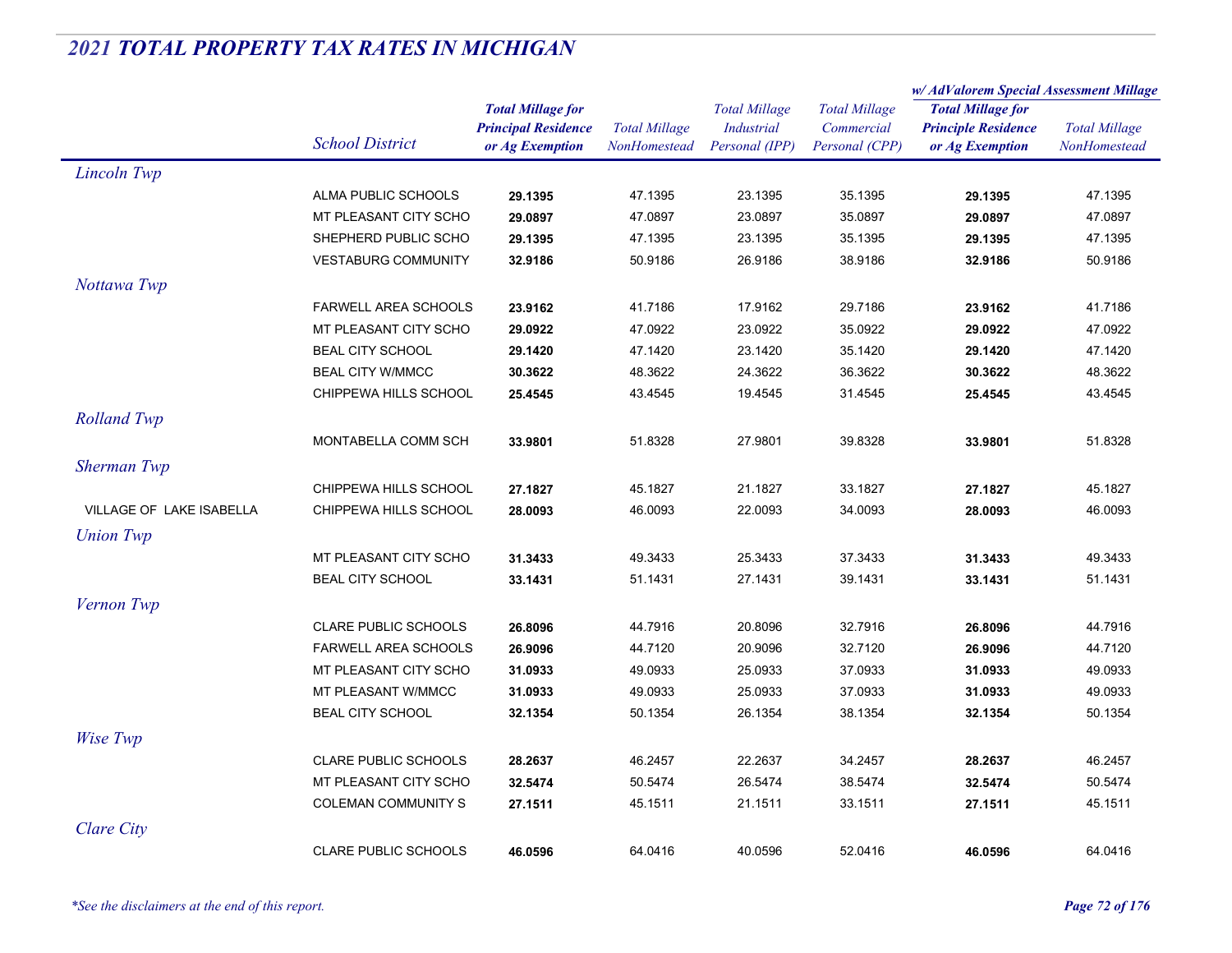|                              |                             |                                               | <b>Total Millage</b><br>NonHomestead | <b>Total Millage</b><br>Industrial<br>Personal (IPP) |                              | w/AdValorem Special Assessment Millage        |                                      |
|------------------------------|-----------------------------|-----------------------------------------------|--------------------------------------|------------------------------------------------------|------------------------------|-----------------------------------------------|--------------------------------------|
|                              |                             | <b>Total Millage for</b>                      |                                      |                                                      | <b>Total Millage</b>         | <b>Total Millage for</b>                      |                                      |
|                              | <b>School District</b>      | <b>Principal Residence</b><br>or Ag Exemption |                                      |                                                      | Commercial<br>Personal (CPP) | <b>Principle Residence</b><br>or Ag Exemption | <b>Total Millage</b><br>NonHomestead |
|                              |                             |                                               |                                      |                                                      |                              |                                               |                                      |
| <b>Mount Pleasant City</b>   |                             |                                               |                                      |                                                      |                              |                                               |                                      |
|                              | MT PLEASANT CITY SCHO       | 44.3433                                       | 62.3433                              | 38.3433                                              | 50.3433                      | 44.3433                                       | 62.3433                              |
| <b>COUNTY: Jackson</b>       |                             |                                               |                                      |                                                      |                              |                                               |                                      |
| <b>Blackman Twp</b>          |                             |                                               |                                      |                                                      |                              |                                               |                                      |
|                              | <b>WESTERN SCHOOL DISTR</b> | 37.8548                                       | 55.8548                              | 31.8548                                              | 43.8548                      | 37.8548                                       | 55.8548                              |
|                              | <b>EAST JACKSON COMMUNI</b> | 37.8548                                       | 55.8548                              | 31.8548                                              | 43.8548                      | 37.8548                                       | 55.8548                              |
|                              | NORTHWEST SCHOOL DIS        | 34.9335                                       | 52.9335                              | 28.9335                                              | 40.9335                      | 34.9335                                       | 52.9335                              |
|                              | <b>JACKSON PUBLIC SCHOO</b> | 37.5525                                       | 55.5525                              | 31.5525                                              | 43.5525                      | 37.5525                                       | 55.5525                              |
| Columbia Twp                 |                             |                                               |                                      |                                                      |                              |                                               |                                      |
|                              | COLUMBIA SCHOOL DIST        | 30.0504                                       | 48.0504                              | 24.0504                                              | 36.0504                      | 30.0504                                       | 48.0504                              |
| <b>VILLAGE OF BROOKLYN</b>   | COLUMBIA SCHOOL DIST        | 42.0806                                       | 60.0806                              | 36.0806                                              | 48.0806                      | 42.0806                                       | 60.0806                              |
| VILLAGE OF CEMENT CITY       | COLUMBIA SCHOOL DIST        | 39.8046                                       | 57.8046                              | 33.8046                                              | 45.8046                      | 39.8046                                       | 57.8046                              |
|                              | NAPOLEON COMMUNITY S        | 31.1004                                       | 49.1004                              | 25.1004                                              | 37.1004                      | 31.1004                                       | 49.1004                              |
| Concord Twp                  |                             |                                               |                                      |                                                      |                              |                                               |                                      |
|                              | MARSHALL SD (ALBION D       | 25.4797                                       | 43.4797                              | 19.4797                                              | 31.4797                      | 25.4797                                       | 43.4797                              |
|                              | <b>WESTERN SCHOOL DISTR</b> | 33.9899                                       | 51.9899                              | 27.9899                                              | 39.9899                      | 33.9899                                       | 51.9899                              |
|                              | CONCORD COMMUNITY S         | 33.3374                                       | 51.3374                              | 27.3374                                              | 39.3374                      | 33.3374                                       | 51.3374                              |
| VILLAGE OF CONCORD           | CONCORD COMMUNITY S         | 47.9328                                       | 65.9328                              | 41.9328                                              | 53.9328                      | 47.9328                                       | 65.9328                              |
| Grass Lake Twp               |                             |                                               |                                      |                                                      |                              |                                               |                                      |
|                              | <b>GRASS LAKE COMMUNITY</b> | 34.7528                                       | 52.7528                              | 28.7528                                              | 40.7528                      | 34.7528                                       | 52.7528                              |
| <b>VILLAGE OF GRASS LAKE</b> | <b>GRASS LAKE COMMUNITY</b> | 44.7528                                       | 62.7528                              | 38.7528                                              | 50.7528                      | 44.7528                                       | 62.7528                              |
|                              | NAPOLEON COMMUNITY S        | 30.9528                                       | 48.9528                              | 24.9528                                              | 36.9528                      | 30.9528                                       | 48.9528                              |
|                              | CHELSEA SCHOOL DISTRI       | 31.8856                                       | 49.8856                              | 25.8856                                              | 37.8856                      | 31.8856                                       | 49.8856                              |
|                              | MANCHESTER COMMUNIT         | 32.5286                                       | 50.5286                              | 26.5286                                              | 38.5286                      | 32.5286                                       | 50.5286                              |
| <b>Hanover</b> Twp           |                             |                                               |                                      |                                                      |                              |                                               |                                      |
|                              | CONCORD COMMUNITY S         | 33.7976                                       | 51.7976                              | 27.7976                                              | 39.7976                      | 33.7976                                       | 51.7976                              |
|                              | HANOVER HORTON SCHO         | 29.4501                                       | 47.1495                              | 23.4501                                              | 35.1495                      | 29.4501                                       | 47.1495                              |
| <b>VILLAGE OF HANOVER</b>    | <b>HANOVER HORTON SCHO</b>  | 37.5358                                       | 55.2352                              | 31.5358                                              | 43.2352                      | 37.5358                                       | 55.2352                              |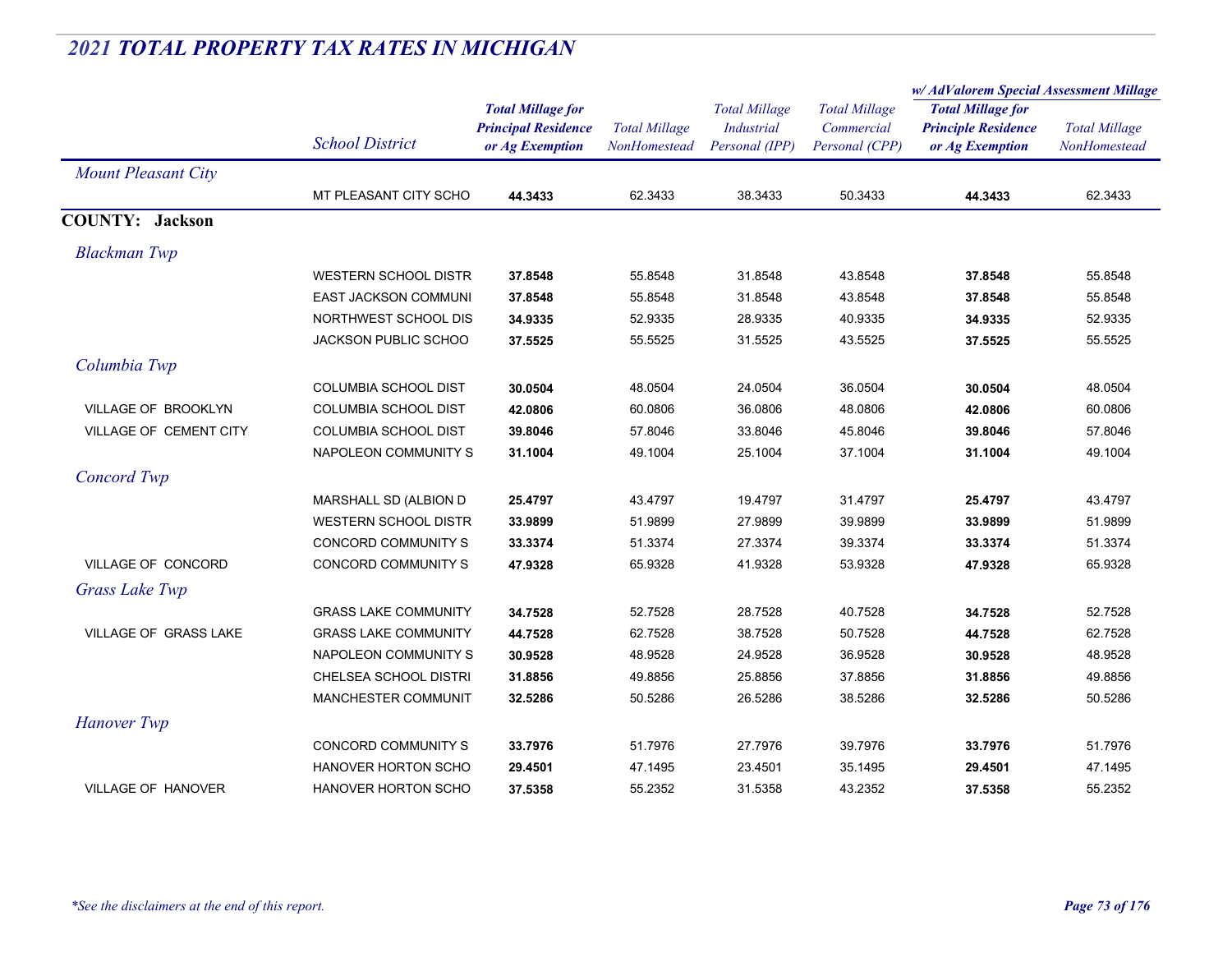|                         |                             | <b>Total Millage for</b><br><b>Total Millage</b><br><b>Principal Residence</b><br>or Ag Exemption<br>NonHomestead |         |                                                             | w/AdValorem Special Assessment Millage               |                                                                           |                                      |
|-------------------------|-----------------------------|-------------------------------------------------------------------------------------------------------------------|---------|-------------------------------------------------------------|------------------------------------------------------|---------------------------------------------------------------------------|--------------------------------------|
|                         | <b>School District</b>      |                                                                                                                   |         | <b>Total Millage</b><br><b>Industrial</b><br>Personal (IPP) | <b>Total Millage</b><br>Commercial<br>Personal (CPP) | <b>Total Millage for</b><br><b>Principle Residence</b><br>or Ag Exemption | <b>Total Millage</b><br>NonHomestead |
| Henrietta Twp           |                             |                                                                                                                   |         |                                                             |                                                      |                                                                           |                                      |
|                         | STOCKBRIDGE COMM SC         | 28.6838                                                                                                           | 46.6838 | 22.6838                                                     | 34.6838                                              | 28.6838                                                                   | 46.6838                              |
|                         | <b>EAST JACKSON COMMUNI</b> | 34.2700                                                                                                           | 52.2700 | 28.2700                                                     | 40.2700                                              | 34.2700                                                                   | 52.2700                              |
|                         | NORTHWEST SCHOOL DIS        | 31.3487                                                                                                           | 49.3487 | 25.3487                                                     | 37.3487                                              | 31.3487                                                                   | 49.3487                              |
| Leoni Twp               |                             |                                                                                                                   |         |                                                             |                                                      |                                                                           |                                      |
|                         | <b>GRASS LAKE COMMUNITY</b> | 35.1561                                                                                                           | 53.1561 | 29.1561                                                     | 41.1561                                              | 35.1561                                                                   | 53.1561                              |
|                         | <b>EAST JACKSON COMMUNI</b> | 34.5061                                                                                                           | 52.5061 | 28.5061                                                     | 40.5061                                              | 34.5061                                                                   | 52.5061                              |
|                         | MICHIGAN CENTER SCHO        | 30.4061                                                                                                           | 48.4061 | 24.4061                                                     | 36.4061                                              | 30.4061                                                                   | 48.4061                              |
| Liberty Twp             |                             |                                                                                                                   |         |                                                             |                                                      |                                                                           |                                      |
|                         | NORTH ADAMS PUBLIC S        | 24.0726                                                                                                           | 42.0726 | 18.0726                                                     | 30.0726                                              | 24.0726                                                                   | 42.0726                              |
|                         | <b>COLUMBIA SCHOOL DIST</b> | 30.1964                                                                                                           | 48.1964 | 24.1964                                                     | 36.1964                                              | 30.1964                                                                   | 48.1964                              |
|                         | HANOVER HORTON SCHO         | 29.3964                                                                                                           | 47.0958 | 23.3964                                                     | 35.0958                                              | 29.3964                                                                   | 47.0958                              |
|                         | <b>JACKSON PUBLIC SCHOO</b> | 34.0941                                                                                                           | 52.0941 | 28.0941                                                     | 40.0941                                              | 34.0941                                                                   | 52.0941                              |
|                         | ADDISON COMMUNITY SC        | 28.1897                                                                                                           | 46.1897 | 22.1897                                                     | 34.1897                                              | 28.1897                                                                   | 46.1897                              |
| Napoleon Twp            |                             |                                                                                                                   |         |                                                             |                                                      |                                                                           |                                      |
|                         | NAPOLEON COMMUNITY S        | 32.8848                                                                                                           | 50.8848 | 26.8848                                                     | 38.8848                                              | 32.8848                                                                   | 50.8848                              |
|                         | <b>JACKSON PUBLIC SCHOO</b> | 35.7325                                                                                                           | 53.7325 | 29.7325                                                     | 41.7325                                              | 35.7325                                                                   | 53.7325                              |
| Norvell Twp             |                             |                                                                                                                   |         |                                                             |                                                      |                                                                           |                                      |
|                         | <b>COLUMBIA SCHOOL DIST</b> | 28.7983                                                                                                           | 46.7983 | 22.7983                                                     | 34.7983                                              | 29.6272                                                                   | 47.6272                              |
|                         | NAPOLEON COMMUNITY S        | 29.8483                                                                                                           | 47.8483 | 23.8483                                                     | 35.8483                                              | 30.6772                                                                   | 48.6772                              |
|                         | MANCHESTER COMMUNIT         | 31.4241                                                                                                           | 49.4241 | 25.4241                                                     | 37.4241                                              | 32.2530                                                                   | 50.2530                              |
| Parma Twp               |                             |                                                                                                                   |         |                                                             |                                                      |                                                                           |                                      |
|                         | MARSHALL SD (ALBION D       | 26.3125                                                                                                           | 44.3125 | 20.3125                                                     | 32.3125                                              | 26.3125                                                                   | 44.3125                              |
|                         | <b>WESTERN SCHOOL DISTR</b> | 34.8227                                                                                                           | 52.8227 | 28.8227                                                     | 40.8227                                              | 34.8227                                                                   | 52.8227                              |
| <b>VILLAGE OF PARMA</b> | <b>WESTERN SCHOOL DISTR</b> | 40.8983                                                                                                           | 58.8983 | 34.8983                                                     | 46.8983                                              | 40.8983                                                                   | 58.8983                              |
|                         | CONCORD COMMUNITY S         | 34.1702                                                                                                           | 52.1702 | 28.1702                                                     | 40.1702                                              | 34.1702                                                                   | 52.1702                              |
|                         | SPRINGPORT PUBLIC SCH       | 33.9227                                                                                                           | 51.9227 | 27.9227                                                     | 39.9227                                              | 33.9227                                                                   | 51.9227                              |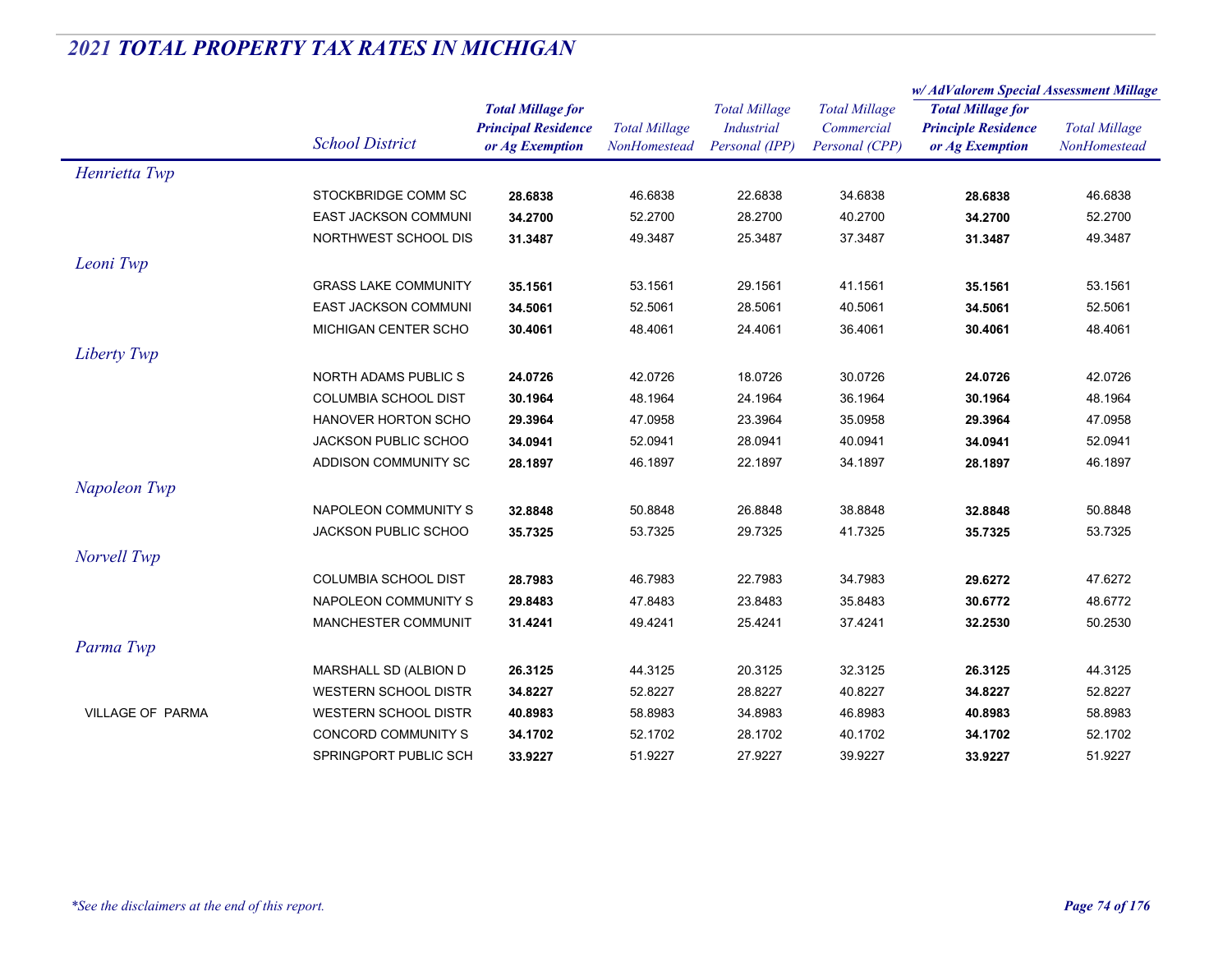|                              |                             |                            |                      | <b>Total Millage</b><br><b>Industrial</b> | <b>Total Millage</b> | w/ AdValorem Special Assessment Millage |                      |
|------------------------------|-----------------------------|----------------------------|----------------------|-------------------------------------------|----------------------|-----------------------------------------|----------------------|
|                              |                             | <b>Total Millage for</b>   |                      |                                           |                      | <b>Total Millage for</b>                | <b>Total Millage</b> |
|                              | <b>School District</b>      | <b>Principal Residence</b> | <b>Total Millage</b> |                                           | Commercial           | <b>Principle Residence</b>              |                      |
|                              |                             | or Ag Exemption            | NonHomestead         | Personal (IPP)                            | Personal (CPP)       | or Ag Exemption                         | NonHomestead         |
| Pulaski Twp                  |                             |                            |                      |                                           |                      |                                         |                      |
|                              | HOMER COMMUNITY SCH         | 32.3492                    | 50.3492              | 26.3492                                   | 38.3492              | 32.3492                                 | 50.3492              |
|                              | JONESVILLE COMMUNITY        | 32.1561                    | 50.1561              | 26.1561                                   | 38.1561              | 32.1561                                 | 50.1561              |
|                              | LITCHFIELD COMMUNITY        | 25.1031                    | 43.1031              | 19.1031                                   | 31.1031              | 25.1031                                 | 43.1031              |
|                              | CONCORD COMMUNITY S         | 34.2069                    | 52.2069              | 28.2069                                   | 40.2069              | 34.2069                                 | 52.2069              |
|                              | HANOVER HORTON SCHO         | 29.8594                    | 47.5588              | 23.8594                                   | 35.5588              | 29.8594                                 | 47.5588              |
| Rives Twp                    |                             |                            |                      |                                           |                      |                                         |                      |
|                              | LESLIE PUBLIC SCHOOLS       | 28.7156                    | 46.7156              | 22.7156                                   | 34.7156              | 28.7156                                 | 46.7156              |
|                              | NORTHWEST SCHOOL DIS        | 30.3075                    | 48.3075              | 24.3075                                   | 36.3075              | 30.3075                                 | 48.3075              |
| Sandstone Twp                |                             |                            |                      |                                           |                      |                                         |                      |
|                              | <b>WESTERN SCHOOL DISTR</b> | 34.7800                    | 52.7800              | 28.7800                                   | 40.7800              | 34.7800                                 | 52.7800              |
| <b>VILLAGE OF PARMA</b>      | <b>WESTERN SCHOOL DISTR</b> | 40.8556                    | 58.8556              | 34.8556                                   | 46.8556              | 40.8556                                 | 58.8556              |
|                              | NORTHWEST SCHOOL DIS        | 31.8587                    | 49.8587              | 25.8587                                   | 37.8587              | 31.8587                                 | 49.8587              |
| Spring Arbor Twp             |                             |                            |                      |                                           |                      |                                         |                      |
|                              | <b>WESTERN SCHOOL DISTR</b> | 38.3420                    | 56.3420              | 32.3420                                   | 44.3420              | 38.3420                                 | 56.3420              |
|                              | CONCORD COMMUNITY S         | 37.6895                    | 55.6895              | 31.6895                                   | 43.6895              | 37.6895                                 | 55.6895              |
|                              | <b>HANOVER HORTON SCHO</b>  | 33.3420                    | 51.0414              | 27.3420                                   | 39.0414              | 33.3420                                 | 51.0414              |
|                              |                             |                            |                      |                                           |                      |                                         |                      |
| <b>Springport Twp</b>        |                             |                            |                      |                                           |                      |                                         |                      |
|                              | SPRINGPORT PUBLIC SCH       | 36.1363                    | 54.1363              | 30.1363                                   | 42.1363              | 36.1363                                 | 54.1363              |
| <b>VILLAGE OF SPRINGPORT</b> | SPRINGPORT PUBLIC SCH       | 47.5731                    | 65.5731              | 41.5731                                   | 53.5731              | 47.5731                                 | 65.5731              |
| <b>Summit Twp</b>            |                             |                            |                      |                                           |                      |                                         |                      |
|                              | <b>WESTERN SCHOOL DISTR</b> | 36.3793                    | 54.3793              | 30.3793                                   | 42.3793              | 36.3793                                 | 54.3793              |
|                              | VANDERCOOK LAKE PUBL        | 37.9910                    | 55.9910              | 31.9910                                   | 43.9910              | 37.9910                                 | 55.9910              |
|                              | <b>EAST JACKSON COMMUNI</b> | 36.3793                    | 54.3793              | 30.3793                                   | 42.3793              | 36.3793                                 | 54.3793              |
|                              | HANOVER HORTON SCHO         | 31.3793                    | 49.0787              | 25.3793                                   | 37.0787              | 31.3793                                 | 49.0787              |
|                              | JACKSON PUBLIC SCHOO        | 36.0770                    | 54.0770              | 30.0770                                   | 42.0770              | 36.0770                                 | 54.0770              |
| Tompkins Twp                 |                             |                            |                      |                                           |                      |                                         |                      |
|                              | LESLIE PUBLIC SCHOOLS       | 28.6181                    | 46.6181              | 22.6181                                   | 34.6181              | 28.6181                                 | 46.6181              |
|                              | <b>WESTERN SCHOOL DISTR</b> | 33.1313                    | 51.1313              | 27.1313                                   | 39.1313              | 33.1313                                 | 51.1313              |
|                              | NORTHWEST SCHOOL DIS        | 30.2100                    | 48.2100              | 24.2100                                   | 36.2100              | 30.2100                                 | 48.2100              |
|                              | SPRINGPORT PUBLIC SCH       | 32.2313                    | 50.2313              | 26.2313                                   | 38.2313              | 32.2313                                 | 50.2313              |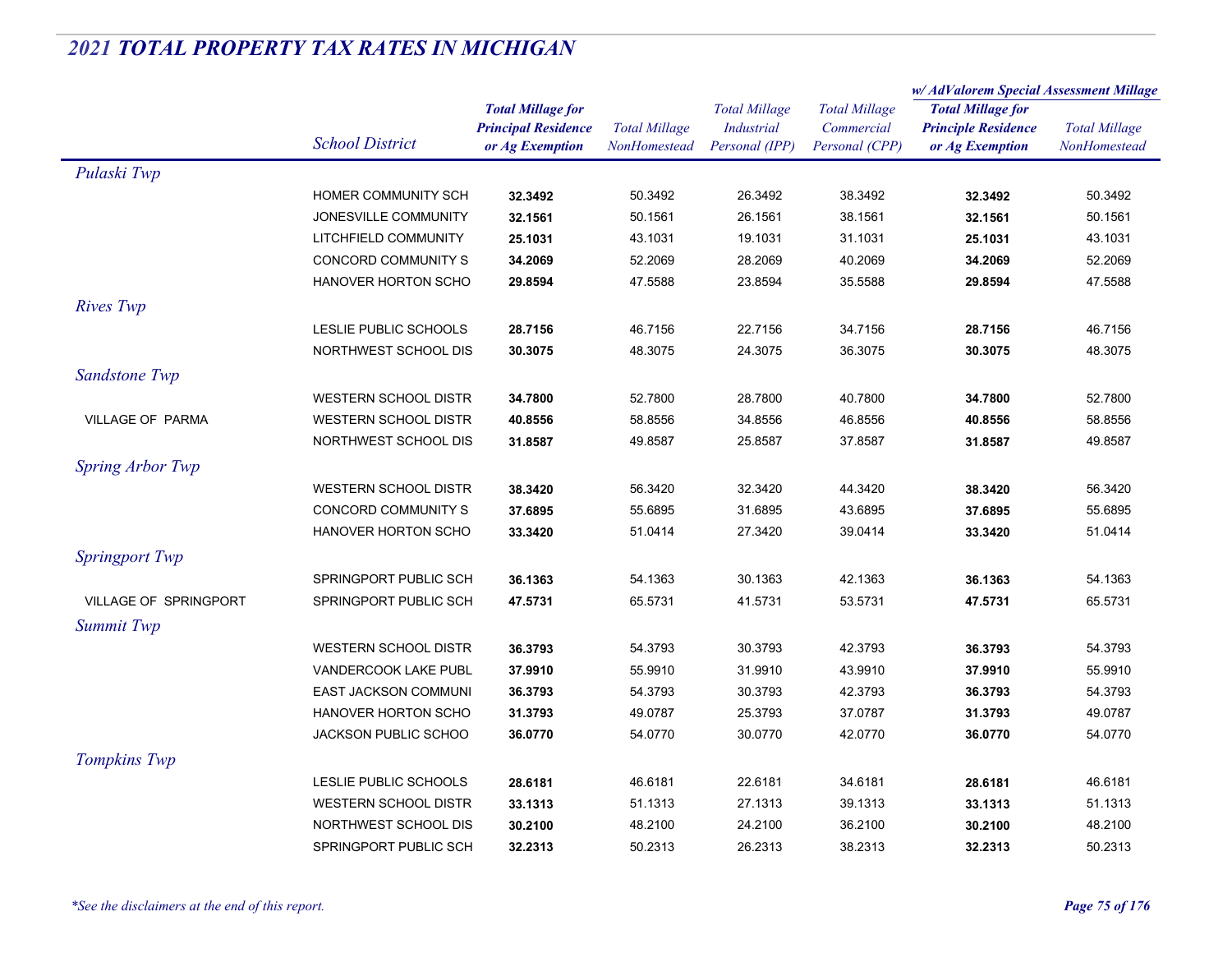|                             | <b>School District</b>       | <b>Total Millage for</b><br><b>Principal Residence</b><br>or Ag Exemption | <b>Total Millage</b><br>NonHomestead | <b>Total Millage</b><br><b>Industrial</b><br>Personal (IPP) | <b>Total Millage</b><br>Commercial<br>Personal (CPP) | w/AdValorem Special Assessment Millage                                    |                                      |
|-----------------------------|------------------------------|---------------------------------------------------------------------------|--------------------------------------|-------------------------------------------------------------|------------------------------------------------------|---------------------------------------------------------------------------|--------------------------------------|
|                             |                              |                                                                           |                                      |                                                             |                                                      | <b>Total Millage for</b><br><b>Principle Residence</b><br>or Ag Exemption | <b>Total Millage</b><br>NonHomestead |
| Waterloo Twp                |                              |                                                                           |                                      |                                                             |                                                      |                                                                           |                                      |
|                             | STOCKBRIDGE COMM SC          | 28.9648                                                                   | 46.9648                              | 22.9648                                                     | 34.9648                                              | 28.9648                                                                   | 46.9648                              |
|                             | <b>GRASS LAKE COMMUNITY</b>  | 35.2010                                                                   | 53.2010                              | 29.2010                                                     | 41.2010                                              | 35.2010                                                                   | 53.2010                              |
|                             | EAST JACKSON COMMUNI         | 34.5510                                                                   | 52.5510                              | 28.5510                                                     | 40.5510                                              | 34.5510                                                                   | 52.5510                              |
|                             | CHELSEA SCHOOL DISTRI        | 32.3338                                                                   | 50.3338                              | 26.3338                                                     | 38.3338                                              | 32.3338                                                                   | 50.3338                              |
| Jackson City                |                              |                                                                           |                                      |                                                             |                                                      |                                                                           |                                      |
|                             | <b>EAST JACKSON COMMUNI</b>  | 52.4846                                                                   | 70.4846                              | 46.4846                                                     | 58.4846                                              | 52.4846                                                                   | 70.4846                              |
|                             | MICHIGAN CENTER SCHO         | 48.3846                                                                   | 66.3846                              | 42.3846                                                     | 54.3846                                              | 48.3846                                                                   | 66.3846                              |
|                             | NORTHWEST SCHOOL DIS         | 49.5633                                                                   | 67.5633                              | 43.5633                                                     | 55.5633                                              | 49.5633                                                                   | 67.5633                              |
|                             | <b>JACKSON PUBLIC SCHOO</b>  | 52.1823                                                                   | 70.1823                              | 46.1823                                                     | 58.1823                                              | 52.1823                                                                   | 70.1823                              |
| <b>COUNTY: Kalamazoo</b>    |                              |                                                                           |                                      |                                                             |                                                      |                                                                           |                                      |
| Alamo Twp                   |                              |                                                                           |                                      |                                                             |                                                      |                                                                           |                                      |
|                             | PLAINWELL COMMUNITY          | 32.1159                                                                   | 50.1159                              | 26.1159                                                     | 38.1159                                              | 32.1159                                                                   | 50.1159                              |
|                             | OTSEGO PUBLIC SCHOOL         | 30.0559                                                                   | 47.3233                              | 24.0559                                                     | 35.3233                                              | 30.0559                                                                   | 47.3233                              |
| <b>Brady Twp</b>            |                              |                                                                           |                                      |                                                             |                                                      |                                                                           |                                      |
|                             | <b>VICKSBURG COMMUNITY</b>   | 32.3215                                                                   | 50.3215                              | 26.3215                                                     | 38.3215                                              | 32.3215                                                                   | 50.3215                              |
| <b>VILLAGE OF VICKSBURG</b> | <b>VICKSBURG COMMUNITY</b>   | 47.4845                                                                   | 65.4845                              | 41.4845                                                     | 53.4845                                              | 47.4845                                                                   | 65.4845                              |
|                             | MENDON COMMUNITY SC          | 30.6003                                                                   | 48.6003                              | 24.6003                                                     | 36.6003                                              | 30.6003                                                                   | 48.6003                              |
| <b>Charleston Twp</b>       |                              |                                                                           |                                      |                                                             |                                                      |                                                                           |                                      |
|                             | CLIMAX SCOTTS COMM S         | 33.6867                                                                   | 51.2731                              | 27.6867                                                     | 39.2731                                              | 34.9367                                                                   | 52.5231                              |
|                             | <b>GALESBURG AUGUSTA C</b>   | 31.8867                                                                   | 49.8867                              | 25.8867                                                     | 37.8867                                              | 33.1367                                                                   | 51.1367                              |
| <b>VILLAGE OF AUGUSTA</b>   | <b>GALESBURG AUGUSTA C</b>   | 45.5867                                                                   | 63.5867                              | 39.5867                                                     | 51.5867                                              | 46.8367                                                                   | 64.8367                              |
|                             | <b>GULL LAKE COMMUNITY S</b> | 32.6901                                                                   | 50.6901                              | 26.6901                                                     | 38.6901                                              | 33.9401                                                                   | 51.9401                              |
| Climax Twp                  |                              |                                                                           |                                      |                                                             |                                                      |                                                                           |                                      |
|                             | <b>CLIMAX SCOTTS COMM S</b>  | 34.7258                                                                   | 52.3122                              | 28.7258                                                     | 40.3122                                              | 34.7258                                                                   | 52.3122                              |
| VILLAGE OF CLIMAX           | CLIMAX SCOTTS COMM S         | 44.2258                                                                   | 61.8122                              | 38.2258                                                     | 49.8122                                              | 46.7258                                                                   | 64.3122                              |
|                             | <b>GALESBURG AUGUSTA C</b>   | 32.9258                                                                   | 50.9258                              | 26.9258                                                     | 38.9258                                              | 32.9258                                                                   | 50.9258                              |
| <b>Comstock Twp</b>         |                              |                                                                           |                                      |                                                             |                                                      |                                                                           |                                      |
|                             | <b>COMSTOCK PUBLIC SCHO</b>  | 36.3195                                                                   | 54.2511                              | 30.3195                                                     | 42.2511                                              | 42.3195                                                                   | 60.2511                              |
|                             | <b>GALESBURG AUGUSTA C</b>   | 35.8208                                                                   | 53.8208                              | 29.8208                                                     | 41.8208                                              | 41.8208                                                                   | 59.8208                              |
|                             | <b>GULL LAKE COMMUNITY S</b> | 36.6242                                                                   | 54.6242                              | 30.6242                                                     | 42.6242                                              | 42.6242                                                                   | 60.6242                              |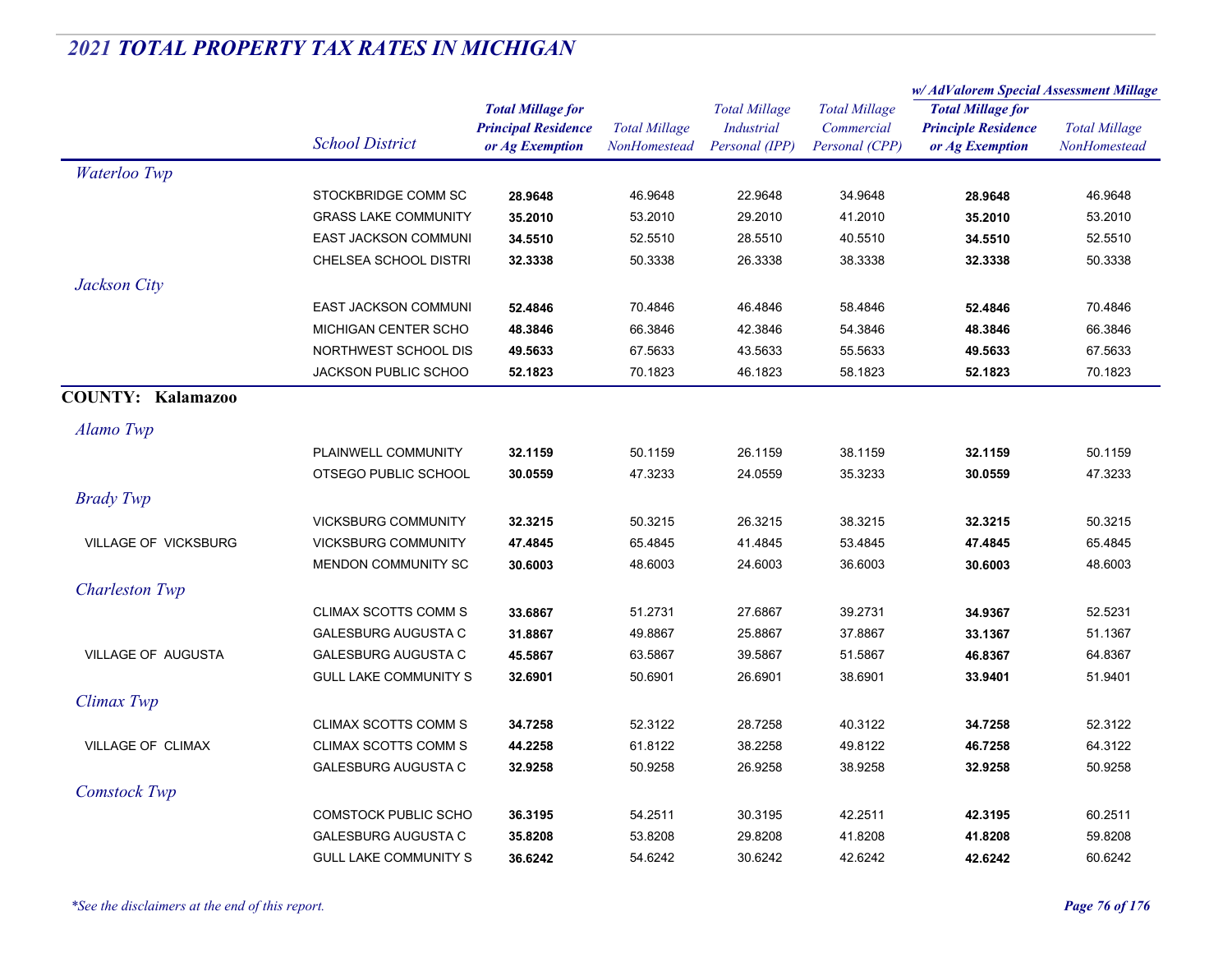|                           |                              |                                               |                      | <b>Total Millage</b><br>Industrial | <b>Total Millage</b><br>Commercial | w/ AdValorem Special Assessment Millage |                      |
|---------------------------|------------------------------|-----------------------------------------------|----------------------|------------------------------------|------------------------------------|-----------------------------------------|----------------------|
|                           |                              | <b>Total Millage for</b>                      | <b>Total Millage</b> |                                    |                                    | <b>Total Millage for</b>                | <b>Total Millage</b> |
|                           |                              | <b>Principal Residence</b><br>or Ag Exemption |                      |                                    |                                    | <b>Principle Residence</b>              |                      |
|                           | <b>School District</b>       |                                               | NonHomestead         | Personal (IPP)                     | Personal (CPP)                     | or Ag Exemption                         | NonHomestead         |
| Cooper Twp                |                              |                                               |                      |                                    |                                    |                                         |                      |
|                           | PLAINWELL COMMUNITY          | 32.8679                                       | 50.8679              | 26.8679                            | 38.8679                            | 32.8679                                 | 50.8679              |
|                           | OTSEGO PUBLIC SCHOOL         | 30.8079                                       | 48.0753              | 24.8079                            | 36.0753                            | 30.8079                                 | 48.0753              |
|                           | <b>GULL LAKE COMMUNITY S</b> | 33.5209                                       | 51.5209              | 27.5209                            | 39.5209                            | 33.5209                                 | 51.5209              |
|                           | PARCHMENT SCHOOL DIS         | 35.9242                                       | 53.9242              | 29.9242                            | 41.9242                            | 35.9242                                 | 53.9242              |
| Kalamazoo Twp             |                              |                                               |                      |                                    |                                    |                                         |                      |
|                           | KALAMAZOO CITY SCHOO         | 48.2744                                       | 65.9501              | 42.2744                            | 53.9501                            | 51.6744                                 | 69.3501              |
|                           | <b>COMSTOCK PUBLIC SCHO</b>  | 46.0731                                       | 64.0047              | 40.0731                            | 52.0047                            | 49.4731                                 | 67.4047              |
|                           | PARCHMENT SCHOOL DIS         | 47.1282                                       | 65.1282              | 41.1282                            | 53.1282                            | 50.5282                                 | 68.5282              |
| Oshtemo Twp               |                              |                                               |                      |                                    |                                    |                                         |                      |
|                           | OTSEGO PUBLIC SCHOOL         | 33.6620                                       | 50.9294              | 27.6620                            | 38.9294                            | 37.4120                                 | 54.6794              |
|                           | KALAMAZOO CITY SCHOO         | 38.2716                                       | 55.9473              | 32.2716                            | 43.9473                            | 42.0216                                 | 59.6973              |
|                           | <b>MATTAWAN CONS SCHOO</b>   | 36.9056                                       | 54.9056              | 30.9056                            | 42.9056                            | 40.6556                                 | 58.6556              |
| <b>Pavilion Twp</b>       |                              |                                               |                      |                                    |                                    |                                         |                      |
|                           | <b>CLIMAX SCOTTS COMM S</b>  | 33.7172                                       | 51.3036              | 27.7172                            | 39.3036                            | 33.7172                                 | 51.3036              |
|                           | COMSTOCK PUBLIC SCHO         | 32.4159                                       | 50.3475              | 26.4159                            | 38.3475                            | 32.4159                                 | 50.3475              |
|                           | <b>GALESBURG AUGUSTA C</b>   | 31.9172                                       | 49.9172              | 25.9172                            | 37.9172                            | 31.9172                                 | 49.9172              |
|                           | PORTAGE PUBLIC SCHOO         | 35.7605                                       | 53.3300              | 29.7605                            | 41.3300                            | 35.7605                                 | 53.3300              |
|                           | <b>VICKSBURG COMMUNITY</b>   | 33.0172                                       | 51.0172              | 27.0172                            | 39.0172                            | 33.0172                                 | 51.0172              |
| Prairie Ronde Twp         |                              |                                               |                      |                                    |                                    |                                         |                      |
|                           | SCHOOLCRAFT COMMUNI          | 32.4483                                       | 50.4483              | 26.4483                            | 38.4483                            | 32.4483                                 | 50.4483              |
|                           | LAWTON COMMUNITY SC          | 32.0905                                       | 49.8583              | 26.0905                            | 37.8583                            | 32.0905                                 | 49.8583              |
|                           | <b>MATTAWAN CONS SCHOO</b>   | 32.2823                                       | 50.2823              | 26.2823                            | 38.2823                            | 32.2823                                 | 50.2823              |
| <b>Richland Twp</b>       |                              |                                               |                      |                                    |                                    |                                         |                      |
|                           | <b>GULL LAKE COMMUNITY S</b> | 32.0003                                       | 50.0003              | 26.0003                            | 38.0003                            | 32.0003                                 | 50.0003              |
| VILLAGE OF RICHLAND       | <b>GULL LAKE COMMUNITY S</b> | 42.2036                                       | 60.2036              | 36.2036                            | 48.2036                            | 42.2036                                 | 60.2036              |
|                           |                              |                                               |                      |                                    |                                    |                                         |                      |
| Ross Twp                  |                              |                                               |                      |                                    |                                    |                                         |                      |
|                           | <b>GALESBURG AUGUSTA C</b>   | 31.7182                                       | 49.7182              | 25.7182                            | 37.7182                            | 31.7182                                 | 49.7182              |
| <b>VILLAGE OF AUGUSTA</b> | <b>GALESBURG AUGUSTA C</b>   | 46.7182                                       | 64.7182              | 40.7182                            | 52.7182                            | 46.7182                                 | 64.7182              |
|                           | <b>GULL LAKE COMMUNITY S</b> | 32.5216                                       | 50.5216              | 26.5216                            | 38.5216                            | 32.5216                                 | 50.5216              |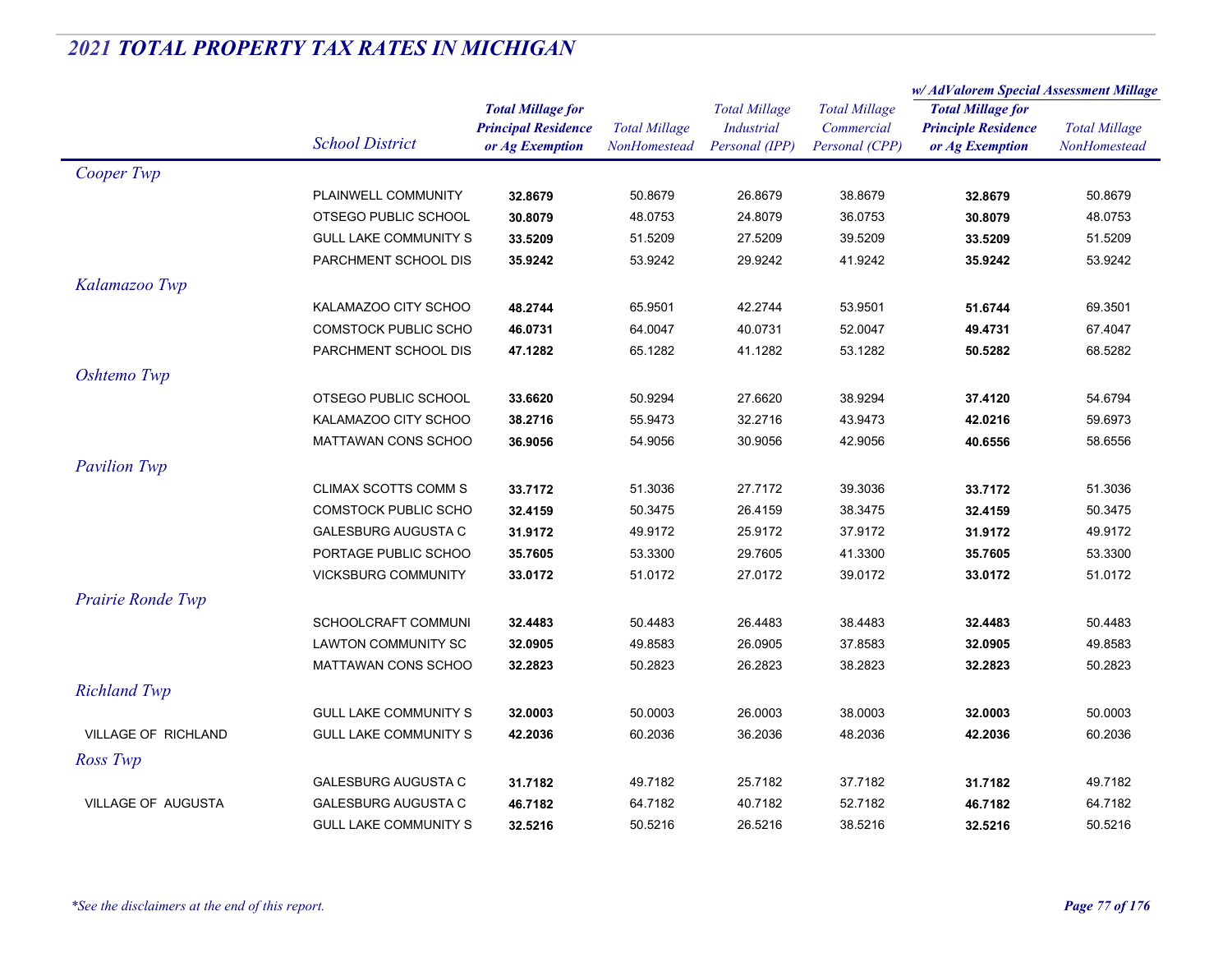|                        |                             | <b>Total Millage for</b><br><b>Principal Residence</b><br><b>Total Millage</b> |                     | <b>Total Millage</b><br><b>Industrial</b> | <b>Total Millage</b> | w/AdValorem Special Assessment Millage |                      |
|------------------------|-----------------------------|--------------------------------------------------------------------------------|---------------------|-------------------------------------------|----------------------|----------------------------------------|----------------------|
|                        |                             |                                                                                |                     |                                           |                      | <b>Total Millage for</b>               | <b>Total Millage</b> |
|                        |                             |                                                                                |                     |                                           | Commercial           | <b>Principle Residence</b>             |                      |
|                        | <b>School District</b>      | or Ag Exemption                                                                | <b>NonHomestead</b> | Personal (IPP)                            | Personal (CPP)       | or Ag Exemption                        | <b>NonHomestead</b>  |
| Schoolcraft Twp        |                             |                                                                                |                     |                                           |                      |                                        |                      |
|                        | SCHOOLCRAFT COMMUNI         | 32.8010                                                                        | 50.8010             | 26.8010                                   | 38.8010              | 32.8010                                | 50.8010              |
| VILLAGE OF SCHOOLCRAFT | SCHOOLCRAFT COMMUNI         | 47.7779                                                                        | 65.7779             | 41.7779                                   | 53.7779              | 47.7779                                | 65.7779              |
|                        | <b>VICKSBURG COMMUNITY</b>  | 32.4010                                                                        | 50.4010             | 26.4010                                   | 38.4010              | 32.4010                                | 50.4010              |
| VILLAGE OF VICKSBURG   | <b>VICKSBURG COMMUNITY</b>  | 47.5640                                                                        | 65.5640             | 41.5640                                   | 53.5640              | 47.5640                                | 65.5640              |
| Texas Twp              |                             |                                                                                |                     |                                           |                      |                                        |                      |
|                        | KALAMAZOO CITY SCHOO        | 38.0604                                                                        | 55.7361             | 32.0604                                   | 43.7361              | 38.0604                                | 55.7361              |
|                        | PORTAGE PUBLIC SCHOO        | 35.2920                                                                        | 52.8615             | 29.2920                                   | 40.8615              | 35.2920                                | 52.8615              |
|                        | SCHOOLCRAFT COMMUNI         | 32.9487                                                                        | 50.9487             | 26.9487                                   | 38.9487              | 32.9487                                | 50.9487              |
|                        | MATTAWAN CONS SCHOO         | 32.7827                                                                        | 50.7827             | 26.7827                                   | 38.7827              | 32.7827                                | 50.7827              |
| Wakeshma Twp           |                             |                                                                                |                     |                                           |                      |                                        |                      |
|                        | ATHENS AREA SCHOOLS         | 32.1153                                                                        | 50.1153             | 26.1153                                   | 38.1153              | 32.1153                                | 50.1153              |
|                        | <b>CLIMAX SCOTTS COMM S</b> | 36.4007                                                                        | 53.9871             | 30.4007                                   | 41.9871              | 36.4007                                | 53.9871              |
|                        | <b>VICKSBURG COMMUNITY</b>  | 35.7007                                                                        | 53.7007             | 29.7007                                   | 41.7007              | 35.7007                                | 53.7007              |
|                        | <b>COLON COMMUNITY SCH</b>  | 31.5766                                                                        | 49.5766             | 25.5766                                   | 37.5766              | 31.5766                                | 49.5766              |
|                        | MENDON COMMUNITY SC         | 33.9795                                                                        | 51.9795             | 27.9795                                   | 39.9795              | 33.9795                                | 51.9795              |
| <b>Galesburg City</b>  |                             |                                                                                |                     |                                           |                      |                                        |                      |
|                        | <b>GALESBURG AUGUSTA C</b>  | 42.9199                                                                        | 60.9199             | 36.9199                                   | 48.9199              | 42.9199                                | 60.9199              |
| Kalamazoo City         |                             |                                                                                |                     |                                           |                      |                                        |                      |
|                        | KALAMAZOO CITY SCHOO        | 50.7816                                                                        | 68.4573             | 44.7816                                   | 56.4573              | 50.7816                                | 68.4573              |
|                        | <b>COMSTOCK PUBLIC SCHO</b> | 48.5803                                                                        | 66.5119             | 42.5803                                   | 54.5119              | 48.5803                                | 66.5119              |
|                        | PARCHMENT SCHOOL DIS        | 49.6354                                                                        | 67.6354             | 43.6354                                   | 55.6354              | 49.6354                                | 67.6354              |
|                        | PORTAGE PUBLIC SCHOO        | 49.9304                                                                        | 67.4999             | 43.9304                                   | 55.4999              | 49.9304                                | 67.4999              |
| <b>Parchment City</b>  |                             |                                                                                |                     |                                           |                      |                                        |                      |
|                        | PARCHMENT SCHOOL DIS        | 52.5208                                                                        | 70.5208             | 46.5208                                   | 58.5208              | 52.5208                                | 70.5208              |
| Portage City           |                             |                                                                                |                     |                                           |                      |                                        |                      |
|                        | <b>COMSTOCK PUBLIC SCHO</b> | 43.5031                                                                        | 61.4347             | 37.5031                                   | 49.4347              | 43.5031                                | 61.4347              |
|                        | PORTAGE PUBLIC SCHOO        |                                                                                |                     |                                           |                      |                                        | 62.4227              |
|                        |                             | 44.8532                                                                        | 62.4227             | 38.8532                                   | 50.4227              | 44.8532                                |                      |
|                        | SCHOOLCRAFT COMMUNI         | 44.5044                                                                        | 62.5044             | 38.5044                                   | 50.5044              | 44.5044                                | 62.5044              |
|                        | <b>VICKSBURG COMMUNITY</b>  | 44.1044                                                                        | 62.1044             | 38.1044                                   | 50.1044              | 44.1044                                | 62.1044              |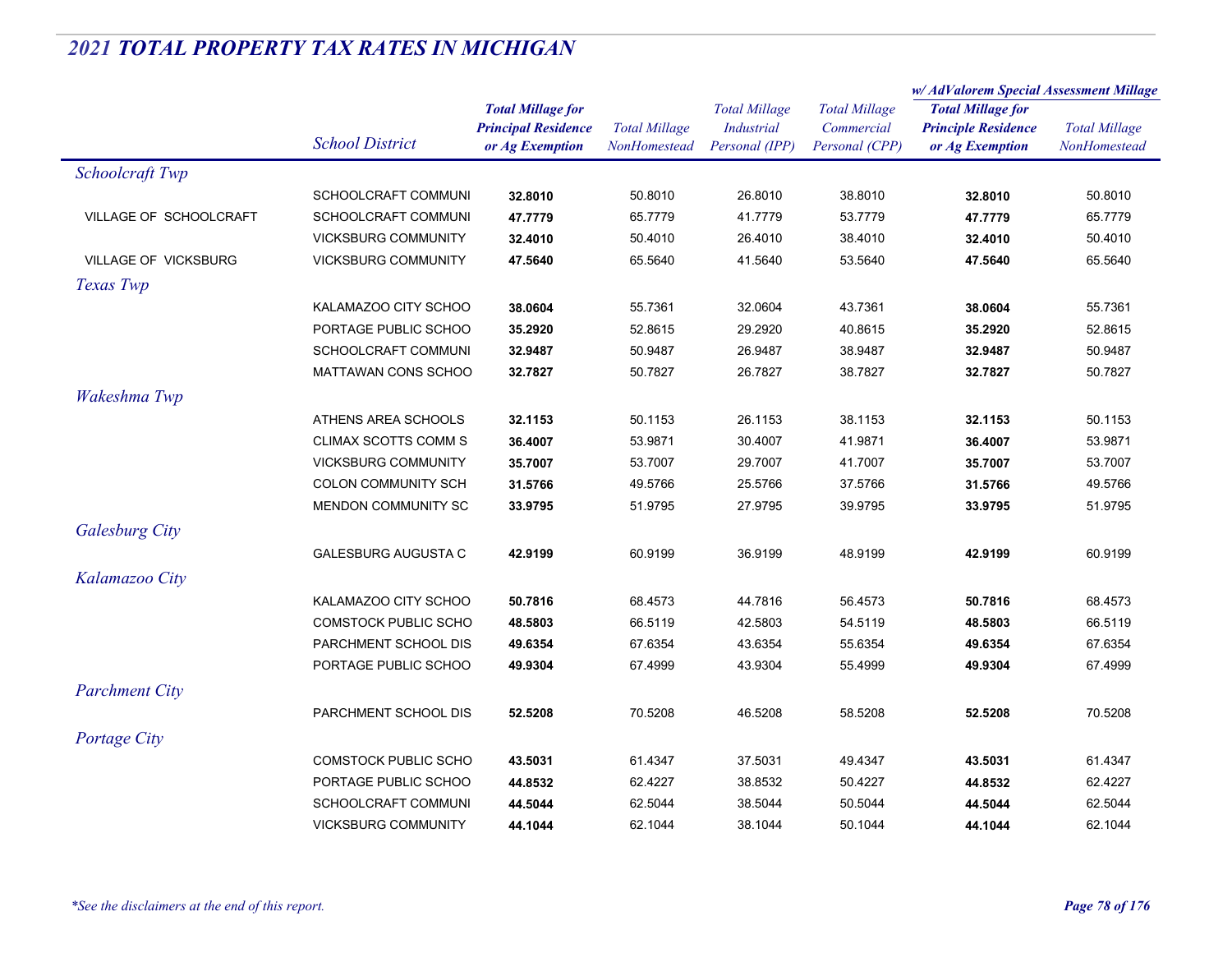#### *Total Millage for Principal Residence School District or Ag Exemption Total Millage NonHomesteadTotal Millage for Principle Residence or Ag Exemption Total Millage NonHomesteadw/ AdValorem Special Assessment Millage Total Millage CommercialPersonal (CPP) Total Millage IndustrialPersonal (IPP)* **COUNTY: Kalkaska***Bear Lake Twp* CRAWFORD AUSABLE SC **26.3665** 44.3665 20.3665 32.3665 **26.3665** 44.3665 KALKASKA PUBLIC SCHO **26.1810** 44.1810 20.1810 32.1810 **26.1810** 44.1810 **Blue Lake Twp** KALKASKA PUBLIC SCHO **27.5775** 45.5775 21.5775 33.5775 **27.5775** 45.5775 **Boardman Twp** FOREST AREA COMMUNIT **25.5049** 42.6580 19.5049 30.6580 **25.5049** 42.6580 *Clearwater Twp* ELK RAPIDS SCHOOLS **23.9716** 41.9716 17.9716 29.9716 **23.9716** 41.9716 KALKASKA PUBLIC SCHO **26.0116** 44.0116 20.0116 32.0116 **26.0116** 44.0116 *Coldsprings Twp* MANCELONA PUBLIC SCH **27.7351** 45.7351 21.7351 33.7351 **27.7351** 45.7351 KALKASKA PUBLIC SCHO **28.1107** 46.1107 22.1107 34.1107 **28.1107** 46.1107 *Excelsior Twp* KALKASKA PUBLIC SCHO **25.5154** 43.5154 19.5154 31.5154 **25.5154** 43.5154 EXCELSIOR DISTRICT #1 **21.7954** 39.6514 15.7954 27.6514 **21.7954** 39.6514 *Garfield Twp* FOREST AREA COMMUNIT **23.3363** 40.4894 17.3363 28.4894 **23.3363** 40.4894 KALKASKA PUBLIC SCHO **24.4960** 42.4960 18.4960 30.4960 **24.4960** 42.4960 **Kalkaska Twp** KALKASKA PUBLIC SCHO **23.8205** 41.8205 17.8205 29.8205 **23.8205** 41.8205 VILLAGE OF KALKASKA KALKASKA PUBLIC SCHO **38.0956** 56.0956 32.0956 44.0956 **38.0956** 56.0956 *Oliver Twp* KALKASKA PUBLIC SCHO **24.6369** 42.6369 18.6369 30.6369 **24.6369** 42.6369 *Orange Twp* FOREST AREA COMMUNIT **22.4570** 39.6101 16.4570 27.6101 **22.4570** 39.6101 KALKASKA PUBLIC SCHO **23.6167** 41.6167 17.6167 29.6167 **23.6167** 41.6167 **Rapid River Twp** MANCELONA PUBLIC SCH **28.7024** 46.7024 22.7024 34.7024 **28.7024** 46.7024 KALKASKA PUBLIC SCHO **29.0780**47.0780 23.0780 35.0780 **29.0780** 47.0780

# *2021 TOTAL PROPERTY TAX RATES IN MICHIGAN*

*\*See the disclaimers at the end of this report. Page 79 of 176*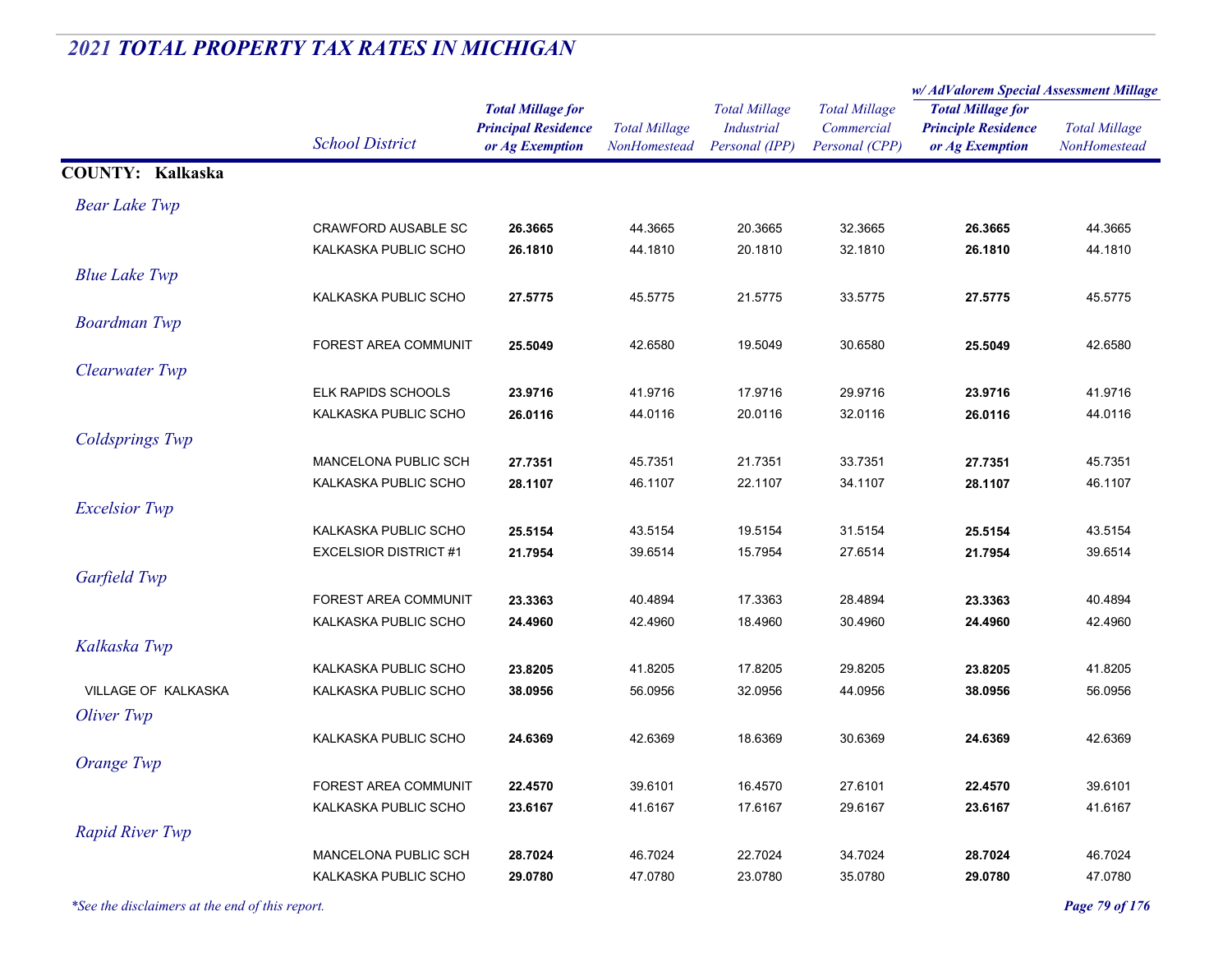|                             |                              |                            |                      | <b>Total Millage</b><br><b>Industrial</b> | <b>Total Millage</b><br>Commercial | w/AdValorem Special Assessment Millage        |                      |
|-----------------------------|------------------------------|----------------------------|----------------------|-------------------------------------------|------------------------------------|-----------------------------------------------|----------------------|
|                             | <b>School District</b>       | <b>Total Millage for</b>   | <b>Total Millage</b> |                                           |                                    | <b>Total Millage for</b>                      | <b>Total Millage</b> |
|                             |                              | <b>Principal Residence</b> |                      |                                           |                                    | <b>Principle Residence</b><br>or Ag Exemption |                      |
|                             |                              | or Ag Exemption            | <b>NonHomestead</b>  | Personal (IPP)                            | Personal (CPP)                     |                                               | NonHomestead         |
| Springfield Twp             |                              |                            |                      |                                           |                                    |                                               |                      |
|                             | FOREST AREA COMMUNIT         | 26.2055                    | 43.3586              | 20.2055                                   | 31.3586                            | 26.2055                                       | 43.3586              |
|                             | KALKASKA PUBLIC SCHO         | 27.3652                    | 45.3652              | 21.3652                                   | 33.3652                            | 27.3652                                       | 45.3652              |
| <b>COUNTY: Kent</b>         |                              |                            |                      |                                           |                                    |                                               |                      |
| Ada Twp                     |                              |                            |                      |                                           |                                    |                                               |                      |
|                             | NORTHVIEW PUBLIC SCH         | 32.7977                    | 50.7977              | 26.7977                                   | 38.7977                            | 32.7977                                       | 50.7977              |
|                             | FOREST HILLS PUBLIC SC       | 31.7044                    | 49.4868              | 25.7044                                   | 37.4868                            | 31.7044                                       | 49.4868              |
|                             | LOWELL AREA SCHOOL DI        | 32.6081                    | 49.9531              | 26.6081                                   | 37.9531                            | 32.6081                                       | 49.9531              |
| Algoma Twp                  |                              |                            |                      |                                           |                                    |                                               |                      |
|                             | <b>CEDAR SPRINGS PUBLIC</b>  | 30.2790                    | 48.0958              | 24.2790                                   | 36.0958                            | 30.2790                                       | 48.0958              |
|                             | ROCKFORD PUBLIC SCHO         | 30.7299                    | 47.9223              | 24.7299                                   | 35.9223                            | 30.7299                                       | 47.9223              |
|                             | SPARTA AREA SCHOOLS          | 30.4639                    | 48.4639              | 24.4639                                   | 36.4639                            | 30.4639                                       | 48.4639              |
| Alpine Twp                  |                              |                            |                      |                                           |                                    |                                               |                      |
|                             | <b>COMSTOCK PARK PUBLIC</b>  | 36.4442                    | 54.4442              | 30.4442                                   | 42.4442                            | 36.4442                                       | 54.4442              |
|                             | KENOWA HILLS PUBLIC S        | 30.1918                    | 48.1918              | 24.1918                                   | 36.1918                            | 30.1918                                       | 48.1918              |
|                             | SPARTA AREA SCHOOLS          | 33.6718                    | 51.6718              | 27.6718                                   | 39.6718                            | 33.6718                                       | 51.6718              |
| <b>Bowne Twp</b>            |                              |                            |                      |                                           |                                    |                                               |                      |
|                             | THORNAPPLE KELLOGG S         | 31.4405                    | 49.4405              | 25.4405                                   | 37.4405                            | 31.4405                                       | 49.4405              |
|                             | LAKEWOOD PUBLIC SCHO         | 27.6452                    | 45.6182              | 21.6452                                   | 33.6182                            | 27.6452                                       | 45.6182              |
|                             | CALEDONIA COMMUNITY          | 30.0389                    | 48.0389              | 24.0389                                   | 36.0389                            | 30.0389                                       | 48.0389              |
|                             | LOWELL AREA SCHOOL DI        | 31.0271                    | 48.3721              | 25.0271                                   | 36.3721                            | 31.0271                                       | 48.3721              |
| <b>Byron</b> Twp            |                              |                            |                      |                                           |                                    |                                               |                      |
|                             | WAYLAND UNION SCHOOL         | 27.4156                    | 45.4156              | 21.4156                                   | 33.4156                            | 28.9256                                       | 46.9256              |
|                             | BYRON CENTER PUBLIC S        | 29.3315                    | 47.3315              | 23.3315                                   | 35.3315                            | 30.8415                                       | 48.8415              |
|                             | <b>GRANDVILLE PUBLIC SCH</b> | 27.7778                    | 44.9848              | 21.7778                                   | 32.9848                            | 29.2878                                       | 46.4948              |
|                             | KENTWOOD PUBLIC SCH          | 27.1948                    | 45.1948              | 21.1948                                   | 33.1948                            | 28.7048                                       | 46.7048              |
| Caledonia Twp               |                              |                            |                      |                                           |                                    |                                               |                      |
|                             | THORNAPPLE KELLOGG S         | 31.8360                    | 49.8360              | 25.8360                                   | 37.8360                            | 31.8360                                       | 49.8360              |
|                             | CALEDONIA COMMUNITY          | 30.4344                    | 48.4344              | 24.4344                                   | 36.4344                            | 30.4344                                       | 48.4344              |
| <b>VILLAGE OF CALEDONIA</b> | <b>CALEDONIA COMMUNITY</b>   | 38.3784                    | 56.3784              | 32.3784                                   | 44.3784                            | 38.3784                                       | 56.3784              |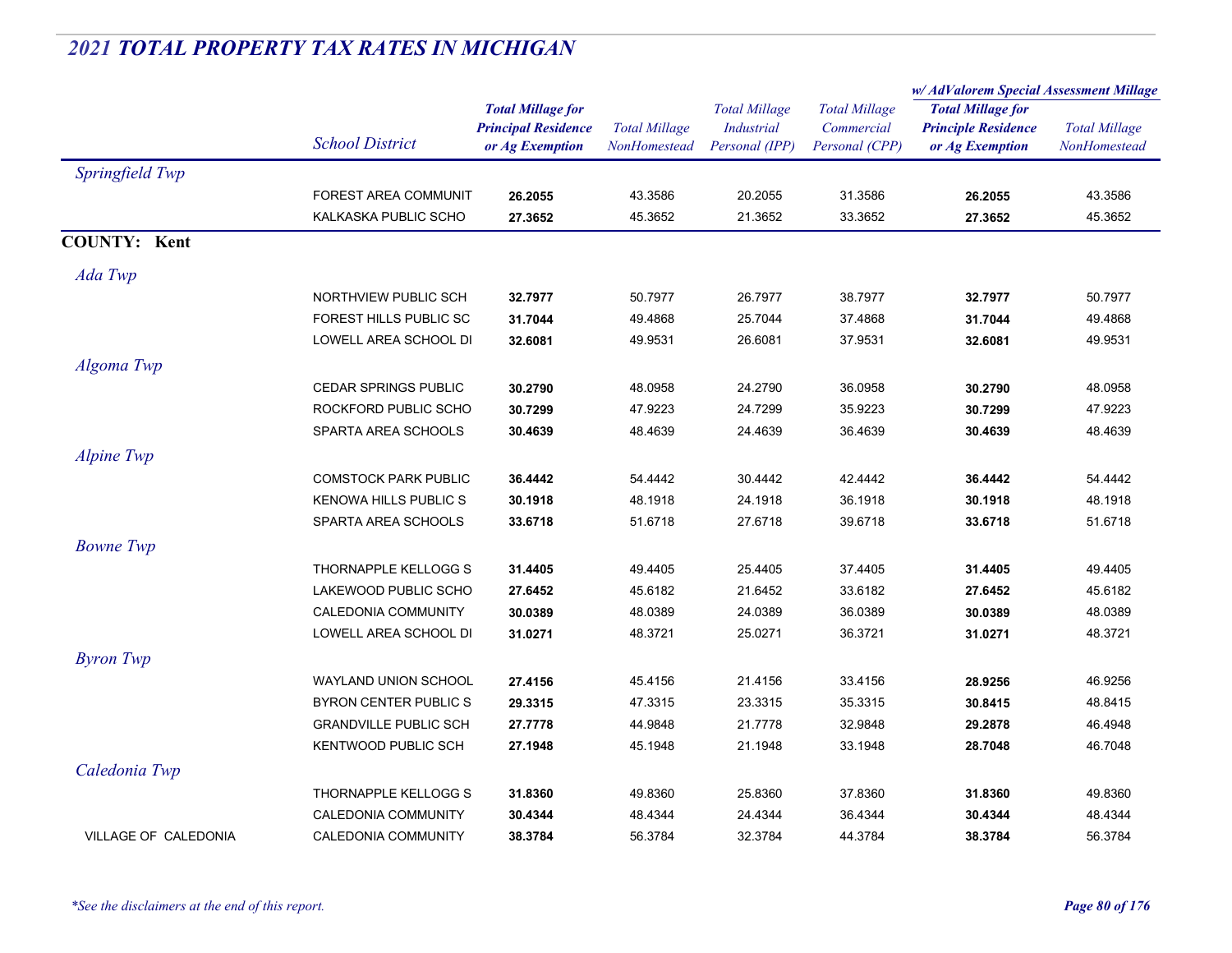|                             |                              |                            | <b>Total Millage</b> | <b>Total Millage</b><br>Industrial | <b>Total Millage</b><br>Commercial | w/ AdValorem Special Assessment Millage |                                      |
|-----------------------------|------------------------------|----------------------------|----------------------|------------------------------------|------------------------------------|-----------------------------------------|--------------------------------------|
|                             |                              | <b>Total Millage for</b>   |                      |                                    |                                    | <b>Total Millage for</b>                | <b>Total Millage</b><br>NonHomestead |
|                             | <b>School District</b>       | <b>Principal Residence</b> |                      |                                    |                                    | <b>Principle Residence</b>              |                                      |
|                             |                              | or Ag Exemption            | NonHomestead         | Personal (IPP)                     | Personal (CPP)                     | or Ag Exemption                         |                                      |
| Cannon Twp                  |                              |                            |                      |                                    |                                    |                                         |                                      |
|                             | FOREST HILLS PUBLIC SC       | 29.9582                    | 47.7406              | 23.9582                            | 35.7406                            | 29.9582                                 | 47.7406                              |
|                             | LOWELL AREA SCHOOL DI        | 30.8619                    | 48.2069              | 24.8619                            | 36.2069                            | 30.8619                                 | 48.2069                              |
|                             | ROCKFORD PUBLIC SCHO         | 31.2897                    | 48.4821              | 25.2897                            | 36.4821                            | 31.2897                                 | 48.4821                              |
| Cascade Twp                 |                              |                            |                      |                                    |                                    |                                         |                                      |
|                             | CALEDONIA COMMUNITY          | 31.0850                    | 49.0850              | 25.0850                            | 37.0850                            | 31.0850                                 | 49.0850                              |
|                             | FOREST HILLS PUBLIC SC       | 31.1695                    | 48.9519              | 25.1695                            | 36.9519                            | 31.1695                                 | 48.9519                              |
|                             | LOWELL AREA SCHOOL DI        | 32.0732                    | 49.4182              | 26.0732                            | 37.4182                            | 32.0732                                 | 49.4182                              |
| Courtland Twp               |                              |                            |                      |                                    |                                    |                                         |                                      |
|                             | <b>CEDAR SPRINGS PUBLIC</b>  | 30.3554                    | 48.1722              | 24.3554                            | 36.1722                            | 30.3554                                 | 48.1722                              |
|                             | ROCKFORD PUBLIC SCHO         | 30.8063                    | 47.9987              | 24.8063                            | 35.9987                            | 30.8063                                 | 47.9987                              |
| Gaines Twp                  |                              |                            |                      |                                    |                                    |                                         |                                      |
|                             | BYRON CENTER PUBLIC S        | 29.4481                    | 47.4481              | 23.4481                            | 35.4481                            | 30.0481                                 | 48.0481                              |
|                             | CALEDONIA COMMUNITY          | 28.4735                    | 46.4735              | 22.4735                            | 34.4735                            | 29.0735                                 | 47.0735                              |
|                             | <b>KENTWOOD PUBLIC SCH</b>   | 27.3114                    | 45.3114              | 21.3114                            | 33.3114                            | 27.9114                                 | 45.9114                              |
| <b>Grand Rapids Twp</b>     |                              |                            |                      |                                    |                                    |                                         |                                      |
|                             | NORTHVIEW PUBLIC SCH         | 30.4242                    | 48.4242              | 24.4242                            | 36.4242                            | 30.4242                                 | 48.4242                              |
|                             | <b>EAST GRAND RAPIDS PUB</b> | 33.8263                    | 51.8263              | 27.8263                            | 39.8263                            | 33.8263                                 | 51.8263                              |
|                             | FOREST HILLS PUBLIC SC       | 29.3309                    | 47.1133              | 23.3309                            | 35.1133                            | 29.3309                                 | 47.1133                              |
|                             |                              |                            |                      |                                    |                                    |                                         |                                      |
| <b>Grattan Twp</b>          |                              |                            |                      |                                    |                                    |                                         |                                      |
|                             | BELDING AREA SCHOOL D        | 28.4089                    | 46.4089              | 22.4089                            | 34.4089                            | 28.4089                                 | 46.4089                              |
|                             | LOWELL AREA SCHOOL DI        | 30.7987                    | 48.1437              | 24.7987                            | 36.1437                            | 30.7987                                 | 48.1437                              |
|                             | ROCKFORD PUBLIC SCHO         | 31.2265                    | 48.4189              | 25.2265                            | 36.4189                            | 31.2265                                 | 48.4189                              |
| Lowell Twp                  |                              |                            |                      |                                    |                                    |                                         |                                      |
|                             | CALEDONIA COMMUNITY          | 28.3945                    | 46.3945              | 22.3945                            | 34.3945                            | 28.3945                                 | 46.3945                              |
|                             | LOWELL AREA SCHOOL DI        | 29.3827                    | 46.7277              | 23.3827                            | 34.7277                            | 29.3827                                 | 46.7277                              |
| <b>Nelson Twp</b>           |                              |                            |                      |                                    |                                    |                                         |                                      |
|                             | <b>CEDAR SPRINGS PUBLIC</b>  | 30.3115                    | 48.1283              | 24.3115                            | 36.1283                            | 30.3115                                 | 48.1283                              |
|                             | TRI COUNTY AREA SCHO         | 25.7652                    | 43.7652              | 19.7652                            | 31.7652                            | 25.7652                                 | 43.7652                              |
| <b>VILLAGE OF SAND LAKE</b> | TRI COUNTY AREA SCHO         | 43.9770                    | 61.9770              | 37.9770                            | 49.9770                            | 43.9770                                 | 61.9770                              |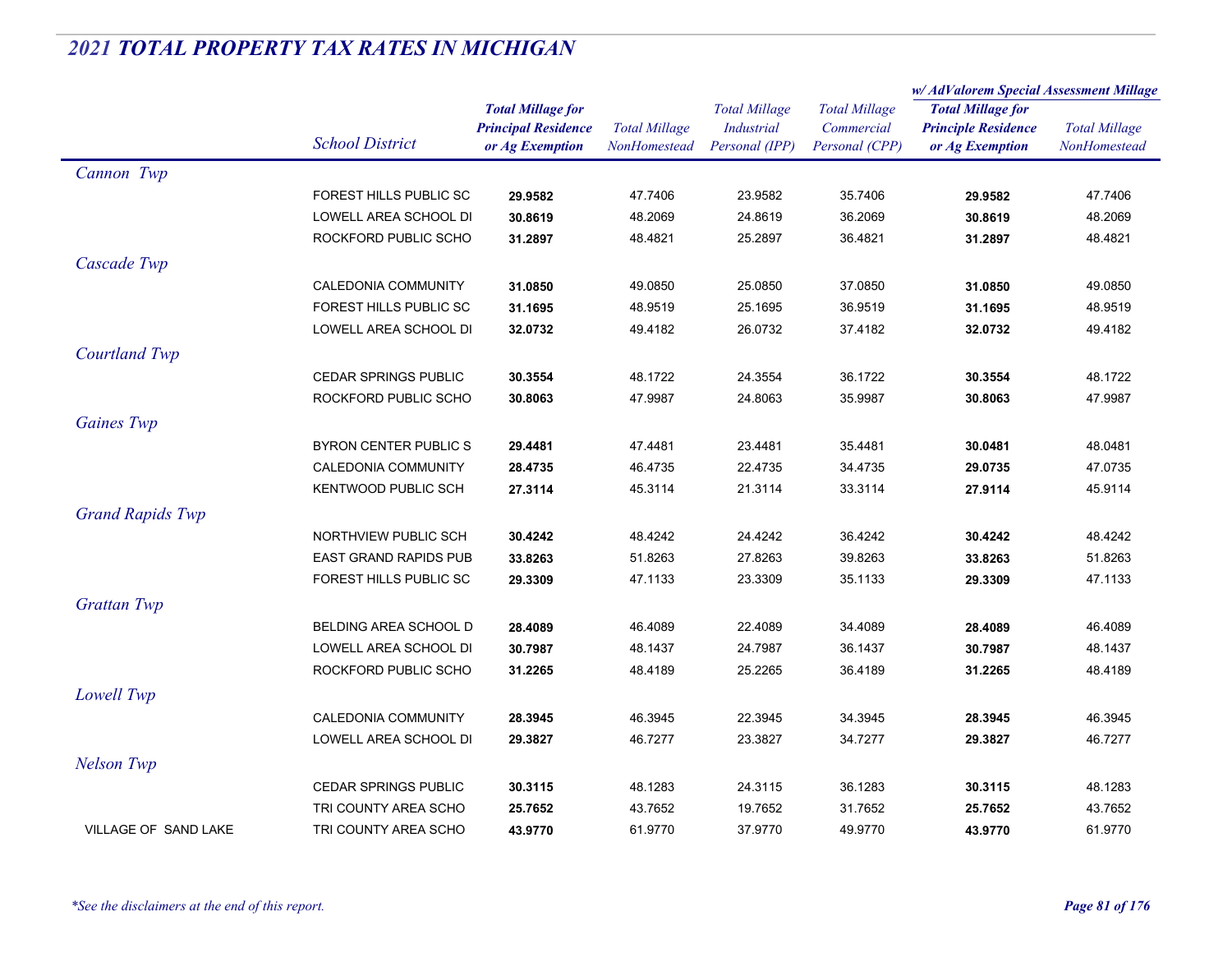|                          |                              |                            | <b>Total Millage</b> | <b>Total Millage</b><br><b>Industrial</b> | <b>Total Millage</b> | w/ AdValorem Special Assessment Millage |                      |
|--------------------------|------------------------------|----------------------------|----------------------|-------------------------------------------|----------------------|-----------------------------------------|----------------------|
|                          |                              | <b>Total Millage for</b>   |                      |                                           |                      | <b>Total Millage for</b>                | <b>Total Millage</b> |
|                          | <b>School District</b>       | <b>Principal Residence</b> |                      |                                           | Commercial           | <b>Principle Residence</b>              |                      |
|                          |                              | or Ag Exemption            | NonHomestead         | Personal (IPP)                            | Personal (CPP)       | or Ag Exemption                         | NonHomestead         |
| Oakfield Twp             |                              |                            |                      |                                           |                      |                                         |                      |
|                          | BELDING AREA SCHOOL D        | 27.4692                    | 45.4692              | 21.4692                                   | 33.4692              | 27.4692                                 | 45.4692              |
|                          | <b>CEDAR SPRINGS PUBLIC</b>  | 29.8359                    | 47.6527              | 23.8359                                   | 35.6527              | 29.8359                                 | 47.6527              |
|                          | ROCKFORD PUBLIC SCHO         | 30.2868                    | 47.4792              | 24.2868                                   | 35.4792              | 30.2868                                 | 47.4792              |
|                          | <b>GREENVILLE PUBLIC SCH</b> | 28.1396                    | 46.0479              | 22.1396                                   | 34.0479              | 28.1396                                 | 46.0479              |
| Plainfield Twp           |                              |                            |                      |                                           |                      |                                         |                      |
|                          | NORTHVIEW PUBLIC SCH         | 33.0054                    | 51.0054              | 27.0054                                   | 39.0054              | 33.0054                                 | 51.0054              |
|                          | <b>COMSTOCK PARK PUBLIC</b>  | 35.7500                    | 53.7500              | 29.7500                                   | 41.7500              | 35.7500                                 | 53.7500              |
|                          | <b>KENOWA HILLS PUBLIC S</b> | 29.4976                    | 47.4976              | 23.4976                                   | 35.4976              | 29.4976                                 | 47.4976              |
|                          | ROCKFORD PUBLIC SCHO         | 33.2436                    | 50.4360              | 27.2436                                   | 38.4360              | 33.2436                                 | 50.4360              |
| <b>Solon Twp</b>         |                              |                            |                      |                                           |                      |                                         |                      |
|                          | <b>CEDAR SPRINGS PUBLIC</b>  | 28.6348                    | 46.4516              | 22.6348                                   | 34.4516              | 28.6348                                 | 46.4516              |
|                          | <b>KENT CITY COMMUNITY S</b> | 29.8980                    | 47.6861              | 23.8980                                   | 35.6861              | 29.8980                                 | 47.6861              |
|                          | TRI COUNTY AREA SCHO         | 24.0885                    | 42.0885              | 18.0885                                   | 30.0885              | 24.0885                                 | 42.0885              |
|                          | <b>GRANT PUBLIC SCHOOL D</b> | 20.7506                    | 38.7506              | 14.7506                                   | 26.7506              | 20.7506                                 | 38.7506              |
| Sparta Twp               |                              |                            |                      |                                           |                      |                                         |                      |
|                          | <b>KENT CITY COMMUNITY S</b> | 30.3146                    | 48.1027              | 24.3146                                   | 36.1027              | 30.3146                                 | 48.1027              |
|                          | SPARTA AREA SCHOOLS          | 29.2363                    | 47.2363              | 23.2363                                   | 35.2363              | 29.2363                                 | 47.2363              |
| <b>VILLAGE OF SPARTA</b> | SPARTA AREA SCHOOLS          | 41.2363                    | 59.2363              | 35.2363                                   | 47.2363              | 41.2363                                 | 59.2363              |
|                          |                              |                            |                      |                                           |                      |                                         |                      |
| <b>Spencer Twp</b>       |                              |                            |                      |                                           |                      |                                         |                      |
|                          | <b>CEDAR SPRINGS PUBLIC</b>  | 30.9367                    | 48.7535              | 24.9367                                   | 36.7535              | 30.9367                                 | 48.7535              |
|                          | <b>GREENVILLE PUBLIC SCH</b> | 29.2404                    | 47.1487              | 23.2404                                   | 35.1487              | 29.2404                                 | 47.1487              |
|                          | LAKEVIEW COMMUNITY S         | 28.9683                    | 46.9683              | 22.9683                                   | 34.9683              | 28.9683                                 | 46.9683              |
| Tyrone Twp               |                              |                            |                      |                                           |                      |                                         |                      |
|                          | <b>KENT CITY COMMUNITY S</b> | 32.2811                    | 50.0692              | 26.2811                                   | 38.0692              | 32.2811                                 | 50.0692              |
| VILLAGE OF CASNOVIA      | <b>KENT CITY COMMUNITY S</b> | 44.2811                    | 62.0692              | 38.2811                                   | 50.0692              | 44.2811                                 | 62.0692              |
| VILLAGE OF KENT CITY     | KENT CITY COMMUNITY S        | 40.2811                    | 58.0692              | 34.2811                                   | 46.0692              | 40.2811                                 | 58.0692              |
|                          | SPARTA AREA SCHOOLS          | 31.2028                    | 49.2028              | 25.2028                                   | 37.2028              | 31.2028                                 | 49.2028              |
|                          | <b>GRANT PUBLIC SCHOOL D</b> | 23.1337                    | 41.1337              | 17.1337                                   | 29.1337              | 23.1337                                 | 41.1337              |
| <b>Vergennes</b> Twp     |                              |                            |                      |                                           |                      |                                         |                      |
|                          | LOWELL AREA SCHOOL DI        | 30.1418                    | 47.4868              | 24.1418                                   | 35.4868              | 30.1418                                 | 47.4868              |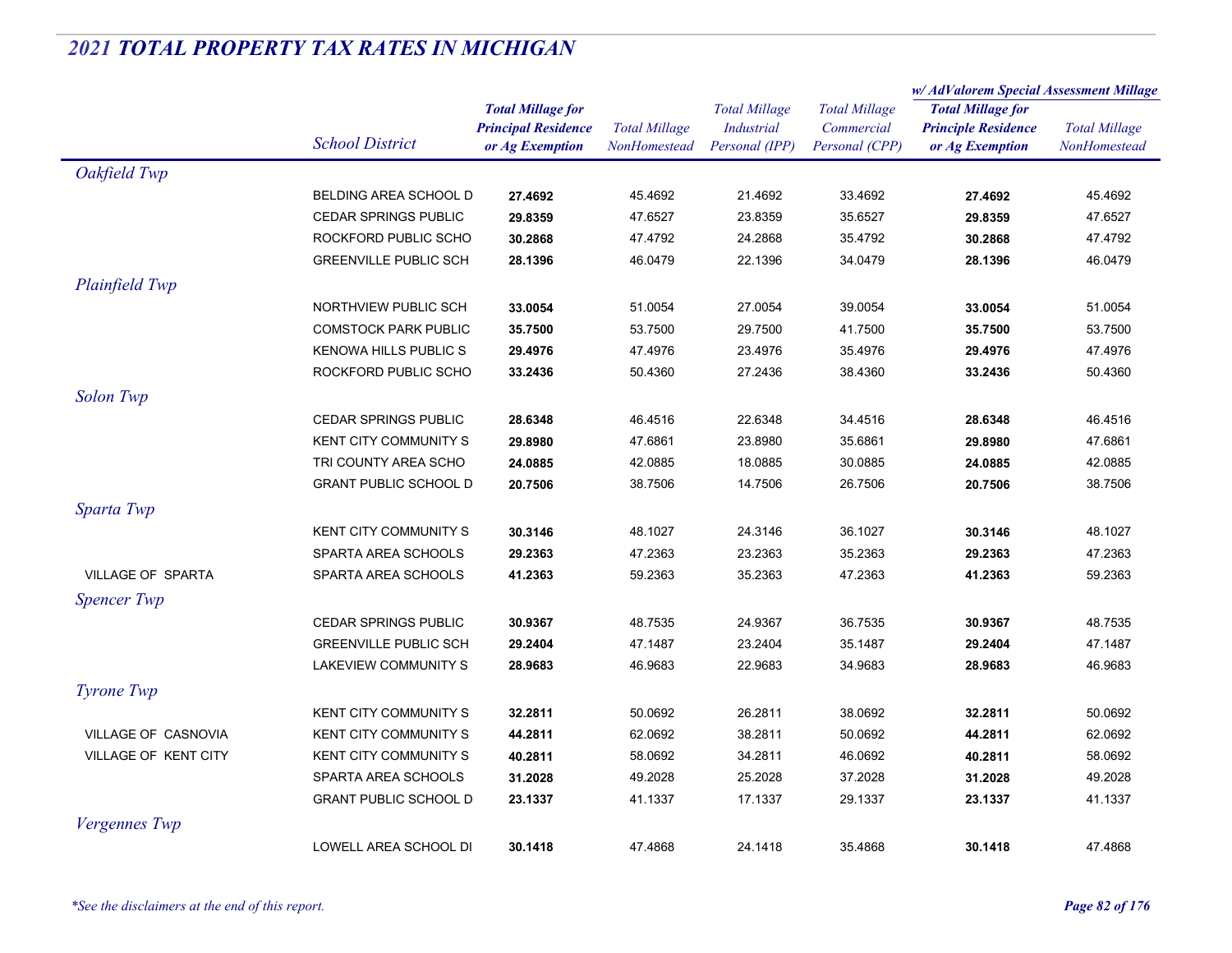|                               |                              |                                                                           |                                             |                                                             |                                                      | w/ AdValorem Special Assessment Millage                                   |                                      |  |
|-------------------------------|------------------------------|---------------------------------------------------------------------------|---------------------------------------------|-------------------------------------------------------------|------------------------------------------------------|---------------------------------------------------------------------------|--------------------------------------|--|
|                               | <b>School District</b>       | <b>Total Millage for</b><br><b>Principal Residence</b><br>or Ag Exemption | <b>Total Millage</b><br><b>NonHomestead</b> | <b>Total Millage</b><br><b>Industrial</b><br>Personal (IPP) | <b>Total Millage</b><br>Commercial<br>Personal (CPP) | <b>Total Millage for</b><br><b>Principle Residence</b><br>or Ag Exemption | <b>Total Millage</b><br>NonHomestead |  |
| <b>Cedar Springs City</b>     |                              |                                                                           |                                             |                                                             |                                                      |                                                                           |                                      |  |
|                               | <b>CEDAR SPRINGS PUBLIC</b>  | 46.3549                                                                   | 64.1717                                     | 40.3549                                                     | 52.1717                                              | 46.3549                                                                   | 64.1717                              |  |
| <b>East Grand Rapids City</b> |                              |                                                                           |                                             |                                                             |                                                      |                                                                           |                                      |  |
|                               | <b>EAST GRAND RAPIDS PUB</b> | 48.1368                                                                   | 66.1368                                     | 42.1368                                                     | 54.1368                                              | 48.1368                                                                   | 66.1368                              |  |
| <b>Grand Rapids City</b>      |                              |                                                                           |                                             |                                                             |                                                      |                                                                           |                                      |  |
|                               | <b>GRAND RAPIDS CITY SCH</b> | 33.6743                                                                   | 51.6743                                     | 27.6743                                                     | 39.6743                                              | 33.6743                                                                   | 51.6743                              |  |
|                               | <b>GODWIN HEIGHTS PUBLIC</b> | 34.9443                                                                   | 52.9443                                     | 28.9443                                                     | 40.9443                                              | 34.9443                                                                   | 52.9443                              |  |
|                               | CALEDONIA COMMUNITY          | 36.8243                                                                   | 54.8243                                     | 30.8243                                                     | 42.8243                                              | 36.8243                                                                   | 54.8243                              |  |
|                               | FOREST HILLS PUBLIC SC       | 36.9088                                                                   | 54.6912                                     | 30.9088                                                     | 42.6912                                              | 36.9088                                                                   | 54.6912                              |  |
|                               | <b>GRANDVILLE PUBLIC SCH</b> | 36.2452                                                                   | 53.4522                                     | 30.2452                                                     | 41.4522                                              | 36.2452                                                                   | 53.4522                              |  |
|                               | <b>KENOWA HILLS PUBLIC S</b> | 34.4943                                                                   | 52.4943                                     | 28.4943                                                     | 40.4943                                              | 34.4943                                                                   | 52.4943                              |  |
|                               | <b>KENTWOOD PUBLIC SCH</b>   | 35.6622                                                                   | 53.6622                                     | 29.6622                                                     | 41.6622                                              | 35.6622                                                                   | 53.6622                              |  |
| <b>Grandville City</b>        |                              |                                                                           |                                             |                                                             |                                                      |                                                                           |                                      |  |
|                               | WYOMING PUBLIC SCHOO         | 39.2554                                                                   | 57.2554                                     | 33.2554                                                     | 45.2554                                              | 39.2554                                                                   | 57.2554                              |  |
|                               | <b>GRANDVILLE PUBLIC SCH</b> | 39.5486                                                                   | 56.7556                                     | 33.5486                                                     | 44.7556                                              | 39.5486                                                                   | 56.7556                              |  |
| <b>Kentwood City</b>          |                              |                                                                           |                                             |                                                             |                                                      |                                                                           |                                      |  |
|                               | CALEDONIA COMMUNITY          | 38.6206                                                                   | 56.6206                                     | 32.6206                                                     | 44.6206                                              | 38.6206                                                                   | 56.6206                              |  |
|                               | FOREST HILLS PUBLIC SC       | 38.7051                                                                   | 56.4875                                     | 32.7051                                                     | 44.4875                                              | 38.7051                                                                   | 56.4875                              |  |
|                               | <b>KELLOGGSVILLE PUBLIC</b>  | 39.9385                                                                   | 57.9331                                     | 33.9385                                                     | 45.9331                                              | 39.9385                                                                   | 57.9331                              |  |
|                               | <b>KENTWOOD PUBLIC SCH</b>   | 37.4585                                                                   | 55.4585                                     | 31.4585                                                     | 43.4585                                              | 37.4585                                                                   | 55.4585                              |  |
| Lowell City                   |                              |                                                                           |                                             |                                                             |                                                      |                                                                           |                                      |  |
|                               | LOWELL AREA SCHOOL DI        | 44.5632                                                                   | 61.9082                                     | 38.5632                                                     | 49.9082                                              | 44.5632                                                                   | 61.9082                              |  |
| <b>Rockford City</b>          |                              |                                                                           |                                             |                                                             |                                                      |                                                                           |                                      |  |
|                               | ROCKFORD PUBLIC SCHO         | 41.9629                                                                   | 59.1553                                     | 35.9629                                                     | 47.1553                                              | 41.9629                                                                   | 59.1553                              |  |
| <b>Walker City</b>            |                              |                                                                           |                                             |                                                             |                                                      |                                                                           |                                      |  |
|                               | <b>COMSTOCK PARK PUBLIC</b>  | 34.3361                                                                   | 52.3361                                     | 28.3361                                                     | 40.3361                                              | 34.3361                                                                   | 52.3361                              |  |
|                               | <b>GRANDVILLE PUBLIC SCH</b> | 29.8346                                                                   | 47.0416                                     | 23.8346                                                     | 35.0416                                              | 29.8346                                                                   | 47.0416                              |  |
|                               | <b>KENOWA HILLS PUBLIC S</b> | 28.0837                                                                   | 46.0837                                     | 22.0837                                                     | 34.0837                                              | 28.0837                                                                   | 46.0837                              |  |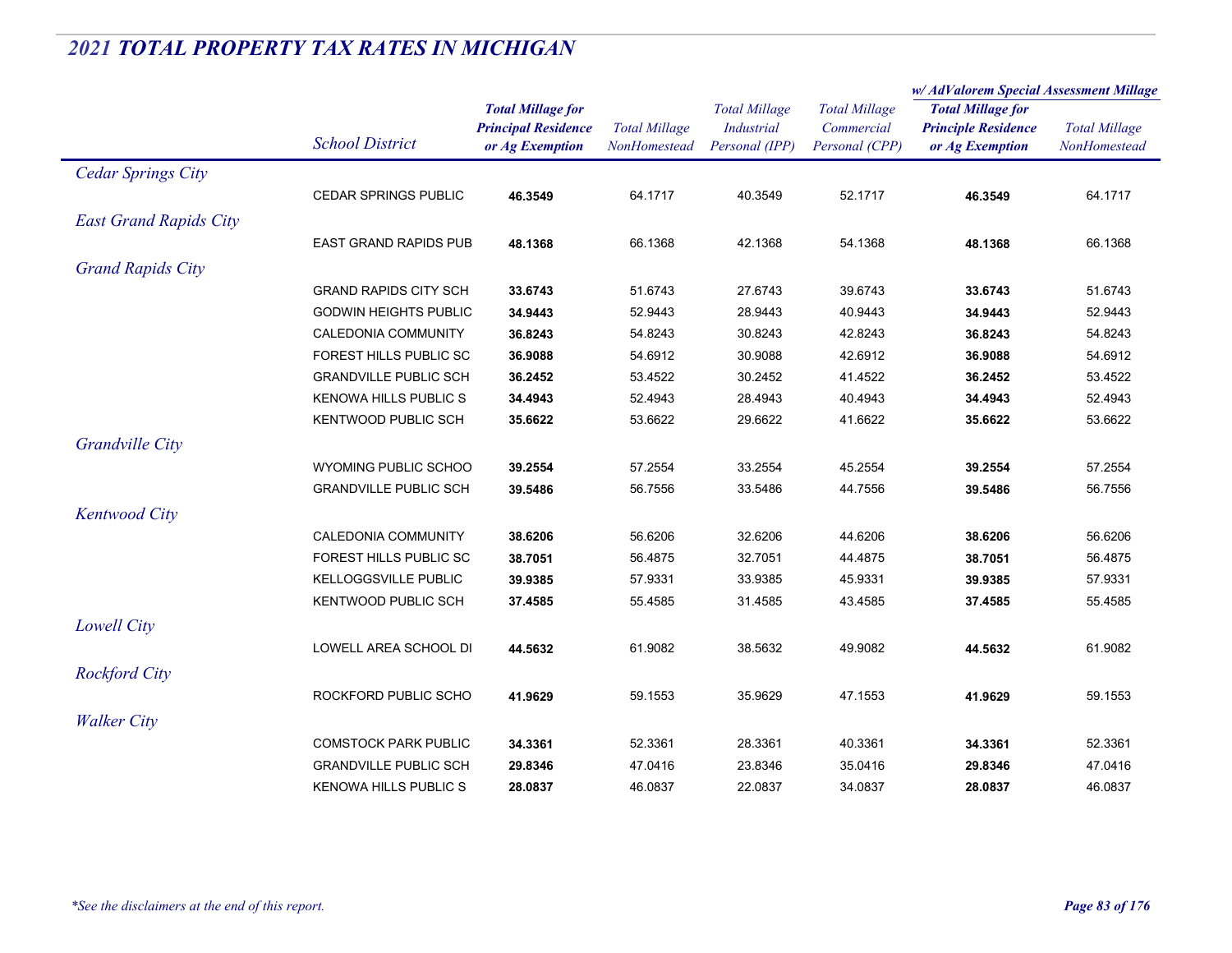|                          |                              |                                                                           |                                      |                                                             |                                                      | w/AdValorem Special Assessment Millage                                    |                                      |
|--------------------------|------------------------------|---------------------------------------------------------------------------|--------------------------------------|-------------------------------------------------------------|------------------------------------------------------|---------------------------------------------------------------------------|--------------------------------------|
|                          | <b>School District</b>       | <b>Total Millage for</b><br><b>Principal Residence</b><br>or Ag Exemption | <b>Total Millage</b><br>NonHomestead | <b>Total Millage</b><br><b>Industrial</b><br>Personal (IPP) | <b>Total Millage</b><br>Commercial<br>Personal (CPP) | <b>Total Millage for</b><br><b>Principle Residence</b><br>or Ag Exemption | <b>Total Millage</b><br>NonHomestead |
| <b>Wyoming City</b>      |                              |                                                                           |                                      |                                                             |                                                      |                                                                           |                                      |
|                          | <b>GRAND RAPIDS CITY SCH</b> | 37.8224                                                                   | 55.8224                              | 31.8224                                                     | 43.8224                                              | 37.8224                                                                   | 55.8224                              |
|                          | <b>GODWIN HEIGHTS PUBLIC</b> | 39.0924                                                                   | 57.0924                              | 33.0924                                                     | 45.0924                                              | 39.0924                                                                   | 57.0924                              |
|                          | WYOMING PUBLIC SCHOO         | 40.1001                                                                   | 58.1001                              | 34.1001                                                     | 46.1001                                              | 40.1001                                                                   | 58.1001                              |
|                          | <b>BYRON CENTER PUBLIC S</b> | 41.9470                                                                   | 59.9470                              | 35.9470                                                     | 47.9470                                              | 41.9470                                                                   | 59.9470                              |
|                          | <b>GODFREY LEE PUBLIC SC</b> | 51.0259                                                                   | 69.0259                              | 45.0259                                                     | 57.0259                                              | 51.0259                                                                   | 69.0259                              |
|                          | <b>GRANDVILLE PUBLIC SCH</b> | 40.3933                                                                   | 57.6003                              | 34.3933                                                     | 45.6003                                              | 40.3933                                                                   | 57.6003                              |
|                          | KELLOGGSVILLE PUBLIC         | 42.2903                                                                   | 60.2849                              | 36.2903                                                     | 48.2849                                              | 42.2903                                                                   | 60.2849                              |
|                          | <b>KENTWOOD PUBLIC SCH</b>   | 39.8103                                                                   | 57.8103                              | 33.8103                                                     | 45.8103                                              | 39.8103                                                                   | 57.8103                              |
| <b>COUNTY: Keweenaw</b>  |                              |                                                                           |                                      |                                                             |                                                      |                                                                           |                                      |
| <b>Allouez</b> Twp       |                              |                                                                           |                                      |                                                             |                                                      |                                                                           |                                      |
|                          | PUBLIC SCHOOLS OF CAL        | 28.2221                                                                   | 45.8183                              | 22.2221                                                     | 33.8183                                              | 28.2221                                                                   | 45.8183                              |
| <b>VILLAGE OF AHMEEK</b> | PUBLIC SCHOOLS OF CAL        | 40.2269                                                                   | 57.8231                              | 34.2269                                                     | 45.8231                                              | 40.2269                                                                   | 57.8231                              |
| <b>Eagle Harbor Twp</b>  |                              |                                                                           |                                      |                                                             |                                                      |                                                                           |                                      |
|                          | PUBLIC SCHOOLS OF CAL        | 30.3186                                                                   | 47.9148                              | 24.3186                                                     | 35.9148                                              | 30.3186                                                                   | 47.9148                              |
| <b>Grant Twp</b>         |                              |                                                                           |                                      |                                                             |                                                      |                                                                           |                                      |
|                          | <b>GRANT TOWNSHIP SCHO</b>   | 26.8380                                                                   | 31.9938                              | 20.8380                                                     | 26.8380                                              | 26.8380                                                                   | 31.9938                              |
| Houghton Twp             |                              |                                                                           |                                      |                                                             |                                                      |                                                                           |                                      |
|                          | PUBLIC SCHOOLS OF CAL        | 29.2338                                                                   | 46.8300                              | 23.2338                                                     | 34.8300                                              | 29.2338                                                                   | 46.8300                              |
| Sherman Twp              |                              |                                                                           |                                      |                                                             |                                                      |                                                                           |                                      |
|                          | LAKE LINDEN HUBBELL S        | 31.6523                                                                   | 49.1773                              | 25.6523                                                     | 37.1773                                              | 31.6523                                                                   | 49.1773                              |
| <b>COUNTY: Lake</b>      |                              |                                                                           |                                      |                                                             |                                                      |                                                                           |                                      |
| Chase Twp                |                              |                                                                           |                                      |                                                             |                                                      |                                                                           |                                      |
|                          | REED CITY PUBLIC SCHO        | 28.0216                                                                   | 46.0216                              | 22.0216                                                     | 34.0216                                              | 28.0216                                                                   | 46.0216                              |
| Cherry Valley Twp        |                              |                                                                           |                                      |                                                             |                                                      |                                                                           |                                      |
|                          | <b>BALDWIN COMMUNITY SC</b>  | 26.3347                                                                   | 44.3347                              | 20.3347                                                     | 32.3347                                              | 26.3347                                                                   | 44.3347                              |
| Dover Twp                |                              |                                                                           |                                      |                                                             |                                                      |                                                                           |                                      |
|                          | PINE RIVER AREA SCHOO        | 33.1297                                                                   | 51.1297                              | 27.1297                                                     | 39.1297                                              | 33.1297                                                                   | 51.1297                              |
|                          |                              |                                                                           |                                      |                                                             |                                                      |                                                                           |                                      |
| Eden Twp                 | <b>BALDWIN COMMUNITY SC</b>  | 28.0810                                                                   | 46.0810                              | 22.0810                                                     | 34.0810                                              | 28.0810                                                                   | 46.0810                              |
|                          |                              |                                                                           |                                      |                                                             |                                                      |                                                                           |                                      |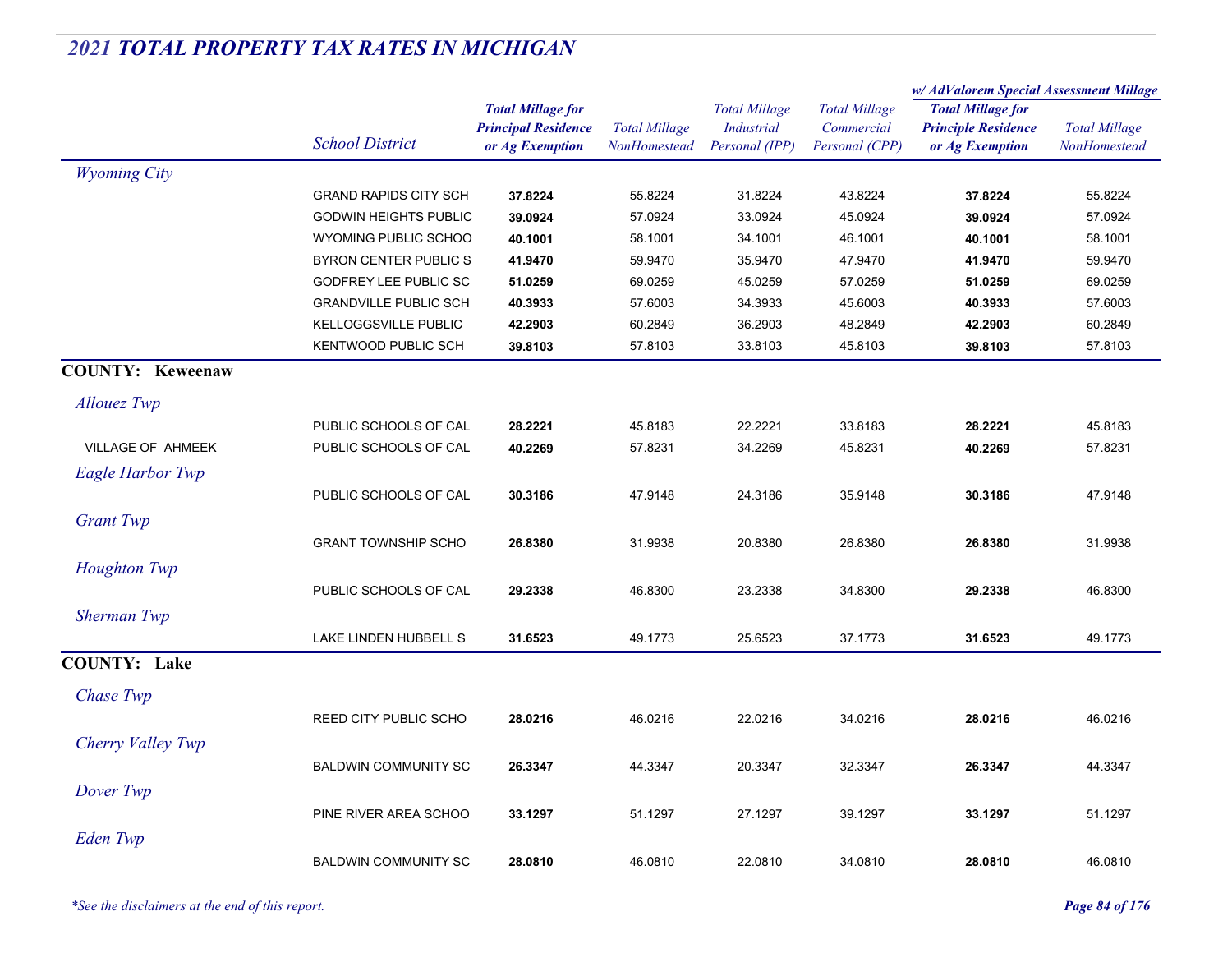|                            |                              |                                               |                                      | <b>Total Millage</b><br>Industrial<br>Personal (IPP) | <b>Total Millage</b>         | w/ AdValorem Special Assessment Millage       |                                      |
|----------------------------|------------------------------|-----------------------------------------------|--------------------------------------|------------------------------------------------------|------------------------------|-----------------------------------------------|--------------------------------------|
|                            |                              | <b>Total Millage for</b>                      |                                      |                                                      |                              | <b>Total Millage for</b>                      | <b>Total Millage</b><br>NonHomestead |
|                            | <b>School District</b>       | <b>Principal Residence</b><br>or Ag Exemption | <b>Total Millage</b><br>NonHomestead |                                                      | Commercial<br>Personal (CPP) | <b>Principle Residence</b><br>or Ag Exemption |                                      |
| Elk Twp                    |                              |                                               |                                      |                                                      |                              |                                               |                                      |
|                            | <b>BALDWIN COMMUNITY SC</b>  | 27.8340                                       | 45.8340                              | 21.8340                                              | 33.8340                      | 27.8340                                       | 45.8340                              |
|                            | KALEVA NORMAN DICKSO         | 32.5144                                       | 50.5144                              | 26.5144                                              | 38.5144                      | 32.5144                                       | 50.5144                              |
| <b>Ellsworth Twp</b>       |                              |                                               |                                      |                                                      |                              |                                               |                                      |
|                            | PINE RIVER AREA SCHOO        | 33.4699                                       | 51.4699                              | 27.4699                                              | 39.4699                      | 33.4699                                       | 51.4699                              |
| <b>VILLAGE OF LUTHER</b>   | PINE RIVER AREA SCHOO        | 43.7191                                       | 61.7191                              | 37.7191                                              | 49.7191                      | 43.7191                                       | 61.7191                              |
| Lake Twp                   |                              |                                               |                                      |                                                      |                              |                                               |                                      |
|                            | <b>BALDWIN COMMUNITY SC</b>  | 24.9968                                       | 42.9968                              | 18.9968                                              | 30.9968                      | 24.9968                                       | 42.9968                              |
|                            | MASON COUNTY CENTRA          | 29.3356                                       | 47.3356                              | 23.3356                                              | 35.3356                      | 29.3356                                       | 47.3356                              |
| Newkirk Twp                |                              |                                               |                                      |                                                      |                              |                                               |                                      |
|                            | <b>BALDWIN COMMUNITY SC</b>  | 28.4124                                       | 46.4124                              | 22.4124                                              | 34.4124                      | 28.4124                                       | 46.4124                              |
|                            | PINE RIVER AREA SCHOO        | 32.9466                                       | 50.9466                              | 26.9466                                              | 38.9466                      | 32.9466                                       | 50.9466                              |
| <b>VILLAGE OF LUTHER</b>   | PINE RIVER AREA SCHOO        | 43.1958                                       | 61.1958                              | 37.1958                                              | 49.1958                      | 43.1958                                       | 61.1958                              |
|                            | CADILLAC AREA PUBLIC S       | 35.8766                                       | 53.8766                              | 29.8766                                              | 41.8766                      | 35.8766                                       | 53.8766                              |
| Peacock Twp                |                              |                                               |                                      |                                                      |                              |                                               |                                      |
|                            | <b>BALDWIN COMMUNITY SC</b>  | 25.6899                                       | 43.6899                              | 19.6899                                              | 31.6899                      | 25.6899                                       | 43.6899                              |
| Pinora Twp                 |                              |                                               |                                      |                                                      |                              |                                               |                                      |
|                            | PINE RIVER AREA SCHOO        | 28.8539                                       | 46.8539                              | 22.8539                                              | 34.8539                      | 28.8539                                       | 46.8539                              |
|                            | <b>REED CITY PUBLIC SCHO</b> | 27.9894                                       | 45.9894                              | 21.9894                                              | 33.9894                      | 27.9894                                       | 45.9894                              |
| <b>Pleasant Plains Twp</b> |                              |                                               |                                      |                                                      |                              |                                               |                                      |
|                            | <b>BALDWIN COMMUNITY SC</b>  | 28.1755                                       | 46.1755                              | 22.1755                                              | 34.1755                      | 28.1755                                       | 46.1755                              |
| <b>VILLAGE OF BALDWIN</b>  | <b>BALDWIN COMMUNITY SC</b>  | 41.9628                                       | 59.9628                              | 35.9628                                              | 47.9628                      | 41.9628                                       | 59.9628                              |
| Sauble Twp                 |                              |                                               |                                      |                                                      |                              |                                               |                                      |
|                            | <b>BALDWIN COMMUNITY SC</b>  | 29.7898                                       | 47.7898                              | 23.7898                                              | 35.7898                      | 29.7898                                       | 47.7898                              |
|                            | <b>MASON COUNTY EASTER</b>   | 32.8586                                       | 50.8586                              | 26.8586                                              | 38.8586                      | 32.8586                                       | 50.8586                              |
| Sweetwater Twp             |                              |                                               |                                      |                                                      |                              |                                               |                                      |
|                            | <b>BALDWIN COMMUNITY SC</b>  | 25.5067                                       | 43.5067                              | 19.5067                                              | 31.5067                      | 25.5067                                       | 43.5067                              |
|                            | <b>MASON COUNTY CENTRA</b>   | 29.8455                                       | 47.8455                              | 23.8455                                              | 35.8455                      | 29.8455                                       | 47.8455                              |
|                            | <b>MASON COUNTY EASTER</b>   | 28.5755                                       | 46.5755                              | 22.5755                                              | 34.5755                      | 28.5755                                       | 46.5755                              |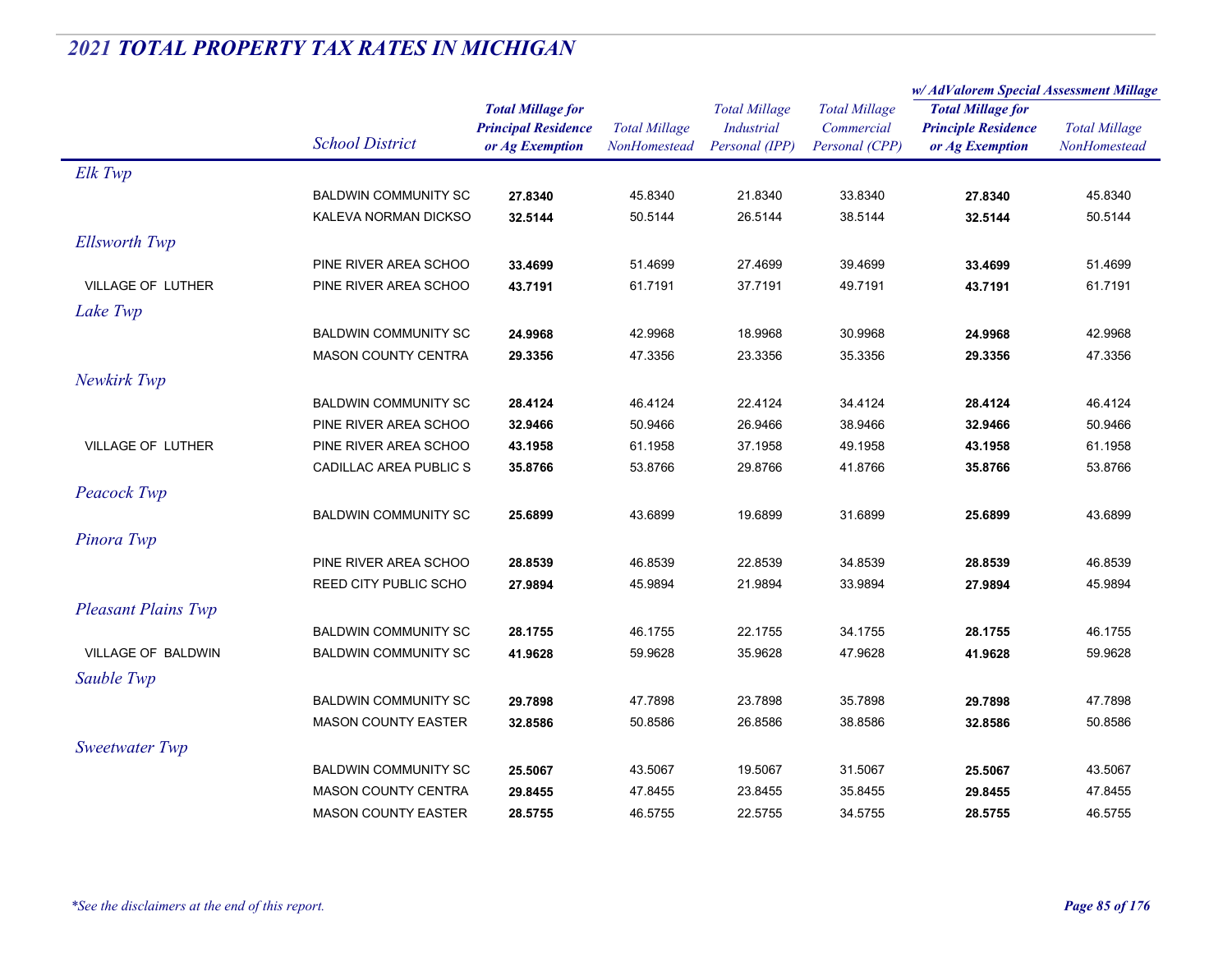|                       |                               |                                                                           |                                      |                                                             |                                                      | w/AdValorem Special Assessment Millage                                    |                                      |
|-----------------------|-------------------------------|---------------------------------------------------------------------------|--------------------------------------|-------------------------------------------------------------|------------------------------------------------------|---------------------------------------------------------------------------|--------------------------------------|
|                       | <b>School District</b>        | <b>Total Millage for</b><br><b>Principal Residence</b><br>or Ag Exemption | <b>Total Millage</b><br>NonHomestead | <b>Total Millage</b><br><b>Industrial</b><br>Personal (IPP) | <b>Total Millage</b><br>Commercial<br>Personal (CPP) | <b>Total Millage for</b><br><b>Principle Residence</b><br>or Ag Exemption | <b>Total Millage</b><br>NonHomestead |
| Webber Twp            |                               |                                                                           |                                      |                                                             |                                                      |                                                                           |                                      |
|                       | <b>BALDWIN COMMUNITY SC</b>   | 29.3385                                                                   | 47.3385                              | 23.3385                                                     | 35.3385                                              | 29.3385                                                                   | 47.3385                              |
| VILLAGE OF BALDWIN    | <b>BALDWIN COMMUNITY SC</b>   | 43.6216                                                                   | 61.6216                              | 37.6216                                                     | 49.6216                                              | 43.6216                                                                   | 61.6216                              |
| Yates Twp             |                               |                                                                           |                                      |                                                             |                                                      |                                                                           |                                      |
|                       | <b>BALDWIN COMMUNITY SC</b>   | 31.9240                                                                   | 49.9240                              | 25.9240                                                     | 37.9240                                              | 31.9240                                                                   | 49.9240                              |
| <b>COUNTY: Lapeer</b> |                               |                                                                           |                                      |                                                             |                                                      |                                                                           |                                      |
| <b>Almont Twp</b>     |                               |                                                                           |                                      |                                                             |                                                      |                                                                           |                                      |
|                       | ALMONT COMMUNITY SC           | 27.0031                                                                   | 45.0031                              | 21.0031                                                     | 33.0031                                              | 29.2531                                                                   | 47.2531                              |
| VILLAGE OF ALMONT     | ALMONT COMMUNITY SC           | 42.1701                                                                   | 60.1701                              | 36.1701                                                     | 48.1701                                              | 42.1701                                                                   | 60.1701                              |
|                       | DRYDEN COMMUNITY SC           | 20.9956                                                                   | 38.4168                              | 14.9956                                                     | 26.4168                                              | 23.2456                                                                   | 40.6668                              |
|                       | <b>IMLAY CITY COMMUNITY S</b> | 24.1127                                                                   | 41.7312                              | 18.1127                                                     | 29.7312                                              | 26.3627                                                                   | 43.9812                              |
| Arcadia Twp           |                               |                                                                           |                                      |                                                             |                                                      |                                                                           |                                      |
|                       | LAPEER COMMUNITY SCH          | 19.1104                                                                   | 37.1104                              | 13.1104                                                     | 25.1104                                              | 19.1104                                                                   | 37.1104                              |
|                       | <b>IMLAY CITY COMMUNITY S</b> | 22.8604                                                                   | 40.4789                              | 16.8604                                                     | 28.4789                                              | 22.8604                                                                   | 40.4789                              |
|                       | NORTH BRANCH AREA SC          | 24.8004                                                                   | 42.8004                              | 18.8004                                                     | 30.8004                                              | 24.8004                                                                   | 42.8004                              |
| <b>Attica Twp</b>     |                               |                                                                           |                                      |                                                             |                                                      |                                                                           |                                      |
|                       | LAPEER COMMUNITY SCH          | 21.3049                                                                   | 39.3049                              | 15.3049                                                     | 27.3049                                              | 21.3049                                                                   | 39.3049                              |
|                       | DRYDEN COMMUNITY SC           | 21.9378                                                                   | 39.3590                              | 15.9378                                                     | 27.3590                                              | 21.9378                                                                   | 39.3590                              |
|                       | <b>IMLAY CITY COMMUNITY S</b> | 25.0549                                                                   | 42.6734                              | 19.0549                                                     | 30.6734                                              | 25.0549                                                                   | 42.6734                              |
| <b>Burlington Twp</b> |                               |                                                                           |                                      |                                                             |                                                      |                                                                           |                                      |
|                       | NORTH BRANCH AREA SC          | 25.0021                                                                   | 43.0021                              | 19.0021                                                     | 31.0021                                              | 25.0021                                                                   | 43.0021                              |
|                       | MARLETTE COMMUNITY S          | 17.6852                                                                   | 35.6852                              | 11.6852                                                     | 23.6852                                              | 17.6852                                                                   | 35.6852                              |
| VILLAGE OF CLIFFORD   | MARLETTE COMMUNITY S          | 36.8970                                                                   | 54.8970                              | 30.8970                                                     | 42.8970                                              | 36.8970                                                                   | 54.8970                              |
|                       | KINGSTON COMMUNITY S          | 23.0710                                                                   | 41.0710                              | 17.0710                                                     | 29.0710                                              | 23.0710                                                                   | 41.0710                              |
|                       | <b>MAYVILLE COMMUNITY S</b>   | 23.3710                                                                   | 40.4475                              | 17.3710                                                     | 28.4475                                              | 23.3710                                                                   | 40.4475                              |
| <b>Burnside Twp</b>   |                               |                                                                           |                                      |                                                             |                                                      |                                                                           |                                      |
|                       | NORTH BRANCH AREA SC          | 24.9662                                                                   | 42.9662                              | 18.9662                                                     | 30.9662                                              | 24.9662                                                                   | 42.9662                              |
|                       | <b>BROWN CITY COMM SCH</b>    | 22.2493                                                                   | 40.2493                              | 16.2493                                                     | 28.2493                                              | 22.2493                                                                   | 40.2493                              |
|                       | MARLETTE COMMUNITY S          | 17.6493                                                                   | 35.6493                              | 11.6493                                                     | 23.6493                                              | 17.6493                                                                   | 35.6493                              |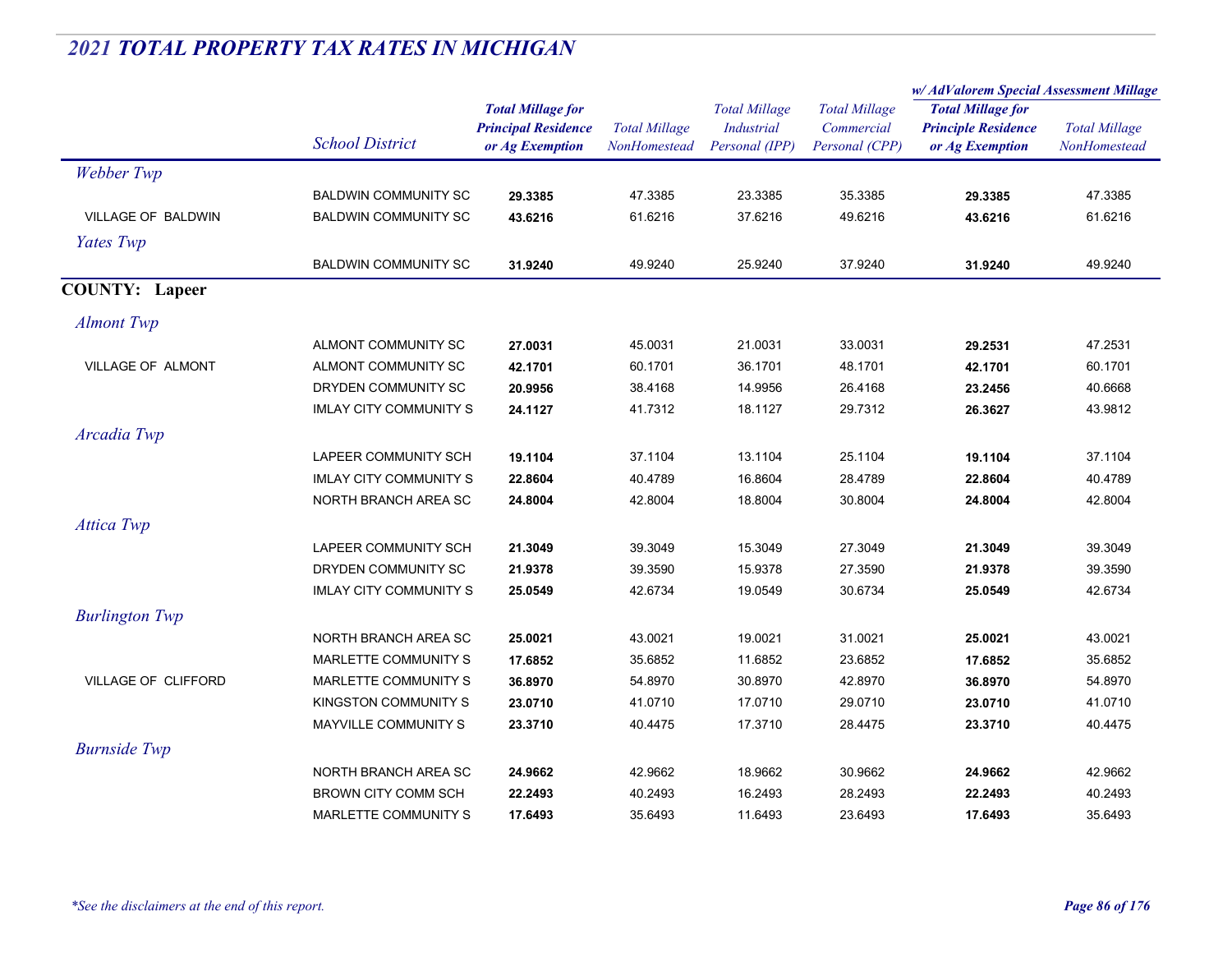|                     |                               | <b>Total Millage for</b>                      |                                      | <b>Total Millage</b>                | <b>Total Millage</b>         | w/AdValorem Special Assessment Millage        |                                             |
|---------------------|-------------------------------|-----------------------------------------------|--------------------------------------|-------------------------------------|------------------------------|-----------------------------------------------|---------------------------------------------|
|                     |                               |                                               |                                      |                                     |                              | <b>Total Millage for</b>                      |                                             |
|                     | <b>School District</b>        | <b>Principal Residence</b><br>or Ag Exemption | <b>Total Millage</b><br>NonHomestead | <b>Industrial</b><br>Personal (IPP) | Commercial<br>Personal (CPP) | <b>Principle Residence</b><br>or Ag Exemption | <b>Total Millage</b><br><b>NonHomestead</b> |
| Deerfield Twp       |                               |                                               |                                      |                                     |                              |                                               |                                             |
|                     | LAKEVILLE COMM SCHOO          | 22.6631                                       | 40.6631                              | 16.6631                             | 28.6631                      | 22.6631                                       | 40.6631                                     |
|                     | LAPEER COMMUNITY SCH          | 19.2772                                       | 37.2772                              | 13.2772                             | 25.2772                      | 19.2772                                       | 37.2772                                     |
|                     | NORTH BRANCH AREA SC          | 24.9672                                       | 42.9672                              | 18.9672                             | 30.9672                      | 24.9672                                       | 42.9672                                     |
| Dryden Twp          |                               |                                               |                                      |                                     |                              |                                               |                                             |
|                     | <b>LAPEER COMMUNITY SCH</b>   | 22.0108                                       | 40.0108                              | 16.0108                             | 28.0108                      | 22.0108                                       | 40.0108                                     |
|                     | ALMONT COMMUNITY SC           | 28.6512                                       | 46.6512                              | 22.6512                             | 34.6512                      | 28.6512                                       | 46.6512                                     |
|                     | DRYDEN COMMUNITY SC           | 22.6437                                       | 40.0649                              | 16.6437                             | 28.0649                      | 22.6437                                       | 40.0649                                     |
| VILLAGE OF DRYDEN   | DRYDEN COMMUNITY SC           | 35.1593                                       | 52.5805                              | 29.1593                             | 40.5805                      | 35.1593                                       | 52.5805                                     |
|                     | OXFORD AREA COMM SC           | 29.7625                                       | 47.3126                              | 23.7625                             | 35.3126                      | 29.7625                                       | 47.3126                                     |
| Elba Twp            |                               |                                               |                                      |                                     |                              |                                               |                                             |
|                     | DAVISON COMMUNITY SC          | 28.1747                                       | 45.9353                              | 22.1747                             | 33.9353                      | 28.1747                                       | 45.9353                                     |
|                     | LAPEER COMMUNITY SCH          | 20.7815                                       | 38.7815                              | 14.7815                             | 26.7815                      | 20.7815                                       | 38.7815                                     |
| <b>Goodland Twp</b> |                               |                                               |                                      |                                     |                              |                                               |                                             |
|                     | <b>IMLAY CITY COMMUNITY S</b> | 22.9938                                       | 40.6123                              | 16.9938                             | 28.6123                      | 22.9938                                       | 40.6123                                     |
|                     | NORTH BRANCH AREA SC          | 24.9338                                       | 42.9338                              | 18.9338                             | 30.9338                      | 24.9338                                       | 42.9338                                     |
|                     | <b>BROWN CITY COMM SCH</b>    | 22.2169                                       | 40.2169                              | 16.2169                             | 28.2169                      | 22.2169                                       | 40.2169                                     |
| <b>Hadley Twp</b>   |                               |                                               |                                      |                                     |                              |                                               |                                             |
|                     | GOODRICH AREA SCHOO           | 28.6917                                       | 46.6917                              | 22.6917                             | 34.6917                      | 28.6917                                       | 46.6917                                     |
|                     | <b>LAPEER COMMUNITY SCH</b>   | 20.0558                                       | 38.0558                              | 14.0558                             | 26.0558                      | 20.0558                                       | 38.0558                                     |
|                     | TR-LAPEER/GOODRICH            | 26.8917                                       | 44.8917                              | 20.8917                             | 32.8917                      | 26.8917                                       | 44.8917                                     |
|                     | OXFORD AREA COMM SC           | 27.8075                                       | 45.3576                              | 21.8075                             | 33.3576                      | 27.8075                                       | 45.3576                                     |
|                     | <b>BRANDON SCHOOL DISTR</b>   | 31.3407                                       | 49.2113                              | 25.3407                             | 37.2113                      | 31.3407                                       | 49.2113                                     |
| <b>Imlay Twp</b>    |                               |                                               |                                      |                                     |                              |                                               |                                             |
|                     | ALMONT COMMUNITY SC           | 26.5420                                       | 44.5420                              | 20.5420                             | 32.5420                      | 26.5420                                       | 44.5420                                     |
|                     | <b>IMLAY CITY COMMUNITY S</b> | 23.6516                                       | 41.2701                              | 17.6516                             | 29.2701                      | 23.6516                                       | 41.2701                                     |
|                     | CAPAC COMMUNITY SCH           | 23.5710                                       | 40.9659                              | 17.5710                             | 28.9659                      | 23.5710                                       | 40.9659                                     |
| Lapeer Twp          |                               |                                               |                                      |                                     |                              |                                               |                                             |
|                     | LAPEER COMMUNITY SCH          | 19.5023                                       | 37.5023                              | 13.5023                             | 25.5023                      | 19.5023                                       | 37.5023                                     |
|                     |                               |                                               |                                      |                                     |                              |                                               |                                             |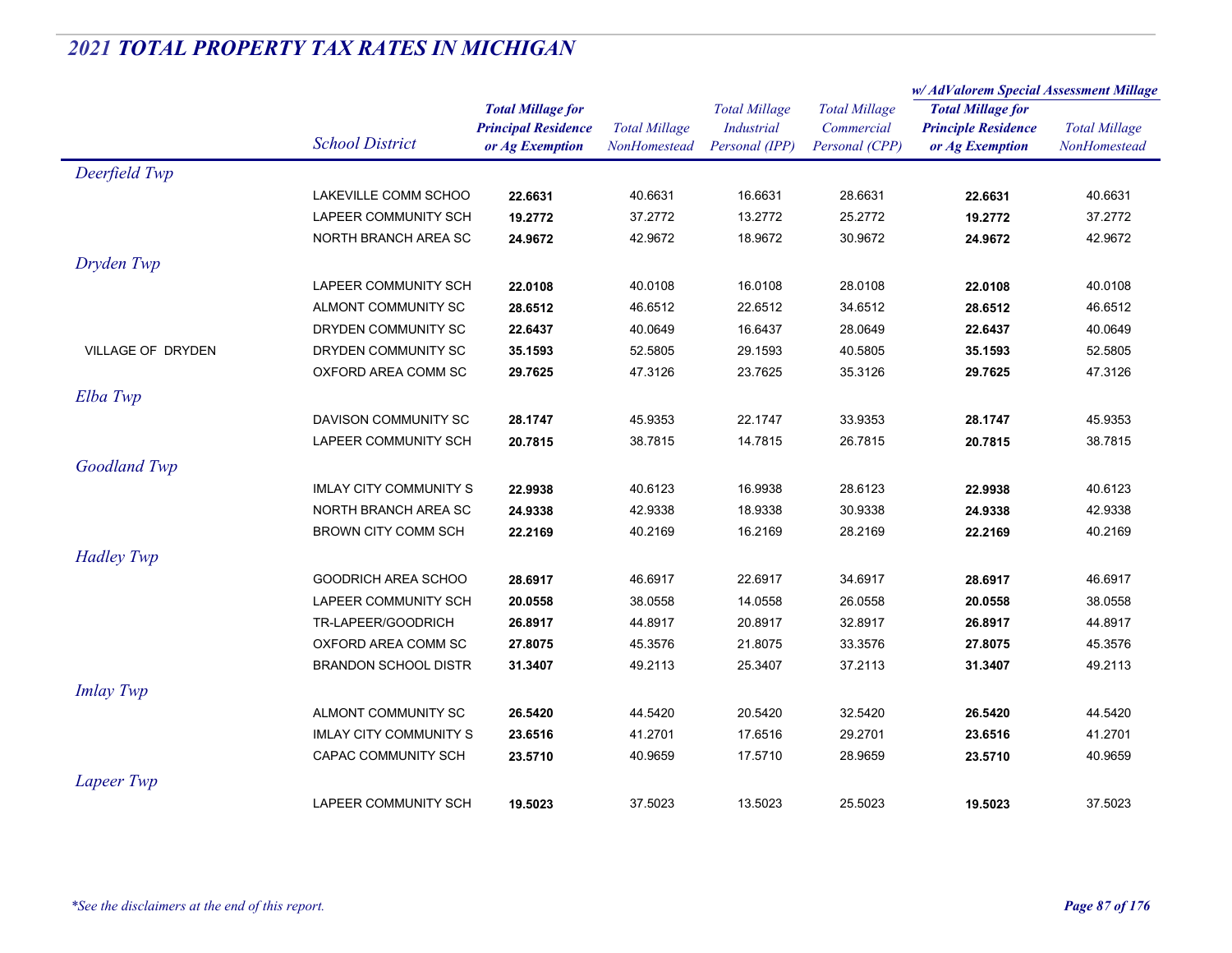|                                |                               | <b>Total Millage for</b><br><b>Principal Residence</b> | <b>Total Millage</b> | <b>Total Millage</b><br><b>Industrial</b><br>Personal (IPP) | <b>Total Millage</b><br>Commercial | w/ AdValorem Special Assessment Millage |                      |  |
|--------------------------------|-------------------------------|--------------------------------------------------------|----------------------|-------------------------------------------------------------|------------------------------------|-----------------------------------------|----------------------|--|
|                                |                               |                                                        |                      |                                                             |                                    | <b>Total Millage for</b>                |                      |  |
|                                |                               |                                                        |                      |                                                             |                                    | <b>Principle Residence</b>              | <b>Total Millage</b> |  |
|                                | <b>School District</b>        | or Ag Exemption                                        | NonHomestead         |                                                             | Personal (CPP)                     | or Ag Exemption                         | NonHomestead         |  |
| <b>Marathon Twp</b>            |                               |                                                        |                      |                                                             |                                    |                                         |                      |  |
|                                | LAKEVILLE COMM SCHOO          | 22.4576                                                | 40.4576              | 16.4576                                                     | 28.4576                            | 22.4576                                 | 40.4576              |  |
| VILLAGE OF COLUMBIAVILLE       | LAKEVILLE COMM SCHOO          | 35.5939                                                | 53.5939              | 29.5939                                                     | 41.5939                            | 35.5939                                 | 53.5939              |  |
| VILLAGE OF OTTER LAKE          | LAKEVILLE COMM SCHOO          | 34.5453                                                | 52.5453              | 28.5453                                                     | 40.5453                            | 34.5453                                 | 52.5453              |  |
|                                | NORTH BRANCH AREA SC          | 24.7617                                                | 42.7617              | 18.7617                                                     | 30.7617                            | 24.7617                                 | 42.7617              |  |
| Mayfield Twp                   |                               |                                                        |                      |                                                             |                                    |                                         |                      |  |
|                                | LAPEER COMMUNITY SCH          | 19.4994                                                | 37.4994              | 13.4994                                                     | 25.4994                            | 19.4994                                 | 37.4994              |  |
| Metamora Twp                   |                               |                                                        |                      |                                                             |                                    |                                         |                      |  |
|                                | LAPEER COMMUNITY SCH          | 22.1433                                                | 40.1433              | 16.1433                                                     | 28.1433                            | 22.1433                                 | 40.1433              |  |
| <b>VILLAGE OF METAMORA</b>     | LAPEER COMMUNITY SCH          | 32.3621                                                | 50.3621              | 26.3621                                                     | 38.3621                            | 32.3621                                 | 50.3621              |  |
|                                | DRYDEN COMMUNITY SC           | 22.7762                                                | 40.1974              | 16.7762                                                     | 28.1974                            | 22.7762                                 | 40.1974              |  |
|                                | OXFORD AREA COMM SC           | 29.8950                                                | 47.4451              | 23.8950                                                     | 35.4451                            | 29.8950                                 | 47.4451              |  |
| North Branch Twp               |                               |                                                        |                      |                                                             |                                    |                                         |                      |  |
|                                | LAPEER COMMUNITY SCH          | 20.7921                                                | 38.7921              | 14.7921                                                     | 26.7921                            | 20.7921                                 | 38.7921              |  |
|                                | TR-BROWN CITY/N.BRANC         | 23.7652                                                | 41.7652              | 17.7652                                                     | 29.7652                            | 23.7652                                 | 41.7652              |  |
|                                | NORTH BRANCH AREA SC          | 26.4821                                                | 44.4821              | 20.4821                                                     | 32.4821                            | 26.4821                                 | 44.4821              |  |
| <b>VILLAGE OF NORTH BRANCH</b> | NORTH BRANCH AREA SC          | 40.7765                                                | 58.7765              | 34.7765                                                     | 46.7765                            | 40.7765                                 | 58.7765              |  |
| Oregon Twp                     |                               |                                                        |                      |                                                             |                                    |                                         |                      |  |
|                                | DAVISON COMMUNITY SC          | 26.8047                                                | 44.5653              | 20.8047                                                     | 32.5653                            | 26.8047                                 | 44.5653              |  |
|                                | LAKEVILLE COMM SCHOO          | 22.7974                                                | 40.7974              | 16.7974                                                     | 28.7974                            | 22.7974                                 | 40.7974              |  |
|                                | LAPEER COMMUNITY SCH          | 19.4115                                                | 37.4115              | 13.4115                                                     | 25.4115                            | 19.4115                                 | 37.4115              |  |
| <b>Rich Twp</b>                |                               |                                                        |                      |                                                             |                                    |                                         |                      |  |
|                                | NORTH BRANCH AREA SC          | 27.6666                                                | 45.6666              | 21.6666                                                     | 33.6666                            | 27.6666                                 | 45.6666              |  |
|                                | <b>MAYVILLE COMMUNITY S</b>   | 26.0355                                                | 43.1120              | 20.0355                                                     | 31.1120                            | 26.0355                                 | 43.1120              |  |
| <b>Brown City City</b>         |                               |                                                        |                      |                                                             |                                    |                                         |                      |  |
|                                | <b>BROWN CITY COMM SCH</b>    | 38.9669                                                | 56.9669              | 32.9669                                                     | 44.9669                            | 38.9669                                 | 56.9669              |  |
|                                |                               |                                                        |                      |                                                             |                                    |                                         |                      |  |
| <b>Imlay City City</b>         |                               |                                                        |                      |                                                             |                                    |                                         |                      |  |
|                                | <b>IMLAY CITY COMMUNITY S</b> | 44.8445                                                | 62.4630              | 38.8445                                                     | 50.4630                            | 44.8445                                 | 62.4630              |  |
| Lapeer City                    |                               |                                                        |                      |                                                             |                                    |                                         |                      |  |
|                                | LAPEER COMMUNITY SCH          | 27.8096                                                | 45.8096              | 21.8096                                                     | 33.8096                            | 27.8096                                 | 45.8096              |  |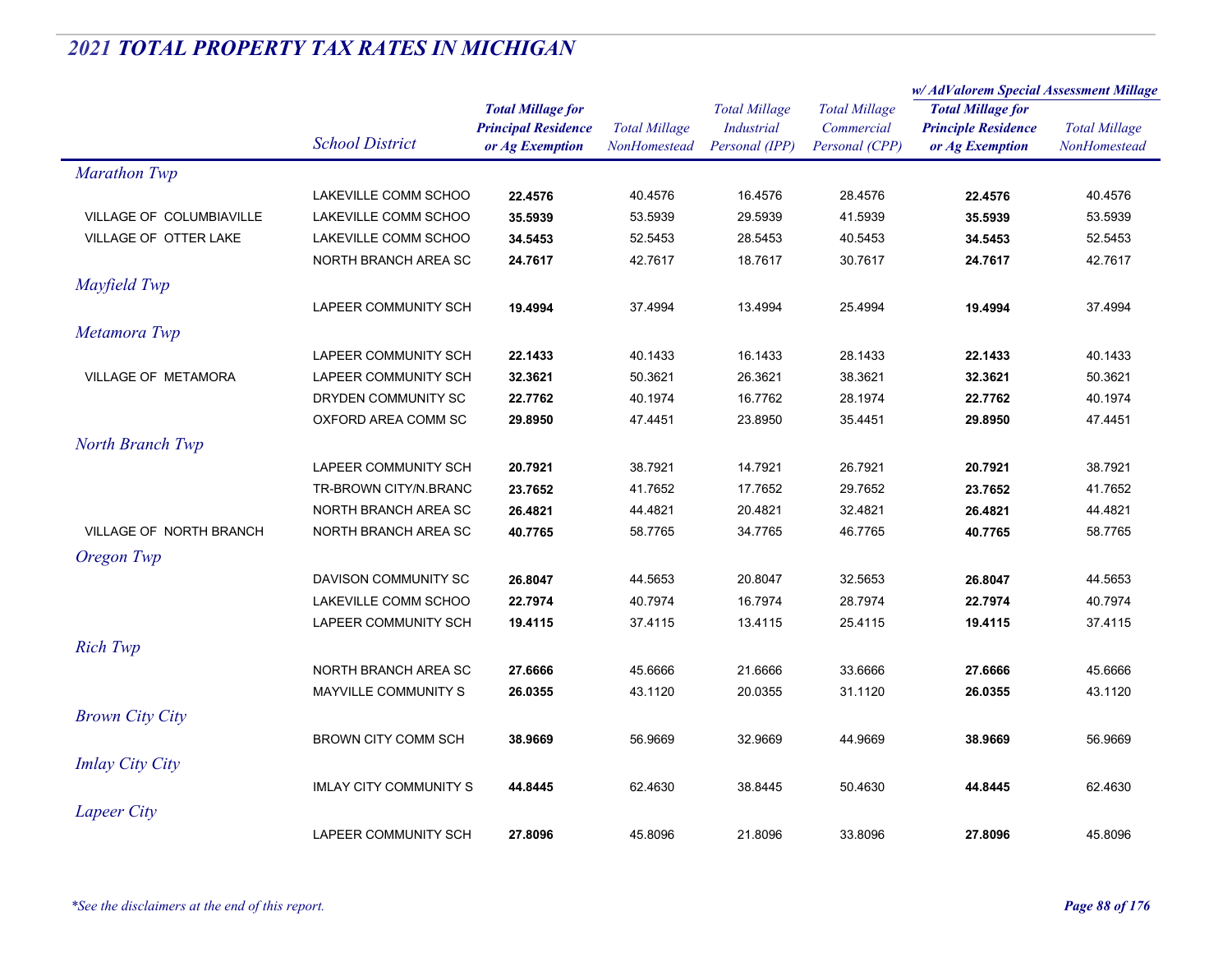|                         |                              |                            | <b>Total Millage</b> | <b>Total Millage</b><br><b>Industrial</b> | <b>Total Millage</b><br>Commercial | w/AdValorem Special Assessment Millage |                      |
|-------------------------|------------------------------|----------------------------|----------------------|-------------------------------------------|------------------------------------|----------------------------------------|----------------------|
|                         |                              | <b>Total Millage for</b>   |                      |                                           |                                    | <b>Total Millage for</b>               | <b>Total Millage</b> |
|                         | <b>School District</b>       | <b>Principal Residence</b> |                      |                                           |                                    | <b>Principle Residence</b>             |                      |
|                         |                              | or Ag Exemption            | NonHomestead         | Personal (IPP)                            | Personal (CPP)                     | or Ag Exemption                        | NonHomested          |
| <b>COUNTY: Leelanau</b> |                              |                            |                      |                                           |                                    |                                        |                      |
| <b>Bingham Twp</b>      |                              |                            |                      |                                           |                                    |                                        |                      |
|                         | SUTTONS BAY PUBLIC SC        | 19.5666                    | 37.5249              | 13.5666                                   | 25.5249                            | 19.5666                                | 37.5249              |
| Centerville Twp         |                              |                            |                      |                                           |                                    |                                        |                      |
|                         | <b>GLEN LAKE COMMUNITY S</b> | 16.4471                    | 31.5167              | 10.4471                                   | 19.5167                            | 16.4471                                | 31.5167              |
|                         | LELAND PUBLIC SCHOOL         | 18.9071                    | 29.8084              | 12.9071                                   | 18.9071                            | 18.9071                                | 29.8084              |
| Cleveland Twp           |                              |                            |                      |                                           |                                    |                                        |                      |
|                         | <b>GLEN LAKE COMMUNITY S</b> | 16.7215                    | 31.7911              | 10.7215                                   | 19.7911                            | 16.7215                                | 31.7911              |
|                         | LELAND PUBLIC SCHOOL         | 19.1815                    | 30.0828              | 13.1815                                   | 19.1815                            | 19.1815                                | 30.0828              |
| Elmwood Twp             |                              |                            |                      |                                           |                                    |                                        |                      |
|                         | <b>TRAVERSE CITY SCHOOL</b>  | 19.7308                    | 37.7308              | 13.7308                                   | 25.7308                            | 19.7308                                | 37.7308              |
|                         | SUTTONS BAY PUBLIC SC        | 18.5521                    | 36.5104              | 12.5521                                   | 24.5104                            | 18.5521                                | 36.5104              |
| <b>Empire Twp</b>       |                              |                            |                      |                                           |                                    |                                        |                      |
|                         | <b>GLEN LAKE COMMUNITY S</b> | 20.3127                    | 35.3823              | 14.3127                                   | 23.3823                            | 20.3127                                | 35.3823              |
| VILLAGE OF EMPIRE       | <b>GLEN LAKE COMMUNITY S</b> | 26.9790                    | 42.0486              | 20.9790                                   | 30.0486                            | 26.9790                                | 42.0486              |
| Glen Arbor Twp          |                              |                            |                      |                                           |                                    |                                        |                      |
|                         | <b>GLEN LAKE COMMUNITY S</b> | 15.3709                    | 30.4405              | 9.3709                                    | 18.4405                            | 17.9709                                | 33.0405              |
| <b>Kasson Twp</b>       |                              |                            |                      |                                           |                                    |                                        |                      |
|                         | <b>GLEN LAKE COMMUNITY S</b> | 17.0754                    | 32.1450              | 11.0754                                   | 20.1450                            | 17.0754                                | 32.1450              |
| Leelanau Twp            |                              |                            |                      |                                           |                                    |                                        |                      |
|                         | LELAND PUBLIC SCHOOL         | 21.7158                    | 32.6171              | 15.7158                                   | 21.7158                            | 21.7158                                | 32.6171              |
|                         | NORTHPORT PUBLIC SCH         | 18.8758                    | 32.2638              | 12.8758                                   | 20.2638                            | 18.8758                                | 32.2638              |
| VILLAGE OF NORTHPORT    | NORTHPORT PUBLIC SCH         | 27.3758                    | 40.7638              | 21.3758                                   | 28.7638                            | 27.3758                                | 40.7638              |
|                         | SUTTONS BAY PUBLIC SC        | 20.7971                    | 38.7554              | 14.7971                                   | 26.7554                            | 20.7971                                | 38.7554              |
| <b>Leland Twp</b>       |                              |                            |                      |                                           |                                    |                                        |                      |
|                         | LELAND PUBLIC SCHOOL         | 20.0787                    | 30.9800              | 14.0787                                   | 20.0787                            | 20.0787                                | 30.9800              |
|                         | SUTTONS BAY PUBLIC SC        | 19.1600                    | 37.1183              | 13.1600                                   | 25.1183                            | 19.1600                                | 37.1183              |
| <b>Solon Twp</b>        |                              |                            |                      |                                           |                                    |                                        |                      |
|                         | TRAVERSE CITY SCHOOL         | 19.9302                    | 37.9302              | 13.9302                                   | 25.9302                            | 19.9302                                | 37.9302              |
|                         | <b>GLEN LAKE COMMUNITY S</b> | 17.2102                    | 32.2798              | 11.2102                                   | 20.2798                            | 17.2102                                | 32.2798              |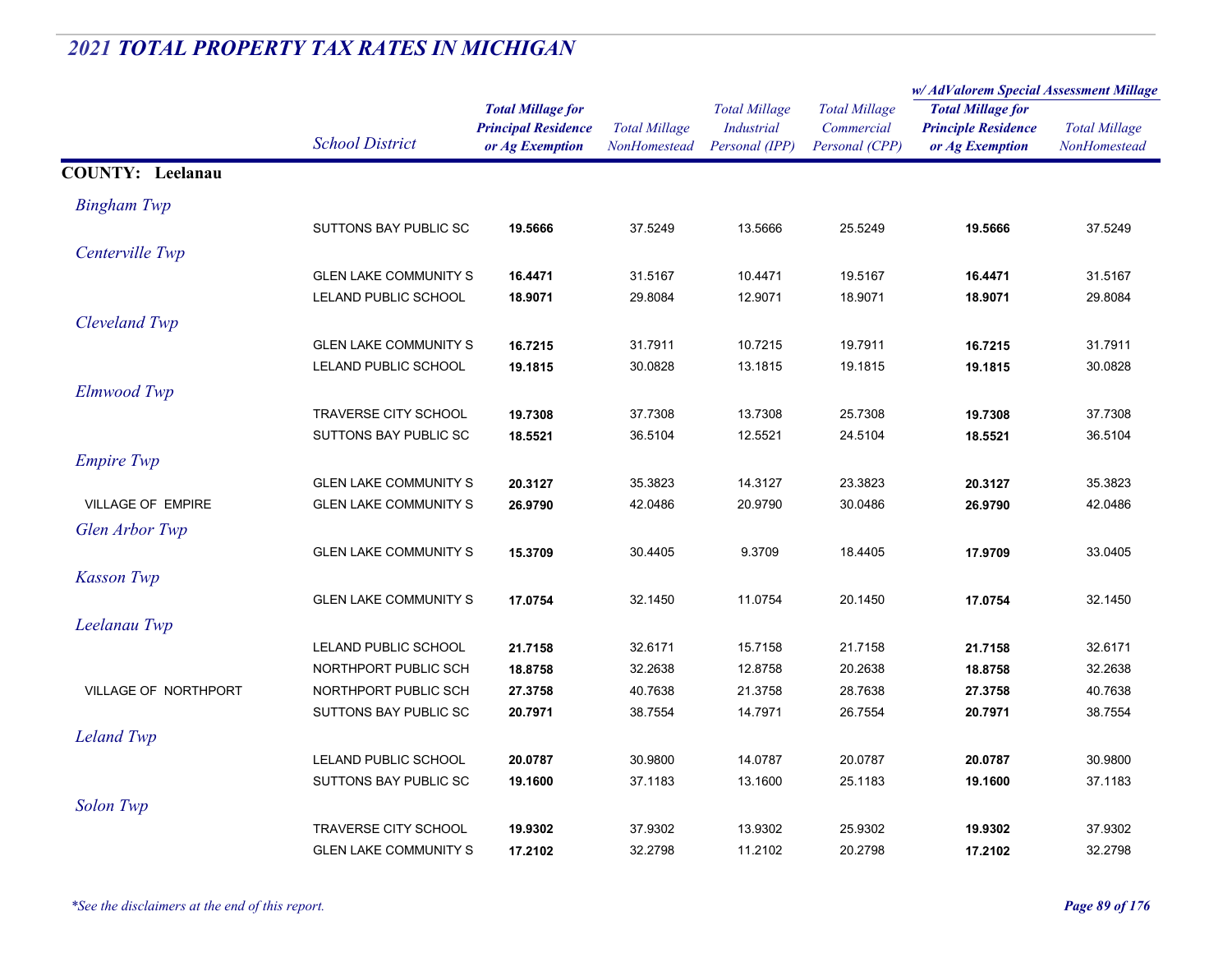|                               |                              |                                                                           |                                      |                                                      |                                                      | w/ AdValorem Special Assessment Millage                                   |                                      |
|-------------------------------|------------------------------|---------------------------------------------------------------------------|--------------------------------------|------------------------------------------------------|------------------------------------------------------|---------------------------------------------------------------------------|--------------------------------------|
|                               | <b>School District</b>       | <b>Total Millage for</b><br><b>Principal Residence</b><br>or Ag Exemption | <b>Total Millage</b><br>NonHomestead | <b>Total Millage</b><br>Industrial<br>Personal (IPP) | <b>Total Millage</b><br>Commercial<br>Personal (CPP) | <b>Total Millage for</b><br><b>Principle Residence</b><br>or Ag Exemption | <b>Total Millage</b><br>NonHomestead |
| <b>Suttons Bay Twp</b>        |                              |                                                                           |                                      |                                                      |                                                      |                                                                           |                                      |
|                               | LELAND PUBLIC SCHOOL         | 20.8267                                                                   | 31.7280                              | 14.8267                                              | 20.8267                                              | 20.8267                                                                   | 31.7280                              |
|                               | NORTHPORT PUBLIC SCH         | 17.9867                                                                   | 31.3747                              | 11.9867                                              | 19.3747                                              | 17.9867                                                                   | 31.3747                              |
|                               | SUTTONS BAY PUBLIC SC        | 19.9080                                                                   | 37.8663                              | 13.9080                                              | 25.8663                                              | 19.9080                                                                   | 37.8663                              |
| <b>VILLAGE OF SUTTONS BAY</b> | SUTTONS BAY PUBLIC SC        | 28.9654                                                                   | 46.9237                              | 22.9654                                              | 34.9237                                              | 28.9654                                                                   | 46.9237                              |
| Traverse City City            |                              |                                                                           |                                      |                                                      |                                                      |                                                                           |                                      |
|                               | <b>TRAVERSE CITY SCHOOL</b>  | 32.7127                                                                   | 50.7127                              | 26.7127                                              | 38.7127                                              | 32.7127                                                                   | 50.7127                              |
| <b>COUNTY: Lenawee</b>        |                              |                                                                           |                                      |                                                      |                                                      |                                                                           |                                      |
| <b>Adrian Twp</b>             |                              |                                                                           |                                      |                                                      |                                                      |                                                                           |                                      |
|                               | ADRIAN CITY SCHOOL DIS       | 28.6397                                                                   | 46.6397                              | 22.6397                                              | 34.6397                                              | 28.6397                                                                   | 46.6397                              |
|                               | <b>MADISON SCHOOL DISTRI</b> | 25.1897                                                                   | 43.1897                              | 19.1897                                              | 31.1897                                              | 25.1897                                                                   | 43.1897                              |
|                               | ONSTED COMMUNITY SC          | 27.1397                                                                   | 45.1397                              | 21.1397                                              | 33.1397                                              | 27.1397                                                                   | 45.1397                              |
|                               | TECUMSEH PUBLIC SCHO         | 30.6140                                                                   | 48.6140                              | 24.6140                                              | 36.6140                                              | 30.6140                                                                   | 48.6140                              |
| <b>Blissfield Twp</b>         |                              |                                                                           |                                      |                                                      |                                                      |                                                                           |                                      |
|                               | <b>BLISSFIELD COMMUNITY</b>  | 25.3712                                                                   | 43.3712                              | 19.3712                                              | 31.3712                                              | 25.3712                                                                   | 43.3712                              |
| <b>VILLAGE OF BLISSFIELD</b>  | <b>BLISSFIELD COMMUNITY</b>  | 41.9193                                                                   | 59.9193                              | 35.9193                                              | 47.9193                                              | 41.9193                                                                   | 59.9193                              |
|                               | <b>BRITTON DEERFIELD SCH</b> | 25.6212                                                                   | 43.6212                              | 19.6212                                              | 31.6212                                              | 25.6212                                                                   | 43.6212                              |
| Cambridge Twp                 |                              |                                                                           |                                      |                                                      |                                                      |                                                                           |                                      |
|                               | <b>COLUMBIA SCHOOL DIST</b>  | 27.1932                                                                   | 45.1932                              | 21.1932                                              | 33.1932                                              | 27.1932                                                                   | 45.1932                              |
|                               | ONSTED COMMUNITY SC          | 27.6865                                                                   | 45.6865                              | 21.6865                                              | 33.6865                                              | 27.6865                                                                   | 45.6865                              |
| VILLAGE OF ONSTED             | ONSTED COMMUNITY SC          | 37.9058                                                                   | 55.9058                              | 31.9058                                              | 43.9058                                              | 37.9058                                                                   | 55.9058                              |
| <b>Clinton Twp</b>            |                              |                                                                           |                                      |                                                      |                                                      |                                                                           |                                      |
|                               | <b>CLINTON COMMUNITY SC</b>  | 28.3213                                                                   | 46.3213                              | 22.3213                                              | 34.3213                                              | 28.3213                                                                   | 46.3213                              |
| VILLAGE OF CLINTON            | <b>CLINTON COMMUNITY SC</b>  | 39.3013                                                                   | 57.3013                              | 33.3013                                              | 45.3013                                              | 39.3013                                                                   | 57.3013                              |
|                               | <b>TECUMSEH PUBLIC SCHO</b>  | 31.8786                                                                   | 49.8786                              | 25.8786                                              | 37.8786                                              | 31.8786                                                                   | 49.8786                              |
| Deerfield Twp                 |                              |                                                                           |                                      |                                                      |                                                      |                                                                           |                                      |
|                               | <b>BLISSFIELD COMMUNITY</b>  | 27.7473                                                                   | 45.7473                              | 21.7473                                              | 33.7473                                              | 27.7473                                                                   | 45.7473                              |
|                               | <b>BRITTON DEERFIELD SCH</b> | 27.9973                                                                   | 45.9973                              | 21.9973                                              | 33.9973                                              | 27.9973                                                                   | 45.9973                              |
| <b>VILLAGE OF DEERFIELD</b>   | <b>BRITTON DEERFIELD SCH</b> | 40.7889                                                                   | 58.7889                              | 34.7889                                              | 46.7889                                              | 40.7889                                                                   | 58.7889                              |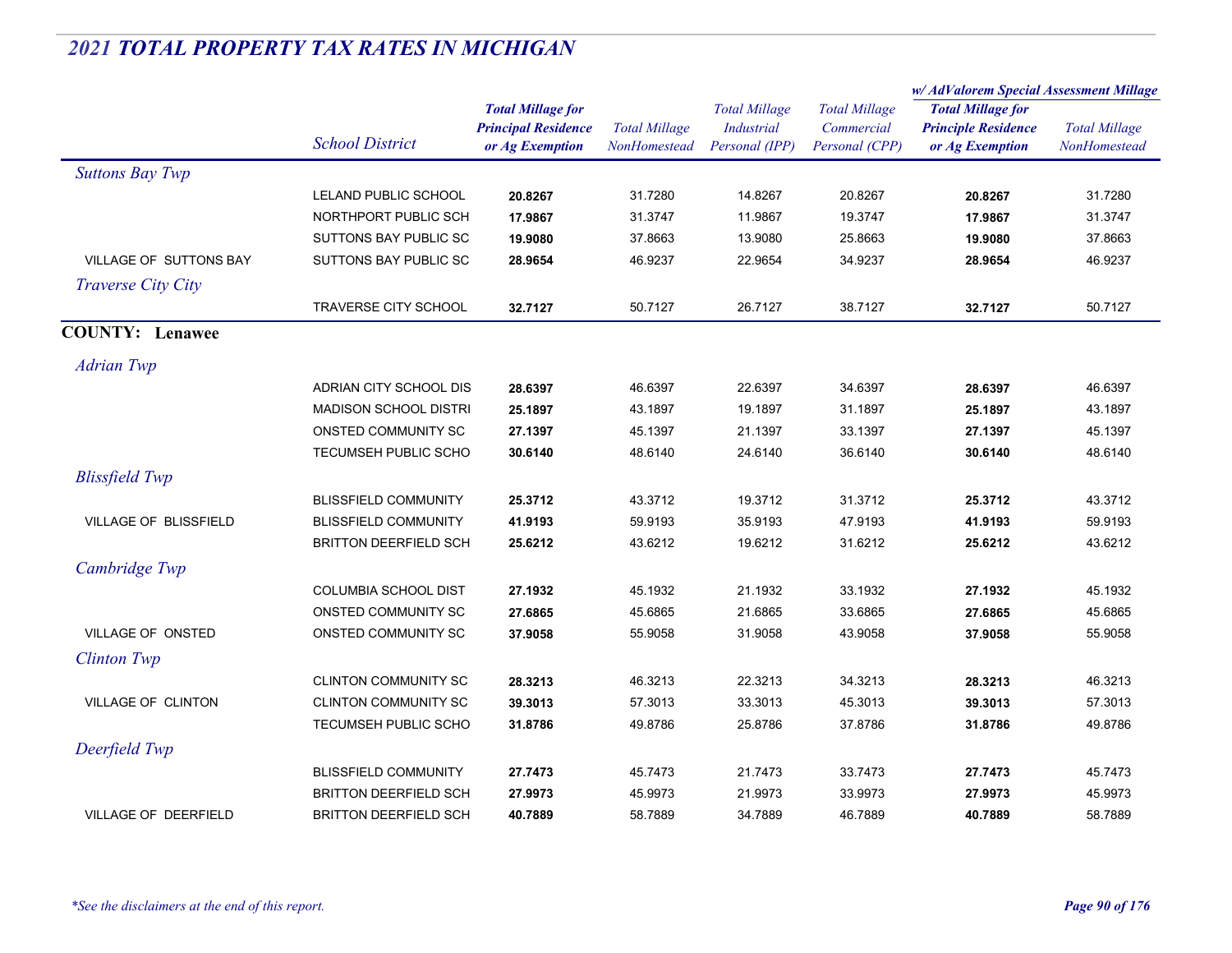|                           |                              | <b>Total Millage for</b>   | <b>Total Millage</b><br>NonHomestead | <b>Total Millage</b> | <b>Total Millage</b> | w/AdValorem Special Assessment Millage |                      |
|---------------------------|------------------------------|----------------------------|--------------------------------------|----------------------|----------------------|----------------------------------------|----------------------|
|                           |                              |                            |                                      |                      |                      | <b>Total Millage for</b>               |                      |
|                           |                              | <b>Principal Residence</b> |                                      | <b>Industrial</b>    | Commercial           | <b>Principle Residence</b>             | <b>Total Millage</b> |
|                           | <b>School District</b>       | or Ag Exemption            |                                      | Personal (IPP)       | Personal (CPP)       | or Ag Exemption                        | NonHomestead         |
| Dover Twp                 |                              |                            |                                      |                      |                      |                                        |                      |
|                           | ADRIAN CITY SCHOOL DIS       | 30.2549                    | 48.2549                              | 24.2549              | 36.2549              | 30.2549                                | 48.2549              |
|                           | HUDSON AREA SCHOOLS          | 27.9603                    | 45.9603                              | 21.9603              | 33.9603              | 27.9603                                | 45.9603              |
| VILLAGE OF CLAYTON        | HUDSON AREA SCHOOLS          | 36.7235                    | 54.7235                              | 30.7235              | 42.7235              | 36.7235                                | 54.7235              |
|                           | MORENCI AREA SCHOOLS         | 32.0149                    | 50.0149                              | 26.0149              | 38.0149              | 32.0149                                | 50.0149              |
|                           | ONSTED COMMUNITY SC          | 28.7549                    | 46.7549                              | 22.7549              | 34.7549              | 28.7549                                | 46.7549              |
|                           | SAND CREEK COMMUNITY         | 25.8963                    | 43.8963                              | 19.8963              | 31.8963              | 25.8963                                | 43.8963              |
| <b>Fairfield Twp</b>      |                              |                            |                                      |                      |                      |                                        |                      |
|                           | MORENCI AREA SCHOOLS         | 32.6620                    | 50.6620                              | 26.6620              | 38.6620              | 32.6620                                | 50.6620              |
|                           | SAND CREEK COMMUNITY         | 26.5434                    | 44.5434                              | 20.5434              | 32.5434              | 26.5434                                | 44.5434              |
| Franklin Twp              |                              |                            |                                      |                      |                      |                                        |                      |
|                           | ADRIAN CITY SCHOOL DIS       | 27.1842                    | 45.1842                              | 21.1842              | 33.1842              | 29.6842                                | 47.6842              |
|                           | <b>CLINTON COMMUNITY SC</b>  | 24.8738                    | 42.8738                              | 18.8738              | 30.8738              | 27.3738                                | 45.3738              |
|                           | ONSTED COMMUNITY SC          | 25.6842                    | 43.6842                              | 19.6842              | 31.6842              | 28.1842                                | 46.1842              |
|                           | TECUMSEH PUBLIC SCHO         | 29.1585                    | 47.1585                              | 23.1585              | 35.1585              | 31.6585                                | 49.6585              |
| <b>Hudson Twp</b>         |                              |                            |                                      |                      |                      |                                        |                      |
|                           | HUDSON AREA SCHOOLS          | 29.0814                    | 47.0814                              | 23.0814              | 35.0814              | 29.0814                                | 47.0814              |
| <b>VILLAGE OF CLAYTON</b> | HUDSON AREA SCHOOLS          | 37.8446                    | 55.8446                              | 31.8446              | 43.8446              | 37.8446                                | 55.8446              |
|                           | MORENCI AREA SCHOOLS         | 33.2814                    | 51.2814                              | 27.2814              | 39.2814              | 33.2814                                | 51.2814              |
|                           |                              |                            |                                      |                      |                      |                                        |                      |
| <b>Macon Twp</b>          |                              |                            |                                      |                      |                      |                                        |                      |
|                           | <b>BRITTON DEERFIELD SCH</b> | 27.9455                    | 45.9455                              | 21.9455              | 33.9455              | 27.9455                                | 45.9455              |
|                           | <b>CLINTON COMMUNITY SC</b>  | 27.1351                    | 45.1351                              | 21.1351              | 33.1351              | 27.1351                                | 45.1351              |
|                           | TECUMSEH PUBLIC SCHO         | 31.4198                    | 49.4198                              | 25.4198              | 37.4198              | 31.4198                                | 49.4198              |
| <b>Madison Twp</b>        |                              |                            |                                      |                      |                      |                                        |                      |
|                           | ADRIAN CITY SCHOOL DIS       | 31.5727                    | 49.5727                              | 25.5727              | 37.5727              | 31.5727                                | 49.5727              |
|                           | <b>MADISON SCHOOL DISTRI</b> | 28.1227                    | 46.1227                              | 22.1227              | 34.1227              | 28.1227                                | 46.1227              |
|                           | SAND CREEK COMMUNITY         | 27.2141                    | 45.2141                              | 21.2141              | 33.2141              | 27.2141                                | 45.2141              |
| Medina Twp                |                              |                            |                                      |                      |                      |                                        |                      |
|                           | <b>WALDRON AREA SCHOOL</b>   | 27.0843                    | 45.0843                              | 21.0843              | 33.0843              | 27.0843                                | 45.0843              |
|                           | <b>HUDSON AREA SCHOOLS</b>   | 29.0890                    | 47.0890                              | 23.0890              | 35.0890              | 29.0890                                | 47.0890              |
|                           | <b>MORENCI AREA SCHOOLS</b>  | 33.7911                    | 51.7911                              | 27.7911              | 39.7911              | 33.7911                                | 51.7911              |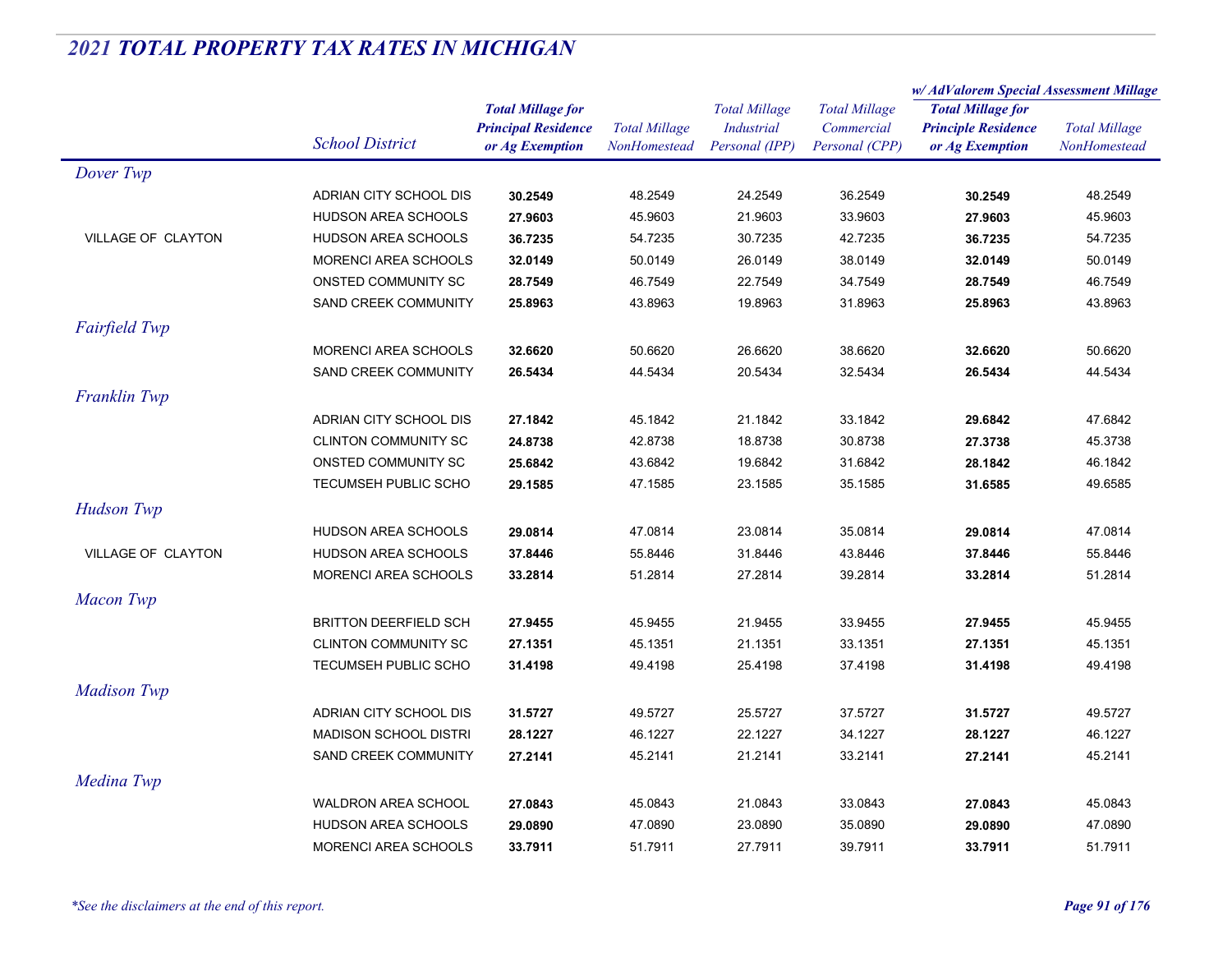|                              |                              |                                                                           | <b>Total Millage</b><br><b>NonHomestead</b> | <b>Total Millage</b><br>Industrial<br>Personal (IPP) | <b>Total Millage</b><br>Commercial<br>Personal (CPP) | w/AdValorem Special Assessment Millage        |                                      |
|------------------------------|------------------------------|---------------------------------------------------------------------------|---------------------------------------------|------------------------------------------------------|------------------------------------------------------|-----------------------------------------------|--------------------------------------|
|                              |                              | <b>Total Millage for</b><br><b>Principal Residence</b><br>or Ag Exemption |                                             |                                                      |                                                      | <b>Total Millage for</b>                      |                                      |
|                              | <b>School District</b>       |                                                                           |                                             |                                                      |                                                      | <b>Principle Residence</b><br>or Ag Exemption | <b>Total Millage</b><br>NonHomestead |
|                              |                              |                                                                           |                                             |                                                      |                                                      |                                               |                                      |
| Ogden Twp                    |                              |                                                                           |                                             |                                                      |                                                      |                                               |                                      |
|                              | <b>BLISSFIELD COMMUNITY</b>  | 25.1475                                                                   | 43.1475                                     | 19.1475                                              | 31.1475                                              | 25.1475                                       | 43.1475                              |
|                              | SAND CREEK COMMUNITY         | 25.2389                                                                   | 43.2389                                     | 19.2389                                              | 31.2389                                              | 25.2389                                       | 43.2389                              |
| Palmyra Twp                  |                              |                                                                           |                                             |                                                      |                                                      |                                               |                                      |
|                              | ADRIAN CITY SCHOOL DIS       | 29.4383                                                                   | 47.4383                                     | 23.4383                                              | 35.4383                                              | 29.4383                                       | 47.4383                              |
|                              | <b>BLISSFIELD COMMUNITY</b>  | 24.3885                                                                   | 42.3885                                     | 18.3885                                              | 30.3885                                              | 24.3885                                       | 42.3885                              |
| <b>VILLAGE OF BLISSFIELD</b> | <b>BLISSFIELD COMMUNITY</b>  | 40.9366                                                                   | 58.9366                                     | 34.9366                                              | 46.9366                                              | 40.9366                                       | 58.9366                              |
|                              | <b>MADISON SCHOOL DISTRI</b> | 25.9883                                                                   | 43.9883                                     | 19.9883                                              | 31.9883                                              | 25.9883                                       | 43.9883                              |
|                              | SAND CREEK COMMUNITY         | 25.0797                                                                   | 43.0797                                     | 19.0797                                              | 31.0797                                              | 25.0797                                       | 43.0797                              |
| <b>Raisin Twp</b>            |                              |                                                                           |                                             |                                                      |                                                      |                                               |                                      |
|                              | ADRIAN CITY SCHOOL DIS       | 29.9022                                                                   | 47.9022                                     | 23.9022                                              | 35.9022                                              | 29.9022                                       | 47.9022                              |
|                              | <b>BLISSFIELD COMMUNITY</b>  | 25.4522                                                                   | 43.4522                                     | 19.4522                                              | 31.4522                                              | 25.4522                                       | 43.4522                              |
|                              | <b>BRITTON DEERFIELD SCH</b> | 28.4022                                                                   | 46.4022                                     | 22.4022                                              | 34.4022                                              | 28.4022                                       | 46.4022                              |
|                              | TECUMSEH PUBLIC SCHO         | 31.8765                                                                   | 49.8765                                     | 25.8765                                              | 37.8765                                              | 31.8765                                       | 49.8765                              |
| Ridgeway Twp                 |                              |                                                                           |                                             |                                                      |                                                      |                                               |                                      |
|                              | <b>BLISSFIELD COMMUNITY</b>  | 27.4895                                                                   | 45.4895                                     | 21.4895                                              | 33.4895                                              | 27.4895                                       | 45.4895                              |
|                              | <b>BRITTON DEERFIELD SCH</b> | 30.4395                                                                   | 48.4395                                     | 24.4395                                              | 36.4395                                              | 30.4395                                       | 48.4395                              |
| <b>VILLAGE OF BRITTON</b>    | <b>BRITTON DEERFIELD SCH</b> | 39.9266                                                                   | 57.9266                                     | 33.9266                                              | 45.9266                                              | 39.9266                                       | 57.9266                              |
|                              | <b>BRITTON DEERFIELD SCH</b> | 27.7395                                                                   | 45.7395                                     | 21.7395                                              | 33.7395                                              | 27.7395                                       | 45.7395                              |
|                              | <b>TECUMSEH PUBLIC SCHO</b>  | 33.9138                                                                   | 51.9138                                     | 27.9138                                              | 39.9138                                              | 33.9138                                       | 51.9138                              |
|                              | DUNDEE COMMUNITY SC          | 28.9144                                                                   | 46.9144                                     | 22.9144                                              | 34.9144                                              | 28.9144                                       | 46.9144                              |
| Riga Twp                     |                              |                                                                           |                                             |                                                      |                                                      |                                               |                                      |
|                              | <b>BLISSFIELD COMMUNITY</b>  | 26.8964                                                                   | 44.8964                                     | 20.8964                                              | 32.8964                                              | 26.8964                                       | 44.8964                              |
| VILLAGE OF BLISSFIELD        | <b>BLISSFIELD COMMUNITY</b>  | 43.4445                                                                   | 61.4445                                     | 37.4445                                              | 49.4445                                              | 43.4445                                       | 61.4445                              |
|                              | WHITEFORD AGR SCHOO          | 27.5213                                                                   | 44.9785                                     | 21.5213                                              | 32.9785                                              | 27.5213                                       | 44.9785                              |
| <b>Rollin Twp</b>            |                              |                                                                           |                                             |                                                      |                                                      |                                               |                                      |
|                              |                              |                                                                           |                                             |                                                      |                                                      |                                               |                                      |
|                              | ADDISON COMMUNITY SC         | 24.3973                                                                   | 42.3973                                     | 18.3973                                              | 30.3973                                              | 24.3973                                       | 42.3973                              |
| <b>VILLAGE OF ADDISON</b>    | ADDISON COMMUNITY SC         | 34.0084                                                                   | 52.0084                                     | 28.0084                                              | 40.0084                                              | 34.0084                                       | 52.0084                              |
|                              | HUDSON AREA SCHOOLS          | 26.1027                                                                   | 44.1027                                     | 20.1027                                              | 32.1027                                              | 26.1027                                       | 44.1027                              |
|                              | ONSTED COMMUNITY SC          | 26.8973                                                                   | 44.8973                                     | 20.8973                                              | 32.8973                                              | 26.8973                                       | 44.8973                              |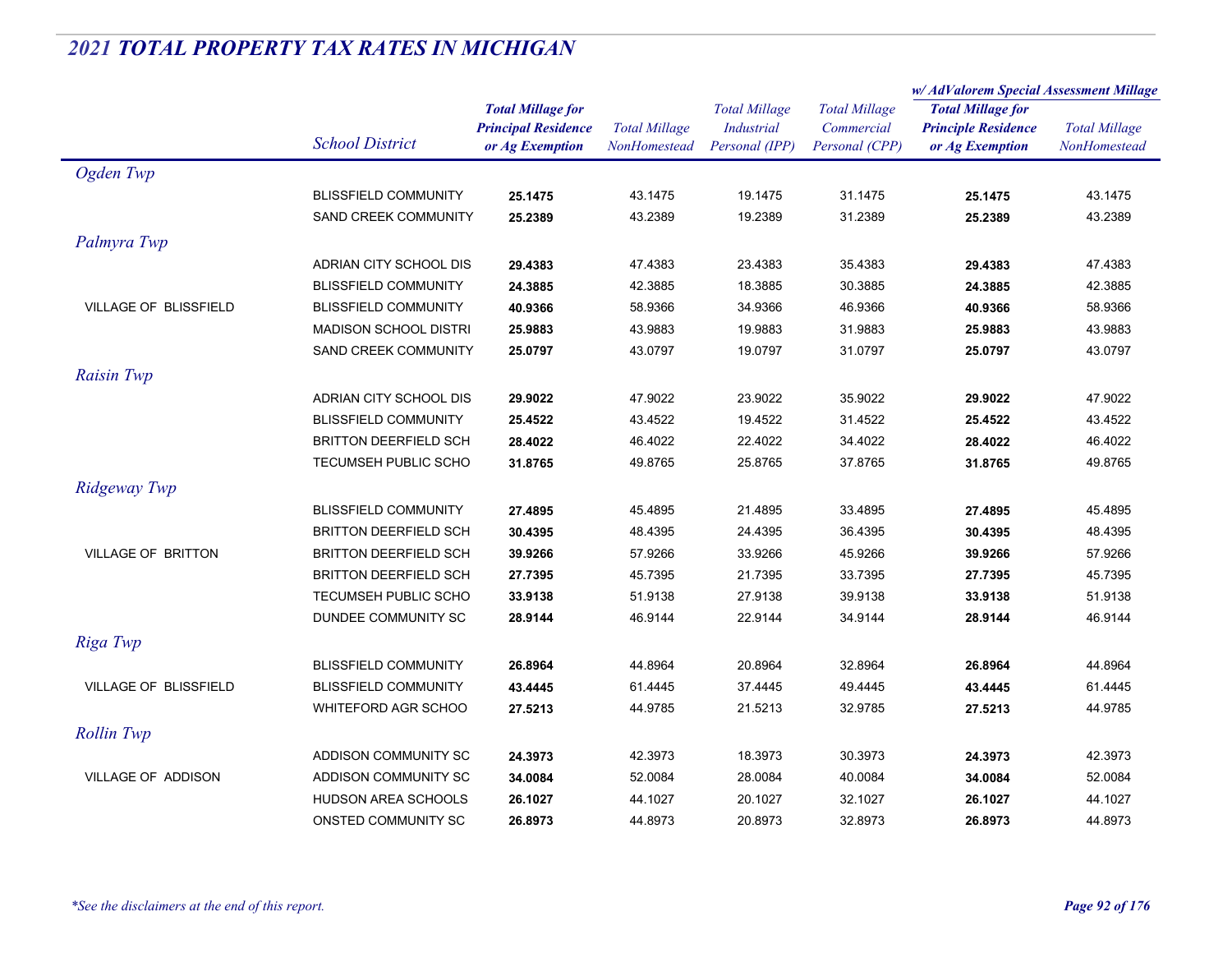|                           |                              |                                                                           |                                      |                                                             |                                                      | w/AdValorem Special Assessment Millage                                    |                                      |
|---------------------------|------------------------------|---------------------------------------------------------------------------|--------------------------------------|-------------------------------------------------------------|------------------------------------------------------|---------------------------------------------------------------------------|--------------------------------------|
|                           | <b>School District</b>       | <b>Total Millage for</b><br><b>Principal Residence</b><br>or Ag Exemption | <b>Total Millage</b><br>NonHomestead | <b>Total Millage</b><br><b>Industrial</b><br>Personal (IPP) | <b>Total Millage</b><br>Commercial<br>Personal (CPP) | <b>Total Millage for</b><br><b>Principle Residence</b><br>or Ag Exemption | <b>Total Millage</b><br>NonHomestead |
| Rome Twp                  |                              |                                                                           |                                      |                                                             |                                                      |                                                                           |                                      |
|                           | ADRIAN CITY SCHOOL DIS       | 28.9194                                                                   | 46.9194                              | 22.9194                                                     | 34.9194                                              | 28.9194                                                                   | 46.9194                              |
|                           | ONSTED COMMUNITY SC          | 27.4194                                                                   | 45.4194                              | 21.4194                                                     | 33.4194                                              | 27.4194                                                                   | 45.4194                              |
| Seneca Twp                |                              |                                                                           |                                      |                                                             |                                                      |                                                                           |                                      |
|                           | <b>MORENCI AREA SCHOOLS</b>  | 31.8497                                                                   | 49.8497                              | 25.8497                                                     | 37.8497                                              | 31.8497                                                                   | 49.8497                              |
|                           | <b>SAND CREEK COMMUNITY</b>  | 24.4838                                                                   | 42.4838                              | 18.4838                                                     | 30.4838                                              | 24.4838                                                                   | 42.4838                              |
| Tecumseh Twp              |                              |                                                                           |                                      |                                                             |                                                      |                                                                           |                                      |
|                           | <b>CLINTON COMMUNITY SC</b>  | 25.0991                                                                   | 43.0991                              | 19.0991                                                     | 31.0991                                              | 25.0991                                                                   | 43.0991                              |
|                           | TECUMSEH PUBLIC SCHO         | 29.3838                                                                   | 47.3838                              | 23.3838                                                     | 35.3838                                              | 29.3838                                                                   | 47.3838                              |
| <b>Woodstock Twp</b>      |                              |                                                                           |                                      |                                                             |                                                      |                                                                           |                                      |
|                           | <b>COLUMBIA SCHOOL DIST</b>  | 27.0637                                                                   | 45.0637                              | 21.0637                                                     | 33.0637                                              | 27.0637                                                                   | 45.0637                              |
| VILLAGE OF CEMENT CITY    | <b>COLUMBIA SCHOOL DIST</b>  | 36.8179                                                                   | 54.8179                              | 30.8179                                                     | 42.8179                                              | 36.8179                                                                   | 54.8179                              |
|                           | ADDISON COMMUNITY SC         | 25.0570                                                                   | 43.0570                              | 19.0570                                                     | 31.0570                                              | 25.0570                                                                   | 43.0570                              |
| VILLAGE OF ADDISON        | ADDISON COMMUNITY SC         | 34.6681                                                                   | 52.6681                              | 28.6681                                                     | 40.6681                                              | 34.6681                                                                   | 52.6681                              |
|                           | ONSTED COMMUNITY SC          | 27.5570                                                                   | 45.5570                              | 21.5570                                                     | 33.5570                                              | 27.5570                                                                   | 45.5570                              |
| <b>Adrian City</b>        |                              |                                                                           |                                      |                                                             |                                                      |                                                                           |                                      |
|                           | ADRIAN CITY SCHOOL DIS       | 42.9171                                                                   | 60.9171                              | 36.9171                                                     | 48.9171                                              | 42.9171                                                                   | 60.9171                              |
|                           | <b>MADISON SCHOOL DISTRI</b> | 39.4671                                                                   | 57.4671                              | 33.4671                                                     | 45.4671                                              | 39.4671                                                                   | 57.4671                              |
| <b>Hudson City</b>        |                              |                                                                           |                                      |                                                             |                                                      |                                                                           |                                      |
|                           | <b>HUDSON AREA SCHOOLS</b>   | 35.7946                                                                   | 53.7946                              | 29.7946                                                     | 41.7946                                              | 35.7946                                                                   | 53.7946                              |
| Morenci City              |                              |                                                                           |                                      |                                                             |                                                      |                                                                           |                                      |
|                           | <b>MORENCI AREA SCHOOLS</b>  | 41.5826                                                                   | 59.5826                              | 35.5826                                                     | 47.5826                                              | 41.5826                                                                   | 59.5826                              |
| <b>Tecumseh City</b>      |                              |                                                                           |                                      |                                                             |                                                      |                                                                           |                                      |
|                           | TECUMSEH PUBLIC SCHO         | 44.2975                                                                   | 62.2975                              | 38.2975                                                     | 50.2975                                              | 44.2975                                                                   | 62.2975                              |
|                           |                              |                                                                           |                                      |                                                             |                                                      |                                                                           |                                      |
| <b>COUNTY: Livingston</b> |                              |                                                                           |                                      |                                                             |                                                      |                                                                           |                                      |
| <b>Brighton Twp</b>       |                              |                                                                           |                                      |                                                             |                                                      |                                                                           |                                      |
|                           | <b>BRIGHTON AREA SCHOOL</b>  | 24.3714                                                                   | 42.3714                              | 18.3714                                                     | 30.3714                                              | 24.3714                                                                   | 42.3714                              |
|                           | HARTLAND CONSOLIDATE         | 27.7650                                                                   | 45.7434                              | 21.7650                                                     | 33.7434                                              | 27.7650                                                                   | 45.7434                              |
|                           | HOWELL PUBLIC SCHOOL         | 22.8668                                                                   | 40.8668                              | 16.8668                                                     | 28.8668                                              | 22.8668                                                                   | 40.8668                              |
|                           | <b>HURON VALLEY SCHOOLS</b>  | 26.5543                                                                   | 43.9429                              | 20.5543                                                     | 31.9429                                              | 26.5543                                                                   | 43.9429                              |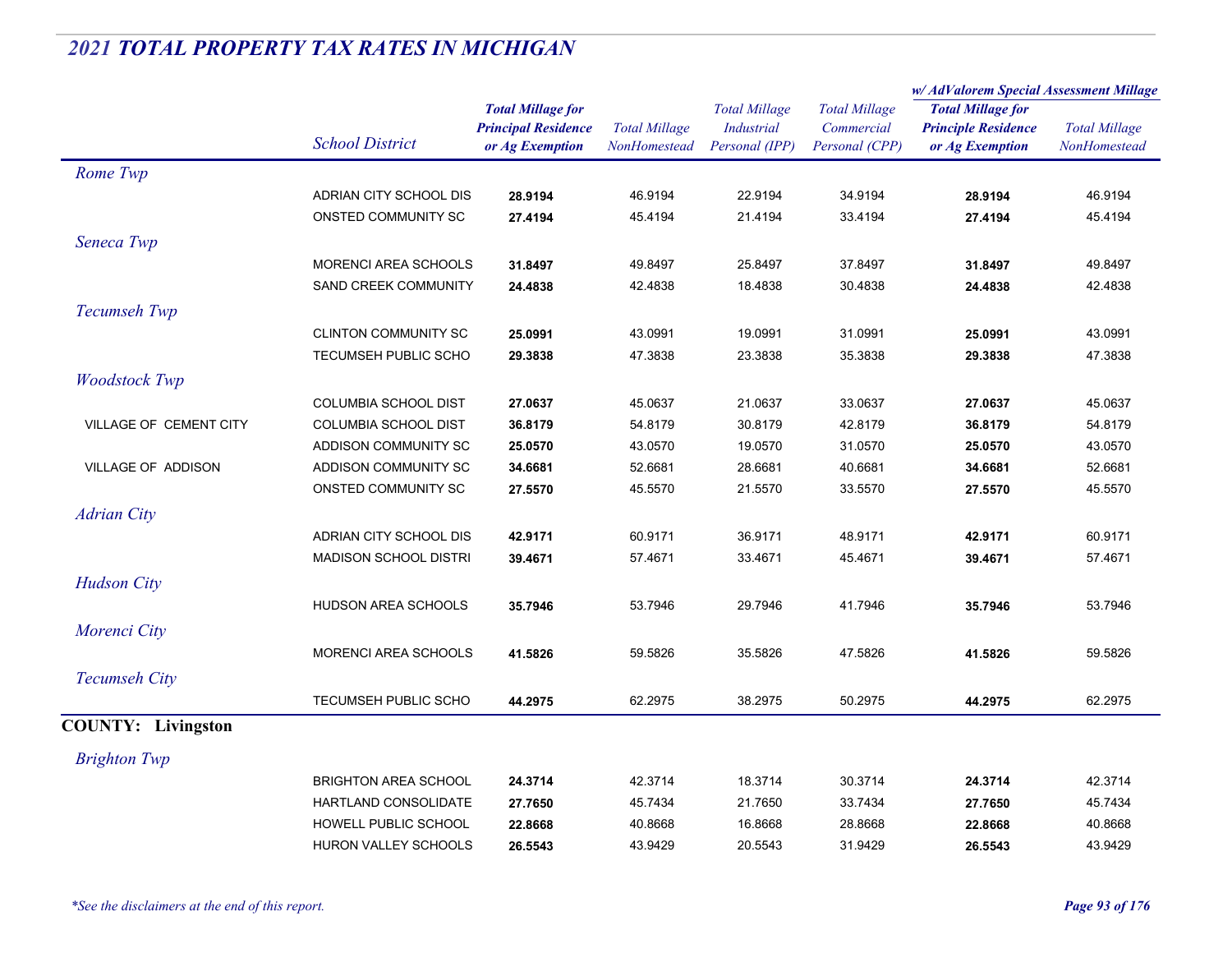|                             |                            |                                      | <b>Total Millage</b><br><b>Industrial</b><br>Personal (IPP) | <b>Total Millage</b><br>Commercial<br>Personal (CPP) | w/AdValorem Special Assessment Millage        |                                      |
|-----------------------------|----------------------------|--------------------------------------|-------------------------------------------------------------|------------------------------------------------------|-----------------------------------------------|--------------------------------------|
|                             | <b>Total Millage for</b>   |                                      |                                                             |                                                      | <b>Total Millage for</b>                      |                                      |
| <b>School District</b>      | <b>Principal Residence</b> | <b>Total Millage</b><br>NonHomestead |                                                             |                                                      | <b>Principle Residence</b><br>or Ag Exemption | <b>Total Millage</b><br>NonHomestead |
|                             | or Ag Exemption            |                                      |                                                             |                                                      |                                               |                                      |
| Cohoctah Twp                |                            |                                      |                                                             |                                                      |                                               |                                      |
| FOWLERVILLE COMMUNIT        | 27.5547                    | 45.5547                              | 21.5547                                                     | 33.5547                                              | 27.5547                                       | 45.5547                              |
| TR-HOWELL/FOW 97            | 18.0047                    | 18.0047                              | 12.0047                                                     | 18.0047                                              | 18.0047                                       | 18.0047                              |
| TR-HOW/FOW 02               | 28.5047                    | 46.5047                              | 22.5047                                                     | 34.5047                                              | 28.5047                                       | 46.5047                              |
| HOWELL PUBLIC SCHOOL        | 23.2076                    | 41.2076                              | 17.2076                                                     | 29.2076                                              | 23.2076                                       | 41.2076                              |
| BYRON AREA SCHOOLS          | 20.7059                    | 38.5768                              | 14.7059                                                     | 26.5768                                              | 20.7059                                       | 38.5768                              |
| TR-HOW/BYRON '96            | 17.8394                    | 17.8394                              | 11.8394                                                     | 17.8394                                              | 17.8394                                       | 17.8394                              |
| Conway Twp                  |                            |                                      |                                                             |                                                      |                                               |                                      |
| <b>WEBBERVILLE COMMUNIT</b> | 33.0357                    | 51.0357                              | 27.0357                                                     | 39.0357                                              | 33.0357                                       | 51.0357                              |
| TR-FOWL/WEB 96              | 38.6357                    | 56.6357                              | 32.6357                                                     | 44.6357                                              | 38.6357                                       | 56.6357                              |
| FOWLERVILLE COMMUNIT        | 28.7261                    | 46.7261                              | 22.7261                                                     | 34.7261                                              | 28.7261                                       | 46.7261                              |
| <b>BYRON AREA SCHOOLS</b>   | 21.8773                    | 39.7482                              | 15.8773                                                     | 27.7482                                              | 21.8773                                       | 39.7482                              |
| MORRICE AREA SCHOOLS        | 26.0108                    | 41.6051                              | 20.0108                                                     | 29.6051                                              | 26.0108                                       | 41.6051                              |
| Deerfield Twp               |                            |                                      |                                                             |                                                      |                                               |                                      |
| LINDEN COMM SCHOOL DI       | 23.5912                    | 41.5912                              | 17.5912                                                     | 29.5912                                              | 23.5912                                       | 41.5912                              |
| HARTLAND CONSOLIDATE        | 26.3755                    | 44.3539                              | 20.3755                                                     | 32.3539                                              | 26.3755                                       | 44.3539                              |
| HOWELL PUBLIC SCHOOL        | 21.4773                    | 39.4773                              | 15.4773                                                     | 27.4773                                              | 21.4773                                       | 39.4773                              |
| TR-HARTLAND/HOWELL          | 21.1373                    | 39.1373                              | 15.1373                                                     | 27.1373                                              | 21.1373                                       | 39.1373                              |
| BYRON AREA SCHOOLS          | 18.9756                    | 36.8465                              | 12.9756                                                     | 24.8465                                              | 18.9756                                       | 36.8465                              |
| Genoa Twp                   |                            |                                      |                                                             |                                                      |                                               |                                      |
| <b>BRIGHTON AREA SCHOOL</b> | 24.2801                    | 42.2801                              | 18.2801                                                     | 30.2801                                              | 24.2801                                       | 42.2801                              |
| TR-HO/BR TR 96              | 17.0901                    | 17.0901                              | 11.0901                                                     | 17.0901                                              | 17.0901                                       | 17.0901                              |
| TR-HO/BR TR 13              | 20.1730                    | 38.1730                              | 14.1730                                                     | 26.1730                                              | 20.1730                                       | 38.1730                              |
| HARTLAND CONSOLIDATE        | 27.6737                    | 45.6521                              | 21.6737                                                     | 33.6521                                              | 27.6737                                       | 45.6521                              |
| HOWELL PUBLIC SCHOOL        | 22.7755                    | 40.7755                              | 16.7755                                                     | 28.7755                                              | 22.7755                                       | 40.7755                              |
| PINCKNEY COMMUNITY S        | 24.6401                    | 42.6401                              | 18.6401                                                     | 30.6401                                              | 24.6401                                       | 42.6401                              |
| Green Oak Twp               |                            |                                      |                                                             |                                                      |                                               |                                      |
| <b>BRIGHTON AREA SCHOOL</b> | 27.4755                    | 45.4755                              | 21.4755                                                     | 33.4755                                              | 27.4755                                       | 45.4755                              |
| SOUTH LYON COMMUNITY        | 28.7609                    | 46.7609                              | 22.7609                                                     | 34.7609                                              | 28.7609                                       | 46.7609                              |
| <b>WHITMORE LAKE PUB SC</b> | 33.0213                    | 51.0213                              | 27.0213                                                     | 39.0213                                              | 33.0213                                       | 51.0213                              |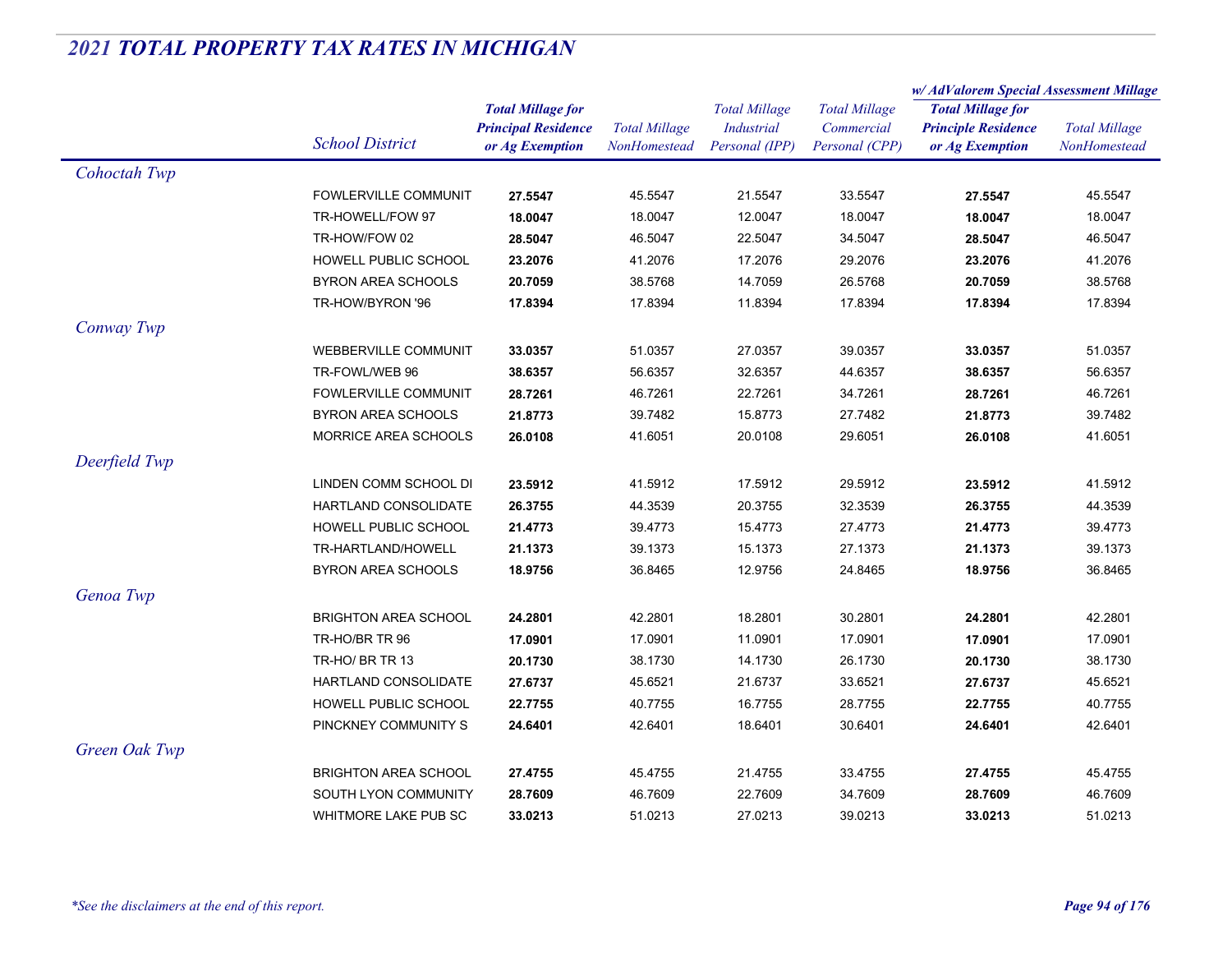|                               |                             | <b>Total Millage for</b><br><b>Principal Residence</b> | <b>Total Millage</b><br><b>NonHomestead</b> | <b>Total Millage</b><br>Industrial | <b>Total Millage</b><br>Commercial | w/AdValorem Special Assessment Millage |                      |
|-------------------------------|-----------------------------|--------------------------------------------------------|---------------------------------------------|------------------------------------|------------------------------------|----------------------------------------|----------------------|
|                               |                             |                                                        |                                             |                                    |                                    | <b>Total Millage for</b>               | <b>Total Millage</b> |
|                               | <b>School District</b>      |                                                        |                                             |                                    |                                    | <b>Principle Residence</b>             |                      |
|                               |                             | or Ag Exemption                                        |                                             | Personal (IPP)                     | Personal (CPP)                     | or Ag Exemption                        | NonHomestead         |
| Hamburg Twp                   |                             |                                                        |                                             |                                    |                                    |                                        |                      |
|                               | <b>BRIGHTON AREA SCHOOL</b> | 26.9361                                                | 44.9361                                     | 20.9361                            | 32.9361                            | 26.9361                                | 44.9361              |
|                               | PINCKNEY COMMUNITY S        | 27.2961                                                | 45.2961                                     | 21.2961                            | 33.2961                            | 27.2961                                | 45.2961              |
|                               | DEXTER COMMUNITY SCH        | 32.1244                                                | 50.1244                                     | 26.1244                            | 38.1244                            | 32.1244                                | 50.1244              |
| <b>Handy Twp</b>              |                             |                                                        |                                             |                                    |                                    |                                        |                      |
|                               | <b>WEBBERVILLE COMMUNIT</b> | 32.0294                                                | 50.0294                                     | 26.0294                            | 38.0294                            | 32.0294                                | 50.0294              |
|                               | <b>FOWLERVILLE COMMUNIT</b> | 27.7198                                                | 45.7198                                     | 21.7198                            | 33.7198                            | 27.7198                                | 45.7198              |
| <b>VILLAGE OF FOWLERVILLE</b> | <b>FOWLERVILLE COMMUNIT</b> | 41.0189                                                | 59.0189                                     | 35.0189                            | 47.0189                            | 41.0189                                | 59.0189              |
|                               | HOWELL PUBLIC SCHOOL        | 23.3727                                                | 41.3727                                     | 17.3727                            | 29.3727                            | 23.3727                                | 41.3727              |
| <b>Hartland Twp</b>           |                             |                                                        |                                             |                                    |                                    |                                        |                      |
|                               | <b>HARTLAND CONSOLIDATE</b> | 28.7596                                                | 46.7380                                     | 22.7596                            | 34.7380                            | 28.7596                                | 46.7380              |
| Howell Twp                    |                             |                                                        |                                             |                                    |                                    |                                        |                      |
|                               | <b>FOWLERVILLE COMMUNIT</b> | 27.1557                                                | 45.1557                                     | 21.1557                            | 33.1557                            | 27.1557                                | 45.1557              |
|                               | HOWELL PUBLIC SCHOOL        | 22.8086                                                | 40.8086                                     | 16.8086                            | 28.8086                            | 22.8086                                | 40.8086              |
| <b>Iosco</b> Twp              |                             |                                                        |                                             |                                    |                                    |                                        |                      |
|                               | STOCKBRIDGE COMM SC         | 27.8493                                                | 45.8493                                     | 21.8493                            | 33.8493                            |                                        | 45.8493              |
|                               | <b>FOWLERVILLE COMMUNIT</b> | 28.0672                                                | 46.0672                                     | 22.0672                            | 34.0672                            | 27.8493<br>28.0672                     | 46.0672              |
|                               | HOWELL PUBLIC SCHOOL        | 23.7201                                                | 41.7201                                     | 17.7201                            | 29.7201                            | 23.7201                                | 41.7201              |
|                               |                             |                                                        |                                             |                                    |                                    |                                        |                      |
| <b>Marion Twp</b>             |                             |                                                        |                                             |                                    |                                    |                                        |                      |
|                               | HOWELL PUBLIC SCHOOL        | 21.8045                                                | 39.8045                                     | 15.8045                            | 27.8045                            | 21.8045                                | 39.8045              |
|                               | PINCKNEY COMMUNITY S        | 22.8163                                                | 40.8163                                     | 16.8163                            | 28.8163                            | 22.8163                                | 40.8163              |
| Oceola Twp                    |                             |                                                        |                                             |                                    |                                    |                                        |                      |
|                               | HARTLAND CONSOLIDATE        | 27.5348                                                | 45.5132                                     | 21.5348                            | 33.5132                            | 27.5348                                | 45.5132              |
|                               | TR-68 HWL/HAR TRANS         | 27.1126                                                | 45.0910                                     | 21.1126                            | 33.0910                            | 27.1126                                | 45.0910              |
|                               | TR-69 HWL/HAR TRANS '0      | 27.4565                                                | 45.4349                                     | 21.4565                            | 33.4349                            | 27.4565                                | 45.4349              |
|                               | HOWELL PUBLIC SCHOOL        | 22.6366                                                | 40.6366                                     | 16.6366                            | 28.6366                            | 22.6366                                | 40.6366              |
| Putnam Twp                    |                             |                                                        |                                             |                                    |                                    |                                        |                      |
|                               | <b>HOWELL PUBLIC SCHOOL</b> | 23.5609                                                | 41.5609                                     | 17.5609                            | 29.5609                            | 23.5609                                | 41.5609              |
|                               | PINCKNEY COMMUNITY S        | 25.6109                                                | 43.6109                                     | 19.6109                            | 31.6109                            | 25.6109                                | 43.6109              |
| <b>VILLAGE OF PINCKNEY</b>    | PINCKNEY COMMUNITY S        | 37.7832                                                | 55.7832                                     | 31.7832                            | 43.7832                            | 37.7832                                | 55.7832              |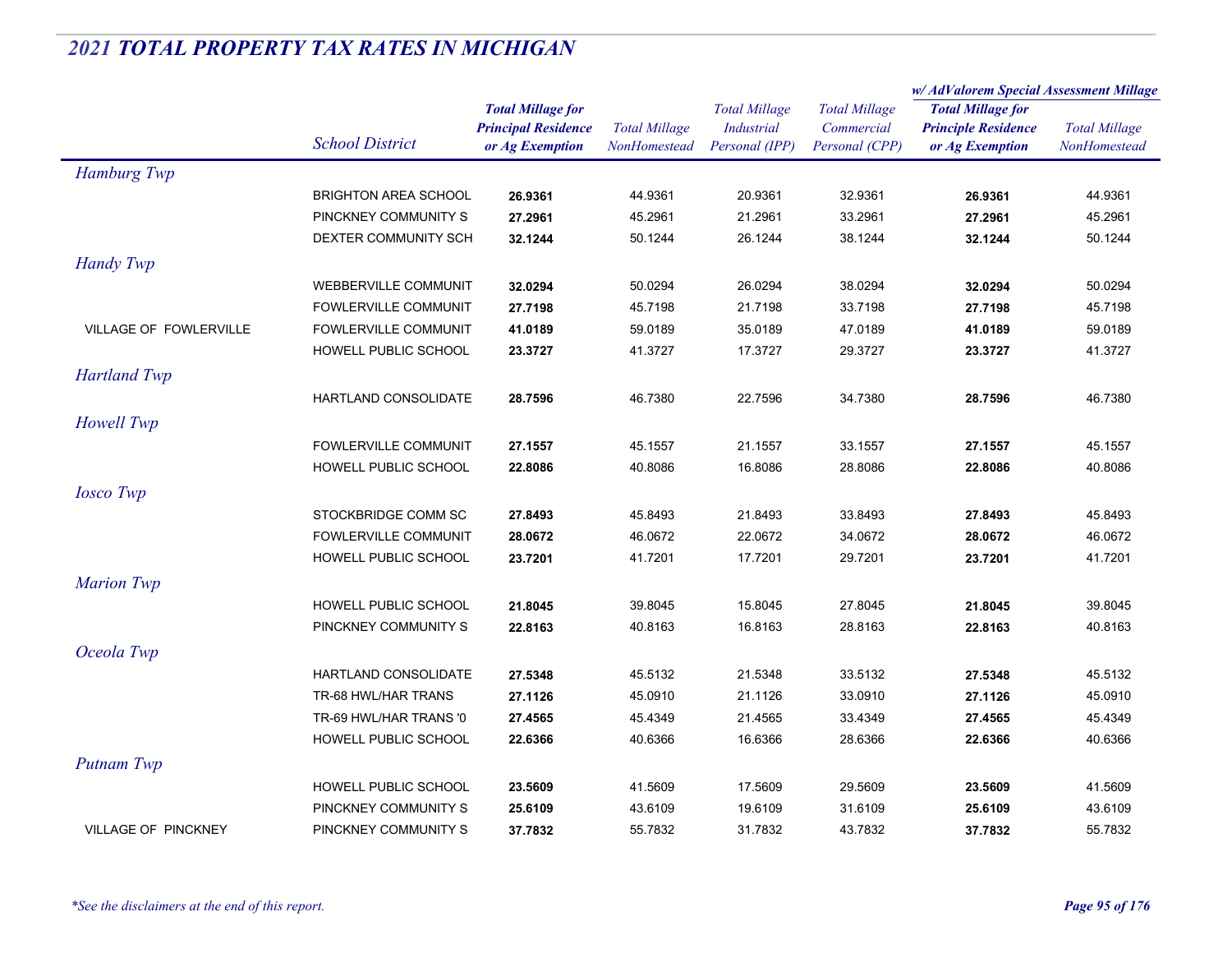|                         |                              |                            | <b>Total Millage</b> | <b>Total Millage</b><br><b>Industrial</b><br>Personal (IPP) | <b>Total Millage</b><br>Commercial | w/AdValorem Special Assessment Millage                 |                                      |
|-------------------------|------------------------------|----------------------------|----------------------|-------------------------------------------------------------|------------------------------------|--------------------------------------------------------|--------------------------------------|
|                         |                              | <b>Total Millage for</b>   |                      |                                                             |                                    | <b>Total Millage for</b><br><b>Principle Residence</b> | <b>Total Millage</b><br>NonHomestead |
|                         | <b>School District</b>       | <b>Principal Residence</b> |                      |                                                             |                                    |                                                        |                                      |
|                         |                              | or Ag Exemption            | NonHomestead         |                                                             | Personal (CPP)                     | or Ag Exemption                                        |                                      |
| Tyrone Twp              |                              |                            |                      |                                                             |                                    |                                                        |                                      |
|                         | FENTON AREA PUBLIC SC        | 23.1547                    | 41.1547              | 17.1547                                                     | 29.1547                            | 23.1547                                                | 41.1547                              |
|                         | LINDEN COMM SCHOOL DI        | 22.5931                    | 40.5931              | 16.5931                                                     | 28.5931                            | 22.5931                                                | 40.5931                              |
|                         | HARTLAND CONSOLIDATE         | 25.3774                    | 43.3558              | 19.3774                                                     | 31.3558                            | 25.3774                                                | 43.3558                              |
| Unadilla Twp            |                              |                            |                      |                                                             |                                    |                                                        |                                      |
|                         | STOCKBRIDGE COMM SC          | 29.1602                    | 47.1602              | 23.1602                                                     | 35.1602                            | 29.1602                                                | 47.1602                              |
|                         | FOWLERVILLE COMMUNIT         | 29.3781                    | 47.3781              | 23.3781                                                     | 35.3781                            | 29.3781                                                | 47.3781                              |
|                         | PINCKNEY COMMUNITY S         | 26.0428                    | 44.0428              | 20.0428                                                     | 32.0428                            | 26.0428                                                | 44.0428                              |
| <b>Brighton City</b>    |                              |                            |                      |                                                             |                                    |                                                        |                                      |
|                         | <b>BRIGHTON AREA SCHOOL</b>  | 41.1534                    | 59.1534              | 35.1534                                                     | 47.1534                            | 41.1534                                                | 59.1534                              |
| <b>Fenton City</b>      |                              |                            |                      |                                                             |                                    |                                                        |                                      |
|                         | FENTON AREA PUBLIC SC        | 22.2922                    | 40.2922              | 16.2922                                                     | 28.2922                            | 22.2922                                                | 40.2922                              |
|                         |                              |                            |                      |                                                             |                                    |                                                        |                                      |
| <b>Howell City</b>      |                              |                            |                      |                                                             |                                    |                                                        |                                      |
|                         | HOWELL PUBLIC SCHOOL         | 37.1985                    | 55.1985              | 31.1985                                                     | 43.1985                            | 37.1985                                                | 55.1985                              |
| <b>COUNTY: Luce</b>     |                              |                            |                      |                                                             |                                    |                                                        |                                      |
| Columbus Twp            |                              |                            |                      |                                                             |                                    |                                                        |                                      |
|                         | <b>TAHQUAMENON AREA SC</b>   | 20.7790                    | 38.7790              | 14.7790                                                     | 26.7790                            | 20.7790                                                | 38.7790                              |
| Lakefield Twp           |                              |                            |                      |                                                             |                                    |                                                        |                                      |
|                         |                              |                            | 38.8135              |                                                             | 26.8135                            |                                                        | 38.8135                              |
|                         | TAHQUAMENON AREA SC          | 20.8135                    |                      | 14.8135                                                     |                                    | 20.8135                                                |                                      |
| <b>McMillan Twp</b>     |                              |                            |                      |                                                             |                                    |                                                        |                                      |
|                         | TAHQUAMENON AREA SC          | 20.8954                    | 38.8954              | 14.8954                                                     | 26.8954                            | 20.8954                                                | 38.8954                              |
| VILLAGE OF NEWBERRY     | TAHQUAMENON AREA SC          | 39.9961                    | 57.9961              | 33.9961                                                     | 45.9961                            | 39.9961                                                | 57.9961                              |
| <b>Pentland Twp</b>     |                              |                            |                      |                                                             |                                    |                                                        |                                      |
|                         | TAHQUAMENON AREA SC          | 20.9056                    | 38.9056              | 14.9056                                                     | 26.9056                            | 20.9056                                                | 38.9056                              |
| <b>COUNTY: Mackinac</b> |                              |                            |                      |                                                             |                                    |                                                        |                                      |
|                         |                              |                            |                      |                                                             |                                    |                                                        |                                      |
| <b>Bois Blanc Twp</b>   |                              |                            |                      |                                                             |                                    |                                                        |                                      |
|                         | <b>BOIS BLANC SCHOOL DIS</b> | 28.0915                    | 32.1292              | 22.0915                                                     | 28.0915                            | 28.0915                                                | 32.1292                              |
| <b>Brevort</b> Twp      |                              |                            |                      |                                                             |                                    |                                                        |                                      |
|                         | RUDYARD AREA SCHOOL          | 25.6475                    | 43.6475              | 19.6475                                                     | 31.6475                            | 25.6475                                                | 43.6475                              |
|                         | ST IGNACE AREA SCHOOL        | 22.7975                    | 40.7975              | 16.7975                                                     | 28.7975                            | 22.7975                                                | 40.7975                              |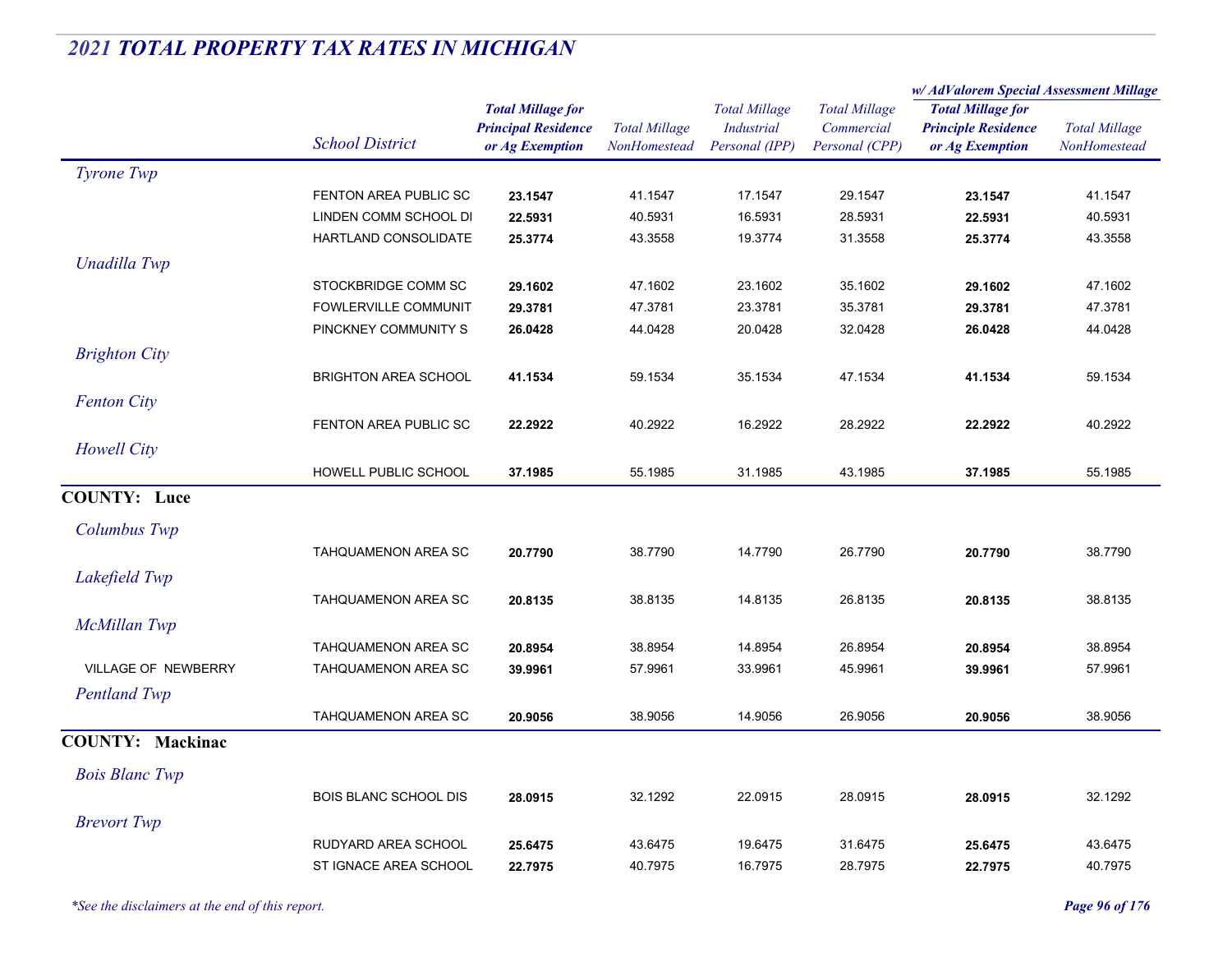|                      |                             |                                                                           |                                      |                                                             |                                                      | w/ AdValorem Special Assessment Millage                                   |                                      |  |
|----------------------|-----------------------------|---------------------------------------------------------------------------|--------------------------------------|-------------------------------------------------------------|------------------------------------------------------|---------------------------------------------------------------------------|--------------------------------------|--|
|                      | <b>School District</b>      | <b>Total Millage for</b><br><b>Principal Residence</b><br>or Ag Exemption | <b>Total Millage</b><br>NonHomestead | <b>Total Millage</b><br><b>Industrial</b><br>Personal (IPP) | <b>Total Millage</b><br>Commercial<br>Personal (CPP) | <b>Total Millage for</b><br><b>Principle Residence</b><br>or Ag Exemption | <b>Total Millage</b><br>NonHomestead |  |
| Clark Twp            |                             |                                                                           |                                      |                                                             |                                                      |                                                                           |                                      |  |
|                      | LES CHENEAUX COMM SC        | 21.2575                                                                   | 39.2575                              | 15.2575                                                     | 27.2575                                              | 21.2575                                                                   | 39.2575                              |  |
| Garfield Twp         |                             |                                                                           |                                      |                                                             |                                                      |                                                                           |                                      |  |
|                      | <b>ENGADINE CONSOLIDATE</b> | 23.3339                                                                   | 41.3339                              | 17.3339                                                     | 29.3339                                              | 23.3339                                                                   | 41.3339                              |  |
| Hendricks Twp        |                             |                                                                           |                                      |                                                             |                                                      |                                                                           |                                      |  |
|                      | ENGADINE CONSOLIDATE        | 21.8044                                                                   | 39.8044                              | 15.8044                                                     | 27.8044                                              | 21.8044                                                                   | 39.8044                              |  |
| <b>Hudson Twp</b>    |                             |                                                                           |                                      |                                                             |                                                      |                                                                           |                                      |  |
|                      | <b>ENGADINE CONSOLIDATE</b> | 22.2724                                                                   | 40.2724                              | 16.2724                                                     | 28.2724                                              | 22.2724                                                                   | 40.2724                              |  |
| Marquette Twp        |                             |                                                                           |                                      |                                                             |                                                      |                                                                           |                                      |  |
|                      | PICKFORD PUBLIC SCHO        | 23.6540                                                                   | 41.6540                              | 17.6540                                                     | 29.6540                                              | 23.6540                                                                   | 41.6540                              |  |
|                      | RUDYARD AREA SCHOOL         | 25.0240                                                                   | 43.0240                              | 19.0240                                                     | 31.0240                                              | 25.0240                                                                   | 43.0240                              |  |
|                      | LES CHENEAUX COMM SC        | 22.4740                                                                   | 40.4740                              | 16.4740                                                     | 28.4740                                              | 22.4740                                                                   | 40.4740                              |  |
| Moran Twp            |                             |                                                                           |                                      |                                                             |                                                      |                                                                           |                                      |  |
|                      | MORAN TOWNSHIP SCHO         | 19.0449                                                                   | 31.9183                              | 13.0449                                                     | 19.9183                                              | 19.0449                                                                   | 31.9183                              |  |
| <b>Newton Twp</b>    |                             |                                                                           |                                      |                                                             |                                                      |                                                                           |                                      |  |
|                      | <b>ENGADINE CONSOLIDATE</b> | 20.3341                                                                   | 38.3341                              | 14.3341                                                     | 26.3341                                              | 20.3341                                                                   | 38.3341                              |  |
| Portage Twp          |                             |                                                                           |                                      |                                                             |                                                      |                                                                           |                                      |  |
|                      | <b>TAHQUAMENON AREA SC</b>  | 22.4334                                                                   | 40.4334                              | 16.4334                                                     | 28.4334                                              | 22.4334                                                                   | 40.4334                              |  |
|                      | <b>ENGADINE CONSOLIDATE</b> | 24.0334                                                                   | 42.0334                              | 18.0334                                                     | 30.0334                                              | 24.0334                                                                   | 42.0334                              |  |
| Saint Ignace Twp     |                             |                                                                           |                                      |                                                             |                                                      |                                                                           |                                      |  |
|                      | RUDYARD AREA SCHOOL         | 22.3420                                                                   | 40.3420                              | 16.3420                                                     | 28.3420                                              | 22.3420                                                                   | 40.3420                              |  |
|                      | ST IGNACE AREA SCHOOL       | 19.4920                                                                   | 37.4920                              | 13.4920                                                     | 25.4920                                              | 19.4920                                                                   | 37.4920                              |  |
| Mackinac Island City |                             |                                                                           |                                      |                                                             |                                                      |                                                                           |                                      |  |
|                      | MACKINAC ISLAND PUB S       | 24.4346                                                                   | 31.7550                              | 18.4346                                                     | 24.4346                                              | 24.4346                                                                   | 31.7550                              |  |
| Saint Ignace City    |                             |                                                                           |                                      |                                                             |                                                      |                                                                           |                                      |  |
|                      | ST IGNACE AREA SCHOOL       | 35.2608                                                                   | 53.2608                              | 29.2608                                                     | 41.2608                                              | 35.2608                                                                   | 53.2608                              |  |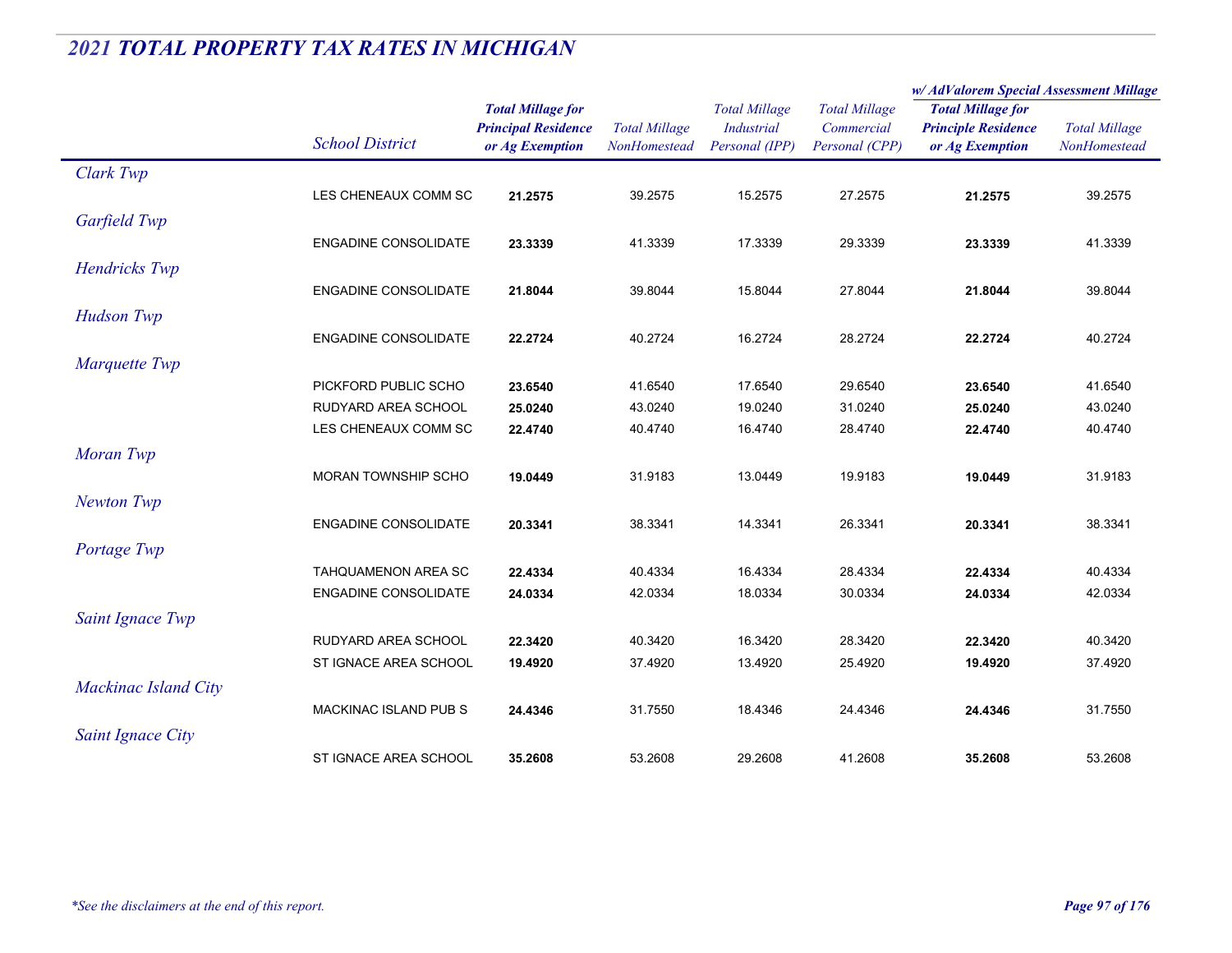|                             |                             |                                                                           |                                      |                                                             |                                                      | w/AdValorem Special Assessment Millage                                    |                                      |
|-----------------------------|-----------------------------|---------------------------------------------------------------------------|--------------------------------------|-------------------------------------------------------------|------------------------------------------------------|---------------------------------------------------------------------------|--------------------------------------|
|                             | <b>School District</b>      | <b>Total Millage for</b><br><b>Principal Residence</b><br>or Ag Exemption | <b>Total Millage</b><br>NonHomestead | <b>Total Millage</b><br><b>Industrial</b><br>Personal (IPP) | <b>Total Millage</b><br>Commercial<br>Personal (CPP) | <b>Total Millage for</b><br><b>Principle Residence</b><br>or Ag Exemption | <b>Total Millage</b><br>NonHomestead |
| <b>COUNTY: Macomb</b>       |                             |                                                                           |                                      |                                                             |                                                      |                                                                           |                                      |
| Armada Twp                  |                             |                                                                           |                                      |                                                             |                                                      |                                                                           |                                      |
|                             | ARMADA AREA SCHOOLS         | 29.1340                                                                   | 47.1340                              | 23.1340                                                     | 35.1340                                              | 32.3840                                                                   | 50.3840                              |
| VILLAGE OF ARMADA           | ARMADA AREA SCHOOLS         | 41.4816                                                                   | 59.4816                              | 35.4816                                                     | 47.4816                                              | 46.9816                                                                   | 64.9816                              |
|                             | ROMEO COMMUNITY SCH         | 26.5140                                                                   | 44.5140                              | 20.5140                                                     | 32.5140                                              | 29.7640                                                                   | 47.7640                              |
| <b>Bruce Twp</b>            |                             |                                                                           |                                      |                                                             |                                                      |                                                                           |                                      |
|                             | ALMONT COMMUNITY SC         | 28.3719                                                                   | 46.3719                              | 22.3719                                                     | 34.3719                                              | 33.9019                                                                   | 51.9019                              |
|                             | ARMADA AREA SCHOOLS         | 28.6707                                                                   | 46.6707                              | 22.6707                                                     | 34.6707                                              | 34.2007                                                                   | 52.2007                              |
|                             | ROMEO COMMUNITY SCH         | 26.0507                                                                   | 44.0507                              | 20.0507                                                     | 32.0507                                              | 31.5807                                                                   | 49.5807                              |
| VILLAGE OF ROMEO            | ROMEO COMMUNITY SCH         | 40.9483                                                                   | 58.9483                              | 34.9483                                                     | 46.9483                                              | 40.9483                                                                   | 58.9483                              |
|                             | TR-ROMEO/ALMONT             | 30.5107                                                                   | 48.5107                              | 24.5107                                                     | 36.5107                                              | 36.0407                                                                   | 54.0407                              |
| Chesterfield Twp            |                             |                                                                           |                                      |                                                             |                                                      |                                                                           |                                      |
|                             | ANCHOR BAY SCHOOL DI        | 29.3897                                                                   | 47.3897                              | 23.3897                                                     | 35.3897                                              | 37.3397                                                                   | 55.3397                              |
|                             | L ANSE CREUSE PUBLIC S      | 26.3897                                                                   | 44.2413                              | 20.3897                                                     | 32.2413                                              | 34.3397                                                                   | 52.1913                              |
|                             | <b>NEW HAVEN COMMUNITY</b>  | 27.6497                                                                   | 45.6497                              | 21.6497                                                     | 33.6497                                              | 35.5997                                                                   | 53.5997                              |
| <b>Clinton Twp</b>          |                             |                                                                           |                                      |                                                             |                                                      |                                                                           |                                      |
|                             | <b>CLINTONDALE COMM SCH</b> | 37.6387                                                                   | 55.6387                              | 31.6387                                                     | 43.6387                                              | 46.6387                                                                   | 64.6387                              |
|                             | CHIPPEWA VALLEY SCHO        | 33.2787                                                                   | 51.2787                              | 27.2787                                                     | 39.2787                                              | 42.2787                                                                   | 60.2787                              |
|                             | <b>FRASER PUBLIC SCHOOL</b> | 31.6387                                                                   | 49.6387                              | 25.6387                                                     | 37.6387                                              | 40.6387                                                                   | 58.6387                              |
|                             | L ANSE CREUSE PUBLIC S      | 31.6387                                                                   | 49.4903                              | 25.6387                                                     | 37.4903                                              | 40.6387                                                                   | 58.4903                              |
|                             | MT CLEMENS COMMUNIT         | 38.7014                                                                   | 56.6272                              | 32.7014                                                     | 44.6272                                              | 47.7014                                                                   | 65.6272                              |
| Harrison Twp                |                             |                                                                           |                                      |                                                             |                                                      |                                                                           |                                      |
|                             | L ANSE CREUSE PUBLIC S      | 34.1181                                                                   | 51.9697                              | 28.1181                                                     | 39.9697                                              | 34.1181                                                                   | 51.9697                              |
| Lenox Twp                   |                             |                                                                           |                                      |                                                             |                                                      |                                                                           |                                      |
|                             | ANCHOR BAY SCHOOL DI        | 30.0328                                                                   | 48.0328                              | 24.0328                                                     | 36.0328                                              | 33.9601                                                                   | 51.9601                              |
|                             | ARMADA AREA SCHOOLS         | 27.8695                                                                   | 45.8695                              | 21.8695                                                     | 33.8695                                              | 31.7968                                                                   | 49.7968                              |
|                             | NEW HAVEN COMMUNITY         | 28.2928                                                                   | 46.2928                              | 22.2928                                                     | 34.2928                                              | 32.2201                                                                   | 50.2201                              |
| <b>VILLAGE OF NEW HAVEN</b> | <b>NEW HAVEN COMMUNITY</b>  | 40.0428                                                                   | 58.0428                              | 34.0428                                                     | 46.0428                                              | 43.0428                                                                   | 61.0428                              |
|                             | <b>RICHMOND COMMUNITY S</b> | 26.9828                                                                   | 44.9072                              | 20.9828                                                     | 32.9072                                              | 30.9101                                                                   | 48.8345                              |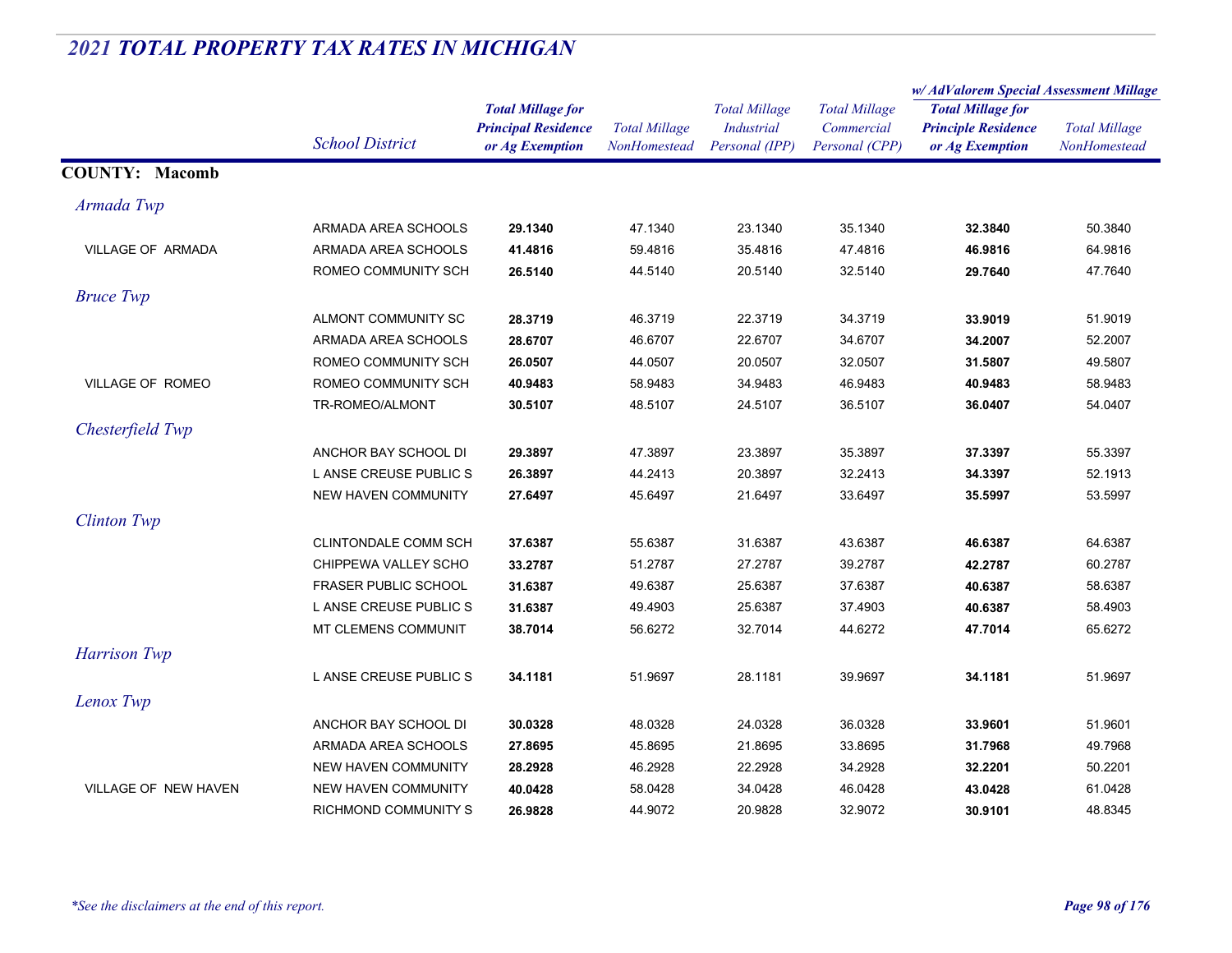|                         |                             |                                                        | <b>Total Millage</b><br>NonHomestead | <b>Total Millage</b> | <b>Total Millage</b> | w/ AdValorem Special Assessment Millage |                      |
|-------------------------|-----------------------------|--------------------------------------------------------|--------------------------------------|----------------------|----------------------|-----------------------------------------|----------------------|
|                         |                             | <b>Total Millage for</b><br><b>Principal Residence</b> |                                      |                      |                      | <b>Total Millage for</b>                |                      |
|                         | <b>School District</b>      |                                                        |                                      | <b>Industrial</b>    | Commercial           | <b>Principle Residence</b>              | <b>Total Millage</b> |
|                         |                             | or Ag Exemption                                        |                                      | Personal (IPP)       | Personal (CPP)       | or Ag Exemption                         | NonHomestead         |
| Macomb Twp              |                             |                                                        |                                      |                      |                      |                                         |                      |
|                         | CHIPPEWA VALLEY SCHO        | 30.8701                                                | 48.8701                              | 24.8701              | 36.8701              | 32.7701                                 | 50.7701              |
|                         | L ANSE CREUSE PUBLIC S      | 29.2301                                                | 47.0817                              | 23.2301              | 35.0817              | 31.1301                                 | 48.9817              |
|                         | <b>NEW HAVEN COMMUNITY</b>  | 30.4901                                                | 48.4901                              | 24.4901              | 36.4901              | 32.3901                                 | 50.3901              |
|                         | UTICA COMMUNITY SCHO        | 25.7301                                                | 42.6484                              | 19.7301              | 30.6484              | 27.6301                                 | 44.5484              |
| Ray Twp                 |                             |                                                        |                                      |                      |                      |                                         |                      |
|                         | ARMADA AREA SCHOOLS         | 29.4492                                                | 47.4492                              | 23.4492              | 35.4492              | 29.4492                                 | 47.4492              |
|                         | <b>NEW HAVEN COMMUNITY</b>  | 29.8725                                                | 47.8725                              | 23.8725              | 35.8725              | 29.8725                                 | 47.8725              |
|                         | ROMEO COMMUNITY SCH         | 26.8292                                                | 44.8292                              | 20.8292              | 32.8292              | 26.8292                                 | 44.8292              |
|                         | UTICA COMMUNITY SCHO        | 25.1125                                                | 42.0308                              | 19.1125              | 30.0308              | 25.1125                                 | 42.0308              |
| <b>Richmond Twp</b>     |                             |                                                        |                                      |                      |                      |                                         |                      |
|                         | ARMADA AREA SCHOOLS         | 26.9114                                                | 44.9114                              | 20.9114              | 32.9114              | 29.9114                                 | 47.9114              |
|                         | RICHMOND COMMUNITY S        | 26.0247                                                | 43.9491                              | 20.0247              | 31.9491              | 29.0247                                 | 46.9491              |
|                         | MEMPHIS COMMUNITY SC        | 23.6540                                                | 41.6540                              | 17.6540              | 29.6540              | 26.6540                                 | 44.6540              |
| <b>Shelby Twp</b>       |                             |                                                        |                                      |                      |                      |                                         |                      |
|                         | ROMEO COMMUNITY SCH         | 32.5327                                                | 50.5327                              | 26.5327              | 38.5327              | 32.5327                                 | 50.5327              |
|                         | UTICA COMMUNITY SCHO        | 30.8160                                                | 47.7343                              | 24.8160              | 35.7343              | 30.8160                                 | 47.7343              |
|                         | ROCHESTER COMMUNITY         | 28.9459                                                | 46.9459                              | 22.9459              | 34.9459              | 28.9459                                 | 46.9459              |
|                         |                             |                                                        |                                      |                      |                      |                                         |                      |
| <b>Washington Twp</b>   |                             |                                                        |                                      |                      |                      |                                         |                      |
|                         | ROMEO COMMUNITY SCH         | 27.5321                                                | 45.5321                              | 21.5321              | 33.5321              | 31.5806                                 | 49.5806              |
| <b>VILLAGE OF ROMEO</b> | ROMEO COMMUNITY SCH         | 40.7991                                                | 58.7991                              | 34.7991              | 46.7991              | 44.8476                                 | 62.8476              |
|                         | UTICA COMMUNITY SCHO        | 25.8154                                                | 42.7337                              | 19.8154              | 30.7337              | 29.8639                                 | 46.7822              |
|                         | ROCHESTER COMMUNITY         | 23.9453                                                | 41.9453                              | 17.9453              | 29.9453              | 27.9938                                 | 45.9938              |
| <b>Center Line City</b> |                             |                                                        |                                      |                      |                      |                                         |                      |
|                         | CENTER LINE PUBLIC SCH      | 71.5966                                                | 76.7009                              | 65.5966              | 76.6381              | 71.5966                                 | 76.7009              |
|                         | VAN DYKE PUBLIC SCHOO       | 62.0902                                                | 80.0902                              | 56.0902              | 68.0902              | 62.0902                                 | 80.0902              |
| <b>Eastpointe City</b>  |                             |                                                        |                                      |                      |                      |                                         |                      |
|                         | <b>EASTPOINTE COMMUNITY</b> | 64.8785                                                | 82.0094                              | 58.8785              | 70.0094              | 64.8785                                 | 82.0094              |
|                         | SOUTH LAKE SCHOOLS          | 69.9903                                                | 82.8270                              | 63.9903              | 75.2822              | 69.9903                                 | 82.8270              |
| <b>Fraser City</b>      |                             |                                                        |                                      |                      |                      |                                         |                      |
|                         | <b>FRASER PUBLIC SCHOOL</b> | 46.3846                                                | 64.3846                              | 40.3846              | 52.3846              | 49.3846                                 | 67.3846              |
|                         |                             |                                                        |                                      |                      |                      |                                         |                      |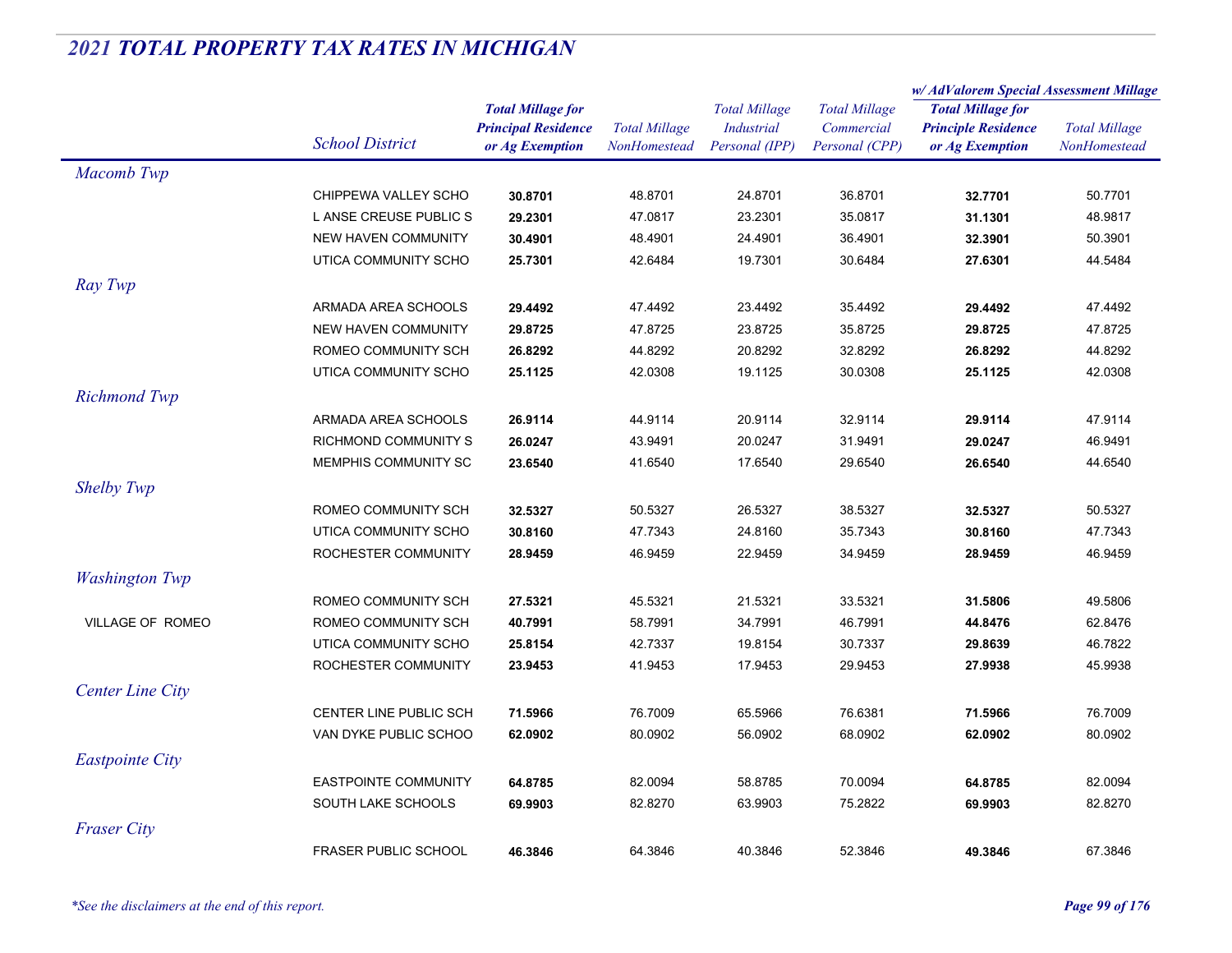|                                   |                             |                                                                           |                                      |                                                             |                                                      | w/AdValorem Special Assessment Millage                                    |                                      |
|-----------------------------------|-----------------------------|---------------------------------------------------------------------------|--------------------------------------|-------------------------------------------------------------|------------------------------------------------------|---------------------------------------------------------------------------|--------------------------------------|
|                                   | <b>School District</b>      | <b>Total Millage for</b><br><b>Principal Residence</b><br>or Ag Exemption | <b>Total Millage</b><br>NonHomestead | <b>Total Millage</b><br><b>Industrial</b><br>Personal (IPP) | <b>Total Millage</b><br>Commercial<br>Personal (CPP) | <b>Total Millage for</b><br><b>Principle Residence</b><br>or Ag Exemption | <b>Total Millage</b><br>NonHomestead |
| Grosse Pointe Shores Village City |                             |                                                                           |                                      |                                                             |                                                      |                                                                           |                                      |
|                                   | SOUTH LAKE SCHOOLS          | 47.1744                                                                   | 60.0111                              | 41.1744                                                     | 52.4663                                              | 47.1744                                                                   | 60.0111                              |
| <b>Memphis City</b>               |                             |                                                                           |                                      |                                                             |                                                      |                                                                           |                                      |
|                                   | MEMPHIS COMMUNITY SC        | 41.2114                                                                   | 59.2114                              | 35.2114                                                     | 47.2114                                              | 41.2114                                                                   | 59.2114                              |
| <b>Mount Clemens City</b>         |                             |                                                                           |                                      |                                                             |                                                      |                                                                           |                                      |
|                                   | L ANSE CREUSE PUBLIC S      | 50.0860                                                                   | 67.9376                              | 44.0860                                                     | 55.9376                                              | 50.0860                                                                   | 67.9376                              |
|                                   | MT CLEMENS COMMUNIT         | 54.8860                                                                   | 72.8118                              | 48.8860                                                     | 60.8118                                              | 54.8860                                                                   | 72.8118                              |
| <b>New Baltimore City</b>         |                             |                                                                           |                                      |                                                             |                                                      |                                                                           |                                      |
|                                   | ANCHOR BAY SCHOOL DI        | 40.9943                                                                   | 58.9943                              | 34.9943                                                     | 46.9943                                              | 40.9943                                                                   | 58.9943                              |
|                                   |                             |                                                                           |                                      |                                                             |                                                      |                                                                           |                                      |
| <b>Richmond City</b>              |                             |                                                                           |                                      |                                                             |                                                      |                                                                           |                                      |
|                                   | RICHMOND COMMUNITY S        | 40.8378                                                                   | 58.7622                              | 34.8378                                                     | 46.7622                                              | 40.8378                                                                   | 58.7622                              |
| Roseville City                    |                             |                                                                           |                                      |                                                             |                                                      |                                                                           |                                      |
|                                   | ROSEVILLE COMMUNITY S       | 57.8867                                                                   | 75.8867                              | 51.8867                                                     | 63.8867                                              | 57.8867                                                                   | 75.8867                              |
|                                   | <b>FRASER PUBLIC SCHOOL</b> | 53.6867                                                                   | 71.6867                              | 47.6867                                                     | 59.6867                                              | 53.6867                                                                   | 71.6867                              |
| <b>Saint Clair Shores City</b>    |                             |                                                                           |                                      |                                                             |                                                      |                                                                           |                                      |
|                                   | LAKESHORE PUBLIC SCH        | 48.9596                                                                   | 66.7302                              | 42.9596                                                     | 54.7302                                              | 48.9596                                                                   | 66.7302                              |
|                                   | LAKEVIEW PUBLIC SCHOO       | 49.4596                                                                   | 67.4596                              | 43.4596                                                     | 55.4596                                              | 49.4596                                                                   | 67.4596                              |
|                                   | L ANSE CREUSE PUBLIC S      | 48.9596                                                                   | 66.8112                              | 42.9596                                                     | 54.8112                                              | 48.9596                                                                   | 66.8112                              |
|                                   | SOUTH LAKE SCHOOLS          | 53.4148                                                                   | 66.2515                              | 47.4148                                                     | 58.7067                                              | 53.4148                                                                   | 66.2515                              |
| <b>Sterling Heights City</b>      |                             |                                                                           |                                      |                                                             |                                                      |                                                                           |                                      |
|                                   | UTICA COMMUNITY SCHO        | 38.1903                                                                   | 55.1086                              | 32.1903                                                     | 43.1086                                              | 38.1903                                                                   | 55.1086                              |
|                                   | <b>WARREN CONSOLIDATED</b>  | 44.5355                                                                   | 57.2999                              | 38.5355                                                     | 50.3651                                              | 44.5355                                                                   | 57.2999                              |
| <b>Utica City</b>                 |                             |                                                                           |                                      |                                                             |                                                      |                                                                           |                                      |
|                                   | UTICA COMMUNITY SCHO        | 41.6014                                                                   | 58.5197                              | 35.6014                                                     | 46.5197                                              | 41.6014                                                                   | 58.5197                              |
| <b>Warren City</b>                |                             |                                                                           |                                      |                                                             |                                                      |                                                                           |                                      |
|                                   | CENTER LINE PUBLIC SCH      | 64.5798                                                                   | 69.6841                              | 58.5798                                                     | 69.6213                                              | 64.5798                                                                   | 69.6841                              |
|                                   | <b>EASTPOINTE COMMUNITY</b> | 51.5860                                                                   | 68.7169                              | 45.5860                                                     | 56.7169                                              | 51.5860                                                                   | 68.7169                              |
|                                   | FITZGERALD PUBLIC SCH       | 57.8906                                                                   | 75.4242                              | 51.8906                                                     | 63.4242                                              | 57.8906                                                                   | 75.4242                              |
|                                   | VAN DYKE PUBLIC SCHOO       | 55.0734                                                                   | 73.0734                              | 49.0734                                                     | 61.0734                                              | 55.0734                                                                   | 73.0734                              |
|                                   | <b>WARREN CONSOLIDATED</b>  | 55.0878                                                                   | 67.8522                              | 49.0878                                                     | 60.9174                                              | 55.0878                                                                   | 67.8522                              |
|                                   | <b>WARREN WOODS PUBLIC</b>  | 53.7826                                                                   | 70.7486                              | 47.7826                                                     | 58.7486                                              | 53.7826                                                                   | 70.7486                              |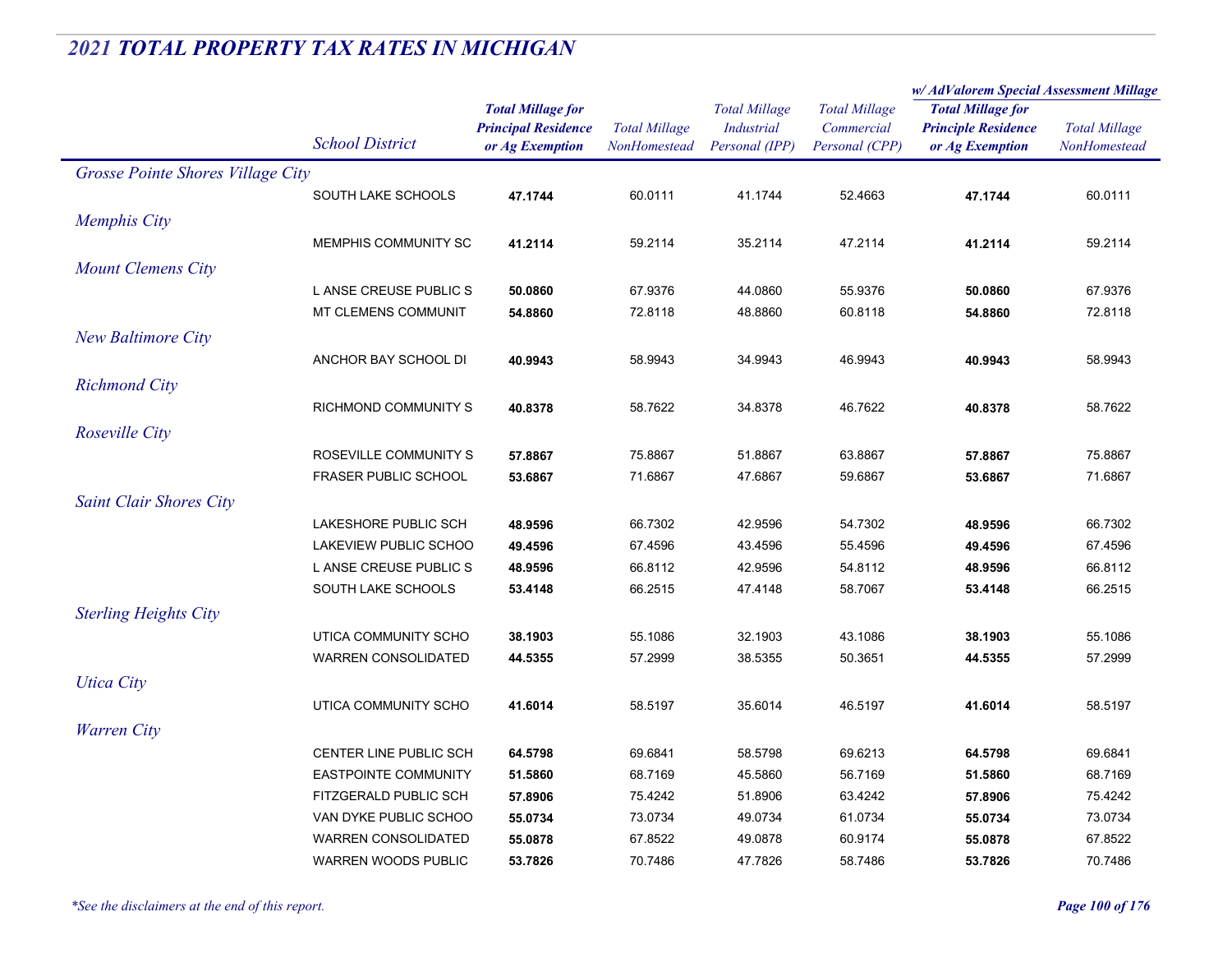|                             |                               | <b>Total Millage for</b><br><b>Principal Residence</b><br>or Ag Exemption | <b>Total Millage</b><br>NonHomestead | <b>Total Millage</b><br><b>Industrial</b><br>Personal (IPP) | <b>Total Millage</b><br>Commercial<br>Personal (CPP) | w/ AdValorem Special Assessment Millage                                   |                                      |  |
|-----------------------------|-------------------------------|---------------------------------------------------------------------------|--------------------------------------|-------------------------------------------------------------|------------------------------------------------------|---------------------------------------------------------------------------|--------------------------------------|--|
|                             |                               |                                                                           |                                      |                                                             |                                                      | <b>Total Millage for</b><br><b>Principle Residence</b><br>or Ag Exemption | <b>Total Millage</b><br>NonHomestead |  |
|                             | <b>School District</b>        |                                                                           |                                      |                                                             |                                                      |                                                                           |                                      |  |
|                             |                               |                                                                           |                                      |                                                             |                                                      |                                                                           |                                      |  |
| <b>COUNTY: Manistee</b>     |                               |                                                                           |                                      |                                                             |                                                      |                                                                           |                                      |  |
| Arcadia Twp                 |                               |                                                                           |                                      |                                                             |                                                      |                                                                           |                                      |  |
|                             | ONEKAMA CONSOLIDATE           | 28.3655                                                                   | 46.3655                              | 22.3655                                                     | 34.3655                                              | 28.3655                                                                   | 46.3655                              |  |
| <b>Bear lake Twp</b>        |                               |                                                                           |                                      |                                                             |                                                      |                                                                           |                                      |  |
|                             | <b>BEAR LAKE SCHOOL DIST</b>  | 26.8567                                                                   | 44.8567                              | 20.8567                                                     | 32.8567                                              | 26.8567                                                                   | 44.8567                              |  |
| VILLAGE OF BEAR LAKE        | <b>BEAR LAKE SCHOOL DIST</b>  | 37.0347                                                                   | 55.0347                              | 31.0347                                                     | 43.0347                                              | 37.0347                                                                   | 55.0347                              |  |
|                             | KALEVA NORMAN DICKSO          | 27.3067                                                                   | 45.3067                              | 21.3067                                                     | 33.3067                                              | 27.3067                                                                   | 45.3067                              |  |
|                             | ONEKAMA CONSOLIDATE           | 28.0516                                                                   | 46.0516                              | 22.0516                                                     | 34.0516                                              | 28.0516                                                                   | 46.0516                              |  |
| <b>Brown Twp</b>            |                               |                                                                           |                                      |                                                             |                                                      |                                                                           |                                      |  |
|                             | KALEVA NORMAN DICKSO          | 28.2686                                                                   | 46.2686                              | 22.2686                                                     | 34.2686                                              | 28.2686                                                                   | 46.2686                              |  |
|                             | ONEKAMA CONSOLIDATE           | 29.0135                                                                   | 47.0135                              | 23.0135                                                     | 35.0135                                              | 29.0135                                                                   | 47.0135                              |  |
| Cleon Twp                   |                               |                                                                           |                                      |                                                             |                                                      |                                                                           |                                      |  |
|                             | <b>BENZIE COUNTY CENTRA</b>   | 24.4834                                                                   | 42.4834                              | 18.4834                                                     | 30.4834                                              | 24.4834                                                                   | 42.4834                              |  |
| VILLAGE OF COPEMISH         | BENZIE COUNTY CENTRA          | 38.1118                                                                   | 56.1118                              | 32.1118                                                     | 44.1118                                              | 38.1118                                                                   | 56.1118                              |  |
|                             | <b>MESICK CONSOLIDATED</b>    | 24.8457                                                                   | 42.6711                              | 18.8457                                                     | 30.6711                                              | 24.8457                                                                   | 42.6711                              |  |
| Dickson Twp                 |                               |                                                                           |                                      |                                                             |                                                      |                                                                           |                                      |  |
|                             | KALEVA NORMAN DICKSO          | 29.3144                                                                   | 47.3144                              | 23.3144                                                     | 35.3144                                              | 29.3144                                                                   | 47.3144                              |  |
| <b>Filer Twp</b>            |                               |                                                                           |                                      |                                                             |                                                      |                                                                           |                                      |  |
|                             | MANISTEE AREA PUBLIC S        | 27.9759                                                                   | 45.9273                              | 21.9759                                                     | 33.9273                                              | 27.9759                                                                   | 45.9273                              |  |
| Manistee Twp                |                               |                                                                           |                                      |                                                             |                                                      |                                                                           |                                      |  |
|                             | ONEKAMA CONSOLIDATE           | 26.5709                                                                   | 44.5709                              | 20.5709                                                     | 32.5709                                              | 26.5709                                                                   | 44.5709                              |  |
|                             | <b>MANISTEE AREA PUBLIC S</b> | 26.0760                                                                   | 44.0274                              | 20.0760                                                     | 32.0274                                              | 26.0760                                                                   | 44.0274                              |  |
| <b>VILLAGE OF EAST LAKE</b> | <b>MANISTEE AREA PUBLIC S</b> | 33.5760                                                                   | 51.5274                              | 27.5760                                                     | 39.5274                                              | 33.5760                                                                   | 51.5274                              |  |
| Maple Grove Twp             |                               |                                                                           |                                      |                                                             |                                                      |                                                                           |                                      |  |
|                             | KALEVA NORMAN DICKSO          | 30.4946                                                                   | 48.4946                              | 24.4946                                                     | 36.4946                                              | 30.4946                                                                   | 48.4946                              |  |
| VILLAGE OF KALEVA           | KALEVA NORMAN DICKSO          | 40.4946                                                                   | 58.4946                              | 34.4946                                                     | 46.4946                                              | 40.4946                                                                   | 58.4946                              |  |
| Marilla Twp                 |                               |                                                                           |                                      |                                                             |                                                      |                                                                           |                                      |  |
|                             | BENZIE COUNTY CENTRA          | 22.0752                                                                   | 40.0752                              | 16.0752                                                     | 28.0752                                              | 22.0752                                                                   | 40.0752                              |  |
|                             | KALEVA NORMAN DICKSO          | 25.8037                                                                   | 43.8037                              | 19.8037                                                     | 31.8037                                              | 25.8037                                                                   | 43.8037                              |  |
|                             | <b>MESICK CONSOLIDATED</b>    | 22.4375                                                                   | 40.2629                              | 16.4375                                                     | 28.2629                                              | 22.4375                                                                   | 40.2629                              |  |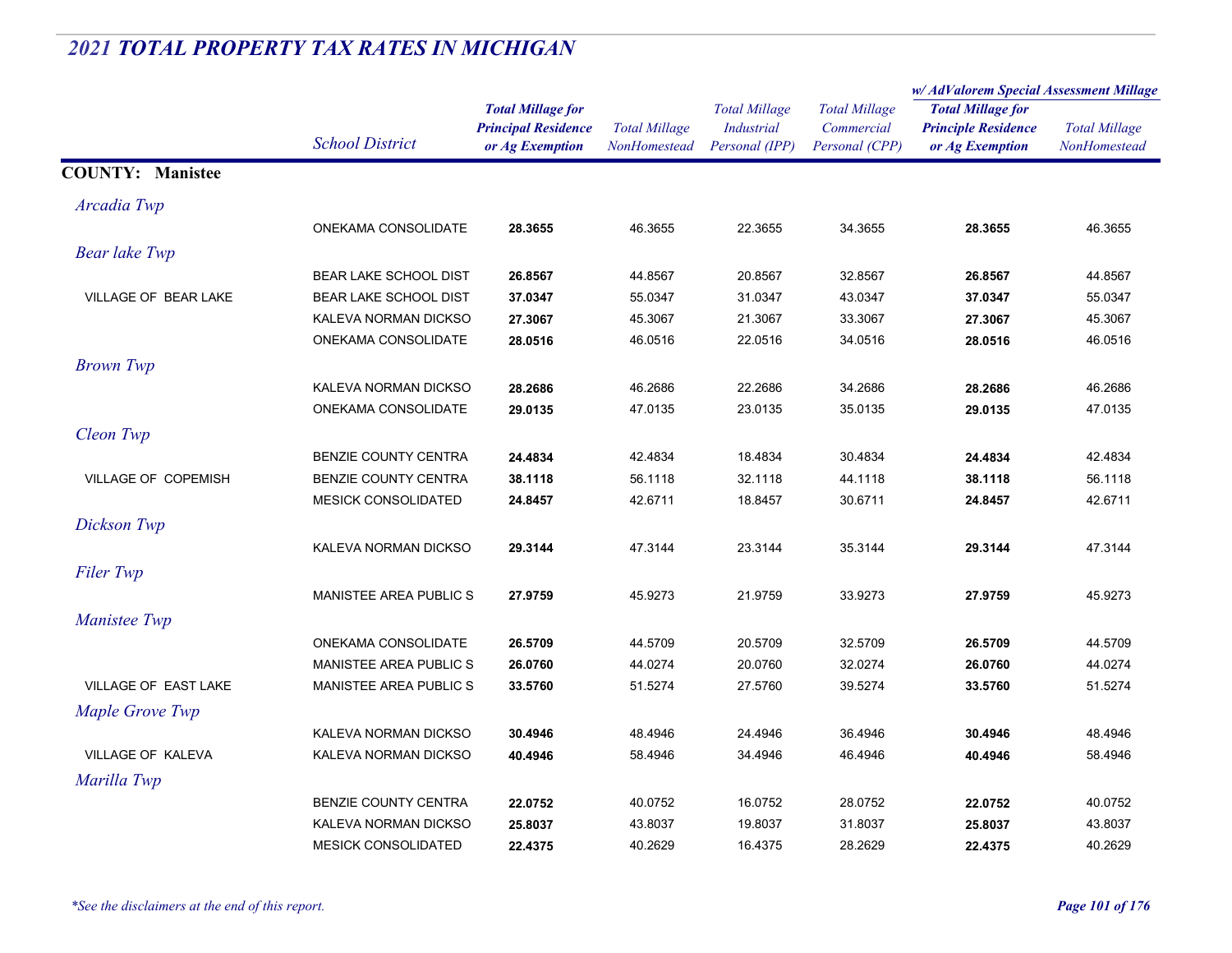|                                                 |                             |                                                                           |                                      |                                                             |                                                      | w/AdValorem Special Assessment Millage                                    |                                      |
|-------------------------------------------------|-----------------------------|---------------------------------------------------------------------------|--------------------------------------|-------------------------------------------------------------|------------------------------------------------------|---------------------------------------------------------------------------|--------------------------------------|
|                                                 | <b>School District</b>      | <b>Total Millage for</b><br><b>Principal Residence</b><br>or Ag Exemption | <b>Total Millage</b><br>NonHomestead | <b>Total Millage</b><br><b>Industrial</b><br>Personal (IPP) | <b>Total Millage</b><br>Commercial<br>Personal (CPP) | <b>Total Millage for</b><br><b>Principle Residence</b><br>or Ag Exemption | <b>Total Millage</b><br>NonHomestead |
| Norman Twp                                      |                             |                                                                           |                                      |                                                             |                                                      |                                                                           |                                      |
|                                                 | KALEVA NORMAN DICKSO        | 28.7955                                                                   | 46.7955                              | 22.7955                                                     | 34.7955                                              | 28.7955                                                                   | 46.7955                              |
| Onekama Twp                                     |                             |                                                                           |                                      |                                                             |                                                      |                                                                           |                                      |
|                                                 | ONEKAMA CONSOLIDATE         | 28.5123                                                                   | 46.5123                              | 22.5123                                                     | 34.5123                                              | 28.5123                                                                   | 46.5123                              |
| VILLAGE OF ONEKAMA                              | ONEKAMA CONSOLIDATE         | 35.5123                                                                   | 53.5123                              | 29.5123                                                     | 41.5123                                              | 35.5123                                                                   | 53.5123                              |
| <b>Pleasanton Twp</b>                           |                             |                                                                           |                                      |                                                             |                                                      |                                                                           |                                      |
|                                                 | BENZIE COUNTY CENTRA        | 22.5429                                                                   | 40.5429                              | 16.5429                                                     | 28.5429                                              | 22.5429                                                                   | 40.5429                              |
|                                                 | BEAR LAKE SCHOOL DIST       | 25.8214                                                                   | 43.8214                              | 19.8214                                                     | 31.8214                                              | 25.8214                                                                   | 43.8214                              |
|                                                 | KALEVA NORMAN DICKSO        | 26.2714                                                                   | 44.2714                              | 20.2714                                                     | 32.2714                                              | 26.2714                                                                   | 44.2714                              |
|                                                 | ONEKAMA CONSOLIDATE         | 27.0163                                                                   | 45.0163                              | 21.0163                                                     | 33.0163                                              | 27.0163                                                                   | 45.0163                              |
| Springdale Twp                                  |                             |                                                                           |                                      |                                                             |                                                      |                                                                           |                                      |
|                                                 | BENZIE COUNTY CENTRA        | 22.2321                                                                   | 40.2321                              | 16.2321                                                     | 28.2321                                              | 22.2321                                                                   | 40.2321                              |
|                                                 | KALEVA NORMAN DICKSO        | 25.9606                                                                   | 43.9606                              | 19.9606                                                     | 31.9606                                              | 25.9606                                                                   | 43.9606                              |
| <b>Stronach Twp</b>                             |                             |                                                                           |                                      |                                                             |                                                      |                                                                           |                                      |
|                                                 | KALEVA NORMAN DICKSO        | 27.7597                                                                   | 45.7597                              | 21.7597                                                     | 33.7597                                              | 27.7597                                                                   | 45.7597                              |
|                                                 | MANISTEE AREA PUBLIC S      | 28.0097                                                                   | 45.9611                              | 22.0097                                                     | 33.9611                                              | 28.0097                                                                   | 45.9611                              |
|                                                 | <b>MASON COUNTY EASTER</b>  | 26.1481                                                                   | 44.1481                              | 20.1481                                                     | 32.1481                                              | 26.1481                                                                   | 44.1481                              |
| <b>Manistee City</b>                            |                             |                                                                           |                                      |                                                             |                                                      |                                                                           |                                      |
|                                                 | MANISTEE AREA PUBLIC S      | 43.2837                                                                   | 61.2351                              | 37.2837                                                     | 49.2351                                              | 43.2837                                                                   | 61.2351                              |
| <b>COUNTY: Marquette</b>                        |                             |                                                                           |                                      |                                                             |                                                      |                                                                           |                                      |
| <b>Champion Twp</b>                             |                             |                                                                           |                                      |                                                             |                                                      |                                                                           |                                      |
|                                                 | N.I.C.E. COMMUNITY SCH      | 26.3690                                                                   | 44.3690                              | 20.3690                                                     | 32.3690                                              | 28.8690                                                                   | 46.8690                              |
|                                                 | POWELL TOWNSHIP SCH         | 24.6329                                                                   | 42.6329                              | 18.6329                                                     | 30.6329                                              | 27.1329                                                                   | 45.1329                              |
| Chocolay Twp                                    |                             |                                                                           |                                      |                                                             |                                                      |                                                                           |                                      |
|                                                 | MARQUETTE AREA SCHO         | 23.5875                                                                   | 41.5875                              | 17.5875                                                     | 29.5875                                              | 23.5875                                                                   | 41.5875                              |
|                                                 |                             |                                                                           |                                      |                                                             |                                                      |                                                                           |                                      |
| Ely Twp                                         |                             |                                                                           |                                      |                                                             |                                                      |                                                                           |                                      |
|                                                 | N.I.C.E. COMMUNITY SCH      | 22.6816                                                                   | 40.6816                              | 16.6816                                                     | 28.6816                                              | 22.6816                                                                   | 40.6816                              |
| Ewing Twp                                       |                             |                                                                           |                                      |                                                             |                                                      |                                                                           |                                      |
|                                                 | MID PENINSULA SCHOOL        | 22.7960                                                                   | 40.5841                              | 16.7960                                                     | 28.5841                                              | 22.7960                                                                   | 40.5841                              |
| Forsyth Twp                                     |                             |                                                                           |                                      |                                                             |                                                      |                                                                           |                                      |
|                                                 | <b>GWINN AREA COMMUNITY</b> | 31.0072                                                                   | 49.0072                              | 25.0072                                                     | 37.0072                                              | 31.0072                                                                   | 49.0072                              |
| *See the disclaimers at the end of this report. |                             |                                                                           |                                      |                                                             |                                                      |                                                                           | Page 102 of 176                      |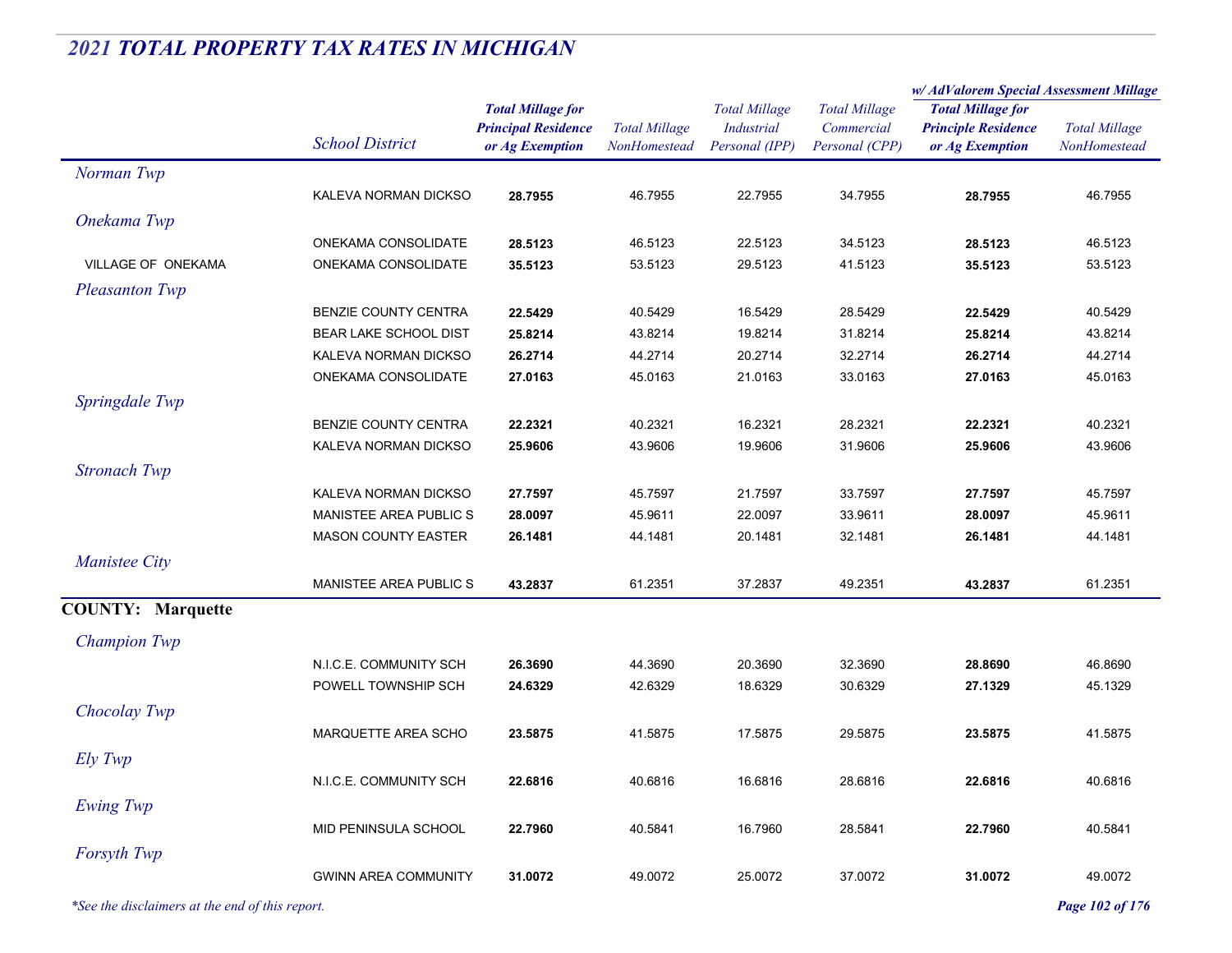|                      |                              |                                                        |                      |                                           |                                    | w/ AdValorem Special Assessment Millage                |                      |
|----------------------|------------------------------|--------------------------------------------------------|----------------------|-------------------------------------------|------------------------------------|--------------------------------------------------------|----------------------|
|                      |                              | <b>Total Millage for</b><br><b>Principal Residence</b> | <b>Total Millage</b> | <b>Total Millage</b><br><b>Industrial</b> | <b>Total Millage</b><br>Commercial | <b>Total Millage for</b><br><b>Principle Residence</b> | <b>Total Millage</b> |
|                      | <b>School District</b>       | or Ag Exemption                                        | NonHomestead         | Personal (IPP)                            | Personal (CPP)                     | or Ag Exemption                                        | NonHomestead         |
| Humboldt Twp         |                              |                                                        |                      |                                           |                                    |                                                        |                      |
|                      | N.I.C.E. COMMUNITY SCH       | 27.8817                                                | 45.8817              | 21.8817                                   | 33.8817                            | 27.8817                                                | 45.8817              |
|                      | <b>REPUBLIC MICHIGAMME S</b> | 27.7056                                                | 45.7056              | 21.7056                                   | 33.7056                            | 27.7056                                                | 45.7056              |
| <b>Ishpeming Twp</b> |                              |                                                        |                      |                                           |                                    |                                                        |                      |
|                      | N.I.C.E. COMMUNITY SCH       | 23.1441                                                | 41.1441              | 17.1441                                   | 29.1441                            | 23.1441                                                | 41.1441              |
|                      | NEGAUNEE PUBLIC SCHO         | 25.9896                                                | 43.9896              | 19.9896                                   | 31.9896                            | 25.9896                                                | 43.9896              |
|                      | POWELL TOWNSHIP SCH          | 21.4080                                                | 39.4080              | 15.4080                                   | 27.4080                            | 21.4080                                                | 39.4080              |
|                      | <b>ISHPEMING PUBLIC SCHO</b> | 29.8808                                                | 47.8808              | 23.8808                                   | 35.8808                            | 29.8808                                                | 47.8808              |
| Marquette Twp        |                              |                                                        |                      |                                           |                                    |                                                        |                      |
|                      | <b>GWINN AREA COMMUNITY</b>  | 27.4169                                                | 45.4169              | 21.4169                                   | 33.4169                            | 30.2169                                                | 48.2169              |
|                      | MARQUETTE AREA SCHO          | 26.0308                                                | 44.0308              | 20.0308                                   | 32.0308                            | 28.8308                                                | 46.8308              |
| Michigamme Twp       |                              |                                                        |                      |                                           |                                    |                                                        |                      |
|                      | N.I.C.E. COMMUNITY SCH       | 29.5489                                                | 47.5489              | 23.5489                                   | 35.5489                            | 29.5489                                                | 47.5489              |
|                      | <b>REPUBLIC MICHIGAMME S</b> | 29.3728                                                | 47.3728              | 23.3728                                   | 35.3728                            | 29.3728                                                | 47.3728              |
|                      |                              |                                                        |                      |                                           |                                    |                                                        |                      |
| Negaunee Twp         |                              |                                                        |                      |                                           |                                    |                                                        |                      |
|                      | NEGAUNEE PUBLIC SCHO         | 26.3176                                                | 44.3176              | 20.3176                                   | 32.3176                            | 28.8176                                                | 46.8176              |
| Powell Twp           |                              |                                                        |                      |                                           |                                    |                                                        |                      |
|                      | POWELL TOWNSHIP SCH          | 21.7681                                                | 39.7681              | 15.7681                                   | 27.7681                            | 21.7681                                                | 39.7681              |
| Republic Twp         |                              |                                                        |                      |                                           |                                    |                                                        |                      |
|                      | <b>REPUBLIC MICHIGAMME S</b> | 26.5078                                                | 44.5078              | 20.5078                                   | 32.5078                            | 26.5078                                                | 44.5078              |
| <b>Richmond Twp</b>  |                              |                                                        |                      |                                           |                                    |                                                        |                      |
|                      | NEGAUNEE PUBLIC SCHO         | 31.0292                                                | 49.0292              | 25.0292                                   | 37.0292                            | 31.0292                                                | 49.0292              |
| <b>Sands Twp</b>     |                              |                                                        |                      |                                           |                                    |                                                        |                      |
|                      | <b>GWINN AREA COMMUNITY</b>  | 26.0172                                                | 44.0172              | 20.0172                                   | 32.0172                            | 26.0172                                                | 44.0172              |
|                      | MARQUETTE AREA SCHO          | 24.6311                                                | 42.6311              | 18.6311                                   | 30.6311                            | 24.6311                                                | 42.6311              |
| Skandia Twp          |                              |                                                        |                      |                                           |                                    |                                                        |                      |
|                      |                              |                                                        |                      |                                           |                                    |                                                        |                      |
|                      | <b>GWINN AREA COMMUNITY</b>  | 24.1235                                                | 42.1235              | 18.1235                                   | 30.1235                            | 24.1235                                                | 42.1235              |
| Tilden Twp           |                              |                                                        |                      |                                           |                                    |                                                        |                      |
|                      | N.I.C.E. COMMUNITY SCH       | 20.8331                                                | 38.8331              | 14.8331                                   | 26.8331                            | 20.8331                                                | 38.8331              |
| Turin Twp            |                              |                                                        |                      |                                           |                                    |                                                        |                      |
|                      | MID PENINSULA SCHOOL         | 17.9254                                                | 35.7135              | 11.9254                                   | 23.7135                            | 17.9254                                                | 35.7135              |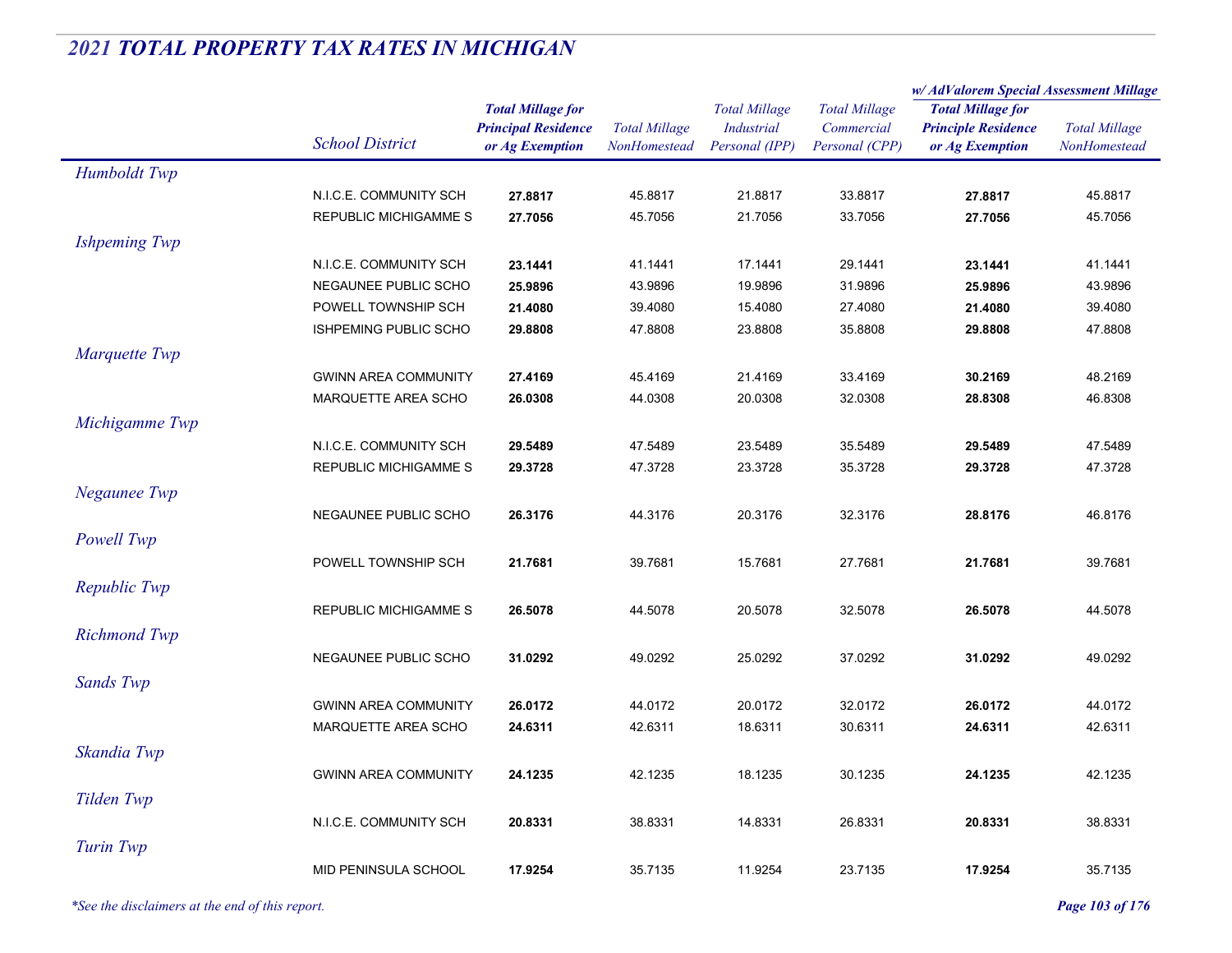|                            | <b>School District</b>       |                                                                           |                                      |                                                      |                                                      | w/AdValorem Special Assessment Millage                                    |                                      |
|----------------------------|------------------------------|---------------------------------------------------------------------------|--------------------------------------|------------------------------------------------------|------------------------------------------------------|---------------------------------------------------------------------------|--------------------------------------|
|                            |                              | <b>Total Millage for</b><br><b>Principal Residence</b><br>or Ag Exemption | <b>Total Millage</b><br>NonHomestead | <b>Total Millage</b><br>Industrial<br>Personal (IPP) | <b>Total Millage</b><br>Commercial<br>Personal (CPP) | <b>Total Millage for</b><br><b>Principle Residence</b><br>or Ag Exemption | <b>Total Millage</b><br>NonHomestead |
| <b>Wells</b> Twp           |                              |                                                                           |                                      |                                                      |                                                      |                                                                           |                                      |
|                            | <b>ESCANABA AREA PUBLIC</b>  | 25.2443                                                                   | 43.2443                              | 19.2443                                              | 31.2443                                              | 25.2443                                                                   | 43.2443                              |
|                            | <b>WELLS TOWNSHIP SCHO</b>   | 21.6022                                                                   | 39.6022                              | 15.6022                                              | 27.6022                                              | 21.6022                                                                   | 39.6022                              |
| <b>West Branch Twp</b>     |                              |                                                                           |                                      |                                                      |                                                      |                                                                           |                                      |
|                            | <b>GWINN AREA COMMUNITY</b>  | 22.5456                                                                   | 40.5456                              | 16.5456                                              | 28.5456                                              | 22.5456                                                                   | 40.5456                              |
| <b>Ishpeming City</b>      |                              |                                                                           |                                      |                                                      |                                                      |                                                                           |                                      |
|                            | <b>ISHPEMING PUBLIC SCHO</b> | 45.7001                                                                   | 63.7001                              | 39.7001                                              | 51.7001                                              | 45.7001                                                                   | 63.7001                              |
| <b>Marquette City</b>      |                              |                                                                           |                                      |                                                      |                                                      |                                                                           |                                      |
|                            | MARQUETTE AREA SCHO          | 36.4586                                                                   | 54.4586                              | 30.4586                                              | 42.4586                                              | 36.4586                                                                   | 54.4586                              |
| <b>Negaunee City</b>       |                              |                                                                           |                                      |                                                      |                                                      |                                                                           |                                      |
|                            | NEGAUNEE PUBLIC SCHO         | 41.6871                                                                   | 59.6871                              | 35.6871                                              | 47.6871                                              | 41.6871                                                                   | 59.6871                              |
| <b>COUNTY: Mason</b>       |                              |                                                                           |                                      |                                                      |                                                      |                                                                           |                                      |
| Amber Twp                  |                              |                                                                           |                                      |                                                      |                                                      |                                                                           |                                      |
|                            | <b>MASON COUNTY CENTRA</b>   | 25.4505                                                                   | 43.4505                              | 19.4505                                              | 31.4505                                              | 25.4505                                                                   | 43.4505                              |
|                            | LUDINGTON AREA SCHOO         | 26.5305                                                                   | 44.5305                              | 20.5305                                              | 32.5305                                              | 26.5305                                                                   | 44.5305                              |
| <b>Branch Twp</b>          |                              |                                                                           |                                      |                                                      |                                                      |                                                                           |                                      |
|                            | <b>MASON COUNTY CENTRA</b>   | 26.2288                                                                   | 44.2288                              | 20.2288                                              | 32.2288                                              | 26.2288                                                                   | 44.2288                              |
|                            | <b>MASON COUNTY EASTER</b>   | 24.9588                                                                   | 42.9588                              | 18.9588                                              | 30.9588                                              | 24.9588                                                                   | 42.9588                              |
| <b>Custer Twp</b>          |                              |                                                                           |                                      |                                                      |                                                      |                                                                           |                                      |
|                            | <b>MASON COUNTY CENTRA</b>   | 26.4525                                                                   | 44.4525                              | 20.4525                                              | 32.4525                                              | 26.4525                                                                   | 44.4525                              |
|                            | <b>MASON COUNTY EASTER</b>   | 25.1825                                                                   | 43.1825                              | 19.1825                                              | 31.1825                                              | 25.1825                                                                   | 43.1825                              |
| <b>VILLAGE OF CUSTER</b>   | <b>MASON COUNTY EASTER</b>   | 28.0662                                                                   | 46.0662                              | 22.0662                                              | 34.0662                                              | 28.0662                                                                   | 46.0662                              |
| Eden Twp                   |                              |                                                                           |                                      |                                                      |                                                      |                                                                           |                                      |
|                            | <b>MASON COUNTY CENTRA</b>   | 26.3005                                                                   | 44.3005                              | 20.3005                                              | 32.3005                                              | 26.3005                                                                   | 44.3005                              |
|                            | <b>MASON COUNTY EASTER</b>   | 25.0305                                                                   | 43.0305                              | 19.0305                                              | 31.0305                                              | 25.0305                                                                   | 43.0305                              |
| Freesoil Twp               |                              |                                                                           |                                      |                                                      |                                                      |                                                                           |                                      |
|                            | <b>MASON COUNTY CENTRA</b>   | 26.7630                                                                   | 44.7630                              | 20.7630                                              | 32.7630                                              | 26.7630                                                                   | 44.7630                              |
|                            | <b>MASON COUNTY EASTER</b>   | 25.4930                                                                   | 43.4930                              | 19.4930                                              | 31.4930                                              | 25.4930                                                                   | 43.4930                              |
| <b>VILLAGE OF FREESOIL</b> | <b>MASON COUNTY EASTER</b>   | 29.5375                                                                   | 47.5375                              | 23.5375                                              | 35.5375                                              | 29.5375                                                                   | 47.5375                              |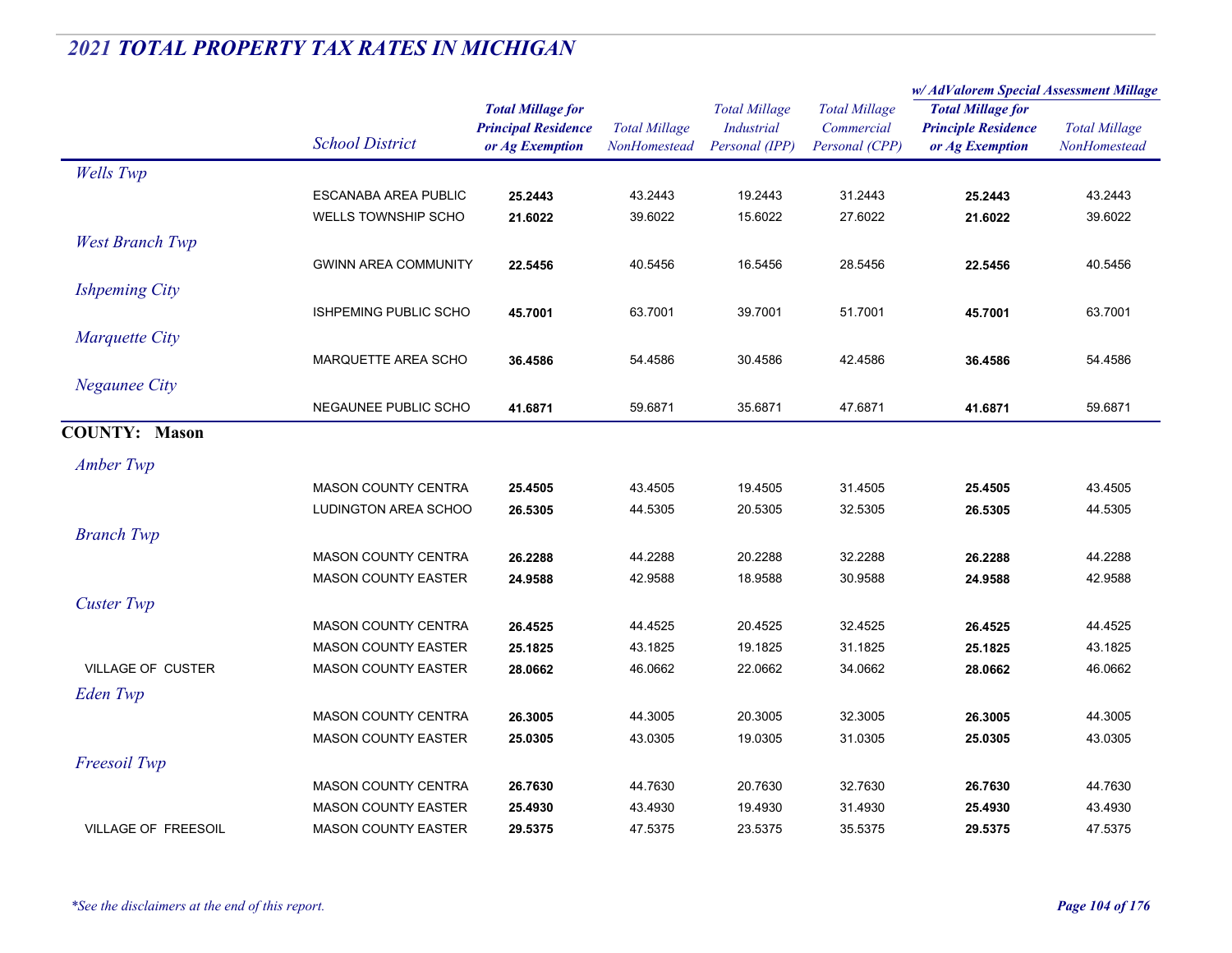|                            |                               | <b>Total Millage for</b>   | <b>Total Millage</b><br>NonHomestead | <b>Total Millage</b> |                      | w/ AdValorem Special Assessment Millage |                      |
|----------------------------|-------------------------------|----------------------------|--------------------------------------|----------------------|----------------------|-----------------------------------------|----------------------|
|                            |                               |                            |                                      |                      | <b>Total Millage</b> | <b>Total Millage for</b>                |                      |
|                            | <b>School District</b>        | <b>Principal Residence</b> |                                      | <b>Industrial</b>    | Commercial           | <b>Principle Residence</b>              | <b>Total Millage</b> |
|                            |                               | or Ag Exemption            |                                      | Personal (IPP)       | Personal (CPP)       | or Ag Exemption                         | NonHomestead         |
| <b>Grant Twp</b>           |                               |                            |                                      |                      |                      |                                         |                      |
|                            | <b>MANISTEE AREA PUBLIC S</b> | 26.8950                    | 44.8464                              | 20.8950              | 32.8464              | 26.8950                                 | 44.8464              |
|                            | <b>MASON COUNTY CENTRA</b>    | 26.3034                    | 44.3034                              | 20.3034              | 32.3034              | 26.3034                                 | 44.3034              |
|                            | <b>MASON COUNTY EASTER</b>    | 25.0334                    | 43.0334                              | 19.0334              | 31.0334              | 25.0334                                 | 43.0334              |
| Hamlin Twp                 |                               |                            |                                      |                      |                      |                                         |                      |
|                            | LUDINGTON AREA SCHOO          | 25.5880                    | 43.5880                              | 19.5880              | 31.5880              | 25.5880                                 | 43.5880              |
| Logan Twp                  |                               |                            |                                      |                      |                      |                                         |                      |
|                            | <b>MASON COUNTY CENTRA</b>    | 25.6545                    | 43.6545                              | 19.6545              | 31.6545              | 25.6545                                 | 43.6545              |
|                            | TR-64090                      | 16.4976                    | 16.4976                              | 10.4976              | 16.4976              | 16.4976                                 | 16.4976              |
|                            | WALKERVILLE RURAL CO          | 26.4740                    | 44.4740                              | 20.4740              | 32.4740              | 26.4740                                 | 44.4740              |
| Meade Twp                  |                               |                            |                                      |                      |                      |                                         |                      |
|                            | KALEVA NORMAN DICKSO          | 27.5592                    | 45.5592                              | 21.5592              | 33.5592              | 27.5592                                 | 45.5592              |
|                            | <b>MASON COUNTY EASTER</b>    | 25.9476                    | 43.9476                              | 19.9476              | 31.9476              | 25.9476                                 | 43.9476              |
|                            |                               |                            |                                      |                      |                      |                                         |                      |
| Pere Marquette Twp         |                               |                            |                                      |                      |                      |                                         |                      |
|                            | <b>LUDINGTON AREA SCHOO</b>   | 27.4707                    | 45.4707                              | 21.4707              | 33.4707              | 27.4707                                 | 45.4707              |
| <b>Riverton Twp</b>        |                               |                            |                                      |                      |                      |                                         |                      |
|                            | <b>MASON COUNTY CENTRA</b>    | 25.4594                    | 43.4594                              | 19.4594              | 31.4594              | 25.4594                                 | 43.4594              |
|                            | LUDINGTON AREA SCHOO          | 26.5394                    | 44.5394                              | 20.5394              | 32.5394              | 26.5394                                 | 44.5394              |
|                            | PENTWATER PUBLIC SCH          | 20.7606                    | 38.7606                              | 14.7606              | 26.7606              | 20.7606                                 | 38.7606              |
|                            | PENTWATER PUBLIC SCH          | 23.8194                    | 41.8194                              | 17.8194              | 29.8194              | 23.8194                                 | 41.8194              |
| Sheridan Twp               |                               |                            |                                      |                      |                      |                                         |                      |
|                            | <b>MASON COUNTY EASTER</b>    | 24.9498                    | 42.9498                              | 18.9498              | 30.9498              | 24.9498                                 | 42.9498              |
| <b>Sherman Twp</b>         |                               |                            |                                      |                      |                      |                                         |                      |
|                            | <b>MASON COUNTY CENTRA</b>    | 26.3286                    | 44.3286                              | 20.3286              | 32.3286              | 26.3286                                 | 44.3286              |
|                            | <b>MASON COUNTY EASTER</b>    | 25.0586                    | 43.0586                              | 19.0586              | 31.0586              | 25.0586                                 | 43.0586              |
| <b>VILLAGE OF FOUNTAIN</b> | <b>MASON COUNTY EASTER</b>    | 29.0406                    | 47.0406                              | 23.0406              | 35.0406              | 29.0406                                 | 47.0406              |
|                            | <b>MASON COUNTY EASTER</b>    | 23.8086                    | 23.8086                              | 17.8086              | 23.8086              | 23.8086                                 | 23.8086              |
| <b>Summit Twp</b>          |                               |                            |                                      |                      |                      |                                         |                      |
|                            | LUDINGTON AREA SCHOO          | 26.5236                    | 44.5236                              | 20.5236              | 32.5236              | 26.5236                                 | 44.5236              |
|                            | PENTWATER PUBLIC SCH          | 20.7448                    | 38.7448                              | 14.7448              | 26.7448              | 20.7448                                 | 38.7448              |
|                            | PENTWATER PUBLIC SCH          | 23.8036                    | 41.8036                              | 17.8036              | 29.8036              | 23.8036                                 | 41.8036              |
|                            |                               |                            |                                      |                      |                      |                                         |                      |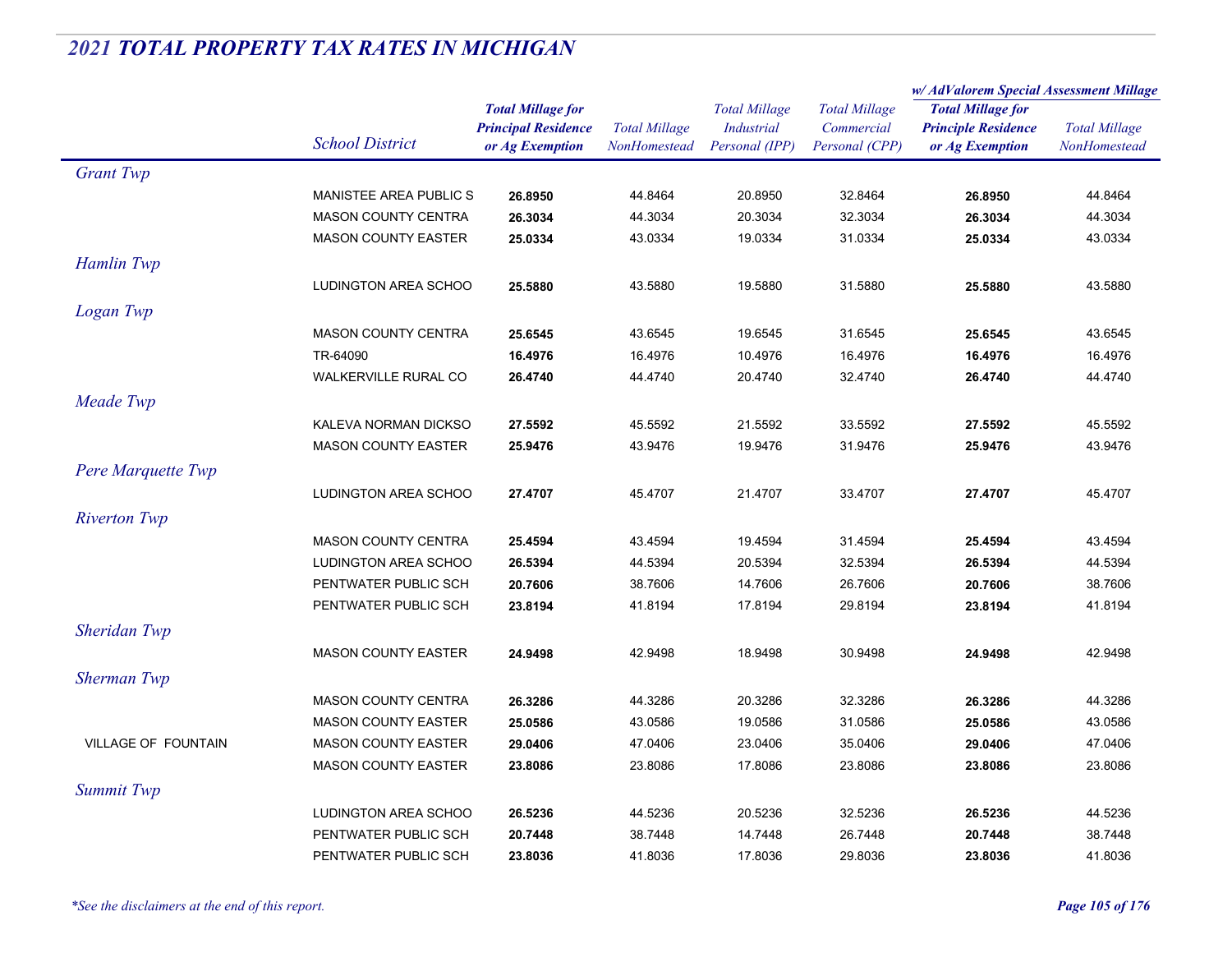|                        |                               |                                                                           |                                             |                                                             |                                                      | w/AdValorem Special Assessment Millage                                    |                                      |
|------------------------|-------------------------------|---------------------------------------------------------------------------|---------------------------------------------|-------------------------------------------------------------|------------------------------------------------------|---------------------------------------------------------------------------|--------------------------------------|
|                        | <b>School District</b>        | <b>Total Millage for</b><br><b>Principal Residence</b><br>or Ag Exemption | <b>Total Millage</b><br><b>NonHomestead</b> | <b>Total Millage</b><br><b>Industrial</b><br>Personal (IPP) | <b>Total Millage</b><br>Commercial<br>Personal (CPP) | <b>Total Millage for</b><br><b>Principle Residence</b><br>or Ag Exemption | <b>Total Millage</b><br>NonHomestead |
| Victory Twp            |                               |                                                                           |                                             |                                                             |                                                      |                                                                           |                                      |
|                        | <b>MASON COUNTY CENTRA</b>    | 25.3881                                                                   | 43.3881                                     | 19.3881                                                     | 31.3881                                              | 25.3881                                                                   | 43.3881                              |
| <b>Ludington City</b>  |                               |                                                                           |                                             |                                                             |                                                      |                                                                           |                                      |
|                        | <b>LUDINGTON AREA SCHOO</b>   | 41.6919                                                                   | 59.6919                                     | 35.6919                                                     | 47.6919                                              | 41.6919                                                                   | 59.6919                              |
| Scottville City        |                               |                                                                           |                                             |                                                             |                                                      |                                                                           |                                      |
|                        | <b>MASON COUNTY CENTRA</b>    | 44.0407                                                                   | 62.0407                                     | 38.0407                                                     | 50.0407                                              | 44.0407                                                                   | 62.0407                              |
| <b>COUNTY: Mecosta</b> |                               |                                                                           |                                             |                                                             |                                                      |                                                                           |                                      |
| Aetna Twp              |                               |                                                                           |                                             |                                                             |                                                      |                                                                           |                                      |
|                        | MORLEY STANWOOD CO            | 22.6567                                                                   | 40.6477                                     | 16.6567                                                     | 28.6477                                              | 22.6567                                                                   | 40.6477                              |
| VILLAGE OF MORLEY      | MORLEY STANWOOD CO            | 33.5544                                                                   | 51.5454                                     | 27.5544                                                     | 39.5454                                              | 33.5544                                                                   | 51.5454                              |
| <b>Austin Twp</b>      |                               |                                                                           |                                             |                                                             |                                                      |                                                                           |                                      |
|                        | CHIPPEWA HILLS SCHOOL         | 23.4066                                                                   | 41.4066                                     | 17.4066                                                     | 29.4066                                              | 23.4066                                                                   | 41.4066                              |
|                        | MORLEY STANWOOD CO            | 22.6779                                                                   | 40.6689                                     | 16.6779                                                     | 28.6689                                              | 22.6779                                                                   | 40.6689                              |
| <b>Big Rapids Twp</b>  |                               |                                                                           |                                             |                                                             |                                                      |                                                                           |                                      |
|                        | <b>BIG RAPIDS PUBLIC SCHO</b> | 28.3314                                                                   | 46.3314                                     | 22.3314                                                     | 34.3314                                              | 28.3314                                                                   | 46.3314                              |
|                        | MORLEY STANWOOD CO            | 25.8826                                                                   | 43.8736                                     | 19.8826                                                     | 31.8736                                              | 25.8826                                                                   | 43.8736                              |
| Chippewa Twp           |                               |                                                                           |                                             |                                                             |                                                      |                                                                           |                                      |
|                        | CHIPPEWA HILLS SCHOOL         | 26.3316                                                                   | 44.3316                                     | 20.3316                                                     | 32.3316                                              | 26.3316                                                                   | 44.3316                              |
|                        | <b>EVART PUBLIC SCHOOLS</b>   | 24.6029                                                                   | 42.6029                                     | 18.6029                                                     | 30.6029                                              | 24.6029                                                                   | 42.6029                              |
| Colfax Twp             |                               |                                                                           |                                             |                                                             |                                                      |                                                                           |                                      |
|                        | <b>BIG RAPIDS PUBLIC SCHO</b> | 25.0362                                                                   | 43.0362                                     | 19.0362                                                     | 31.0362                                              | 25.0362                                                                   | 43.0362                              |
|                        | CHIPPEWA HILLS SCHOOL         | 23.3161                                                                   | 41.3161                                     | 17.3161                                                     | 29.3161                                              | 23.3161                                                                   | 41.3161                              |
|                        | MORLEY STANWOOD CO            | 22.5874                                                                   | 40.5784                                     | 16.5874                                                     | 28.5784                                              | 22.5874                                                                   | 40.5784                              |
| Deerfield Twp          |                               |                                                                           |                                             |                                                             |                                                      |                                                                           |                                      |
|                        | MORLEY STANWOOD CO            | 22.6331                                                                   | 40.6241                                     | 16.6331                                                     | 28.6241                                              | 22.6331                                                                   | 40.6241                              |
| VILLAGE OF MORLEY      | MORLEY STANWOOD CO            | 33.5308                                                                   | 51.5218                                     | 27.5308                                                     | 39.5218                                              | 33.5308                                                                   | 51.5218                              |
|                        | MORLEY STANWOOD CO            | 25.3184                                                                   | 43.3094                                     | 19.3184                                                     | 31.3094                                              | 25.3184                                                                   | 43.3094                              |
| Fork Twp               |                               |                                                                           |                                             |                                                             |                                                      |                                                                           |                                      |
|                        | CHIPPEWA HILLS SCHOOL         | 27.5851                                                                   | 45.5851                                     | 21.5851                                                     | 33.5851                                              | 27.5851                                                                   | 45.5851                              |
| VILLAGE OF BARRYTON    | CHIPPEWA HILLS SCHOOL         | 37.6051                                                                   | 55.6051                                     | 31.6051                                                     | 43.6051                                              | 37.6051                                                                   | 55.6051                              |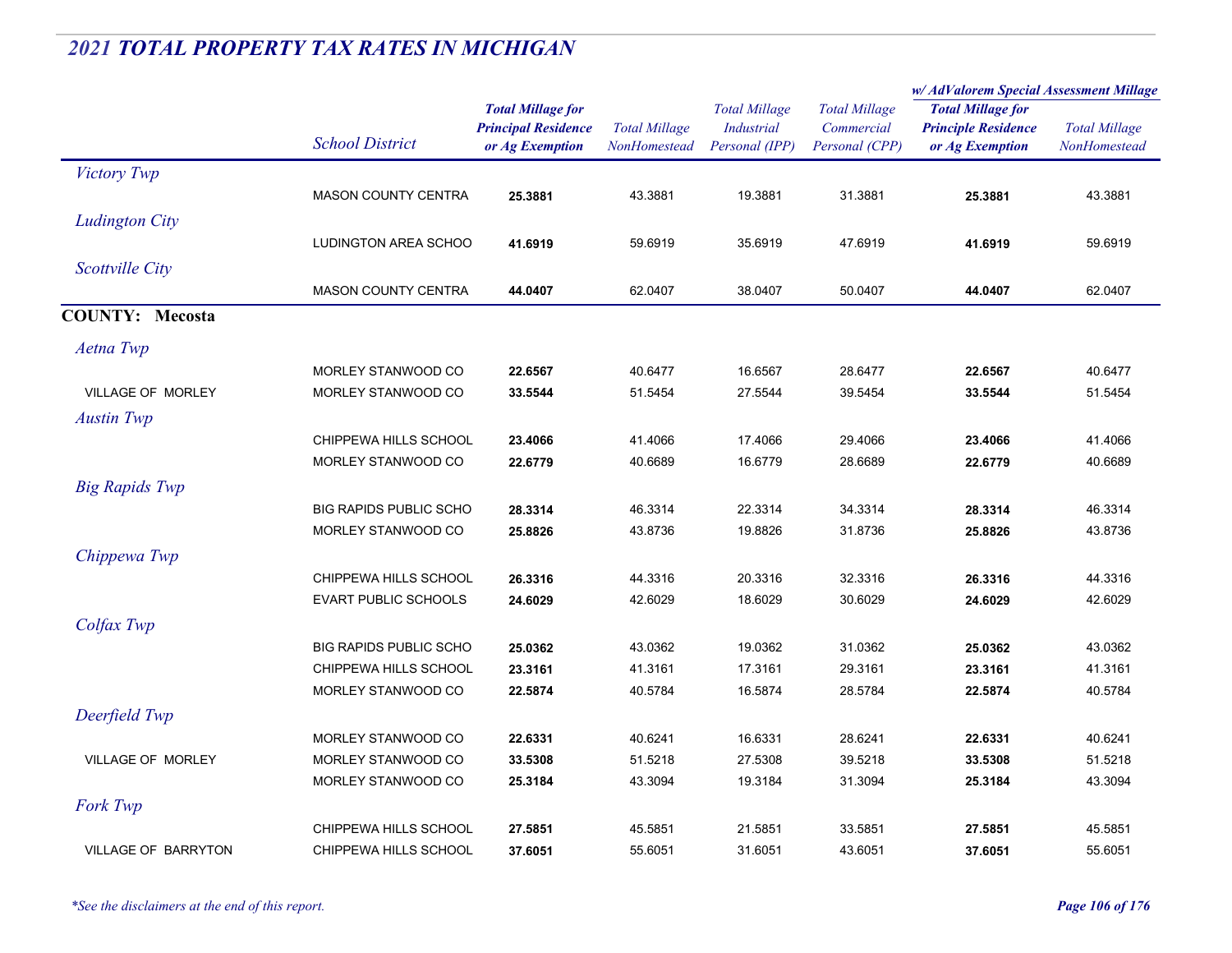|                        |                               |                            | <b>Total Millage</b> |                      |                      | w/AdValorem Special Assessment Millage |                      |
|------------------------|-------------------------------|----------------------------|----------------------|----------------------|----------------------|----------------------------------------|----------------------|
|                        |                               | <b>Total Millage for</b>   |                      | <b>Total Millage</b> | <b>Total Millage</b> | <b>Total Millage for</b>               | <b>Total Millage</b> |
|                        | <b>School District</b>        | <b>Principal Residence</b> |                      | Industrial           | Commercial           | <b>Principle Residence</b>             |                      |
|                        |                               | or Ag Exemption            | <b>NonHomestead</b>  | Personal (IPP)       | Personal (CPP)       | or Ag Exemption                        | <b>NonHomestead</b>  |
| <b>Grant Twp</b>       |                               |                            |                      |                      |                      |                                        |                      |
|                        | <b>BIG RAPIDS PUBLIC SCHO</b> | 25.0703                    | 43.0703              | 19.0703              | 31.0703              | 25.0703                                | 43.0703              |
|                        | CHIPPEWA HILLS SCHOOL         | 23.3502                    | 41.3502              | 17.3502              | 29.3502              | 23.3502                                | 41.3502              |
|                        | <b>EVART PUBLIC SCHOOLS</b>   | 21.6215                    | 39.6215              | 15.6215              | 27.6215              | 21.6215                                | 39.6215              |
|                        | REED CITY PUBLIC SCHO         | 23.0615                    | 41.0615              | 17.0615              | 29.0615              | 23.0615                                | 41.0615              |
| Green Twp              |                               |                            |                      |                      |                      |                                        |                      |
|                        | <b>BIG RAPIDS PUBLIC SCHO</b> | 25.1076                    | 43.1076              | 19.1076              | 31.1076              | 25.1076                                | 43.1076              |
|                        | <b>REED CITY PUBLIC SCHO</b>  | 23.0988                    | 41.0988              | 17.0988              | 29.0988              | 23.0988                                | 41.0988              |
| <b>Hinton Twp</b>      |                               |                            |                      |                      |                      |                                        |                      |
|                        | LAKEVIEW COMMUNITY S          | 29.5076                    | 47.5076              | 23.5076              | 35.5076              | 29.5076                                | 47.5076              |
| Martiny Twp            |                               |                            |                      |                      |                      |                                        |                      |
|                        | <b>BIG RAPIDS PUBLIC SCHO</b> | 25.0959                    | 43.0959              | 19.0959              | 31.0959              | 25.0959                                | 43.0959              |
|                        | CHIPPEWA HILLS SCHOOL         | 23.3758                    | 41.3758              | 17.3758              | 29.3758              | 23.3758                                | 41.3758              |
|                        |                               |                            |                      |                      |                      |                                        |                      |
| Mecosta Twp            |                               |                            |                      |                      |                      |                                        |                      |
|                        | MORLEY STANWOOD CO            | 23.9272                    | 41.9182              | 17.9272              | 29.9182              | 23.9272                                | 41.9182              |
| VILLAGE OF STANWOOD    | MORLEY STANWOOD CO            | 32.6796                    | 50.6706              | 26.6796              | 38.6706              | 32.6796                                | 50.6706              |
| Millbrook Twp          |                               |                            |                      |                      |                      |                                        |                      |
|                        | CHIPPEWA HILLS SCHOOL         | 24.3869                    | 42.3869              | 18.3869              | 30.3869              | 24.3869                                | 42.3869              |
|                        | CHIPPEWA HILLS SCHOOL         | 27.0722                    | 45.0722              | 21.0722              | 33.0722              | 27.0722                                | 45.0722              |
|                        | MONTABELLA COMM SCH           | 30.1735                    | 48.0262              | 24.1735              | 36.0262              | 30.1735                                | 48.0262              |
|                        | LAKEVIEW COMMUNITY S          | 29.5432                    | 47.5432              | 23.5432              | 35.5432              | 29.5432                                | 47.5432              |
| <b>Morton Twp</b>      |                               |                            |                      |                      |                      |                                        |                      |
|                        | CHIPPEWA HILLS SCHOOL         | 25.8940                    | 43.8940              | 19.8940              | 31.8940              | 25.8940                                | 43.8940              |
| VILLAGE OF MECOSTA     | CHIPPEWA HILLS SCHOOL         | 31.8940                    | 49.8940              | 25.8940              | 37.8940              | 31.8940                                | 49.8940              |
| Sheridan Twp           |                               |                            |                      |                      |                      |                                        |                      |
|                        | CHIPPEWA HILLS SCHOOL         | 23.3803                    | 41.3803              | 17.3803              | 29.3803              | 24.2785                                | 42.2785              |
| <b>Wheatland Twp</b>   |                               |                            |                      |                      |                      |                                        |                      |
|                        | CHIPPEWA HILLS SCHOOL         | 27.7017                    | 45.7017              | 21.7017              | 33.7017              | 27.7017                                | 45.7017              |
|                        | MONTABELLA COMM SCH           |                            |                      |                      | 39.3410              |                                        |                      |
|                        |                               | 33.4883                    | 51.3410              | 27.4883              |                      | 33.4883                                | 51.3410              |
| <b>Big Rapids City</b> |                               |                            |                      |                      |                      |                                        |                      |
|                        | <b>BIG RAPIDS PUBLIC SCHO</b> | 39.8848                    | 57.8848              | 33.8848              | 45.8848              | 39.8848                                | 57.8848              |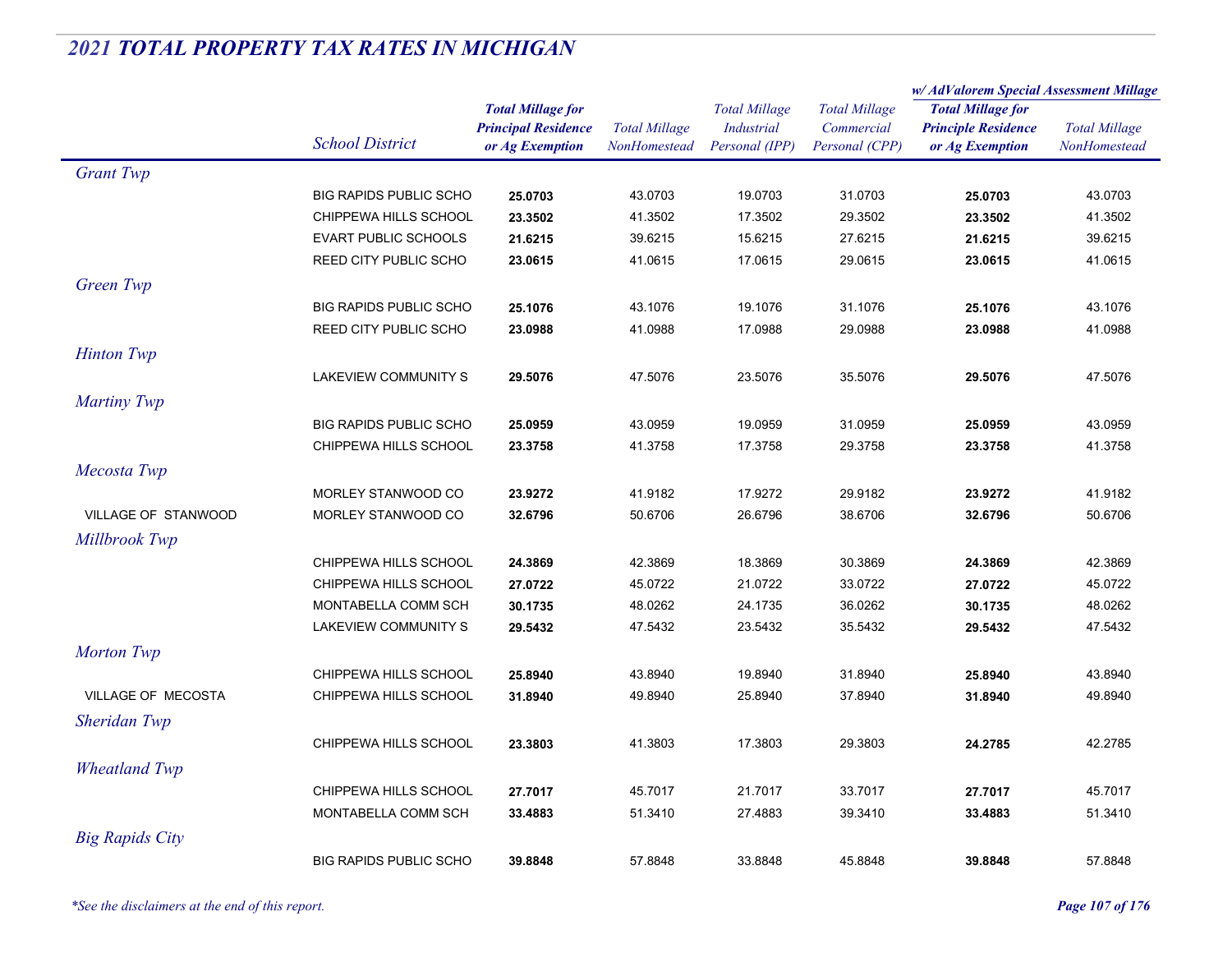|                           |                              |                            | <b>Total Millage</b><br>NonHomested | <b>Total Millage</b><br><b>Industrial</b> | <b>Total Millage</b> | w/AdValorem Special Assessment Millage |                      |
|---------------------------|------------------------------|----------------------------|-------------------------------------|-------------------------------------------|----------------------|----------------------------------------|----------------------|
|                           |                              | <b>Total Millage for</b>   |                                     |                                           |                      | <b>Total Millage for</b>               | <b>Total Millage</b> |
|                           |                              | <b>Principal Residence</b> |                                     |                                           | Commercial           | <b>Principle Residence</b>             |                      |
|                           | <b>School District</b>       | or Ag Exemption            |                                     | Personal (IPP)                            | Personal (CPP)       | or Ag Exemption                        | NonHomestead         |
| <b>COUNTY: Menominee</b>  |                              |                            |                                     |                                           |                      |                                        |                      |
| Cedarville Twp            |                              |                            |                                     |                                           |                      |                                        |                      |
|                           | STEPHENSON AREA PUBL         | 20.7858                    | 38.7858                             | 14.7858                                   | 26.7858              | 20.7858                                | 38.7858              |
| Daggett Twp               |                              |                            |                                     |                                           |                      |                                        |                      |
|                           | STEPHENSON AREA PUBL         | 23.8555                    | 41.8555                             | 17.8555                                   | 29.8555              | 23.8555                                | 41.8555              |
| <b>VILLAGE OF DAGGETT</b> | STEPHENSON AREA PUBL         | 26.3555                    | 44.3555                             | 20.3555                                   | 32.3555              | 26.3555                                | 44.3555              |
| <b>Faithorn Twp</b>       |                              |                            |                                     |                                           |                      |                                        |                      |
|                           | NORWAY VULCAN AREA S         | 25.4229                    | 43.3168                             | 19.4229                                   | 31.3168              | 25.4229                                | 43.3168              |
| Gourley Twp               |                              |                            |                                     |                                           |                      |                                        |                      |
|                           | <b>CARNEY NADEAU PUBLIC</b>  | 24.7084                    | 41.8810                             | 18.7084                                   | 29.8810              | 24.7084                                | 41.8810              |
|                           | NORTH CENTRAL AREA S         | 23.9284                    | 41.9284                             | 17.9284                                   | 29.9284              | 23.9284                                | 41.9284              |
| Harris Twp                |                              |                            |                                     |                                           |                      |                                        |                      |
|                           | <b>BARK RIVER HARRIS SCH</b> | 23.0913                    | 41.0913                             | 17.0913                                   | 29.0913              | 23.0913                                | 41.0913              |
|                           | NORTH CENTRAL AREA S         | 22.6508                    | 40.6508                             | 16.6508                                   | 28.6508              | 22.6508                                | 40.6508              |
| Holmes Twp                |                              |                            |                                     |                                           |                      |                                        |                      |
|                           | STEPHENSON AREA PUBL         | 22.1044                    | 40.1044                             | 16.1044                                   | 28.1044              | 22.1044                                | 40.1044              |
| <b>Ingallston Twp</b>     |                              |                            |                                     |                                           |                      |                                        |                      |
|                           | <b>MENOMINEE AREA PUBLI</b>  | 21.7286                    | 39.7286                             | 15.7286                                   | 27.7286              | 21.7286                                | 39.7286              |
|                           | STEPHENSON AREA PUBL         | 20.7747                    | 38.7747                             | 14.7747                                   | 26.7747              | 20.7747                                | 38.7747              |
| Lake Twp                  |                              |                            |                                     |                                           |                      |                                        |                      |
|                           | STEPHENSON AREA PUBL         | 21.7746                    | 39.7746                             | 15.7746                                   | 27.7746              | 21.7746                                | 39.7746              |
| Mellen Twp                |                              |                            |                                     |                                           |                      |                                        |                      |
|                           | STEPHENSON AREA PUBL         | 21.9890                    | 39.9890                             | 15.9890                                   | 27.9890              | 21.9890                                | 39.9890              |
| Menominee Twp             |                              |                            |                                     |                                           |                      |                                        |                      |
|                           | <b>MENOMINEE AREA PUBLI</b>  | 20.5583                    | 38.5583                             | 14.5583                                   | 26.5583              | 20.5583                                | 38.5583              |
|                           | STEPHENSON AREA PUBL         | 19.6044                    | 37.6044                             | 13.6044                                   | 25.6044              | 19.6044                                | 37.6044              |
| Meyer Twp                 |                              |                            |                                     |                                           |                      |                                        |                      |
|                           | NORTH CENTRAL AREA S         | 22.6970                    | 40.6970                             | 16.6970                                   | 28.6970              | 22.6970                                | 40.6970              |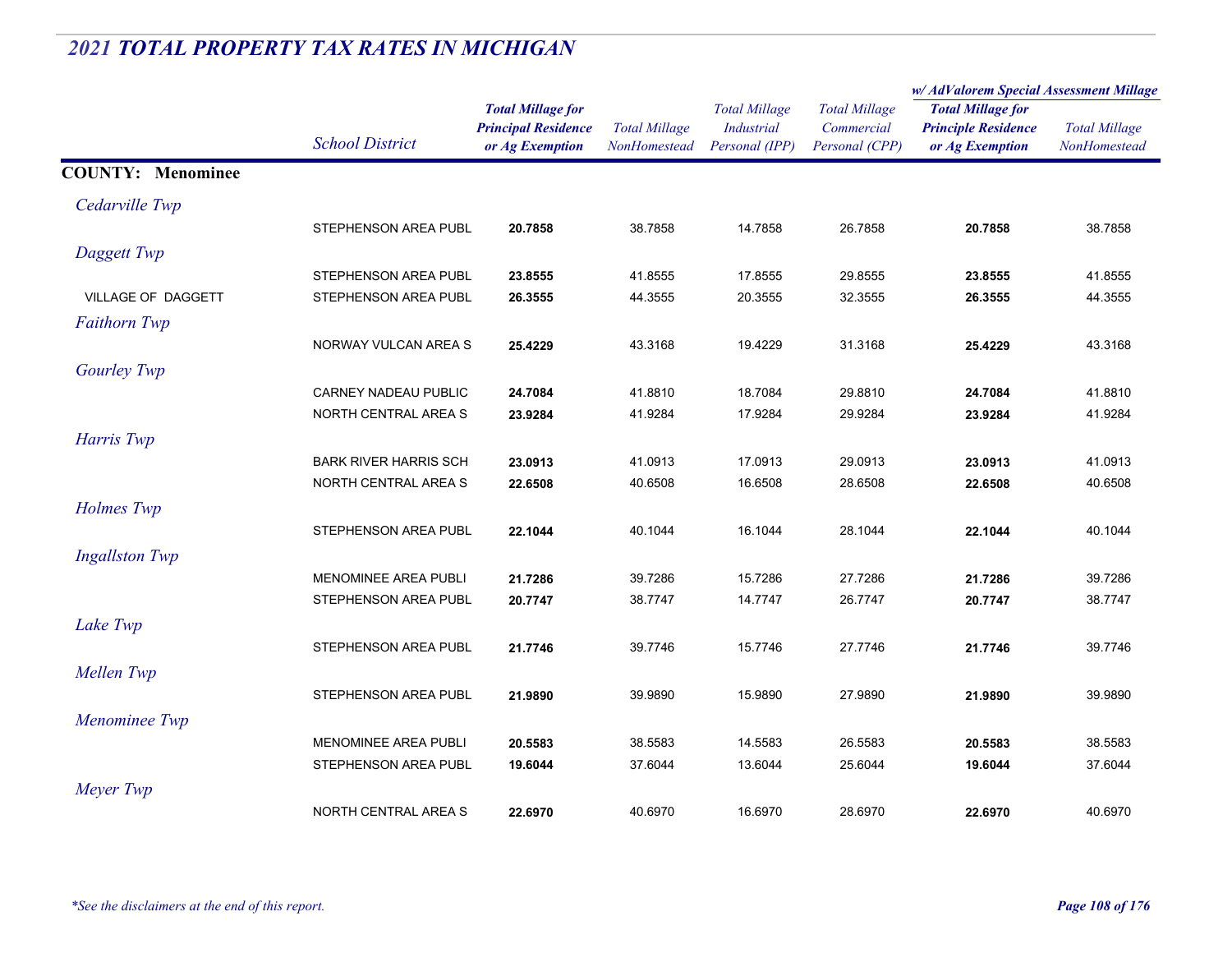|                          |                              |                                                                           |                                             |                                                             |                                                      | w/ AdValorem Special Assessment Millage                                   |                                      |  |
|--------------------------|------------------------------|---------------------------------------------------------------------------|---------------------------------------------|-------------------------------------------------------------|------------------------------------------------------|---------------------------------------------------------------------------|--------------------------------------|--|
|                          | <b>School District</b>       | <b>Total Millage for</b><br><b>Principal Residence</b><br>or Ag Exemption | <b>Total Millage</b><br><b>NonHomestead</b> | <b>Total Millage</b><br><b>Industrial</b><br>Personal (IPP) | <b>Total Millage</b><br>Commercial<br>Personal (CPP) | <b>Total Millage for</b><br><b>Principle Residence</b><br>or Ag Exemption | <b>Total Millage</b><br>NonHomestead |  |
| Nadeau Twp               |                              |                                                                           |                                             |                                                             |                                                      |                                                                           |                                      |  |
|                          | <b>CARNEY NADEAU PUBLIC</b>  | 23.4396                                                                   | 40.6122                                     | 17.4396                                                     | 28.6122                                              | 23.4396                                                                   | 40.6122                              |  |
| <b>VILLAGE OF CARNEY</b> | CARNEY NADEAU PUBLIC         | 23.4396                                                                   | 40.6122                                     | 17.4396                                                     | 28.6122                                              | 23.4396                                                                   | 40.6122                              |  |
| <b>Spalding Twp</b>      |                              |                                                                           |                                             |                                                             |                                                      |                                                                           |                                      |  |
|                          | NORTH CENTRAL AREA S         | 23.6774                                                                   | 41.6774                                     | 17.6774                                                     | 29.6774                                              | 23.6774                                                                   | 41.6774                              |  |
| <b>VILLAGE OF POWERS</b> | NORTH CENTRAL AREA S         | 26.5474                                                                   | 44.5474                                     | 20.5474                                                     | 32.5474                                              | 26.5474                                                                   | 44.5474                              |  |
| <b>Stephenson Twp</b>    |                              |                                                                           |                                             |                                                             |                                                      |                                                                           |                                      |  |
|                          | STEPHENSON AREA PUBL         | 22.2017                                                                   | 40.2017                                     | 16.2017                                                     | 28.2017                                              | 22.2017                                                                   | 40.2017                              |  |
| Menominee City           |                              |                                                                           |                                             |                                                             |                                                      |                                                                           |                                      |  |
|                          | MENOMINEE AREA PUBLI         | 44.9720                                                                   | 62.9720                                     | 38.9720                                                     | 50.9720                                              | 44.9720                                                                   | 62.9720                              |  |
| <b>Stephenson City</b>   |                              |                                                                           |                                             |                                                             |                                                      |                                                                           |                                      |  |
|                          | STEPHENSON AREA PUBL         | 31.1044                                                                   | 49.1044                                     | 25.1044                                                     | 37.1044                                              | 31.1044                                                                   | 49.1044                              |  |
| <b>COUNTY: Midland</b>   |                              |                                                                           |                                             |                                                             |                                                      |                                                                           |                                      |  |
|                          |                              |                                                                           |                                             |                                                             |                                                      |                                                                           |                                      |  |
| Edenville Twp            |                              |                                                                           |                                             |                                                             |                                                      |                                                                           |                                      |  |
|                          | <b>COLEMAN COMMUNITY S</b>   | 25.7339                                                                   | 43.7339                                     | 19.7339                                                     | 31.7339                                              | 27.2339                                                                   | 45.2339                              |  |
|                          | MERIDIAN PUBLIC SCHOO        | 29.3839                                                                   | 47.3839                                     | 23.3839                                                     | 35.3839                                              | 30.8839                                                                   | 48.8839                              |  |
| Geneva Twp               |                              |                                                                           |                                             |                                                             |                                                      |                                                                           |                                      |  |
|                          | <b>COLEMAN COMMUNITY S</b>   | 29.0668                                                                   | 47.0668                                     | 23.0668                                                     | 35.0668                                              | 29.0668                                                                   | 47.0668                              |  |
| Greendale Twp            |                              |                                                                           |                                             |                                                             |                                                      |                                                                           |                                      |  |
|                          | <b>BRECKENRIDGE COMM S</b>   | 30.1344                                                                   | 48.1344                                     | 24.1344                                                     | 36.1344                                              | 30.1344                                                                   | 48.1344                              |  |
|                          | ST LOUIS PUBLIC SCHOO        | 34.2344                                                                   | 52.2344                                     | 28.2344                                                     | 40.2344                                              | 34.2344                                                                   | 52.2344                              |  |
|                          | SHEPHERD PUBLIC SCHO         | 33.2344                                                                   | 51.2344                                     | 27.2344                                                     | 39.2344                                              | 33.2344                                                                   | 51.2344                              |  |
|                          | <b>BULLOCK CREEK SCHOOL</b>  | 30.4480                                                                   | 48.4480                                     | 24.4480                                                     | 36.4480                                              | 30.4480                                                                   | 48.4480                              |  |
|                          | COLEMAN COMMUNITY S          | 26.7980                                                                   | 44.7980                                     | 20.7980                                                     | 32.7980                                              | 26.7980                                                                   | 44.7980                              |  |
| Homer Twp                |                              |                                                                           |                                             |                                                             |                                                      |                                                                           |                                      |  |
|                          | MIDLAND PUBLIC SCHOOL        | 26.2225                                                                   | 43.5764                                     | 20.2225                                                     | 32.2225                                              | 27.9725                                                                   | 45.3264                              |  |
|                          | <b>BULLOCK CREEK SCHOOL</b>  | 29.6264                                                                   | 47.6264                                     | 23.6264                                                     | 35.6264                                              | 31.3764                                                                   | 49.3764                              |  |
|                          | MERIDIAN PUBLIC SCHOO        | 29.6264                                                                   | 47.6264                                     | 23.6264                                                     | 35.6264                                              | 31.3764                                                                   | 49.3764                              |  |
| Hope Twp                 |                              |                                                                           |                                             |                                                             |                                                      |                                                                           |                                      |  |
|                          | <b>MERIDIAN PUBLIC SCHOO</b> | 33.0622                                                                   | 51.0622                                     | 27.0622                                                     | 39.0622                                              | 33.0622                                                                   | 51.0622                              |  |
|                          |                              |                                                                           |                                             |                                                             |                                                      |                                                                           |                                      |  |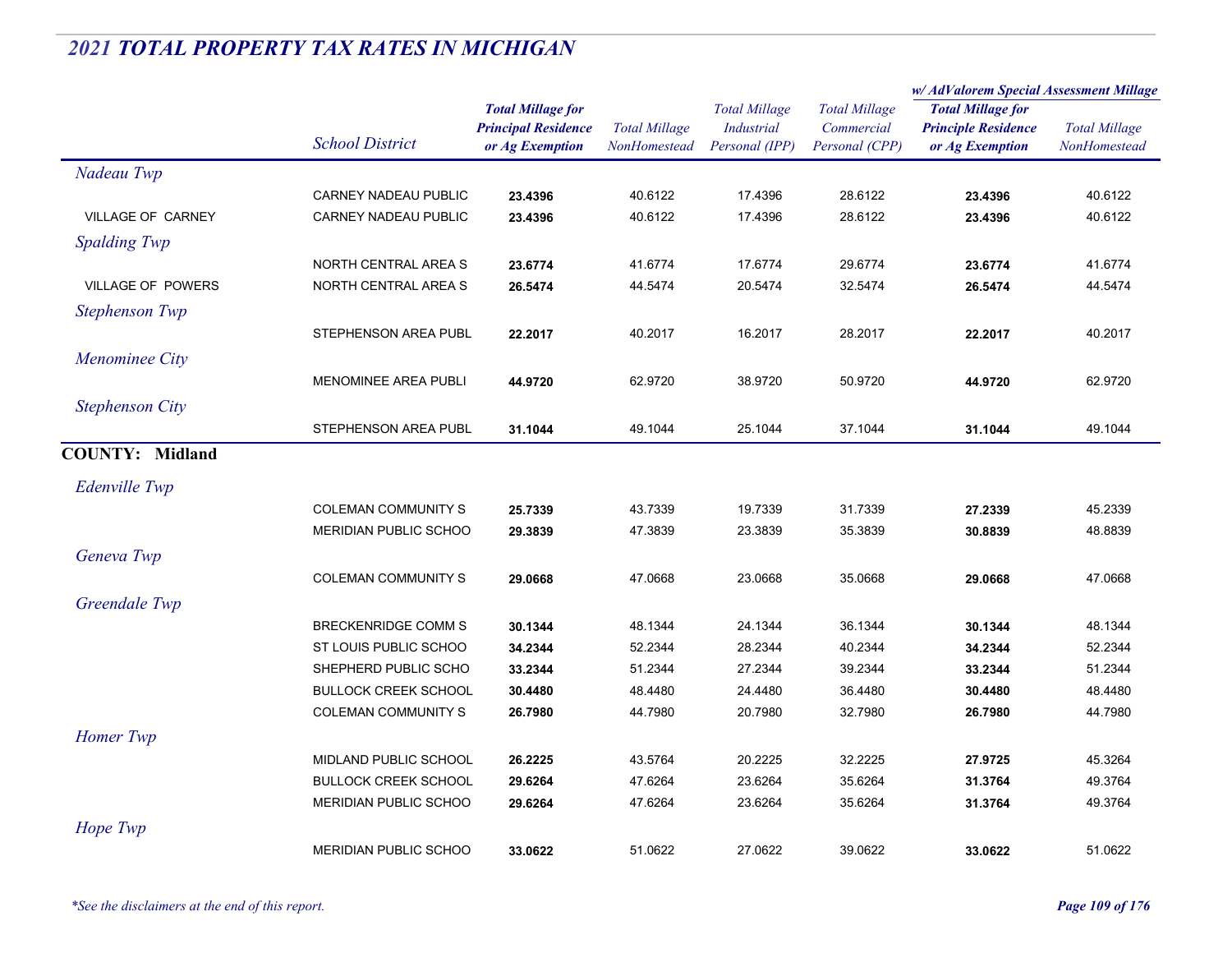|                           |                              | <b>Total Millage for</b><br><b>Principal Residence</b> | <b>Total Millage</b> | <b>Total Millage</b><br><b>Industrial</b> | <b>Total Millage</b><br>Commercial | w/AdValorem Special Assessment Millage |                      |
|---------------------------|------------------------------|--------------------------------------------------------|----------------------|-------------------------------------------|------------------------------------|----------------------------------------|----------------------|
|                           |                              |                                                        |                      |                                           |                                    | <b>Total Millage for</b>               | <b>Total Millage</b> |
|                           | <b>School District</b>       |                                                        |                      |                                           |                                    | <b>Principle Residence</b>             |                      |
|                           |                              | or Ag Exemption                                        | NonHomestead         | Personal (IPP)                            | Personal (CPP)                     | or Ag Exemption                        | NonHomestead         |
| <b>Ingersoll Twp</b>      |                              |                                                        |                      |                                           |                                    |                                        |                      |
|                           | MIDLAND PUBLIC SCHOOL        | 26.1968                                                | 43.5507              | 20.1968                                   | 32.1968                            | 26.1968                                | 43.5507              |
|                           | <b>BULLOCK CREEK SCHOOL</b>  | 29.6007                                                | 47.6007              | 23.6007                                   | 35.6007                            | 29.6007                                | 47.6007              |
|                           | TR-BULLOCK CRK/HEMLO         | 30.4207                                                | 48.4207              | 24.4207                                   | 36.4207                            | 30.4207                                | 48.4207              |
|                           | FREELAND COMM SCHOO          | 25.9925                                                | 43.9925              | 19.9925                                   | 31.9925                            | 25.9925                                | 43.9925              |
|                           | <b>HEMLOCK PUBLIC SCHOO</b>  | 27.9103                                                | 45.9103              | 21.9103                                   | 33.9103                            | 27.9103                                | 45.9103              |
|                           | MERRILL COMM SCHOOL          | 30.4603                                                | 48.4603              | 24.4603                                   | 36.4603                            | 30.4603                                | 48.4603              |
| Jasper Twp                |                              |                                                        |                      |                                           |                                    |                                        |                      |
|                           | <b>BRECKENRIDGE COMM S</b>   | 30.2976                                                | 48.2976              | 24.2976                                   | 36.2976                            | 30.2976                                | 48.2976              |
|                           | ST LOUIS PUBLIC SCHOO        | 34.3976                                                | 52.3976              | 28.3976                                   | 40.3976                            | 34.3976                                | 52.3976              |
|                           | SHEPHERD PUBLIC SCHO         | 33.3976                                                | 51.3976              | 27.3976                                   | 39.3976                            | 33.3976                                | 51.3976              |
| Jerome Twp                |                              |                                                        |                      |                                           |                                    |                                        |                      |
|                           | <b>COLEMAN COMMUNITY S</b>   | 27.7665                                                | 45.7665              | 21.7665                                   | 33.7665                            | 27.7665                                | 45.7665              |
|                           | <b>MERIDIAN PUBLIC SCHOO</b> | 31.4165                                                | 49.4165              | 25.4165                                   | 37.4165                            | 31.4165                                | 49.4165              |
| <b>VILLAGE OF SANFORD</b> | MERIDIAN PUBLIC SCHOO        | 33.4165                                                | 51.4165              | 27.4165                                   | 39.4165                            | 33.4165                                | 51.4165              |
| Larkin Twp                |                              |                                                        |                      |                                           |                                    |                                        |                      |
|                           | MIDLAND PUBLIC SCHOOL        | 26.8819                                                | 44.2358              | 20.8819                                   | 32.8819                            | 26.8819                                | 44.2358              |
|                           | MERIDIAN PUBLIC SCHOO        | 30.2858                                                | 48.2858              | 24.2858                                   | 36.2858                            | 30.2858                                | 48.2858              |
| Lee Twp                   |                              |                                                        |                      |                                           |                                    |                                        |                      |
|                           | <b>BRECKENRIDGE COMM S</b>   | 28.7962                                                | 46.7962              | 22.7962                                   | 34.7962                            | 30.7962                                | 48.7962              |
|                           | <b>BULLOCK CREEK SCHOOL</b>  | 29.1098                                                | 47.1098              | 23.1098                                   | 35.1098                            | 31.1098                                | 49.1098              |
|                           | <b>MERIDIAN PUBLIC SCHOO</b> | 29.1098                                                | 47.1098              | 23.1098                                   | 35.1098                            | 31.1098                                | 49.1098              |
| Lincoln Twp               |                              |                                                        |                      |                                           |                                    |                                        |                      |
|                           | MIDLAND PUBLIC SCHOOL        | 28.1625                                                | 45.5164              | 22.1625                                   | 34.1625                            | 28.1625                                | 45.5164              |
|                           | <b>MERIDIAN PUBLIC SCHOO</b> | 31.5664                                                | 49.5664              | 25.5664                                   | 37.5664                            | 31.5664                                | 49.5664              |
| <b>Midland Twp</b>        |                              |                                                        |                      |                                           |                                    |                                        |                      |
|                           | MIDLAND PUBLIC SCHOOL        | 28.8819                                                | 46.2358              | 22.8819                                   | 34.8819                            | 28.8819                                | 46.2358              |
|                           | <b>BULLOCK CREEK SCHOOL</b>  | 32.2858                                                | 50.2858              | 26.2858                                   | 38.2858                            | 32.2858                                | 50.2858              |
| Mills Twp                 |                              |                                                        |                      |                                           |                                    |                                        |                      |
|                           | <b>MIDLAND PUBLIC SCHOOL</b> | 27.1309                                                | 44.4848              | 21.1309                                   | 33.1309                            | 29.3809                                | 46.7348              |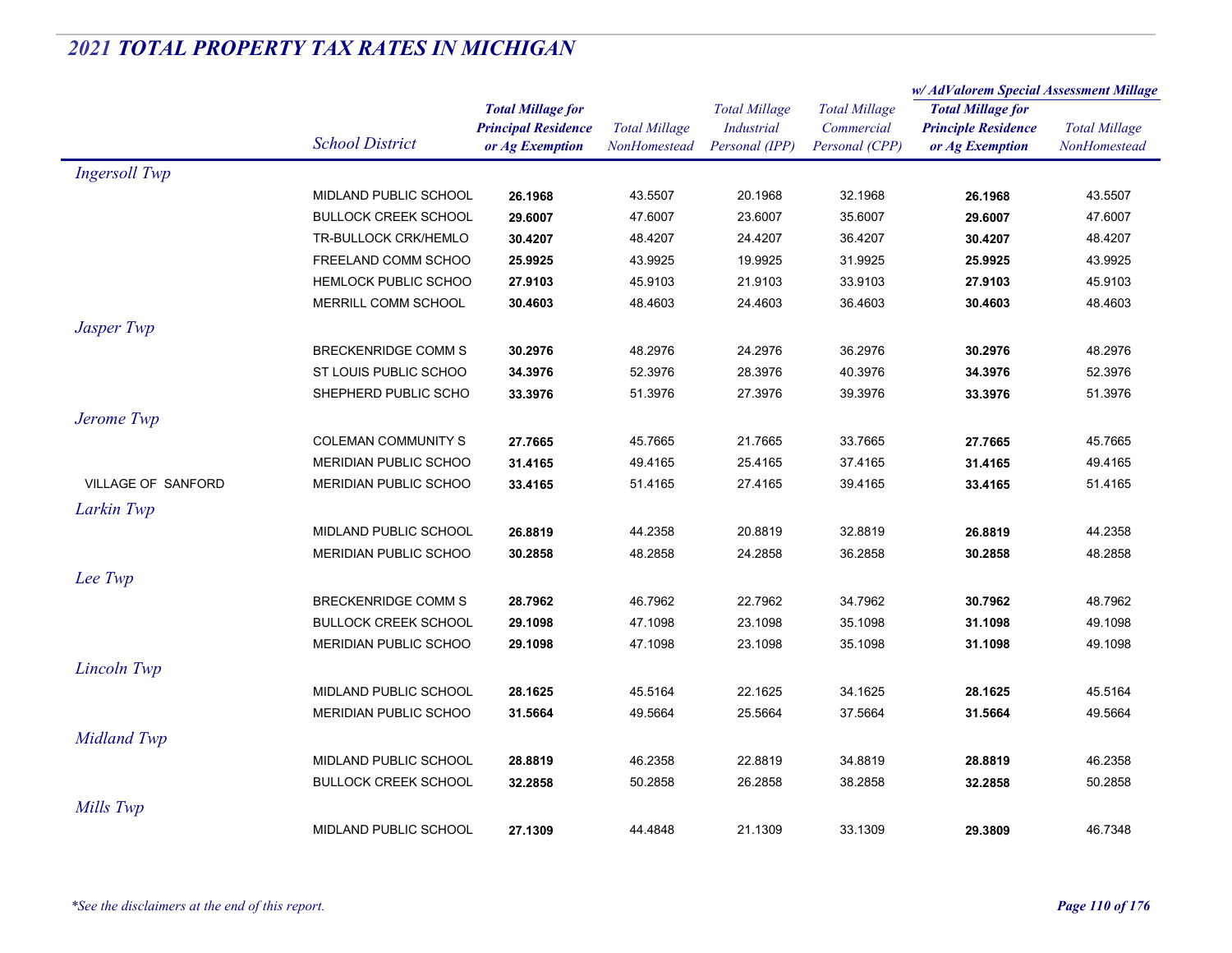|                          |                             |                                                                           |                                      |                                                             |                                                      | w/ AdValorem Special Assessment Millage                                   |                                             |
|--------------------------|-----------------------------|---------------------------------------------------------------------------|--------------------------------------|-------------------------------------------------------------|------------------------------------------------------|---------------------------------------------------------------------------|---------------------------------------------|
|                          | <b>School District</b>      | <b>Total Millage for</b><br><b>Principal Residence</b><br>or Ag Exemption | <b>Total Millage</b><br>NonHomestead | <b>Total Millage</b><br><b>Industrial</b><br>Personal (IPP) | <b>Total Millage</b><br>Commercial<br>Personal (CPP) | <b>Total Millage for</b><br><b>Principle Residence</b><br>or Ag Exemption | <b>Total Millage</b><br><b>NonHomestead</b> |
| Mount Haley Twp          |                             |                                                                           |                                      |                                                             |                                                      |                                                                           |                                             |
|                          | <b>BRECKENRIDGE COMM S</b>  | 29.2161                                                                   | 47.2161                              | 23.2161                                                     | 35.2161                                              | 29.2161                                                                   | 47.2161                                     |
|                          | <b>BULLOCK CREEK SCHOOL</b> | 29.5297                                                                   | 47.5297                              | 23.5297                                                     | 35.5297                                              | 29.5297                                                                   | 47.5297                                     |
|                          | MERRILL COMM SCHOOL         | 30.3893                                                                   | 48.3893                              | 24.3893                                                     | 36.3893                                              | 30.3893                                                                   | 48.3893                                     |
| Porter Twp               |                             |                                                                           |                                      |                                                             |                                                      |                                                                           |                                             |
|                          | <b>BRECKENRIDGE COMM S</b>  | 30.1574                                                                   | 48.1574                              | 24.1574                                                     | 36.1574                                              | 30.1574                                                                   | 48.1574                                     |
|                          | <b>BULLOCK CREEK SCHOOL</b> | 30.4710                                                                   | 48.4710                              | 24.4710                                                     | 36.4710                                              | 30.4710                                                                   | 48.4710                                     |
|                          | MERRILL COMM SCHOOL         | 31.3306                                                                   | 49.3306                              | 25.3306                                                     | 37.3306                                              | 31.3306                                                                   | 49.3306                                     |
| Warren Twp               |                             |                                                                           |                                      |                                                             |                                                      |                                                                           |                                             |
|                          | <b>COLEMAN COMMUNITY S</b>  | 27.7603                                                                   | 45.7603                              | 21.7603                                                     | 33.7603                                              | 27.7603                                                                   | 45.7603                                     |
| Coleman City             |                             |                                                                           |                                      |                                                             |                                                      |                                                                           |                                             |
|                          | <b>COLEMAN COMMUNITY S</b>  | 43.8820                                                                   | 61.8820                              | 37.8820                                                     | 49.8820                                              | 43.8820                                                                   | 61.8820                                     |
| <b>Midland City</b>      |                             |                                                                           |                                      |                                                             |                                                      |                                                                           |                                             |
|                          | MIDLAND PUBLIC SCHOOL       | 40.0204                                                                   | 57.3743                              | 34.0204                                                     | 46.0204                                              | 40.0204                                                                   | 57.3743                                     |
|                          | <b>BULLOCK CREEK SCHOOL</b> | 43.4243                                                                   | 61.4243                              | 37.4243                                                     | 49.4243                                              | 43.4243                                                                   | 61.4243                                     |
| <b>COUNTY: Missaukee</b> |                             |                                                                           |                                      |                                                             |                                                      |                                                                           |                                             |
|                          |                             |                                                                           |                                      |                                                             |                                                      |                                                                           |                                             |
| Aetna Twp                |                             |                                                                           |                                      |                                                             |                                                      |                                                                           |                                             |
|                          | LAKE CITY AREA SCHOOL       | 28.7442                                                                   | 46.4893                              | 22.7442                                                     | 34.4893                                              | 28.7442                                                                   | 46.4893                                     |
|                          | LAKE CITY AREA SCHOOL       | 30.9645                                                                   | 48.7096                              | 24.9645                                                     | 36.7096                                              | 30.9645                                                                   | 48.7096                                     |
|                          | MCBAIN RURAL AGR SCH        | 25.7042                                                                   | 43.7042                              | 19.7042                                                     | 31.7042                                              | 25.7042                                                                   | 43.7042                                     |
|                          | MCBAIN RURAL AGR SCH        | 27.9245                                                                   | 45.9245                              | 21.9245                                                     | 33.9245                                              | 27.9245                                                                   | 45.9245                                     |
|                          | <b>HOUGHTON LAKE COMM</b>   | 23.3994                                                                   | 41.1996                              | 17.3994                                                     | 29.1996                                              | 23.3994                                                                   | 41.1996                                     |
| <b>Bloomfield Twp</b>    |                             |                                                                           |                                      |                                                             |                                                      |                                                                           |                                             |
|                          | LAKE CITY AREA SCHOOL       | 27.3489                                                                   | 45.0940                              | 21.3489                                                     | 33.0940                                              | 27.3489                                                                   | 45.0940                                     |
|                          | <b>MANTON CONSOLIDATED</b>  | 29.8489                                                                   | 47.7888                              | 23.8489                                                     | 35.7888                                              | 29.8489                                                                   | 47.7888                                     |
| <b>Butterfield Twp</b>   |                             |                                                                           |                                      |                                                             |                                                      |                                                                           |                                             |
|                          | LAKE CITY AREA SCHOOL       | 32.2026                                                                   | 49.9477                              | 26.2026                                                     | 37.9477                                              | 32.2026                                                                   | 49.9477                                     |
|                          | <b>HOUGHTON LAKE COMM</b>   | 24.6375                                                                   | 42.4377                              | 18.6375                                                     | 30.4377                                              | 24.6375                                                                   | 42.4377                                     |
| Caldwell Twp             |                             |                                                                           |                                      |                                                             |                                                      |                                                                           |                                             |
|                          | LAKE CITY AREA SCHOOL       | 25.4601                                                                   | 43.2052                              | 19.4601                                                     | 31.2052                                              | 27.4601                                                                   | 45.2052                                     |
|                          | <b>MANTON CONSOLIDATED</b>  | 27.9601                                                                   | 45.9000                              | 21.9601                                                     | 33.9000                                              | 29.9601                                                                   | 47.9000                                     |
|                          |                             |                                                                           |                                      |                                                             |                                                      |                                                                           |                                             |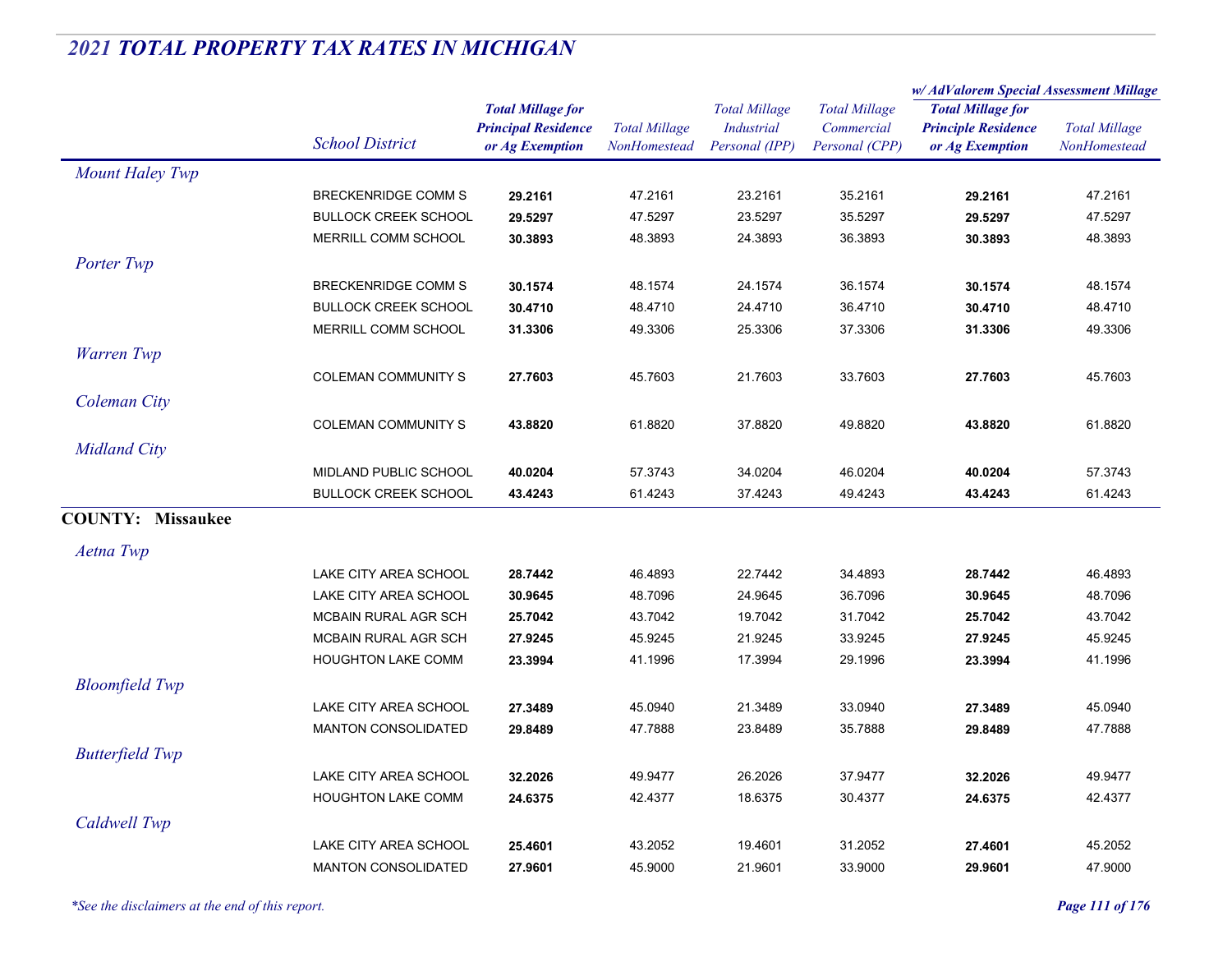|                        |                           |                                                                           |                                      |                                                             |                                                      | w/AdValorem Special Assessment Millage                                    |                                      |
|------------------------|---------------------------|---------------------------------------------------------------------------|--------------------------------------|-------------------------------------------------------------|------------------------------------------------------|---------------------------------------------------------------------------|--------------------------------------|
|                        | <b>School District</b>    | <b>Total Millage for</b><br><b>Principal Residence</b><br>or Ag Exemption | <b>Total Millage</b><br>NonHomestead | <b>Total Millage</b><br><b>Industrial</b><br>Personal (IPP) | <b>Total Millage</b><br>Commercial<br>Personal (CPP) | <b>Total Millage for</b><br><b>Principle Residence</b><br>or Ag Exemption | <b>Total Millage</b><br>NonHomestead |
| Clam Union Twp         |                           |                                                                           |                                      |                                                             |                                                      |                                                                           |                                      |
|                        | MCBAIN RURAL AGR SCH      | 24.4050                                                                   | 42.4050                              | 18.4050                                                     | 30.4050                                              | 24.4050                                                                   | 42.4050                              |
| <b>Enterprise Twp</b>  |                           |                                                                           |                                      |                                                             |                                                      |                                                                           |                                      |
|                        | LAKE CITY AREA SCHOOL     | 27.4881                                                                   | 45.2332                              | 21.4881                                                     | 33.2332                                              | 27.4881                                                                   | 45.2332                              |
|                        | LAKE CITY AREA SCHOOL     | 29.7084                                                                   | 47.4535                              | 23.7084                                                     | 35.4535                                              | 29.7084                                                                   | 47.4535                              |
|                        | <b>HOUGHTON LAKE COMM</b> | 22.1433                                                                   | 39.9435                              | 16.1433                                                     | 27.9435                                              | 22.1433                                                                   | 39.9435                              |
| <b>Forest Twp</b>      |                           |                                                                           |                                      |                                                             |                                                      |                                                                           |                                      |
|                        | LAKE CITY AREA SCHOOL     | 27.4940                                                                   | 45.2391                              | 21.4940                                                     | 33.2391                                              | 27.4940                                                                   | 45.2391                              |
| <b>Holland Twp</b>     |                           |                                                                           |                                      |                                                             |                                                      |                                                                           |                                      |
|                        | MCBAIN RURAL AGR SCH      | 24.6899                                                                   | 42.6899                              | 18.6899                                                     | 30.6899                                              | 24.6899                                                                   | 42.6899                              |
|                        | <b>HOUGHTON LAKE COMM</b> | 20.1648                                                                   | 37.9650                              | 14.1648                                                     | 25.9650                                              | 20.1648                                                                   | 37.9650                              |
| Lake Twp               |                           |                                                                           |                                      |                                                             |                                                      |                                                                           |                                      |
|                        | LAKE CITY AREA SCHOOL     | 25.9418                                                                   | 43.6869                              | 19.9418                                                     | 31.6869                                              | 25.9418                                                                   | 43.6869                              |
|                        | MCBAIN RURAL AGR SCH      | 22.9018                                                                   | 40.9018                              | 16.9018                                                     | 28.9018                                              | 22.9018                                                                   | 40.9018                              |
| Norwich Twp            |                           |                                                                           |                                      |                                                             |                                                      |                                                                           |                                      |
|                        | LAKE CITY AREA SCHOOL     | 28.3944                                                                   | 46.1395                              | 22.3944                                                     | 34.1395                                              | 28.3944                                                                   | 46.1395                              |
| <b>Pioneer Twp</b>     |                           |                                                                           |                                      |                                                             |                                                      |                                                                           |                                      |
|                        | LAKE CITY AREA SCHOOL     | 26.3720                                                                   | 44.1171                              | 20.3720                                                     | 32.1171                                              | 26.3720                                                                   | 44.1171                              |
| <b>Reeder Twp</b>      |                           |                                                                           |                                      |                                                             |                                                      |                                                                           |                                      |
|                        | LAKE CITY AREA SCHOOL     | 26.4273                                                                   | 44.1724                              | 20.4273                                                     | 32.1724                                              | 26.4273                                                                   | 44.1724                              |
|                        | MCBAIN RURAL AGR SCH      | 23.3873                                                                   | 41.3873                              | 17.3873                                                     | 29.3873                                              | 23.3873                                                                   | 41.3873                              |
| <b>Richland Twp</b>    |                           |                                                                           |                                      |                                                             |                                                      |                                                                           |                                      |
|                        | MCBAIN RURAL AGR SCH      | 23.4542                                                                   | 41.4542                              | 17.4542                                                     | 29.4542                                              | 23.4542                                                                   | 41.4542                              |
| Riverside Twp          |                           |                                                                           |                                      |                                                             |                                                      |                                                                           |                                      |
|                        | MCBAIN RURAL AGR SCH      | 24.3999                                                                   | 42.3999                              | 18.3999                                                     | 30.3999                                              | 24.3999                                                                   | 42.3999                              |
| <b>West Branch Twp</b> |                           |                                                                           |                                      |                                                             |                                                      |                                                                           |                                      |
|                        | LAKE CITY AREA SCHOOL     | 26.3714                                                                   | 44.1165                              | 20.3714                                                     | 32.1165                                              | 26.3714                                                                   | 44.1165                              |
|                        | LAKE CITY AREA SCHOOL     | 28.5917                                                                   | 46.3368                              | 22.5917                                                     | 34.3368                                              | 28.5917                                                                   | 46.3368                              |
|                        | <b>HOUGHTON LAKE COMM</b> | 21.0266                                                                   | 38.8268                              | 15.0266                                                     | 26.8268                                              | 21.0266                                                                   | 38.8268                              |
| Lake City City         |                           |                                                                           |                                      |                                                             |                                                      |                                                                           |                                      |
|                        | LAKE CITY AREA SCHOOL     | 36.4360                                                                   | 54.1811                              | 30.4360                                                     | 42.1811                                              | 36.4360                                                                   | 54.1811                              |
|                        |                           |                                                                           |                                      |                                                             |                                                      |                                                                           |                                      |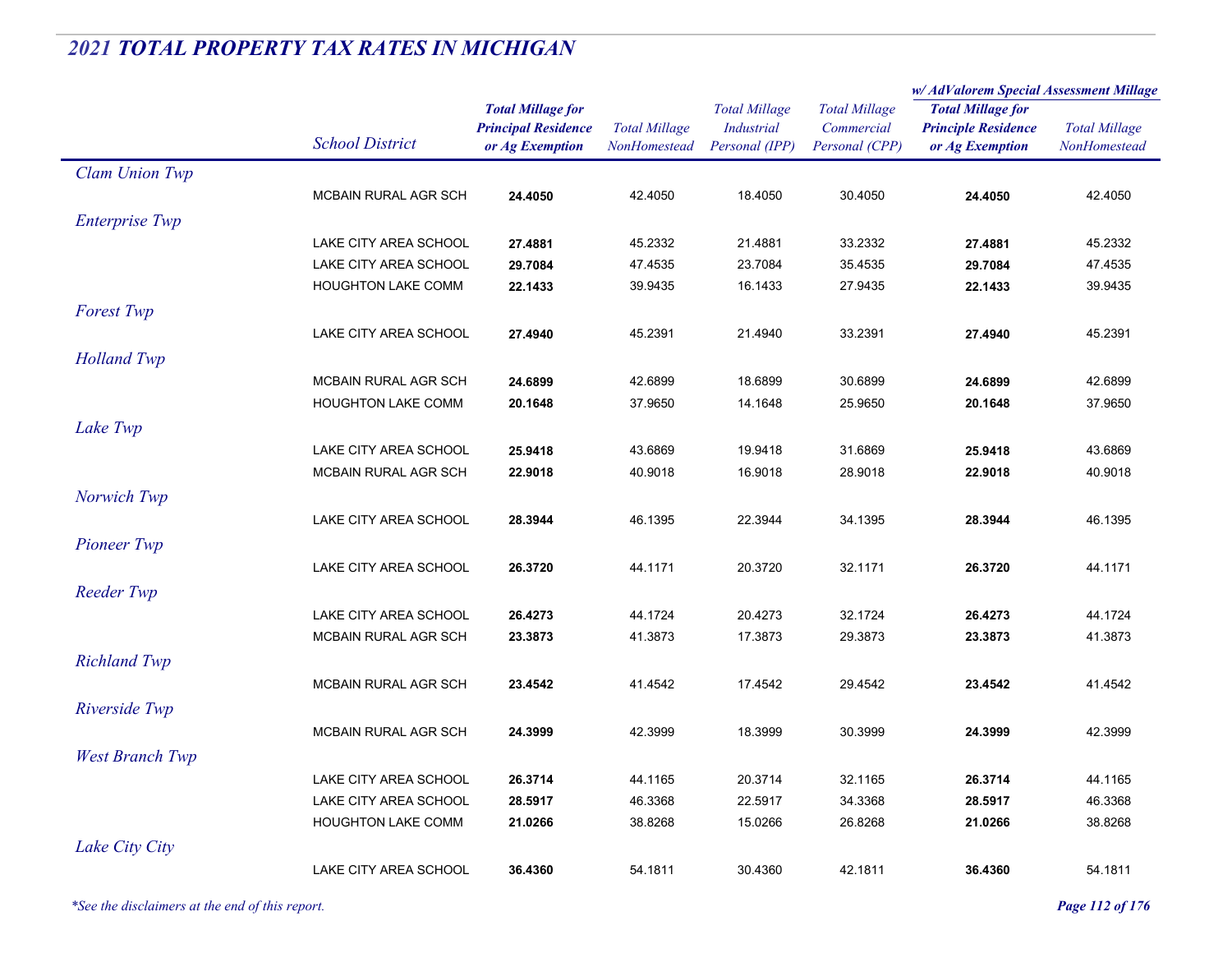|                            |                               |                                                                           | <b>Total Millage</b><br>NonHomestead | <b>Total Millage</b><br><b>Industrial</b><br>Personal (IPP) |                                                      | w/ AdValorem Special Assessment Millage                                   |                                      |
|----------------------------|-------------------------------|---------------------------------------------------------------------------|--------------------------------------|-------------------------------------------------------------|------------------------------------------------------|---------------------------------------------------------------------------|--------------------------------------|
|                            | <b>School District</b>        | <b>Total Millage for</b><br><b>Principal Residence</b><br>or Ag Exemption |                                      |                                                             | <b>Total Millage</b><br>Commercial<br>Personal (CPP) | <b>Total Millage for</b><br><b>Principle Residence</b><br>or Ag Exemption | <b>Total Millage</b><br>NonHomestead |
| <b>Mcbain City</b>         |                               |                                                                           |                                      |                                                             |                                                      |                                                                           |                                      |
|                            | MCBAIN RURAL AGR SCH          | 33.4402                                                                   | 51.4402                              | 27.4402                                                     | 39.4402                                              | 33.4402                                                                   | 51.4402                              |
| <b>COUNTY: Monroe</b>      |                               |                                                                           |                                      |                                                             |                                                      |                                                                           |                                      |
| Ash Twp                    |                               |                                                                           |                                      |                                                             |                                                      |                                                                           |                                      |
|                            | AIRPORT COMMUNITY SC          | 24.4962                                                                   | 42.4962                              | 18.4962                                                     | 30.4962                                              | 24.4962                                                                   | 42.4962                              |
| <b>VILLAGE OF CARLETON</b> | AIRPORT COMMUNITY SC          | 33.7872                                                                   | 51.7872                              | 27.7872                                                     | 39.7872                                              | 33.7872                                                                   | 51.7872                              |
|                            | FLAT ROCK COMMUNITY           | 33.5641                                                                   | 51.5641                              | 27.5641                                                     | 39.5641                                              | 33.5641                                                                   | 51.5641                              |
|                            | <b>HURON SCHOOL DISTRIC</b>   | 29.3441                                                                   | 47.3441                              | 23.3441                                                     | 35.3441                                              | 29.3441                                                                   | 47.3441                              |
| <b>Bedford Twp</b>         |                               |                                                                           |                                      |                                                             |                                                      |                                                                           |                                      |
|                            | BEDFORD PUBLIC SCHOO          | 26.1372                                                                   | 44.1372                              | 20.1372                                                     | 32.1372                                              | 26.1372                                                                   | 44.1372                              |
|                            | <b>IDA PUBLIC SCHOOL DIST</b> | 24.1472                                                                   | 42.1472                              | 18.1472                                                     | 30.1472                                              | 24.1472                                                                   | 42.1472                              |
|                            | MASON CONS SCHOOL DI          | 24.1472                                                                   | 42.1004                              | 18.1472                                                     | 30.1004                                              | 24.1472                                                                   | 42.1004                              |
| <b>Berlin Twp</b>          |                               |                                                                           |                                      |                                                             |                                                      |                                                                           |                                      |
|                            | AIRPORT COMMUNITY SC          | 23.7991                                                                   | 41.7991                              | 17.7991                                                     | 29.7991                                              | 25.7991                                                                   | 43.7991                              |
| VILLAGE OF SOUTH ROCKWOOD  | AIRPORT COMMUNITY SC          | 36.8985                                                                   | 54.8985                              | 30.8985                                                     | 42.8985                                              | 38.8985                                                                   | 56.8985                              |
|                            | JEFFERSON SCHOOLS-M           | 22.3991                                                                   | 40.3991                              | 16.3991                                                     | 28.3991                                              | 24.3991                                                                   | 42.3991                              |
| VILLAGE OF ESTRAL BEACH    | JEFFERSON SCHOOLS-M           | 32.0499                                                                   | 50.0499                              | 26.0499                                                     | 38.0499                                              | 34.0499                                                                   | 52.0499                              |
|                            | FLAT ROCK COMMUNITY           | 32.8670                                                                   | 50.8670                              | 26.8670                                                     | 38.8670                                              | 34.8670                                                                   | 52.8670                              |
| Dundee Twp                 |                               |                                                                           |                                      |                                                             |                                                      |                                                                           |                                      |
|                            | <b>BRITTON DEERFIELD SCH</b>  | 30.4435                                                                   | 48.4435                              | 24.4435                                                     | 36.4435                                              | 30.4435                                                                   | 48.4435                              |
|                            | DUNDEE COMMUNITY SC           | 28.9184                                                                   | 46.9184                              | 22.9184                                                     | 34.9184                                              | 28.9184                                                                   | 46.9184                              |
| <b>VILLAGE OF DUNDEE</b>   | DUNDEE COMMUNITY SC           | 38.7294                                                                   | 56.7294                              | 32.7294                                                     | 44.7294                                              | 38.7294                                                                   | 56.7294                              |
|                            | IDA PUBLIC SCHOOL DIST        | 23.1884                                                                   | 41.1884                              | 17.1884                                                     | 29.1884                                              | 23.1884                                                                   | 41.1884                              |
|                            | SUMMERFIELD SCHOOL D          | 25.2584                                                                   | 43.2584                              | 19.2584                                                     | 31.2584                                              | 25.2584                                                                   | 43.2584                              |
| Erie Twp                   |                               |                                                                           |                                      |                                                             |                                                      |                                                                           |                                      |
|                            | BEDFORD PUBLIC SCHOO          | 27.2641                                                                   | 45.2641                              | 21.2641                                                     | 33.2641                                              | 27.2641                                                                   | 45.2641                              |
|                            | MASON CONS SCHOOL DI          | 25.2741                                                                   | 43.2273                              | 19.2741                                                     | 31.2273                                              | 25.2741                                                                   | 43.2273                              |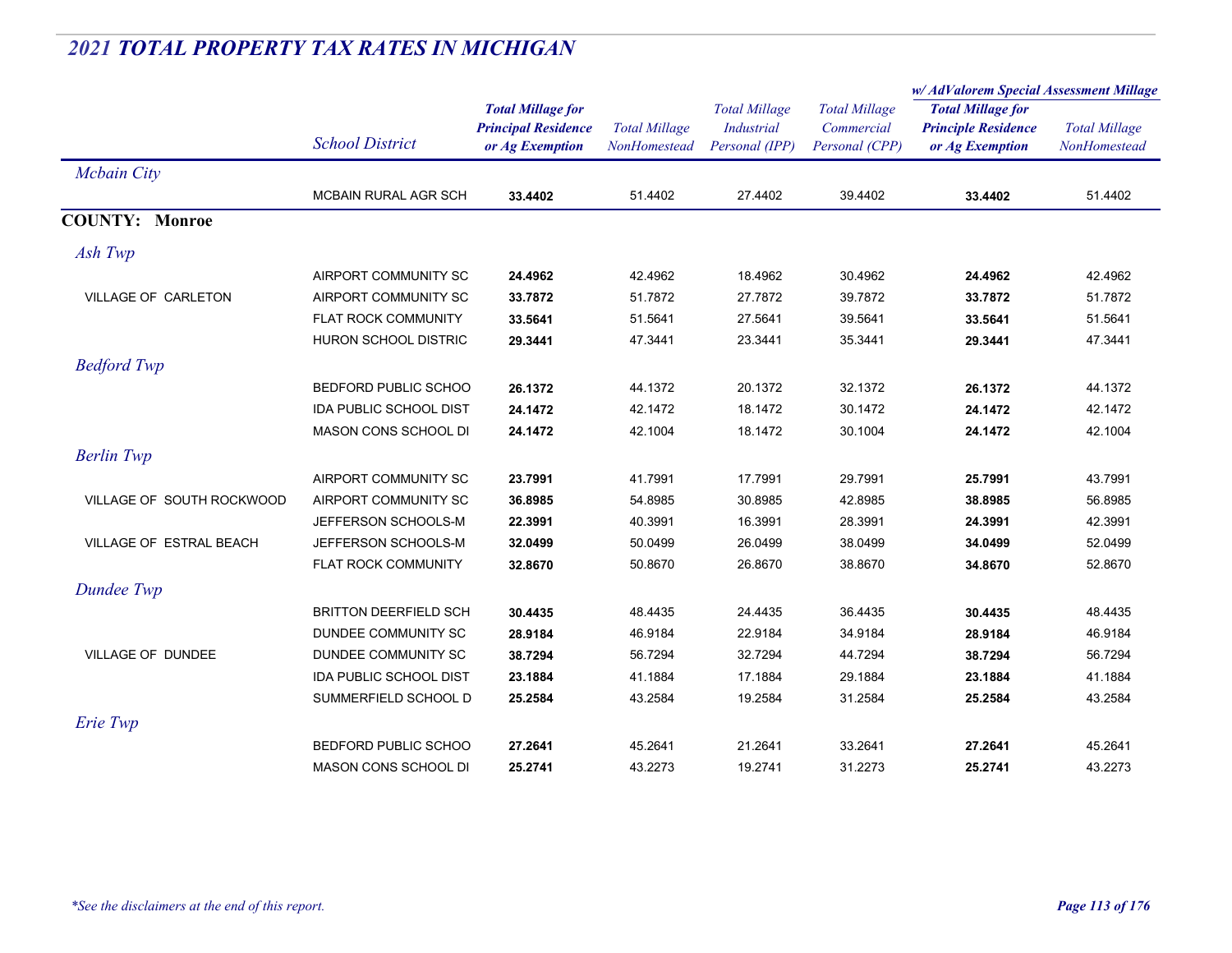|                          |                               |                                               |                                      | <b>Total Millage</b>                | <b>Total Millage</b>         | w/AdValorem Special Assessment Millage        |                                      |
|--------------------------|-------------------------------|-----------------------------------------------|--------------------------------------|-------------------------------------|------------------------------|-----------------------------------------------|--------------------------------------|
|                          |                               | <b>Total Millage for</b>                      |                                      |                                     |                              | <b>Total Millage for</b>                      |                                      |
|                          | <b>School District</b>        | <b>Principal Residence</b><br>or Ag Exemption | <b>Total Millage</b><br>NonHomestead | <b>Industrial</b><br>Personal (IPP) | Commercial<br>Personal (CPP) | <b>Principle Residence</b><br>or Ag Exemption | <b>Total Millage</b><br>NonHomestead |
| <b>Exeter Twp</b>        |                               |                                               |                                      |                                     |                              |                                               |                                      |
|                          | MONROE PUBLIC SCHOOL          | 24.8157                                       | 42.8157                              | 18.8157                             | 30.8157                      | 24.8157                                       | 42.8157                              |
| <b>VILLAGE OF MAYBEE</b> | MONROE PUBLIC SCHOOL          | 31.8157                                       | 49.8157                              | 25.8157                             | 37.8157                      | 31.8157                                       | 49.8157                              |
|                          | AIRPORT COMMUNITY SC          | 25.1657                                       | 43.1657                              | 19.1657                             | 31.1657                      | 25.1657                                       | 43.1657                              |
|                          | DUNDEE COMMUNITY SC           | 28.0457                                       | 46.0457                              | 22.0457                             | 34.0457                      | 28.0457                                       | 46.0457                              |
| <b>VILLAGE OF MAYBEE</b> | DUNDEE COMMUNITY SC           | 35.0457                                       | 53.0457                              | 29.0457                             | 41.0457                      | 35.0457                                       | 53.0457                              |
|                          | MILAN AREA SCHOOLS            | 33.1033                                       | 51.0727                              | 27.1033                             | 39.0727                      | 33.1033                                       | 51.0727                              |
| Frenchtown Twp           |                               |                                               |                                      |                                     |                              |                                               |                                      |
|                          | MONROE PUBLIC SCHOOL          | 30.7669                                       | 48.7669                              | 24.7669                             | 36.7669                      | 30.7669                                       | 48.7669                              |
|                          | AIRPORT COMMUNITY SC          | 31.1169                                       | 49.1169                              | 25.1169                             | 37.1169                      | 31.1169                                       | 49.1169                              |
|                          | JEFFERSON SCHOOLS-M           | 29.7169                                       | 47.7169                              | 23.7169                             | 35.7169                      | 29.7169                                       | 47.7169                              |
|                          | JEFFERSON SCHOOLS - R         | 32.7169                                       | 50.7169                              | 26.7169                             | 38.7169                      | 32.7169                                       | 50.7169                              |
| Ida Twp                  |                               |                                               |                                      |                                     |                              |                                               |                                      |
|                          | <b>IDA PUBLIC SCHOOL DIST</b> | 22.0703                                       | 40.0703                              | 16.0703                             | 28.0703                      | 22.0703                                       | 40.0703                              |
|                          | SUMMERFIELD SCHOOL D          | 24.1403                                       | 42.1403                              | 18.1403                             | 30.1403                      | 24.1403                                       | 42.1403                              |
| Lasalle Twp              |                               |                                               |                                      |                                     |                              |                                               |                                      |
|                          | MONROE PUBLIC SCHOOL          | 24.2525                                       | 42.2525                              | 18.2525                             | 30.2525                      | 24.2525                                       | 42.2525                              |
|                          | IDA PUBLIC SCHOOL DIST        | 21.7525                                       | 39.7525                              | 15.7525                             | 27.7525                      | 21.7525                                       | 39.7525                              |
|                          | MASON CONS SCHOOL DI          | 21.7525                                       | 39.7057                              | 15.7525                             | 27.7057                      | 21.7525                                       | 39.7057                              |
| London Twp               |                               |                                               |                                      |                                     |                              |                                               |                                      |
|                          | DUNDEE COMMUNITY SC           | 29.7997                                       | 47.7997                              | 23.7997                             | 35.7997                      | 29.7997                                       | 47.7997                              |
|                          | MILAN AREA SCHOOLS            | 34.8573                                       | 52.8267                              | 28.8573                             | 40.8267                      | 34.8573                                       | 52.8267                              |
| Milan Twp                |                               |                                               |                                      |                                     |                              |                                               |                                      |
|                          | <b>BRITTON DEERFIELD SCH</b>  | 31.0661                                       | 49.0661                              | 25.0661                             | 37.0661                      | 31.0661                                       | 49.0661                              |
|                          | DUNDEE COMMUNITY SC           | 29.5410                                       | 47.5410                              | 23.5410                             | 35.5410                      | 29.5410                                       | 47.5410                              |
|                          | MILAN AREA SCHOOLS            | 34.5986                                       | 52.5680                              | 28.5986                             | 40.5680                      | 34.5986                                       | 52.5680                              |
| Monroe Twp               |                               |                                               |                                      |                                     |                              |                                               |                                      |
|                          | MONROE PUBLIC SCHOOL          | 28.5177                                       | 46.5177                              | 22.5177                             | 34.5177                      | 28.5177                                       | 46.5177                              |
|                          | <b>IDA PUBLIC SCHOOL DIST</b> | 26.0177                                       | 44.0177                              | 20.0177                             | 32.0177                      | 26.0177                                       | 44.0177                              |
|                          |                               |                                               |                                      |                                     |                              |                                               |                                      |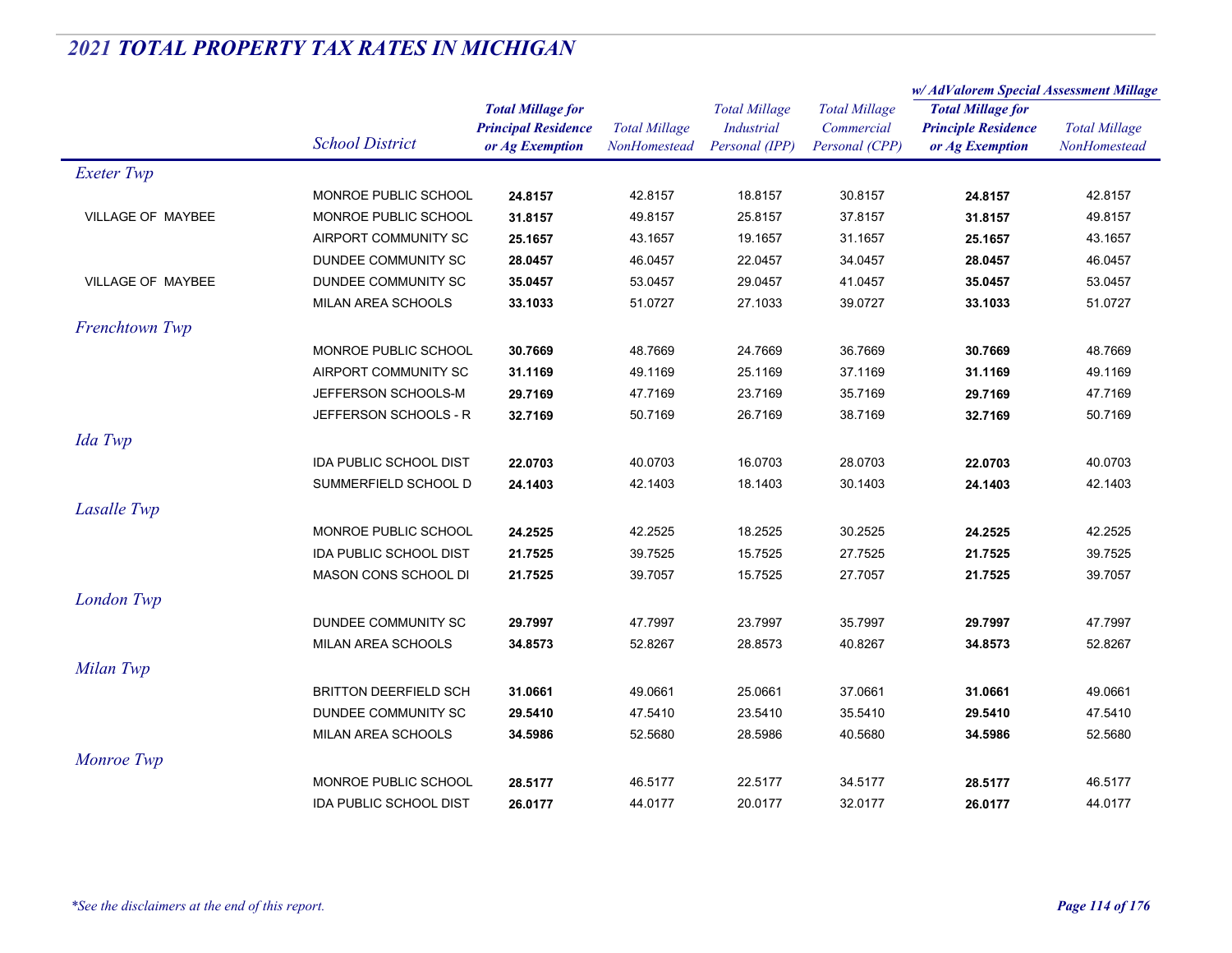|                         |                               |                                                                           |                                      |                                                      |                                                      | w/ AdValorem Special Assessment Millage                                   |                                             |
|-------------------------|-------------------------------|---------------------------------------------------------------------------|--------------------------------------|------------------------------------------------------|------------------------------------------------------|---------------------------------------------------------------------------|---------------------------------------------|
|                         | <b>School District</b>        | <b>Total Millage for</b><br><b>Principal Residence</b><br>or Ag Exemption | <b>Total Millage</b><br>NonHomestead | <b>Total Millage</b><br>Industrial<br>Personal (IPP) | <b>Total Millage</b><br>Commercial<br>Personal (CPP) | <b>Total Millage for</b><br><b>Principle Residence</b><br>or Ag Exemption | <b>Total Millage</b><br><b>NonHomestead</b> |
| Raisinville Twp         |                               |                                                                           |                                      |                                                      |                                                      |                                                                           |                                             |
|                         | MONROE PUBLIC SCHOOL          | 23.4923                                                                   | 41.4923                              | 17.4923                                              | 29.4923                                              | 23.4923                                                                   | 41.4923                                     |
|                         | DUNDEE COMMUNITY SC           | 26.7223                                                                   | 44.7223                              | 20.7223                                              | 32.7223                                              | 26.7223                                                                   | 44.7223                                     |
|                         | <b>IDA PUBLIC SCHOOL DIST</b> | 20.9923                                                                   | 38.9923                              | 14.9923                                              | 26.9923                                              | 20.9923                                                                   | 38.9923                                     |
| Summerfield Twp         |                               |                                                                           |                                      |                                                      |                                                      |                                                                           |                                             |
|                         | <b>BRITTON DEERFIELD SCH</b>  | 32.6647                                                                   | 50.6647                              | 26.6647                                              | 38.6647                                              | 32.6647                                                                   | 50.6647                                     |
|                         | SUMMERFIELD SCHOOL D          | 27.4796                                                                   | 45.4796                              | 21.4796                                              | 33.4796                                              | 27.4796                                                                   | 45.4796                                     |
|                         | WHITEFORD AGR SCHOO           | 30.3396                                                                   | 47.7968                              | 24.3396                                              | 35.7968                                              | 30.3396                                                                   | 47.7968                                     |
| Whiteford Twp           |                               |                                                                           |                                      |                                                      |                                                      |                                                                           |                                             |
|                         | <b>BLISSFIELD COMMUNITY</b>   | 27.4437                                                                   | 45.4437                              | 21.4437                                              | 33.4437                                              | 27.4437                                                                   | 45.4437                                     |
|                         | BEDFORD PUBLIC SCHOO          | 25.1286                                                                   | 43.1286                              | 19.1286                                              | 31.1286                                              | 25.1286                                                                   | 43.1286                                     |
|                         | <b>WHITEFORD AGR SCHOO</b>    | 28.0686                                                                   | 45.5258                              | 22.0686                                              | 33.5258                                              | 28.0686                                                                   | 45.5258                                     |
| Luna Pier City          |                               |                                                                           |                                      |                                                      |                                                      |                                                                           |                                             |
|                         | MASON CONS SCHOOL DI          | 32.9460                                                                   | 50.8992                              | 26.9460                                              | 38.8992                                              | 32.9460                                                                   | 50.8992                                     |
| Milan City              |                               |                                                                           |                                      |                                                      |                                                      |                                                                           |                                             |
|                         | MILAN AREA SCHOOLS            | 50.0259                                                                   | 67.9953                              | 44.0259                                              | 55.9953                                              | 50.0259                                                                   | 67.9953                                     |
| <b>Monroe City</b>      |                               |                                                                           |                                      |                                                      |                                                      |                                                                           |                                             |
|                         | MONROE PUBLIC SCHOOL          | 43.3723                                                                   | 61.3723                              | 37.3723                                              | 49.3723                                              | 43.3723                                                                   | 61.3723                                     |
|                         | JEFFERSON SCHOOLS-M           | 42.3223                                                                   | 60.3223                              | 36.3223                                              | 48.3223                                              | 42.3223                                                                   | 60.3223                                     |
| Petersburg City         |                               |                                                                           |                                      |                                                      |                                                      |                                                                           |                                             |
|                         | SUMMERFIELD SCHOOL D          | 41.1950                                                                   | 59.1950                              | 35.1950                                              | 47.1950                                              | 41.1950                                                                   | 59.1950                                     |
| <b>COUNTY: Montcalm</b> |                               |                                                                           |                                      |                                                      |                                                      |                                                                           |                                             |
| <b>Belvidere</b> Twp    |                               |                                                                           |                                      |                                                      |                                                      |                                                                           |                                             |
|                         | MONTABELLA COMM SCH           | 32.4348                                                                   | 50.2875                              | 26.4348                                              | 38.2875                                              | 32.4348                                                                   | 50.2875                                     |
|                         | TR-LAKEVIEW/MONTABEL          | 32.6148                                                                   | 50.4675                              | 26.6148                                              | 38.4675                                              | 32.6148                                                                   | 50.4675                                     |
|                         | LAKEVIEW COMMUNITY S          | 31.8045                                                                   | 49.8045                              | 25.8045                                              | 37.8045                                              | 31.8045                                                                   | 49.8045                                     |
| <b>Bloomer</b> Twp      |                               |                                                                           |                                      |                                                      |                                                      |                                                                           |                                             |
|                         | CARSON CITY CRYSTAL A         | 24.8665                                                                   | 42.8665                              | 18.8665                                              | 30.8665                                              | 24.8665                                                                   | 42.8665                                     |
|                         |                               |                                                                           |                                      |                                                      |                                                      |                                                                           |                                             |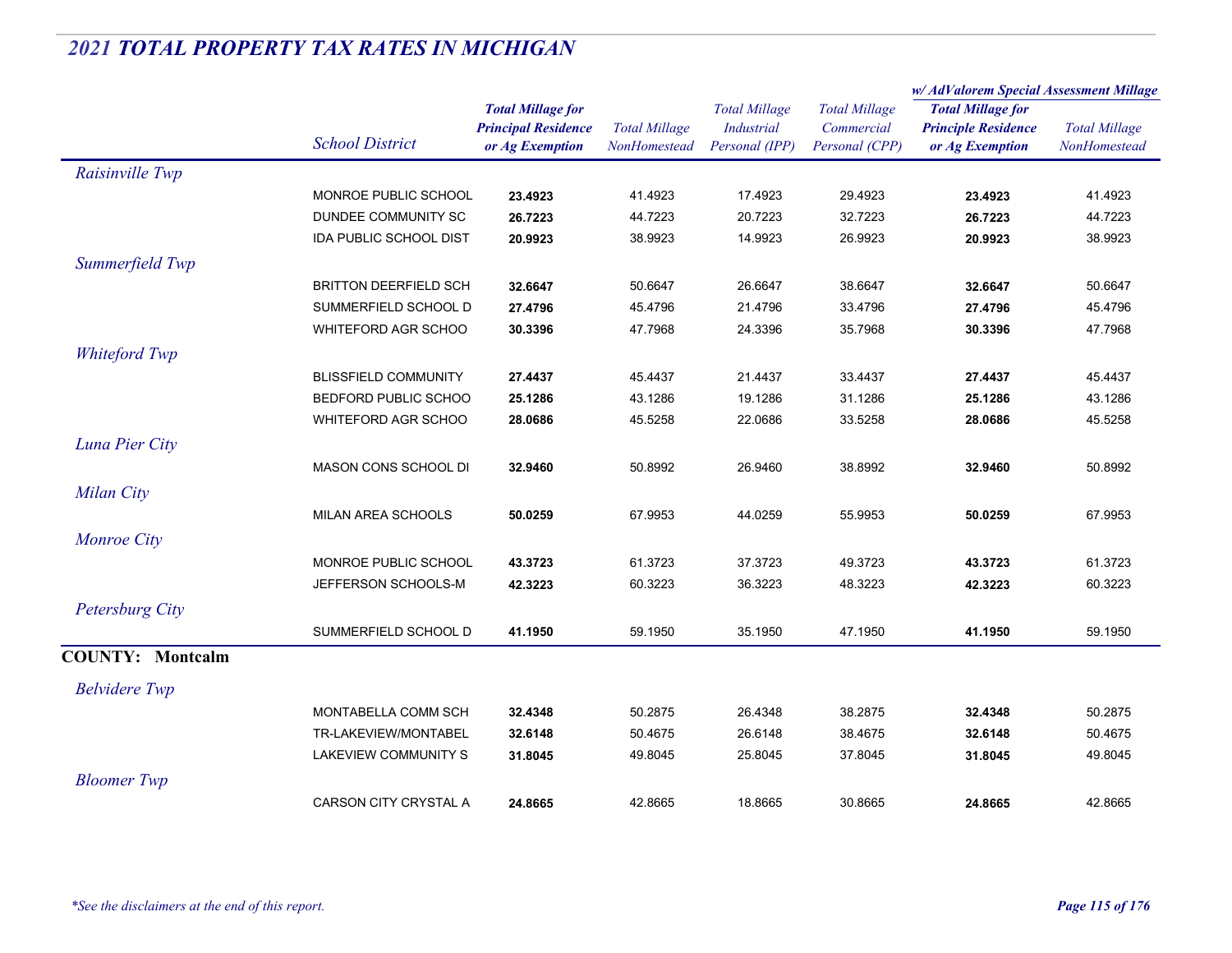|                            |                              |                                                                           |                                      |                                                             |                                                      | w/AdValorem Special Assessment Millage                                    |                                      |
|----------------------------|------------------------------|---------------------------------------------------------------------------|--------------------------------------|-------------------------------------------------------------|------------------------------------------------------|---------------------------------------------------------------------------|--------------------------------------|
|                            | <b>School District</b>       | <b>Total Millage for</b><br><b>Principal Residence</b><br>or Ag Exemption | <b>Total Millage</b><br>NonHomestead | <b>Total Millage</b><br><b>Industrial</b><br>Personal (IPP) | <b>Total Millage</b><br>Commercial<br>Personal (CPP) | <b>Total Millage for</b><br><b>Principle Residence</b><br>or Ag Exemption | <b>Total Millage</b><br>NonHomestead |
| <b>Bushnell Twp</b>        |                              |                                                                           |                                      |                                                             |                                                      |                                                                           |                                      |
|                            | CARSON CITY CRYSTAL A        | 24.8405                                                                   | 42.8405                              | 18.8405                                                     | 30.8405                                              | 24.8405                                                                   | 42.8405                              |
|                            | CARSON CITY CRYSTAL (        | 22.3205                                                                   | 40.3205                              | 16.3205                                                     | 28.3205                                              | 22.3205                                                                   | 40.3205                              |
|                            | <b>CENTRAL MONTCALM PU</b>   | 28.5405                                                                   | 45.9868                              | 22.5405                                                     | 33.9868                                              | 28.5405                                                                   | 45.9868                              |
| <b>VILLAGE OF SHERIDAN</b> | CENTRAL MONTCALM PU          | 38.9066                                                                   | 56.3529                              | 32.9066                                                     | 44.3529                                              | 38.9066                                                                   | 56.3529                              |
| Cato Twp                   |                              |                                                                           |                                      |                                                             |                                                      |                                                                           |                                      |
|                            | <b>LAKEVIEW COMMUNITY S</b>  | 28.8066                                                                   | 46.8066                              | 22.8066                                                     | 34.8066                                              | 28.8066                                                                   | 46.8066                              |
| <b>VILLAGE OF LAKEVIEW</b> | <b>LAKEVIEW COMMUNITY S</b>  | 43.3287                                                                   | 61.3287                              | 37.3287                                                     | 49.3287                                              | 43.3287                                                                   | 61.3287                              |
| Crystal Twp                |                              |                                                                           |                                      |                                                             |                                                      |                                                                           |                                      |
|                            | <b>ITHACA PUBLIC SCHOOLS</b> | 27.1531                                                                   | 45.1531                              | 21.1531                                                     | 33.1531                                              | 27.1531                                                                   | 45.1531                              |
|                            | CARSON CITY CRYSTAL A        | 27.9469                                                                   | 45.9469                              | 21.9469                                                     | 33.9469                                              | 27.9469                                                                   | 45.9469                              |
|                            | CENTRAL MONTCALM PU          | 31.6469                                                                   | 49.0932                              | 25.6469                                                     | 37.0932                                              | 31.6469                                                                   | 49.0932                              |
| Day Twp                    |                              |                                                                           |                                      |                                                             |                                                      |                                                                           |                                      |
|                            | MONTABELLA COMM SCH          | 31.4951                                                                   | 49.3478                              | 25.4951                                                     | 37.3478                                              | 31.4951                                                                   | 49.3478                              |
| VILLAGE OF MCBRIDE         | MONTABELLA COMM SCH          | 38.4951                                                                   | 56.3478                              | 32.4951                                                     | 44.3478                                              | 38.4951                                                                   | 56.3478                              |
|                            | CENTRAL MONTCALM PU          | 31.5751                                                                   | 49.0214                              | 25.5751                                                     | 37.0214                                              | 31.5751                                                                   | 49.0214                              |
|                            | <b>VESTABURG COMMUNITY</b>   | 33.1751                                                                   | 51.1751                              | 27.1751                                                     | 39.1751                                              | 33.1751                                                                   | 51.1751                              |
| Douglass Twp               |                              |                                                                           |                                      |                                                             |                                                      |                                                                           |                                      |
|                            | MONTABELLA COMM SCH          | 28.9518                                                                   | 46.8045                              | 22.9518                                                     | 34.8045                                              | 28.9518                                                                   | 46.8045                              |
|                            | LAKEVIEW COMMUNITY S         | 28.3215                                                                   | 46.3215                              | 22.3215                                                     | 34.3215                                              | 28.3215                                                                   | 46.3215                              |
|                            | CENTRAL MONTCALM PU          | 29.0318                                                                   | 46.4781                              | 23.0318                                                     | 34.4781                                              | 29.0318                                                                   | 46.4781                              |
| Eureka Twp                 |                              |                                                                           |                                      |                                                             |                                                      |                                                                           |                                      |
|                            | BELDING AREA SCHOOL D        | 29.6534                                                                   | 47.6534                              | 23.6534                                                     | 35.6534                                              | 29.6534                                                                   | 47.6534                              |
|                            | <b>GREENVILLE PUBLIC SCH</b> | 30.3238                                                                   | 48.2321                              | 24.3238                                                     | 36.2321                                              | 30.3238                                                                   | 48.2321                              |
| Evergreen Twp              |                              |                                                                           |                                      |                                                             |                                                      |                                                                           |                                      |
|                            | CARSON CITY CRYSTAL A        | 25.2940                                                                   | 43.2940                              | 19.2940                                                     | 31.2940                                              | 25.2940                                                                   | 43.2940                              |
|                            | CENTRAL MONTCALM PU          | 28.9940                                                                   | 46.4403                              | 22.9940                                                     | 34.4403                                              | 28.9940                                                                   | 46.4403                              |
| <b>VILLAGE OF SHERIDAN</b> | <b>CENTRAL MONTCALM PU</b>   | 39.3601                                                                   | 56.8064                              | 33.3601                                                     | 44.8064                                              | 39.3601                                                                   | 56.8064                              |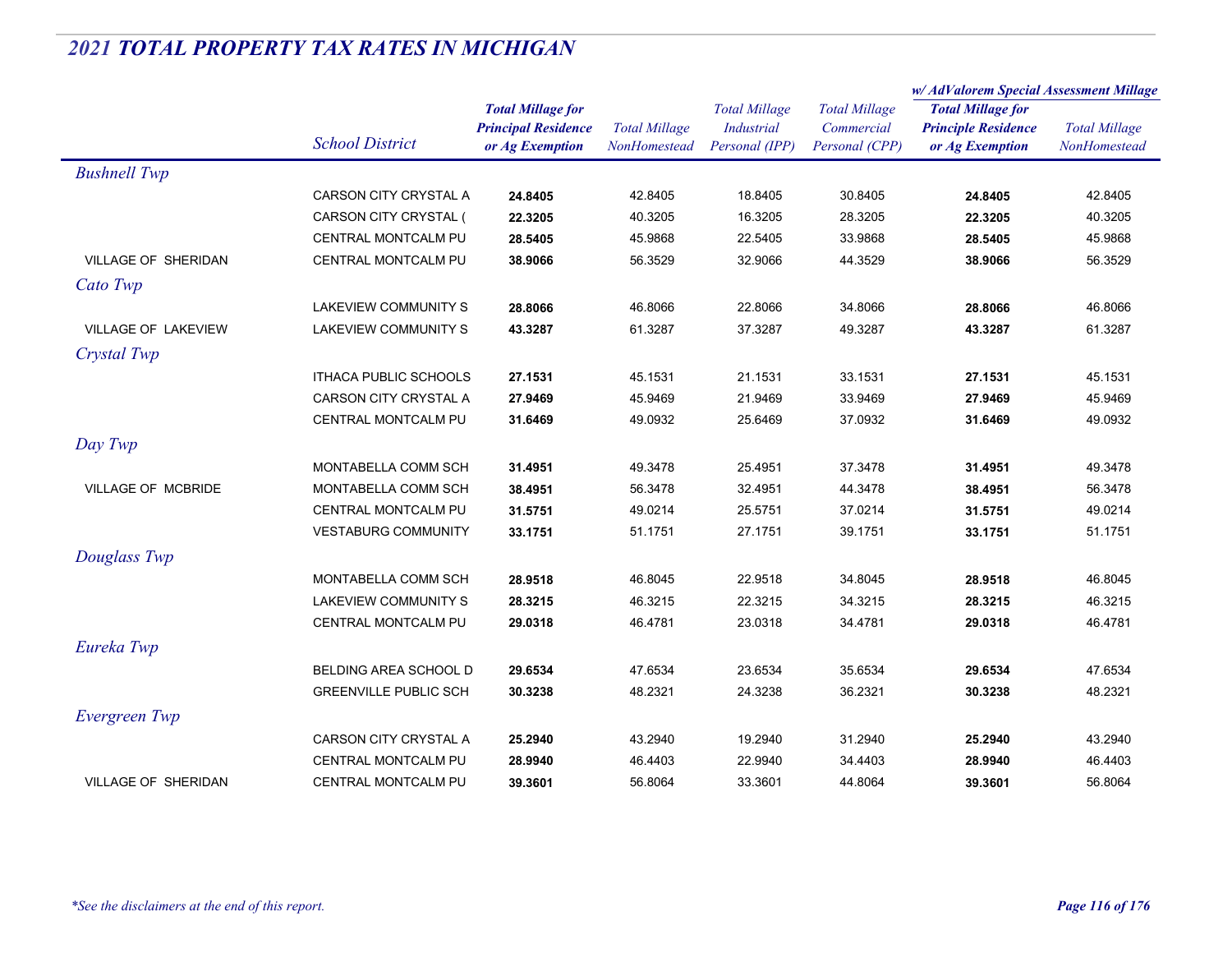|                            |                              | <b>Total Millage for</b>   |                      | <b>Total Millage</b> | <b>Total Millage</b><br>Commercial | w/ AdValorem Special Assessment Millage       |                                      |
|----------------------------|------------------------------|----------------------------|----------------------|----------------------|------------------------------------|-----------------------------------------------|--------------------------------------|
|                            |                              |                            |                      |                      |                                    | <b>Total Millage for</b>                      | <b>Total Millage</b><br>NonHomestead |
|                            | <b>School District</b>       | <b>Principal Residence</b> | <b>Total Millage</b> | <b>Industrial</b>    |                                    | <b>Principle Residence</b><br>or Ag Exemption |                                      |
|                            |                              | or Ag Exemption            | NonHomestead         | Personal (IPP)       | Personal (CPP)                     |                                               |                                      |
| <b>Fairplains Twp</b>      |                              |                            |                      |                      |                                    |                                               |                                      |
|                            | BELDING AREA SCHOOL D        | 27.4259                    | 45.4259              | 21.4259              | 33.4259                            | 27.4259                                       | 45.4259                              |
|                            | <b>GREENVILLE PUBLIC SCH</b> | 28.0963                    | 46.0046              | 22.0963              | 34.0046                            | 28.0963                                       | 46.0046                              |
|                            | TR-GREENVILLE/BELDING        | 32.7342                    | 50.6425              | 26.7342              | 38.6425                            | 32.7342                                       | 50.6425                              |
|                            | CENTRAL MONTCALM PU          | 29.2242                    | 46.6705              | 23.2242              | 34.6705                            | 29.2242                                       | 46.6705                              |
| <b>VILLAGE OF SHERIDAN</b> | <b>CENTRAL MONTCALM PU</b>   | 39.5903                    | 57.0366              | 33.5903              | 45.0366                            | 39.5903                                       | 57.0366                              |
| Ferris Twp                 |                              |                            |                      |                      |                                    |                                               |                                      |
|                            | <b>ALMA PUBLIC SCHOOLS</b>   | 27.3940                    | 45.3940              | 21.3940              | 33.3940                            | 27.3940                                       | 45.3940                              |
|                            | ALMA SD W/MCC                | 30.0793                    | 48.0793              | 24.0793              | 36.0793                            | 30.0793                                       | 48.0793                              |
|                            | CARSON CITY CRYSTAL A        | 25.8731                    | 43.8731              | 19.8731              | 31.8731                            | 25.8731                                       | 43.8731                              |
|                            | CENTRAL MONTCALM PU          | 29.5731                    | 47.0194              | 23.5731              | 35.0194                            | 29.5731                                       | 47.0194                              |
|                            | <b>VESTABURG COMMUNITY</b>   | 31.1731                    | 49.1731              | 25.1731              | 37.1731                            | 31.1731                                       | 49.1731                              |
| Home Twp                   |                              |                            |                      |                      |                                    |                                               |                                      |
|                            | MONTABELLA COMM SCH          | 32.5470                    | 50.3997              | 26.5470              | 38.3997                            | 32.5470                                       | 50.3997                              |
| <b>VILLAGE OF EDMORE</b>   | MONTABELLA COMM SCH          | 45.7377                    | 63.5904              | 39.7377              | 51.5904                            | 45.7377                                       | 63.5904                              |
|                            | <b>VESTABURG COMMUNITY</b>   | 34.2270                    | 52.2270              | 28.2270              | 40.2270                            | 34.2270                                       | 52.2270                              |
| Maple Valley Twp           |                              |                            |                      |                      |                                    |                                               |                                      |
|                            | TRI COUNTY AREA SCHO         | 27.5287                    | 45.5287              | 21.5287              | 33.5287                            | 27.5287                                       | 45.5287                              |
|                            | LAKEVIEW COMMUNITY S         | 30.7963                    | 48.7963              | 24.7963              | 36.7963                            | 30.7963                                       | 48.7963                              |
| Montcalm Twp               |                              |                            |                      |                      |                                    |                                               |                                      |
|                            | <b>GREENVILLE PUBLIC SCH</b> | 29.0144                    | 46.9227              | 23.0144              | 34.9227                            | 29.0144                                       | 46.9227                              |
|                            | LAKEVIEW COMMUNITY S         | 28.7423                    | 46.7423              | 22.7423              | 34.7423                            | 28.7423                                       | 46.7423                              |
|                            | CENTRAL MONTCALM PU          | 30.1423                    | 47.5886              | 24.1423              | 35.5886                            | 30.1423                                       | 47.5886                              |
| Pierson Twp                |                              |                            |                      |                      |                                    |                                               |                                      |
|                            | TRI COUNTY AREA SCHO         | 24.3046                    | 42.3046              | 18.3046              | 30.3046                            | 24.3046                                       | 42.3046                              |
| VILLAGE OF HOWARD CITY     | TRI COUNTY AREA SCHO         | 38.5757                    | 56.5757              | 32.5757              | 44.5757                            | 38.5757                                       | 56.5757                              |
| <b>VILLAGE OF PIERSON</b>  | TRI COUNTY AREA SCHO         | 33.8759                    | 51.8759              | 27.8759              | 39.8759                            | 33.8759                                       | 51.8759                              |
| Pine Twp                   |                              |                            |                      |                      |                                    |                                               |                                      |
|                            | LAKEVIEW COMMUNITY S         | 28.8140                    | 46.8140              | 22.8140              | 34.8140                            | 28.8140                                       | 46.8140                              |
|                            | <b>CENTRAL MONTCALM PU</b>   | 30.2140                    | 47.6603              | 24.2140              | 35.6603                            | 30.2140                                       | 47.6603                              |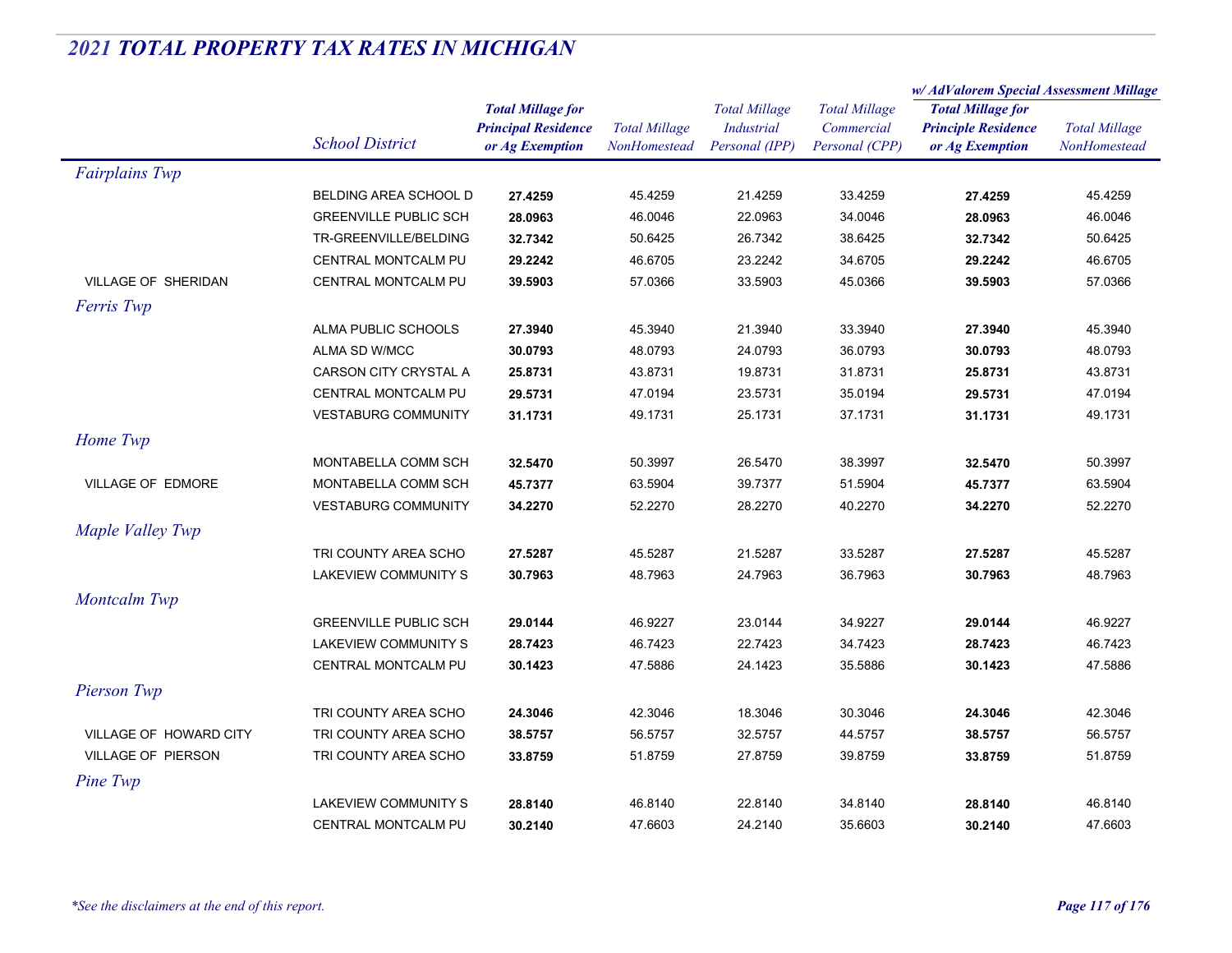|                            |                              |                                                                           |                                      |                                                             |                                                      | w/ AdValorem Special Assessment Millage                                   |                                      |
|----------------------------|------------------------------|---------------------------------------------------------------------------|--------------------------------------|-------------------------------------------------------------|------------------------------------------------------|---------------------------------------------------------------------------|--------------------------------------|
|                            | <b>School District</b>       | <b>Total Millage for</b><br><b>Principal Residence</b><br>or Ag Exemption | <b>Total Millage</b><br>NonHomestead | <b>Total Millage</b><br><b>Industrial</b><br>Personal (IPP) | <b>Total Millage</b><br>Commercial<br>Personal (CPP) | <b>Total Millage for</b><br><b>Principle Residence</b><br>or Ag Exemption | <b>Total Millage</b><br>NonHomestead |
| Reynolds Twp               |                              |                                                                           |                                      |                                                             |                                                      |                                                                           |                                      |
|                            | TRI COUNTY AREA SCHO         | 25.3947                                                                   | 43.3947                              | 19.3947                                                     | 31.3947                                              | 27.3947                                                                   | 45.3947                              |
| VILLAGE OF HOWARD CITY     | TRI COUNTY AREA SCHO         | 39.6658                                                                   | 57.6658                              | 33.6658                                                     | 45.6658                                              | 41.6658                                                                   | 59.6658                              |
| <b>Richland Twp</b>        |                              |                                                                           |                                      |                                                             |                                                      |                                                                           |                                      |
|                            | ALMA PUBLIC SCHOOLS          | 27.4260                                                                   | 45.4260                              | 21.4260                                                     | 33.4260                                              | 27.4260                                                                   | 45.4260                              |
|                            | MONTABELLA COMM SCH          | 29.5251                                                                   | 47.3778                              | 23.5251                                                     | 35.3778                                              | 29.5251                                                                   | 47.3778                              |
|                            | <b>VESTABURG COMMUNITY</b>   | 31.2051                                                                   | 49.2051                              | 25.2051                                                     | 37.2051                                              | 31.2051                                                                   | 49.2051                              |
|                            | TR-DISTRICT 59151 VEST       | 31.2051                                                                   | 49.2051                              | 25.2051                                                     | 37.2051                                              | 31.2051                                                                   | 49.2051                              |
| Sidney Twp                 |                              |                                                                           |                                      |                                                             |                                                      |                                                                           |                                      |
|                            | <b>GREENVILLE PUBLIC SCH</b> | 27.8502                                                                   | 45.7585                              | 21.8502                                                     | 33.7585                                              | 27.8502                                                                   | 45.7585                              |
|                            | CENTRAL MONTCALM PU          | 28.9781                                                                   | 46.4244                              | 22.9781                                                     | 34.4244                                              | 28.9781                                                                   | 46.4244                              |
| VILLAGE OF SHERIDAN        | CENTRAL MONTCALM PU          | 39.3442                                                                   | 56.7905                              | 33.3442                                                     | 44.7905                                              | 39.3442                                                                   | 56.7905                              |
| Winfield Twp               |                              |                                                                           |                                      |                                                             |                                                      |                                                                           |                                      |
|                            | MORLEY STANWOOD CO           | 21.9182                                                                   | 39.9092                              | 15.9182                                                     | 27.9092                                              | 21.9182                                                                   | 39.9092                              |
|                            | TRI COUNTY AREA SCHO         | 24.5356                                                                   | 42.5356                              | 18.5356                                                     | 30.5356                                              | 24.5356                                                                   | 42.5356                              |
|                            | LAKEVIEW COMMUNITY S         | 27.8032                                                                   | 45.8032                              | 21.8032                                                     | 33.8032                                              | 27.8032                                                                   | 45.8032                              |
| <b>Carson City City</b>    |                              |                                                                           |                                      |                                                             |                                                      |                                                                           |                                      |
|                            | CARSON CITY CRYSTAL A        | 40.8850                                                                   | 58.8850                              | 34.8850                                                     | 46.8850                                              | 40.8850                                                                   | 58.8850                              |
| Greenville City            |                              |                                                                           |                                      |                                                             |                                                      |                                                                           |                                      |
|                            | <b>GREENVILLE PUBLIC SCH</b> | 40.2948                                                                   | 58.2031                              | 34.2948                                                     | 46.2031                                              | 40.2948                                                                   | 58.2031                              |
| <b>Stanton City</b>        |                              |                                                                           |                                      |                                                             |                                                      |                                                                           |                                      |
|                            | CENTRAL MONTCALM PU          | 41.3253                                                                   | 58.7716                              | 35.3253                                                     | 46.7716                                              | 41.3253                                                                   | 58.7716                              |
| <b>COUNTY: Montmorency</b> |                              |                                                                           |                                      |                                                             |                                                      |                                                                           |                                      |
|                            |                              |                                                                           |                                      |                                                             |                                                      |                                                                           |                                      |
| Albert Twp                 |                              |                                                                           |                                      |                                                             |                                                      |                                                                           |                                      |
|                            | ATLANTA COMMUNITY SC         | 21.8738                                                                   | 39.7784                              | 15.8738                                                     | 27.7784                                              | 26.6238                                                                   | 44.5284                              |
|                            | JOHANNESBURG-LEWIST          | 21.3874                                                                   | 39.3874                              | 15.3874                                                     | 27.3874                                              | 26.1374                                                                   | 44.1374                              |
| Avery Twp                  |                              |                                                                           |                                      |                                                             |                                                      |                                                                           |                                      |
|                            | ATLANTA COMMUNITY SC         | 23.7046                                                                   | 41.6092                              | 17.7046                                                     | 29.6092                                              | 23.7046                                                                   | 41.6092                              |
| <b>Briley Twp</b>          |                              |                                                                           |                                      |                                                             |                                                      |                                                                           |                                      |
|                            | ATLANTA COMMUNITY SC         | 24.8693                                                                   | 42.7739                              | 18.8693                                                     | 30.7739                                              | 24.8693                                                                   | 42.7739                              |
|                            |                              |                                                                           |                                      |                                                             |                                                      |                                                                           |                                      |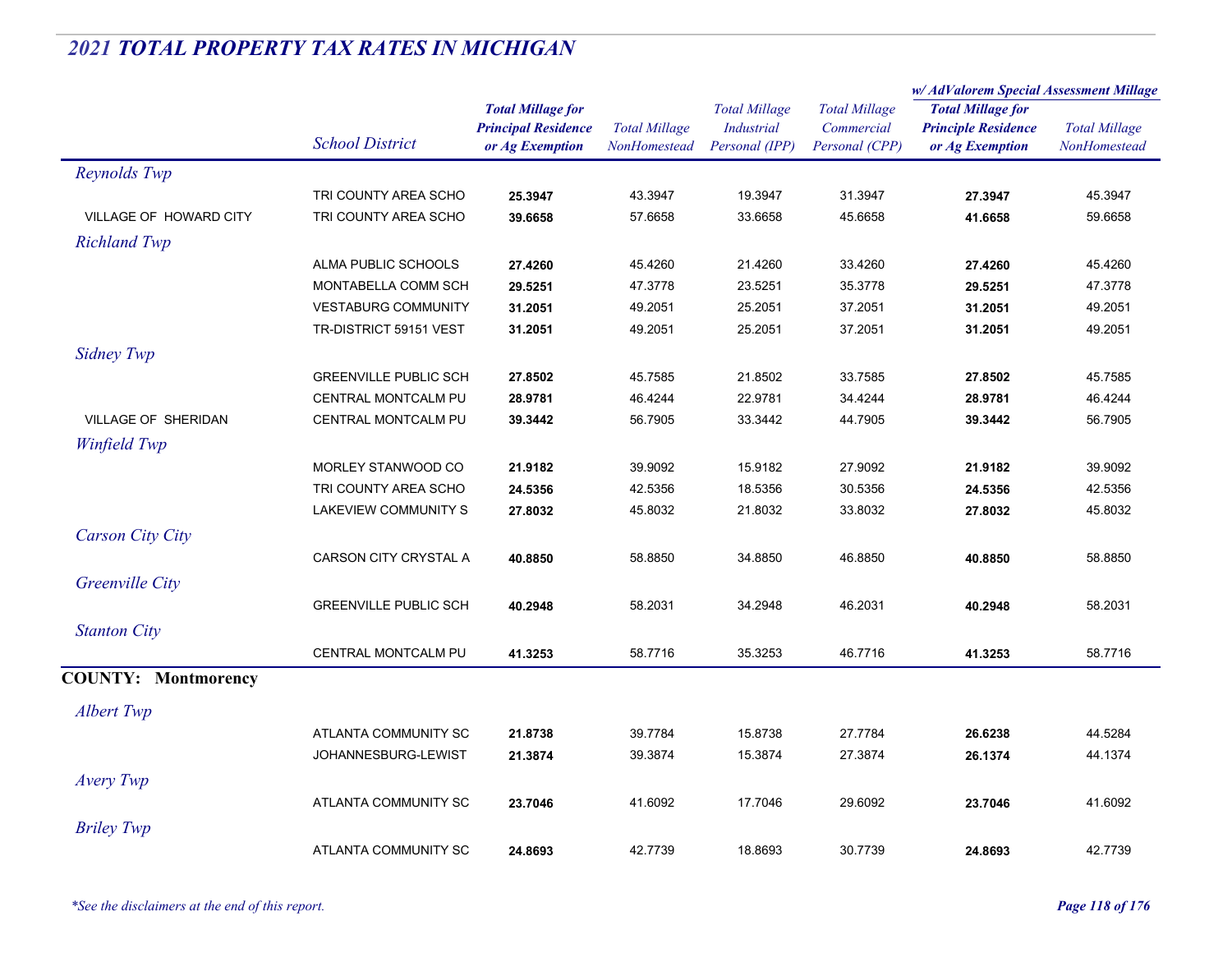|                           |                              |                                                                           |                                      |                                                             |                                                      | w/ AdValorem Special Assessment Millage                                   |                                      |
|---------------------------|------------------------------|---------------------------------------------------------------------------|--------------------------------------|-------------------------------------------------------------|------------------------------------------------------|---------------------------------------------------------------------------|--------------------------------------|
|                           | <b>School District</b>       | <b>Total Millage for</b><br><b>Principal Residence</b><br>or Ag Exemption | <b>Total Millage</b><br>NonHomestead | <b>Total Millage</b><br><b>Industrial</b><br>Personal (IPP) | <b>Total Millage</b><br>Commercial<br>Personal (CPP) | <b>Total Millage for</b><br><b>Principle Residence</b><br>or Ag Exemption | <b>Total Millage</b><br>NonHomestead |
| <b>Hillman Twp</b>        |                              |                                                                           |                                      |                                                             |                                                      |                                                                           |                                      |
|                           | HILLMAN COMMUNITY SC         | 24.8463                                                                   | 42.8463                              | 18.8463                                                     | 30.8463                                              | 24.8463                                                                   | 42.8463                              |
| <b>VILLAGE OF HILLMAN</b> | HILLMAN COMMUNITY SC         | 35.3463                                                                   | 53.3463                              | 29.3463                                                     | 41.3463                                              | 35.3463                                                                   | 53.3463                              |
| Loud Twp                  |                              |                                                                           |                                      |                                                             |                                                      |                                                                           |                                      |
|                           | ATLANTA COMMUNITY SC         | 23.6145                                                                   | 41.5191                              | 17.6145                                                     | 29.5191                                              | 23.6145                                                                   | 41.5191                              |
| Montmorency Twp           |                              |                                                                           |                                      |                                                             |                                                      |                                                                           |                                      |
|                           | ATLANTA COMMUNITY SC         | 23.9997                                                                   | 41.9043                              | 17.9997                                                     | 29.9043                                              | 23.9997                                                                   | 41.9043                              |
|                           | HILLMAN COMMUNITY SC         | 24.9461                                                                   | 42.9461                              | 18.9461                                                     | 30.9461                                              | 24.9461                                                                   | 42.9461                              |
| <b>Rust Twp</b>           |                              |                                                                           |                                      |                                                             |                                                      |                                                                           |                                      |
|                           | HILLMAN COMMUNITY SC         | 25.7654                                                                   | 43.7654                              | 19.7654                                                     | 31.7654                                              | 25.7654                                                                   | 43.7654                              |
| Vienna Twp                |                              |                                                                           |                                      |                                                             |                                                      |                                                                           |                                      |
|                           | ATLANTA COMMUNITY SC         | 23.6384                                                                   | 41.5430                              | 17.6384                                                     | 29.5430                                              | 23.6384                                                                   | 41.5430                              |
|                           | JOHANNESBURG-LEWIST          | 23.1520                                                                   | 41.1520                              | 17.1520                                                     | 29.1520                                              | 23.1520                                                                   | 41.1520                              |
| <b>COUNTY: Muskegon</b>   |                              |                                                                           |                                      |                                                             |                                                      |                                                                           |                                      |
| <b>Blue Lake Twp</b>      |                              |                                                                           |                                      |                                                             |                                                      |                                                                           |                                      |
|                           | HOLTON PUBLIC SCHOOL         | 34.4651                                                                   | 52.4651                              | 28.4651                                                     | 40.4651                                              | 34.4651                                                                   | 52.4651                              |
|                           | <b>WHITEHALL SCHOOL DIST</b> | 34.1516                                                                   | 52.1516                              | 28.1516                                                     | 40.1516                                              | 34.1516                                                                   | 52.1516                              |
| Casnovia Twp              |                              |                                                                           |                                      |                                                             |                                                      |                                                                           |                                      |
|                           | <b>KENT CITY COMMUNITY S</b> | 34.3516                                                                   | 52.1397                              | 28.3516                                                     | 40.1397                                              | 34.3516                                                                   | 52.1397                              |
| VILLAGE OF CASNOVIA       | <b>KENT CITY COMMUNITY S</b> | 46.3516                                                                   | 64.1397                              | 40.3516                                                     | 52.1397                                              | 46.3516                                                                   | 64.1397                              |
|                           | RAVENNA PUBLIC SCHOO         | 31.9301                                                                   | 49.9301                              | 25.9301                                                     | 37.9301                                              | 31.9301                                                                   | 49.9301                              |
|                           | <b>GRANT PUBLIC SCHOOL D</b> | 26.9349                                                                   | 44.9349                              | 20.9349                                                     | 32.9349                                              | 26.9349                                                                   | 44.9349                              |
| Cedar Creek Twp           |                              |                                                                           |                                      |                                                             |                                                      |                                                                           |                                      |
|                           | OAKRIDGE PUBLIC SCHO         | 32.6170                                                                   | 50.6170                              | 26.6170                                                     | 38.6170                                              | 32.6170                                                                   | 50.6170                              |
|                           | <b>HOLTON PUBLIC SCHOOL</b>  | 30.6770                                                                   | 48.6770                              | 24.6770                                                     | 36.6770                                              | 30.6770                                                                   | 48.6770                              |
|                           | REETHS PUFFER SCHOOL         | 32.4270                                                                   | 50.4270                              | 26.4270                                                     | 38.4270                                              | 32.4270                                                                   | 50.4270                              |
| <b>Dalton Twp</b>         |                              |                                                                           |                                      |                                                             |                                                      |                                                                           |                                      |
|                           | REETHS PUFFER SCHOOL         | 32.9850                                                                   | 50.9850                              | 26.9850                                                     | 38.9850                                              | 32.9850                                                                   | 50.9850                              |
|                           | <b>WHITEHALL SCHOOL DIST</b> | 30.9215                                                                   | 48.9215                              | 24.9215                                                     | 36.9215                                              | 30.9215                                                                   | 48.9215                              |
| VILLAGE OF LAKEWOOD CLUB  | <b>WHITEHALL SCHOOL DIST</b> | 38.4101                                                                   | 56.4101                              | 32.4101                                                     | 44.4101                                              | 38.4101                                                                   | 56.4101                              |
|                           |                              |                                                                           |                                      |                                                             |                                                      |                                                                           |                                      |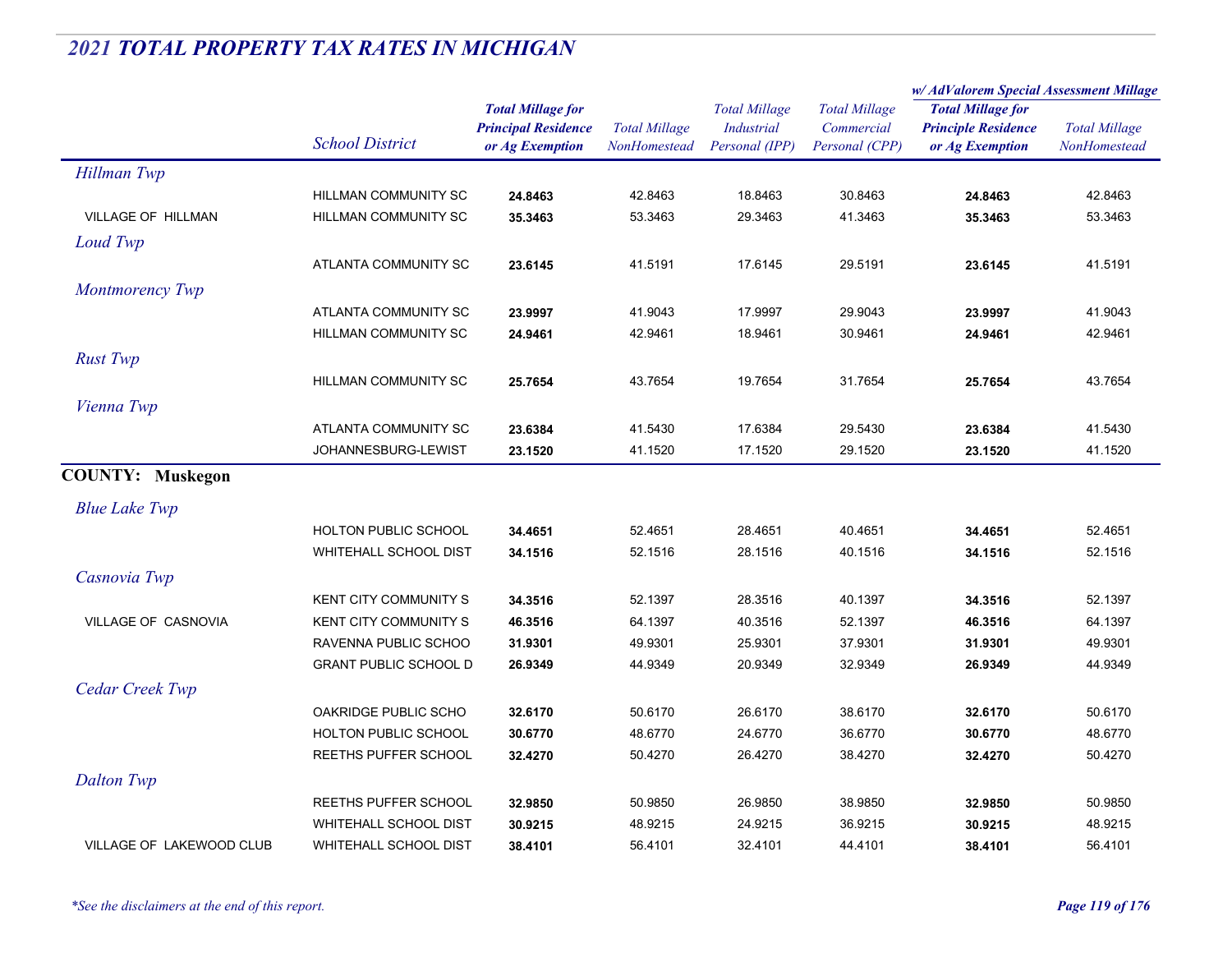|                             |                              |                                                                           |                                      |                                                      |                                                      | w/AdValorem Special Assessment Millage                                    |                                      |
|-----------------------------|------------------------------|---------------------------------------------------------------------------|--------------------------------------|------------------------------------------------------|------------------------------------------------------|---------------------------------------------------------------------------|--------------------------------------|
|                             | <b>School District</b>       | <b>Total Millage for</b><br><b>Principal Residence</b><br>or Ag Exemption | <b>Total Millage</b><br>NonHomestead | <b>Total Millage</b><br>Industrial<br>Personal (IPP) | <b>Total Millage</b><br>Commercial<br>Personal (CPP) | <b>Total Millage for</b><br><b>Principle Residence</b><br>or Ag Exemption | <b>Total Millage</b><br>NonHomestead |
| <b>Egelston Twp</b>         |                              |                                                                           |                                      |                                                      |                                                      |                                                                           |                                      |
|                             | OAKRIDGE PUBLIC SCHO         | 35.7864                                                                   | 53.7864                              | 29.7864                                              | 41.7864                                              | 35.7864                                                                   | 53.7864                              |
| <b>Fruitland Twp</b>        |                              |                                                                           |                                      |                                                      |                                                      |                                                                           |                                      |
|                             | REETHS PUFFER SCHOOL         | 34.0427                                                                   | 52.0427                              | 28.0427                                              | 40.0427                                              | 34.0427                                                                   | 52.0427                              |
|                             | <b>WHITEHALL SCHOOL DIST</b> | 31.9792                                                                   | 49.9792                              | 25.9792                                              | 37.9792                                              | 31.9792                                                                   | 49.9792                              |
| <b>Fruitport Twp</b>        |                              |                                                                           |                                      |                                                      |                                                      |                                                                           |                                      |
|                             | MONA SHORES SCHOOL           | 31.8804                                                                   | 49.8804                              | 25.8804                                              | 37.8804                                              | 31.8804                                                                   | 49.8804                              |
|                             | FRUITPORT COMMUNITY          | 31.2386                                                                   | 49.2386                              | 25.2386                                              | 37.2386                                              | 31.2386                                                                   | 49.2386                              |
| <b>VILLAGE OF FRUITPORT</b> | <b>FRUITPORT COMMUNITY</b>   | 38.2386                                                                   | 56.2386                              | 32.2386                                              | 44.2386                                              | 38.2386                                                                   | 56.2386                              |
| <b>Holton</b> Twp           |                              |                                                                           |                                      |                                                      |                                                      |                                                                           |                                      |
|                             | HOLTON PUBLIC SCHOOL         | 32.1074                                                                   | 50.1074                              | 26.1074                                              | 38.1074                                              | 32.1074                                                                   | 50.1074                              |
|                             | FREMONT PUBLIC SCHOO         | 35.9122                                                                   | 53.8726                              | 29.9122                                              | 41.8726                                              | 35.9122                                                                   | 53.8726                              |
| <b>Laketon Twp</b>          |                              |                                                                           |                                      |                                                      |                                                      |                                                                           |                                      |
|                             | REETHS PUFFER SCHOOL         | 32.4354                                                                   | 50.4354                              | 26.4354                                              | 38.4354                                              | 32.4354                                                                   | 50.4354                              |
| Montague Twp                |                              |                                                                           |                                      |                                                      |                                                      |                                                                           |                                      |
|                             | MONTAGUE AREA PUBLIC         | 34.5388                                                                   | 52.5388                              | 28.5388                                              | 40.5388                                              | 34.5388                                                                   | 52.5388                              |
| <b>Moorland Twp</b>         |                              |                                                                           |                                      |                                                      |                                                      |                                                                           |                                      |
|                             | RAVENNA PUBLIC SCHOO         | 32.4429                                                                   | 50.4429                              | 26.4429                                              | 38.4429                                              | 32.4429                                                                   | 50.4429                              |
|                             | <b>GRANT PUBLIC SCHOOL D</b> | 27.4477                                                                   | 45.4477                              | 21.4477                                              | 33.4477                                              | 27.4477                                                                   | 45.4477                              |
| Muskegon Twp                |                              |                                                                           |                                      |                                                      |                                                      |                                                                           |                                      |
|                             | MUSKEGON CITY SCHOOL         | 40.9138                                                                   | 58.6656                              | 34.9138                                              | 46.6656                                              | 40.9138                                                                   | 58.6656                              |
|                             | ORCHARD VIEW SCHOOL          | 39.4378                                                                   | 57.4378                              | 33.4378                                              | 45.4378                                              | 39.4378                                                                   | 57.4378                              |
|                             | <b>REETHS PUFFER SCHOOL</b>  | 39.1278                                                                   | 57.1278                              | 33.1278                                              | 45.1278                                              | 39.1278                                                                   | 57.1278                              |
| Ravenna Twp                 |                              |                                                                           |                                      |                                                      |                                                      |                                                                           |                                      |
|                             | RAVENNA PUBLIC SCHOO         | 32.0280                                                                   | 50.0280                              | 26.0280                                              | 38.0280                                              | 32.0280                                                                   | 50.0280                              |
| <b>VILLAGE OF RAVENNA</b>   | RAVENNA PUBLIC SCHOO         | 40.3044                                                                   | 58.3044                              | 34.3044                                              | 46.3044                                              | 40.3044                                                                   | 58.3044                              |
|                             | <b>COOPERSVILLE PUBLICS</b>  | 34.9200                                                                   | 52.7508                              | 28.9200                                              | 40.7508                                              | 34.9200                                                                   | 52.7508                              |
| Sullivan Twp                |                              |                                                                           |                                      |                                                      |                                                      |                                                                           |                                      |
|                             | <b>FRUITPORT COMMUNITY</b>   | 31.0673                                                                   | 49.0673                              | 25.0673                                              | 37.0673                                              | 31.0673                                                                   | 49.0673                              |
|                             | RAVENNA PUBLIC SCHOO         | 31.7673                                                                   | 49.7673                              | 25.7673                                              | 37.7673                                              | 31.7673                                                                   | 49.7673                              |
|                             | <b>COOPERSVILLE PUBLICS</b>  | 34.6593                                                                   | 52.4901                              | 28.6593                                              | 40.4901                                              | 34.6593                                                                   | 52.4901                              |
|                             |                              |                                                                           |                                      |                                                      |                                                      |                                                                           |                                      |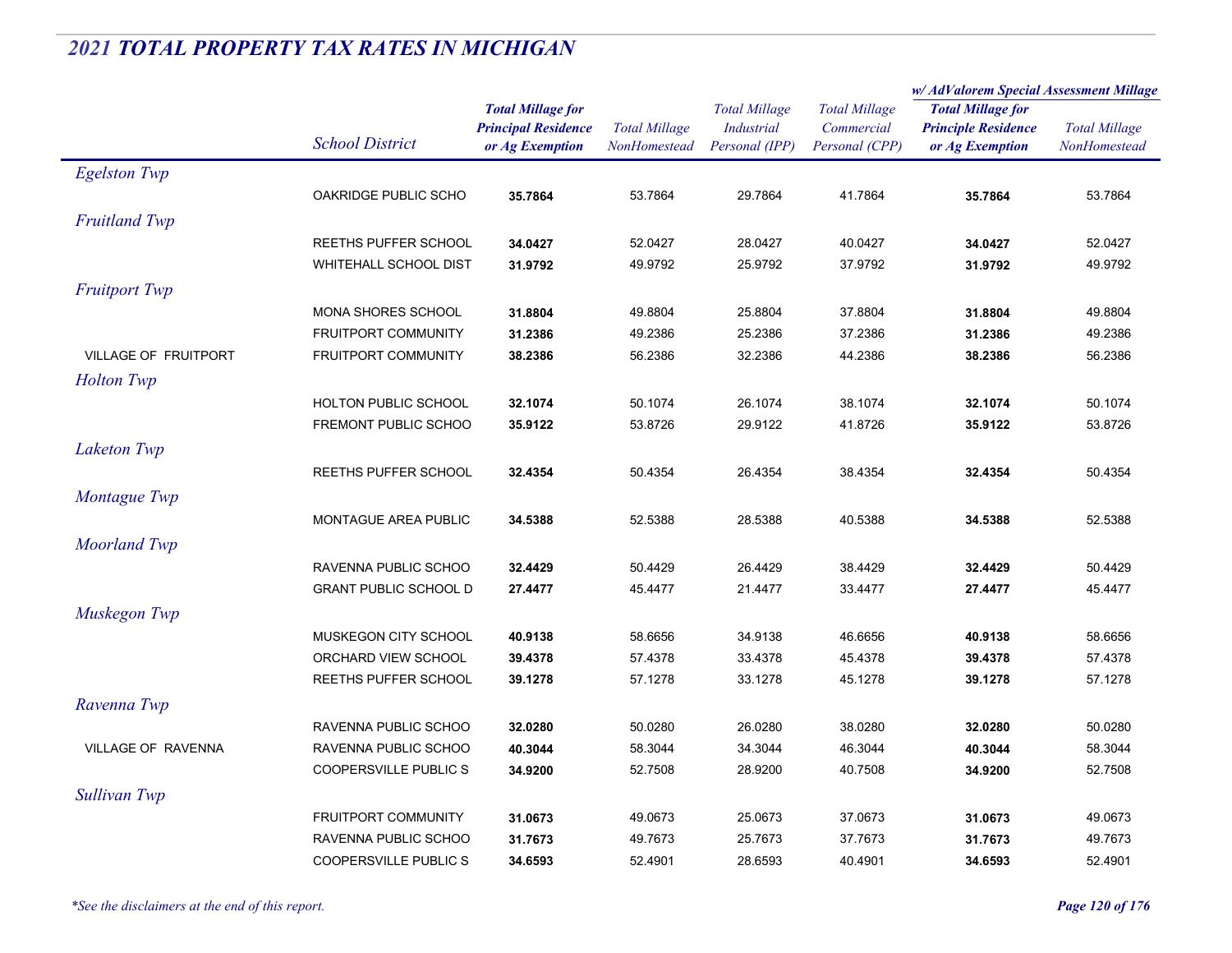|                            |                              |                            | <b>Total Millage</b> | <b>Total Millage</b><br><b>Industrial</b><br>Personal (IPP) | <b>Total Millage</b><br>Commercial<br>Personal (CPP) | w/ AdValorem Special Assessment Millage                                   |                      |
|----------------------------|------------------------------|----------------------------|----------------------|-------------------------------------------------------------|------------------------------------------------------|---------------------------------------------------------------------------|----------------------|
|                            |                              | <b>Total Millage for</b>   |                      |                                                             |                                                      | <b>Total Millage for</b><br><b>Principle Residence</b><br>or Ag Exemption | <b>Total Millage</b> |
|                            |                              | <b>Principal Residence</b> |                      |                                                             |                                                      |                                                                           |                      |
|                            | <b>School District</b>       | or Ag Exemption            | NonHomestead         |                                                             |                                                      |                                                                           | NonHomestead         |
| <b>Whitehall Twp</b>       |                              |                            |                      |                                                             |                                                      |                                                                           |                      |
|                            | MONTAGUE AREA PUBLIC         | 34.6720                    | 52.6720              | 28.6720                                                     | 40.6720                                              | 34.6720                                                                   | 52.6720              |
|                            | <b>WHITEHALL SCHOOL DIST</b> | 34.0020                    | 52.0020              | 28.0020                                                     | 40.0020                                              | 34.0020                                                                   | 52.0020              |
| White River Twp            |                              |                            |                      |                                                             |                                                      |                                                                           |                      |
|                            | MONTAGUE AREA PUBLIC         | 34.1245                    | 52.1245              | 28.1245                                                     | 40.1245                                              | 34.1245                                                                   | 52.1245              |
| Montague City              |                              |                            |                      |                                                             |                                                      |                                                                           |                      |
|                            | MONTAGUE AREA PUBLIC         | 49.7794                    | 67.7794              | 43.7794                                                     | 55.7794                                              | 49.7794                                                                   | 67.7794              |
| Muskegon City              |                              |                            |                      |                                                             |                                                      |                                                                           |                      |
|                            | MUSKEGON CITY SCHOOL         | 44.8448                    | 62.5966              | 38.8448                                                     | 50.5966                                              | 44.8448                                                                   | 62.5966              |
|                            | ORCHARD VIEW SCHOOL          | 44.5581                    | 62.5581              | 38.5581                                                     | 50.5581                                              | 44.5581                                                                   | 62.5581              |
|                            | REETHS PUFFER SCHOOL         | 44.2481                    | 62.2481              | 38.2481                                                     | 50.2481                                              | 44.2481                                                                   | 62.2481              |
| Muskegon Heights City      |                              |                            |                      |                                                             |                                                      |                                                                           |                      |
|                            | CITY OF MUSKEGON HEIG        | 57.1470                    | 74.9814              | 51.1470                                                     | 62.9814                                              | 57.1470                                                                   | 74.9814              |
|                            | MONA SHORES SCHOOL           | 51.6888                    | 69.6888              | 45.6888                                                     | 57.6888                                              | 51.6888                                                                   | 69.6888              |
| North Muskegon City        |                              |                            |                      |                                                             |                                                      |                                                                           |                      |
|                            | NORTH MUSKEGON PUBLI         | 43.6003                    | 61.4779              | 37.6003                                                     | 49.4779                                              | 43.6003                                                                   | 61.4779              |
| <b>Norton Shores City</b>  |                              |                            |                      |                                                             |                                                      |                                                                           |                      |
|                            | MUSKEGON CITY SCHOOL         | 42.8226                    | 60.5744              | 36.8226                                                     | 48.5744                                              | 42.8226                                                                   | 60.5744              |
|                            | MONA SHORES SCHOOL           | 39.8284                    | 57.8284              | 33.8284                                                     | 45.8284                                              | 39.8284                                                                   | 57.8284              |
|                            | <b>GRAND HAVEN CITY SCH</b>  | 37.9886                    | 55.9886              | 31.9886                                                     | 43.9886                                              | 37.9886                                                                   | 55.9886              |
| <b>Roosevelt Park City</b> |                              |                            |                      |                                                             |                                                      |                                                                           |                      |
|                            | MONA SHORES SCHOOL           | 45.4784                    | 63.4784              | 39.4784                                                     | 51.4784                                              | 45.4784                                                                   | 63.4784              |
| <b>Whitehall City</b>      |                              |                            |                      |                                                             |                                                      |                                                                           |                      |
|                            | <b>WHITEHALL SCHOOL DIST</b> | 46.8698                    | 64.8698              | 40.8698                                                     | 52.8698                                              | 46.8698                                                                   | 64.8698              |
| <b>COUNTY: Newaygo</b>     |                              |                            |                      |                                                             |                                                      |                                                                           |                      |
| <b>Ashland Twp</b>         |                              |                            |                      |                                                             |                                                      |                                                                           |                      |
|                            | FREMONT PUBLIC SCHOO         | 36.9749                    | 54.9353              | 30.9749                                                     | 42.9353                                              | 36.9749                                                                   | 54.9353              |
|                            | <b>GRANT PUBLIC SCHOOL D</b> | 28.2316                    | 46.2316              | 22.2316                                                     | 34.2316                                              | 28.2316                                                                   | 46.2316              |
|                            | NEWAYGO PUBLIC SCHO          | 31.4316                    | 49.1100              | 25.4316                                                     | 37.1100                                              | 31.4316                                                                   | 49.1100              |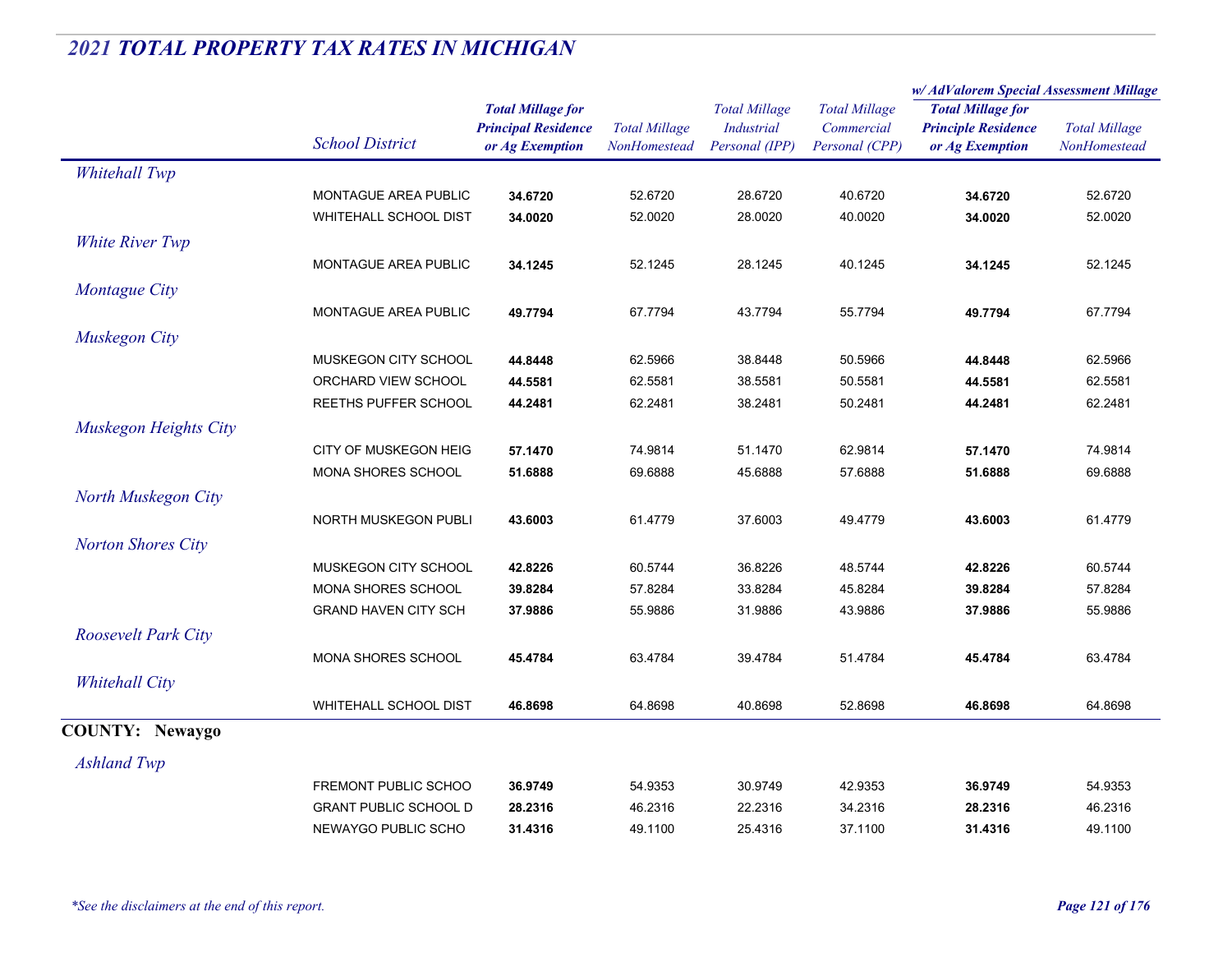|                            |                               |                            | <b>Total Millage</b><br><b>NonHomestead</b> | <b>Total Millage</b><br>Industrial | <b>Total Millage</b><br>Commercial | w/AdValorem Special Assessment Millage                 |                      |
|----------------------------|-------------------------------|----------------------------|---------------------------------------------|------------------------------------|------------------------------------|--------------------------------------------------------|----------------------|
|                            |                               | <b>Total Millage for</b>   |                                             |                                    |                                    | <b>Total Millage for</b><br><b>Principle Residence</b> |                      |
|                            | <b>School District</b>        | <b>Principal Residence</b> |                                             |                                    |                                    |                                                        | <b>Total Millage</b> |
|                            |                               | or Ag Exemption            |                                             | Personal (IPP)                     | Personal (CPP)                     | or Ag Exemption                                        | NonHomestead         |
| <b>Barton Twp</b>          |                               |                            |                                             |                                    |                                    |                                                        |                      |
|                            | <b>BIG RAPIDS PUBLIC SCHO</b> | 29.8195                    | 47.8195                                     | 23.8195                            | 35.8195                            | 29.8195                                                | 47.8195              |
|                            | <b>BIG JACKSON SCHOOL DI</b>  | 25.3502                    | 43.0951                                     | 19.3502                            | 31.0951                            | 25.3502                                                | 43.0951              |
|                            | REED CITY PUBLIC SCHO         | 27.8107                    | 45.8107                                     | 21.8107                            | 33.8107                            | 27.8107                                                | 45.8107              |
| <b>Beaver</b> Twp          |                               |                            |                                             |                                    |                                    |                                                        |                      |
|                            | HESPERIA COMM SCHOO           | 30.2652                    | 48.2652                                     | 24.2652                            | 36.2652                            | 30.2652                                                | 48.2652              |
|                            | WALKERVILLE RURAL CO          | 25.8810                    | 43.8810                                     | 19.8810                            | 31.8810                            | 25.8810                                                | 43.8810              |
| <b>Big Prairie Twp</b>     |                               |                            |                                             |                                    |                                    |                                                        |                      |
|                            | MORLEY STANWOOD CO            | 25.5399                    | 43.5309                                     | 19.5399                            | 31.5309                            | 25.5399                                                | 43.5309              |
|                            | NEWAYGO PUBLIC SCHO           | 28.0194                    | 45.6978                                     | 22.0194                            | 33.6978                            | 28.0194                                                | 45.6978              |
|                            | WHITE CLOUD PUBLIC SC         | 34.2567                    | 52.2567                                     | 28.2567                            | 40.2567                            | 34.2567                                                | 52.2567              |
| <b>Bridgeton Twp</b>       |                               |                            |                                             |                                    |                                    |                                                        |                      |
|                            | OAKRIDGE PUBLIC SCHO          | 30.4543                    | 48.4543                                     | 24.4543                            | 36.4543                            | 30.4543                                                | 48.4543              |
|                            | <b>HOLTON PUBLIC SCHOOL</b>   | 28.5143                    | 46.5143                                     | 22.5143                            | 34.5143                            | 28.5143                                                | 46.5143              |
|                            | FREMONT PUBLIC SCHOO          | 35.0138                    | 52.9742                                     | 29.0138                            | 40.9742                            | 35.0138                                                | 52.9742              |
|                            | <b>GRANT PUBLIC SCHOOL D</b>  | 26.2705                    | 44.2705                                     | 20.2705                            | 32.2705                            | 26.2705                                                | 44.2705              |
|                            |                               |                            |                                             |                                    |                                    |                                                        |                      |
| <b>Brooks</b> Twp          |                               |                            |                                             |                                    |                                    |                                                        |                      |
|                            | FREMONT PUBLIC SCHOO          | 32.6326                    | 50.5930                                     | 26.6326                            | 38.5930                            | 34.5101                                                | 52.4705              |
|                            | NEWAYGO PUBLIC SCHO           | 26.0188                    | 43.6972                                     | 20.0188                            | 31.6972                            | 27.8963                                                | 45.5747              |
| Croton Twp                 |                               |                            |                                             |                                    |                                    |                                                        |                      |
|                            | TRI COUNTY AREA SCHO          | 27.3263                    | 45.3263                                     | 21.3263                            | 33.3263                            | 28.9263                                                | 46.9263              |
|                            | NEWAYGO PUBLIC SCHO           | 27.1884                    | 44.8668                                     | 21.1884                            | 32.8668                            | 28.7884                                                | 46.4668              |
| Dayton Twp                 |                               |                            |                                             |                                    |                                    |                                                        |                      |
|                            | <b>FREMONT PUBLIC SCHOO</b>   | 33.3125                    | 51.2729                                     | 27.3125                            | 39.2729                            | 34.2705                                                | 52.2309              |
|                            | HESPERIA COMM SCHOO           | 31.3125                    | 49.3125                                     | 25.3125                            | 37.3125                            | 32.2705                                                | 50.2705              |
| Denver Twp                 |                               |                            |                                             |                                    |                                    |                                                        |                      |
|                            | <b>FREMONT PUBLIC SCHOO</b>   | 32.7764                    | 50.7368                                     | 26.7764                            | 38.7368                            | 32.7764                                                | 50.7368              |
|                            | HESPERIA COMM SCHOO           | 30.7764                    | 48.7764                                     | 24.7764                            | 36.7764                            | 30.7764                                                | 48.7764              |
| <b>VILLAGE OF HESPERIA</b> | <b>HESPERIA COMM SCHOO</b>    | 44.8617                    | 62.8617                                     | 38.8617                            | 50.8617                            | 44.8617                                                | 62.8617              |
|                            | WHITE CLOUD PUBLIC SC         | 32.7764                    | 50.7764                                     | 26.7764                            | 38.7764                            | 32.7764                                                | 50.7764              |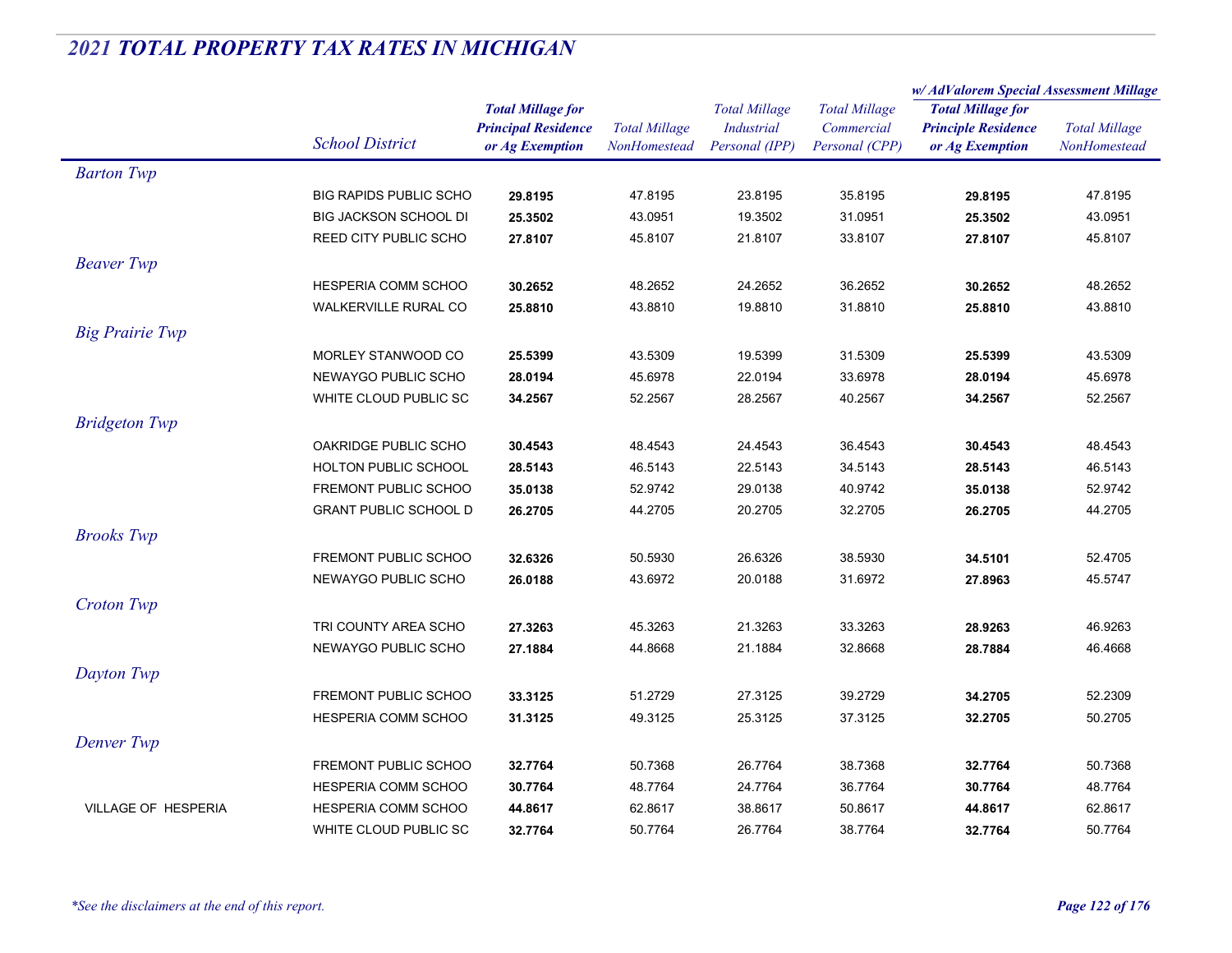|                   |                               | <b>Total Millage for</b><br><b>Principal Residence</b> | <b>Total Millage</b><br>NonHomestead | <b>Total Millage</b><br><b>Industrial</b> | <b>Total Millage</b><br>Commercial | w/ AdValorem Special Assessment Millage                |                      |
|-------------------|-------------------------------|--------------------------------------------------------|--------------------------------------|-------------------------------------------|------------------------------------|--------------------------------------------------------|----------------------|
|                   |                               |                                                        |                                      |                                           |                                    | <b>Total Millage for</b><br><b>Principle Residence</b> |                      |
|                   | <b>School District</b>        |                                                        |                                      |                                           |                                    |                                                        | <b>Total Millage</b> |
|                   |                               | or Ag Exemption                                        |                                      | Personal (IPP)                            | Personal (CPP)                     | or Ag Exemption                                        | NonHomestead         |
| <b>Ensley Twp</b> |                               |                                                        |                                      |                                           |                                    |                                                        |                      |
|                   | <b>CEDAR SPRINGS PUBLIC</b>   | 32.7002                                                | 50.5170                              | 26.7002                                   | 38.5170                            | 32.7002                                                | 50.5170              |
|                   | TRI COUNTY AREA SCHO          | 28.1539                                                | 46.1539                              | 22.1539                                   | 34.1539                            | 28.1539                                                | 46.1539              |
|                   | <b>GRANT PUBLIC SCHOOL D</b>  | 26.9674                                                | 44.9674                              | 20.9674                                   | 32.9674                            | 26.9674                                                | 44.9674              |
|                   | TR-GRANT fr TRICOUNTY         | 31.8513                                                | 49.8513                              | 25.8513                                   | 37.8513                            | 31.8513                                                | 49.8513              |
| Everett Twp       |                               |                                                        |                                      |                                           |                                    |                                                        |                      |
|                   | NEWAYGO PUBLIC SCHO           | 30.8494                                                | 48.5278                              | 24.8494                                   | 36.5278                            | 30.8494                                                | 48.5278              |
|                   | WHITE CLOUD PUBLIC SC         | 35.8494                                                | 53.8494                              | 29.8494                                   | 41.8494                            | 35.8494                                                | 53.8494              |
| Garfield Twp      |                               |                                                        |                                      |                                           |                                    |                                                        |                      |
|                   | FREMONT PUBLIC SCHOO          | 35.6272                                                | 53.5876                              | 29.6272                                   | 41.5876                            | 35.6272                                                | 53.5876              |
|                   | <b>GRANT PUBLIC SCHOOL D</b>  | 26.8839                                                | 44.8839                              | 20.8839                                   | 32.8839                            | 26.8839                                                | 44.8839              |
|                   | NEWAYGO PUBLIC SCHO           | 29.0134                                                | 46.6918                              | 23.0134                                   | 34.6918                            | 29.0134                                                | 46.6918              |
|                   |                               |                                                        |                                      |                                           |                                    |                                                        |                      |
| Goodwell Twp      |                               |                                                        |                                      |                                           |                                    |                                                        |                      |
|                   | <b>BIG RAPIDS PUBLIC SCHO</b> | 27.8174                                                | 45.8174                              | 21.8174                                   | 33.8174                            | 27.8174                                                | 45.8174              |
|                   | MORLEY STANWOOD CO            | 25.3686                                                | 43.3596                              | 19.3686                                   | 31.3596                            | 25.3686                                                | 43.3596              |
|                   | WHITE CLOUD PUBLIC SC         | 34.0854                                                | 52.0854                              | 28.0854                                   | 40.0854                            | 34.0854                                                | 52.0854              |
| <b>Grant Twp</b>  |                               |                                                        |                                      |                                           |                                    |                                                        |                      |
|                   | <b>KENT CITY COMMUNITY S</b>  | 36.9194                                                | 54.7075                              | 30.9194                                   | 42.7075                            | 36.9194                                                | 54.7075              |
|                   | <b>GRANT PUBLIC SCHOOL D</b>  | 27.7720                                                | 45.7720                              | 21.7720                                   | 33.7720                            | 27.7720                                                | 45.7720              |
|                   | NEWAYGO PUBLIC SCHO           | 30.9720                                                | 48.6504                              | 24.9720                                   | 36.6504                            | 30.9720                                                | 48.6504              |
| Home Twp          |                               |                                                        |                                      |                                           |                                    |                                                        |                      |
|                   | <b>BIG JACKSON SCHOOL DI</b>  | 20.4735                                                | 38.2184                              | 14.4735                                   | 26.2184                            | 20.4735                                                | 38.2184              |
| Lilley Twp        |                               |                                                        |                                      |                                           |                                    |                                                        |                      |
|                   | <b>BALDWIN COMMUNITY SC</b>   | 25.3817                                                | 43.3817                              | 19.3817                                   | 31.3817                            | 25.3817                                                | 43.3817              |
|                   |                               |                                                        |                                      |                                           |                                    |                                                        |                      |
| Lincoln Twp       |                               |                                                        |                                      |                                           |                                    |                                                        |                      |
|                   | FREMONT PUBLIC SCHOO          | 35.9834                                                | 53.9438                              | 29.9834                                   | 41.9438                            | 35.9834                                                | 53.9438              |
|                   | WHITE CLOUD PUBLIC SC         | 34.5260                                                | 52.5260                              | 28.5260                                   | 40.5260                            | 34.5260                                                | 52.5260              |
| Merrill Twp       |                               |                                                        |                                      |                                           |                                    |                                                        |                      |
|                   | <b>BALDWIN COMMUNITY SC</b>   | 24.2632                                                | 42.2632                              | 18.2632                                   | 30.2632                            | 24.2632                                                | 42.2632              |
|                   | WHITE CLOUD PUBLIC SC         | 34.9724                                                | 52.9724                              | 28.9724                                   | 40.9724                            | 34.9724                                                | 52.9724              |
|                   | <b>BIG JACKSON SCHOOL DI</b>  | 25.4724                                                | 43.2173                              | 19.4724                                   | 31.2173                            | 25.4724                                                | 43.2173              |
|                   | <b>WALKERVILLE RURAL CO</b>   | 29.4215                                                | 47.4215                              | 23.4215                                   | 35.4215                            | 29.4215                                                | 47.4215              |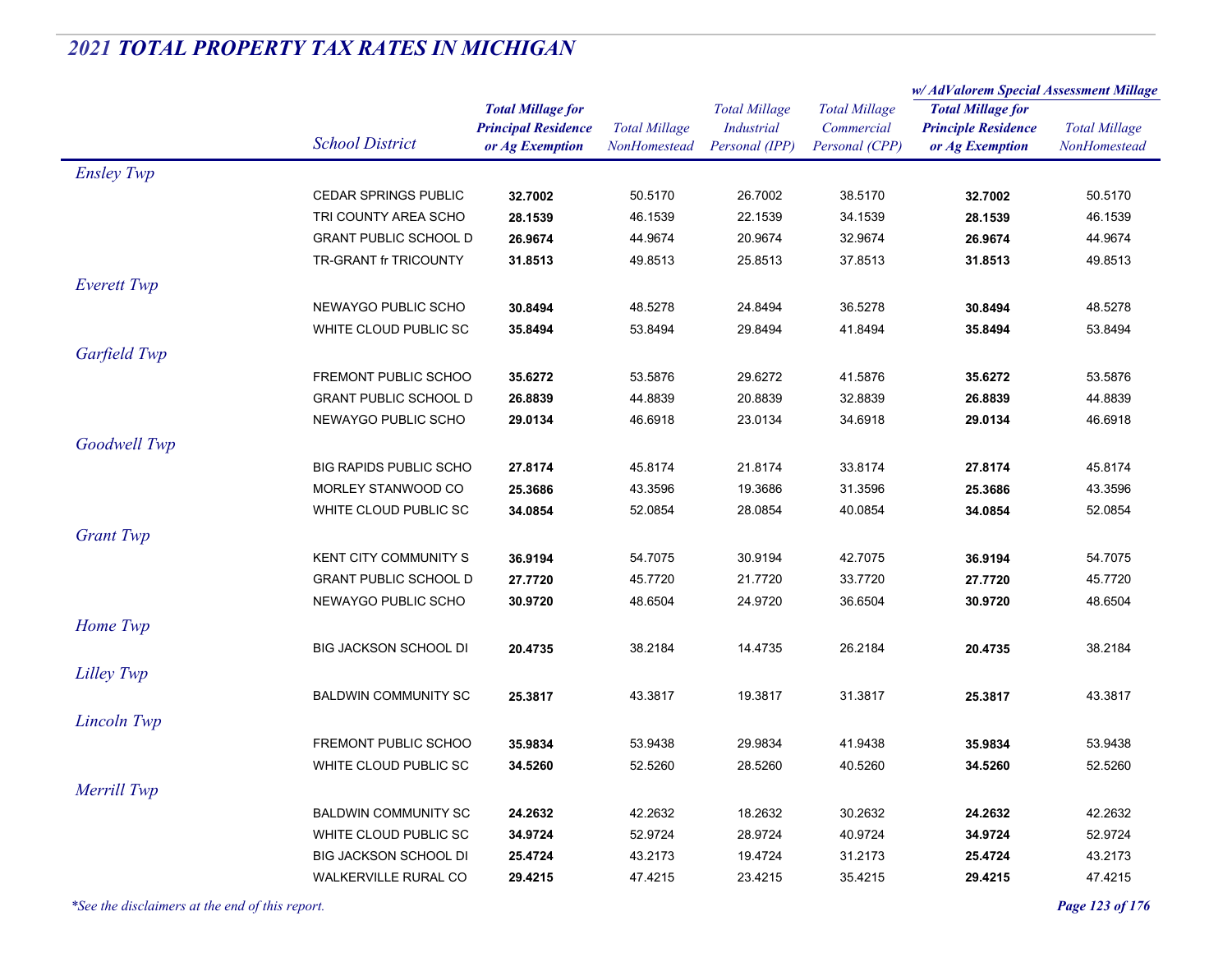|                     |                               |                                                                           |                                      |                                                             |                                                      | w/ AdValorem Special Assessment Millage                                   |                                      |
|---------------------|-------------------------------|---------------------------------------------------------------------------|--------------------------------------|-------------------------------------------------------------|------------------------------------------------------|---------------------------------------------------------------------------|--------------------------------------|
|                     | <b>School District</b>        | <b>Total Millage for</b><br><b>Principal Residence</b><br>or Ag Exemption | <b>Total Millage</b><br>NonHomestead | <b>Total Millage</b><br><b>Industrial</b><br>Personal (IPP) | <b>Total Millage</b><br>Commercial<br>Personal (CPP) | <b>Total Millage for</b><br><b>Principle Residence</b><br>or Ag Exemption | <b>Total Millage</b><br>NonHomestead |
| Monroe Twp          |                               |                                                                           |                                      |                                                             |                                                      |                                                                           |                                      |
|                     | BIG RAPIDS PUBLIC SCHO        | 28.0296                                                                   | 46.0296                              | 22.0296                                                     | 34.0296                                              | 28.0296                                                                   | 46.0296                              |
|                     | WHITE CLOUD PUBLIC SC         | 34.2976                                                                   | 52.2976                              | 28.2976                                                     | 40.2976                                              | 34.2976                                                                   | 52.2976                              |
|                     | <b>BIG JACKSON SCHOOL DI</b>  | 23.5603                                                                   | 41.3052                              | 17.5603                                                     | 29.3052                                              | 23.5603                                                                   | 41.3052                              |
| Norwich Twp         |                               |                                                                           |                                      |                                                             |                                                      |                                                                           |                                      |
|                     | <b>BIG RAPIDS PUBLIC SCHO</b> | 29.9155                                                                   | 47.9155                              | 23.9155                                                     | 35.9155                                              | 29.9155                                                                   | 47.9155                              |
|                     | WHITE CLOUD PUBLIC SC         | 36.1835                                                                   | 54.1835                              | 30.1835                                                     | 42.1835                                              | 36.1835                                                                   | 54.1835                              |
|                     | <b>BIG JACKSON SCHOOL DI</b>  | 25.4462                                                                   | 43.1911                              | 19.4462                                                     | 31.1911                                              | 25.4462                                                                   | 43.1911                              |
| <b>Sheridan Twp</b> |                               |                                                                           |                                      |                                                             |                                                      |                                                                           |                                      |
|                     | FREMONT PUBLIC SCHOO          | 33.3026                                                                   | 51.2630                              | 27.3026                                                     | 39.2630                                              | 33.3026                                                                   | 51.2630                              |
| Sherman Twp         |                               |                                                                           |                                      |                                                             |                                                      |                                                                           |                                      |
|                     | FREMONT PUBLIC SCHOO          | 32.6687                                                                   | 50.6291                              | 26.6687                                                     | 38.6291                                              | 33.5387                                                                   | 51.4991                              |
|                     | WHITE CLOUD PUBLIC SC         | 32.6687                                                                   | 50.6687                              | 26.6687                                                     | 38.6687                                              | 33.5387                                                                   | 51.5387                              |
| Troy Twp            |                               |                                                                           |                                      |                                                             |                                                      |                                                                           |                                      |
|                     | WALKERVILLE RURAL CO          | 26.5049                                                                   | 44.5049                              | 20.5049                                                     | 32.5049                                              | 26.5049                                                                   | 44.5049                              |
| Wilcox Twp          |                               |                                                                           |                                      |                                                             |                                                      |                                                                           |                                      |
|                     | WHITE CLOUD PUBLIC SC         | 32.6440                                                                   | 50.6440                              | 26.6440                                                     | 38.6440                                              | 32.6440                                                                   | 50.6440                              |
| <b>Fremont City</b> |                               |                                                                           |                                      |                                                             |                                                      |                                                                           |                                      |
|                     | FREMONT PUBLIC SCHOO          | 47.4039                                                                   | 65.3643                              | 41.4039                                                     | 53.3643                                              | 47.4039                                                                   | 65.3643                              |
|                     |                               |                                                                           |                                      |                                                             |                                                      |                                                                           |                                      |
| <b>Grant City</b>   | <b>GRANT PUBLIC SCHOOL D</b>  | 40.8928                                                                   |                                      | 34.8928                                                     | 46.8928                                              | 40.8928                                                                   |                                      |
|                     |                               |                                                                           | 58.8928                              |                                                             |                                                      |                                                                           | 58.8928                              |
| Newaygo City        |                               |                                                                           |                                      |                                                             |                                                      |                                                                           |                                      |
|                     | NEWAYGO PUBLIC SCHO           | 43.0401                                                                   | 60.7185                              | 37.0401                                                     | 48.7185                                              | 44.9176                                                                   | 62.5960                              |
| White Cloud City    |                               |                                                                           |                                      |                                                             |                                                      |                                                                           |                                      |
|                     | WHITE CLOUD PUBLIC SC         | 47.7965                                                                   | 65.7965                              | 41.7965                                                     | 53.7965                                              | 49.6105                                                                   | 67.6105                              |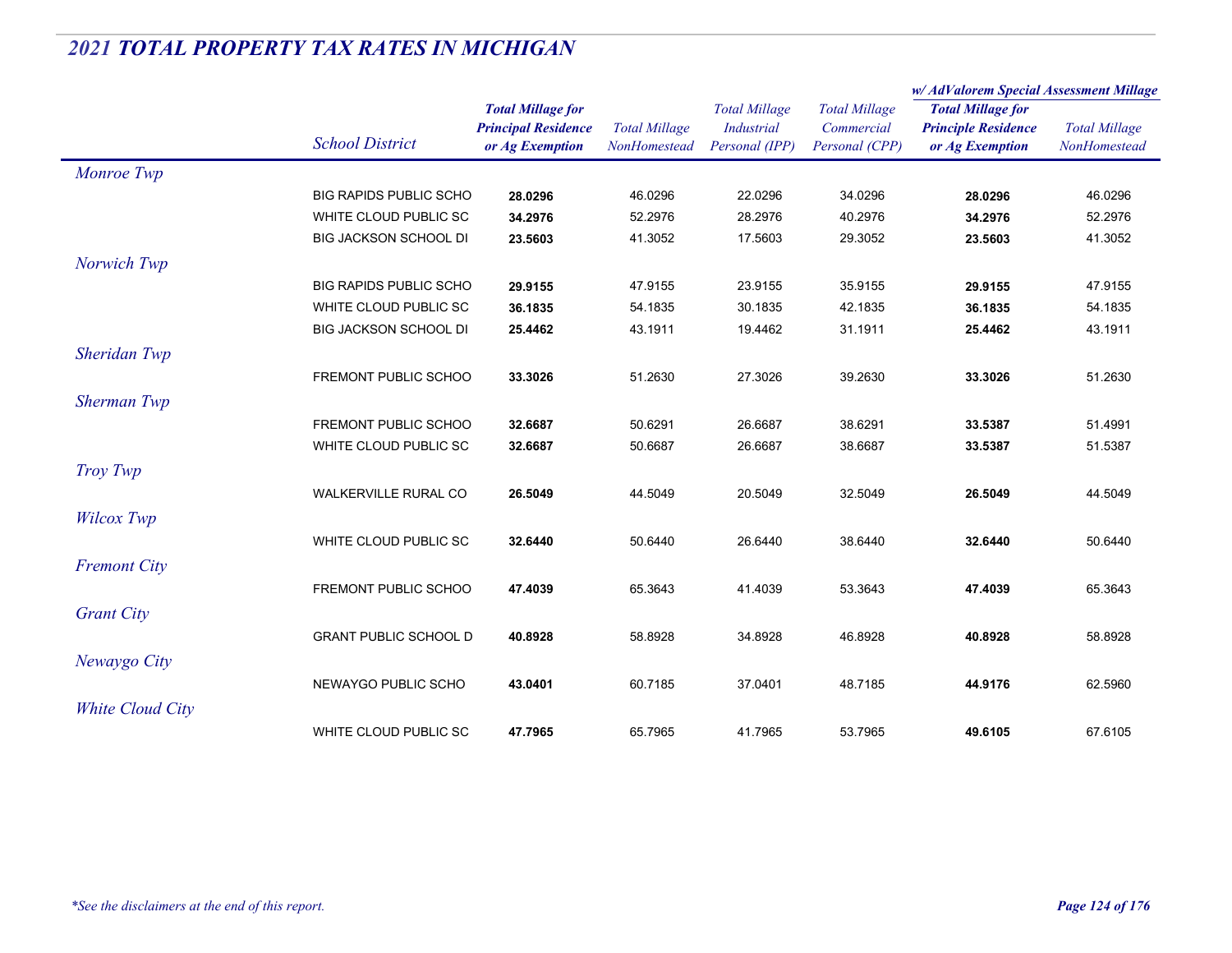|                           |                              |                                                                           |                                      |                                                             |                                                      | w/AdValorem Special Assessment Millage                                    |                                      |
|---------------------------|------------------------------|---------------------------------------------------------------------------|--------------------------------------|-------------------------------------------------------------|------------------------------------------------------|---------------------------------------------------------------------------|--------------------------------------|
|                           | <b>School District</b>       | <b>Total Millage for</b><br><b>Principal Residence</b><br>or Ag Exemption | <b>Total Millage</b><br>NonHomestead | <b>Total Millage</b><br><b>Industrial</b><br>Personal (IPP) | <b>Total Millage</b><br>Commercial<br>Personal (CPP) | <b>Total Millage for</b><br><b>Principle Residence</b><br>or Ag Exemption | <b>Total Millage</b><br>NonHomestead |
| <b>COUNTY: Oakland</b>    |                              |                                                                           |                                      |                                                             |                                                      |                                                                           |                                      |
| <b>Addison Twp</b>        |                              |                                                                           |                                      |                                                             |                                                      |                                                                           |                                      |
|                           | TR-OXFORD/LK ORION           | 33.3641                                                                   | 51.3641                              | 27.3641                                                     | 39.3641                                              | 33.3641                                                                   | 51.3641                              |
|                           | TR-ROMEO/OXFORD              | 30.5719                                                                   | 48.5719                              | 24.5719                                                     | 36.5719                                              | 30.5719                                                                   | 48.5719                              |
|                           | ALMONT COMMUNITY SC          | 31.3874                                                                   | 49.3874                              | 25.3874                                                     | 37.3874                                              | 31.3874                                                                   | 49.3874                              |
|                           | ROMEO COMMUNITY SCH          | 29.0662                                                                   | 47.0662                              | 23.0662                                                     | 35.0662                                              | 29.0662                                                                   | 47.0662                              |
|                           | OXFORD AREA COMM SC          | 32.4987                                                                   | 50.0488                              | 26.4987                                                     | 38.0488                                              | 32.4987                                                                   | 50.0488                              |
| VILLAGE OF LEONARD        | OXFORD AREA COMM SC          | 39.4987                                                                   | 57.0488                              | 33.4987                                                     | 45.0488                                              | 39.4987                                                                   | 57.0488                              |
|                           | <b>LAKE ORION COMMUNITY</b>  | 33.2707                                                                   | 51.2707                              | 27.2707                                                     | 39.2707                                              | 33.2707                                                                   | 51.2707                              |
| <b>Bloomfield Twp</b>     |                              |                                                                           |                                      |                                                             |                                                      |                                                                           |                                      |
|                           | <b>BIRMINGHAM CITY SCHO</b>  | 38.7900                                                                   | 50.5112                              | 32.7900                                                     | 44.7900                                              | 38.7900                                                                   | 50.5112                              |
|                           | PONTIAC CITY SCHOOL DI       | 31.5104                                                                   | 49.5104                              | 25.5104                                                     | 37.5104                                              | 31.5104                                                                   | 49.5104                              |
|                           | AVONDALE SCHOOL DIST         | 36.8112                                                                   | 54.8112                              | 30.8112                                                     | 42.8112                                              | 36.8112                                                                   | 54.8112                              |
|                           | <b>BLOOMFIELD HILLS SCHO</b> | 38.2733                                                                   | 50.1648                              | 32.2733                                                     | 44.2733                                              | 38.2733                                                                   | 50.1648                              |
| <b>Brandon Twp</b>        |                              |                                                                           |                                      |                                                             |                                                      |                                                                           |                                      |
|                           | OXFORD AREA COMM SC          | 30.6484                                                                   | 48.1985                              | 24.6484                                                     | 36.1985                                              | 35.5389                                                                   | 53.0890                              |
|                           | <b>BRANDON SCHOOL DISTR</b>  | 34.1816                                                                   | 52.0522                              | 28.1816                                                     | 40.0522                                              | 39.0721                                                                   | 56.9427                              |
| VILLAGE OF ORTONVILLE     | <b>BRANDON SCHOOL DISTR</b>  | 42.1816                                                                   | 60.0522                              | 36.1816                                                     | 48.0522                                              | 47.0721                                                                   | 64.9427                              |
| Commerce Twp              |                              |                                                                           |                                      |                                                             |                                                      |                                                                           |                                      |
|                           | HURON VALLEY SCHOOLS         | 26.5000                                                                   | 43.8886                              | 20.5000                                                     | 31.8886                                              | 31.7220                                                                   | 49.1106                              |
|                           | WALLED LAKE CONS SCH         | 24.6767                                                                   | 40.1673                              | 18.6767                                                     | 29.6400                                              | 29.8987                                                                   | 45.3893                              |
| VILLAGE OF WOLVERINE LAKE | WALLED LAKE CONS SCH         | 34.2497                                                                   | 49.7403                              | 28.2497                                                     | 39.2130                                              | 39.4717                                                                   | 54.9623                              |
| Groveland Twp             |                              |                                                                           |                                      |                                                             |                                                      |                                                                           |                                      |
|                           | TR-BRANDON/GOODRICH          | 27.3385                                                                   | 45.2091                              | 21.3385                                                     | 33.2091                                              | 27.3385                                                                   | 45.2091                              |
|                           | GOODRICH AREA SCHOO          | 29.5280                                                                   | 47.5280                              | 23.5280                                                     | 35.5280                                              | 29.5280                                                                   | 47.5280                              |
|                           | <b>BRANDON SCHOOL DISTR</b>  | 32.1770                                                                   | 50.0476                              | 26.1770                                                     | 38.0476                                              | 32.1770                                                                   | 50.0476                              |
|                           | HOLLY AREA SCHOOL DIS        | 28.5170                                                                   | 46.5170                              | 22.5170                                                     | 34.5170                                              | 28.5170                                                                   | 46.5170                              |
| <b>Highland Twp</b>       |                              |                                                                           |                                      |                                                             |                                                      |                                                                           |                                      |
|                           | <b>HURON VALLEY SCHOOLS</b>  | 31.3030                                                                   | 48.6916                              | 25.3030                                                     | 36.6916                                              | 31.3030                                                                   | 48.6916                              |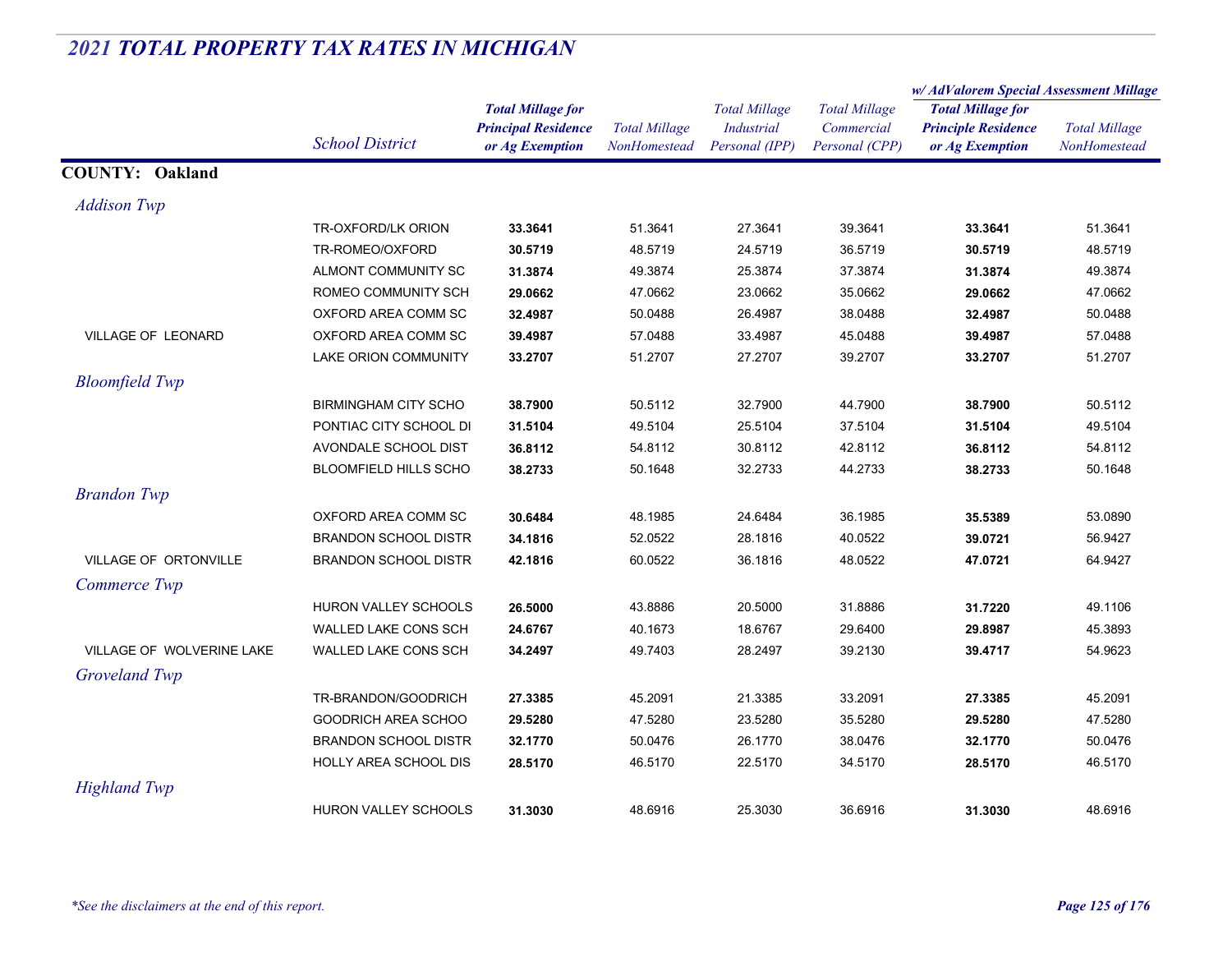|                              |                              |                            | <b>Total Millage</b><br><b>NonHomestead</b> | <b>Total Millage</b><br>Industrial<br>Personal (IPP) | <b>Total Millage</b><br>Commercial<br>Personal (CPP) | w/AdValorem Special Assessment Millage                                    |                      |
|------------------------------|------------------------------|----------------------------|---------------------------------------------|------------------------------------------------------|------------------------------------------------------|---------------------------------------------------------------------------|----------------------|
|                              |                              | <b>Total Millage for</b>   |                                             |                                                      |                                                      | <b>Total Millage for</b><br><b>Principle Residence</b><br>or Ag Exemption |                      |
|                              | <b>School District</b>       | <b>Principal Residence</b> |                                             |                                                      |                                                      |                                                                           | <b>Total Millage</b> |
|                              |                              | or Ag Exemption            |                                             |                                                      |                                                      |                                                                           | NonHomestead         |
| <b>Holly Twp</b>             |                              |                            |                                             |                                                      |                                                      |                                                                           |                      |
|                              | <b>GRAND BLANC COMM SC</b>   | 26.9960                    | 44.9960                                     | 20.9960                                              | 32.9960                                              | 30.9960                                                                   | 48.9960              |
|                              | HOLLY AREA SCHOOL DIS        | 26.4561                    | 44.4561                                     | 20.4561                                              | 32.4561                                              | 30.4561                                                                   | 48.4561              |
| VILLAGE OF HOLLY             | <b>HOLLY AREA SCHOOL DIS</b> | 38.3737                    | 56.3737                                     | 32.3737                                              | 44.3737                                              | 42.3737                                                                   | 60.3737              |
| Independence Twp             |                              |                            |                                             |                                                      |                                                      |                                                                           |                      |
|                              | <b>CLARKSTON COMM SCH</b>    | 33.1631                    | 51.1631                                     | 27.1631                                              | 39.1631                                              | 33.1631                                                                   | 51.1631              |
|                              | <b>LAKE ORION COMMUNITY</b>  | 35.5619                    | 53.5619                                     | 29.5619                                              | 41.5619                                              | 35.5619                                                                   | 53.5619              |
|                              | <b>WATERFORD SCHOOL DIS</b>  | 32.9131                    | 50.6449                                     | 26.9131                                              | 38.6449                                              | 32.9131                                                                   | 50.6449              |
| Lyon Twp                     |                              |                            |                                             |                                                      |                                                      |                                                                           |                      |
|                              | SOUTH LYON COMMUNITY         | 29.2984                    | 47.2984                                     | 23.2984                                              | 35.2984                                              | 29.2984                                                                   | 47.2984              |
|                              | NORTHVILLE PUBLIC SCH        | 29.8951                    | 47.8951                                     | 23.8951                                              | 35.8951                                              | 29.8951                                                                   | 47.8951              |
| Milford Twp                  |                              |                            |                                             |                                                      |                                                      |                                                                           |                      |
|                              | HURON VALLEY SCHOOLS         | 31.3829                    | 48.7715                                     | 25.3829                                              | 36.7715                                              | 31.3829                                                                   | 48.7715              |
| <b>VILLAGE OF MILFORD</b>    | <b>HURON VALLEY SCHOOLS</b>  | 39.1045                    | 56.4931                                     | 33.1045                                              | 44.4931                                              | 39.1045                                                                   | 56.4931              |
|                              | SOUTH LYON COMMUNITY         | 30.4854                    | 48.4854                                     | 24.4854                                              | 36.4854                                              | 30.4854                                                                   | 48.4854              |
|                              |                              |                            |                                             |                                                      |                                                      |                                                                           |                      |
| Novi Twp                     |                              |                            |                                             |                                                      |                                                      |                                                                           |                      |
|                              | NORTHVILLE PUBLIC SCH        | 26.1243                    | 44.1243                                     | 20.1243                                              | 32.1243                                              | 28.1243                                                                   | 46.1243              |
| Oakland Twp                  |                              |                            |                                             |                                                      |                                                      |                                                                           |                      |
|                              | ROMEO COMMUNITY SCH          | 26.3906                    | 44.3906                                     | 20.3906                                              | 32.3906                                              | 26.3906                                                                   | 44.3906              |
|                              | LAKE ORION COMMUNITY         | 30.5951                    | 48.5951                                     | 24.5951                                              | 36.5951                                              | 30.5951                                                                   | 48.5951              |
|                              | ROCHESTER COMMUNITY          | 24.3095                    | 42.3095                                     | 18.3095                                              | 30.3095                                              | 24.3095                                                                   | 42.3095              |
| <b>Orion Twp</b>             |                              |                            |                                             |                                                      |                                                      |                                                                           |                      |
|                              | PONTIAC CITY SCHOOL DI       | 28.8420                    | 46.8420                                     | 22.8420                                              | 34.8420                                              | 28.8420                                                                   | 46.8420              |
|                              | <b>CLARKSTON COMM SCH</b>    | 32.6428                    | 50.6428                                     | 26.6428                                              | 38.6428                                              | 32.6428                                                                   | 50.6428              |
|                              | <b>LAKE ORION COMMUNITY</b>  | 35.0416                    | 53.0416                                     | 29.0416                                              | 41.0416                                              | 35.0416                                                                   | 53.0416              |
| <b>VILLAGE OF LAKE ORION</b> | LAKE ORION COMMUNITY         | 44.2442                    | 62.2442                                     | 38.2442                                              | 50.2442                                              | 44.2442                                                                   | 62.2442              |
|                              | ROCHESTER COMMUNITY          | 28.7560                    | 46.7560                                     | 22.7560                                              | 34.7560                                              | 28.7560                                                                   | 46.7560              |
| Oxford Twp                   |                              |                            |                                             |                                                      |                                                      |                                                                           |                      |
|                              | OXFORD AREA COMM SC          | 36.1347                    | 53.6848                                     | 30.1347                                              | 41.6848                                              | 36.1347                                                                   | 53.6848              |
| VILLAGE OF OXFORD            | OXFORD AREA COMM SC          | 43.4086                    | 60.9587                                     | 37.4086                                              | 48.9587                                              | 43.4086                                                                   | 60.9587              |
|                              | <b>LAKE ORION COMMUNITY</b>  | 36.9067                    | 54.9067                                     | 30.9067                                              | 42.9067                                              | 36.9067                                                                   | 54.9067              |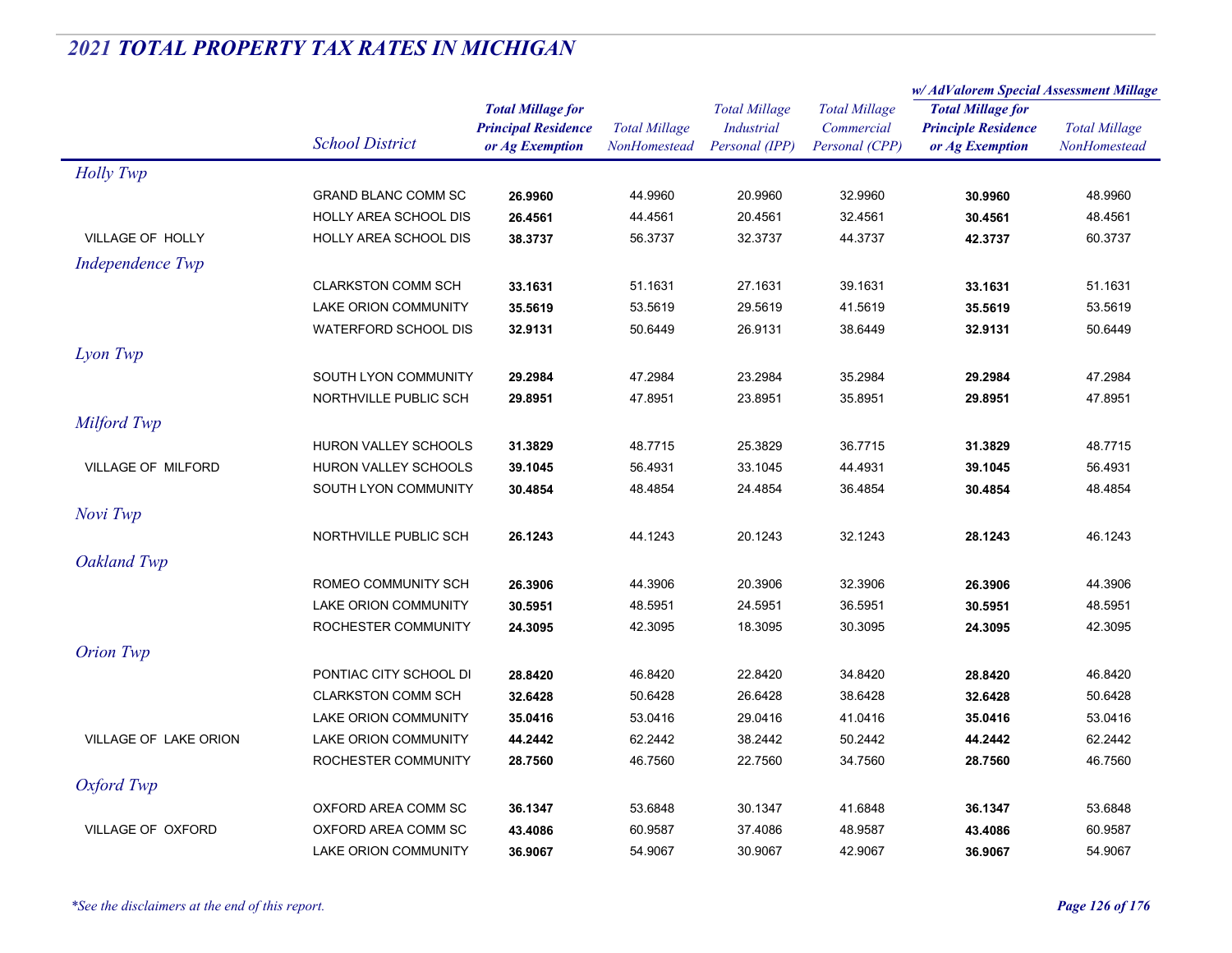|                            |                              |                          |                            | <b>Total Millage</b> | <b>Total Millage</b> | w/ AdValorem Special Assessment Millage |                            |                      |
|----------------------------|------------------------------|--------------------------|----------------------------|----------------------|----------------------|-----------------------------------------|----------------------------|----------------------|
|                            |                              | <b>Total Millage for</b> |                            |                      |                      | <b>Total Millage for</b>                |                            |                      |
|                            |                              | <b>School District</b>   | <b>Principal Residence</b> | <b>Total Millage</b> | <b>Industrial</b>    | Commercial                              | <b>Principle Residence</b> | <b>Total Millage</b> |
|                            |                              | or Ag Exemption          | NonHomestead               | Personal (IPP)       | Personal (CPP)       | or Ag Exemption                         | NonHomestead               |                      |
| Rose Twp                   |                              |                          |                            |                      |                      |                                         |                            |                      |
|                            | FENTON AREA PUBLIC SC        | 26.2809                  | 44.2809                    | 20.2809              | 32.2809              | 26.2809                                 | 44.2809                    |                      |
|                            | HOLLY AREA SCHOOL DIS        | 27.0426                  | 45.0426                    | 21.0426              | 33.0426              | 27.0426                                 | 45.0426                    |                      |
| VILLAGE OF HOLLY           | <b>HOLLY AREA SCHOOL DIS</b> | 38.9602                  | 56.9602                    | 32.9602              | 44.9602              | 38.9602                                 | 56.9602                    |                      |
| Royal Oak Twp              |                              |                          |                            |                      |                      |                                         |                            |                      |
|                            | FERNDALE CITY SCHOOL         | 37.7568                  | 55.7568                    | 31.7568              | 43.7568              | 37.7568                                 | 55.7568                    |                      |
|                            | OAK PARK CITY SCHOOL         | 38.5699                  | 56.5699                    | 32.5699              | 44.5699              | 38.5699                                 | 56.5699                    |                      |
| Southfield Twp             |                              |                          |                            |                      |                      |                                         |                            |                      |
|                            | <b>BIRMINGHAM CITY SCHO</b>  | 26.2401                  | 37.9613                    | 20.2401              | 32.2401              | 26.2401                                 | 37.9613                    |                      |
| VILLAGE OF BEVERLY HILLS   | <b>BIRMINGHAM CITY SCHO</b>  | 40.1607                  | 51.8819                    | 34.1607              | 46.1607              | 40.1607                                 | 51.8819                    |                      |
| VILLAGE OF BINGHAM FARMS   | <b>BIRMINGHAM CITY SCHO</b>  | 35.2401                  | 46.9613                    | 29.2401              | 41.2401              | 35.2401                                 | 46.9613                    |                      |
| VILLAGE OF FRANKLIN        | <b>BIRMINGHAM CITY SCHO</b>  | 33.9632                  | 45.6844                    | 27.9632              | 39.9632              | 33.9632                                 | 45.6844                    |                      |
|                            | SOUTHFIELD PUBLIC SCH        | 30.1105                  | 37.1613                    | 24.1105              | 36.1105              | 30.1105                                 | 37.1613                    |                      |
| VILLAGE OF BINGHAM FARMS   | SOUTHFIELD PUBLIC SCH        | 39.1105                  | 46.1613                    | 33.1105              | 45.1105              | 39.1105                                 | 46.1613                    |                      |
| Springfield Twp            |                              |                          |                            |                      |                      |                                         |                            |                      |
|                            | <b>BRANDON SCHOOL DISTR</b>  | 35.0750                  | 52.9456                    | 29.0750              | 40.9456              | 35.0750                                 | 52.9456                    |                      |
|                            | <b>CLARKSTON COMM SCH</b>    | 29.9150                  | 47.9150                    | 23.9150              | 35.9150              | 29.9150                                 | 47.9150                    |                      |
|                            | <b>HOLLY AREA SCHOOL DIS</b> | 31.4150                  | 49.4150                    | 25.4150              | 37.4150              | 31.4150                                 | 49.4150                    |                      |
| <b>Waterford Twp</b>       |                              |                          |                            |                      |                      |                                         |                            |                      |
|                            | PONTIAC CITY SCHOOL DI       | 28.5915                  | 46.5915                    | 22.5915              | 34.5915              | 31.3415                                 | 49.3415                    |                      |
|                            | <b>CLARKSTON COMM SCH</b>    | 32.7923                  | 50.7923                    | 26.7923              | 38.7923              | 35.5423                                 | 53.5423                    |                      |
|                            | <b>WATERFORD SCHOOL DIS</b>  | 32.5423                  | 50.2741                    | 26.5423              | 38.2741              | 35.2923                                 | 53.0241                    |                      |
| <b>West Bloomfield Twp</b> |                              |                          |                            |                      |                      |                                         |                            |                      |
|                            | TR-BLMFLD/W BLMFLD           | 39.4127                  | 51.1099                    | 33.4127              | 45.4127              | 39.4127                                 | 51.1099                    |                      |
|                            | <b>BIRMINGHAM CITY SCHO</b>  | 38.3451                  | 50.0663                    | 32.3451              | 44.3451              | 38.3451                                 | 50.0663                    |                      |
|                            | PONTIAC CITY SCHOOL DI       | 31.0655                  | 49.0655                    | 25.0655              | 37.0655              | 31.0655                                 | 49.0655                    |                      |
|                            | <b>BLOOMFIELD HILLS SCHO</b> | 37.8284                  | 49.7199                    | 31.8284              | 43.8284              | 37.8284                                 | 49.7199                    |                      |
|                            | WEST BLOOMFIELD SCHO         | 38.8489                  | 54.0910                    | 32.8489              | 44.8489              | 38.8489                                 | 54.0910                    |                      |
|                            | <b>FARMINGTON PUBLIC SC</b>  | 37.7145                  | 49.4663                    | 31.7145              | 43.7145              | 37.7145                                 | 49.4663                    |                      |
|                            | WALLED LAKE CONS SCH         | 34.3405                  | 49.8311                    | 28.3405              | 39.3038              | 34.3405                                 | 49.8311                    |                      |
|                            | <b>WATERFORD SCHOOL DIS</b>  | 35.0163                  | 52.7481                    | 29.0163              | 40.7481              | 35.0163                                 | 52.7481                    |                      |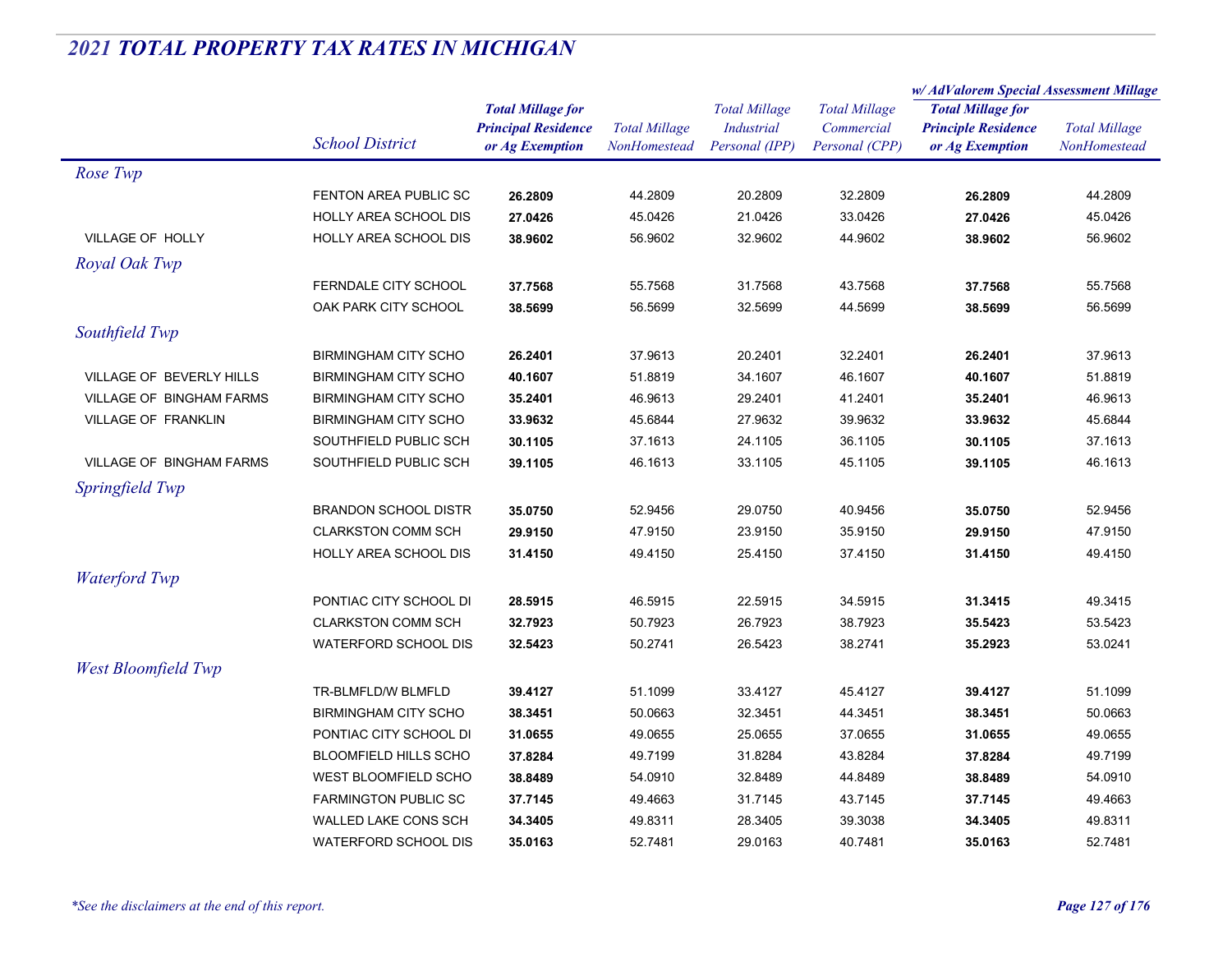|                              |                              | <b>Total Millage for</b><br><b>Principal Residence</b> | <b>Total Millage</b><br>NonHomestead | <b>Total Millage</b><br><b>Industrial</b> | <b>Total Millage</b><br>Commercial | w/ AdValorem Special Assessment Millage                |                      |
|------------------------------|------------------------------|--------------------------------------------------------|--------------------------------------|-------------------------------------------|------------------------------------|--------------------------------------------------------|----------------------|
|                              |                              |                                                        |                                      |                                           |                                    | <b>Total Millage for</b><br><b>Principle Residence</b> |                      |
|                              | <b>School District</b>       |                                                        |                                      |                                           |                                    |                                                        | <b>Total Millage</b> |
|                              |                              | or Ag Exemption                                        |                                      | Personal (IPP)                            | Personal (CPP)                     | or Ag Exemption                                        | NonHomestead         |
| White Lake Twp               |                              |                                                        |                                      |                                           |                                    |                                                        |                      |
|                              | TR-HURON VALLEY/WALL         | 29.5399                                                | 45.0305                              | 23.5399                                   | 34.5032                            | 29.5399                                                | 45.0305              |
|                              | <b>CLARKSTON COMM SCH</b>    | 32.3923                                                | 50.3923                              | 26.3923                                   | 38.3923                            | 32.3923                                                | 50.3923              |
|                              | HOLLY AREA SCHOOL DIS        | 33.8923                                                | 51.8923                              | 27.8923                                   | 39.8923                            | 33.8923                                                | 51.8923              |
|                              | HURON VALLEY SCHOOLS         | 33.2898                                                | 50.6784                              | 27.2898                                   | 38.6784                            | 33.2898                                                | 50.6784              |
|                              | WALLED LAKE CONS SCH         | 31.4665                                                | 46.9571                              | 25.4665                                   | 36.4298                            | 31.4665                                                | 46.9571              |
|                              | <b>WATERFORD SCHOOL DIS</b>  | 32.1423                                                | 49.8741                              | 26.1423                                   | 37.8741                            | 32.1423                                                | 49.8741              |
| <b>Auburn Hills City</b>     |                              |                                                        |                                      |                                           |                                    |                                                        |                      |
|                              | PONTIAC CITY SCHOOL DI       | 32.8072                                                | 50.8072                              | 26.8072                                   | 38.8072                            | 32.8072                                                | 50.8072              |
|                              | AVONDALE SCHOOL DIST         | 37.7080                                                | 55.7080                              | 31.7080                                   | 43.7080                            | 37.7080                                                | 55.7080              |
|                              | <b>LAKE ORION COMMUNITY</b>  | 39.0068                                                | 57.0068                              | 33.0068                                   | 45.0068                            | 39.0068                                                | 57.0068              |
|                              | ROCHESTER COMMUNITY          | 32.7212                                                | 50.7212                              | 26.7212                                   | 38.7212                            | 32.7212                                                | 50.7212              |
| <b>Berkley City</b>          |                              |                                                        |                                      |                                           |                                    |                                                        |                      |
|                              | SCH DIST CITY OF ROYAL       | 37.9230                                                | 54.0625                              | 31.9230                                   | 43.9230                            | 37.9230                                                | 54.0625              |
|                              | BERKLEY CITY SCHOOL DI       | 38.5788                                                | 56.5788                              | 32.5788                                   | 44.5788                            | 38.5788                                                | 56.5788              |
| <b>Birmingham City</b>       |                              |                                                        |                                      |                                           |                                    |                                                        |                      |
|                              | <b>BIRMINGHAM CITY SCHO</b>  | 40.2062                                                | 51.9274                              | 34.2062                                   | 46.2062                            | 40.2062                                                | 51.9274              |
| <b>Bloomfield Hills City</b> |                              |                                                        |                                      |                                           |                                    |                                                        |                      |
|                              | <b>BIRMINGHAM CITY SCHO</b>  | 36.6001                                                | 48.3213                              | 30.6001                                   | 42.6001                            | 36.6001                                                | 48.3213              |
|                              | <b>BLOOMFIELD HILLS SCHO</b> | 36.0834                                                | 47.9749                              | 30.0834                                   | 42.0834                            | 36.0834                                                | 47.9749              |
|                              |                              |                                                        |                                      |                                           |                                    |                                                        |                      |
| <b>Clarkston City</b>        |                              |                                                        |                                      |                                           |                                    |                                                        |                      |
|                              | <b>CLARKSTON COMM SCH</b>    | 40.1135                                                | 58.1135                              | 34.1135                                   | 46.1135                            | 40.1135                                                | 58.1135              |
| <b>Clawson City</b>          |                              |                                                        |                                      |                                           |                                    |                                                        |                      |
|                              | <b>CLAWSON CITY SCHOOL</b>   | 48.3717                                                | 66.3717                              | 42.3717                                   | 54.3717                            | 48.3717                                                | 66.3717              |
| <b>Farmington City</b>       |                              |                                                        |                                      |                                           |                                    |                                                        |                      |
|                              | <b>FARMINGTON PUBLIC SC</b>  | 45.8027                                                | 57.5545                              | 39.8027                                   | 51.8027                            | 45.8027                                                | 57.5545              |
| <b>Farmington Hills City</b> |                              |                                                        |                                      |                                           |                                    |                                                        |                      |
|                              | <b>CLARENCEVILLE SCHOOL</b>  | 39.9589                                                | 57.9589                              | 33.9589                                   | 45.9589                            | 39.9589                                                | 57.9589              |
|                              | <b>FARMINGTON PUBLIC SC</b>  | 44.3488                                                | 56.1006                              | 38.3488                                   | 50.3488                            | 44.3488                                                | 56.1006              |
|                              | WALLED LAKE CONS SCH         | 40.9748                                                | 56.4654                              | 34.9748                                   | 45.9381                            | 40.9748                                                | 56.4654              |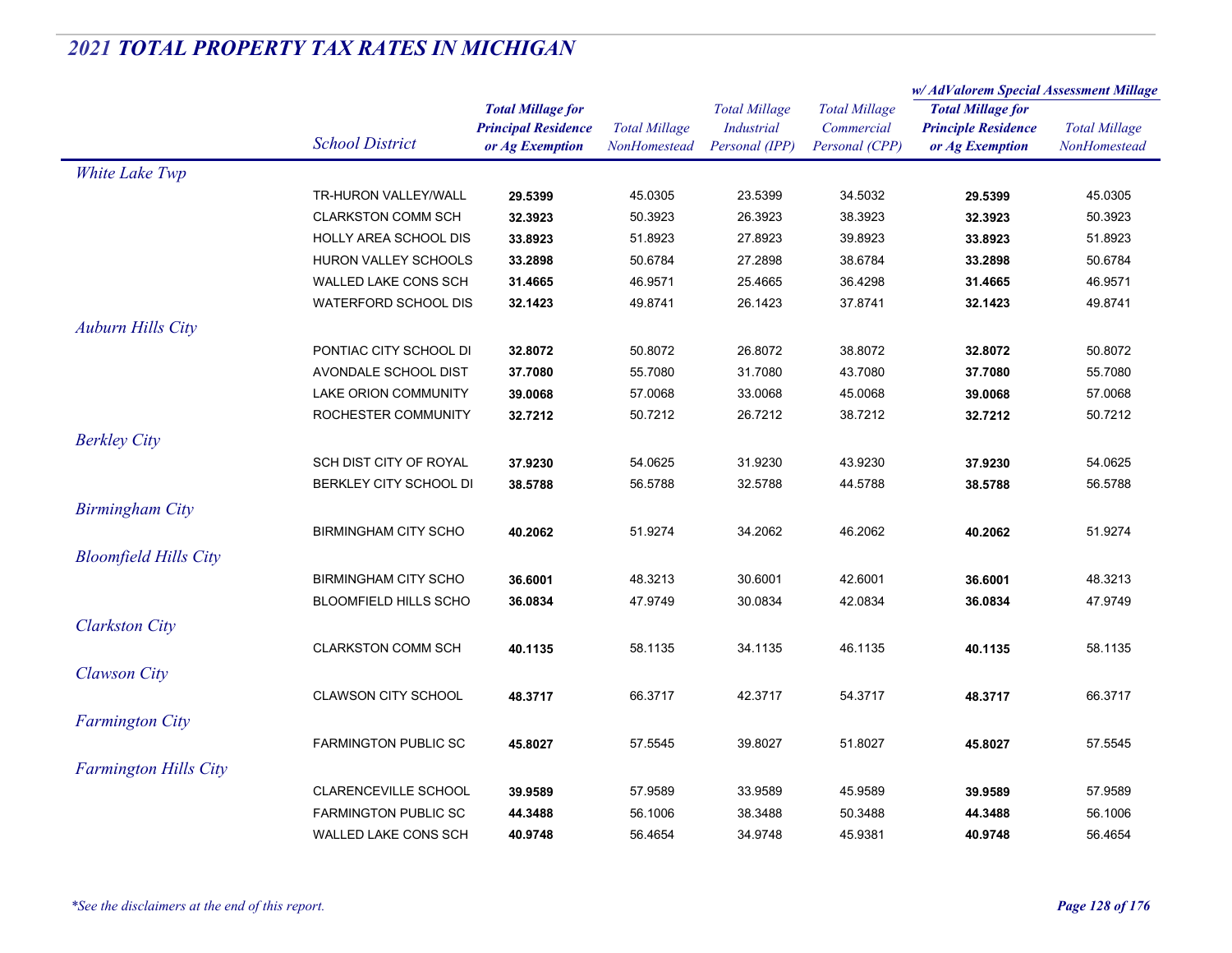|                              |                              |                                                                           |                                      |                                                             | w/AdValorem Special Assessment Millage               |                                                                           |                                      |
|------------------------------|------------------------------|---------------------------------------------------------------------------|--------------------------------------|-------------------------------------------------------------|------------------------------------------------------|---------------------------------------------------------------------------|--------------------------------------|
|                              | <b>School District</b>       | <b>Total Millage for</b><br><b>Principal Residence</b><br>or Ag Exemption | <b>Total Millage</b><br>NonHomestead | <b>Total Millage</b><br><b>Industrial</b><br>Personal (IPP) | <b>Total Millage</b><br>Commercial<br>Personal (CPP) | <b>Total Millage for</b><br><b>Principle Residence</b><br>or Ag Exemption | <b>Total Millage</b><br>NonHomestead |
| <b>Fenton City</b>           |                              |                                                                           |                                      |                                                             |                                                      |                                                                           |                                      |
|                              | <b>HOLLY AREA SCHOOL DIS</b> | 33.9435                                                                   | 51.9435                              | 27.9435                                                     | 39.9435                                              | 33.9435                                                                   | 51.9435                              |
| <b>Ferndale City</b>         |                              |                                                                           |                                      |                                                             |                                                      |                                                                           |                                      |
|                              | FERNDALE CITY SCHOOL         | 50.8095                                                                   | 68.8095                              | 44.8095                                                     | 56.8095                                              | 53.7645                                                                   | 71.7645                              |
|                              | HAZEL PARK CITY SCHOO        | 60.4667                                                                   | 78.4667                              | 54.4667                                                     | 66.4667                                              | 63.4217                                                                   | 81.4217                              |
| <b>Hazel Park City</b>       |                              |                                                                           |                                      |                                                             |                                                      |                                                                           |                                      |
|                              | <b>HAZEL PARK CITY SCHOO</b> | 69.9452                                                                   | 87.9452                              | 63.9452                                                     | 75.9452                                              | 72.7452                                                                   | 90.7452                              |
| <b>Huntington Woods City</b> |                              |                                                                           |                                      |                                                             |                                                      |                                                                           |                                      |
|                              | SCH DIST CITY OF ROYAL       | 46.8671                                                                   | 63.0066                              | 40.8671                                                     | 52.8671                                              | 46.8671                                                                   | 63.0066                              |
|                              | BERKLEY CITY SCHOOL DI       | 47.5229                                                                   | 65.5229                              | 41.5229                                                     | 53.5229                                              | 47.5229                                                                   | 65.5229                              |
| <b>Keego Harbor City</b>     |                              |                                                                           |                                      |                                                             |                                                      |                                                                           |                                      |
|                              | <b>WEST BLOOMFIELD SCHO</b>  | 41.2745                                                                   | 56.5166                              | 35.2745                                                     | 47.2745                                              | 41.2745                                                                   | 56.5166                              |
| Lake Angelus City            |                              |                                                                           |                                      |                                                             |                                                      |                                                                           |                                      |
|                              | PONTIAC CITY SCHOOL DI       | 29.9714                                                                   | 47.9714                              | 23.9714                                                     | 35.9714                                              | 29.9714                                                                   | 47.9714                              |
|                              | <b>WATERFORD SCHOOL DIS</b>  | 33.5222                                                                   | 51.2540                              | 27.5222                                                     | 39.2540                                              | 33.5222                                                                   | 51.2540                              |
| Lathrup Village City         |                              |                                                                           |                                      |                                                             |                                                      |                                                                           |                                      |
|                              | SOUTHFIELD PUBLIC SCH        | 54.9776                                                                   | 62.0284                              | 48.9776                                                     | 60.9776                                              | 54.9776                                                                   | 62.0284                              |
| <b>Madison Heights City</b>  |                              |                                                                           |                                      |                                                             |                                                      |                                                                           |                                      |
|                              | SCH DIST CITY OF ROYAL       | 48.1990                                                                   | 64.3385                              | 42.1990                                                     | 54.1990                                              | 48.1990                                                                   | 64.3385                              |
|                              | MADISON PUBLIC SCHOO         | 46.6624                                                                   | 63.7843                              | 40.6624                                                     | 51.7843                                              | 46.6624                                                                   | 63.7843                              |
|                              | LAMPHERE PUBLIC SCHO         | 60.2877                                                                   | 63.7877                              | 54.2877                                                     | 63.7877                                              | 60.2877                                                                   | 63.7877                              |
| Northville City              |                              |                                                                           |                                      |                                                             |                                                      |                                                                           |                                      |
|                              | NORTHVILLE PUBLIC SCH        | 39.7624                                                                   | 57.7624                              | 33.7624                                                     | 45.7624                                              | 39.7624                                                                   | 57.7624                              |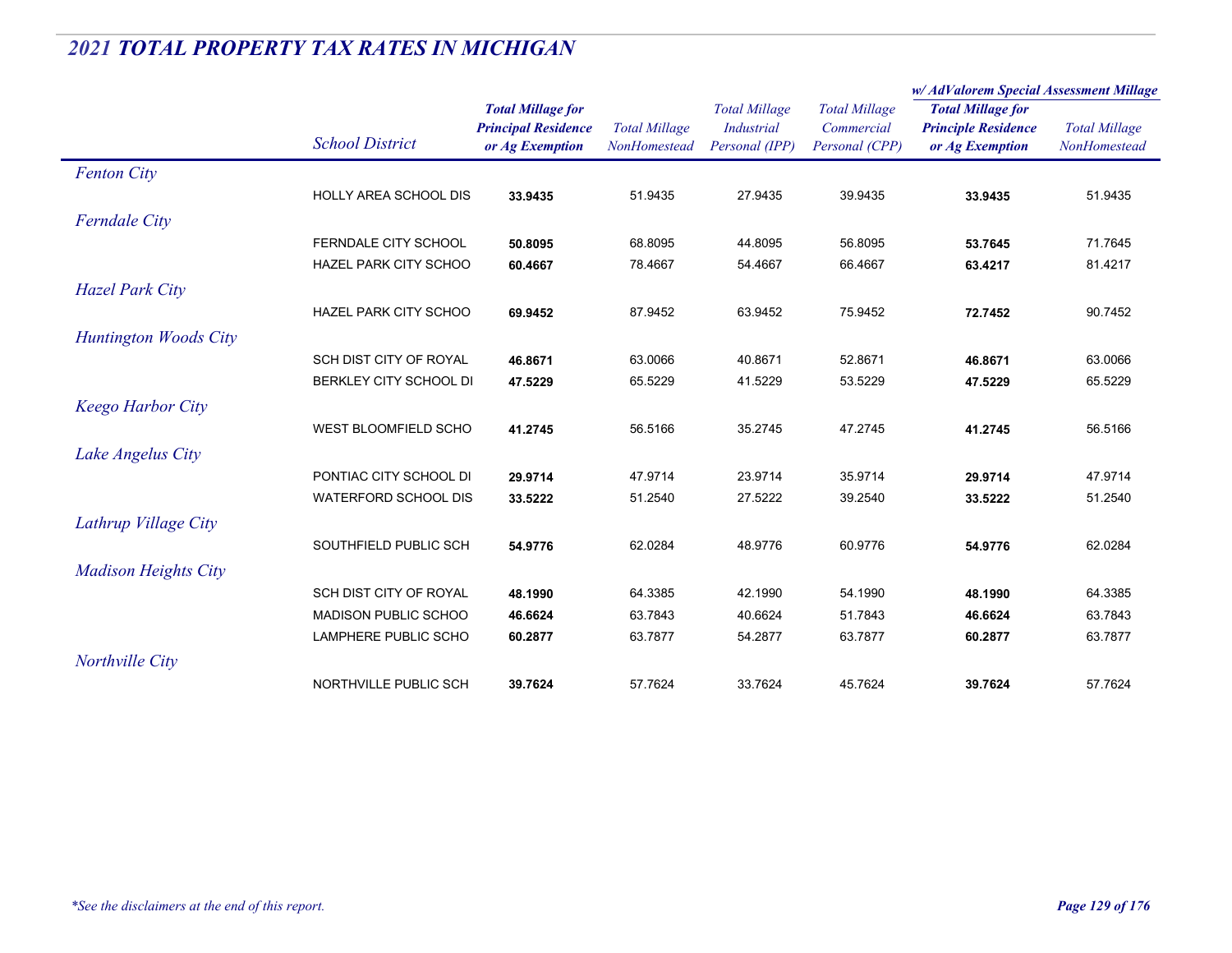|  | 2021 TOTAL PROPERTY TAX RATES IN MICHIGAN |  |  |  |
|--|-------------------------------------------|--|--|--|
|--|-------------------------------------------|--|--|--|

|                             |                              |                            | <b>Total Millage</b> | <b>Total Millage</b><br>Industrial | <b>Total Millage</b><br>Commercial<br>Personal (CPP) | w/ AdValorem Special Assessment Millage                |                      |
|-----------------------------|------------------------------|----------------------------|----------------------|------------------------------------|------------------------------------------------------|--------------------------------------------------------|----------------------|
|                             |                              | <b>Total Millage for</b>   |                      |                                    |                                                      | <b>Total Millage for</b><br><b>Principle Residence</b> | <b>Total Millage</b> |
|                             | <b>School District</b>       | <b>Principal Residence</b> |                      |                                    |                                                      |                                                        |                      |
|                             |                              | or Ag Exemption            | NonHomestead         | Personal (IPP)                     |                                                      | or Ag Exemption                                        | NonHomestead         |
| Novi City                   |                              |                            |                      |                                    |                                                      |                                                        |                      |
|                             | TR-NRTHVL-NOVI TRANS         | 37.1904                    | 52.0182              | 31.1904                            | 42.4376                                              | 37.1904                                                | 52.0182              |
|                             | TR-SLYON-NOVI TRANSFE        | 36.4261                    | 51.2539              | 30.4261                            | 41.6733                                              | 36.4261                                                | 51.2539              |
|                             | TR-NOVI-WL TRANSFER          | 32.1731                    | 47.6637              | 26.1731                            | 37.1364                                              | 32.1731                                                | 47.6637              |
|                             | TR-NOVI-NRTHVL TRANS         | 32.9313                    | 50.9313              | 26.9313                            | 38.9313                                              | 32.9313                                                | 50.9313              |
|                             | NOVI COMMUNITY SCHOO         | 35.2821                    | 51.2539              | 29.2821                            | 40.5293                                              | 35.2821                                                | 51.2539              |
|                             | SOUTH LYON COMMUNITY         | 33.0989                    | 51.0989              | 27.0989                            | 39.0989                                              | 33.0989                                                | 51.0989              |
|                             | WALLED LAKE CONS SCH         | 32.1731                    | 47.6637              | 26.1731                            | 37.1364                                              | 32.1731                                                | 47.6637              |
|                             | NORTHVILLE PUBLIC SCH        | 33.6956                    | 51.6956              | 27.6956                            | 39.6956                                              | 33.6956                                                | 51.6956              |
| Oak Park City               |                              |                            |                      |                                    |                                                      |                                                        |                      |
|                             | FERNDALE CITY SCHOOL         | 58.5291                    | 76.5291              | 52.5291                            | 64.5291                                              | 58.5291                                                | 76.5291              |
|                             | BERKLEY CITY SCHOOL DI       | 56.4443                    | 74.4443              | 50.4443                            | 62.4443                                              | 56.4443                                                | 74.4443              |
|                             | OAK PARK CITY SCHOOL         | 59.3422                    | 77.3422              | 53.3422                            | 65.3422                                              | 59.3422                                                | 77.3422              |
| <b>Orchard Lake City</b>    |                              |                            |                      |                                    |                                                      |                                                        |                      |
|                             | <b>BLOOMFIELD HILLS SCHO</b> | 33.4824                    | 45.3739              | 27.4824                            | 39.4824                                              | 33.4824                                                | 45.3739              |
|                             | <b>WEST BLOOMFIELD SCHO</b>  | 34.5029                    | 49.7450              | 28.5029                            | 40.5029                                              | 34.5029                                                | 49.7450              |
|                             | WALLED LAKE CONS SCH         | 29.9945                    | 45.4851              | 23.9945                            | 34.9578                                              | 29.9945                                                | 45.4851              |
| <b>Pleasant Ridge City</b>  |                              |                            |                      |                                    |                                                      |                                                        |                      |
|                             | FERNDALE CITY SCHOOL         | 45.9860                    | 63.9860              | 39.9860                            | 51.9860                                              | 45.9860                                                | 63.9860              |
|                             |                              |                            |                      |                                    |                                                      |                                                        |                      |
| <b>Pontiac City</b>         |                              |                            |                      |                                    |                                                      |                                                        |                      |
|                             | PONTIAC CITY SCHOOL DI       | 37.1509                    | 55.1509              | 31.1509                            | 43.1509                                              | 37.1509                                                | 55.1509              |
| <b>Rochester City</b>       |                              |                            |                      |                                    |                                                      |                                                        |                      |
|                             | ROCHESTER COMMUNITY          | 31.5273                    | 49.5273              | 25.5273                            | 37.5273                                              | 31.5273                                                | 49.5273              |
| <b>Rochester Hills City</b> |                              |                            |                      |                                    |                                                      |                                                        |                      |
|                             | AVONDALE SCHOOL DIST         | 34.2123                    | 52.2123              | 28.2123                            | 40.2123                                              | 34.2123                                                | 52.2123              |
|                             | ROCHESTER COMMUNITY          | 29.2255                    | 47.2255              | 23.2255                            | 35.2255                                              | 29.2255                                                | 47.2255              |
| Royal Oak City              |                              |                            |                      |                                    |                                                      |                                                        |                      |
|                             | SCH DIST CITY OF ROYAL       | 39.4023                    | 55.5418              | 33.4023                            | 45.4023                                              | 39.4023                                                | 55.5418              |
|                             | BERKLEY CITY SCHOOL DI       | 40.0581                    | 58.0581              | 34.0581                            | 46.0581                                              | 40.0581                                                | 58.0581              |
|                             | <b>CLAWSON CITY SCHOOL</b>   | 43.0257                    | 61.0257              | 37.0257                            | 49.0257                                              | 43.0257                                                | 61.0257              |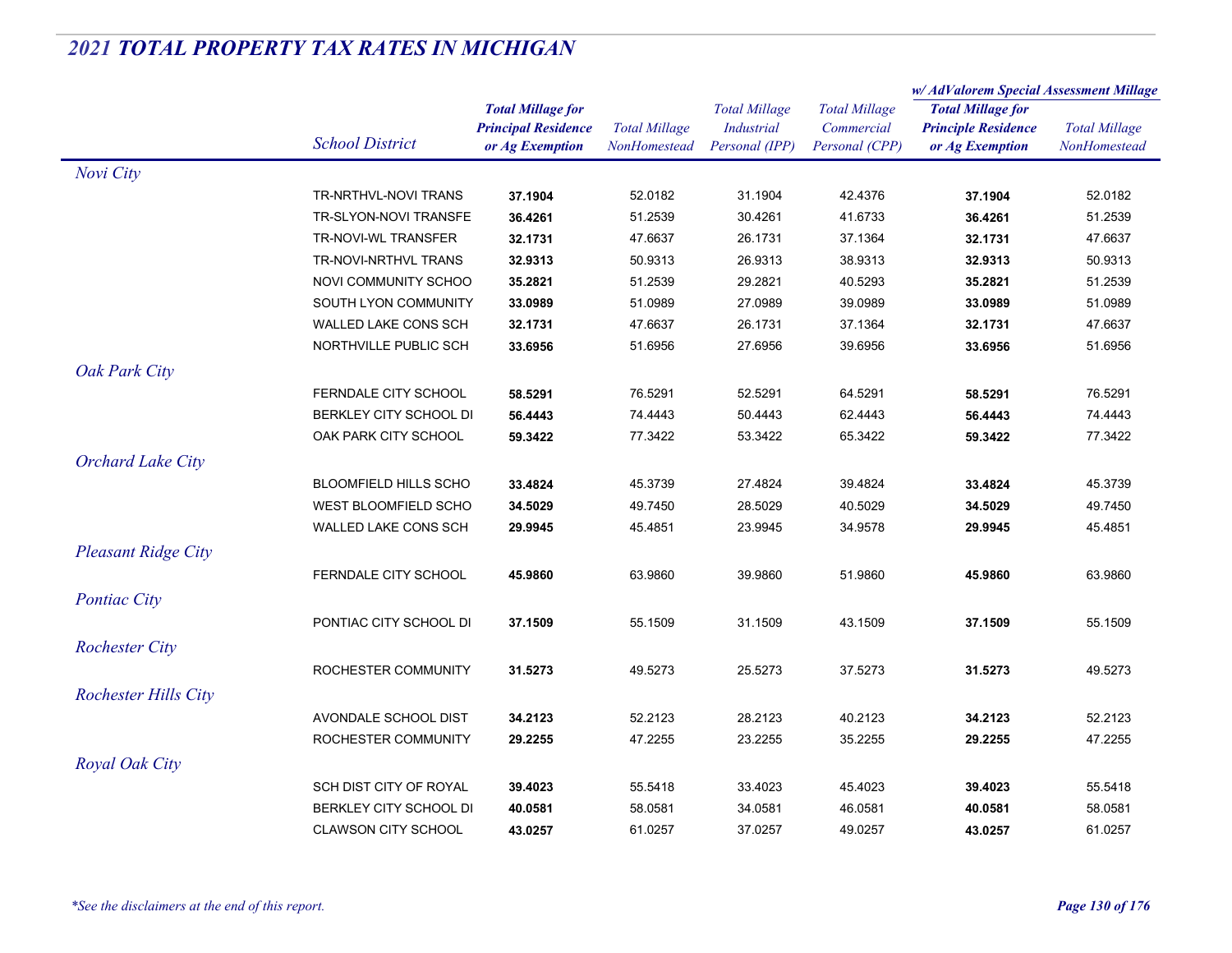|                         |                              |                                                                           |                                      |                                                             |                                                      | w/ AdValorem Special Assessment Millage                                   |                                      |
|-------------------------|------------------------------|---------------------------------------------------------------------------|--------------------------------------|-------------------------------------------------------------|------------------------------------------------------|---------------------------------------------------------------------------|--------------------------------------|
|                         | <b>School District</b>       | <b>Total Millage for</b><br><b>Principal Residence</b><br>or Ag Exemption | <b>Total Millage</b><br>NonHomestead | <b>Total Millage</b><br><b>Industrial</b><br>Personal (IPP) | <b>Total Millage</b><br>Commercial<br>Personal (CPP) | <b>Total Millage for</b><br><b>Principle Residence</b><br>or Ag Exemption | <b>Total Millage</b><br>NonHomestead |
| Southfield City         |                              |                                                                           |                                      |                                                             |                                                      |                                                                           |                                      |
|                         | TR-BIRMINGHAM/SOUTHF         | 56.4936                                                                   | 68.0050                              | 50.4936                                                     | 62.4936                                              | 56.4936                                                                   | 68.0050                              |
|                         | TR-SOUTHFLD/BIRMINGH         | 57.7103                                                                   | 64.1250                              | 51.7103                                                     | 63.7103                                              | 57.7103                                                                   | 64.1250                              |
|                         | <b>BIRMINGHAM CITY SCHO</b>  | 54.7438                                                                   | 66.4650                              | 48.7438                                                     | 60.7438                                              | 54.7438                                                                   | 66.4650                              |
|                         | SOUTHFIELD PUBLIC SCH        | 58.6142                                                                   | 65.6650                              | 52.6142                                                     | 64.6142                                              | 58.6142                                                                   | 65.6650                              |
|                         | OAK PARK CITY SCHOOL         | 53.6153                                                                   | 71.6153                              | 47.6153                                                     | 59.6153                                              | 53.6153                                                                   | 71.6153                              |
| South Lyon City         |                              |                                                                           |                                      |                                                             |                                                      |                                                                           |                                      |
|                         | SOUTH LYON COMMUNITY         | 39.5836                                                                   | 57.5836                              | 33.5836                                                     | 45.5836                                              | 39.5836                                                                   | 57.5836                              |
| Sylvan Lake City        |                              |                                                                           |                                      |                                                             |                                                      |                                                                           |                                      |
|                         | PONTIAC CITY SCHOOL DI       | 36.0234                                                                   | 54.0234                              | 30.0234                                                     | 42.0234                                              | 36.2377                                                                   | 54.2377                              |
|                         | <b>WEST BLOOMFIELD SCHO</b>  | 43.8068                                                                   | 59.0489                              | 37.8068                                                     | 49.8068                                              | 44.0211                                                                   | 59.2632                              |
| Troy City               |                              |                                                                           |                                      |                                                             |                                                      |                                                                           |                                      |
|                         | <b>WARREN CONSOLIDATED</b>   | 37.8817                                                                   | 50.6461                              | 31.8817                                                     | 43.7113                                              | 37.8817                                                                   | 50.6461                              |
|                         | <b>BIRMINGHAM CITY SCHO</b>  | 36.6320                                                                   | 48.3532                              | 30.6320                                                     | 42.6320                                              | 36.6320                                                                   | 48.3532                              |
|                         | SCH DIST CITY OF ROYAL       | 31.9498                                                                   | 48.0893                              | 25.9498                                                     | 37.9498                                              | 31.9498                                                                   | 48.0893                              |
|                         | AVONDALE SCHOOL DIST         | 34.6532                                                                   | 52.6532                              | 28.6532                                                     | 40.6532                                              | 34.6532                                                                   | 52.6532                              |
|                         | <b>BLOOMFIELD HILLS SCHO</b> | 36.1153                                                                   | 48.0068                              | 30.1153                                                     | 42.1153                                              | 36.1153                                                                   | 48.0068                              |
|                         | <b>TROY SCHOOL DISTRICT</b>  | 35.0190                                                                   | 49.6312                              | 29.0190                                                     | 41.0190                                              | 35.0190                                                                   | 49.6312                              |
|                         | LAMPHERE PUBLIC SCHO         | 44.0385                                                                   | 47.5385                              | 38.0385                                                     | 47.5385                                              | 44.0385                                                                   | 47.5385                              |
| <b>Walled Lake City</b> |                              |                                                                           |                                      |                                                             |                                                      |                                                                           |                                      |
|                         | <b>WALLED LAKE CONS SCH</b>  | 42.2321                                                                   | 57.7227                              | 36.2321                                                     | 47.1954                                              | 42.2321                                                                   | 57.7227                              |
| <b>Wixom City</b>       |                              |                                                                           |                                      |                                                             |                                                      |                                                                           |                                      |
|                         | NOVI COMMUNITY SCHOO         | 37.7646                                                                   | 53.7364                              | 31.7646                                                     | 43.0118                                              | 37.7646                                                                   | 53.7364                              |
|                         | SOUTH LYON COMMUNITY         | 35.5814                                                                   | 53.5814                              | 29.5814                                                     | 41.5814                                              | 35.5814                                                                   | 53.5814                              |
|                         | WALLED LAKE CONS SCH         | 34.6556                                                                   | 50.1462                              | 28.6556                                                     | 39.6189                                              | 34.6556                                                                   | 50.1462                              |
| <b>COUNTY: Oceana</b>   |                              |                                                                           |                                      |                                                             |                                                      |                                                                           |                                      |
| Benona Twp              |                              |                                                                           |                                      |                                                             |                                                      |                                                                           |                                      |
|                         | SHELBY PUBLIC SCHOOL         | 27.4517                                                                   | 44.7621                              | 21.4517                                                     | 32.7621                                              | 27.4517                                                                   | 44.7621                              |
| Claybanks Twp           |                              |                                                                           |                                      |                                                             |                                                      |                                                                           |                                      |
|                         | MONTAGUE AREA PUBLIC         | 33.2577                                                                   | 51.2577                              | 27.2577                                                     | 39.2577                                              | 33.2577                                                                   | 51.2577                              |
|                         | SHELBY PUBLIC SCHOOL         | 27.1605                                                                   | 44.4709                              | 21.1605                                                     | 32.4709                                              | 27.1605                                                                   | 44.4709                              |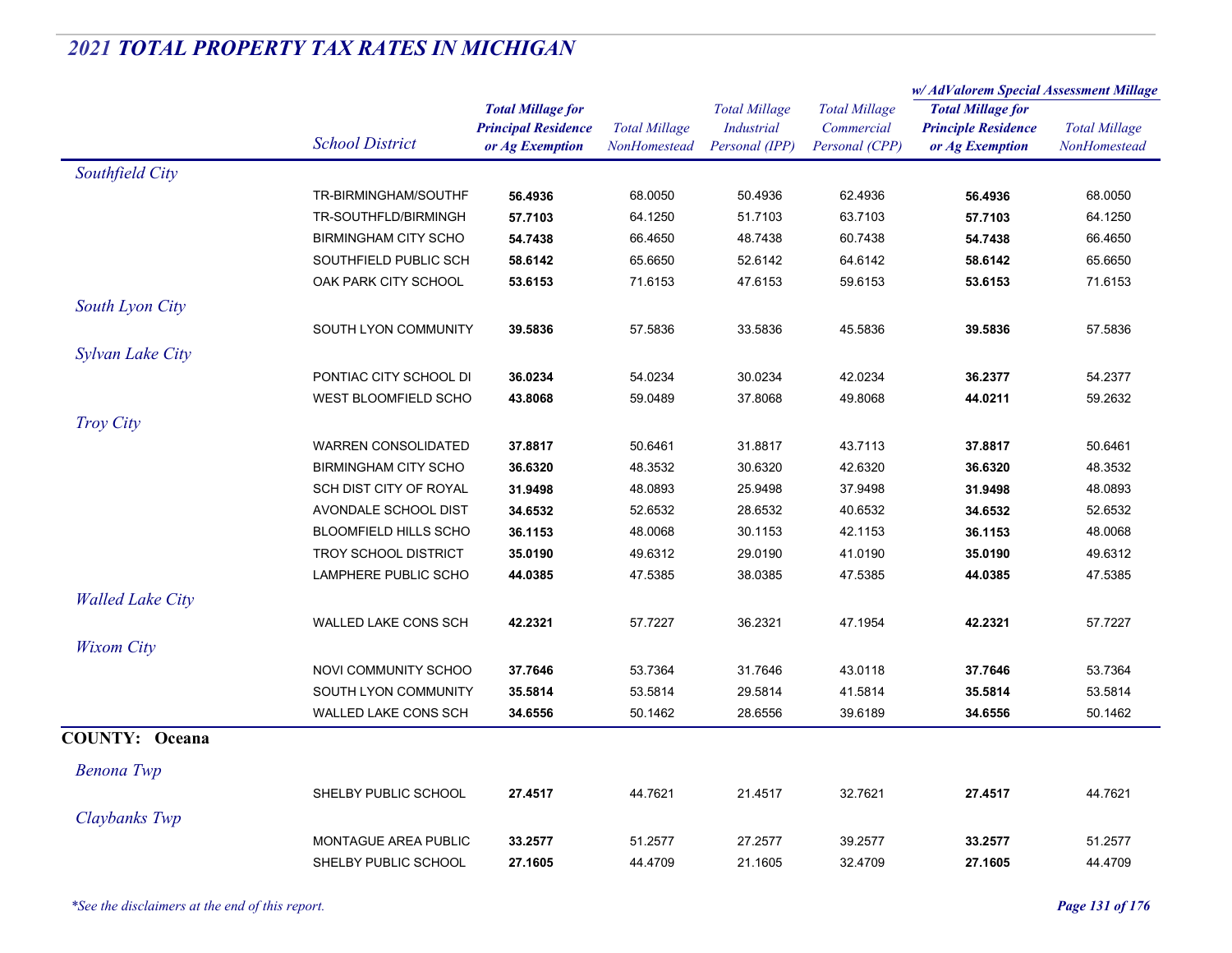|                           |                              |                                                                           |                                      |                                                             |                                                      | w/AdValorem Special Assessment Millage                                    |                                      |
|---------------------------|------------------------------|---------------------------------------------------------------------------|--------------------------------------|-------------------------------------------------------------|------------------------------------------------------|---------------------------------------------------------------------------|--------------------------------------|
|                           | <b>School District</b>       | <b>Total Millage for</b><br><b>Principal Residence</b><br>or Ag Exemption | <b>Total Millage</b><br>NonHomestead | <b>Total Millage</b><br><b>Industrial</b><br>Personal (IPP) | <b>Total Millage</b><br>Commercial<br>Personal (CPP) | <b>Total Millage for</b><br><b>Principle Residence</b><br>or Ag Exemption | <b>Total Millage</b><br>NonHomestead |
| Colfax Twp                |                              |                                                                           |                                      |                                                             |                                                      |                                                                           |                                      |
|                           | <b>WALKERVILLE RURAL CO</b>  | 29.2435                                                                   | 47.2435                              | 23.2435                                                     | 35.2435                                              | 29.2435                                                                   | 47.2435                              |
| Crystal Twp               |                              |                                                                           |                                      |                                                             |                                                      |                                                                           |                                      |
|                           | HART PUBLIC SCHOOL DI        | 29.8299                                                                   | 47.8299                              | 23.8299                                                     | 35.8299                                              | 29.8299                                                                   | 47.8299                              |
|                           | HART PUBLIC SCHOOL DI        | 32.8887                                                                   | 50.8887                              | 26.8887                                                     | 38.8887                                              | 32.8887                                                                   | 50.8887                              |
|                           | WALKERVILLE RURAL CO         | 31.7382                                                                   | 49.7382                              | 25.7382                                                     | 37.7382                                              | 31.7382                                                                   | 49.7382                              |
| Elbridge Twp              |                              |                                                                           |                                      |                                                             |                                                      |                                                                           |                                      |
|                           | HART PUBLIC SCHOOL DI        | 30.0663                                                                   | 48.0663                              | 24.0663                                                     | 36.0663                                              | 30.0663                                                                   | 48.0663                              |
|                           | <b>HART PUBLIC SCHOOL DI</b> | 33.1251                                                                   | 51.1251                              | 27.1251                                                     | 39.1251                                              | 33.1251                                                                   | 51.1251                              |
| <b>Ferry Twp</b>          |                              |                                                                           |                                      |                                                             |                                                      |                                                                           |                                      |
|                           | HESPERIA COMM SCHOO          | 32.2219                                                                   | 50.2219                              | 26.2219                                                     | 38.2219                                              | 32.2219                                                                   | 50.2219                              |
|                           | HART PUBLIC SCHOOL DI        | 26.7627                                                                   | 44.7627                              | 20.7627                                                     | 32.7627                                              | 26.7627                                                                   | 44.7627                              |
|                           | SHELBY PUBLIC SCHOOL         | 25.9127                                                                   | 43.2231                              | 19.9127                                                     | 31.2231                                              | 25.9127                                                                   | 43.2231                              |
| Golden Twp                |                              |                                                                           |                                      |                                                             |                                                      |                                                                           |                                      |
|                           | HART PUBLIC SCHOOL DI        | 28.2855                                                                   | 46.2855                              | 22.2855                                                     | 34.2855                                              | 28.2855                                                                   | 46.2855                              |
|                           | SHELBY PUBLIC SCHOOL         | 27.4355                                                                   | 44.7459                              | 21.4355                                                     | 32.7459                                              | 27.4355                                                                   | 44.7459                              |
| <b>Grant Twp</b>          |                              |                                                                           |                                      |                                                             |                                                      |                                                                           |                                      |
|                           | MONTAGUE AREA PUBLIC         | 33.5760                                                                   | 51.5760                              | 27.5760                                                     | 39.5760                                              | 33.5760                                                                   | 51.5760                              |
| VILLAGE OF ROTHBURY       | MONTAGUE AREA PUBLIC         | 38.6490                                                                   | 56.6490                              | 32.6490                                                     | 44.6490                                              | 38.6490                                                                   | 56.6490                              |
|                           | SHELBY PUBLIC SCHOOL         | 27.4788                                                                   | 44.7892                              | 21.4788                                                     | 32.7892                                              | 27.4788                                                                   | 44.7892                              |
| <b>VILLAGE OF NEW ERA</b> | SHELBY PUBLIC SCHOOL         | 32.3569                                                                   | 49.6673                              | 26.3569                                                     | 37.6673                                              | 32.3569                                                                   | 49.6673                              |
| Greenwood Twp             |                              |                                                                           |                                      |                                                             |                                                      |                                                                           |                                      |
|                           | HOLTON PUBLIC SCHOOL         | 30.7616                                                                   | 48.7616                              | 24.7616                                                     | 36.7616                                              | 30.7616                                                                   | 48.7616                              |
|                           | FREMONT PUBLIC SCHOO         | 34.5664                                                                   | 52.5268                              | 28.5664                                                     | 40.5268                                              | 34.5664                                                                   | 52.5268                              |
|                           | HESPERIA COMM SCHOO          | 32.5664                                                                   | 50.5664                              | 26.5664                                                     | 38.5664                                              | 32.5664                                                                   | 50.5664                              |
| Hart Twp                  |                              |                                                                           |                                      |                                                             |                                                      |                                                                           |                                      |
|                           | HART PUBLIC SCHOOL DI        | 29.7856                                                                   | 47.7856                              | 23.7856                                                     | 35.7856                                              | 29.7856                                                                   | 47.7856                              |
|                           | SHELBY PUBLIC SCHOOL         | 28.9356                                                                   | 46.2460                              | 22.9356                                                     | 34.2460                                              | 28.9356                                                                   | 46.2460                              |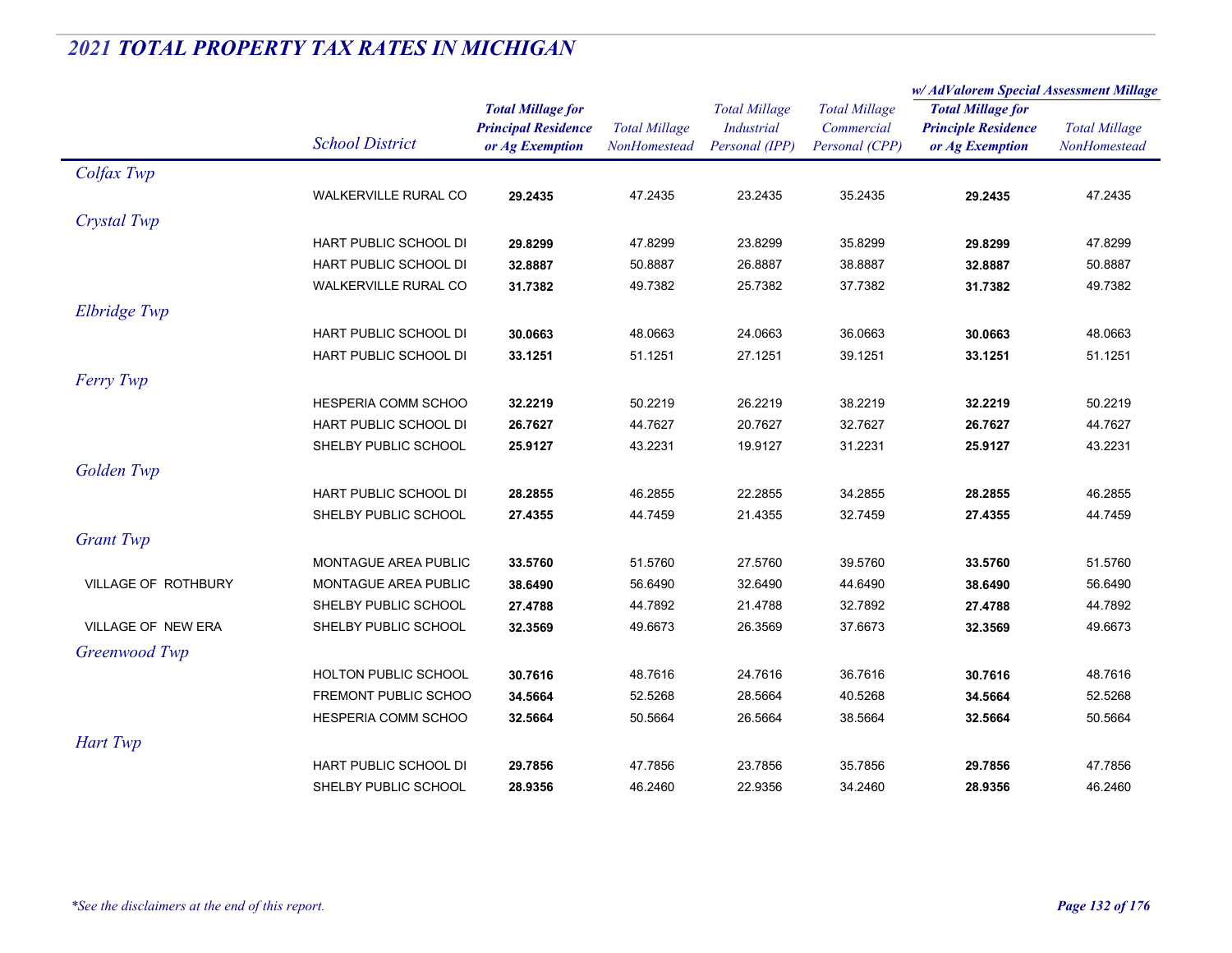|                             |                              | <b>Total Millage for</b><br><b>Principal Residence</b><br>or Ag Exemption | <b>Total Millage</b><br>NonHomestead | <b>Total Millage</b><br><b>Industrial</b><br>Personal (IPP) | <b>Total Millage</b><br>Commercial<br>Personal (CPP) | w/ AdValorem Special Assessment Millage       |                                      |
|-----------------------------|------------------------------|---------------------------------------------------------------------------|--------------------------------------|-------------------------------------------------------------|------------------------------------------------------|-----------------------------------------------|--------------------------------------|
|                             |                              |                                                                           |                                      |                                                             |                                                      | <b>Total Millage for</b>                      | <b>Total Millage</b><br>NonHomestead |
|                             | <b>School District</b>       |                                                                           |                                      |                                                             |                                                      | <b>Principle Residence</b><br>or Ag Exemption |                                      |
|                             |                              |                                                                           |                                      |                                                             |                                                      |                                               |                                      |
| Leavitt Twp                 |                              |                                                                           |                                      |                                                             |                                                      |                                               |                                      |
|                             | HESPERIA COMM SCHOO          | 33.7574                                                                   | 51.7574                              | 27.7574                                                     | 39.7574                                              | 33.7574                                       | 51.7574                              |
|                             | <b>HART PUBLIC SCHOOL DI</b> | 28.2982                                                                   | 46.2982                              | 22.2982                                                     | 34.2982                                              | 28.2982                                       | 46.2982                              |
|                             | <b>WALKERVILLE RURAL CO</b>  | 30.2065                                                                   | 48.2065                              | 24.2065                                                     | 36.2065                                              | 30.2065                                       | 48.2065                              |
| VILLAGE OF WALKERVILLE      | WALKERVILLE RURAL CO         | 42.9296                                                                   | 60.9296                              | 36.9296                                                     | 48.9296                                              | 42.9296                                       | 60.9296                              |
| Newfield Twp                |                              |                                                                           |                                      |                                                             |                                                      |                                               |                                      |
|                             | HESPERIA COMM SCHOO          | 32.5687                                                                   | 50.5687                              | 26.5687                                                     | 38.5687                                              | 32.5687                                       | 50.5687                              |
| VILLAGE OF HESPERIA         | HESPERIA COMM SCHOO          | 46.6540                                                                   | 64.6540                              | 40.6540                                                     | 52.6540                                              | 46.6540                                       | 64.6540                              |
|                             | SHELBY PUBLIC SCHOOL         | 26.2595                                                                   | 43.5699                              | 20.2595                                                     | 31.5699                                              | 26.2595                                       | 43.5699                              |
| Otto Twp                    |                              |                                                                           |                                      |                                                             |                                                      |                                               |                                      |
|                             | <b>HOLTON PUBLIC SCHOOL</b>  | 30.8610                                                                   | 48.8610                              | 24.8610                                                     | 36.8610                                              | 30.8610                                       | 48.8610                              |
|                             | MONTAGUE AREA PUBLIC         | 32.4538                                                                   | 50.4538                              | 26.4538                                                     | 38.4538                                              | 32.4538                                       | 50.4538                              |
|                             | SHELBY PUBLIC SCHOOL         | 26.3566                                                                   | 43.6670                              | 20.3566                                                     | 31.6670                                              | 26.3566                                       | 43.6670                              |
| <b>Pentwater Twp</b>        |                              |                                                                           |                                      |                                                             |                                                      |                                               |                                      |
|                             | PENTWATER PUBLIC SCH         | 24.8347                                                                   | 42.8347                              | 18.8347                                                     | 30.8347                                              | 24.8347                                       | 42.8347                              |
| <b>VILLAGE OF PENTWATER</b> | PENTWATER PUBLIC SCH         | 36.7682                                                                   | 54.7682                              | 30.7682                                                     | 42.7682                                              | 36.7682                                       | 54.7682                              |
| Shelby Twp                  |                              |                                                                           |                                      |                                                             |                                                      |                                               |                                      |
|                             | HART PUBLIC SCHOOL DI        | 29.7247                                                                   | 47.7247                              | 23.7247                                                     | 35.7247                                              | 29.7247                                       | 47.7247                              |
|                             | SHELBY PUBLIC SCHOOL         | 28.8747                                                                   | 46.1851                              | 22.8747                                                     | 34.1851                                              | 28.8747                                       | 46.1851                              |
| VILLAGE OF NEW ERA          | SHELBY PUBLIC SCHOOL         | 33.7528                                                                   | 51.0632                              | 27.7528                                                     | 39.0632                                              | 33.7528                                       | 51.0632                              |
| VILLAGE OF SHELBY           | SHELBY PUBLIC SCHOOL         | 44.2998                                                                   | 61.6102                              | 38.2998                                                     | 49.6102                                              | 44.2998                                       | 61.6102                              |
| <b>Weare</b> Twp            |                              |                                                                           |                                      |                                                             |                                                      |                                               |                                      |
|                             | <b>MASON COUNTY CENTRA</b>   | 29.3144                                                                   | 47.3144                              | 23.3144                                                     | 35.3144                                              | 29.3144                                       | 47.3144                              |
|                             | <b>HART PUBLIC SCHOOL DI</b> | 28.2256                                                                   | 46.2256                              | 22.2256                                                     | 34.2256                                              | 28.2256                                       | 46.2256                              |
|                             | HART PUBLIC SCHOOL DI        | 31.2844                                                                   | 49.2844                              | 25.2844                                                     | 37.2844                                              | 31.2844                                       | 49.2844                              |
|                             | PENTWATER PUBLIC SCH         | 24.6156                                                                   | 42.6156                              | 18.6156                                                     | 30.6156                                              | 24.6156                                       | 42.6156                              |
|                             | PENTWATER PUBLIC SCH         | 27.6744                                                                   | 45.6744                              | 21.6744                                                     | 33.6744                                              | 27.6744                                       | 45.6744                              |
| <b>Hart City</b>            |                              |                                                                           |                                      |                                                             |                                                      |                                               |                                      |
|                             | <b>HART PUBLIC SCHOOL DI</b> | 41.1957                                                                   | 59.1957                              | 35.1957                                                     | 47.1957                                              | 41.1957                                       | 59.1957                              |
|                             |                              |                                                                           |                                      |                                                             |                                                      |                                               |                                      |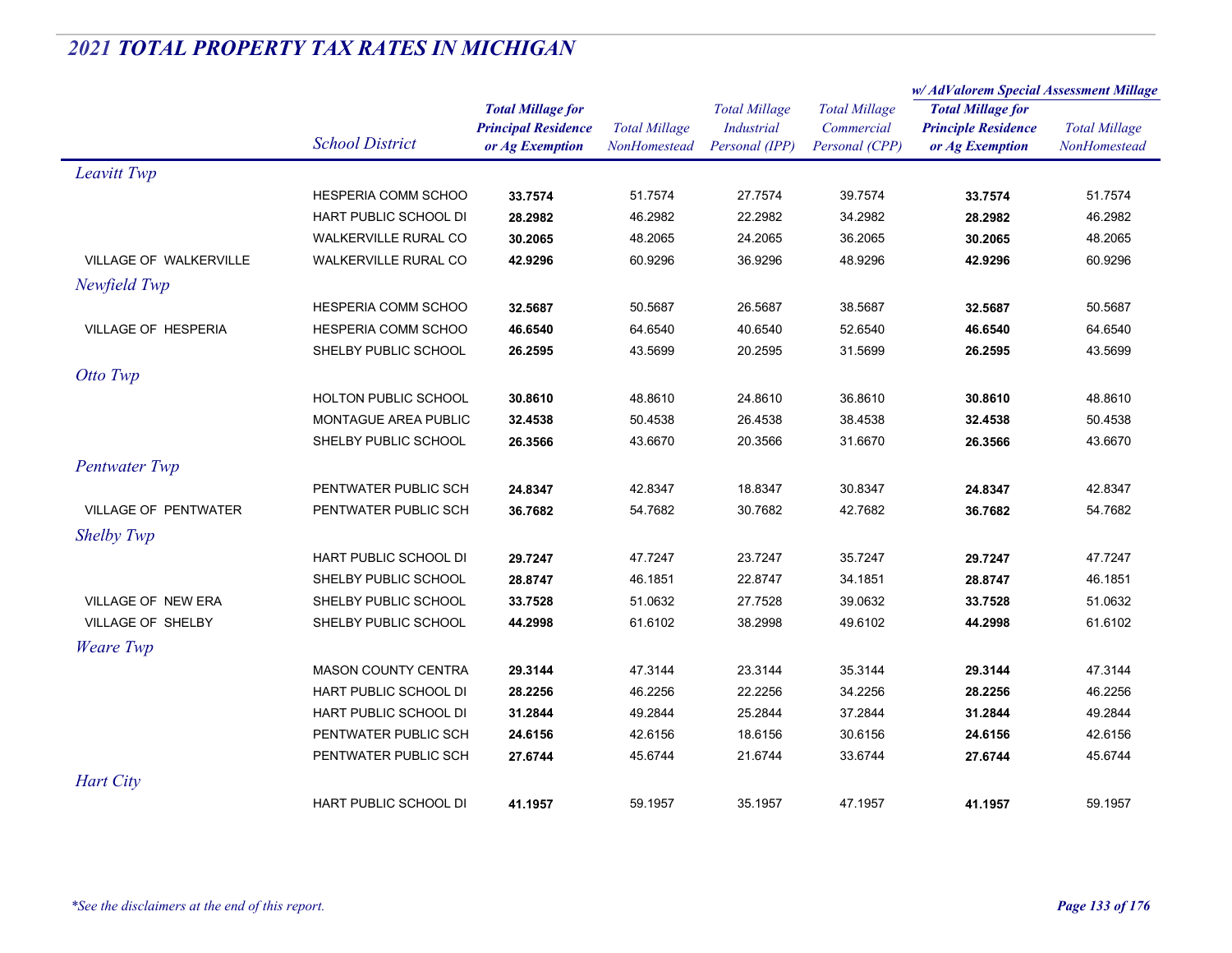|                            |                            |                                                                           |                                      |                                                             |                                                      | w/ AdValorem Special Assessment Millage                                   |                                      |
|----------------------------|----------------------------|---------------------------------------------------------------------------|--------------------------------------|-------------------------------------------------------------|------------------------------------------------------|---------------------------------------------------------------------------|--------------------------------------|
|                            | <b>School District</b>     | <b>Total Millage for</b><br><b>Principal Residence</b><br>or Ag Exemption | <b>Total Millage</b><br>NonHomestead | <b>Total Millage</b><br><b>Industrial</b><br>Personal (IPP) | <b>Total Millage</b><br>Commercial<br>Personal (CPP) | <b>Total Millage for</b><br><b>Principle Residence</b><br>or Ag Exemption | <b>Total Millage</b><br>NonHomestead |
| <b>COUNTY: Ogemaw</b>      |                            |                                                                           |                                      |                                                             |                                                      |                                                                           |                                      |
| Churchill Twp              |                            |                                                                           |                                      |                                                             |                                                      |                                                                           |                                      |
|                            | W BRANCH ROSE CITY AR      | 24.0595                                                                   | 42.0127                              | 18.0595                                                     | 30.0127                                              | 24.0595                                                                   | 42.0127                              |
| <b>Cumming Twp</b>         |                            |                                                                           |                                      |                                                             |                                                      |                                                                           |                                      |
|                            | W BRANCH ROSE CITY AR      | 26.7467                                                                   | 44.6999                              | 20.7467                                                     | 32.6999                                              | 26.7467                                                                   | 44.6999                              |
| <b>Edwards</b> Twp         |                            |                                                                           |                                      |                                                             |                                                      |                                                                           |                                      |
|                            | W BRANCH ROSE CITY AR      | 24.3447                                                                   | 42.2979                              | 18.3447                                                     | 30.2979                                              | 24.3447                                                                   | 42.2979                              |
| <b>Foster Twp</b>          |                            |                                                                           |                                      |                                                             |                                                      |                                                                           |                                      |
|                            | W BRANCH ROSE CITY AR      | 22.9531                                                                   | 40.9063                              | 16.9531                                                     | 28.9063                                              | 22.9531                                                                   | 40.9063                              |
| Goodar Twp                 |                            |                                                                           |                                      |                                                             |                                                      |                                                                           |                                      |
|                            | W BRANCH ROSE CITY AR      | 24.3954                                                                   | 42.3486                              | 18.3954                                                     | 30.3486                                              | 24.3954                                                                   | 42.3486                              |
| <b>Hill Twp</b>            |                            |                                                                           |                                      |                                                             |                                                      |                                                                           |                                      |
|                            | HALE AREA SCHOOLS          | 22.0601                                                                   | 40.0079                              | 16.0601                                                     | 28.0079                                              | 22.0601                                                                   | 40.0079                              |
|                            | W BRANCH ROSE CITY AR      | 24.1416                                                                   | 42.0948                              | 18.1416                                                     | 30.0948                                              | 24.1416                                                                   | 42.0948                              |
| <b>Horton</b> Twp          |                            |                                                                           |                                      |                                                             |                                                      |                                                                           |                                      |
|                            | W BRANCH ROSE CITY AR      | 22.4158                                                                   | 40.3690                              | 16.4158                                                     | 28.3690                                              | 22.4158                                                                   | 40.3690                              |
| <b>Klacking Twp</b>        |                            |                                                                           |                                      |                                                             |                                                      |                                                                           |                                      |
|                            | W BRANCH ROSE CITY AR      | 28.7531                                                                   | 46.7063                              | 22.7531                                                     | 34.7063                                              | 28.7531                                                                   | 46.7063                              |
| Logan Twp                  |                            |                                                                           |                                      |                                                             |                                                      |                                                                           |                                      |
|                            | <b>HALE AREA SCHOOLS</b>   | 20.8273                                                                   | 38.7751                              | 14.8273                                                     | 26.7751                                              | 20.8273                                                                   | 38.7751                              |
|                            | <b>WHITTEMORE PRESCOTT</b> | 22.2023                                                                   | 40.2023                              | 16.2023                                                     | 28.2023                                              | 22.2023                                                                   | 40.2023                              |
|                            | W BRANCH ROSE CITY AR      | 22.9088                                                                   | 40.8620                              | 16.9088                                                     | 28.8620                                              | 22.9088                                                                   | 40.8620                              |
| Mills Twp                  |                            |                                                                           |                                      |                                                             |                                                      |                                                                           |                                      |
|                            | <b>WHITTEMORE PRESCOTT</b> | 23.8122                                                                   | 41.8122                              | 17.8122                                                     | 29.8122                                              | 23.8122                                                                   | 41.8122                              |
|                            | W BRANCH ROSE CITY AR      | 24.5187                                                                   | 42.4719                              | 18.5187                                                     | 30.4719                                              | 24.5187                                                                   | 42.4719                              |
| Ogemaw Twp                 |                            |                                                                           |                                      |                                                             |                                                      |                                                                           |                                      |
|                            | W BRANCH ROSE CITY AR      | 28.3213                                                                   | 46.2745                              | 22.3213                                                     | 34.2745                                              | 28.3213                                                                   | 46.2745                              |
| <b>Richland Twp</b>        |                            |                                                                           |                                      |                                                             |                                                      |                                                                           |                                      |
|                            | <b>WHITTEMORE PRESCOTT</b> | 23.3317                                                                   | 41.3317                              | 17.3317                                                     | 29.3317                                              | 23.3317                                                                   | 41.3317                              |
| <b>VILLAGE OF PRESCOTT</b> | <b>WHITTEMORE PRESCOTT</b> | 31.7617                                                                   | 49.7617                              | 25.7617                                                     | 37.7617                                              | 31.7617                                                                   | 49.7617                              |

*\*See the disclaimers at the end of this report. Page 134 of 176*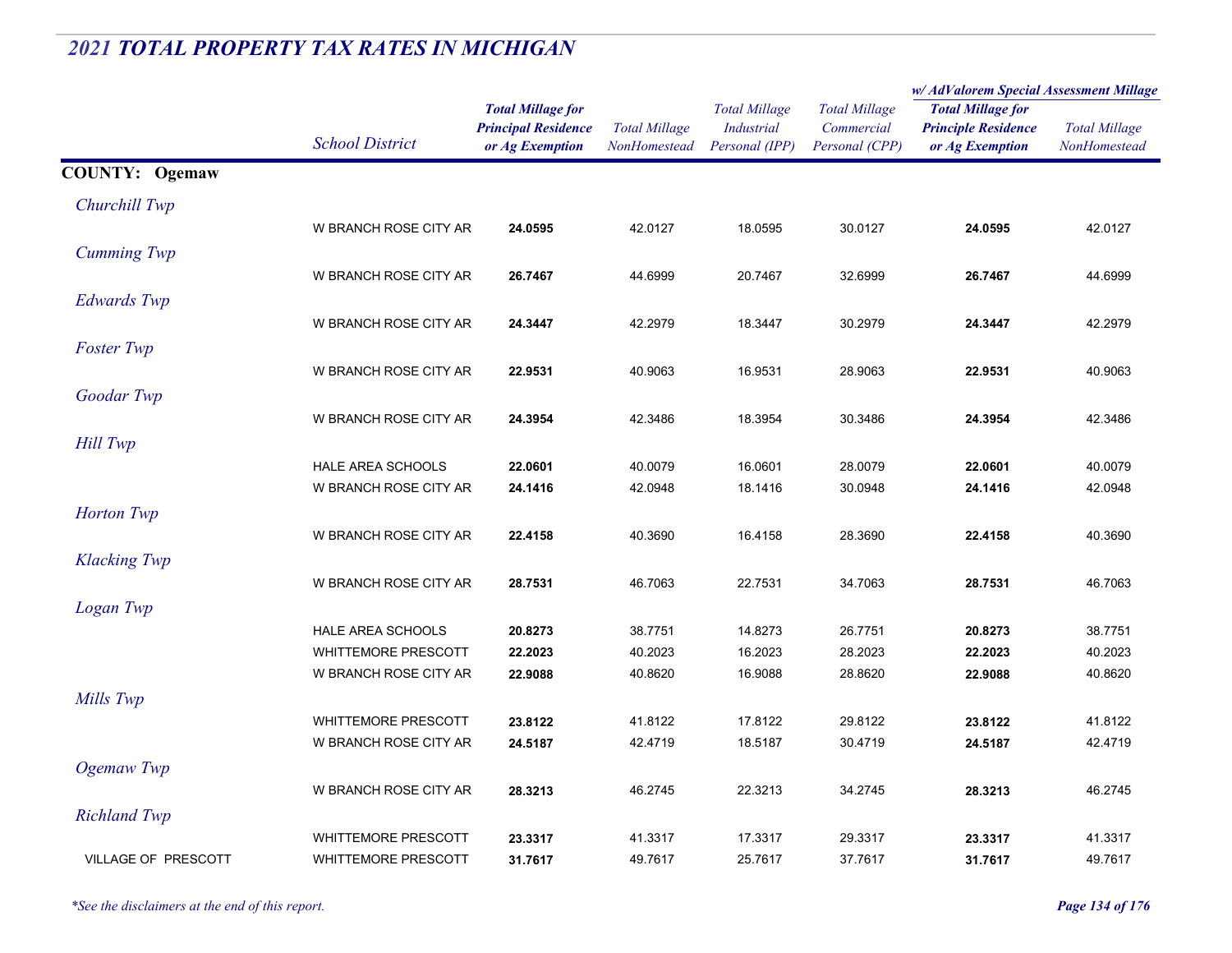|                          |                            |                                                                           |                                             |                                                             |                                                      | w/ AdValorem Special Assessment Millage                                   |                                      |
|--------------------------|----------------------------|---------------------------------------------------------------------------|---------------------------------------------|-------------------------------------------------------------|------------------------------------------------------|---------------------------------------------------------------------------|--------------------------------------|
|                          | <b>School District</b>     | <b>Total Millage for</b><br><b>Principal Residence</b><br>or Ag Exemption | <b>Total Millage</b><br><b>NonHomestead</b> | <b>Total Millage</b><br><b>Industrial</b><br>Personal (IPP) | <b>Total Millage</b><br>Commercial<br>Personal (CPP) | <b>Total Millage for</b><br><b>Principle Residence</b><br>or Ag Exemption | <b>Total Millage</b><br>NonHomestead |
| Rose Twp                 |                            |                                                                           |                                             |                                                             |                                                      |                                                                           |                                      |
|                          | W BRANCH ROSE CITY AR      | 26.5076                                                                   | 44.4608                                     | 20.5076                                                     | 32.4608                                              | 26.5076                                                                   | 44.4608                              |
| <b>West Branch Twp</b>   |                            |                                                                           |                                             |                                                             |                                                      |                                                                           |                                      |
|                          | W BRANCH ROSE CITY AR      | 23.5546                                                                   | 41.5078                                     | 17.5546                                                     | 29.5078                                              | 23.5546                                                                   | 41.5078                              |
| <b>Rose City City</b>    |                            |                                                                           |                                             |                                                             |                                                      |                                                                           |                                      |
|                          | W BRANCH ROSE CITY AR      | 41.1335                                                                   | 59.0867                                     | 35.1335                                                     | 47.0867                                              | 41.1335                                                                   | 59.0867                              |
| <b>West Branch City</b>  |                            |                                                                           |                                             |                                                             |                                                      |                                                                           |                                      |
|                          | W BRANCH ROSE CITY AR      | 39.1080                                                                   | 57.0612                                     | 33.1080                                                     | 45.0612                                              | 39.1080                                                                   | 57.0612                              |
|                          |                            |                                                                           |                                             |                                                             |                                                      |                                                                           |                                      |
| <b>COUNTY: Ontonagon</b> |                            |                                                                           |                                             |                                                             |                                                      |                                                                           |                                      |
| <b>Bergland Twp</b>      |                            |                                                                           |                                             |                                                             |                                                      |                                                                           |                                      |
|                          | <b>EWEN-TROUT CREEK CO</b> | 32.2261                                                                   | 50.2261                                     | 26.2261                                                     | 38.2261                                              | 32.2261                                                                   | 50.2261                              |
| <b>Bohemia Twp</b>       |                            |                                                                           |                                             |                                                             |                                                      |                                                                           |                                      |
|                          | L'ANSE AREA SCHOOLS        | 32.6235                                                                   | 50.6235                                     | 26.6235                                                     | 38.6235                                              | 32.6235                                                                   | 50.6235                              |
|                          | ADAMS TWP SCHOOL DIS       | 40.1735                                                                   | 57.6597                                     | 34.1735                                                     | 45.6597                                              | 40.1735                                                                   | 57.6597                              |
|                          | ONTONAGON AREA SCHO        | 31.5005                                                                   | 49.5005                                     | 25.5005                                                     | 37.5005                                              | 31.5005                                                                   | 49.5005                              |
| Carp Lake Twp            |                            |                                                                           |                                             |                                                             |                                                      |                                                                           |                                      |
|                          | ONTONAGON AREA SCHO        | 29.2205                                                                   | 47.2205                                     | 23.2205                                                     | 35.2205                                              | 29.2205                                                                   | 47.2205                              |
| <b>Greenland Twp</b>     |                            |                                                                           |                                             |                                                             |                                                      |                                                                           |                                      |
|                          | ONTONAGON AREA SCHO        | 29.7022                                                                   | 47.7022                                     | 23.7022                                                     | 35.7022                                              | 29.7022                                                                   | 47.7022                              |
| Haight Twp               |                            |                                                                           |                                             |                                                             |                                                      |                                                                           |                                      |
|                          | EWEN-TROUT CREEK CO        | 31.8364                                                                   | 49.8364                                     | 25.8364                                                     | 37.8364                                              | 31.8364                                                                   | 49.8364                              |
| <b>Interior Twp</b>      |                            |                                                                           |                                             |                                                             |                                                      |                                                                           |                                      |
|                          | <b>EWEN-TROUT CREEK CO</b> | 32.2945                                                                   | 50.2945                                     | 26.2945                                                     | 38.2945                                              | 32.2945                                                                   | 50.2945                              |
|                          |                            |                                                                           |                                             |                                                             |                                                      |                                                                           |                                      |
| Matchwood Twp            |                            |                                                                           |                                             |                                                             |                                                      |                                                                           |                                      |
|                          | <b>EWEN-TROUT CREEK CO</b> | 31.2400                                                                   | 49.2400                                     | 25.2400                                                     | 37.2400                                              | 31.2400                                                                   | 49.2400                              |
| McMillan Twp             |                            |                                                                           |                                             |                                                             |                                                      |                                                                           |                                      |
|                          | EWEN-TROUT CREEK CO        | 36.4880                                                                   | 54.4880                                     | 30.4880                                                     | 42.4880                                              | 36.4880                                                                   | 54.4880                              |
| <b>Ontonagon</b> Twp     |                            |                                                                           |                                             |                                                             |                                                      |                                                                           |                                      |
|                          | ONTONAGON AREA SCHO        | 30.8967                                                                   | 48.8967                                     | 24.8967                                                     | 36.8967                                              | 30.8967                                                                   | 48.8967                              |
| VILLAGE OF ONTONAGON     | ONTONAGON AREA SCHO        | 45.8967                                                                   | 63.8967                                     | 39.8967                                                     | 51.8967                                              | 45.8967                                                                   | 63.8967                              |

*\*See the disclaimers at the end of this report. Page 135 of 176*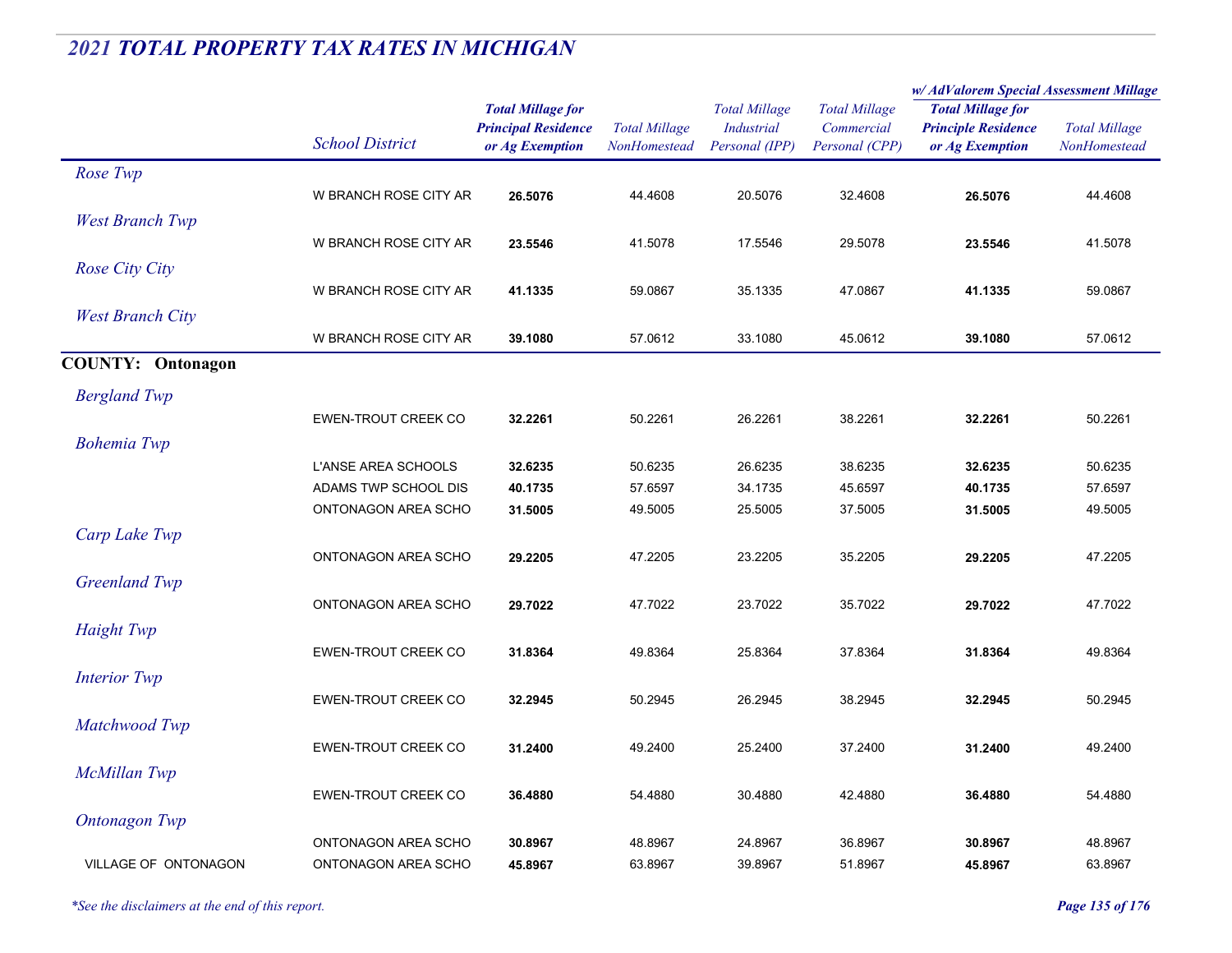|                        |                              |                                                                           |                                      |                                                             |                                                      | w/AdValorem Special Assessment Millage                                    |                                      |  |
|------------------------|------------------------------|---------------------------------------------------------------------------|--------------------------------------|-------------------------------------------------------------|------------------------------------------------------|---------------------------------------------------------------------------|--------------------------------------|--|
|                        | <b>School District</b>       | <b>Total Millage for</b><br><b>Principal Residence</b><br>or Ag Exemption | <b>Total Millage</b><br>NonHomestead | <b>Total Millage</b><br><b>Industrial</b><br>Personal (IPP) | <b>Total Millage</b><br>Commercial<br>Personal (CPP) | <b>Total Millage for</b><br><b>Principle Residence</b><br>or Ag Exemption | <b>Total Millage</b><br>NonHomestead |  |
| <b>Rockland Twp</b>    |                              |                                                                           |                                      |                                                             |                                                      |                                                                           |                                      |  |
|                        | ONTONAGON AREA SCHO          | 31.7305                                                                   | 49.7305                              | 25.7305                                                     | 37.7305                                              | 31.7305                                                                   | 49.7305                              |  |
| <b>Stannard Twp</b>    |                              |                                                                           |                                      |                                                             |                                                      |                                                                           |                                      |  |
|                        | <b>EWEN-TROUT CREEK CO</b>   | 33.2191                                                                   | 51.2191                              | 27.2191                                                     | 39.2191                                              | 33.2191                                                                   | 51.2191                              |  |
| <b>COUNTY: Osceola</b> |                              |                                                                           |                                      |                                                             |                                                      |                                                                           |                                      |  |
| <b>Burdell Twp</b>     |                              |                                                                           |                                      |                                                             |                                                      |                                                                           |                                      |  |
|                        | PINE RIVER AREA SCHOO        | 30.6921                                                                   | 48.6921                              | 24.6921                                                     | 36.6921                                              | 30.6921                                                                   | 48.6921                              |  |
| VILLAGE OF TUSTIN      | PINE RIVER AREA SCHOO        | 41.1336                                                                   | 59.1336                              | 35.1336                                                     | 47.1336                                              | 41.1336                                                                   | 59.1336                              |  |
| Cedar Twp              |                              |                                                                           |                                      |                                                             |                                                      |                                                                           |                                      |  |
|                        | <b>EVART PUBLIC SCHOOLS</b>  | 26.4347                                                                   | 44.4347                              | 20.4347                                                     | 32.4347                                              | 26.4347                                                                   | 44.4347                              |  |
|                        | PINE RIVER AREA SCHOO        | 28.7392                                                                   | 46.7392                              | 22.7392                                                     | 34.7392                                              | 28.7392                                                                   | 46.7392                              |  |
|                        | REED CITY PUBLIC SCHO        | 27.8747                                                                   | 45.8747                              | 21.8747                                                     | 33.8747                                              | 27.8747                                                                   | 45.8747                              |  |
| Evart Twp              |                              |                                                                           |                                      |                                                             |                                                      |                                                                           |                                      |  |
|                        | <b>EVART PUBLIC SCHOOLS</b>  | 26.3642                                                                   | 44.3642                              | 20.3642                                                     | 32.3642                                              | 26.3642                                                                   | 44.3642                              |  |
| <b>Hartwick Twp</b>    |                              |                                                                           |                                      |                                                             |                                                      |                                                                           |                                      |  |
|                        | <b>EVART PUBLIC SCHOOLS</b>  | 24.4139                                                                   | 42.4139                              | 18.4139                                                     | 30.4139                                              | 24.4139                                                                   | 42.4139                              |  |
|                        | <b>MARION PUBLIC SCHOOL</b>  | 27.3984                                                                   | 45.3984                              | 21.3984                                                     | 33.3984                                              | 27.3984                                                                   | 45.3984                              |  |
|                        | PINE RIVER AREA SCHOO        | 26.7184                                                                   | 44.7184                              | 20.7184                                                     | 32.7184                                              | 26.7184                                                                   | 44.7184                              |  |
| <b>Hersey Twp</b>      |                              |                                                                           |                                      |                                                             |                                                      |                                                                           |                                      |  |
|                        | <b>EVART PUBLIC SCHOOLS</b>  | 24.3698                                                                   | 42.3698                              | 18.3698                                                     | 30.3698                                              | 26.3698                                                                   | 44.3698                              |  |
|                        | <b>REED CITY PUBLIC SCHO</b> | 25.8098                                                                   | 43.8098                              | 19.8098                                                     | 31.8098                                              | 27.8098                                                                   | 45.8098                              |  |
| VILLAGE OF HERSEY      | REED CITY PUBLIC SCHO        | 35.5265                                                                   | 53.5265                              | 29.5265                                                     | 41.5265                                              | 35.5265                                                                   | 53.5265                              |  |
| <b>Highland Twp</b>    |                              |                                                                           |                                      |                                                             |                                                      |                                                                           |                                      |  |
|                        | MCBAIN RURAL AGR SCH         | 24.9355                                                                   | 42.9355                              | 18.9355                                                     | 30.9355                                              | 24.9355                                                                   | 42.9355                              |  |
|                        | <b>MARION PUBLIC SCHOOL</b>  | 28.4755                                                                   | 46.4755                              | 22.4755                                                     | 34.4755                                              | 28.4755                                                                   | 46.4755                              |  |
| Leroy Twp              |                              |                                                                           |                                      |                                                             |                                                      |                                                                           |                                      |  |
|                        | PINE RIVER AREA SCHOO        | 27.7583                                                                   | 45.7583                              | 21.7583                                                     | 33.7583                                              | 29.7583                                                                   | 47.7583                              |  |
| VILLAGE OF LEROY       | PINE RIVER AREA SCHOO        | 36.7583                                                                   | 54.7583                              | 30.7583                                                     | 42.7583                                              | 38.7583                                                                   | 56.7583                              |  |
| Lincoln Twp            |                              |                                                                           |                                      |                                                             |                                                      |                                                                           |                                      |  |
|                        | PINE RIVER AREA SCHOO        | 28.8707                                                                   | 46.8707                              | 22.8707                                                     | 34.8707                                              | 28.8707                                                                   | 46.8707                              |  |
|                        | REED CITY PUBLIC SCHO        | 28.0062                                                                   | 46.0062                              | 22.0062                                                     | 34.0062                                              | 28.0062                                                                   | 46.0062                              |  |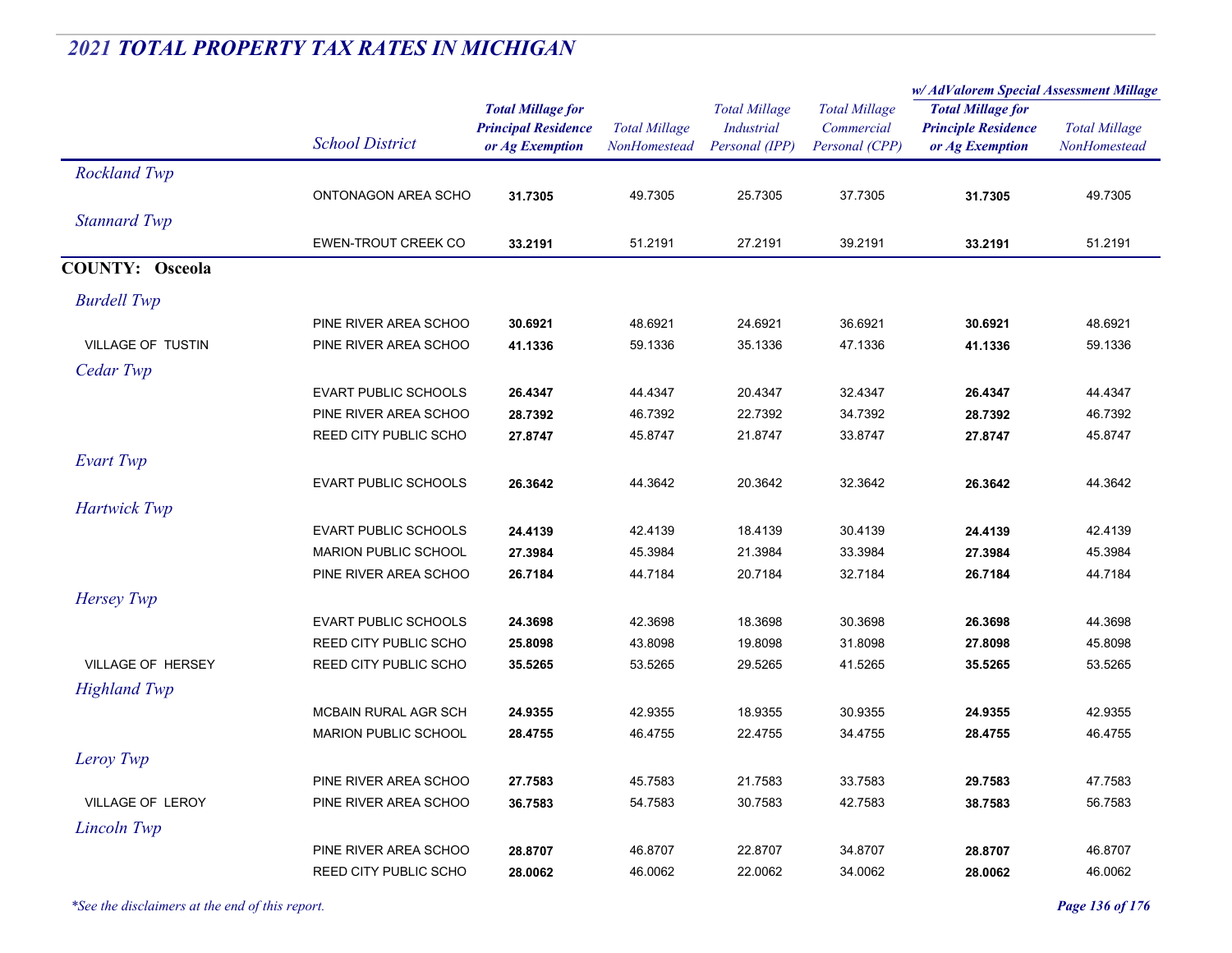|                                                 |                              |                                               |                                      | <b>Total Millage</b>                | <b>Total Millage</b>         | w/ AdValorem Special Assessment Millage       |                                      |  |
|-------------------------------------------------|------------------------------|-----------------------------------------------|--------------------------------------|-------------------------------------|------------------------------|-----------------------------------------------|--------------------------------------|--|
|                                                 |                              | <b>Total Millage for</b>                      |                                      |                                     |                              | <b>Total Millage for</b>                      |                                      |  |
|                                                 | <b>School District</b>       | <b>Principal Residence</b><br>or Ag Exemption | <b>Total Millage</b><br>NonHomestead | <b>Industrial</b><br>Personal (IPP) | Commercial<br>Personal (CPP) | <b>Principle Residence</b><br>or Ag Exemption | <b>Total Millage</b><br>NonHomestead |  |
|                                                 |                              |                                               |                                      |                                     |                              |                                               |                                      |  |
| <b>Marion Twp</b>                               |                              |                                               |                                      |                                     |                              |                                               |                                      |  |
|                                                 | MCBAIN RURAL AGR SCH         | 23.9855                                       | 41.9855                              | 17.9855                             | 29.9855                      | 23.9855                                       | 41.9855                              |  |
|                                                 | MARION PUBLIC SCHOOL         | 27.5255                                       | 45.5255                              | 21.5255                             | 33.5255                      | 27.5255                                       | 45.5255                              |  |
| VILLAGE OF MARION                               | <b>MARION PUBLIC SCHOOL</b>  | 46.1675                                       | 64.1675                              | 40.1675                             | 52.1675                      | 46.1675                                       | 64.1675                              |  |
| Middle Branch Twp                               |                              |                                               |                                      |                                     |                              |                                               |                                      |  |
|                                                 | <b>EVART PUBLIC SCHOOLS</b>  | 24.4471                                       | 42.4471                              | 18.4471                             | 30.4471                      | 24.4471                                       | 42.4471                              |  |
|                                                 | MARION PUBLIC SCHOOL         | 27.4316                                       | 45.4316                              | 21.4316                             | 33.4316                      | 27.4316                                       | 45.4316                              |  |
| <b>Orient Twp</b>                               |                              |                                               |                                      |                                     |                              |                                               |                                      |  |
|                                                 | CHIPPEWA HILLS SCHOOL        | 28.1799                                       | 46.1799                              | 22.1799                             | 34.1799                      | 28.1799                                       | 46.1799                              |  |
|                                                 | EVART PUBLIC SCHOOLS         | 26.4512                                       | 44.4512                              | 20.4512                             | 32.4512                      | 26.4512                                       | 44.4512                              |  |
| Osceola Twp                                     |                              |                                               |                                      |                                     |                              |                                               |                                      |  |
|                                                 |                              |                                               |                                      |                                     |                              |                                               |                                      |  |
|                                                 | <b>EVART PUBLIC SCHOOLS</b>  | 27.4460                                       | 45.4460                              | 21.4460                             | 33.4460                      | 27.9460                                       | 45.9460                              |  |
| <b>Richmond Twp</b>                             |                              |                                               |                                      |                                     |                              |                                               |                                      |  |
|                                                 | <b>REED CITY PUBLIC SCHO</b> | 27.9710                                       | 45.9710                              | 21.9710                             | 33.9710                      | 27.9710                                       | 45.9710                              |  |
| Rose Lake Twp                                   |                              |                                               |                                      |                                     |                              |                                               |                                      |  |
|                                                 | MARION PUBLIC SCHOOL         | 27.4210                                       | 45.4210                              | 21.4210                             | 33.4210                      | 29.4210                                       | 47.4210                              |  |
|                                                 | PINE RIVER AREA SCHOO        | 26.7410                                       | 44.7410                              | 20.7410                             | 32.7410                      | 28.7410                                       | 46.7410                              |  |
| <b>Sherman Twp</b>                              |                              |                                               |                                      |                                     |                              |                                               |                                      |  |
|                                                 | <b>MARION PUBLIC SCHOOL</b>  | 30.5258                                       | 48.5258                              | 24.5258                             | 36.5258                      | 30.5258                                       | 48.5258                              |  |
|                                                 | PINE RIVER AREA SCHOO        | 29.8458                                       | 47.8458                              | 23.8458                             | 35.8458                      | 29.8458                                       | 47.8458                              |  |
|                                                 | CADILLAC AREA PUBLIC S       | 32.7758                                       | 50.7758                              | 26.7758                             | 38.7758                      | 32.7758                                       | 50.7758                              |  |
| Sylvan Twp                                      |                              |                                               |                                      |                                     |                              |                                               |                                      |  |
|                                                 | <b>EVART PUBLIC SCHOOLS</b>  | 25.4580                                       | 43.4580                              | 19.4580                             | 31.4580                      | 25.4580                                       | 43.4580                              |  |
|                                                 | <b>MARION PUBLIC SCHOOL</b>  | 28.4425                                       | 46.4425                              | 22.4425                             | 34.4425                      | 28.4425                                       | 46.4425                              |  |
|                                                 |                              |                                               |                                      |                                     |                              |                                               |                                      |  |
| <b>Evart City</b>                               |                              |                                               |                                      |                                     |                              |                                               |                                      |  |
|                                                 | <b>EVART PUBLIC SCHOOLS</b>  | 41.9825                                       | 59.9825                              | 35.9825                             | 47.9825                      | 41.9825                                       | 59.9825                              |  |
| <b>Reed City City</b>                           |                              |                                               |                                      |                                     |                              |                                               |                                      |  |
|                                                 | REED CITY PUBLIC SCHO        | 39.9824                                       | 57.9824                              | 33.9824                             | 45.9824                      | 39.9824                                       | 57.9824                              |  |
| <b>COUNTY: Oscoda</b>                           |                              |                                               |                                      |                                     |                              |                                               |                                      |  |
|                                                 |                              |                                               |                                      |                                     |                              |                                               |                                      |  |
| <b>Big Creek Twp</b>                            |                              |                                               |                                      |                                     |                              |                                               |                                      |  |
|                                                 | MIO AU SABLE SCHOOLS         | 24.2903                                       | 42.2903                              | 18.2903                             | 30.2903                      | 24.2903                                       | 42.2903                              |  |
| *See the disclaimers at the end of this report. |                              |                                               |                                      |                                     |                              |                                               | Page 137 of 176                      |  |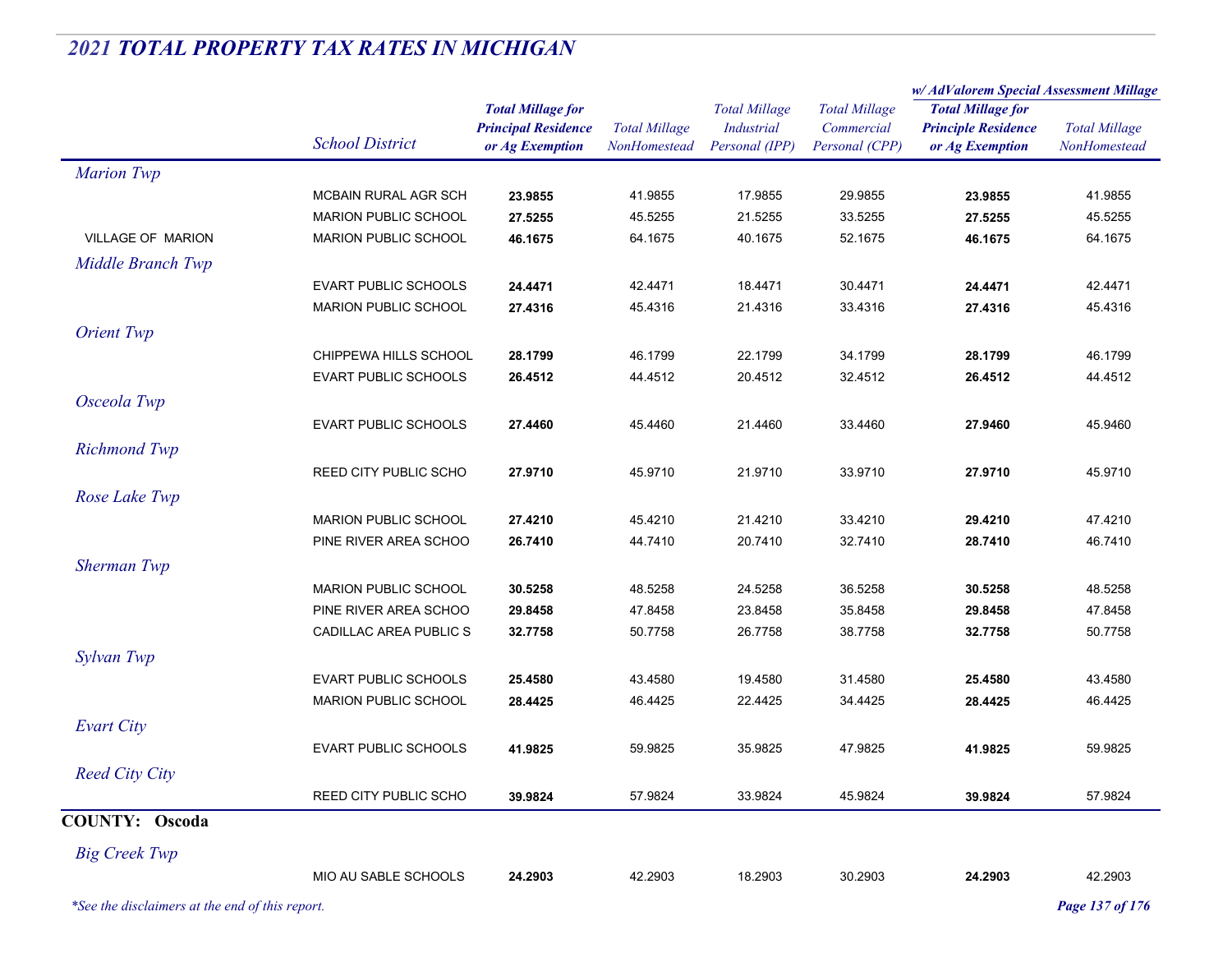|                       |                             |                                                                           |                                      |                                                             |                                                      | w/AdValorem Special Assessment Millage                                    |                                      |
|-----------------------|-----------------------------|---------------------------------------------------------------------------|--------------------------------------|-------------------------------------------------------------|------------------------------------------------------|---------------------------------------------------------------------------|--------------------------------------|
|                       | <b>School District</b>      | <b>Total Millage for</b><br><b>Principal Residence</b><br>or Ag Exemption | <b>Total Millage</b><br>NonHomestead | <b>Total Millage</b><br><b>Industrial</b><br>Personal (IPP) | <b>Total Millage</b><br>Commercial<br>Personal (CPP) | <b>Total Millage for</b><br><b>Principle Residence</b><br>or Ag Exemption | <b>Total Millage</b><br>NonHomestead |
| <b>Clinton Twp</b>    |                             |                                                                           |                                      |                                                             |                                                      |                                                                           |                                      |
|                       | <b>FAIRVIEW AREA SCHOOL</b> | 23.1147                                                                   | 41.1147                              | 17.1147                                                     | 29.1147                                              | 23.1147                                                                   | 41.1147                              |
| <b>Comins Twp</b>     |                             |                                                                           |                                      |                                                             |                                                      |                                                                           |                                      |
|                       | <b>FAIRVIEW AREA SCHOOL</b> | 24.0651                                                                   | 42.0651                              | 18.0651                                                     | 30.0651                                              | 24.0651                                                                   | 42.0651                              |
| Elmer Twp             |                             |                                                                           |                                      |                                                             |                                                      |                                                                           |                                      |
|                       | MIO AU SABLE SCHOOLS        | 23.2463                                                                   | 41.2463                              | 17.2463                                                     | 29.2463                                              | 23.2463                                                                   | 41.2463                              |
|                       | FAIRVIEW AREA SCHOOL        | 23.0727                                                                   | 41.0727                              | 17.0727                                                     | 29.0727                                              | 23.0727                                                                   | 41.0727                              |
| Greenwood Twp         |                             |                                                                           |                                      |                                                             |                                                      |                                                                           |                                      |
|                       | MIO AU SABLE SCHOOLS        | 24.1154                                                                   | 42.1154                              | 18.1154                                                     | 30.1154                                              | 24.1154                                                                   | 42.1154                              |
|                       | JOHANNESBURG-LEWIST         | 23.7964                                                                   | 41.7964                              | 17.7964                                                     | 29.7964                                              | 23.7964                                                                   | 41.7964                              |
| <b>Mentor</b> Twp     |                             |                                                                           |                                      |                                                             |                                                      |                                                                           |                                      |
|                       | W BRANCH ROSE CITY AR       | 24.8818                                                                   | 42.8350                              | 18.8818                                                     | 30.8350                                              | 24.8818                                                                   | 42.8350                              |
|                       | MIO AU SABLE SCHOOLS        | 24.2423                                                                   | 42.2423                              | 18.2423                                                     | 30.2423                                              | 24.2423                                                                   | 42.2423                              |
| <b>COUNTY: Otsego</b> |                             |                                                                           |                                      |                                                             |                                                      |                                                                           |                                      |
| <b>Bagley Twp</b>     |                             |                                                                           |                                      |                                                             |                                                      |                                                                           |                                      |
|                       | <b>GAYLORD COMMUNITY S</b>  | 19.3820                                                                   | 37.3820                              | 13.3820                                                     | 25.3820                                              | 19.3820                                                                   | 37.3820                              |
| <b>Charlton Twp</b>   |                             |                                                                           |                                      |                                                             |                                                      |                                                                           |                                      |
|                       | JOHANNESBURG-LEWIST         | 22.5613                                                                   | 40.5613                              | 16.5613                                                     | 28.5613                                              | 22.5613                                                                   | 40.5613                              |
| <b>Chester Twp</b>    |                             |                                                                           |                                      |                                                             |                                                      |                                                                           |                                      |
|                       | <b>GAYLORD COMMUNITY S</b>  | 20.2820                                                                   | 38.2820                              | 14.2820                                                     | 26.2820                                              | 20.2820                                                                   | 38.2820                              |
|                       | JOHANNESBURG-LEWIST         | 21.7820                                                                   | 39.7820                              | 15.7820                                                     | 27.7820                                              | 21.7820                                                                   | 39.7820                              |
| Corwith Twp           |                             |                                                                           |                                      |                                                             |                                                      |                                                                           |                                      |
|                       | VANDERBILT AREA SCHO        | 22.7813                                                                   | 40.7236                              | 16.7813                                                     | 28.7236                                              | 22.7813                                                                   | 40.7236                              |
| VILLAGE OF VANDERBILT | VANDERBILT AREA SCHO        | 32.7203                                                                   | 50.6626                              | 26.7203                                                     | 38.6626                                              | 32.7203                                                                   | 50.6626                              |
| Dover Twp             |                             |                                                                           |                                      |                                                             |                                                      |                                                                           |                                      |
|                       | <b>GAYLORD COMMUNITY S</b>  | 20.7714                                                                   | 38.7714                              | 14.7714                                                     | 26.7714                                              | 20.7714                                                                   | 38.7714                              |
|                       | JOHANNESBURG-LEWIST         | 22.2714                                                                   | 40.2714                              | 16.2714                                                     | 28.2714                                              | 22.2714                                                                   | 40.2714                              |
|                       | VANDERBILT AREA SCHO        | 22.0356                                                                   | 39.9779                              | 16.0356                                                     | 27.9779                                              | 22.0356                                                                   | 39.9779                              |
| Elmira Twp            |                             |                                                                           |                                      |                                                             |                                                      |                                                                           |                                      |
|                       | <b>GAYLORD COMMUNITY S</b>  | 21.2644                                                                   | 39.2644                              | 15.2644                                                     | 27.2644                                              | 21.2644                                                                   | 39.2644                              |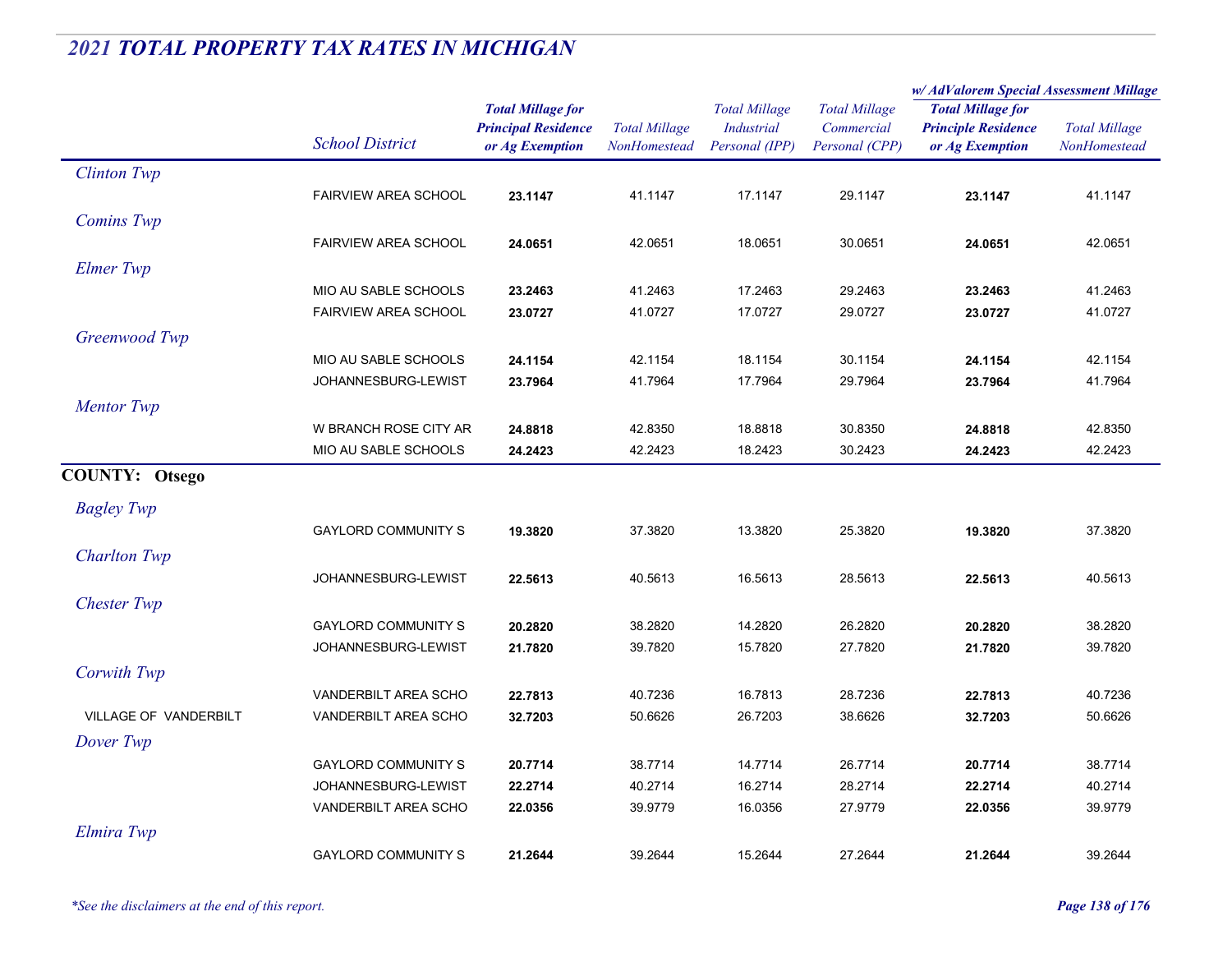|                       |                              |                                                                           |                                             |                                                             |                                                      | w/AdValorem Special Assessment Millage                                    |                                      |
|-----------------------|------------------------------|---------------------------------------------------------------------------|---------------------------------------------|-------------------------------------------------------------|------------------------------------------------------|---------------------------------------------------------------------------|--------------------------------------|
|                       | <b>School District</b>       | <b>Total Millage for</b><br><b>Principal Residence</b><br>or Ag Exemption | <b>Total Millage</b><br><b>NonHomestead</b> | <b>Total Millage</b><br><b>Industrial</b><br>Personal (IPP) | <b>Total Millage</b><br>Commercial<br>Personal (CPP) | <b>Total Millage for</b><br><b>Principle Residence</b><br>or Ag Exemption | <b>Total Millage</b><br>NonHomestead |
| Hayes Twp             |                              |                                                                           |                                             |                                                             |                                                      |                                                                           |                                      |
|                       | <b>GAYLORD COMMUNITY S</b>   | 20.2465                                                                   | 38.2465                                     | 14.2465                                                     | 26.2465                                              | 20.2465                                                                   | 38.2465                              |
| Livingston Twp        |                              |                                                                           |                                             |                                                             |                                                      |                                                                           |                                      |
|                       | <b>GAYLORD COMMUNITY S</b>   | 20.2820                                                                   | 38.2820                                     | 14.2820                                                     | 26.2820                                              | 20.2820                                                                   | 38.2820                              |
|                       | <b>VANDERBILT AREA SCHO</b>  | 21.5462                                                                   | 39.4885                                     | 15.5462                                                     | 27.4885                                              | 21.5462                                                                   | 39.4885                              |
| Otsego Lake Twp       |                              |                                                                           |                                             |                                                             |                                                      |                                                                           |                                      |
|                       | <b>CRAWFORD AUSABLE SC</b>   | 23.8492                                                                   | 41.8492                                     | 17.8492                                                     | 29.8492                                              | 25.3492                                                                   | 43.3492                              |
|                       | <b>GAYLORD COMMUNITY S</b>   | 20.1902                                                                   | 38.1902                                     | 14.1902                                                     | 26.1902                                              | 21.6902                                                                   | 39.6902                              |
|                       | TR-GAY-CRAWFORD              | 22.4105                                                                   | 40.4105                                     | 16.4105                                                     | 28.4105                                              | 23.9105                                                                   | 41.9105                              |
| <b>Gaylord City</b>   |                              |                                                                           |                                             |                                                             |                                                      |                                                                           |                                      |
|                       | <b>GAYLORD COMMUNITY S</b>   | 37.1202                                                                   | 55.1202                                     | 31.1202                                                     | 43.1202                                              | 42.1202                                                                   | 60.1202                              |
| <b>COUNTY: Ottawa</b> |                              |                                                                           |                                             |                                                             |                                                      |                                                                           |                                      |
| Allendale Twp         |                              |                                                                           |                                             |                                                             |                                                      |                                                                           |                                      |
|                       | ALLENDALE PUBLIC SCHO        | 32.3823                                                                   | 50.3823                                     | 26.3823                                                     | 38.3823                                              | 32.3823                                                                   | 50.3823                              |
|                       | HUDSONVILLE PUBLIC SC        | 28.3491                                                                   | 46.3491                                     | 22.3491                                                     | 34.3491                                              | 28.3491                                                                   | 46.3491                              |
| <b>Blendon</b> Twp    |                              |                                                                           |                                             |                                                             |                                                      |                                                                           |                                      |
|                       | HUDSONVILLE PUBLIC SC        | 28.5674                                                                   | 46.5674                                     | 22.5674                                                     | 34.5674                                              | 28.5674                                                                   | 46.5674                              |
|                       | ZEELAND PUBLIC SCHOO         | 29.4285                                                                   | 47.4285                                     | 23.4285                                                     | 35.4285                                              | 29.4285                                                                   | 47.4285                              |
| <b>Chester Twp</b>    |                              |                                                                           |                                             |                                                             |                                                      |                                                                           |                                      |
|                       | <b>KENT CITY COMMUNITY S</b> | 33.1327                                                                   | 50.9208                                     | 27.1327                                                     | 38.9208                                              | 33.1327                                                                   | 50.9208                              |
|                       | SPARTA AREA SCHOOLS          | 32.0544                                                                   | 50.0544                                     | 26.0544                                                     | 38.0544                                              | 32.0544                                                                   | 50.0544                              |
|                       | RAVENNA PUBLIC SCHOO         | 28.9805                                                                   | 46.9805                                     | 22.9805                                                     | 34.9805                                              | 28.9805                                                                   | 46.9805                              |
|                       | <b>COOPERSVILLE PUBLIC S</b> | 31.8725                                                                   | 49.7033                                     | 25.8725                                                     | 37.7033                                              | 31.8725                                                                   | 49.7033                              |
| Crockery Twp          |                              |                                                                           |                                             |                                                             |                                                      |                                                                           |                                      |
|                       | FRUITPORT COMMUNITY          | 26.7862                                                                   | 44.7862                                     | 20.7862                                                     | 32.7862                                              | 26.7862                                                                   | 44.7862                              |
|                       | <b>COOPERSVILLE PUBLIC S</b> | 30.3782                                                                   | 48.2090                                     | 24.3782                                                     | 36.2090                                              | 30.3782                                                                   | 48.2090                              |
|                       | SPRING LAKE PUBLIC SCH       | 28.3882                                                                   | 46.1466                                     | 22.3882                                                     | 34.1466                                              | 28.3882                                                                   | 46.1466                              |
| Georgetown Twp        |                              |                                                                           |                                             |                                                             |                                                      |                                                                           |                                      |
|                       | <b>GRANDVILLE PUBLIC SCH</b> | 27.3329                                                                   | 44.5399                                     | 21.3329                                                     | 32.5399                                              | 27.3329                                                                   | 44.5399                              |
|                       | <b>JENISON PUBLIC SCHOOL</b> | 28.3901                                                                   | 45.5776                                     | 22.3901                                                     | 33.5776                                              | 28.3901                                                                   | 45.5776                              |
|                       | HUDSONVILLE PUBLIC SC        | 27.8569                                                                   | 45.8569                                     | 21.8569                                                     | 33.8569                                              | 27.8569                                                                   | 45.8569                              |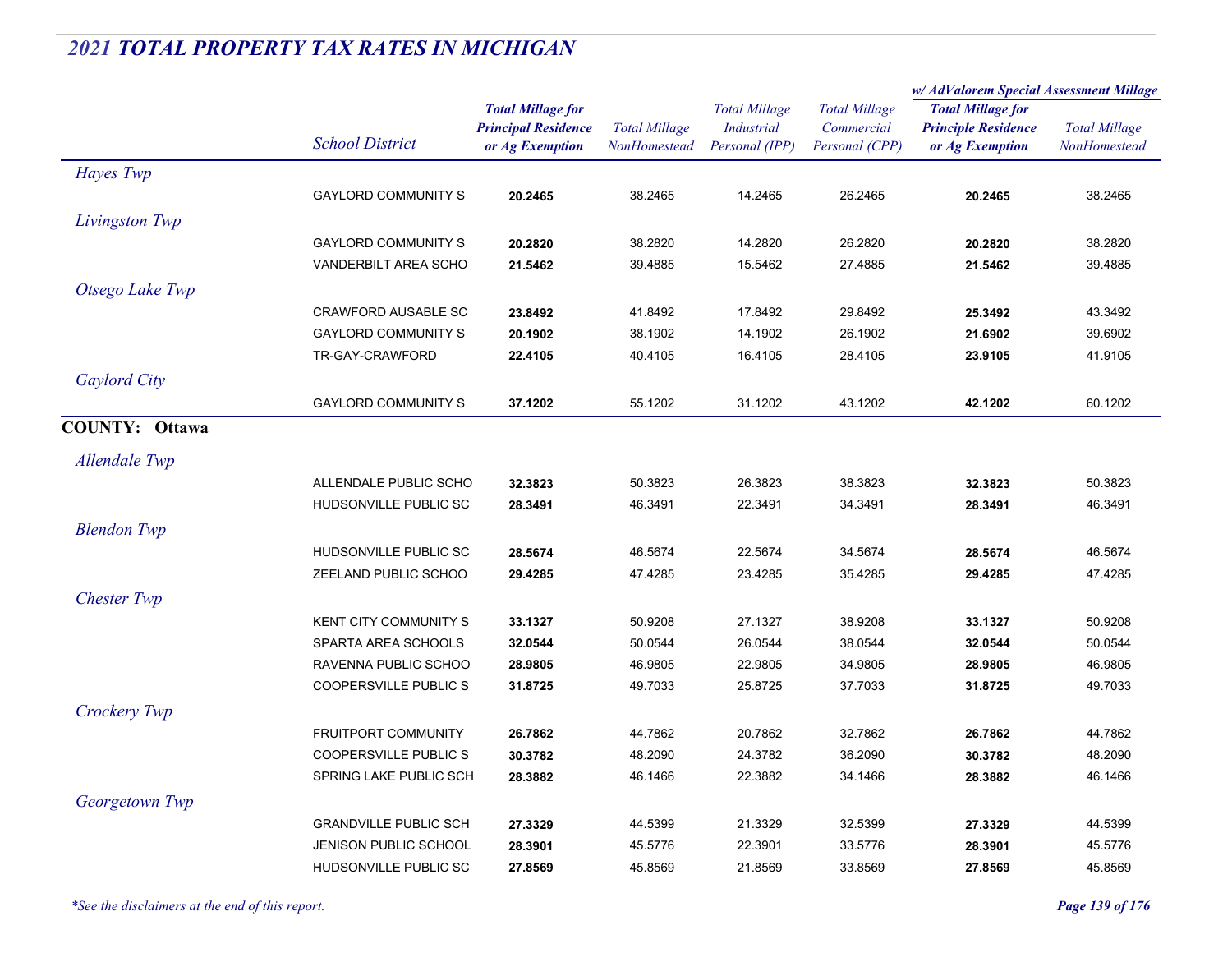|                               |                              | <b>Total Millage for</b>                      |                                      |                                     |                              | w/AdValorem Special Assessment Millage        |                                      |
|-------------------------------|------------------------------|-----------------------------------------------|--------------------------------------|-------------------------------------|------------------------------|-----------------------------------------------|--------------------------------------|
|                               |                              |                                               |                                      | <b>Total Millage</b>                | <b>Total Millage</b>         | <b>Total Millage for</b>                      | <b>Total Millage</b><br>NonHomestead |
|                               | <b>School District</b>       | <b>Principal Residence</b><br>or Ag Exemption | <b>Total Millage</b><br>NonHomestead | <b>Industrial</b><br>Personal (IPP) | Commercial<br>Personal (CPP) | <b>Principle Residence</b><br>or Ag Exemption |                                      |
| <b>Grand Haven Twp</b>        |                              |                                               |                                      |                                     |                              |                                               |                                      |
|                               | <b>GRAND HAVEN CITY SCH</b>  | 28.0225                                       | 46.0225                              | 22.0225                             | 34.0225                      | 28.5725                                       | 46.5725                              |
| <b>Holland Twp</b>            |                              |                                               |                                      |                                     |                              |                                               |                                      |
|                               | HOLLAND CITY SCHOOL D        | 32.3248                                       | 50.3248                              | 26.3248                             | 38.3248                      | 32.3248                                       | 50.3248                              |
|                               | <b>WEST OTTAWA PUBLICS</b>   | 32.3550                                       | 50.3550                              | 26.3550                             | 38.3550                      | 32.3550                                       | 50.3550                              |
|                               | ZEELAND PUBLIC SCHOO         | 33.1361                                       | 51.1361                              | 27.1361                             | 39.1361                      | 33.1361                                       | 51.1361                              |
| Jamestown Twp                 |                              |                                               |                                      |                                     |                              |                                               |                                      |
|                               | <b>GRANDVILLE PUBLIC SCH</b> | 29.4593                                       | 46.6663                              | 23.4593                             | 34.6663                      | 29.4593                                       | 46.6663                              |
|                               | HUDSONVILLE PUBLIC SC        | 29.9833                                       | 47.9833                              | 23.9833                             | 35.9833                      | 29.9833                                       | 47.9833                              |
| Olive Twp                     |                              |                                               |                                      |                                     |                              |                                               |                                      |
|                               | WEST OTTAWA PUBLIC S         | 30.1335                                       | 48.1335                              | 24.1335                             | 36.1335                      | 30.1335                                       | 48.1335                              |
|                               | ZEELAND PUBLIC SCHOO         | 30.9146                                       | 48.9146                              | 24.9146                             | 36.9146                      | 30.9146                                       | 48.9146                              |
| Park Twp                      |                              |                                               |                                      |                                     |                              |                                               |                                      |
|                               | HOLLAND CITY SCHOOL D        | 29.8365                                       | 47.8365                              | 23.8365                             | 35.8365                      | 29.8365                                       | 47.8365                              |
|                               | <b>WEST OTTAWA PUBLIC S</b>  | 29.8667                                       | 47.8667                              | 23.8667                             | 35.8667                      | 29.8667                                       | 47.8667                              |
| Polkton Twp                   |                              |                                               |                                      |                                     |                              |                                               |                                      |
|                               | <b>COOPERSVILLE PUBLICS</b>  | 31.6586                                       | 49.4894                              | 25.6586                             | 37.4894                      | 31.6586                                       | 49.4894                              |
| Port Sheldon Twp              |                              |                                               |                                      |                                     |                              |                                               |                                      |
|                               | <b>GRAND HAVEN CITY SCH</b>  | 25.1161                                       | 43.1161                              | 19.1161                             | 31.1161                      | 25.1161                                       | 43.1161                              |
|                               | <b>WEST OTTAWA PUBLICS</b>   | 27.8866                                       | 45.8866                              | 21.8866                             | 33.8866                      | 27.8866                                       | 45.8866                              |
| <b>Robinson Twp</b>           |                              |                                               |                                      |                                     |                              |                                               |                                      |
|                               | <b>GRAND HAVEN CITY SCH</b>  | 26.4012                                       | 44.4012                              | 20.4012                             | 32.4012                      | 26.4012                                       | 44.4012                              |
|                               | ZEELAND PUBLIC SCHOO         | 31.0291                                       | 49.0291                              | 25.0291                             | 37.0291                      | 31.0291                                       | 49.0291                              |
| <b>Spring Lake Twp</b>        |                              |                                               |                                      |                                     |                              |                                               |                                      |
|                               | FRUITPORT COMMUNITY          | 26.7471                                       | 44.7471                              | 20.7471                             | 32.7471                      | 27.8971                                       | 45.8971                              |
|                               | <b>GRAND HAVEN CITY SCH</b>  | 25.5491                                       | 43.5491                              | 19.5491                             | 31.5491                      | 26.6991                                       | 44.6991                              |
|                               | SPRING LAKE PUBLIC SCH       | 28.3491                                       | 46.1075                              | 22.3491                             | 34.1075                      | 29.4991                                       | 47.2575                              |
| <b>VILLAGE OF SPRING LAKE</b> | SPRING LAKE PUBLIC SCH       | 38.7091                                       | 56.4675                              | 32.7091                             | 44.4675                      | 39.8591                                       | 57.6175                              |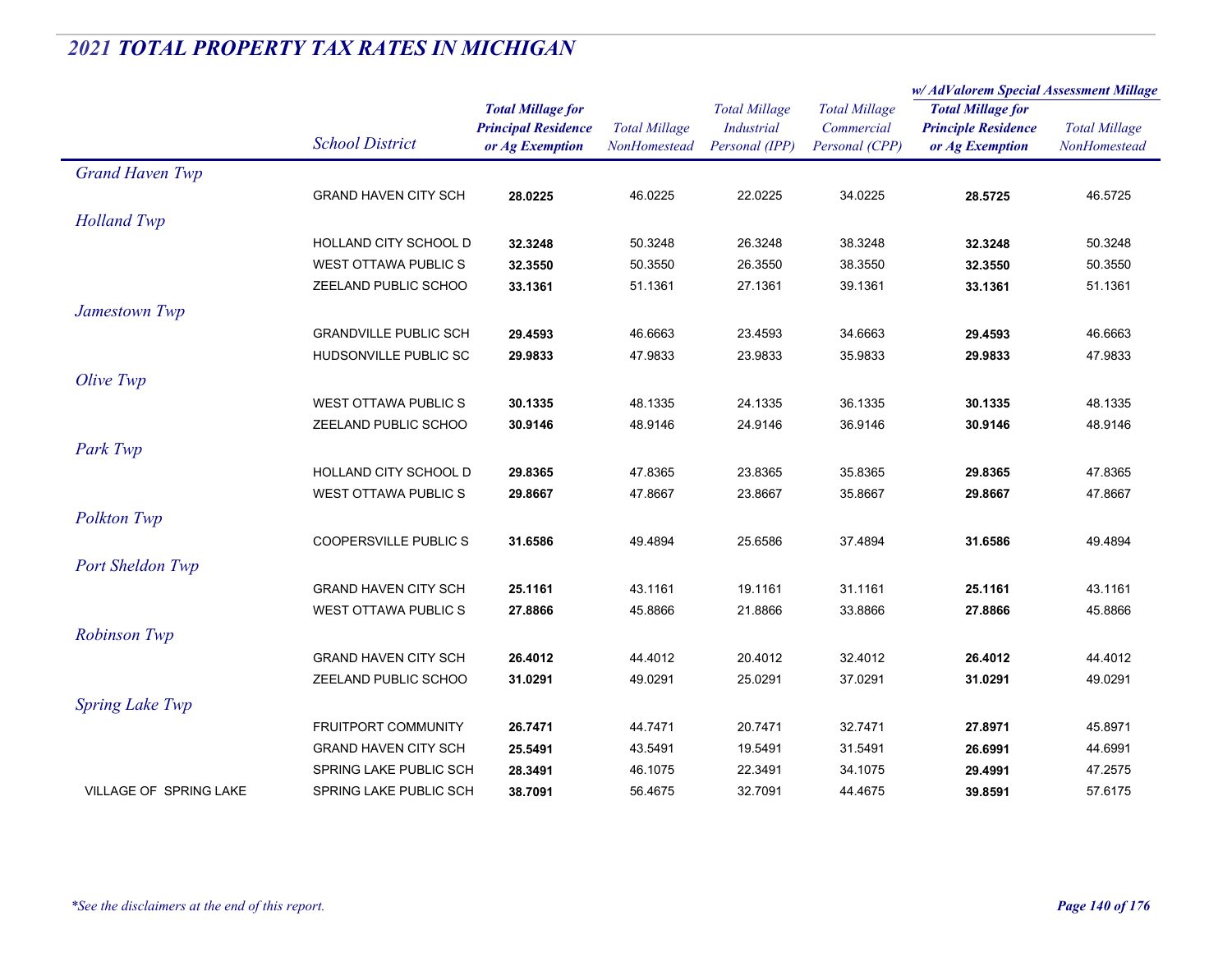|                             |                              |                                                                           |                                      |                                                             |                                                      | w/ AdValorem Special Assessment Millage                                   |                                      |
|-----------------------------|------------------------------|---------------------------------------------------------------------------|--------------------------------------|-------------------------------------------------------------|------------------------------------------------------|---------------------------------------------------------------------------|--------------------------------------|
|                             | <b>School District</b>       | <b>Total Millage for</b><br><b>Principal Residence</b><br>or Ag Exemption | <b>Total Millage</b><br>NonHomestead | <b>Total Millage</b><br><b>Industrial</b><br>Personal (IPP) | <b>Total Millage</b><br>Commercial<br>Personal (CPP) | <b>Total Millage for</b><br><b>Principle Residence</b><br>or Ag Exemption | <b>Total Millage</b><br>NonHomestead |
| Tallmadge Twp               |                              |                                                                           |                                      |                                                             |                                                      |                                                                           |                                      |
|                             | <b>GRANDVILLE PUBLIC SCH</b> | 27.8479                                                                   | 45.0549                              | 21.8479                                                     | 33.0549                                              | 27.8479                                                                   | 45.0549                              |
|                             | <b>KENOWA HILLS PUBLIC S</b> | 26.0970                                                                   | 44.0970                              | 20.0970                                                     | 32.0970                                              | 26.0970                                                                   | 44.0970                              |
|                             | <b>COOPERSVILLE PUBLIC S</b> | 29.3951                                                                   | 47.2259                              | 23.3951                                                     | 35.2259                                              | 29.3951                                                                   | 47.2259                              |
| <b>Wright Twp</b>           |                              |                                                                           |                                      |                                                             |                                                      |                                                                           |                                      |
|                             | <b>KENOWA HILLS PUBLIC S</b> | 27.1636                                                                   | 45.1636                              | 21.1636                                                     | 33.1636                                              | 27.1636                                                                   | 45.1636                              |
|                             | SPARTA AREA SCHOOLS          | 30.6436                                                                   | 48.6436                              | 24.6436                                                     | 36.6436                                              | 30.6436                                                                   | 48.6436                              |
|                             | <b>COOPERSVILLE PUBLIC S</b> | 30.4617                                                                   | 48.2925                              | 24.4617                                                     | 36.2925                                              | 30.4617                                                                   | 48.2925                              |
| <b>Zeeland Twp</b>          |                              |                                                                           |                                      |                                                             |                                                      |                                                                           |                                      |
|                             | HUDSONVILLE PUBLIC SC        | 32.2597                                                                   | 50.2597                              | 26.2597                                                     | 38.2597                                              | 32.2597                                                                   | 50.2597                              |
|                             | ZEELAND PUBLIC SCHOO         | 33.1208                                                                   | 51.1208                              | 27.1208                                                     | 39.1208                                              | 33.1208                                                                   | 51.1208                              |
| Coopersville City           |                              |                                                                           |                                      |                                                             |                                                      |                                                                           |                                      |
|                             | <b>COOPERSVILLE PUBLIC S</b> | 40.7233                                                                   | 58.5541                              | 34.7233                                                     | 46.5541                                              | 40.7233                                                                   | 58.5541                              |
| Ferrysburg City             |                              |                                                                           |                                      |                                                             |                                                      |                                                                           |                                      |
|                             | <b>GRAND HAVEN CITY SCH</b>  | 32.0679                                                                   | 50.0679                              | 26.0679                                                     | 38.0679                                              | 32.0679                                                                   | 50.0679                              |
| <b>Grand Haven City</b>     |                              |                                                                           |                                      |                                                             |                                                      |                                                                           |                                      |
|                             | <b>GRAND HAVEN CITY SCH</b>  | 37.3698                                                                   | 55.3698                              | 31.3698                                                     | 43.3698                                              | 37.3698                                                                   | 55.3698                              |
| <b>Holland City</b>         |                              |                                                                           |                                      |                                                             |                                                      |                                                                           |                                      |
|                             | HOLLAND CITY SCHOOL D        | 41.3340                                                                   | 59.3340                              | 35.3340                                                     | 47.3340                                              | 41.3340                                                                   | 59.3340                              |
|                             | ZEELAND PUBLIC SCHOO         | 42.1453                                                                   | 60.1453                              | 36.1453                                                     | 48.1453                                              | 42.1453                                                                   | 60.1453                              |
| Hudsonville City            |                              |                                                                           |                                      |                                                             |                                                      |                                                                           |                                      |
|                             | HUDSONVILLE PUBLIC SC        | 36.8372                                                                   | 54.8372                              | 30.8372                                                     | 42.8372                                              | 36.8372                                                                   | 54.8372                              |
|                             |                              |                                                                           |                                      |                                                             |                                                      |                                                                           |                                      |
| <b>Zeeland City</b>         |                              |                                                                           |                                      |                                                             |                                                      |                                                                           |                                      |
|                             | ZEELAND PUBLIC SCHOO         | 36.7027                                                                   | 54.7027                              | 30.7027                                                     | 42.7027                                              | 36.7027                                                                   | 54.7027                              |
| <b>COUNTY: Presque Isle</b> |                              |                                                                           |                                      |                                                             |                                                      |                                                                           |                                      |
| Allis Twp                   |                              |                                                                           |                                      |                                                             |                                                      |                                                                           |                                      |
|                             | ONAWAY AREA COMM SC          | 17.8340                                                                   | 35.8340                              | 11.8340                                                     | 23.8340                                              | 17.8340                                                                   | 35.8340                              |
| <b>Bearinger</b> Twp        |                              |                                                                           |                                      |                                                             |                                                      |                                                                           |                                      |
|                             | CHEBOYGAN AREA SCHO          | 20.7915                                                                   | 38.7915                              | 14.7915                                                     | 26.7915                                              | 20.7915                                                                   | 38.7915                              |
|                             | <b>ONAWAY AREA COMM SC</b>   | 19.8340                                                                   | 37.8340                              | 13.8340                                                     | 25.8340                                              | 19.8340                                                                   | 37.8340                              |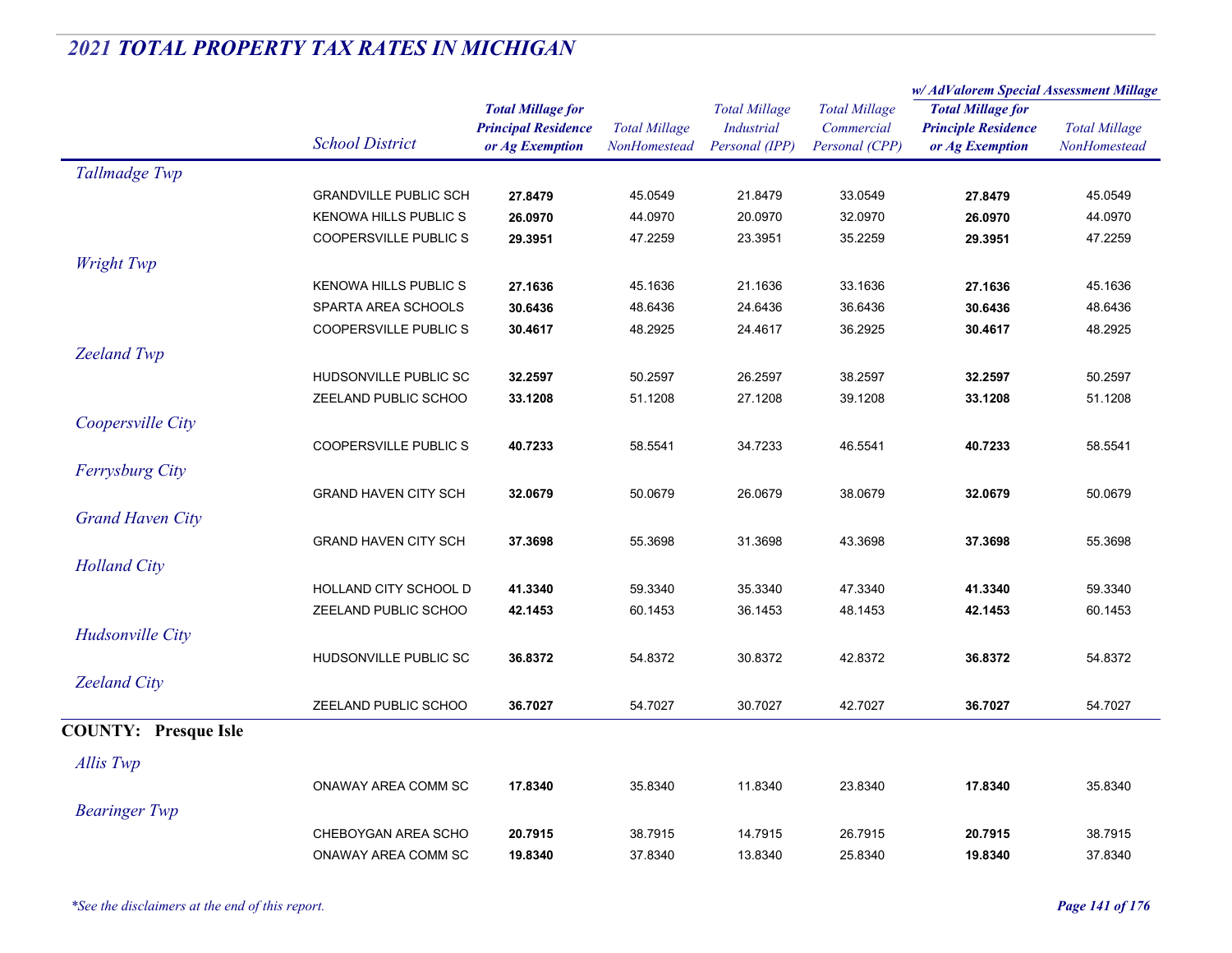|                               |                        |                                               |                                      | <b>Total Millage</b>                | <b>Total Millage</b><br>Commercial | w/ AdValorem Special Assessment Millage       |                                      |
|-------------------------------|------------------------|-----------------------------------------------|--------------------------------------|-------------------------------------|------------------------------------|-----------------------------------------------|--------------------------------------|
|                               | <b>School District</b> | <b>Total Millage for</b>                      |                                      |                                     |                                    | <b>Total Millage for</b>                      | <b>Total Millage</b><br>NonHomestead |
|                               |                        | <b>Principal Residence</b><br>or Ag Exemption | <b>Total Millage</b><br>NonHomestead | <b>Industrial</b><br>Personal (IPP) | Personal (CPP)                     | <b>Principle Residence</b><br>or Ag Exemption |                                      |
| <b>Belknap Twp</b>            |                        |                                               |                                      |                                     |                                    |                                               |                                      |
|                               | POSEN CONS SCHOOL DI   | 22.4550                                       | 40.4550                              | 16.4550                             | 28.4550                            | 22.4550                                       | 40.4550                              |
|                               | ROGERS CITY AREA SCH   | 21.6269                                       | 39.6269                              | 15.6269                             | 27.6269                            | 21.6269                                       | 39.6269                              |
| <b>Bismarck Twp</b>           |                        |                                               |                                      |                                     |                                    |                                               |                                      |
|                               | HILLMAN COMMUNITY SC   | 23.3156                                       | 41.3156                              | 17.3156                             | 29.3156                            | 23.3156                                       | 41.3156                              |
|                               | ROGERS CITY AREA SCH   | 20.6547                                       | 38.6547                              | 14.6547                             | 26.6547                            | 20.6547                                       | 38.6547                              |
| Case Twp                      |                        |                                               |                                      |                                     |                                    |                                               |                                      |
|                               | ONAWAY AREA COMM SC    | 18.8284                                       | 36.8284                              | 12.8284                             | 24.8284                            | 21.5784                                       | 39.5784                              |
| <b>VILLAGE OF MILLERSBURG</b> | ONAWAY AREA COMM SC    | 25.4029                                       | 43.4029                              | 19.4029                             | 31.4029                            | 28.1529                                       | 46.1529                              |
| <b>Krakow Twp</b>             |                        |                                               |                                      |                                     |                                    |                                               |                                      |
|                               | ALPENA PUBLIC SCHOOL   | 23.7072                                       | 41.6910                              | 17.7072                             | 29.6910                            | 23.7072                                       | 41.6910                              |
|                               | POSEN CONS SCHOOL DI   | 21.4751                                       | 39.4751                              | 15.4751                             | 27.4751                            | 21.4751                                       | 39.4751                              |
| Metz Twp                      |                        |                                               |                                      |                                     |                                    |                                               |                                      |
|                               | POSEN CONS SCHOOL DI   | 22.4694                                       | 40.4694                              | 16.4694                             | 28.4694                            | 22.4694                                       | 40.4694                              |
|                               | ROGERS CITY AREA SCH   | 21.6413                                       | 39.6413                              | 15.6413                             | 27.6413                            | 21.6413                                       | 39.6413                              |
| Moltke Twp                    |                        |                                               |                                      |                                     |                                    |                                               |                                      |
|                               | ROGERS CITY AREA SCH   | 21.6435                                       | 39.6435                              | 15.6435                             | 27.6435                            | 21.6435                                       | 39.6435                              |
| North Allis Twp               |                        |                                               |                                      |                                     |                                    |                                               |                                      |
|                               | ONAWAY AREA COMM SC    | 18.8217                                       | 36.8217                              | 12.8217                             | 24.8217                            | 18.8217                                       | 36.8217                              |
| Ocqueoc Twp                   |                        |                                               |                                      |                                     |                                    |                                               |                                      |
|                               | ONAWAY AREA COMM SC    | 19.8340                                       | 37.8340                              | 13.8340                             | 25.8340                            | 19.8340                                       | 37.8340                              |
| Posen Twp                     |                        |                                               |                                      |                                     |                                    |                                               |                                      |
|                               | POSEN CONS SCHOOL DI   | 22.9752                                       | 40.9752                              | 16.9752                             | 28.9752                            | 22.9752                                       | 40.9752                              |
| <b>VILLAGE OF POSEN</b>       | POSEN CONS SCHOOL DI   | 27.1402                                       | 45.1402                              | 21.1402                             | 33.1402                            | 27.1402                                       | 45.1402                              |
| Presque Isle Twp              |                        |                                               |                                      |                                     |                                    |                                               |                                      |
|                               | ALPENA PUBLIC SCHOOL   | 21.7074                                       | 39.6912                              | 15.7074                             | 27.6912                            | 21.7074                                       | 39.6912                              |
| Pulawski Twp                  |                        |                                               |                                      |                                     |                                    |                                               |                                      |
|                               | POSEN CONS SCHOOL DI   | 23.4737                                       | 41.4737                              | 17.4737                             | 29.4737                            | 23.4737                                       | 41.4737                              |
| Rogers Twp                    |                        |                                               |                                      |                                     |                                    |                                               |                                      |
|                               | ROGERS CITY AREA SCH   | 21.6467                                       | 39.6467                              | 15.6467                             | 27.6467                            | 21.6467                                       | 39.6467                              |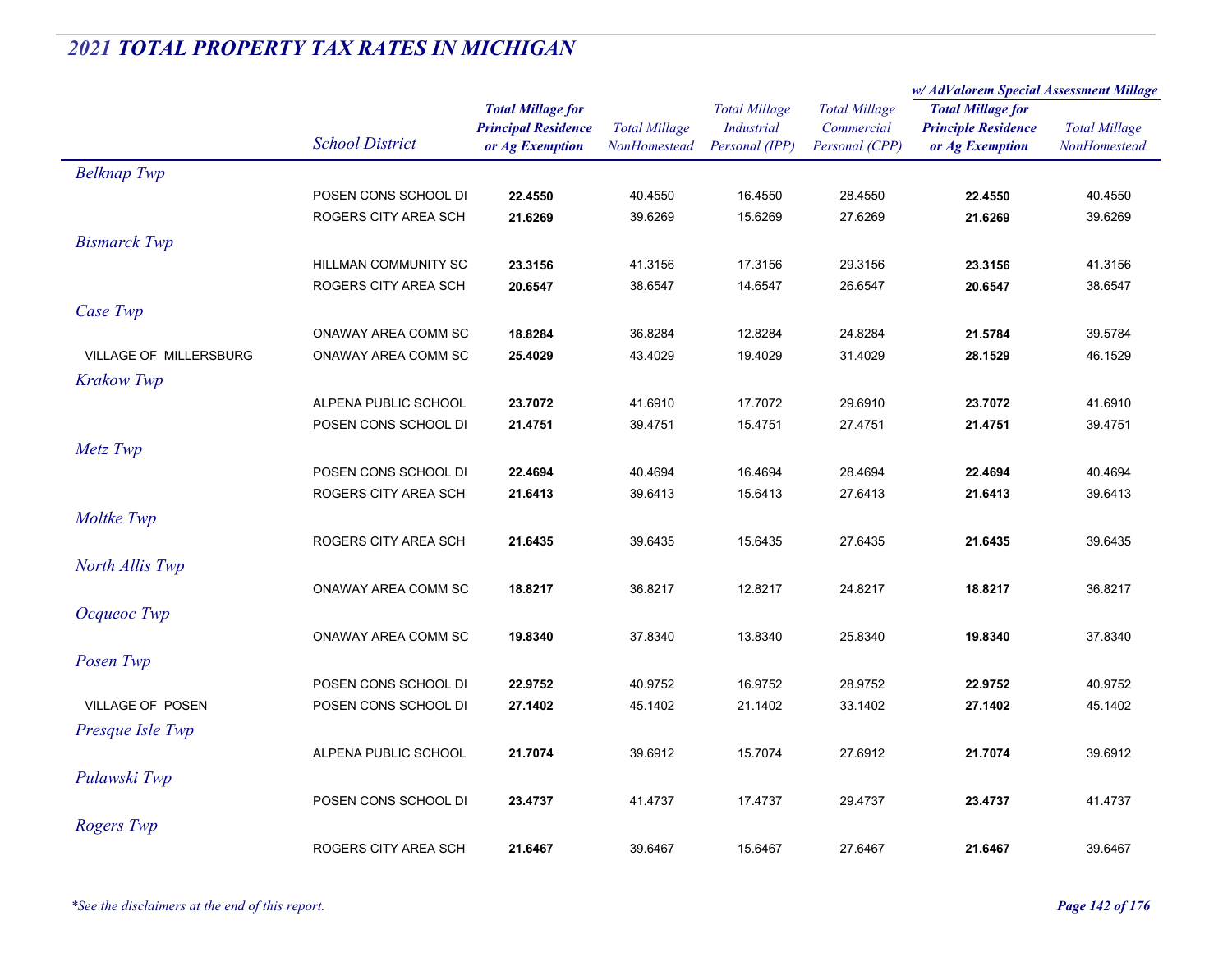|                          |                           |                                                                           |                                      |                                                             |                                                      | w/ AdValorem Special Assessment Millage                                   |                                      |
|--------------------------|---------------------------|---------------------------------------------------------------------------|--------------------------------------|-------------------------------------------------------------|------------------------------------------------------|---------------------------------------------------------------------------|--------------------------------------|
|                          | <b>School District</b>    | <b>Total Millage for</b><br><b>Principal Residence</b><br>or Ag Exemption | <b>Total Millage</b><br>NonHomestead | <b>Total Millage</b><br><b>Industrial</b><br>Personal (IPP) | <b>Total Millage</b><br>Commercial<br>Personal (CPP) | <b>Total Millage for</b><br><b>Principle Residence</b><br>or Ag Exemption | <b>Total Millage</b><br>NonHomestead |
| <b>Onaway City</b>       |                           |                                                                           |                                      |                                                             |                                                      |                                                                           |                                      |
|                          | ONAWAY AREA COMM SC       | 37.1137                                                                   | 55.1137                              | 31.1137                                                     | 43.1137                                              | 37.1137                                                                   | 55.1137                              |
| <b>Rogers City City</b>  |                           |                                                                           |                                      |                                                             |                                                      |                                                                           |                                      |
|                          | ROGERS CITY AREA SCH      | 37.0963                                                                   | 55.0963                              | 31.0963                                                     | 43.0963                                              | 37.0963                                                                   | 55.0963                              |
| <b>COUNTY: Roscommon</b> |                           |                                                                           |                                      |                                                             |                                                      |                                                                           |                                      |
| Au Sable Twp             |                           |                                                                           |                                      |                                                             |                                                      |                                                                           |                                      |
|                          | ROSCOMMON SCHOOL DI       | 25.2535                                                                   | 43.2535                              | 19.2535                                                     | 31.2535                                              | 25.2535                                                                   | 43.2535                              |
| <b>Backus</b> Twp        |                           |                                                                           |                                      |                                                             |                                                      |                                                                           |                                      |
|                          | <b>HOUGHTON LAKE COMM</b> | 22.8830                                                                   | 40.6832                              | 16.8830                                                     | 28.6832                                              | 22.8830                                                                   | 40.6832                              |
| Denton Twp               |                           |                                                                           |                                      |                                                             |                                                      |                                                                           |                                      |
|                          | <b>HOUGHTON LAKE COMM</b> | 24.3273                                                                   | 42.1275                              | 18.3273                                                     | 30.1275                                              | 24.3273                                                                   | 42.1275                              |
| Gerrish Twp              |                           |                                                                           |                                      |                                                             |                                                      |                                                                           |                                      |
|                          | ROSCOMMON SCHOOL DI       | 21.6596                                                                   | 39.6596                              | 15.6596                                                     | 27.6596                                              | 26.5796                                                                   | 44.5796                              |
| <b>Higgins</b> Twp       |                           |                                                                           |                                      |                                                             |                                                      |                                                                           |                                      |
|                          | ROSCOMMON SCHOOL DI       | 22.1324                                                                   | 40.1324                              | 16.1324                                                     | 28.1324                                              | 27.1324                                                                   | 45.1324                              |
| VILLAGE OF ROSCOMMON     | ROSCOMMON SCHOOL DI       | 34.4324                                                                   | 52.4324                              | 28.4324                                                     | 40.4324                                              | 39.4324                                                                   | 57.4324                              |
| Lake Twp                 |                           |                                                                           |                                      |                                                             |                                                      |                                                                           |                                      |
|                          | <b>HOUGHTON LAKE COMM</b> | 24.0770                                                                   | 41.8772                              | 18.0770                                                     | 29.8772                                              | 24.0770                                                                   | 41.8772                              |
| Lyon Twp                 |                           |                                                                           |                                      |                                                             |                                                      |                                                                           |                                      |
|                          | ROSCOMMON SCHOOL DI       | 25.0450                                                                   | 43.0450                              | 19.0450                                                     | 31.0450                                              | 25.0450                                                                   | 43.0450                              |
| Markey Twp               | <b>HOUGHTON LAKE COMM</b> | 20.5983                                                                   | 38.3985                              | 14.5983                                                     | 26.3985                                              | 23.5983                                                                   | 41.3985                              |
| Nester Twp               |                           |                                                                           |                                      |                                                             |                                                      |                                                                           |                                      |
|                          | <b>HOUGHTON LAKE COMM</b> | 22.3374                                                                   | 40.1376                              | 16.3374                                                     | 28.1376                                              | 22.3374                                                                   | 40.1376                              |
| Richfield Twp            |                           |                                                                           |                                      |                                                             |                                                      |                                                                           |                                      |
|                          | ROSCOMMON SCHOOL DI       | 25.4863                                                                   | 43.4863                              | 19.4863                                                     | 31.4863                                              | 27.5902                                                                   | 45.5902                              |
|                          | <b>HOUGHTON LAKE COMM</b> | 24.6363                                                                   | 42.4365                              | 18.6363                                                     | 30.4365                                              | 26.7402                                                                   | 44.5404                              |
| Roscommon Twp            |                           |                                                                           |                                      |                                                             |                                                      |                                                                           |                                      |
|                          | <b>HOUGHTON LAKE COMM</b> | 24.4691                                                                   | 42.2693                              | 18.4691                                                     | 30.2693                                              | 24.4691                                                                   | 42.2693                              |
|                          |                           |                                                                           |                                      |                                                             |                                                      |                                                                           |                                      |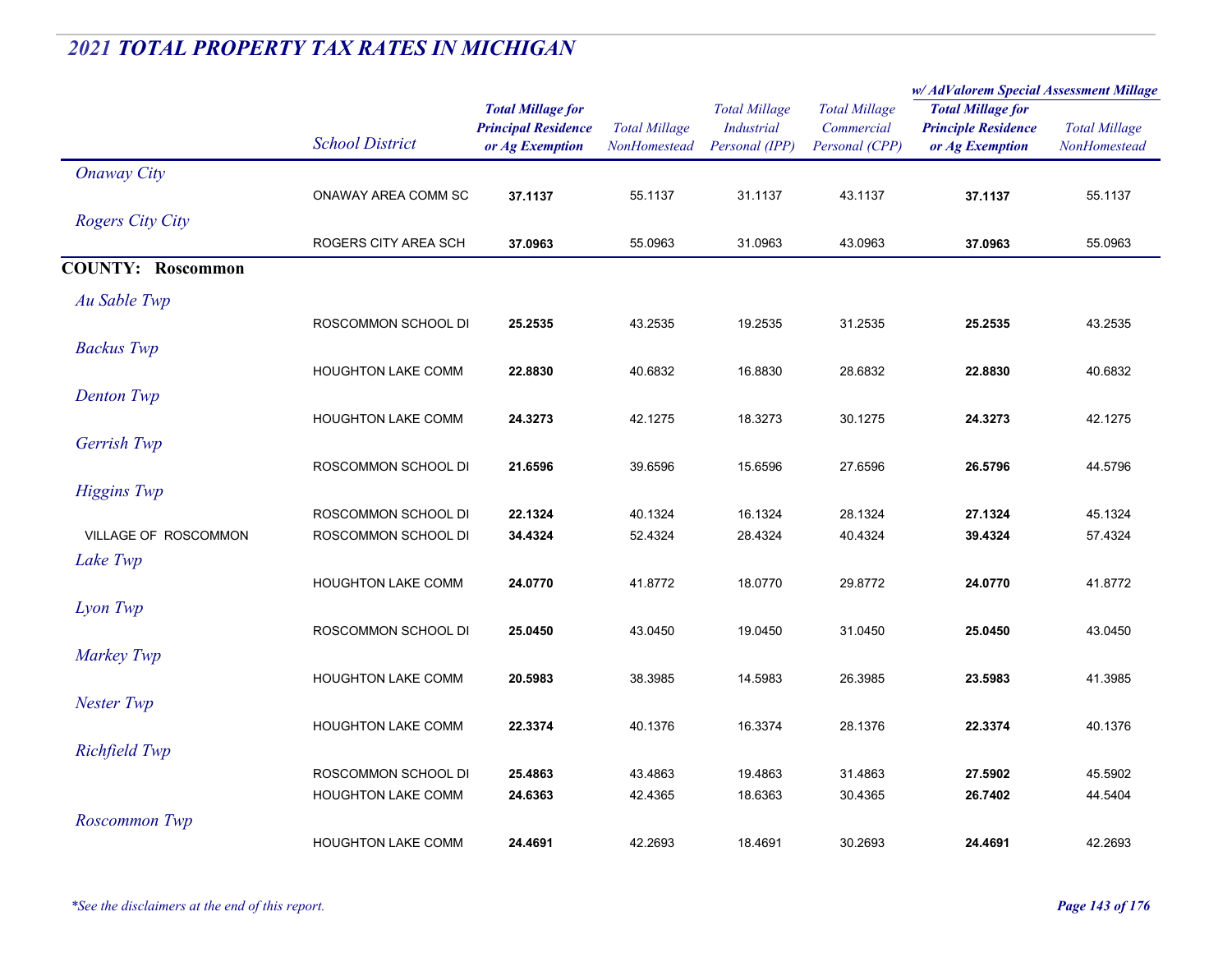|                         | <b>School District</b>        | <b>Total Millage for</b><br><b>Principal Residence</b><br>or Ag Exemption | <b>Total Millage</b><br>NonHomestead | <b>Total Millage</b><br><b>Industrial</b><br>Personal (IPP) | <b>Total Millage</b><br>Commercial<br>Personal (CPP) | w/AdValorem Special Assessment Millage                                    |                                      |
|-------------------------|-------------------------------|---------------------------------------------------------------------------|--------------------------------------|-------------------------------------------------------------|------------------------------------------------------|---------------------------------------------------------------------------|--------------------------------------|
|                         |                               |                                                                           |                                      |                                                             |                                                      | <b>Total Millage for</b><br><b>Principle Residence</b><br>or Ag Exemption | <b>Total Millage</b><br>NonHomestead |
|                         |                               |                                                                           |                                      |                                                             |                                                      |                                                                           |                                      |
|                         |                               |                                                                           |                                      |                                                             |                                                      |                                                                           |                                      |
| <b>COUNTY: Saginaw</b>  |                               |                                                                           |                                      |                                                             |                                                      |                                                                           |                                      |
| Albee Twp               |                               |                                                                           |                                      |                                                             |                                                      |                                                                           |                                      |
|                         | CHESANING UNION SCHO          | 29.2384                                                                   | 47.2222                              | 23.2384                                                     | 35.2222                                              | 29.2384                                                                   | 47.2222                              |
| <b>Birch Run Twp</b>    |                               |                                                                           |                                      |                                                             |                                                      |                                                                           |                                      |
|                         | CLIO AREA SCHOOL DIST         | 28.3524                                                                   | 46.3524                              | 22.3524                                                     | 34.3524                                              | 29.3524                                                                   | 47.3524                              |
|                         | <b>BIRCH RUN AREA SCHOO</b>   | 27.2210                                                                   | 45.2210                              | 21.2210                                                     | 33.2210                                              | 28.2210                                                                   | 46.2210                              |
| VILLAGE OF BIRCH RUN    | <b>BIRCH RUN AREA SCHOO</b>   | 31.7910                                                                   | 49.7910                              | 25.7910                                                     | 37.7910                                              | 36.2910                                                                   | 54.2910                              |
|                         | <b>FRANKENMUTH SCHOOL</b>     | 27.6510                                                                   | 45.6510                              | 21.6510                                                     | 33.6510                                              | 28.6510                                                                   | 46.6510                              |
| <b>Blumfield Twp</b>    |                               |                                                                           |                                      |                                                             |                                                      |                                                                           |                                      |
|                         | <b>FRANKENMUTH SCHOOL</b>     | 29.7172                                                                   | 47.7172                              | 23.7172                                                     | 35.7172                                              | 29.7172                                                                   | 47.7172                              |
|                         | REESE PUBLIC SCHOOLS          | 30.7381                                                                   | 48.7381                              | 24.7381                                                     | 36.7381                                              | 30.7381                                                                   | 48.7381                              |
| <b>VILLAGE OF REESE</b> | REESE PUBLIC SCHOOLS          | 41.7381                                                                   | 59.7381                              | 35.7381                                                     | 47.7381                                              | 43.2381                                                                   | 61.2381                              |
| <b>Brady Twp</b>        |                               |                                                                           |                                      |                                                             |                                                      |                                                                           |                                      |
|                         | CHESANING UNION SCHO          | 28.2438                                                                   | 46.2276                              | 22.2438                                                     | 34.2276                                              | 29.7438                                                                   | 47.7276                              |
| VILLAGE OF OAKLEY       | CHESANING UNION SCHO          | 32.8275                                                                   | 50.8113                              | 26.8275                                                     | 38.8113                                              | 34.3275                                                                   | 52.3113                              |
| <b>Brant Twp</b>        |                               |                                                                           |                                      |                                                             |                                                      |                                                                           |                                      |
|                         | CHESANING UNION SCHO          | 28.9954                                                                   | 46.9792                              | 22.9954                                                     | 34.9792                                              | 30.4954                                                                   | 48.4792                              |
|                         | MERRILL COMM SCHOOL           | 30.8281                                                                   | 48.8281                              | 24.8281                                                     | 36.8281                                              | 32.3281                                                                   | 50.3281                              |
|                         | ST CHARLES COMMUNITY          | 27.6281                                                                   | 45.6281                              | 21.6281                                                     | 33.6281                                              | 29.1281                                                                   | 47.1281                              |
| VILLAGE OF ST CHARLES   | ST CHARLES COMMUNITY          | 42.6281                                                                   | 60.6281                              | 36.6281                                                     | 48.6281                                              | 44.1281                                                                   | 62.1281                              |
| <b>Bridgeport Twp</b>   |                               |                                                                           |                                      |                                                             |                                                      |                                                                           |                                      |
|                         | BRIDGEPORT-SPAULDING          | 30.9614                                                                   | 48.9614                              | 24.9614                                                     | 36.9614                                              | 30.9614                                                                   | 48.9614                              |
| <b>Buena Vista Twp</b>  |                               |                                                                           |                                      |                                                             |                                                      |                                                                           |                                      |
|                         | <b>BAY CITY SCHOOL DISTRI</b> | 40.3301                                                                   | 58.3301                              | 34.3301                                                     | 46.3301                                              | 40.3301                                                                   | 58.3301                              |
|                         | SAGINAW (BUENA VISTA D        | 41.7326                                                                   | 59.7326                              | 35.7326                                                     | 47.7326                                              | 41.7326                                                                   | 59.7326                              |
|                         | BRIDGEPORT-SPAULDING          | 38.6209                                                                   | 56.6209                              | 32.6209                                                     | 44.6209                                              | 38.6209                                                                   | 56.6209                              |
|                         | FRANKENMUTH (BUENA V          | 39.8126                                                                   | 57.8126                              | 33.8126                                                     | 45.8126                                              | 39.8126                                                                   | 57.8126                              |
|                         | REESE PUBLIC SCHOOLS          | 41.6828                                                                   | 59.6828                              | 35.6828                                                     | 47.6828                                              | 41.6828                                                                   | 59.6828                              |
| <b>Carrollton Twp</b>   |                               |                                                                           |                                      |                                                             |                                                      |                                                                           |                                      |
|                         | CARROLLTON SCHOOL DI          | 36.2584                                                                   | 54.0460                              | 30.2584                                                     | 42.0460                                              | 48.2084                                                                   | 65.9960                              |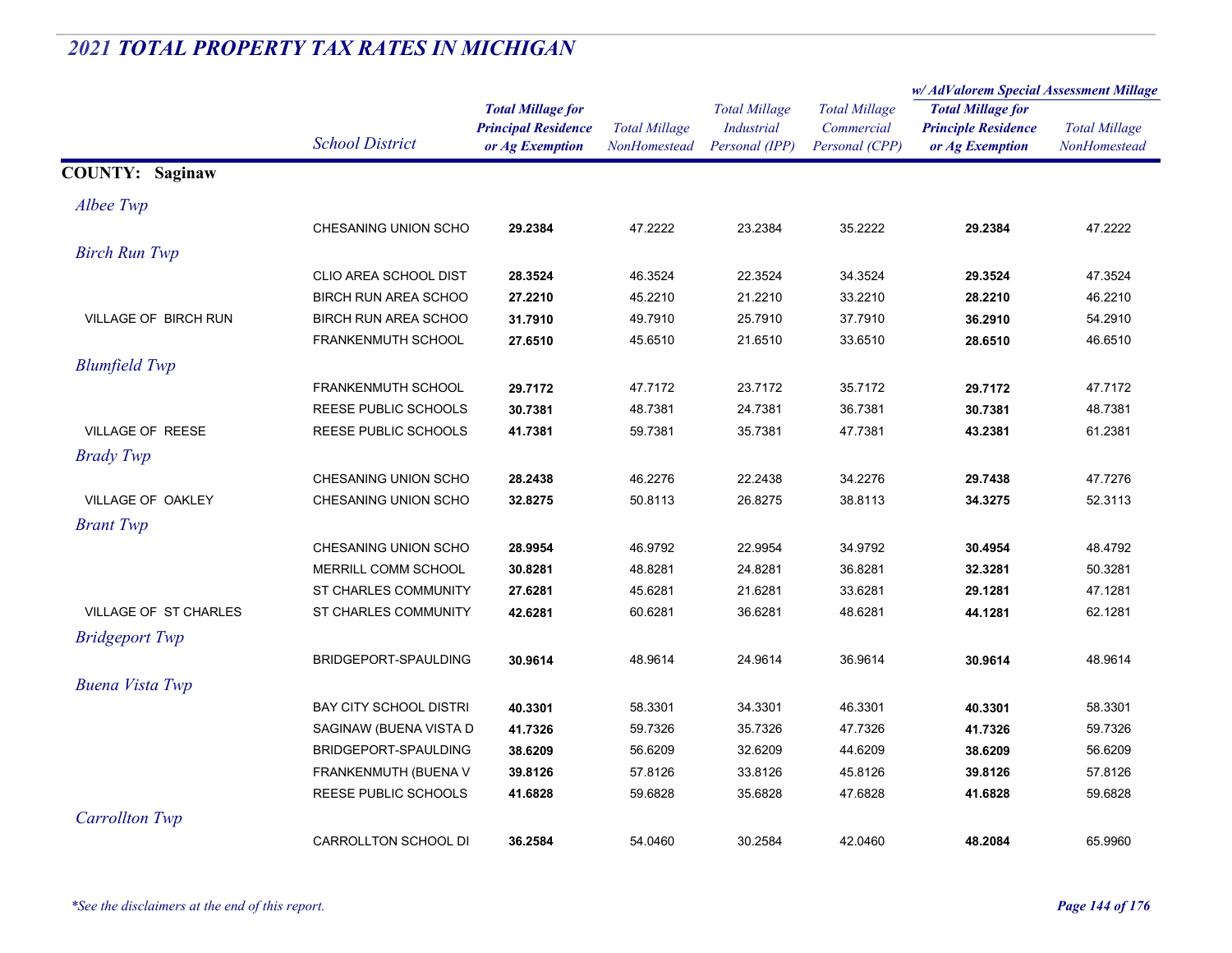|                           |                               |                            |                                      | <b>Total Millage</b> | <b>Total Millage</b><br>Commercial | w/ AdValorem Special Assessment Millage                                   |                                      |
|---------------------------|-------------------------------|----------------------------|--------------------------------------|----------------------|------------------------------------|---------------------------------------------------------------------------|--------------------------------------|
|                           |                               | <b>Total Millage for</b>   | <b>Total Millage</b><br>NonHomestead |                      |                                    | <b>Total Millage for</b><br><b>Principle Residence</b><br>or Ag Exemption | <b>Total Millage</b><br>NonHomestead |
|                           | <b>School District</b>        | <b>Principal Residence</b> |                                      | <b>Industrial</b>    |                                    |                                                                           |                                      |
|                           |                               | or Ag Exemption            |                                      | Personal (IPP)       | Personal (CPP)                     |                                                                           |                                      |
| Chapin Twp                |                               |                            |                                      |                      |                                    |                                                                           |                                      |
|                           | OVID ELSIE AREA SCHOO         | 32.7692                    | 50.6487                              | 26.7692              | 38.6487                            | 32.7692                                                                   | 50.6487                              |
|                           | ASHLEY COMMUNITY SCH          | 35.0570                    | 53.0570                              | 29.0570              | 41.0570                            | 35.0570                                                                   | 53.0570                              |
|                           | CHESANING UNION SCHO          | 29.8975                    | 47.8813                              | 23.8975              | 35.8813                            | 29.8975                                                                   | 47.8813                              |
| <b>Chesaning Twp</b>      |                               |                            |                                      |                      |                                    |                                                                           |                                      |
|                           | CHESANING UNION SCHO          | 29.2769                    | 47.2607                              | 23.2769              | 35.2607                            | 30.7769                                                                   | 48.7607                              |
| VILLAGE OF CHESANING      | CHESANING UNION SCHO          | 51.4545                    | 69.4383                              | 45.4545              | 57.4383                            | 52.9545                                                                   | 70.9383                              |
|                           | NEW LOTHROP AREA PUB          | 35.2911                    | 53.2911                              | 29.2911              | 41.2911                            | 36.7911                                                                   | 54.7911                              |
| Frankenmuth Twp           |                               |                            |                                      |                      |                                    |                                                                           |                                      |
|                           | FRANKENMUTH SCHOOL            | 29.6162                    | 47.6162                              | 23.6162              | 35.6162                            | 29.6162                                                                   | 47.6162                              |
| <b>Fremont Twp</b>        |                               |                            |                                      |                      |                                    |                                                                           |                                      |
|                           | <b>HEMLOCK PUBLIC SCHOO</b>   | 27.5463                    | 45.5463                              | 21.5463              | 33.5463                            | 27.5463                                                                   | 45.5463                              |
|                           | MERRILL COMM SCHOOL           | 30.0963                    | 48.0963                              | 24.0963              | 36.0963                            | 30.0963                                                                   | 48.0963                              |
|                           | ST CHARLES COMMUNITY          | 26.8963                    | 44.8963                              | 20.8963              | 32.8963                            | 26.8963                                                                   | 44.8963                              |
| James Twp                 |                               |                            |                                      |                      |                                    |                                                                           |                                      |
|                           | SWAN VALLEY SCHOOL DI         | 32.8901                    | 50.8901                              | 26.8901              | 38.8901                            | 32.8901                                                                   | 50.8901                              |
|                           |                               |                            |                                      |                      |                                    |                                                                           |                                      |
| Jonesfield Twp            |                               |                            |                                      |                      |                                    |                                                                           |                                      |
|                           | <b>BRECKENRIDGE COMM S</b>    | 29.7292                    | 47.7292                              | 23.7292              | 35.7292                            | 33.4792                                                                   | 51.4792                              |
|                           | MERRILL COMM SCHOOL           | 30.9024                    | 48.9024                              | 24.9024              | 36.9024                            | 34.6524                                                                   | 52.6524                              |
| <b>VILLAGE OF MERRILL</b> | MERRILL COMM SCHOOL           | 44.6764                    | 62.6764                              | 38.6764              | 50.6764                            | 48.4264                                                                   | 66.4264                              |
| Kochville Twp             |                               |                            |                                      |                      |                                    |                                                                           |                                      |
|                           | <b>BAY CITY SCHOOL DISTRI</b> | 27.4140                    | 45.4140                              | 21.4140              | 33.4140                            | 30.4140                                                                   | 48.4140                              |
|                           | SAGINAW CITY SCHOOL D         | 37.9912                    | 55.9912                              | 31.9912              | 43.9912                            | 40.9912                                                                   | 58.9912                              |
|                           | FREELAND COMM SCHOO           | 25.6987                    | 43.6987                              | 19.6987              | 31.6987                            | 28.6987                                                                   | 46.6987                              |
| Lakefield Twp             |                               |                            |                                      |                      |                                    |                                                                           |                                      |
|                           | MERRILL COMM SCHOOL           | 32.8275                    | 50.8275                              | 26.8275              | 38.8275                            | 36.5775                                                                   | 54.5775                              |
| Maple Grove Twp           |                               |                            |                                      |                      |                                    |                                                                           |                                      |
|                           | MONTROSE COMMUNITY            | 31.2128                    | 48.8234                              | 25.2128              | 36.8234                            | 31.2128                                                                   | 48.8234                              |
|                           | CHESANING UNION SCHO          | 28.2157                    | 46.1995                              | 22.2157              | 34.1995                            | 28.2157                                                                   | 46.1995                              |
|                           | NEW LOTHROP AREA PUB          | 34.2299                    | 52.2299                              | 28.2299              | 40.2299                            | 34.2299                                                                   | 52.2299                              |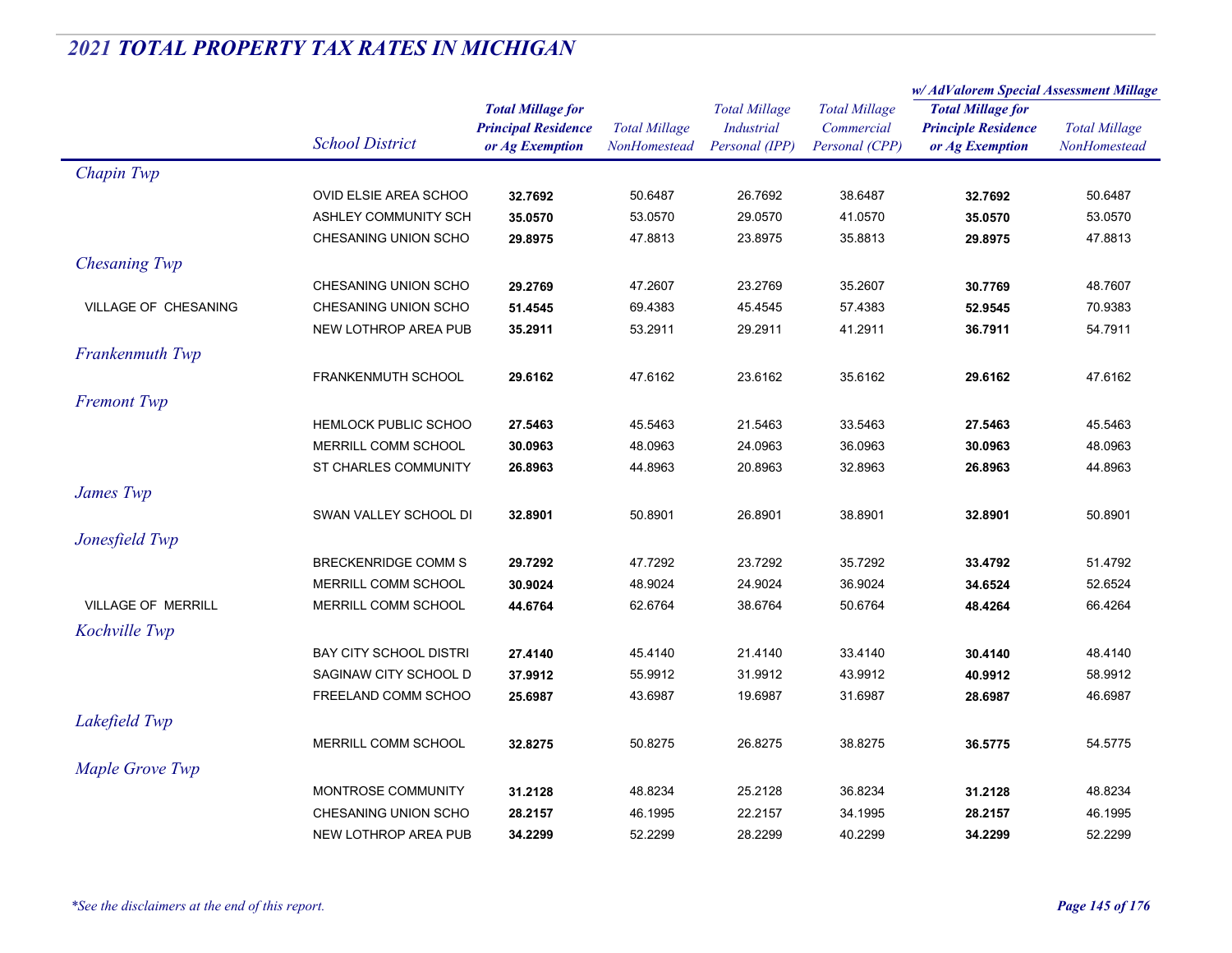|                              |                               |                            |                      | <b>Total Millage</b> | <b>Total Millage</b><br>Commercial | w/ AdValorem Special Assessment Millage                |                      |
|------------------------------|-------------------------------|----------------------------|----------------------|----------------------|------------------------------------|--------------------------------------------------------|----------------------|
|                              |                               | <b>Total Millage for</b>   |                      |                      |                                    | <b>Total Millage for</b><br><b>Principle Residence</b> |                      |
|                              |                               | <b>Principal Residence</b> | <b>Total Millage</b> | <b>Industrial</b>    |                                    |                                                        | <b>Total Millage</b> |
|                              | <b>School District</b>        | or Ag Exemption            | NonHomestead         | Personal (IPP)       | Personal (CPP)                     | or Ag Exemption                                        | NonHomestead         |
| <b>Marion Twp</b>            |                               |                            |                      |                      |                                    |                                                        |                      |
|                              | ASHLEY COMMUNITY SCH          | 39.1760                    | 57.1760              | 33.1760              | 45.1760                            | 39.1760                                                | 57.1760              |
|                              | TR-CHESANING/ASHLEY D         | 39.1760                    | 57.1760              | 33.1760              | 45.1760                            | 39.1760                                                | 57.1760              |
|                              | MERRILL COMM SCHOOL           | 35.8492                    | 53.8492              | 29.8492              | 41.8492                            | 35.8492                                                | 53.8492              |
|                              | ST CHARLES COMMUNITY          | 32.6492                    | 50.6492              | 26.6492              | 38.6492                            | 32.6492                                                | 50.6492              |
| <b>Richland Twp</b>          |                               |                            |                      |                      |                                    |                                                        |                      |
|                              | FREELAND COMM SCHOO           | 27.2889                    | 45.2889              | 21.2889              | 33.2889                            | 32.5889                                                | 50.5889              |
|                              | HEMLOCK PUBLIC SCHOO          | 29.2067                    | 47.2067              | 23.2067              | 35.2067                            | 34.5067                                                | 52.5067              |
| Saginaw Twp                  |                               |                            |                      |                      |                                    |                                                        |                      |
|                              | SAGINAW TWP COMMUNI           | 32.0710                    | 50.0710              | 26.0710              | 38.0710                            | 33.8710                                                | 51.8710              |
| <b>Saint Charles Twp</b>     |                               |                            |                      |                      |                                    |                                                        |                      |
|                              | CHESANING UNION SCHO          | 29.1301                    | 47.1139              | 23.1301              | 35.1139                            | 30.6301                                                | 48.6139              |
|                              | ST CHARLES COMMUNITY          | 27.7628                    | 45.7628              | 21.7628              | 33.7628                            | 29.2628                                                | 47.2628              |
| <b>VILLAGE OF ST CHARLES</b> | <b>ST CHARLES COMMUNITY</b>   | 42.7628                    | 60.7628              | 36.7628              | 48.7628                            | 44.2628                                                | 62.2628              |
| Spaulding Twp                |                               |                            |                      |                      |                                    |                                                        |                      |
|                              | BRIDGEPORT-SPAULDING          | 27.5727                    | 45.5727              | 21.5727              | 33.5727                            | 27.5727                                                | 45.5727              |
| Swan Creek Twp               |                               |                            |                      |                      |                                    |                                                        |                      |
|                              | <b>HEMLOCK PUBLIC SCHOO</b>   | 28.3489                    | 46.3489              | 22.3489              | 34.3489                            | 29.8489                                                | 47.8489              |
|                              | ST CHARLES COMMUNITY          | 27.6989                    | 45.6989              | 21.6989              | 33.6989                            | 29.1989                                                | 47.1989              |
| <b>VILLAGE OF ST CHARLES</b> | ST CHARLES COMMUNITY          | 42.6989                    | 60.6989              | 36.6989              | 48.6989                            | 44.1989                                                | 62.1989              |
|                              | SWAN VALLEY SCHOOL DI         | 31.9489                    | 49.9489              | 25.9489              | 37.9489                            | 33.4489                                                | 51.4489              |
| <b>Taymouth Twp</b>          |                               |                            |                      |                      |                                    |                                                        |                      |
|                              | <b>BIRCH RUN AREA SCHOO</b>   | 26.3807                    | 44.3807              | 20.3807              | 32.3807                            | 26.3807                                                | 44.3807              |
|                              |                               |                            |                      |                      |                                    |                                                        |                      |
| <b>Thomas Twp</b>            |                               |                            |                      |                      |                                    |                                                        |                      |
|                              | FREELAND COMM SCHOO           | 28.6658                    | 46.6658              | 22.6658              | 34.6658                            | 28.6658                                                | 46.6658              |
|                              | <b>HEMLOCK PUBLIC SCHOO</b>   | 30.5836                    | 48.5836              | 24.5836              | 36.5836                            | 30.5836                                                | 48.5836              |
|                              | SWAN VALLEY SCHOOL DI         | 34.1836                    | 52.1836              | 28.1836              | 40.1836                            | 34.1836                                                | 52.1836              |
| Tittabawassee Twp            |                               |                            |                      |                      |                                    |                                                        |                      |
|                              | <b>BAY CITY SCHOOL DISTRI</b> | 31.7706                    | 49.7706              | 25.7706              | 37.7706                            | 31.7706                                                | 49.7706              |
|                              | <b>FREELAND COMM SCHOO</b>    | 30.0553                    | 48.0553              | 24.0553              | 36.0553                            | 30.0553                                                | 48.0553              |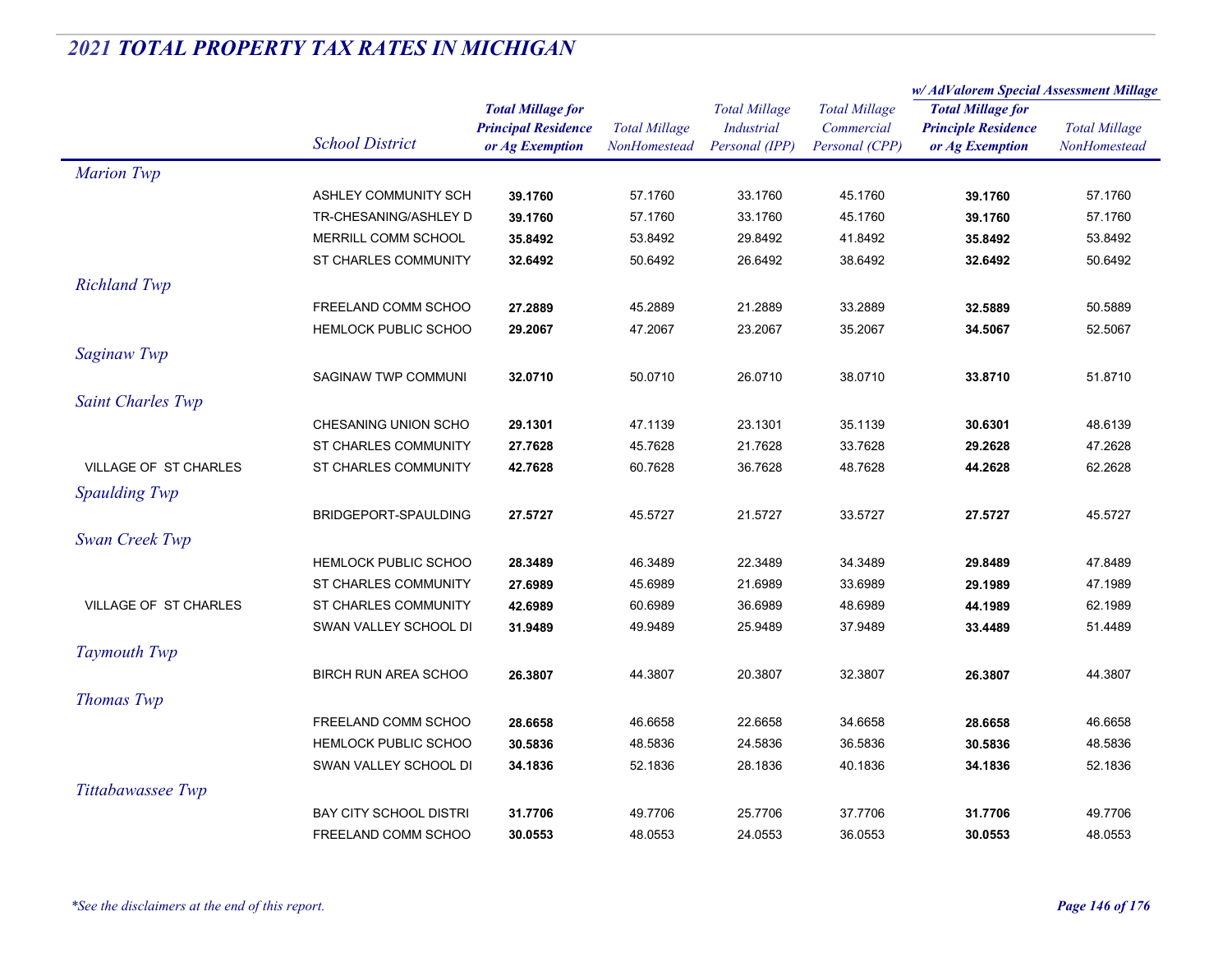|                            |                                            |                                                                           |                                      |                                                             |                                                      | w/ AdValorem Special Assessment Millage                                   |                                      |
|----------------------------|--------------------------------------------|---------------------------------------------------------------------------|--------------------------------------|-------------------------------------------------------------|------------------------------------------------------|---------------------------------------------------------------------------|--------------------------------------|
|                            | <b>School District</b>                     | <b>Total Millage for</b><br><b>Principal Residence</b><br>or Ag Exemption | <b>Total Millage</b><br>NonHomestead | <b>Total Millage</b><br><b>Industrial</b><br>Personal (IPP) | <b>Total Millage</b><br>Commercial<br>Personal (CPP) | <b>Total Millage for</b><br><b>Principle Residence</b><br>or Ag Exemption | <b>Total Millage</b><br>NonHomestead |
| Zilwaukee Twp              |                                            |                                                                           |                                      |                                                             |                                                      |                                                                           |                                      |
|                            | <b>BAY CITY SCHOOL DISTRI</b>              | 31.6517                                                                   | 49.6517                              | 25.6517                                                     | 37.6517                                              | 31.6517                                                                   | 49.6517                              |
| Frankenmuth City           |                                            |                                                                           |                                      |                                                             |                                                      |                                                                           |                                      |
|                            | <b>FRANKENMUTH SCHOOL</b>                  | 36.0192                                                                   | 54.0192                              | 30.0192                                                     | 42.0192                                              | 36.0192                                                                   | 54.0192                              |
| <b>Saginaw City</b>        |                                            |                                                                           |                                      |                                                             |                                                      |                                                                           |                                      |
|                            | SAGINAW CITY SCHOOL D                      | 47.5976                                                                   | 65.5976                              | 41.5976                                                     | 53.5976                                              | 55.0976                                                                   | 73.0976                              |
| Zilwaukee City             |                                            |                                                                           |                                      |                                                             |                                                      |                                                                           |                                      |
|                            | SAGINAW CITY SCHOOL D                      | 48.6069                                                                   | 66.6069                              | 42.6069                                                     | 54.6069                                              | 48.6069                                                                   | 66.6069                              |
| <b>COUNTY: Saint Clair</b> |                                            |                                                                           |                                      |                                                             |                                                      |                                                                           |                                      |
|                            |                                            |                                                                           |                                      |                                                             |                                                      |                                                                           |                                      |
| <b>Berlin Twp</b>          |                                            |                                                                           |                                      |                                                             |                                                      |                                                                           |                                      |
|                            | ALMONT COMMUNITY SC<br>ARMADA AREA SCHOOLS | 29.3315<br>29.6303                                                        | 47.3315<br>47.6303                   | 23.3315<br>23.6303                                          | 35.3315<br>35.6303                                   | 30.8315<br>31.1303                                                        | 48.8315<br>49.1303                   |
|                            | <b>CAPAC COMMUNITY SCH</b>                 | 26.3605                                                                   | 43.7554                              | 20.3605                                                     | 31.7554                                              | 27.8605                                                                   | 45.2554                              |
|                            |                                            |                                                                           |                                      |                                                             |                                                      |                                                                           |                                      |
| <b>Brockway Twp</b>        |                                            |                                                                           |                                      |                                                             |                                                      |                                                                           |                                      |
|                            | CAPAC COMMUNITY SCH<br>YALE PUBLIC SCHOOLS | 27.7563<br>29.1009                                                        | 45.1512<br>47.1009                   | 21.7563                                                     | 33.1512                                              | 27.7563<br>29.1009                                                        | 45.1512                              |
|                            |                                            |                                                                           |                                      | 23.1009                                                     | 35.1009                                              |                                                                           | 47.1009                              |
| <b>Burtchville</b> Twp     |                                            |                                                                           |                                      |                                                             |                                                      |                                                                           |                                      |
|                            | PORT HURON AREA SCHO                       | 26.2950                                                                   | 44.2950                              | 20.2950                                                     | 32.2950                                              | 26.2950                                                                   | 44.2950                              |
|                            | CROSWELL LEXINGTON C                       | 23.6478                                                                   | 41.6478                              | 17.6478                                                     | 29.6478                                              | 23.6478                                                                   | 41.6478                              |
| Casco Twp                  |                                            |                                                                           |                                      |                                                             |                                                      |                                                                           |                                      |
|                            | ANCHOR BAY SCHOOL DI                       | 30.6314                                                                   | 48.6314                              | 24.6314                                                     | 36.6314                                              | 30.6314                                                                   | 48.6314                              |
|                            | <b>RICHMOND COMMUNITY S</b>                | 27.5814                                                                   | 45.5058                              | 21.5814                                                     | 33.5058                                              | 27.5814                                                                   | 45.5058                              |
|                            | EAST CHINA TWP SCHOO                       | 24.4875                                                                   | 42.4875                              | 18.4875                                                     | 30.4875                                              | 24.4875                                                                   | 42.4875                              |
| China Twp                  |                                            |                                                                           |                                      |                                                             |                                                      |                                                                           |                                      |
|                            | EAST CHINA TWP SCHOO                       | 24.9562                                                                   | 42.9562                              | 18.9562                                                     | 30.9562                                              | 24.9562                                                                   | 42.9562                              |
| Clay Twp                   |                                            |                                                                           |                                      |                                                             |                                                      |                                                                           |                                      |
|                            | ALGONAC COMMUNITY S                        | 24.9815                                                                   | 42.7113                              | 18.9815                                                     | 30.7113                                              | 31.9565                                                                   | 49.6863                              |
| Clyde Twp                  |                                            |                                                                           |                                      |                                                             |                                                      |                                                                           |                                      |
|                            | PORT HURON AREA SCHO                       | 24.3554                                                                   | 42.3554                              | 18.3554                                                     | 30.3554                                              | 24.3554                                                                   | 42.3554                              |
|                            | YALE PUBLIC SCHOOLS                        | 26.4500                                                                   | 44.4500                              | 20.4500                                                     | 32.4500                                              | 26.4500                                                                   | 44.4500                              |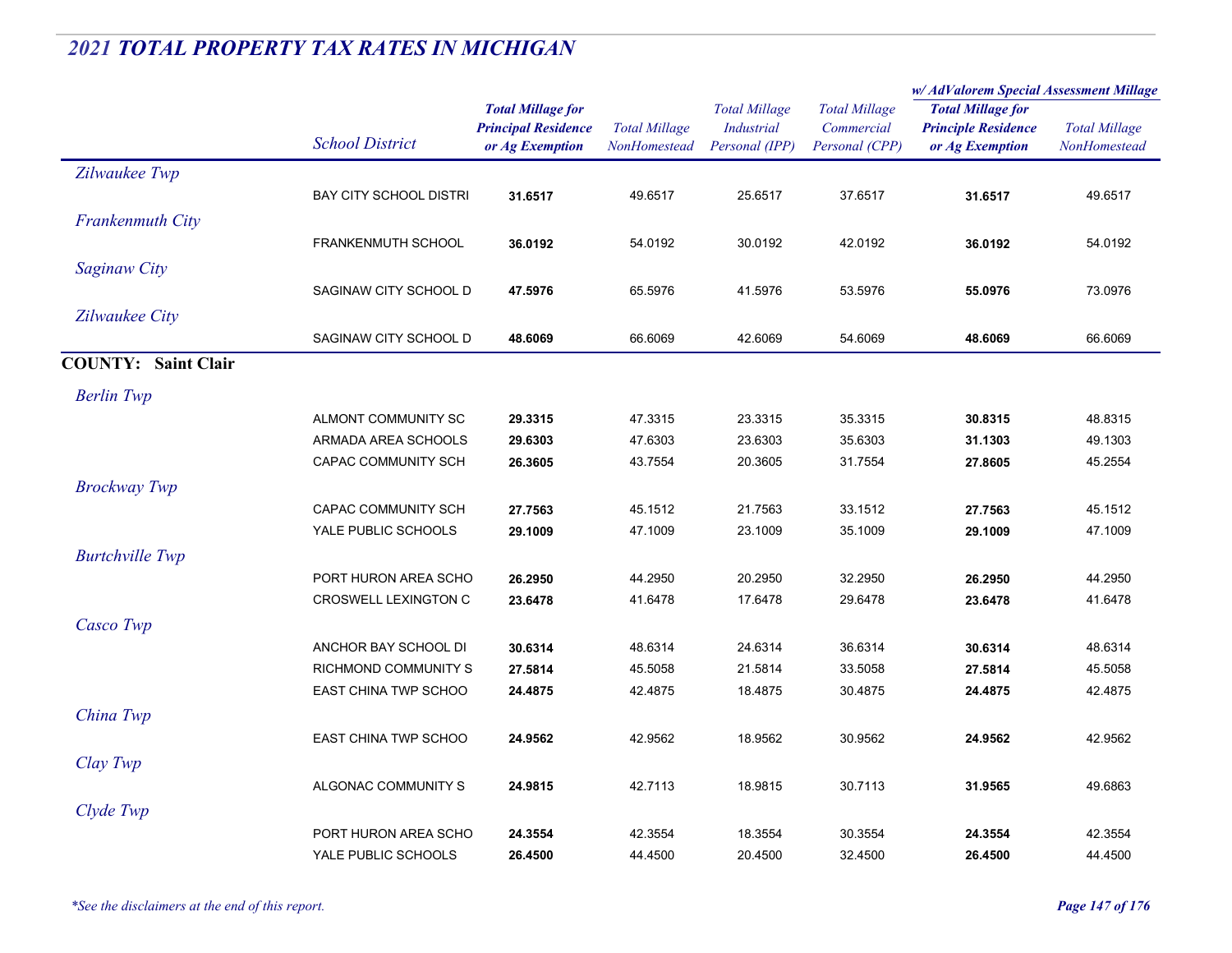|                          |                                            |                            |                      |                                           | w/AdValorem Special Assessment Millage |                                                                           |                      |
|--------------------------|--------------------------------------------|----------------------------|----------------------|-------------------------------------------|----------------------------------------|---------------------------------------------------------------------------|----------------------|
|                          |                                            | <b>Total Millage for</b>   |                      | <b>Total Millage</b><br><b>Industrial</b> | <b>Total Millage</b><br>Commercial     | <b>Total Millage for</b><br><b>Principle Residence</b><br>or Ag Exemption | <b>Total Millage</b> |
|                          |                                            | <b>Principal Residence</b> | <b>Total Millage</b> |                                           |                                        |                                                                           |                      |
|                          | <b>School District</b>                     | or Ag Exemption            | NonHomestead         | Personal (IPP)                            | Personal (CPP)                         |                                                                           | NonHomestead         |
| Columbus Twp             |                                            |                            |                      |                                           |                                        |                                                                           |                      |
|                          | RICHMOND COMMUNITY S                       | 26.5818                    | 44.5062              | 20.5818                                   | 32.5062                                | 26.5818                                                                   | 44.5062              |
|                          | <b>EAST CHINA TWP SCHOO</b>                | 23.4879                    | 41.4879              | 17.4879                                   | 29.4879                                | 23.4879                                                                   | 41.4879              |
|                          | MARYSVILLE PUBLIC SCH                      | 28.3487                    | 46.3487              | 22.3487                                   | 34.3487                                | 28.3487                                                                   | 46.3487              |
|                          | MEMPHIS COMMUNITY SC                       | 26.0941                    | 44.0941              | 20.0941                                   | 32.0941                                | 26.0941                                                                   | 44.0941              |
| Cottrellville Twp        |                                            |                            |                      |                                           |                                        |                                                                           |                      |
|                          | <b>EAST CHINA TWP SCHOO</b>                | 23.4445                    | 41.4445              | 17.4445                                   | 29.4445                                | 24.9445                                                                   | 42.9445              |
| <b>East China Twp</b>    |                                            |                            |                      |                                           |                                        |                                                                           |                      |
|                          | EAST CHINA TWP SCHOO                       | 27.0397                    | 45.0397              | 21.0397                                   | 33.0397                                | 27.0397                                                                   | 45.0397              |
|                          |                                            |                            |                      |                                           |                                        |                                                                           |                      |
| <b>Emmett Twp</b>        |                                            |                            |                      |                                           |                                        |                                                                           |                      |
|                          | <b>CAPAC COMMUNITY SCH</b>                 | 24.1852                    | 41.5801              | 18.1852                                   | 29.5801                                | 24.1852                                                                   | 41.5801              |
| <b>VILLAGE OF EMMETT</b> | YALE PUBLIC SCHOOLS<br>YALE PUBLIC SCHOOLS | 25.5298                    | 43.5298              | 19.5298                                   | 31.5298                                | 25.5298                                                                   | 43.5298              |
|                          |                                            | 32.5298                    | 50.5298              | 26.5298                                   | 38.5298                                | 32.5298                                                                   | 50.5298              |
| <b>Fort Gratiot Twp</b>  |                                            |                            |                      |                                           |                                        |                                                                           |                      |
|                          | PORT HURON AREA SCHO                       | 26.7296                    | 44.7296              | 20.7296                                   | 32.7296                                | 29.3706                                                                   | 47.3706              |
| <b>Grant Twp</b>         |                                            |                            |                      |                                           |                                        |                                                                           |                      |
|                          | PORT HURON AREA SCHO                       | 27.4537                    | 45.4537              | 21.4537                                   | 33.4537                                | 27.4537                                                                   | 45.4537              |
|                          | YALE PUBLIC SCHOOLS                        | 29.5483                    | 47.5483              | 23.5483                                   | 35.5483                                | 29.5483                                                                   | 47.5483              |
|                          | <b>CROSWELL LEXINGTON C</b>                | 24.8065                    | 42.8065              | 18.8065                                   | 30.8065                                | 24.8065                                                                   | 42.8065              |
| Greenwood Twp            |                                            |                            |                      |                                           |                                        |                                                                           |                      |
|                          | YALE PUBLIC SCHOOLS                        | 27.7455                    | 45.7455              | 21.7455                                   | 33.7455                                | 27.7455                                                                   | 45.7455              |
|                          | CROSWELL LEXINGTON C                       | 23.0037                    | 41.0037              | 17.0037                                   | 29.0037                                | 23.0037                                                                   | 41.0037              |
| Ira Twp                  |                                            |                            |                      |                                           |                                        |                                                                           |                      |
|                          | ANCHOR BAY SCHOOL DI                       | 33.5973                    | 51.5973              | 27.5973                                   | 39.5973                                | 33.5973                                                                   | 51.5973              |
|                          | ALGONAC COMMUNITY S                        | 29.1595                    | 46.8893              | 23.1595                                   | 34.8893                                | 29.1595                                                                   | 46.8893              |
|                          | <b>EAST CHINA TWP SCHOO</b>                | 27.4534                    | 45.4534              | 21.4534                                   | 33.4534                                | 27.4534                                                                   | 45.4534              |
| Kenockee Twp             |                                            |                            |                      |                                           |                                        |                                                                           |                      |
|                          | PORT HURON AREA SCHO                       | 25.7798                    | 43.7798              | 19.7798                                   | 31.7798                                | 25.7798                                                                   | 43.7798              |
|                          | MEMPHIS COMMUNITY SC                       | 28.4252                    | 46.4252              | 22.4252                                   | 34.4252                                | 28.4252                                                                   | 46.4252              |
|                          | YALE PUBLIC SCHOOLS                        | 27.8744                    | 45.8744              | 21.8744                                   | 33.8744                                | 27.8744                                                                   | 45.8744              |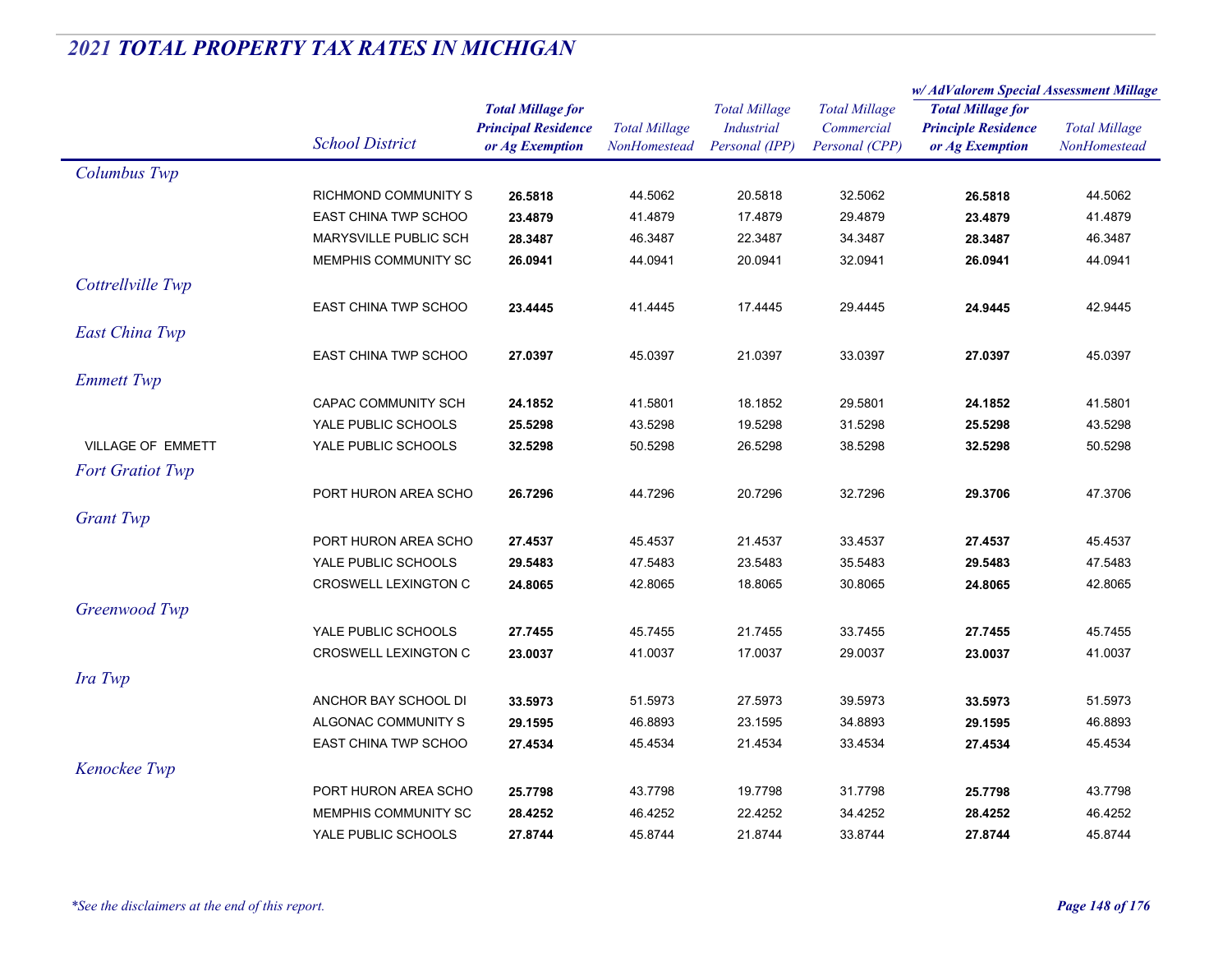|                       |                             |                            |                      | <b>Total Millage</b><br><b>Industrial</b> | <b>Total Millage</b><br>Commercial | w/AdValorem Special Assessment Millage                                    |                      |
|-----------------------|-----------------------------|----------------------------|----------------------|-------------------------------------------|------------------------------------|---------------------------------------------------------------------------|----------------------|
|                       |                             | <b>Total Millage for</b>   |                      |                                           |                                    | <b>Total Millage for</b><br><b>Principle Residence</b><br>or Ag Exemption |                      |
|                       |                             | <b>Principal Residence</b> | <b>Total Millage</b> |                                           |                                    |                                                                           | <b>Total Millage</b> |
|                       | <b>School District</b>      | or Ag Exemption            | NonHomestead         | Personal (IPP)                            | Personal (CPP)                     |                                                                           | NonHomestead         |
| Kimball Twp           |                             |                            |                      |                                           |                                    |                                                                           |                      |
|                       | PORT HURON AREA SCHO        | 23.4685                    | 41.4685              | 17.4685                                   | 29.4685                            | 23.4685                                                                   | 41.4685              |
|                       | MARYSVILLE PUBLIC SCH       | 28.3685                    | 46.3685              | 22.3685                                   | 34.3685                            | 28.3685                                                                   | 46.3685              |
|                       | MEMPHIS COMMUNITY SC        | 26.1139                    | 44.1139              | 20.1139                                   | 32.1139                            | 26.1139                                                                   | 44.1139              |
| Lynn Twp              |                             |                            |                      |                                           |                                    |                                                                           |                      |
|                       | CAPAC COMMUNITY SCH         | 25.2532                    | 42.6481              | 19.2532                                   | 30.6481                            | 25.2532                                                                   | 42.6481              |
|                       | YALE PUBLIC SCHOOLS         | 26.5978                    | 44.5978              | 20.5978                                   | 32.5978                            | 26.5978                                                                   | 44.5978              |
|                       | <b>BROWN CITY COMM SCH</b>  | 24.5569                    | 42.5569              | 18.5569                                   | 30.5569                            | 24.5569                                                                   | 42.5569              |
| <b>Mussey Twp</b>     |                             |                            |                      |                                           |                                    |                                                                           |                      |
|                       | CAPAC COMMUNITY SCH         | 25.7703                    | 43.1652              | 19.7703                                   | 31.1652                            | 25.7703                                                                   | 43.1652              |
| VILLAGE OF CAPAC      | CAPAC COMMUNITY SCH         | 40.9908                    | 58.3857              | 34.9908                                   | 46.3857                            | 40.9908                                                                   | 58.3857              |
| <b>Port Huron Twp</b> |                             |                            |                      |                                           |                                    |                                                                           |                      |
|                       | PORT HURON AREA SCHO        | 28.0788                    | 46.0788              | 22.0788                                   | 34.0788                            | 31.9948                                                                   | 49.9948              |
| <b>Riley Twp</b>      |                             |                            |                      |                                           |                                    |                                                                           |                      |
|                       | ARMADA AREA SCHOOLS         | 27.4169                    | 45.4169              | 21.4169                                   | 33.4169                            | 27.7169                                                                   | 45.7169              |
|                       | CAPAC COMMUNITY SCH         | 24.1471                    | 41.5420              | 18.1471                                   | 29.5420                            | 24.4471                                                                   | 41.8420              |
|                       | MEMPHIS COMMUNITY SC        | 26.0425                    | 44.0425              | 20.0425                                   | 32.0425                            | 26.3425                                                                   | 44.3425              |
|                       | YALE PUBLIC SCHOOLS         | 25.4917                    | 43.4917              | 19.4917                                   | 31.4917                            | 25.7917                                                                   | 43.7917              |
| Saint Clair Twp       |                             |                            |                      |                                           |                                    |                                                                           |                      |
|                       | <b>EAST CHINA TWP SCHOO</b> | 23.4809                    | 41.4809              | 17.4809                                   | 29.4809                            | 23.4809                                                                   | 41.4809              |
|                       | MARYSVILLE PUBLIC SCH       | 28.3417                    | 46.3417              | 22.3417                                   | 34.3417                            | 28.3417                                                                   | 46.3417              |
| <b>Wales</b> Twp      |                             |                            |                      |                                           |                                    |                                                                           |                      |
|                       | PORT HURON AREA SCHO        | 23.9983                    | 41.9983              | 17.9983                                   | 29.9983                            | 23.9983                                                                   | 41.9983              |
|                       | MARYSVILLE PUBLIC SCH       | 28.8983                    | 46.8983              | 22.8983                                   | 34.8983                            | 28.8983                                                                   | 46.8983              |
|                       | MEMPHIS COMMUNITY SC        | 26.6437                    | 44.6437              | 20.6437                                   | 32.6437                            | 26.6437                                                                   | 44.6437              |
|                       | YALE PUBLIC SCHOOLS         | 26.0929                    | 44.0929              | 20.0929                                   | 32.0929                            | 26.0929                                                                   | 44.0929              |
| <b>Algonac City</b>   |                             |                            |                      |                                           |                                    |                                                                           |                      |
|                       | ALGONAC COMMUNITY S         | 37.6900                    | 55.4198              | 31.6900                                   | 43.4198                            | 37.6900                                                                   | 55.4198              |
| Marine City City      |                             |                            |                      |                                           |                                    |                                                                           |                      |
|                       |                             |                            |                      |                                           |                                    |                                                                           |                      |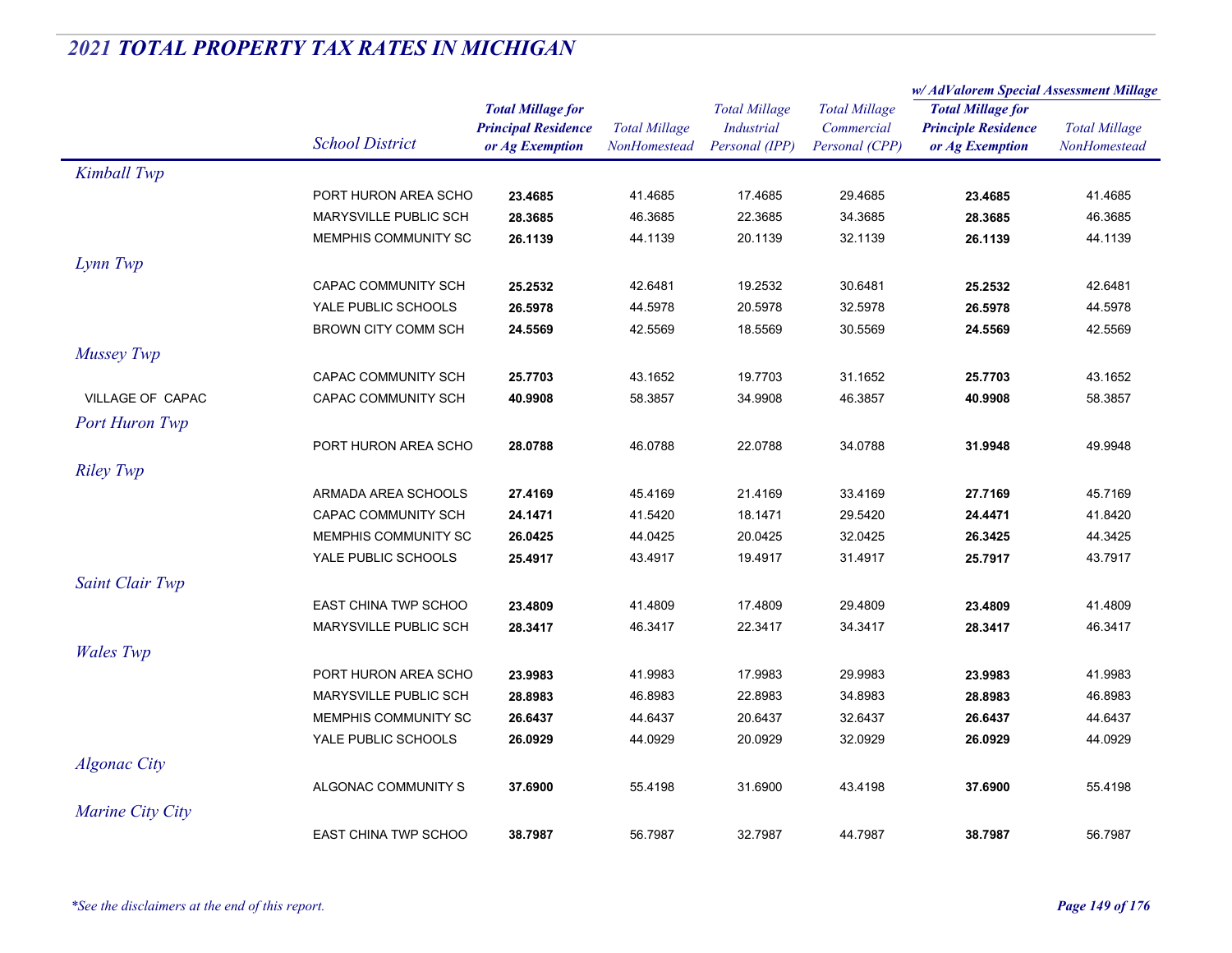|                             |                            |                                                                           |                                      |                                                             |                                                      | w/AdValorem Special Assessment Millage                                    |                                      |
|-----------------------------|----------------------------|---------------------------------------------------------------------------|--------------------------------------|-------------------------------------------------------------|------------------------------------------------------|---------------------------------------------------------------------------|--------------------------------------|
|                             | <b>School District</b>     | <b>Total Millage for</b><br><b>Principal Residence</b><br>or Ag Exemption | <b>Total Millage</b><br>NonHomestead | <b>Total Millage</b><br><b>Industrial</b><br>Personal (IPP) | <b>Total Millage</b><br>Commercial<br>Personal (CPP) | <b>Total Millage for</b><br><b>Principle Residence</b><br>or Ag Exemption | <b>Total Millage</b><br>NonHomestead |
| Marysville City             |                            |                                                                           |                                      |                                                             |                                                      |                                                                           |                                      |
|                             | EAST CHINA TWP SCHOO       | 38.8662                                                                   | 56.8662                              | 32.8662                                                     | 44.8662                                              | 38.8662                                                                   | 56.8662                              |
|                             | MARYSVILLE PUBLIC SCH      | 43.7270                                                                   | 61.7270                              | 37.7270                                                     | 49.7270                                              | 43.7270                                                                   | 61.7270                              |
| <b>Memphis City</b>         |                            |                                                                           |                                      |                                                             |                                                      |                                                                           |                                      |
|                             | MEMPHIS COMMUNITY SC       | 43.9784                                                                   | 61.9784                              | 37.9784                                                     | 49.9784                                              | 43.9784                                                                   | 61.9784                              |
| <b>Port Huron City</b>      |                            |                                                                           |                                      |                                                             |                                                      |                                                                           |                                      |
|                             | PORT HURON AREA SCHO       | 43.3274                                                                   | 61.3274                              | 37.3274                                                     | 49.3274                                              | 43.3274                                                                   | 61.3274                              |
| <b>Richmond City</b>        |                            |                                                                           |                                      |                                                             |                                                      |                                                                           |                                      |
|                             | RICHMOND COMMUNITY S       | 41.7218                                                                   | 59.6462                              | 35.7218                                                     | 47.6462                                              | 41.7218                                                                   | 59.6462                              |
| St. Clair City              |                            |                                                                           |                                      |                                                             |                                                      |                                                                           |                                      |
|                             | EAST CHINA TWP SCHOO       | 39.1483                                                                   | 57.1483                              | 33.1483                                                     | 45.1483                                              | 39.1483                                                                   | 57.1483                              |
|                             |                            |                                                                           |                                      |                                                             |                                                      |                                                                           |                                      |
| Yale City                   | YALE PUBLIC SCHOOLS        |                                                                           |                                      |                                                             |                                                      |                                                                           |                                      |
|                             |                            | 46.4159                                                                   | 64.4159                              | 40.4159                                                     | 52.4159                                              | 46.4159                                                                   | 64.4159                              |
| <b>COUNTY: Saint Joseph</b> |                            |                                                                           |                                      |                                                             |                                                      |                                                                           |                                      |
| <b>Burr Oak Twp</b>         |                            |                                                                           |                                      |                                                             |                                                      |                                                                           |                                      |
|                             | <b>BRONSON COMMUNITY S</b> | 24.9157                                                                   | 42.6421                              | 18.9157                                                     | 30.6421                                              | 24.9157                                                                   | 42.6421                              |
|                             | STURGIS PUBLIC SCHOOL      | 30.1719                                                                   | 48.0784                              | 24.1719                                                     | 36.0784                                              | 30.1719                                                                   | 48.0784                              |
|                             | BURR OAK COMM SCHOO        | 24.4024                                                                   | 42.4024                              | 18.4024                                                     | 30.4024                                              | 24.4024                                                                   | 42.4024                              |
| VILLAGE OF BURR OAK         | BURR OAK COMM SCHOO        | 39.7206                                                                   | 57.7206                              | 33.7206                                                     | 45.7206                                              | 39.7206                                                                   | 57.7206                              |
|                             | COLON COMMUNITY SCH        | 27.0283                                                                   | 45.0283                              | 21.0283                                                     | 33.0283                                              | 27.0283                                                                   | 45.0283                              |
|                             | NOTTAWA COMMUNITY S        | 22.8996                                                                   | 40.8996                              | 16.8996                                                     | 28.8996                                              | 22.8996                                                                   | 40.8996                              |
| Colon Twp                   |                            |                                                                           |                                      |                                                             |                                                      |                                                                           |                                      |
|                             | BURR OAK COMM SCHOO        | 25.7774                                                                   | 43.7774                              | 19.7774                                                     | 31.7774                                              | 27.7559                                                                   | 45.7559                              |
|                             | <b>COLON COMMUNITY SCH</b> | 28.4033                                                                   | 46.4033                              | 22.4033                                                     | 34.4033                                              | 30.3818                                                                   | 48.3818                              |
| VILLAGE OF COLON            | <b>COLON COMMUNITY SCH</b> | 39.2986                                                                   | 57.2986                              | 33.2986                                                     | 45.2986                                              | 42.7755                                                                   | 60.7755                              |
|                             | MENDON COMMUNITY SC        | 30.8062                                                                   | 48.8062                              | 24.8062                                                     | 36.8062                                              | 32.7847                                                                   | 50.7847                              |
|                             | NOTTAWA COMMUNITY S        | 24.2746                                                                   | 42.2746                              | 18.2746                                                     | 30.2746                                              | 26.2531                                                                   | 44.2531                              |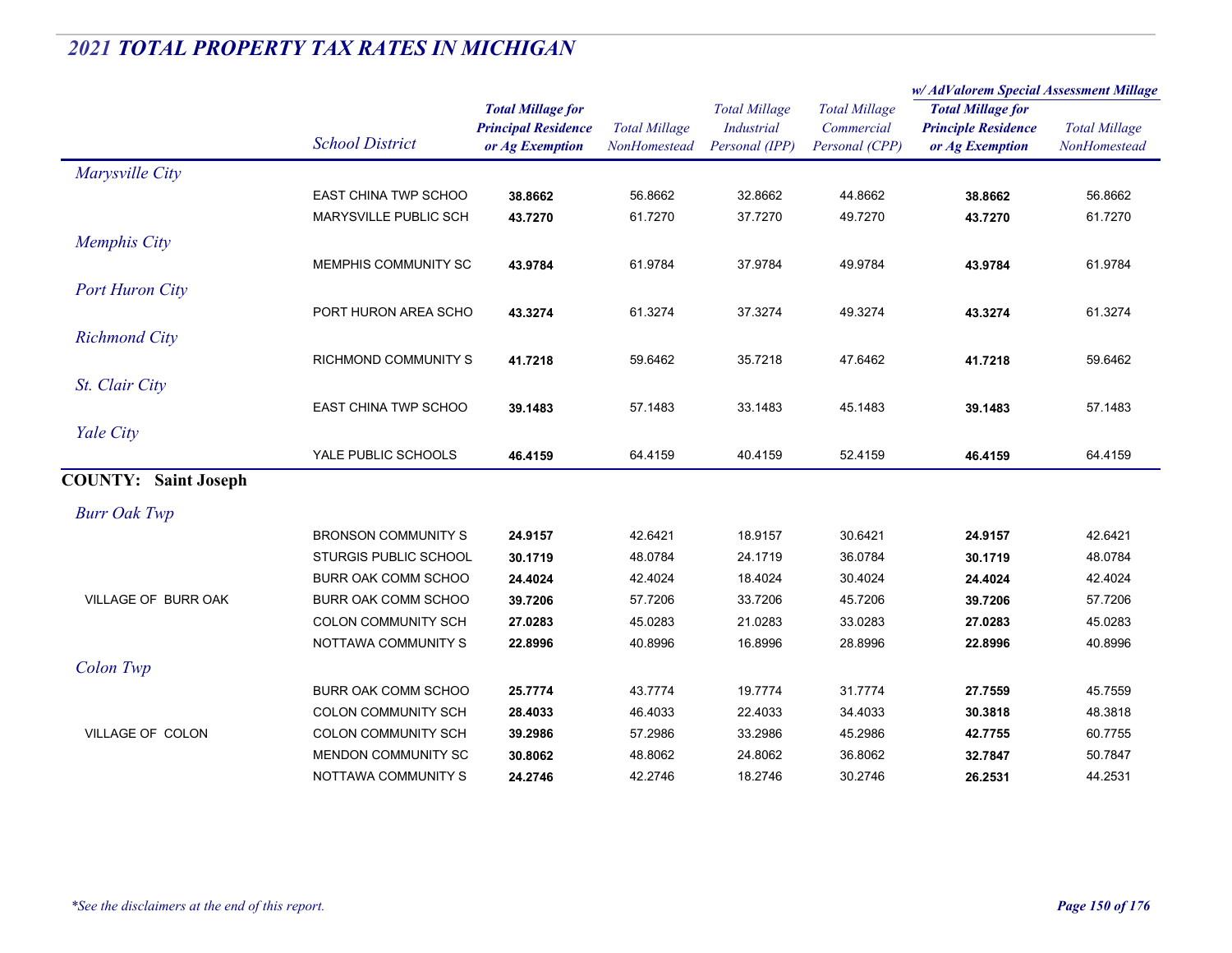|                          |                              |                                                                           |                                      |                                                             |                                                      | w/ AdValorem Special Assessment Millage                                   |                                      |  |
|--------------------------|------------------------------|---------------------------------------------------------------------------|--------------------------------------|-------------------------------------------------------------|------------------------------------------------------|---------------------------------------------------------------------------|--------------------------------------|--|
|                          | <b>School District</b>       | <b>Total Millage for</b><br><b>Principal Residence</b><br>or Ag Exemption | <b>Total Millage</b><br>NonHomestead | <b>Total Millage</b><br><b>Industrial</b><br>Personal (IPP) | <b>Total Millage</b><br>Commercial<br>Personal (CPP) | <b>Total Millage for</b><br><b>Principle Residence</b><br>or Ag Exemption | <b>Total Millage</b><br>NonHomestead |  |
|                          |                              |                                                                           |                                      |                                                             |                                                      |                                                                           |                                      |  |
| <b>Constantine Twp</b>   |                              |                                                                           |                                      |                                                             |                                                      |                                                                           |                                      |  |
|                          | <b>CONSTANTINE PUBLIC SC</b> | 29.2314                                                                   | 46.8782                              | 23.2314                                                     | 34.8782                                              | 29.2314                                                                   | 46.8782                              |  |
| VILLAGE OF CONSTANTINE   | <b>CONSTANTINE PUBLIC SC</b> | 42.9814                                                                   | 60.6282                              | 36.9814                                                     | 48.6282                                              | 42.9814                                                                   | 60.6282                              |  |
|                          | WHITE PIGEON COMM SC         | 26.3814                                                                   | 44.3814                              | 20.3814                                                     | 32.3814                                              | 26.3814                                                                   | 44.3814                              |  |
|                          | THREE RIVERS COMMUNI         | 27.3314                                                                   | 45.3314                              | 21.3314                                                     | 33.3314                                              | 27.3314                                                                   | 45.3314                              |  |
| <b>Fabius Twp</b>        |                              |                                                                           |                                      |                                                             |                                                      |                                                                           |                                      |  |
|                          | <b>CONSTANTINE PUBLIC SC</b> | 27.3410                                                                   | 44.9878                              | 21.3410                                                     | 32.9878                                              | 27.3410                                                                   | 44.9878                              |  |
|                          | THREE RIVERS COMMUNI         | 25.4410                                                                   | 43.4410                              | 19.4410                                                     | 31.4410                                              | 25.4410                                                                   | 43.4410                              |  |
| <b>Fawn River Twp</b>    |                              |                                                                           |                                      |                                                             |                                                      |                                                                           |                                      |  |
|                          | <b>STURGIS PUBLIC SCHOOL</b> | 30.3767                                                                   | 48.2832                              | 24.3767                                                     | 36.2832                                              | 30.3767                                                                   | 48.2832                              |  |
| <b>Florence Twp</b>      |                              |                                                                           |                                      |                                                             |                                                      |                                                                           |                                      |  |
|                          | CENTREVILLE PUBLIC SC        | 27.6487                                                                   | 45.6487                              | 21.6487                                                     | 33.6487                                              | 27.6487                                                                   | 45.6487                              |  |
|                          | <b>CONSTANTINE PUBLIC SC</b> | 28.2487                                                                   | 45.8955                              | 22.2487                                                     | 33.8955                                              | 28.2487                                                                   | 45.8955                              |  |
|                          | WHITE PIGEON COMM SC         | 25.3987                                                                   | 43.3987                              | 19.3987                                                     | 31.3987                                              | 25.3987                                                                   | 43.3987                              |  |
|                          | THREE RIVERS COMMUNI         | 26.3487                                                                   | 44.3487                              | 20.3487                                                     | 32.3487                                              | 26.3487                                                                   | 44.3487                              |  |
| <b>Flowerfield Twp</b>   |                              |                                                                           |                                      |                                                             |                                                      |                                                                           |                                      |  |
|                          | MARCELLUS COMMUNITY          | 22.9164                                                                   | 40.9164                              | 16.9164                                                     | 28.9164                                              | 22.9164                                                                   | 40.9164                              |  |
|                          | THREE RIVERS COMMUNI         | 27.2878                                                                   | 45.2878                              | 21.2878                                                     | 33.2878                                              | 27.2878                                                                   | 45.2878                              |  |
| Leonidas Twp             |                              |                                                                           |                                      |                                                             |                                                      |                                                                           |                                      |  |
|                          |                              |                                                                           |                                      |                                                             |                                                      |                                                                           |                                      |  |
|                          | ATHENS AREA SCHOOLS          | 29.2840                                                                   | 47.2840                              | 23.2840                                                     | 35.2840                                              | 29.2840                                                                   | 47.2840                              |  |
|                          | <b>VICKSBURG COMMUNITY</b>   | 32.8694                                                                   | 50.8694                              | 26.8694                                                     | 38.8694                                              | 32.8694                                                                   | 50.8694                              |  |
|                          | <b>COLON COMMUNITY SCH</b>   | 28.7453                                                                   | 46.7453                              | 22.7453                                                     | 34.7453                                              | 28.7453                                                                   | 46.7453                              |  |
|                          | MENDON COMMUNITY SC          | 31.1482                                                                   | 49.1482                              | 25.1482                                                     | 37.1482                                              | 31.1482                                                                   | 49.1482                              |  |
| <b>Lockport Twp</b>      |                              |                                                                           |                                      |                                                             |                                                      |                                                                           |                                      |  |
|                          | CENTREVILLE PUBLIC SC        | 29.0513                                                                   | 47.0513                              | 23.0513                                                     | 35.0513                                              | 29.0513                                                                   | 47.0513                              |  |
| VILLAGE OF CENTREVILLE   | CENTREVILLE PUBLIC SC        | 43.4094                                                                   | 61.4094                              | 37.4094                                                     | 49.4094                                              | 43.4094                                                                   | 61.4094                              |  |
|                          | MENDON COMMUNITY SC          | 30.8513                                                                   | 48.8513                              | 24.8513                                                     | 36.8513                                              | 30.8513                                                                   | 48.8513                              |  |
|                          | THREE RIVERS COMMUNI         | 27.7513                                                                   | 45.7513                              | 21.7513                                                     | 33.7513                                              | 27.7513                                                                   | 45.7513                              |  |
| Mendon Twp               |                              |                                                                           |                                      |                                                             |                                                      |                                                                           |                                      |  |
|                          | <b>VICKSBURG COMMUNITY</b>   | 32.2100                                                                   | 50.2100                              | 26.2100                                                     | 38.2100                                              | 33.5845                                                                   | 51.5845                              |  |
|                          | MENDON COMMUNITY SC          | 30.4888                                                                   | 48.4888                              | 24.4888                                                     | 36.4888                                              | 31.8633                                                                   | 49.8633                              |  |
| <b>VILLAGE OF MENDON</b> | MENDON COMMUNITY SC          | 39.6531                                                                   | 57.6531                              | 33.6531                                                     | 45.6531                                              | 41.0276                                                                   | 59.0276                              |  |

*\*See the disclaimers at the end of this report. Page 151 of 176*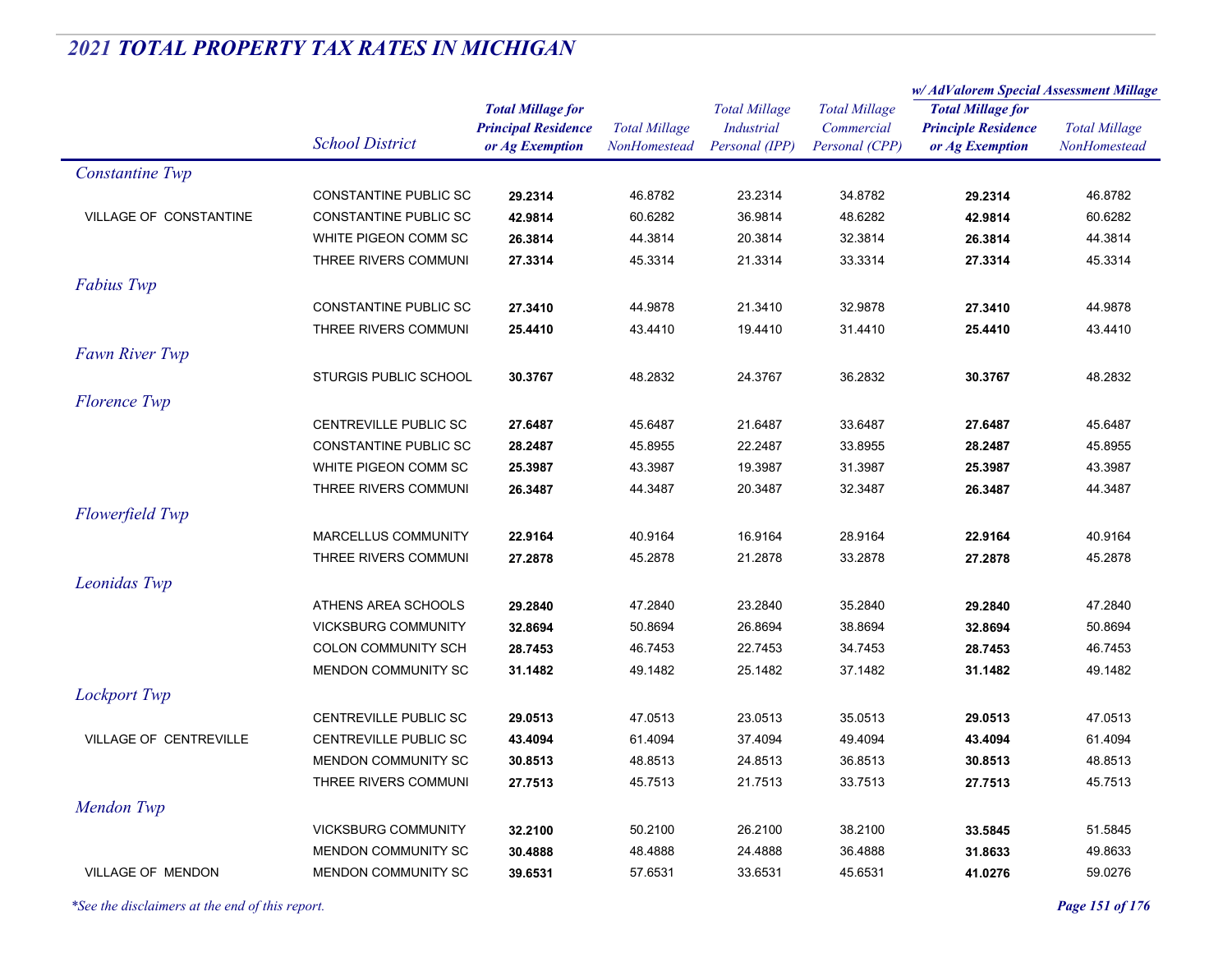| <b>Total Millage for</b><br><b>Total Millage</b><br><b>Total Millage</b><br><b>Total Millage for</b><br><b>Total Millage</b><br><b>Principal Residence</b><br><b>Industrial</b><br>Commercial<br><b>Principle Residence</b><br><b>Total Millage</b><br><b>School District</b><br>Personal (IPP)<br>NonHomestead<br>Personal (CPP)<br>NonHomestead<br>or Ag Exemption<br>or Ag Exemption<br>Mottville Twp<br>CONSTANTINE PUBLIC SC<br>22.2711<br>33.9179<br>28.2711<br>45.9179<br>28.2711<br>45.9179<br>WHITE PIGEON COMM SC<br>25.4211<br>43.4211<br>19.4211<br>31.4211<br>25.4211<br>43.4211<br>Nottawa Twp<br><b>CENTREVILLE PUBLIC SC</b><br>48.9497<br>24.9497<br>36.9497<br>48.9497<br>30.9497<br>30.9497<br>VILLAGE OF CENTREVILLE<br>CENTREVILLE PUBLIC SC<br>63.3078<br>39.3078<br>51.3078<br>63.3078<br>45.3078<br>45.3078<br><b>COLON COMMUNITY SCH</b><br>48.3468<br>24.3468<br>36.3468<br>48.3468<br>30.3468<br>30.3468<br>MENDON COMMUNITY SC<br>50.7497<br>26.7497<br>38.7497<br>32.7497<br>50.7497<br>32.7497<br>NOTTAWA COMMUNITY S<br>26.2181<br>44.2181<br>20.2181<br>32.2181<br>26.2181<br>44.2181<br>Park Twp<br>TR-VICKSBURG-MENDON<br>32.1176<br>50.1176<br>26.1176<br>38.1176<br>50.9481<br>32.9481<br>49.7176<br><b>VICKSBURG COMMUNITY</b><br>31.7176<br>25.7176<br>37.7176<br>32.5481<br>50.5481<br>MENDON COMMUNITY SC<br>47.9964<br>23.9964<br>35.9964<br>30.8269<br>48.8269<br>29.9964<br>THREE RIVERS COMMUNI<br>20.8964<br>32.8964<br>27.7269<br>26.8964<br>44.8964<br>45.7269<br><b>Sherman Twp</b><br><b>STURGIS PUBLIC SCHOOL</b><br>48.7832<br>24.8767<br>36.7832<br>48.7832<br>30.8767<br>30.8767<br>BURR OAK COMM SCHOO<br>43.1072<br>19.1072<br>31.1072<br>43.1072<br>25.1072<br>25.1072<br>CENTREVILLE PUBLIC SC<br>46.3360<br>22.3360<br>34.3360<br>28.3360<br>46.3360<br>28.3360<br>WHITE PIGEON COMM SC<br>26.0860<br>44.0860<br>20.0860<br>32.0860<br>26.0860<br>44.0860<br>NOTTAWA COMMUNITY S<br>23.6044<br>41.6044<br>23.6044<br>17.6044<br>29.6044<br>41.6044<br><b>Sturgis Twp</b><br><b>STURGIS PUBLIC SCHOOL</b><br>48.2832<br>24.3767<br>36.2832<br>48.2832<br>30.3767<br>30.3767<br>White Pigeon Twp<br>WHITE PIGEON COMM SC<br>45.8479<br>21.8479<br>33.8479<br>45.8479<br>27.8479<br>27.8479<br>VILLAGE OF WHITE PIGEON<br>WHITE PIGEON COMM SC<br>38.0716<br>56.0716<br>32.0716<br>44.0716<br>38.0716<br>56.0716<br><b>Sturgis City</b><br>STURGIS PUBLIC SCHOOL<br>61.7350<br>37.8285<br>49.7350<br>43.8285<br>43.8285<br>61.7350<br><b>Three Rivers City</b> |                      |         |         |         |         | w/ AdValorem Special Assessment Millage |         |
|-----------------------------------------------------------------------------------------------------------------------------------------------------------------------------------------------------------------------------------------------------------------------------------------------------------------------------------------------------------------------------------------------------------------------------------------------------------------------------------------------------------------------------------------------------------------------------------------------------------------------------------------------------------------------------------------------------------------------------------------------------------------------------------------------------------------------------------------------------------------------------------------------------------------------------------------------------------------------------------------------------------------------------------------------------------------------------------------------------------------------------------------------------------------------------------------------------------------------------------------------------------------------------------------------------------------------------------------------------------------------------------------------------------------------------------------------------------------------------------------------------------------------------------------------------------------------------------------------------------------------------------------------------------------------------------------------------------------------------------------------------------------------------------------------------------------------------------------------------------------------------------------------------------------------------------------------------------------------------------------------------------------------------------------------------------------------------------------------------------------------------------------------------------------------------------------------------------------------------------------------------------------------------------------------------------------------------------------------------------------------------------------------------------------------------------------------------------------------------------------------------------------------|----------------------|---------|---------|---------|---------|-----------------------------------------|---------|
|                                                                                                                                                                                                                                                                                                                                                                                                                                                                                                                                                                                                                                                                                                                                                                                                                                                                                                                                                                                                                                                                                                                                                                                                                                                                                                                                                                                                                                                                                                                                                                                                                                                                                                                                                                                                                                                                                                                                                                                                                                                                                                                                                                                                                                                                                                                                                                                                                                                                                                                       |                      |         |         |         |         |                                         |         |
|                                                                                                                                                                                                                                                                                                                                                                                                                                                                                                                                                                                                                                                                                                                                                                                                                                                                                                                                                                                                                                                                                                                                                                                                                                                                                                                                                                                                                                                                                                                                                                                                                                                                                                                                                                                                                                                                                                                                                                                                                                                                                                                                                                                                                                                                                                                                                                                                                                                                                                                       |                      |         |         |         |         |                                         |         |
|                                                                                                                                                                                                                                                                                                                                                                                                                                                                                                                                                                                                                                                                                                                                                                                                                                                                                                                                                                                                                                                                                                                                                                                                                                                                                                                                                                                                                                                                                                                                                                                                                                                                                                                                                                                                                                                                                                                                                                                                                                                                                                                                                                                                                                                                                                                                                                                                                                                                                                                       |                      |         |         |         |         |                                         |         |
|                                                                                                                                                                                                                                                                                                                                                                                                                                                                                                                                                                                                                                                                                                                                                                                                                                                                                                                                                                                                                                                                                                                                                                                                                                                                                                                                                                                                                                                                                                                                                                                                                                                                                                                                                                                                                                                                                                                                                                                                                                                                                                                                                                                                                                                                                                                                                                                                                                                                                                                       |                      |         |         |         |         |                                         |         |
|                                                                                                                                                                                                                                                                                                                                                                                                                                                                                                                                                                                                                                                                                                                                                                                                                                                                                                                                                                                                                                                                                                                                                                                                                                                                                                                                                                                                                                                                                                                                                                                                                                                                                                                                                                                                                                                                                                                                                                                                                                                                                                                                                                                                                                                                                                                                                                                                                                                                                                                       |                      |         |         |         |         |                                         |         |
|                                                                                                                                                                                                                                                                                                                                                                                                                                                                                                                                                                                                                                                                                                                                                                                                                                                                                                                                                                                                                                                                                                                                                                                                                                                                                                                                                                                                                                                                                                                                                                                                                                                                                                                                                                                                                                                                                                                                                                                                                                                                                                                                                                                                                                                                                                                                                                                                                                                                                                                       |                      |         |         |         |         |                                         |         |
|                                                                                                                                                                                                                                                                                                                                                                                                                                                                                                                                                                                                                                                                                                                                                                                                                                                                                                                                                                                                                                                                                                                                                                                                                                                                                                                                                                                                                                                                                                                                                                                                                                                                                                                                                                                                                                                                                                                                                                                                                                                                                                                                                                                                                                                                                                                                                                                                                                                                                                                       |                      |         |         |         |         |                                         |         |
|                                                                                                                                                                                                                                                                                                                                                                                                                                                                                                                                                                                                                                                                                                                                                                                                                                                                                                                                                                                                                                                                                                                                                                                                                                                                                                                                                                                                                                                                                                                                                                                                                                                                                                                                                                                                                                                                                                                                                                                                                                                                                                                                                                                                                                                                                                                                                                                                                                                                                                                       |                      |         |         |         |         |                                         |         |
|                                                                                                                                                                                                                                                                                                                                                                                                                                                                                                                                                                                                                                                                                                                                                                                                                                                                                                                                                                                                                                                                                                                                                                                                                                                                                                                                                                                                                                                                                                                                                                                                                                                                                                                                                                                                                                                                                                                                                                                                                                                                                                                                                                                                                                                                                                                                                                                                                                                                                                                       |                      |         |         |         |         |                                         |         |
|                                                                                                                                                                                                                                                                                                                                                                                                                                                                                                                                                                                                                                                                                                                                                                                                                                                                                                                                                                                                                                                                                                                                                                                                                                                                                                                                                                                                                                                                                                                                                                                                                                                                                                                                                                                                                                                                                                                                                                                                                                                                                                                                                                                                                                                                                                                                                                                                                                                                                                                       |                      |         |         |         |         |                                         |         |
|                                                                                                                                                                                                                                                                                                                                                                                                                                                                                                                                                                                                                                                                                                                                                                                                                                                                                                                                                                                                                                                                                                                                                                                                                                                                                                                                                                                                                                                                                                                                                                                                                                                                                                                                                                                                                                                                                                                                                                                                                                                                                                                                                                                                                                                                                                                                                                                                                                                                                                                       |                      |         |         |         |         |                                         |         |
|                                                                                                                                                                                                                                                                                                                                                                                                                                                                                                                                                                                                                                                                                                                                                                                                                                                                                                                                                                                                                                                                                                                                                                                                                                                                                                                                                                                                                                                                                                                                                                                                                                                                                                                                                                                                                                                                                                                                                                                                                                                                                                                                                                                                                                                                                                                                                                                                                                                                                                                       |                      |         |         |         |         |                                         |         |
|                                                                                                                                                                                                                                                                                                                                                                                                                                                                                                                                                                                                                                                                                                                                                                                                                                                                                                                                                                                                                                                                                                                                                                                                                                                                                                                                                                                                                                                                                                                                                                                                                                                                                                                                                                                                                                                                                                                                                                                                                                                                                                                                                                                                                                                                                                                                                                                                                                                                                                                       |                      |         |         |         |         |                                         |         |
|                                                                                                                                                                                                                                                                                                                                                                                                                                                                                                                                                                                                                                                                                                                                                                                                                                                                                                                                                                                                                                                                                                                                                                                                                                                                                                                                                                                                                                                                                                                                                                                                                                                                                                                                                                                                                                                                                                                                                                                                                                                                                                                                                                                                                                                                                                                                                                                                                                                                                                                       |                      |         |         |         |         |                                         |         |
|                                                                                                                                                                                                                                                                                                                                                                                                                                                                                                                                                                                                                                                                                                                                                                                                                                                                                                                                                                                                                                                                                                                                                                                                                                                                                                                                                                                                                                                                                                                                                                                                                                                                                                                                                                                                                                                                                                                                                                                                                                                                                                                                                                                                                                                                                                                                                                                                                                                                                                                       |                      |         |         |         |         |                                         |         |
|                                                                                                                                                                                                                                                                                                                                                                                                                                                                                                                                                                                                                                                                                                                                                                                                                                                                                                                                                                                                                                                                                                                                                                                                                                                                                                                                                                                                                                                                                                                                                                                                                                                                                                                                                                                                                                                                                                                                                                                                                                                                                                                                                                                                                                                                                                                                                                                                                                                                                                                       |                      |         |         |         |         |                                         |         |
|                                                                                                                                                                                                                                                                                                                                                                                                                                                                                                                                                                                                                                                                                                                                                                                                                                                                                                                                                                                                                                                                                                                                                                                                                                                                                                                                                                                                                                                                                                                                                                                                                                                                                                                                                                                                                                                                                                                                                                                                                                                                                                                                                                                                                                                                                                                                                                                                                                                                                                                       |                      |         |         |         |         |                                         |         |
|                                                                                                                                                                                                                                                                                                                                                                                                                                                                                                                                                                                                                                                                                                                                                                                                                                                                                                                                                                                                                                                                                                                                                                                                                                                                                                                                                                                                                                                                                                                                                                                                                                                                                                                                                                                                                                                                                                                                                                                                                                                                                                                                                                                                                                                                                                                                                                                                                                                                                                                       |                      |         |         |         |         |                                         |         |
|                                                                                                                                                                                                                                                                                                                                                                                                                                                                                                                                                                                                                                                                                                                                                                                                                                                                                                                                                                                                                                                                                                                                                                                                                                                                                                                                                                                                                                                                                                                                                                                                                                                                                                                                                                                                                                                                                                                                                                                                                                                                                                                                                                                                                                                                                                                                                                                                                                                                                                                       |                      |         |         |         |         |                                         |         |
|                                                                                                                                                                                                                                                                                                                                                                                                                                                                                                                                                                                                                                                                                                                                                                                                                                                                                                                                                                                                                                                                                                                                                                                                                                                                                                                                                                                                                                                                                                                                                                                                                                                                                                                                                                                                                                                                                                                                                                                                                                                                                                                                                                                                                                                                                                                                                                                                                                                                                                                       |                      |         |         |         |         |                                         |         |
|                                                                                                                                                                                                                                                                                                                                                                                                                                                                                                                                                                                                                                                                                                                                                                                                                                                                                                                                                                                                                                                                                                                                                                                                                                                                                                                                                                                                                                                                                                                                                                                                                                                                                                                                                                                                                                                                                                                                                                                                                                                                                                                                                                                                                                                                                                                                                                                                                                                                                                                       |                      |         |         |         |         |                                         |         |
|                                                                                                                                                                                                                                                                                                                                                                                                                                                                                                                                                                                                                                                                                                                                                                                                                                                                                                                                                                                                                                                                                                                                                                                                                                                                                                                                                                                                                                                                                                                                                                                                                                                                                                                                                                                                                                                                                                                                                                                                                                                                                                                                                                                                                                                                                                                                                                                                                                                                                                                       |                      |         |         |         |         |                                         |         |
|                                                                                                                                                                                                                                                                                                                                                                                                                                                                                                                                                                                                                                                                                                                                                                                                                                                                                                                                                                                                                                                                                                                                                                                                                                                                                                                                                                                                                                                                                                                                                                                                                                                                                                                                                                                                                                                                                                                                                                                                                                                                                                                                                                                                                                                                                                                                                                                                                                                                                                                       |                      |         |         |         |         |                                         |         |
|                                                                                                                                                                                                                                                                                                                                                                                                                                                                                                                                                                                                                                                                                                                                                                                                                                                                                                                                                                                                                                                                                                                                                                                                                                                                                                                                                                                                                                                                                                                                                                                                                                                                                                                                                                                                                                                                                                                                                                                                                                                                                                                                                                                                                                                                                                                                                                                                                                                                                                                       |                      |         |         |         |         |                                         |         |
|                                                                                                                                                                                                                                                                                                                                                                                                                                                                                                                                                                                                                                                                                                                                                                                                                                                                                                                                                                                                                                                                                                                                                                                                                                                                                                                                                                                                                                                                                                                                                                                                                                                                                                                                                                                                                                                                                                                                                                                                                                                                                                                                                                                                                                                                                                                                                                                                                                                                                                                       |                      |         |         |         |         |                                         |         |
|                                                                                                                                                                                                                                                                                                                                                                                                                                                                                                                                                                                                                                                                                                                                                                                                                                                                                                                                                                                                                                                                                                                                                                                                                                                                                                                                                                                                                                                                                                                                                                                                                                                                                                                                                                                                                                                                                                                                                                                                                                                                                                                                                                                                                                                                                                                                                                                                                                                                                                                       |                      |         |         |         |         |                                         |         |
|                                                                                                                                                                                                                                                                                                                                                                                                                                                                                                                                                                                                                                                                                                                                                                                                                                                                                                                                                                                                                                                                                                                                                                                                                                                                                                                                                                                                                                                                                                                                                                                                                                                                                                                                                                                                                                                                                                                                                                                                                                                                                                                                                                                                                                                                                                                                                                                                                                                                                                                       |                      |         |         |         |         |                                         |         |
|                                                                                                                                                                                                                                                                                                                                                                                                                                                                                                                                                                                                                                                                                                                                                                                                                                                                                                                                                                                                                                                                                                                                                                                                                                                                                                                                                                                                                                                                                                                                                                                                                                                                                                                                                                                                                                                                                                                                                                                                                                                                                                                                                                                                                                                                                                                                                                                                                                                                                                                       |                      |         |         |         |         |                                         |         |
|                                                                                                                                                                                                                                                                                                                                                                                                                                                                                                                                                                                                                                                                                                                                                                                                                                                                                                                                                                                                                                                                                                                                                                                                                                                                                                                                                                                                                                                                                                                                                                                                                                                                                                                                                                                                                                                                                                                                                                                                                                                                                                                                                                                                                                                                                                                                                                                                                                                                                                                       |                      |         |         |         |         |                                         |         |
|                                                                                                                                                                                                                                                                                                                                                                                                                                                                                                                                                                                                                                                                                                                                                                                                                                                                                                                                                                                                                                                                                                                                                                                                                                                                                                                                                                                                                                                                                                                                                                                                                                                                                                                                                                                                                                                                                                                                                                                                                                                                                                                                                                                                                                                                                                                                                                                                                                                                                                                       |                      |         |         |         |         |                                         |         |
|                                                                                                                                                                                                                                                                                                                                                                                                                                                                                                                                                                                                                                                                                                                                                                                                                                                                                                                                                                                                                                                                                                                                                                                                                                                                                                                                                                                                                                                                                                                                                                                                                                                                                                                                                                                                                                                                                                                                                                                                                                                                                                                                                                                                                                                                                                                                                                                                                                                                                                                       | THREE RIVERS COMMUNI | 45.0733 | 63.0733 | 39.0733 | 51.0733 | 45.0733                                 | 63.0733 |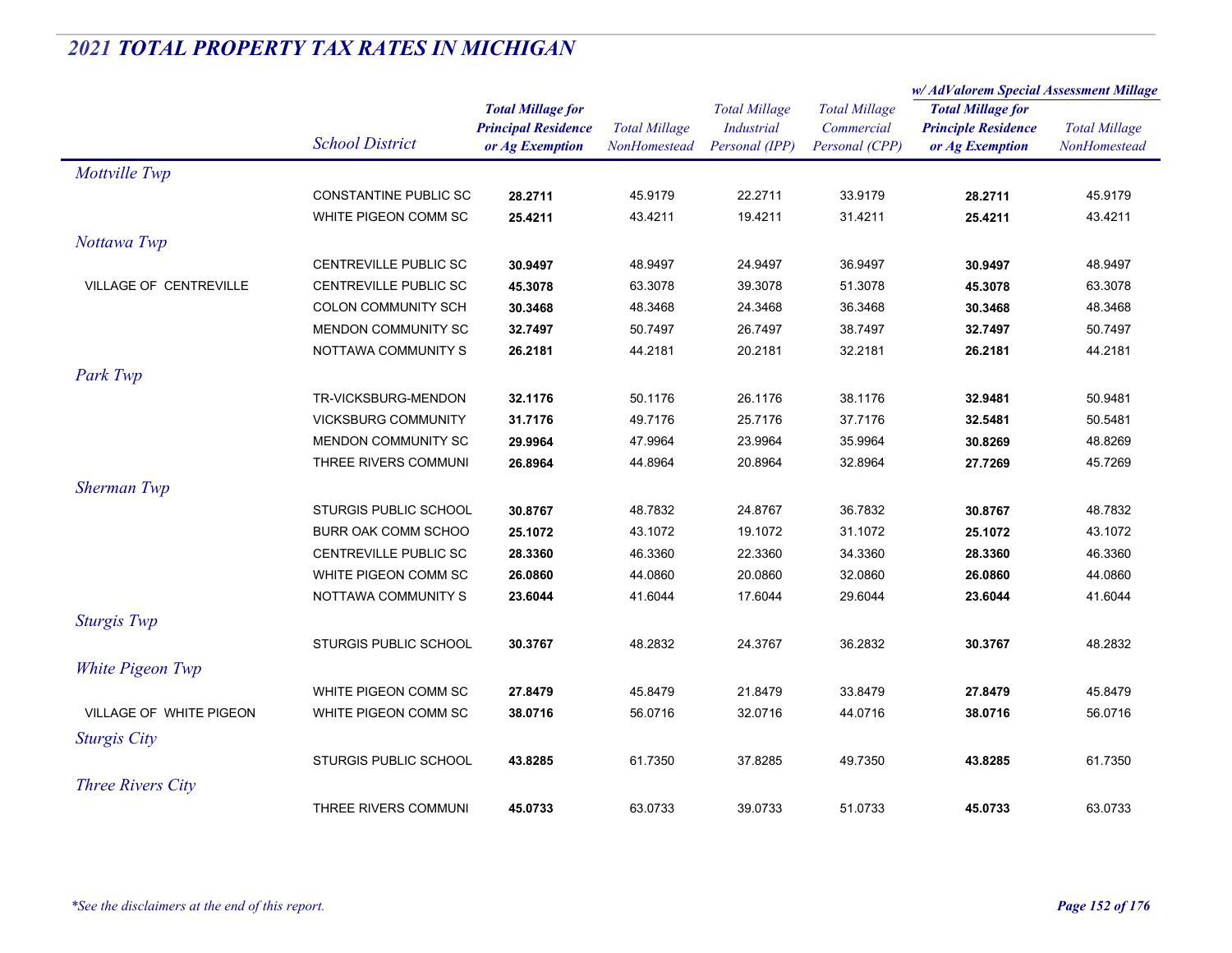|                               |                            |                            | <b>Total Millage</b> | <b>Total Millage</b> | <b>Total Millage</b> | w/AdValorem Special Assessment Millage |                      |
|-------------------------------|----------------------------|----------------------------|----------------------|----------------------|----------------------|----------------------------------------|----------------------|
|                               |                            | <b>Total Millage for</b>   |                      |                      |                      | <b>Total Millage for</b>               | <b>Total Millage</b> |
|                               |                            | <b>Principal Residence</b> |                      | <b>Industrial</b>    | Commercial           | <b>Principle Residence</b>             |                      |
|                               | <b>School District</b>     | or Ag Exemption            | NonHomestead         | Personal (IPP)       | Personal (CPP)       | or Ag Exemption                        | NonHomestead         |
| <b>COUNTY: Sanilac</b>        |                            |                            |                      |                      |                      |                                        |                      |
| Argyle Twp                    |                            |                            |                      |                      |                      |                                        |                      |
|                               | <b>UBLY COMMUNITY SCHO</b> | 26.1931                    | 43.9609              | 20.1931              | 31.9609              | 26.1931                                | 43.9609              |
|                               | DECKERVILLE COMM SCH       | 21.8996                    | 39.8996              | 15.8996              | 27.8996              | 21.8996                                | 39.8996              |
|                               | SANDUSKY COMM SCHOO        | 27.4497                    | 45.4497              | 21.4497              | 33.4497              | 27.4497                                | 45.4497              |
| <b>Austin Twp</b>             |                            |                            |                      |                      |                      |                                        |                      |
|                               | <b>UBLY COMMUNITY SCHO</b> | 27.0065                    | 44.7743              | 21.0065              | 32.7743              | 27.0065                                | 44.7743              |
| <b>Bridgehampton Twp</b>      |                            |                            |                      |                      |                      |                                        |                      |
|                               | CARSONVILLE-PORT SANI      | 23.8256                    | 41.8256              | 17.8256              | 29.8256              | 23.8256                                | 41.8256              |
| <b>VILLAGE OF CARSONVILLE</b> | CARSONVILLE-PORT SANI      | 37.7848                    | 55.7848              | 31.7848              | 43.7848              | 37.7848                                | 55.7848              |
|                               | DECKERVILLE COMM SCH       | 19.7680                    | 37.7680              | 13.7680              | 25.7680              | 19.7680                                | 37.7680              |
|                               | SANDUSKY COMM SCHOO        | 25.3181                    | 43.3181              | 19.3181              | 31.3181              | 25.3181                                | 43.3181              |
| <b>Buel Twp</b>               |                            |                            |                      |                      |                      |                                        |                      |
|                               | CARSONVILLE-PORT SANI      | 23.7609                    | 41.7609              | 17.7609              | 29.7609              | 23.7609                                | 41.7609              |
|                               | CROSWELL LEXINGTON C       | 22.7898                    | 40.7898              | 16.7898              | 28.7898              | 22.7898                                | 40.7898              |
|                               | PECK COMMUNITY SCHO        | 22.4524                    | 40.4524              | 16.4524              | 28.4524              | 22.4524                                | 40.4524              |
|                               | SANDUSKY COMM SCHOO        | 25.2534                    | 43.2534              | 19.2534              | 31.2534              | 25.2534                                | 43.2534              |
| <b>Custer Twp</b>             |                            |                            |                      |                      |                      |                                        |                      |
|                               | DECKERVILLE COMM SCH       | 20.3436                    | 38.3436              | 14.3436              | 26.3436              | 20.3436                                | 38.3436              |
|                               | SANDUSKY COMM SCHOO        | 25.8937                    | 43.8937              | 19.8937              | 31.8937              | 25.8937                                | 43.8937              |
| Delaware Twp                  |                            |                            |                      |                      |                      |                                        |                      |
|                               | <b>HARBOR BEACH COMM S</b> | 26.8765                    | 44.8765              | 20.8765              | 32.8765              | 26.8765                                | 44.8765              |
| <b>VILLAGE OF FORESTVILLE</b> | <b>HARBOR BEACH COMM S</b> | 35.8553                    | 53.8553              | 29.8553              | 41.8553              | 35.8553                                | 53.8553              |
|                               | <b>UBLY COMMUNITY SCHO</b> | 25.9084                    | 43.6762              | 19.9084              | 31.6762              | 25.9084                                | 43.6762              |
|                               | DECKERVILLE COMM SCH       | 21.6149                    | 39.6149              | 15.6149              | 27.6149              | 21.6149                                | 39.6149              |
| Elk Twp                       |                            |                            |                      |                      |                      |                                        |                      |
|                               | PECK COMMUNITY SCHO        | 22.9722                    | 40.9722              | 16.9722              | 28.9722              | 22.9722                                | 40.9722              |
| VILLAGE OF PECK               | PECK COMMUNITY SCHO        | 36.4585                    | 54.4585              | 30.4585              | 42.4585              | 36.4585                                | 54.4585              |
|                               | SANDUSKY COMM SCHOO        | 24.8031                    | 42.8031              | 18.8031              | 30.8031              | 24.8031                                | 42.8031              |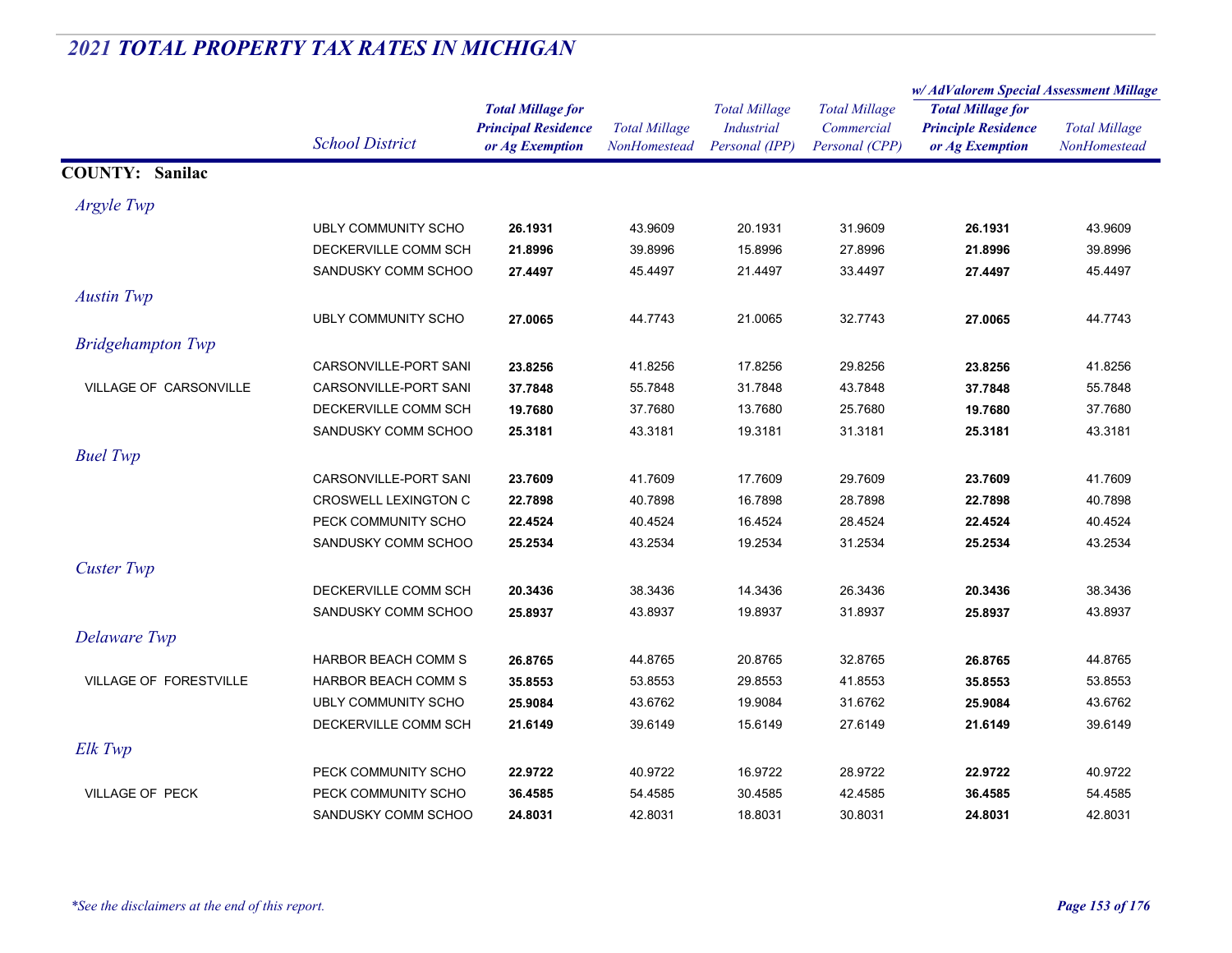|                      |                            |                            | <b>Total Millage</b> | <b>Total Millage</b><br><b>Industrial</b><br>Personal (IPP) | <b>Total Millage</b><br>Commercial<br>Personal (CPP) | w/AdValorem Special Assessment Millage                 |                      |
|----------------------|----------------------------|----------------------------|----------------------|-------------------------------------------------------------|------------------------------------------------------|--------------------------------------------------------|----------------------|
|                      |                            | <b>Total Millage for</b>   |                      |                                                             |                                                      | <b>Total Millage for</b><br><b>Principle Residence</b> | <b>Total Millage</b> |
|                      | <b>School District</b>     | <b>Principal Residence</b> |                      |                                                             |                                                      |                                                        |                      |
|                      |                            | or Ag Exemption            | <b>NonHomestead</b>  |                                                             |                                                      | or Ag Exemption                                        | NonHomestead         |
| <b>Elmer Twp</b>     |                            |                            |                      |                                                             |                                                      |                                                        |                      |
|                      | MARLETTE COMMUNITY S       | 21.1479                    | 39.1479              | 15.1479                                                     | 27.1479                                              | 21.1479                                                | 39.1479              |
|                      | SANDUSKY COMM SCHOO        | 26.2980                    | 44.2980              | 20.2980                                                     | 32.2980                                              | 26.2980                                                | 44.2980              |
| Evergreen Twp        |                            |                            |                      |                                                             |                                                      |                                                        |                      |
|                      | CASS CITY PUBLIC SCHO      | 26.4156                    | 44.2969              | 20.4156                                                     | 32.2969                                              | 26.4156                                                | 44.2969              |
| Flynn Twp            |                            |                            |                      |                                                             |                                                      |                                                        |                      |
|                      | <b>BROWN CITY COMM SCH</b> | 24.6591                    | 42.6591              | 18.6591                                                     | 30.6591                                              | 24.6591                                                | 42.6591              |
|                      | MARLETTE COMMUNITY S       | 20.0591                    | 38.0591              | 14.0591                                                     | 26.0591                                              | 20.0591                                                | 38.0591              |
|                      | PECK COMMUNITY SCHO        | 22.4082                    | 40.4082              | 16.4082                                                     | 28.4082                                              | 22.4082                                                | 40.4082              |
|                      | SANDUSKY COMM SCHOO        | 25.2092                    | 43.2092              | 19.2092                                                     | 31.2092                                              | 25.2092                                                | 43.2092              |
| <b>Forester Twp</b>  |                            |                            |                      |                                                             |                                                      |                                                        |                      |
|                      | DECKERVILLE COMM SCH       | 19.4902                    | 37.4902              | 13.4902                                                     | 25.4902                                              | 19.4902                                                | 37.4902              |
| <b>Fremont Twp</b>   |                            |                            |                      |                                                             |                                                      |                                                        |                      |
|                      | YALE PUBLIC SCHOOLS        | 27.7438                    | 45.7438              | 21.7438                                                     | 33.7438                                              | 27.7438                                                | 45.7438              |
|                      | CROSWELL LEXINGTON C       | 23.7894                    | 41.7894              | 17.7894                                                     | 29.7894                                              | 23.7894                                                | 41.7894              |
|                      | PECK COMMUNITY SCHO        | 23.4520                    | 41.4520              | 17.4520                                                     | 29.4520                                              | 23.4520                                                | 41.4520              |
| <b>Greenleaf Twp</b> |                            |                            |                      |                                                             |                                                      |                                                        |                      |
|                      | <b>UBLY COMMUNITY SCHO</b> | 25.0206                    | 42.7884              | 19.0206                                                     | 30.7884                                              | 25.0206                                                | 42.7884              |
|                      | CASS CITY PUBLIC SCHO      | 24.4129                    | 42.2942              | 18.4129                                                     | 30.2942                                              | 24.4129                                                | 42.2942              |
| Lamotte Twp          |                            |                            |                      |                                                             |                                                      |                                                        |                      |
|                      | MARLETTE COMMUNITY S       | 21.5766                    | 39.5766              | 15.5766                                                     | 27.5766                                              | 21.5766                                                | 39.5766              |
|                      | SANDUSKY COMM SCHOO        | 26.7267                    | 44.7267              | 20.7267                                                     | 32.7267                                              | 26.7267                                                | 44.7267              |
|                      | CASS CITY PUBLIC SCHO      | 24.8624                    | 42.7437              | 18.8624                                                     | 30.7437                                              | 24.8624                                                | 42.7437              |
| Lexington Twp        |                            |                            |                      |                                                             |                                                      |                                                        |                      |
|                      | CARSONVILLE-PORT SANI      | 22.5891                    | 40.5891              | 16.5891                                                     | 28.5891                                              | 22.5891                                                | 40.5891              |
|                      | CROSWELL LEXINGTON C       | 21.6180                    | 39.6180              | 15.6180                                                     | 27.6180                                              | 21.6180                                                | 39.6180              |
| VILLAGE OF LEXINGTON | CROSWELL LEXINGTON C       | 32.2508                    | 50.2508              | 26.2508                                                     | 38.2508                                              | 32.2508                                                | 50.2508              |
| Maple Valley Twp     |                            |                            |                      |                                                             |                                                      |                                                        |                      |
|                      | BROWN CITY COMM SCH        | 25.1950                    | 43.1950              | 19.1950                                                     | 31.1950                                              | 25.1950                                                | 43.1950              |
|                      |                            |                            |                      |                                                             |                                                      |                                                        |                      |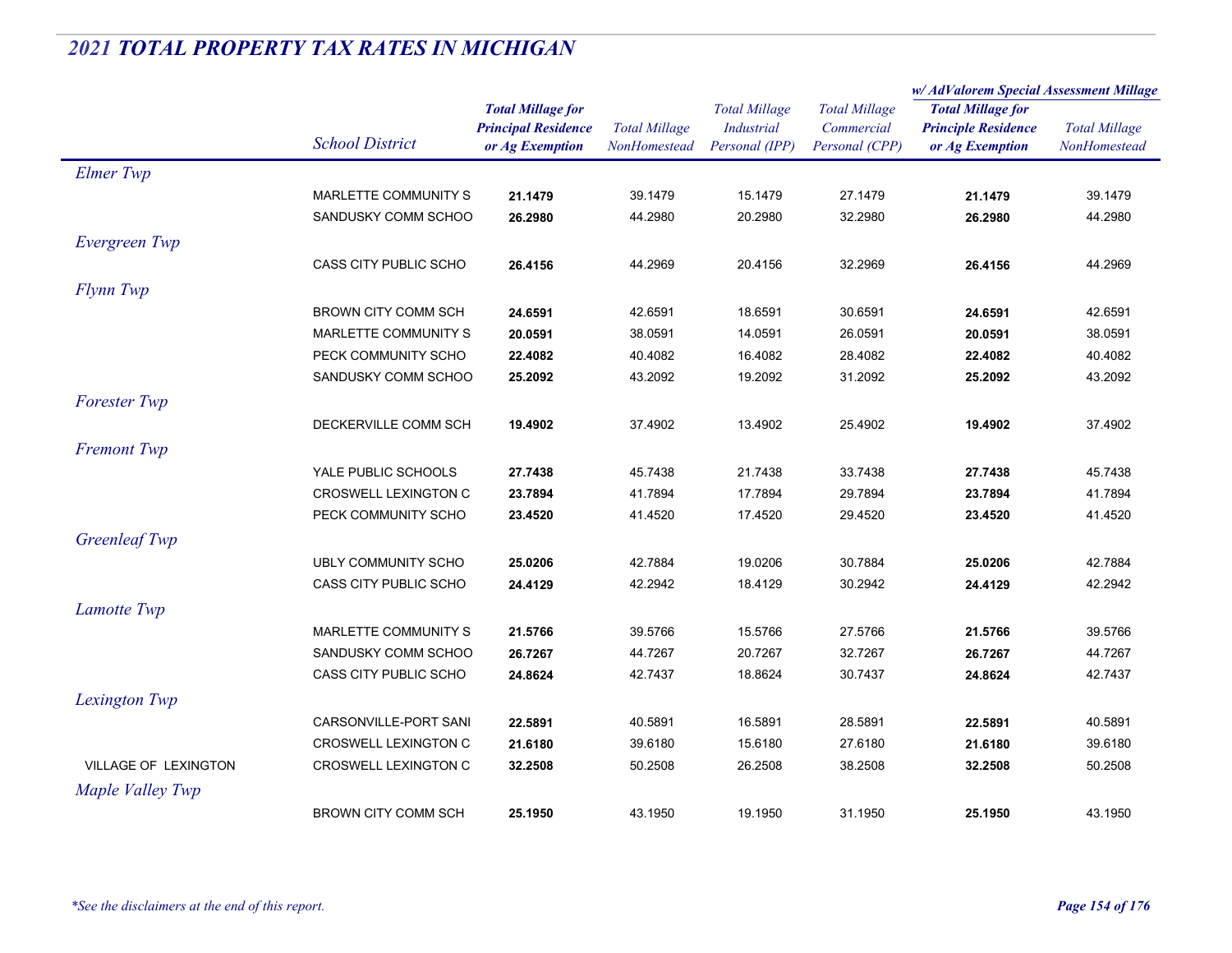|                                |                             |                            |                      | <b>Total Millage</b><br><b>Industrial</b><br>Personal (IPP) | <b>Total Millage</b><br>Commercial | w/AdValorem Special Assessment Millage                 |                      |
|--------------------------------|-----------------------------|----------------------------|----------------------|-------------------------------------------------------------|------------------------------------|--------------------------------------------------------|----------------------|
|                                |                             | <b>Total Millage for</b>   |                      |                                                             |                                    | <b>Total Millage for</b><br><b>Principle Residence</b> |                      |
|                                |                             | <b>Principal Residence</b> | <b>Total Millage</b> |                                                             |                                    |                                                        | <b>Total Millage</b> |
|                                | <b>School District</b>      | or Ag Exemption            | NonHomestead         |                                                             | Personal (CPP)                     | or Ag Exemption                                        | NonHomestead         |
| <b>Marion Twp</b>              |                             |                            |                      |                                                             |                                    |                                                        |                      |
|                                | DECKERVILLE COMM SCH        | 19.8447                    | 37.8447              | 13.8447                                                     | 25.8447                            | 19.8447                                                | 37.8447              |
| VILLAGE OF DECKERVILLE         | DECKERVILLE COMM SCH        | 38.4276                    | 56.4276              | 32.4276                                                     | 44.4276                            | 38.4276                                                | 56.4276              |
| Marlette Twp                   |                             |                            |                      |                                                             |                                    |                                                        |                      |
|                                | MARLETTE COMMUNITY S        | 23.1276                    | 41.1276              | 17.1276                                                     | 29.1276                            | 23.1276                                                | 41.1276              |
| Minden Twp                     |                             |                            |                      |                                                             |                                    |                                                        |                      |
|                                | UBLY COMMUNITY SCHO         | 26.5228                    | 44.2906              | 20.5228                                                     | 32.2906                            | 26.5228                                                | 44.2906              |
| <b>VILLAGE OF MINDEN CITY</b>  | <b>UBLY COMMUNITY SCHO</b>  | 39.3308                    | 57.0986              | 33.3308                                                     | 45.0986                            | 39.3308                                                | 57.0986              |
|                                | DECKERVILLE COMM SCH        | 22.2293                    | 40.2293              | 16.2293                                                     | 28.2293                            | 22.2293                                                | 40.2293              |
| Moore Twp                      |                             |                            |                      |                                                             |                                    |                                                        |                      |
|                                | MARLETTE COMMUNITY S        | 22.1378                    | 40.1378              | 16.1378                                                     | 28.1378                            | 22.1378                                                | 40.1378              |
|                                | SANDUSKY COMM SCHOO         | 27.2879                    | 45.2879              | 21.2879                                                     | 33.2879                            | 27.2879                                                | 45.2879              |
|                                |                             |                            |                      |                                                             |                                    |                                                        |                      |
| Sanilac Twp                    |                             |                            |                      |                                                             |                                    |                                                        |                      |
|                                | CARSONVILLE-PORT SANI       | 22.5581                    | 40.5581              | 16.5581                                                     | 28.5581                            | 22.5581                                                | 40.5581              |
| <b>VILLAGE OF PORT SANILAC</b> | CARSONVILLE-PORT SANI       | 33.5308                    | 51.5308              | 27.5308                                                     | 39.5308                            | 33.5308                                                | 51.5308              |
|                                | <b>CROSWELL LEXINGTON C</b> | 21.4155                    | 39.4155              | 15.4155                                                     | 27.4155                            | 21.4155                                                | 39.4155              |
| <b>Speaker Twp</b>             |                             |                            |                      |                                                             |                                    |                                                        |                      |
|                                | YALE PUBLIC SCHOOLS         | 27.7667                    | 45.7667              | 21.7667                                                     | 33.7667                            | 27.7667                                                | 45.7667              |
|                                | <b>BROWN CITY COMM SCH</b>  | 25.7258                    | 43.7258              | 19.7258                                                     | 31.7258                            | 25.7258                                                | 43.7258              |
| VILLAGE OF MELVIN              | BROWN CITY COMM SCH         | 32.7258                    | 50.7258              | 26.7258                                                     | 38.7258                            | 32.7258                                                | 50.7258              |
|                                | CROSWELL LEXINGTON C        | 23.8123                    | 41.8123              | 17.8123                                                     | 29.8123                            | 23.8123                                                | 41.8123              |
|                                | PECK COMMUNITY SCHO         | 23.4749                    | 41.4749              | 17.4749                                                     | 29.4749                            | 23.4749                                                | 41.4749              |
| <b>Washington Twp</b>          |                             |                            |                      |                                                             |                                    |                                                        |                      |
|                                | CARSONVILLE-PORT SANI       | 22.9391                    | 40.9391              | 16.9391                                                     | 28.9391                            | 22.9391                                                | 40.9391              |
| <b>VILLAGE OF APPLEGATE</b>    | CARSONVILLE-PORT SANI       | 32.0847                    | 50.0847              | 26.0847                                                     | 38.0847                            | 32.0847                                                | 50.0847              |
| VILLAGE OF CARSONVILLE         | CARSONVILLE-PORT SANI       | 36.8983                    | 54.8983              | 30.8983                                                     | 42.8983                            | 36.8983                                                | 54.8983              |
|                                | <b>CROSWELL LEXINGTON C</b> | 21.9680                    | 39.9680              | 15.9680                                                     | 27.9680                            | 21.9680                                                | 39.9680              |
| <b>VILLAGE OF APPLEGATE</b>    | <b>CROSWELL LEXINGTON C</b> | 31.1136                    | 49.1136              | 25.1136                                                     | 37.1136                            | 31.1136                                                | 49.1136              |
|                                | SANDUSKY COMM SCHOO         | 24.4316                    | 42.4316              | 18.4316                                                     | 30.4316                            | 24.4316                                                | 42.4316              |
|                                | TR-SANDUSKY-CROS LEX        | 18.8516                    | 18.8516              | 12.8516                                                     | 18.8516                            | 18.8516                                                | 18.8516              |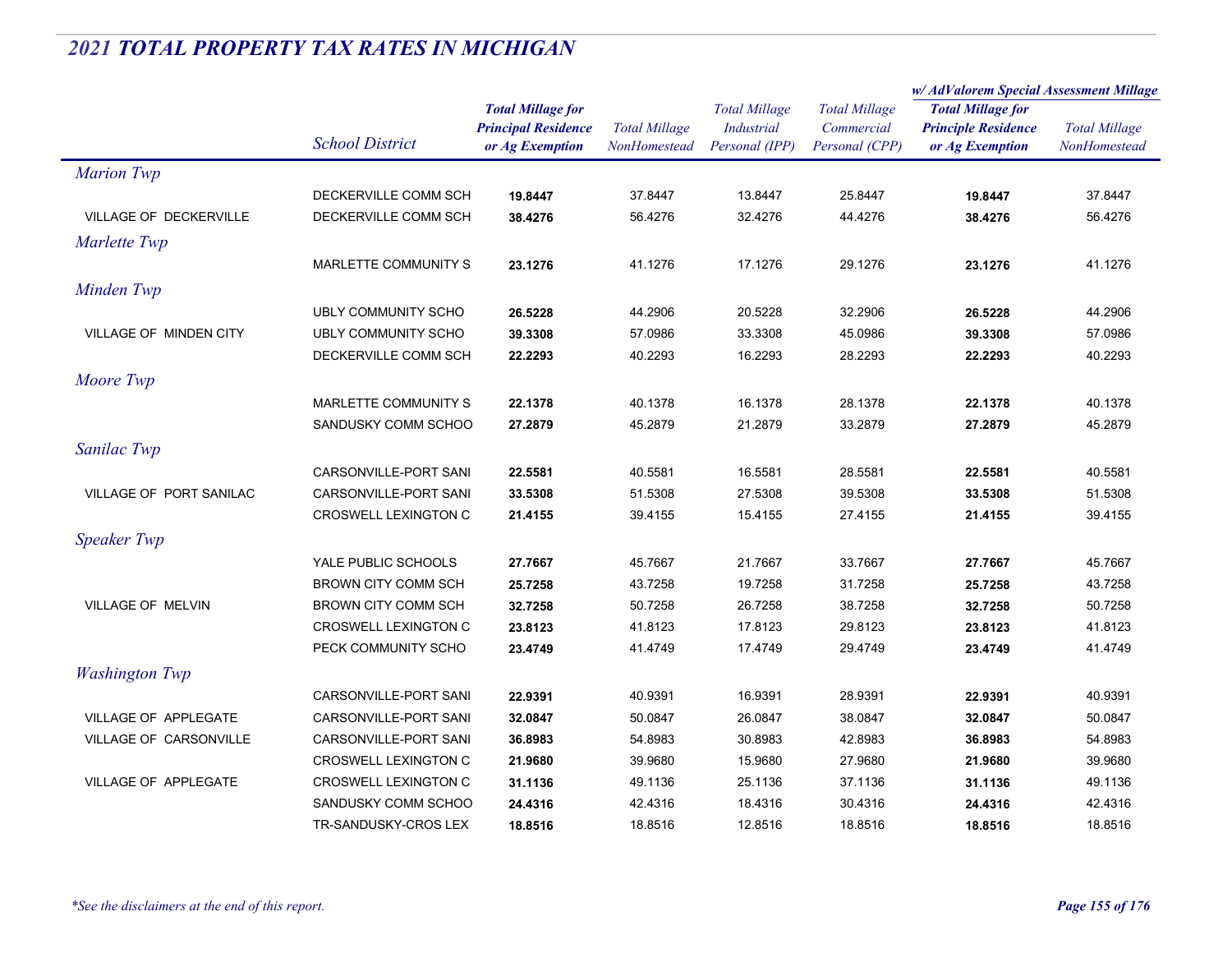|                            |                             |                                                                           |                                      |                                                             |                                                      | w/AdValorem Special Assessment Millage                                    |                                      |
|----------------------------|-----------------------------|---------------------------------------------------------------------------|--------------------------------------|-------------------------------------------------------------|------------------------------------------------------|---------------------------------------------------------------------------|--------------------------------------|
|                            | <b>School District</b>      | <b>Total Millage for</b><br><b>Principal Residence</b><br>or Ag Exemption | <b>Total Millage</b><br>NonHomestead | <b>Total Millage</b><br><b>Industrial</b><br>Personal (IPP) | <b>Total Millage</b><br>Commercial<br>Personal (CPP) | <b>Total Millage for</b><br><b>Principle Residence</b><br>or Ag Exemption | <b>Total Millage</b><br>NonHomestead |
| <b>Watertown Twp</b>       |                             |                                                                           |                                      |                                                             |                                                      |                                                                           |                                      |
|                            | CARSONVILLE-PORT SANI       | 24.8642                                                                   | 42.8642                              | 18.8642                                                     | 30.8642                                              | 24.8642                                                                   | 42.8642                              |
|                            | SANDUSKY COMM SCHOO         | 26.3567                                                                   | 44.3567                              | 20.3567                                                     | 32.3567                                              | 26.3567                                                                   | 44.3567                              |
| <b>Wheatland Twp</b>       |                             |                                                                           |                                      |                                                             |                                                      |                                                                           |                                      |
|                            | DECKERVILLE COMM SCH        | 20.8227                                                                   | 38.8227                              | 14.8227                                                     | 26.8227                                              | 20.8227                                                                   | 38.8227                              |
|                            | SANDUSKY COMM SCHOO         | 26.3728                                                                   | 44.3728                              | 20.3728                                                     | 32.3728                                              | 26.3728                                                                   | 44.3728                              |
| Worth Twp                  |                             |                                                                           |                                      |                                                             |                                                      |                                                                           |                                      |
|                            | <b>CROSWELL LEXINGTON C</b> | 22.4520                                                                   | 40.4520                              | 16.4520                                                     | 28.4520                                              | 22.4520                                                                   | 40.4520                              |
| <b>Brown City City</b>     |                             |                                                                           |                                      |                                                             |                                                      |                                                                           |                                      |
|                            | <b>BROWN CITY COMM SCH</b>  | 42.0065                                                                   | 60.0065                              | 36.0065                                                     | 48.0065                                              | 42.0065                                                                   | 60.0065                              |
| Croswell City              |                             |                                                                           |                                      |                                                             |                                                      |                                                                           |                                      |
|                            | <b>CROSWELL LEXINGTON C</b> | 39.1507                                                                   | 57.1507                              | 33.1507                                                     | 45.1507                                              | 39.1507                                                                   | 57.1507                              |
| Marlette City              |                             |                                                                           |                                      |                                                             |                                                      |                                                                           |                                      |
|                            | MARLETTE COMMUNITY S        | 34.5450                                                                   | 52.5450                              | 28.5450                                                     | 40.5450                                              | 34.5450                                                                   | 52.5450                              |
| Sandusky City              |                             |                                                                           |                                      |                                                             |                                                      |                                                                           |                                      |
|                            | SANDUSKY COMM SCHOO         | 42.3534                                                                   | 60.3534                              | 36.3534                                                     | 48.3534                                              | 42.3534                                                                   | 60.3534                              |
| <b>COUNTY: Schoolcraft</b> |                             |                                                                           |                                      |                                                             |                                                      |                                                                           |                                      |
| Doyle Twp                  |                             |                                                                           |                                      |                                                             |                                                      |                                                                           |                                      |
|                            | MANISTIQUE AREA SCHO        | 23.0776                                                                   | 41.0776                              | 17.0776                                                     | 29.0776                                              | 23.0776                                                                   | 41.0776                              |
| Germfask Twp               |                             |                                                                           |                                      |                                                             |                                                      |                                                                           |                                      |
|                            | <b>MANISTIQUE AREA SCHO</b> | 25.5822                                                                   | 43.5822                              | 19.5822                                                     | 31.5822                                              | 25.5822                                                                   | 43.5822                              |
| Hiawatha Twp               |                             |                                                                           |                                      |                                                             |                                                      |                                                                           |                                      |
|                            | MUNISING PUBLIC SCHOO       | 18.6143                                                                   | 36.6143                              | 12.6143                                                     | 24.6143                                              | 18.6143                                                                   | 36.6143                              |
|                            | MANISTIQUE AREA SCHO        | 20.1964                                                                   | 38.1964                              | 14.1964                                                     | 26.1964                                              | 20.1964                                                                   | 38.1964                              |
| <b>Inwood</b> Twp          |                             |                                                                           |                                      |                                                             |                                                      |                                                                           |                                      |
|                            | BIG BAY DE NOC SCHOOL       | 21.8496                                                                   | 39.8496                              | 15.8496                                                     | 27.8496                                              | 21.8496                                                                   | 39.8496                              |
| Manistique Twp             |                             |                                                                           |                                      |                                                             |                                                      |                                                                           |                                      |
|                            | MANISTIQUE AREA SCHO        | 21.2126                                                                   | 39.2126                              | 15.2126                                                     | 27.2126                                              | 21.2126                                                                   | 39.2126                              |
| <b>Mueller Twp</b>         |                             |                                                                           |                                      |                                                             |                                                      |                                                                           |                                      |
|                            | <b>MANISTIQUE AREA SCHO</b> | 21.2554                                                                   | 39.2554                              | 15.2554                                                     | 27.2554                                              | 21.2554                                                                   | 39.2554                              |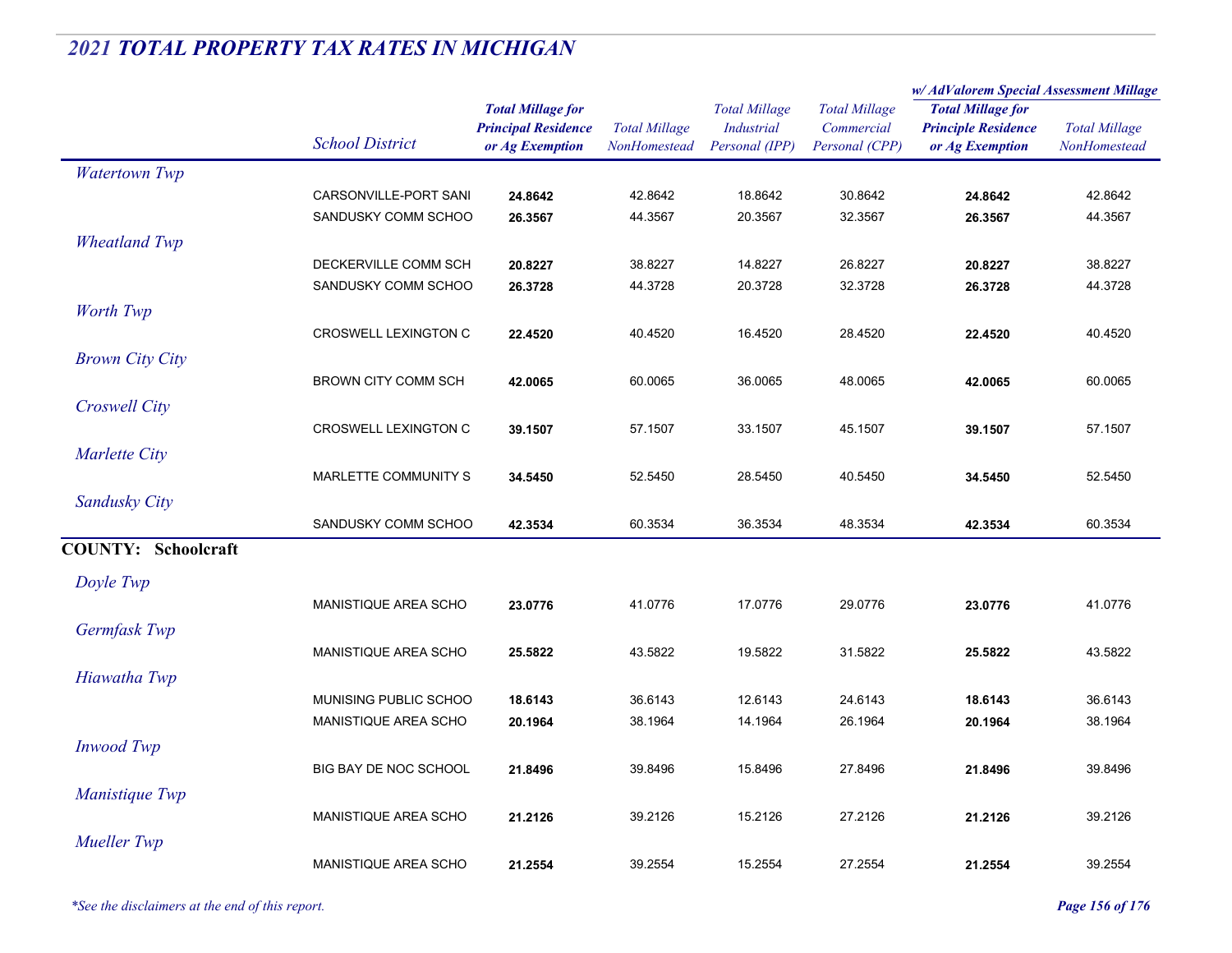|                           |                              |                                                                           | <b>Total Millage</b><br>NonHomestead | <b>Total Millage</b><br><b>Industrial</b><br>Personal (IPP) | <b>Total Millage</b><br>Commercial<br>Personal (CPP) | w/AdValorem Special Assessment Millage                                    |                                      |
|---------------------------|------------------------------|---------------------------------------------------------------------------|--------------------------------------|-------------------------------------------------------------|------------------------------------------------------|---------------------------------------------------------------------------|--------------------------------------|
|                           | <b>School District</b>       | <b>Total Millage for</b><br><b>Principal Residence</b><br>or Ag Exemption |                                      |                                                             |                                                      | <b>Total Millage for</b><br><b>Principle Residence</b><br>or Ag Exemption | <b>Total Millage</b><br>NonHomestead |
| Seney Twp                 |                              |                                                                           |                                      |                                                             |                                                      |                                                                           |                                      |
|                           | TAHQUAMENON AREA SC          | 17.6814                                                                   | 35.6814                              | 11.6814                                                     | 23.6814                                              | 17.6814                                                                   | 35.6814                              |
| <b>Thompson Twp</b>       |                              |                                                                           |                                      |                                                             |                                                      |                                                                           |                                      |
|                           | <b>MANISTIQUE AREA SCHO</b>  | 22.0229                                                                   | 40.0229                              | 16.0229                                                     | 28.0229                                              | 22.0229                                                                   | 40.0229                              |
| Manistique City           |                              |                                                                           |                                      |                                                             |                                                      |                                                                           |                                      |
|                           | <b>MANISTIQUE AREA SCHO</b>  | 41.8597                                                                   | 59.8597                              | 35.8597                                                     | 47.8597                                              | 41.8597                                                                   | 59.8597                              |
| <b>COUNTY: Shiawassee</b> |                              |                                                                           |                                      |                                                             |                                                      |                                                                           |                                      |
| <b>Antrim Twp</b>         |                              |                                                                           |                                      |                                                             |                                                      |                                                                           |                                      |
|                           | FOWLERVILLE COMMUNIT         | 30.6372                                                                   | 48.6372                              | 24.6372                                                     | 36.6372                                              | 30.6372                                                                   | 48.6372                              |
|                           | <b>BYRON AREA SCHOOLS</b>    | 23.7884                                                                   | 41.6593                              | 17.7884                                                     | 29.6593                                              | 23.7884                                                                   | 41.6593                              |
|                           | DURAND AREA SCHOOLS          | 28.8619                                                                   | 46.8619                              | 22.8619                                                     | 34.8619                                              | 28.8619                                                                   | 46.8619                              |
|                           | MORRICE AREA SCHOOLS         | 27.9219                                                                   | 43.5162                              | 21.9219                                                     | 31.5162                                              | 27.9219                                                                   | 43.5162                              |
| <b>Bennington Twp</b>     |                              |                                                                           |                                      |                                                             |                                                      |                                                                           |                                      |
|                           | LAINGSBURG COMM SCH          | 33.1701                                                                   | 51.1701                              | 27.1701                                                     | 39.1701                                              | 33.1701                                                                   | 51.1701                              |
|                           | MORRICE AREA SCHOOLS         | 28.9872                                                                   | 44.5815                              | 22.9872                                                     | 32.5815                                              | 28.9872                                                                   | 44.5815                              |
|                           | PERRY PUBLIC SCHOOL D        | 30.2760                                                                   | 47.8904                              | 24.2760                                                     | 35.8904                                              | 30.2760                                                                   | 47.8904                              |
|                           | CORUNNA PUBLIC SCHOO         | 26.5872                                                                   | 44.5872                              | 20.5872                                                     | 32.5872                                              | 26.5872                                                                   | 44.5872                              |
|                           | OWOSSO PUBLIC SCHOO          | 28.6964                                                                   | 46.6964                              | 22.6964                                                     | 34.6964                                              | 28.6964                                                                   | 46.6964                              |
| <b>Burns</b> Twp          |                              |                                                                           |                                      |                                                             |                                                      |                                                                           |                                      |
|                           | BYRON AREA SCHOOLS           | 24.7169                                                                   | 42.5878                              | 18.7169                                                     | 30.5878                                              | 24.7169                                                                   | 42.5878                              |
| VILLAGE OF BYRON          | <b>BYRON AREA SCHOOLS</b>    | 34.4381                                                                   | 52.3090                              | 28.4381                                                     | 40.3090                                              | 34.4381                                                                   | 52.3090                              |
|                           | DURAND AREA SCHOOLS          | 29.7904                                                                   | 47.7904                              | 23.7904                                                     | 35.7904                                              | 29.7904                                                                   | 47.7904                              |
| Caledonia Twp             |                              |                                                                           |                                      |                                                             |                                                      |                                                                           |                                      |
|                           | CORUNNA PUBLIC SCHOO         | 25.1728                                                                   | 43.1728                              | 19.1728                                                     | 31.1728                                              | 25.1728                                                                   | 43.1728                              |
|                           | OWOSSO PUBLIC SCHOO          | 27.2820                                                                   | 45.2820                              | 21.2820                                                     | 33.2820                                              | 27.2820                                                                   | 45.2820                              |
| <b>Fairfield Twp</b>      |                              |                                                                           |                                      |                                                             |                                                      |                                                                           |                                      |
|                           | <b>OVID ELSIE AREA SCHOO</b> | 30.3374                                                                   | 48.2169                              | 24.3374                                                     | 36.2169                                              | 30.3374                                                                   | 48.2169                              |
|                           |                              |                                                                           |                                      |                                                             |                                                      |                                                                           |                                      |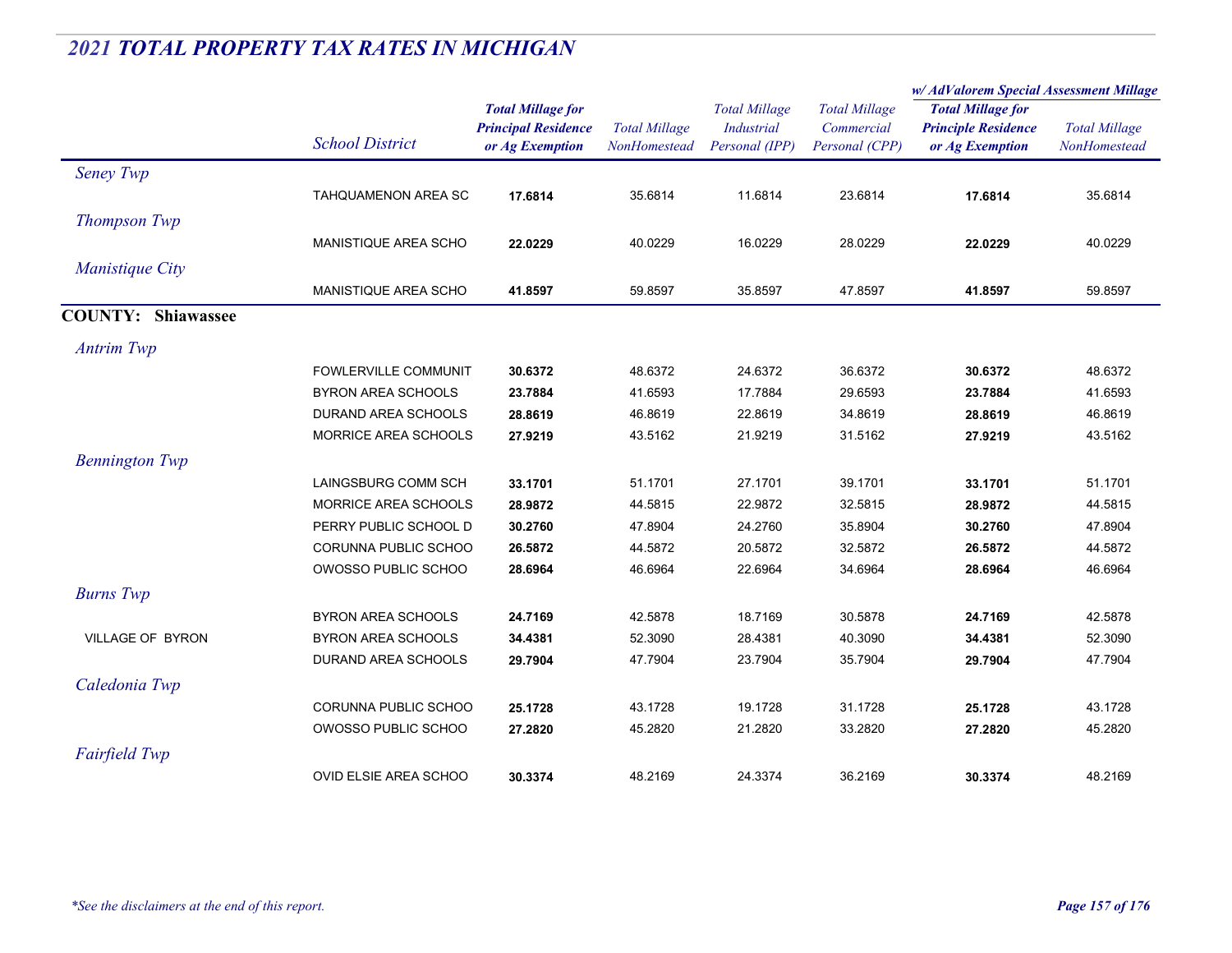|                           |                        |                                                                           |                                      |                                                             |                                                      | w/AdValorem Special Assessment Millage                                    |                                      |
|---------------------------|------------------------|---------------------------------------------------------------------------|--------------------------------------|-------------------------------------------------------------|------------------------------------------------------|---------------------------------------------------------------------------|--------------------------------------|
|                           | <b>School District</b> | <b>Total Millage for</b><br><b>Principal Residence</b><br>or Ag Exemption | <b>Total Millage</b><br>NonHomestead | <b>Total Millage</b><br><b>Industrial</b><br>Personal (IPP) | <b>Total Millage</b><br>Commercial<br>Personal (CPP) | <b>Total Millage for</b><br><b>Principle Residence</b><br>or Ag Exemption | <b>Total Millage</b><br>NonHomestead |
| <b>Hazelton Twp</b>       |                        |                                                                           |                                      |                                                             |                                                      |                                                                           |                                      |
|                           | CHESANING UNION SCHO   | 26.1618                                                                   | 44.1456                              | 20.1618                                                     | 32.1456                                              | 26.1618                                                                   | 44.1456                              |
|                           | NEW LOTHROP AREA PUB   | 32.1713                                                                   | 50.1713                              | 26.1713                                                     | 38.1713                                              | 32.1713                                                                   | 50.1713                              |
| VILLAGE OF NEW LOTHROP    | NEW LOTHROP AREA PUB   | 43.1713                                                                   | 61.1713                              | 37.1713                                                     | 49.1713                                              | 43.1713                                                                   | 61.1713                              |
|                           | CORUNNA PUBLIC SCHOO   | 26.4588                                                                   | 44.4588                              | 20.4588                                                     | 32.4588                                              | 26.4588                                                                   | 44.4588                              |
|                           | OWOSSO PUBLIC SCHOO    | 28.5680                                                                   | 46.5680                              | 22.5680                                                     | 34.5680                                              | 28.5680                                                                   | 46.5680                              |
| Middlebury Twp            |                        |                                                                           |                                      |                                                             |                                                      |                                                                           |                                      |
|                           | OVID ELSIE AREA SCHOO  | 31.8616                                                                   | 49.7411                              | 25.8616                                                     | 37.7411                                              | 31.8616                                                                   | 49.7411                              |
|                           | OWOSSO PUBLIC SCHOO    | 31.3961                                                                   | 49.3961                              | 25.3961                                                     | 37.3961                                              | 31.3961                                                                   | 49.3961                              |
| New Haven Twp             |                        |                                                                           |                                      |                                                             |                                                      |                                                                           |                                      |
|                           | CHESANING UNION SCHO   | 26.0075                                                                   | 43.9913                              | 20.0075                                                     | 31.9913                                              | 27.0075                                                                   | 44.9913                              |
|                           | CORUNNA PUBLIC SCHOO   | 26.3045                                                                   | 44.3045                              | 20.3045                                                     | 32.3045                                              | 27.3045                                                                   | 45.3045                              |
|                           | OWOSSO PUBLIC SCHOO    | 28.4137                                                                   | 46.4137                              | 22.4137                                                     | 34.4137                                              | 29.4137                                                                   | 47.4137                              |
| Owosso Twp                |                        |                                                                           |                                      |                                                             |                                                      |                                                                           |                                      |
|                           | OVID ELSIE AREA SCHOO  | 29.5987                                                                   | 47.4782                              | 23.5987                                                     | 35.4782                                              | 29.5987                                                                   | 47.4782                              |
|                           | OWOSSO PUBLIC SCHOO    | 29.1332                                                                   | 47.1332                              | 23.1332                                                     | 35.1332                                              | 29.1332                                                                   | 47.1332                              |
| Perry Twp                 |                        |                                                                           |                                      |                                                             |                                                      |                                                                           |                                      |
|                           | MORRICE AREA SCHOOLS   | 28.5566                                                                   | 44.1509                              | 22.5566                                                     | 32.1509                                              | 28.5566                                                                   | 44.1509                              |
| <b>VILLAGE OF MORRICE</b> | MORRICE AREA SCHOOLS   | 41.7774                                                                   | 57.3717                              | 35.7774                                                     | 45.3717                                              | 41.7774                                                                   | 57.3717                              |
|                           | PERRY PUBLIC SCHOOL D  | 29.8454                                                                   | 47.4598                              | 23.8454                                                     | 35.4598                                              | 29.8454                                                                   | 47.4598                              |
| <b>Rush Twp</b>           |                        |                                                                           |                                      |                                                             |                                                      |                                                                           |                                      |
|                           | OVID ELSIE AREA SCHOO  | 31.5742                                                                   | 49.4537                              | 25.5742                                                     | 37.4537                                              | 31.5742                                                                   | 49.4537                              |
|                           | CHESANING UNION SCHO   | 28.7025                                                                   | 46.6863                              | 22.7025                                                     | 34.6863                                              | 28.7025                                                                   | 46.6863                              |
|                           | OWOSSO PUBLIC SCHOO    | 31.1087                                                                   | 49.1087                              | 25.1087                                                     | 37.1087                                              | 31.1087                                                                   | 49.1087                              |
| Sciota Twp                |                        |                                                                           |                                      |                                                             |                                                      |                                                                           |                                      |
|                           | OVID ELSIE AREA SCHOO  | 27.8123                                                                   | 45.6918                              | 21.8123                                                     | 33.6918                                              | 27.8123                                                                   | 45.6918                              |
|                           | LAINGSBURG COMM SCH    | 31.8205                                                                   | 49.8205                              | 25.8205                                                     | 37.8205                                              | 31.8205                                                                   | 49.8205                              |
|                           | OWOSSO PUBLIC SCHOO    | 27.3468                                                                   | 45.3468                              | 21.3468                                                     | 33.3468                                              | 27.3468                                                                   | 45.3468                              |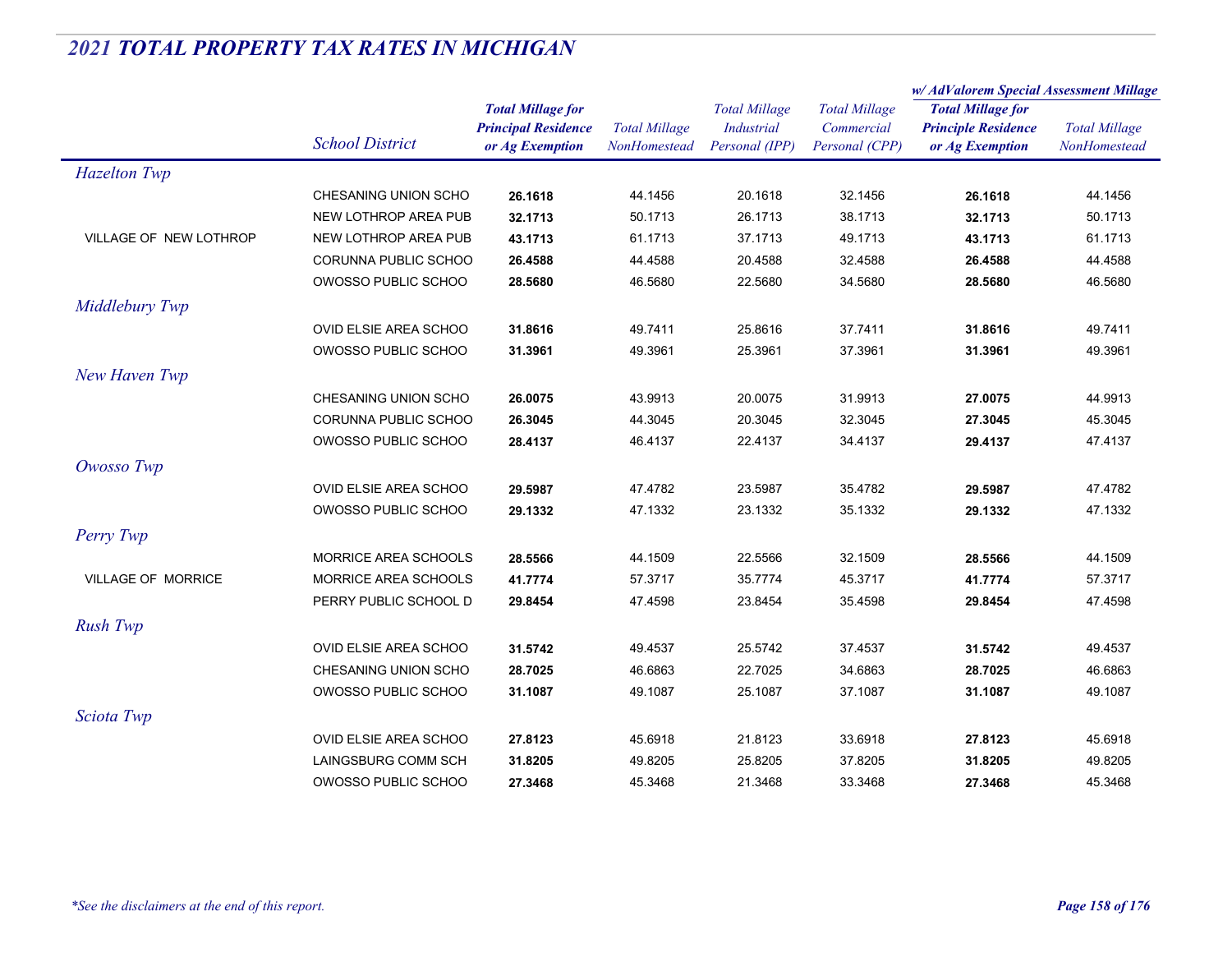|                                                 |                           |                            |                      | <b>Total Millage</b><br><b>Industrial</b> | <b>Total Millage</b> | w/AdValorem Special Assessment Millage |                      |  |
|-------------------------------------------------|---------------------------|----------------------------|----------------------|-------------------------------------------|----------------------|----------------------------------------|----------------------|--|
|                                                 |                           | <b>Total Millage for</b>   |                      |                                           |                      | <b>Total Millage for</b>               | <b>Total Millage</b> |  |
|                                                 | <b>School District</b>    | <b>Principal Residence</b> | <b>Total Millage</b> |                                           | Commercial           | <b>Principle Residence</b>             |                      |  |
|                                                 |                           | or Ag Exemption            | NonHomestead         | Personal (IPP)                            | Personal (CPP)       | or Ag Exemption                        | NonHomested          |  |
| Shiawassee Twp                                  |                           |                            |                      |                                           |                      |                                        |                      |  |
|                                                 | DURAND AREA SCHOOLS       | 29.4404                    | 47.4404              | 23.4404                                   | 35.4404              | 29.4404                                | 47.4404              |  |
| VILLAGE OF BANCROFT                             | DURAND AREA SCHOOLS       | 39.0882                    | 57.0882              | 33.0882                                   | 45.0882              | 39.0882                                | 57.0882              |  |
|                                                 | MORRICE AREA SCHOOLS      | 28.5004                    | 44.0947              | 22.5004                                   | 32.0947              | 28.5004                                | 44.0947              |  |
|                                                 | CORUNNA PUBLIC SCHOO      | 26.1004                    | 44.1004              | 20.1004                                   | 32.1004              | 26.1004                                | 44.1004              |  |
|                                                 | OWOSSO PUBLIC SCHOO       | 28.2096                    | 46.2096              | 22.2096                                   | 34.2096              | 28.2096                                | 46.2096              |  |
| Venice Twp                                      |                           |                            |                      |                                           |                      |                                        |                      |  |
|                                                 | DURAND AREA SCHOOLS       | 29.2551                    | 47.2551              | 23.2551                                   | 35.2551              | 29.2551                                | 47.2551              |  |
| VILLAGE OF LENNON                               | DURAND AREA SCHOOLS       | 39.6774                    | 57.6774              | 33.6774                                   | 45.6774              | 39.6774                                | 57.6774              |  |
|                                                 | CORUNNA PUBLIC SCHOO      | 25.9151                    | 43.9151              | 19.9151                                   | 31.9151              | 25.9151                                | 43.9151              |  |
| Vernon Twp                                      |                           |                            |                      |                                           |                      |                                        |                      |  |
|                                                 | <b>BYRON AREA SCHOOLS</b> | 24.7378                    | 42.6087              | 18.7378                                   | 30.6087              | 24.7378                                | 42.6087              |  |
|                                                 | DURAND AREA SCHOOLS       | 29.8113                    | 47.8113              | 23.8113                                   | 35.8113              | 29.8113                                | 47.8113              |  |
|                                                 | CORUNNA PUBLIC SCHOO      | 26.4713                    | 44.4713              | 20.4713                                   | 32.4713              | 26.4713                                | 44.4713              |  |
| VILLAGE OF VERNON                               | CORUNNA PUBLIC SCHOO      | 37.2565                    | 55.2565              | 31.2565                                   | 43.2565              | 37.2565                                | 55.2565              |  |
| <b>Woodhull Twp</b>                             |                           |                            |                      |                                           |                      |                                        |                      |  |
|                                                 | BATH COMMUNITY SCHO       | 32.7758                    | 50.7758              | 26.7758                                   | 38.7758              | 32.7758                                | 50.7758              |  |
|                                                 | HASLETT PUBLIC SCHOOL     | 36.5446                    | 54.5446              | 30.5446                                   | 42.5446              | 36.5446                                | 54.5446              |  |
|                                                 | TR-HASLETT/PERRY          | 26.2434                    | 26.2434              | 20.2434                                   | 26.2434              | 26.2434                                | 26.2434              |  |
|                                                 | TR-HASLETT FROM PERR      | 26.2434                    | 26.2434              | 20.2434                                   | 26.2434              | 26.2434                                | 26.2434              |  |
|                                                 | LAINGSBURG COMM SCH       | 31.8289                    | 49.8289              | 25.8289                                   | 37.8289              | 31.8289                                | 49.8289              |  |
|                                                 | PERRY PUBLIC SCHOOL D     | 28.9348                    | 46.5492              | 22.9348                                   | 34.5492              | 28.9348                                | 46.5492              |  |
|                                                 |                           |                            |                      |                                           |                      |                                        |                      |  |
| Corunna City                                    |                           |                            |                      |                                           |                      |                                        |                      |  |
|                                                 | CORUNNA PUBLIC SCHOO      | 38.9344                    | 56.9344              | 32.9344                                   | 44.9344              | 38.9344                                | 56.9344              |  |
| <b>Durand City</b>                              |                           |                            |                      |                                           |                      |                                        |                      |  |
|                                                 | DURAND AREA SCHOOLS       | 50.5650                    | 68.5650              | 44.5650                                   | 56.5650              | 50.5650                                | 68.5650              |  |
| Laingsburg City                                 |                           |                            |                      |                                           |                      |                                        |                      |  |
|                                                 | LAINGSBURG COMM SCH       | 48.5158                    | 66.5158              | 42.5158                                   | 54.5158              | 49.5158                                | 67.5158              |  |
| Ovid City                                       |                           |                            |                      |                                           |                      |                                        |                      |  |
|                                                 | OVID ELSIE AREA SCHOO     | 27.1035                    | 44.9830              | 21.1035                                   | 32.9830              | 27.1035                                | 44.9830              |  |
| <b>Owosso City</b>                              |                           |                            |                      |                                           |                      |                                        |                      |  |
|                                                 | OWOSSO PUBLIC SCHOO       | 43.1928                    | 61.1928              | 37.1928                                   | 49.1928              | 43.1928                                | 61.1928              |  |
|                                                 |                           |                            |                      |                                           |                      |                                        |                      |  |
| *See the disclaimers at the end of this report. |                           |                            |                      |                                           |                      |                                        | Page 159 of 176      |  |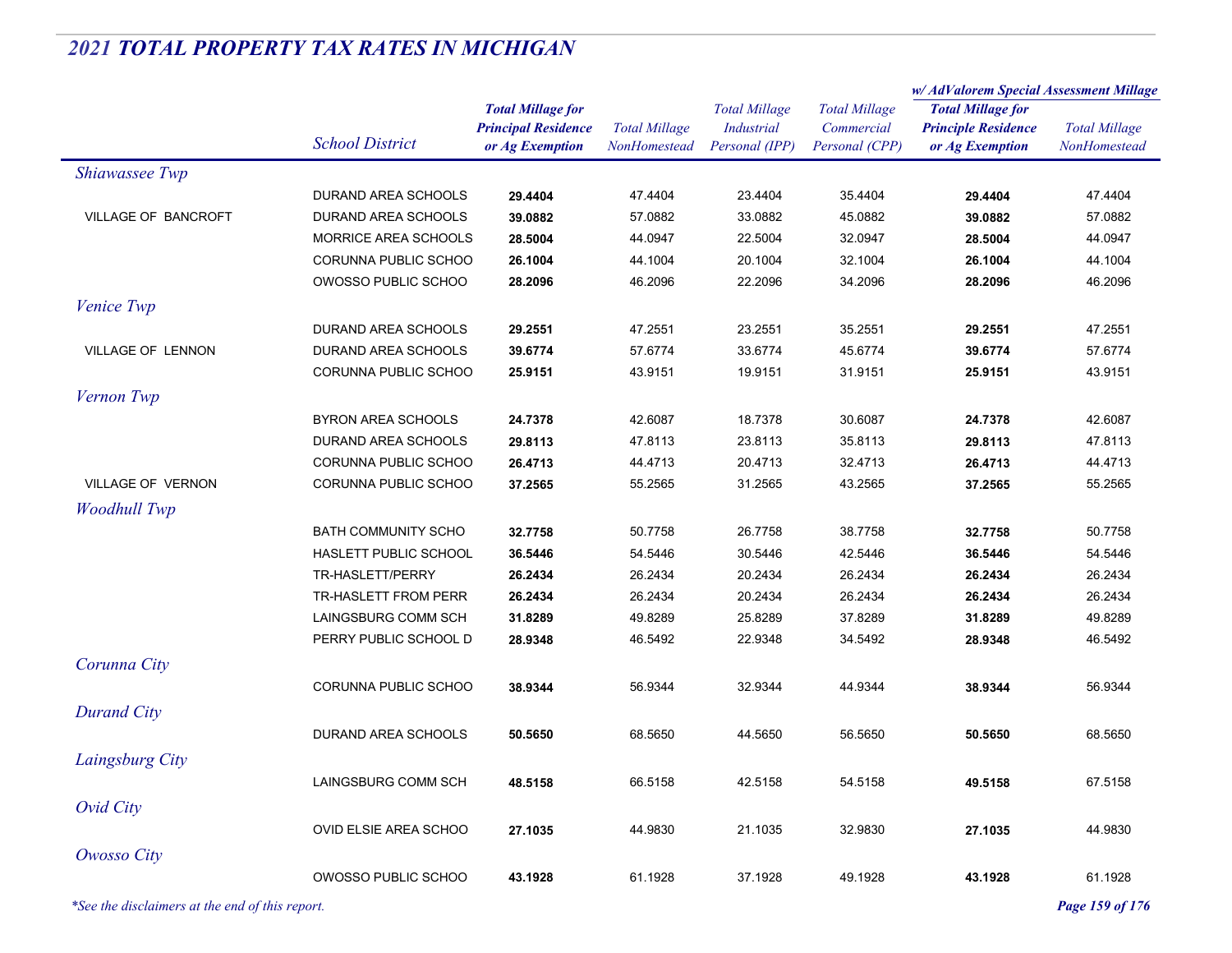#### *Total Millage for Principal Residence School District or Ag Exemption Total Millage NonHomesteadTotal Millage for Principle Residence or Ag Exemption Total Millage NonHomesteadw/ AdValorem Special Assessment Millage Total Millage CommercialPersonal (CPP) Total Millage Industrial Personal (IPP) Perry City* PERRY PUBLIC SCHOOL D **42.0049** 59.6193 36.0049 47.6193 **42.0049** 59.6193 **COUNTY: Tuscola***Akron Twp* AKRON FAIRGROVE SCHO **27.2170** 45.2170 21.2170 33.2170 **27.2170** 45.2170 VILLAGE OF AKRON AKRON FAIRGROVE SCHO **41.1082** 59.1082 35.1082 47.1082 **41.1082** 59.1082 UNIONVILLE SEBEWAING **29.4954** 47.4954 23.4954 35.4954 **29.4954** 47.4954 *Almer Twp* AKRON FAIRGROVE SCHO **27.4348** 45.4348 21.4348 33.4348 **27.4348** 45.4348 CARO COMMUNITY SCHO **31.1314** 49.1242 25.1314 37.1242 **31.1314** 49.1242 CASS CITY PUBLIC SCHO **26.9932** 44.8745 20.9932 32.8745 **26.9932** 44.8745 *Arbela Twp* FRANKENMUTH SCHOOL **26.3658** 44.3658 20.3658 32.3658 **28.3658** 46.3658 MILLINGTON COMM SCHO **26.2854** 44.2854 20.2854 32.2854 **28.2854** 46.2854 VASSAR PUBLIC SCHOOL **26.3395** 44.2136 20.3395 32.2136 **28.3395** 46.2136 *Columbia Twp* OWENDALE GAGETOWN A **27.7219** 45.7219 21.7219 33.7219 **27.7219** 45.7219 AKRON FAIRGROVE SCHO **28.3858** 46.3858 22.3858 34.3858 **28.3858** 46.3858 CARO COMMUNITY SCHO **30.5942** 48.5870 24.5942 36.5870 **30.5942** 48.5870 CASS CITY PUBLIC SCHO **27.9442** 45.8255 21.9442 33.8255 **27.9442** 45.8255 UNIONVILLE SEBEWAING **30.6642** 48.6642 24.6642 36.6642 **30.6642** 48.6642 VILLAGE OF UNIONVILLE UNIONVILLE SEBEWAING **44.4101** 62.4101 38.4101 50.4101 **44.4101** 62.4101 *Dayton Twp* KINGSTON COMMUNITY S **27.5893** 45.5893 21.5893 33.5893 **27.5893** 45.5893 MAYVILLE COMMUNITY S **27.8893** 44.9658 21.8893 32.9658 **27.8893** 44.9658 *Denmark Twp* FRANKENMUTH SCHOOL **26.0276** 44.0276 20.0276 32.0276 **27.9626** 45.9626 REESE PUBLIC SCHOOLS **26.9013** 44.9013 20.9013 32.9013 **28.8363** 46.8363 VILLAGE OF REESE REESE PUBLIC SCHOOLS **37.9013** 55.9013 31.9013 43.9013 **40.4013** 58.4013 VASSAR PUBLIC SCHOOL **26.0013**43.8754 20.0013 31.8754 **27.9363** 45.8104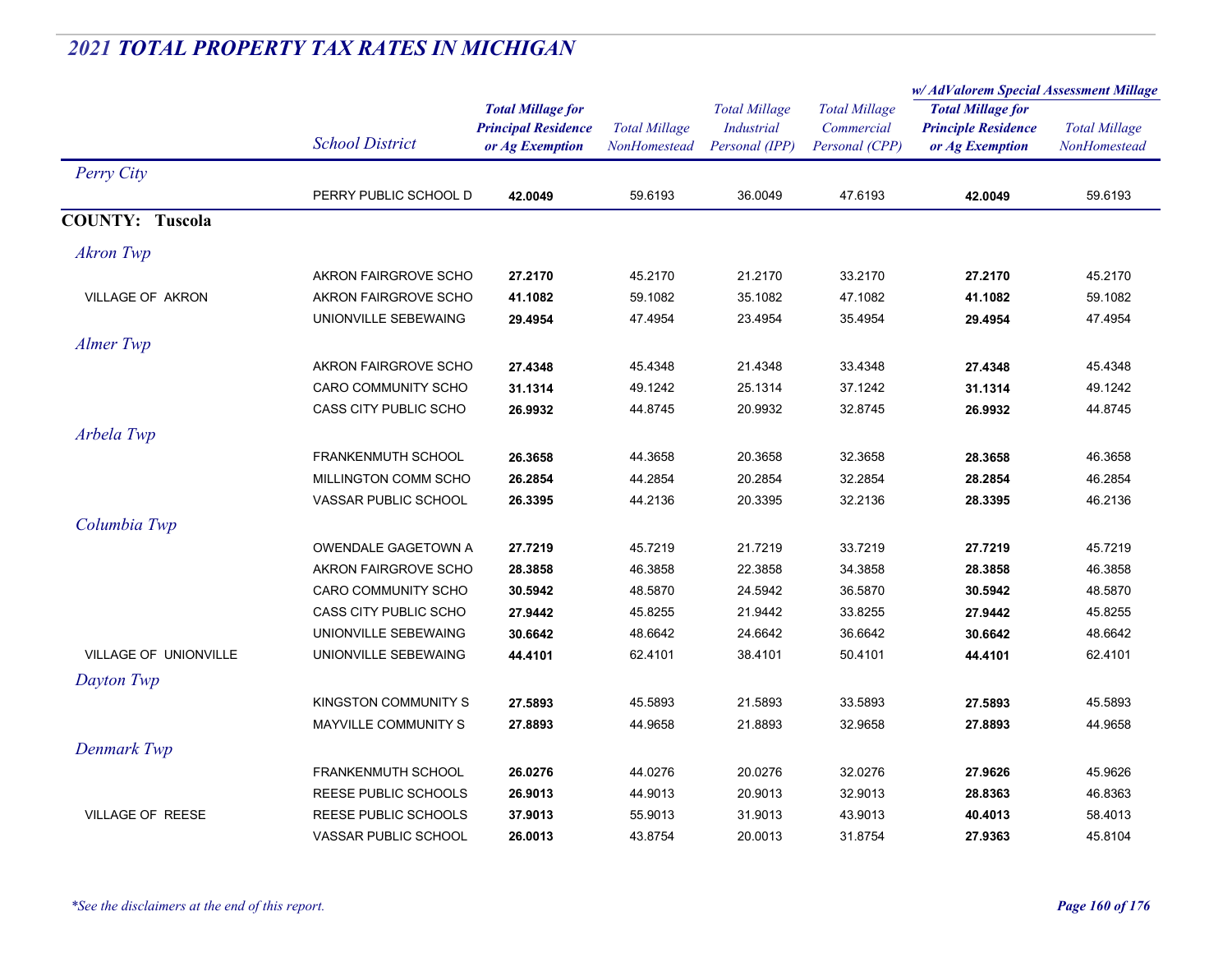|                             |                              |                            |                      | <b>Total Millage</b> | <b>Total Millage</b> | w/ AdValorem Special Assessment Millage |                      |
|-----------------------------|------------------------------|----------------------------|----------------------|----------------------|----------------------|-----------------------------------------|----------------------|
|                             |                              | <b>Total Millage for</b>   |                      |                      |                      | <b>Total Millage for</b>                | <b>Total Millage</b> |
|                             |                              | <b>Principal Residence</b> | <b>Total Millage</b> | <b>Industrial</b>    | Commercial           | <b>Principle Residence</b>              |                      |
|                             | <b>School District</b>       | or Ag Exemption            | NonHomestead         | Personal (IPP)       | Personal (CPP)       | or Ag Exemption                         | NonHomestead         |
| <b>Elkland Twp</b>          |                              |                            |                      |                      |                      |                                         |                      |
|                             | OWENDALE GAGETOWN A          | 26.0623                    | 44.0623              | 20.0623              | 32.0623              | 26.0623                                 | 44.0623              |
|                             | CASS CITY PUBLIC SCHO        | 26.2846                    | 44.1659              | 20.2846              | 32.1659              | 26.2846                                 | 44.1659              |
| VILLAGE OF CASS CITY        | CASS CITY PUBLIC SCHO        | 44.3697                    | 62.2510              | 38.3697              | 50.2510              | 44.3697                                 | 62.2510              |
| <b>Ellington Twp</b>        |                              |                            |                      |                      |                      |                                         |                      |
|                             | CARO COMMUNITY SCHO          | 30.4475                    | 48.4403              | 24.4475              | 36.4403              | 30.4475                                 | 48.4403              |
|                             | <b>CASS CITY PUBLIC SCHO</b> | 26.3093                    | 44.1906              | 20.3093              | 32.1906              | 26.3093                                 | 44.1906              |
| Elmwood Twp                 |                              |                            |                      |                      |                      |                                         |                      |
|                             | OWENDALE GAGETOWN A          | 27.6954                    | 45.6954              | 21.6954              | 33.6954              | 27.6954                                 | 45.6954              |
| <b>VILLAGE OF GAGETOWN</b>  | OWENDALE GAGETOWN A          | 49.4068                    | 67.4068              | 43.4068              | 55.4068              | 49.4068                                 | 67.4068              |
|                             | CASS CITY PUBLIC SCHO        | 27.9177                    | 45.7990              | 21.9177              | 33.7990              | 27.9177                                 | 45.7990              |
| <b>Fairgrove Twp</b>        |                              |                            |                      |                      |                      |                                         |                      |
|                             | AKRON FAIRGROVE SCHO         | 27.1209                    | 45.1209              | 21.1209              | 33.1209              | 27.1209                                 | 45.1209              |
| <b>VILLAGE OF AKRON</b>     | AKRON FAIRGROVE SCHO         | 41.0121                    | 59.0121              | 35.0121              | 47.0121              | 41.0121                                 | 59.0121              |
| <b>VILLAGE OF FAIRGROVE</b> | AKRON FAIRGROVE SCHO         | 42.1475                    | 60.1475              | 36.1475              | 48.1475              | 42.1475                                 | 60.1475              |
|                             | CARO COMMUNITY SCHO          | 29.3293                    | 47.3221              | 23.3293              | 35.3221              | 29.3293                                 | 47.3221              |
|                             | <b>REESE PUBLIC SCHOOLS</b>  | 27.5793                    | 45.5793              | 21.5793              | 33.5793              | 27.5793                                 | 45.5793              |
| <b>Fremont Twp</b>          |                              |                            |                      |                      |                      |                                         |                      |
|                             | <b>CARO COMMUNITY SCHO</b>   | 26.2609                    | 44.2537              | 20.2609              | 32.2537              | 26.2609                                 | 44.2537              |
|                             | MAYVILLE COMMUNITY S         | 26.0109                    | 43.0874              | 20.0109              | 31.0874              | 26.0109                                 | 43.0874              |
| <b>VILLAGE OF MAYVILLE</b>  | <b>MAYVILLE COMMUNITY S</b>  | 40.2595                    | 57.3360              | 34.2595              | 45.3360              | 40.2595                                 | 57.3360              |
| Gilford Twp                 |                              |                            |                      |                      |                      |                                         |                      |
|                             | AKRON FAIRGROVE SCHO         | 26.3499                    | 44.3499              | 20.3499              | 32.3499              | 26.3499                                 | 44.3499              |
|                             | <b>REESE PUBLIC SCHOOLS</b>  | 27.8048                    | 45.8048              | 21.8048              | 33.8048              | 27.8048                                 | 45.8048              |
| Indianfields Twp            |                              |                            |                      |                      |                      |                                         |                      |
|                             | CARO COMMUNITY SCHO          | 32.0466                    | 50.0394              | 26.0466              | 38.0394              | 32.0466                                 | 50.0394              |
| Juniata Twp                 |                              |                            |                      |                      |                      |                                         |                      |
|                             | AKRON FAIRGROVE SCHO         | 26.8849                    | 44.8849              | 20.8849              | 32.8849              | 26.8849                                 | 44.8849              |
|                             | CARO COMMUNITY SCHO          | 30.1231                    | 48.1159              | 24.1231              | 36.1159              | 30.1231                                 | 48.1159              |
|                             | REESE PUBLIC SCHOOLS         | 28.1349                    | 46.1349              | 22.1349              | 34.1349              | 28.1349                                 | 46.1349              |
|                             | <b>VASSAR PUBLIC SCHOOL</b>  | 27.2349                    | 45.1090              | 21.2349              | 33.1090              | 27.2349                                 | 45.1090              |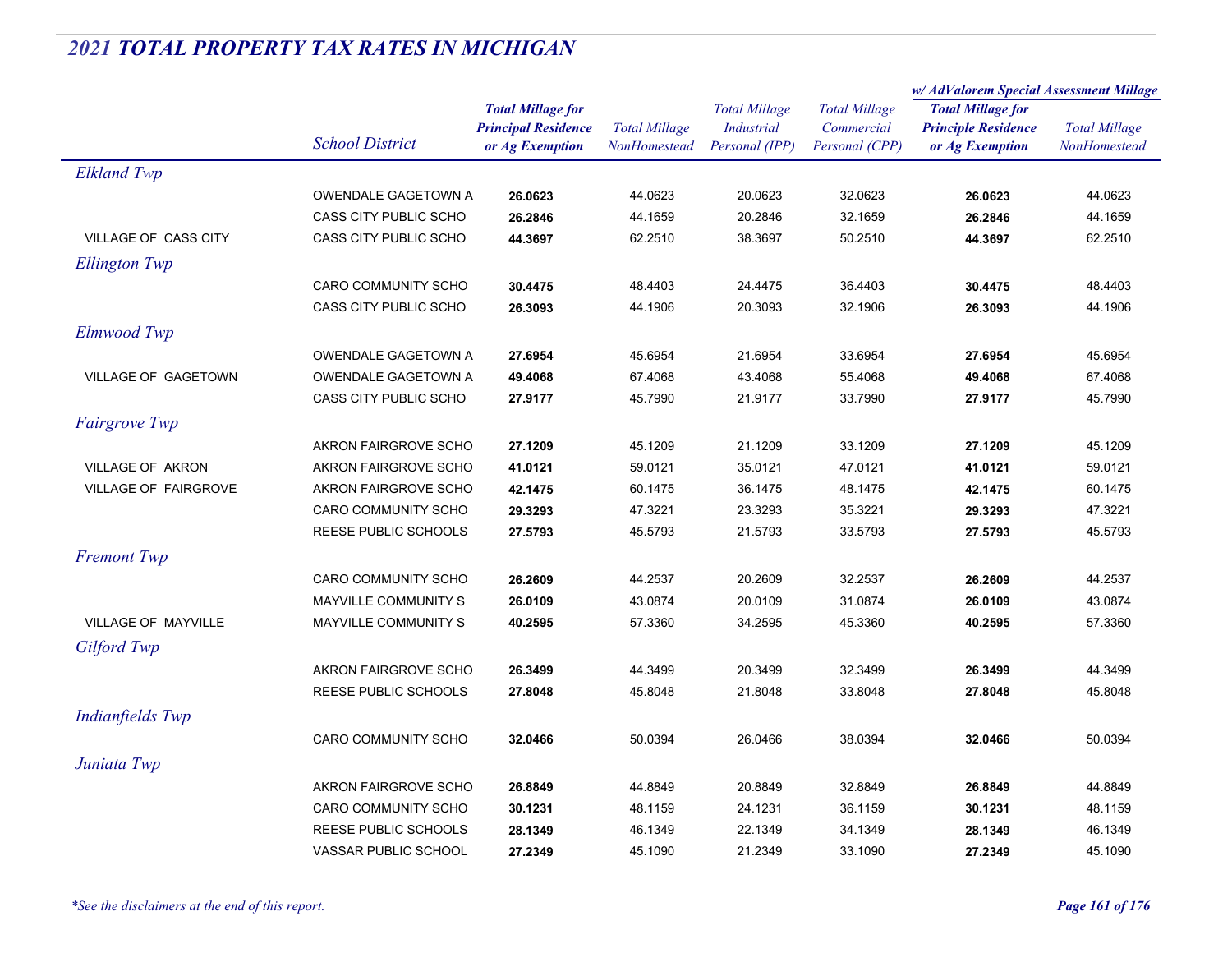|                              |                             |                            | <b>Total Millage</b> | <b>Total Millage</b><br><b>Industrial</b> | <b>Total Millage</b> | w/ AdValorem Special Assessment Millage |                      |
|------------------------------|-----------------------------|----------------------------|----------------------|-------------------------------------------|----------------------|-----------------------------------------|----------------------|
|                              |                             | <b>Total Millage for</b>   |                      |                                           |                      | <b>Total Millage for</b>                | <b>Total Millage</b> |
|                              | <b>School District</b>      | <b>Principal Residence</b> |                      |                                           | Commercial           | <b>Principle Residence</b>              |                      |
|                              |                             | or Ag Exemption            | NonHomestead         | Personal (IPP)                            | Personal (CPP)       | or Ag Exemption                         | NonHomestead         |
| <b>Kingston Twp</b>          |                             |                            |                      |                                           |                      |                                         |                      |
|                              | MARLETTE COMMUNITY S        | 21.5875                    | 39.5875              | 15.5875                                   | 27.5875              | 22.5875                                 | 40.5875              |
|                              | CASS CITY PUBLIC SCHO       | 24.8733                    | 42.7546              | 18.8733                                   | 30.7546              | 25.8733                                 | 43.7546              |
|                              | KINGSTON COMMUNITY S        | 26.9733                    | 44.9733              | 20.9733                                   | 32.9733              | 27.9733                                 | 45.9733              |
| <b>VILLAGE OF KINGSTON</b>   | KINGSTON COMMUNITY S        | 39.4302                    | 57.4302              | 33.4302                                   | 45.4302              | 43.4302                                 | 61.4302              |
| <b>Koylton Twp</b>           |                             |                            |                      |                                           |                      |                                         |                      |
|                              | MARLETTE COMMUNITY S        | 23.3837                    | 41.3837              | 17.3837                                   | 29.3837              | 23.3837                                 | 41.3837              |
|                              | <b>KINGSTON COMMUNITY S</b> | 28.7695                    | 46.7695              | 22.7695                                   | 34.7695              | 28.7695                                 | 46.7695              |
| <b>VILLAGE OF KINGSTON</b>   | <b>KINGSTON COMMUNITY S</b> | 41.2264                    | 59.2264              | 35.2264                                   | 47.2264              | 45.2264                                 | 63.2264              |
| Millington Twp               |                             |                            |                      |                                           |                      |                                         |                      |
|                              | MILLINGTON COMM SCHO        | 24.8972                    | 42.8972              | 18.8972                                   | 30.8972              | 27.2972                                 | 45.2972              |
| <b>VILLAGE OF MILLINGTON</b> | MILLINGTON COMM SCHO        | 38.8368                    | 56.8368              | 32.8368                                   | 44.8368              | 38.8368                                 | 56.8368              |
| Novesta Twp                  |                             |                            |                      |                                           |                      |                                         |                      |
|                              | CASS CITY PUBLIC SCHO       | 26.9510                    | 44.8323              | 20.9510                                   | 32.8323              | 26.9510                                 | 44.8323              |
|                              |                             |                            |                      |                                           |                      |                                         |                      |
| Tuscola Twp                  |                             |                            |                      |                                           |                      |                                         |                      |
|                              | FRANKENMUTH SCHOOL          | 24.3558                    | 42.3558              | 18.3558                                   | 30.3558              | 25.1058                                 | 43.1058              |
|                              | MILLINGTON COMM SCHO        | 24.2754                    | 42.2754              | 18.2754                                   | 30.2754              | 25.0254                                 | 43.0254              |
|                              | VASSAR PUBLIC SCHOOL        | 24.3295                    | 42.2036              | 18.3295                                   | 30.2036              | 25.0795                                 | 42.9536              |
| Vassar Twp                   |                             |                            |                      |                                           |                      |                                         |                      |
|                              | MAYVILLE COMMUNITY S        | 26.2030                    | 43.2795              | 20.2030                                   | 31.2795              | 26.2030                                 | 43.2795              |
|                              | MILLINGTON COMM SCHO        | 23.7489                    | 41.7489              | 17.7489                                   | 29.7489              | 23.7489                                 | 41.7489              |
|                              | VASSAR PUBLIC SCHOOL        | 23.8030                    | 41.6771              | 17.8030                                   | 29.6771              | 23.8030                                 | 41.6771              |
| <b>Watertown Twp</b>         |                             |                            |                      |                                           |                      |                                         |                      |
|                              | MAYVILLE COMMUNITY S        | 25.0715                    | 42.1480              | 19.0715                                   | 30.1480              | 25.0715                                 | 42.1480              |
|                              | MILLINGTON COMM SCHO        | 22.6174                    | 40.6174              | 16.6174                                   | 28.6174              | 22.6174                                 | 40.6174              |
| <b>Wells</b> Twp             |                             |                            |                      |                                           |                      |                                         |                      |
|                              | CARO COMMUNITY SCHO         | 28.8680                    | 46.8608              | 22.8680                                   | 34.8608              | 28.8680                                 | 46.8608              |
|                              | CASS CITY PUBLIC SCHO       | 24.7298                    | 42.6111              | 18.7298                                   | 30.6111              | 24.7298                                 | 42.6111              |
|                              | KINGSTON COMMUNITY S        | 26.8298                    | 44.8298              | 20.8298                                   | 32.8298              | 26.8298                                 | 44.8298              |
| <b>Wisner Twp</b>            |                             |                            |                      |                                           |                      |                                         |                      |
|                              | AKRON FAIRGROVE SCHO        | 27.0590                    | 45.0590              | 21.0590                                   | 33.0590              | 27.0590                                 | 45.0590              |
|                              | UNIONVILLE SEBEWAING        | 29.3374                    | 47.3374              | 23.3374                                   | 35.3374              | 29.3374                                 | 47.3374              |
|                              |                             |                            |                      |                                           |                      |                                         |                      |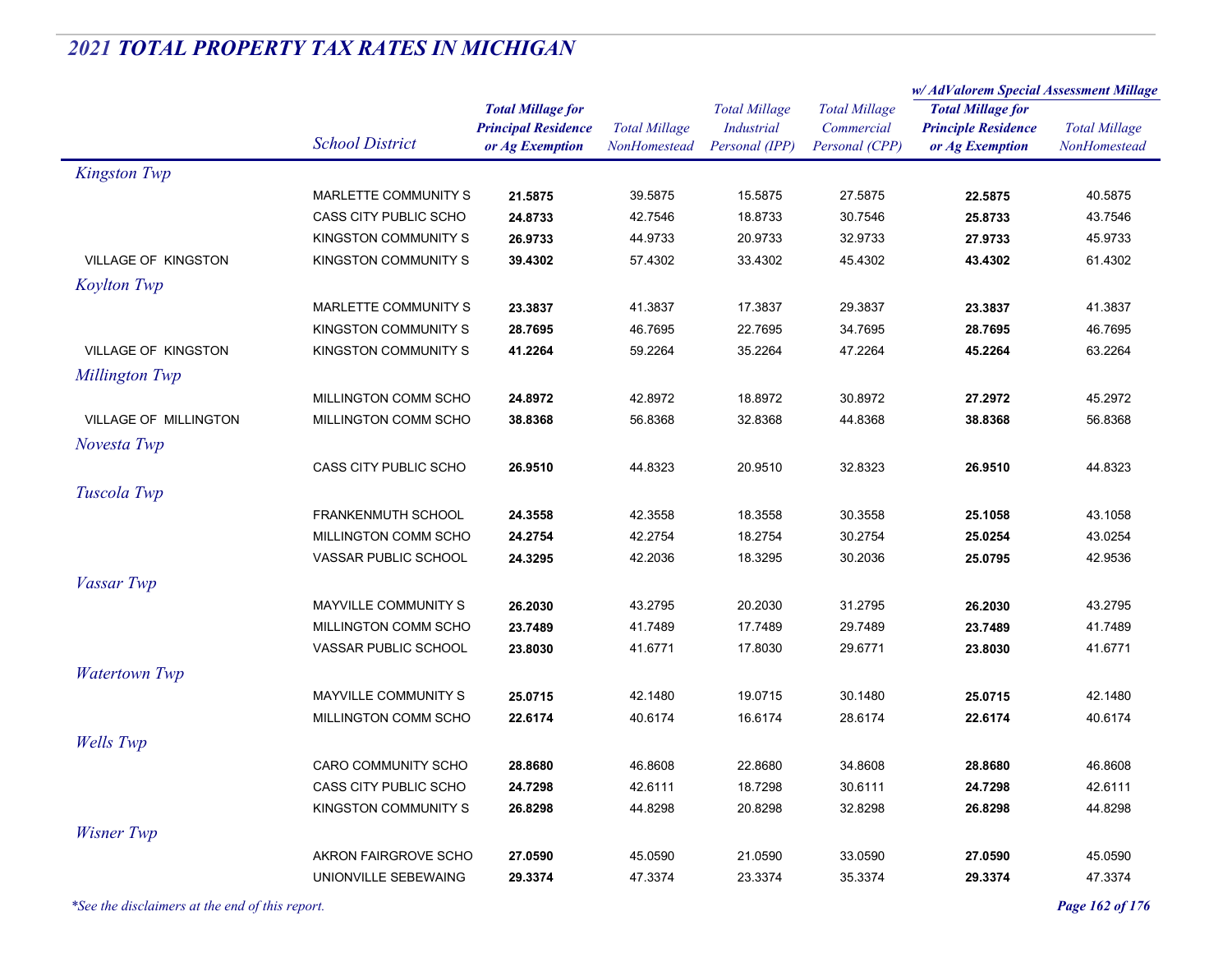|                            |                              |                                               |                                      |                                     |                              | w/AdValorem Special Assessment Millage        |                                      |
|----------------------------|------------------------------|-----------------------------------------------|--------------------------------------|-------------------------------------|------------------------------|-----------------------------------------------|--------------------------------------|
|                            |                              | <b>Total Millage for</b>                      |                                      | <b>Total Millage</b>                | <b>Total Millage</b>         | <b>Total Millage for</b>                      |                                      |
|                            | <b>School District</b>       | <b>Principal Residence</b><br>or Ag Exemption | <b>Total Millage</b><br>NonHomestead | <b>Industrial</b><br>Personal (IPP) | Commercial<br>Personal (CPP) | <b>Principle Residence</b><br>or Ag Exemption | <b>Total Millage</b><br>NonHomestead |
| Caro City                  |                              |                                               |                                      |                                     |                              |                                               |                                      |
|                            | <b>CARO COMMUNITY SCHO</b>   | 43.8527                                       | 61.8455                              | 37.8527                             | 49.8455                      | 43.8527                                       | 61.8455                              |
| <i>Vassar City</i>         |                              |                                               |                                      |                                     |                              |                                               |                                      |
|                            | VASSAR PUBLIC SCHOOL         | 39.8030                                       | 57.6771                              | 33.8030                             | 45.6771                      | 39.8030                                       | 57.6771                              |
| <b>COUNTY:</b> Van Buren   |                              |                                               |                                      |                                     |                              |                                               |                                      |
| Almena Twp                 |                              |                                               |                                      |                                     |                              |                                               |                                      |
|                            | <b>GOBLES PUBLIC SCHOOL</b>  | 36.6018                                       | 54.6018                              | 30.6018                             | 42.6018                      | 36.6018                                       | 54.6018                              |
|                            | <b>MATTAWAN CONS SCHOO</b>   | 35.3936                                       | 53.3936                              | 29.3936                             | 41.3936                      | 35.3936                                       | 53.3936                              |
|                            | PAW PAW PUBLIC SCHOO         | 34.6447                                       | 52.5825                              | 28.6447                             | 40.5825                      | 34.6447                                       | 52.5825                              |
| <b>Antwerp Twp</b>         |                              |                                               |                                      |                                     |                              |                                               |                                      |
|                            | <b>LAWTON COMMUNITY SC</b>   | 32.9894                                       | 50.7572                              | 26.9894                             | 38.7572                      | 32.9894                                       | 50.7572                              |
| <b>VILLAGE OF LAWTON</b>   | <b>LAWTON COMMUNITY SC</b>   | 49.9489                                       | 67.7167                              | 43.9489                             | 55.7167                      | 49.9489                                       | 67.7167                              |
|                            | <b>MATTAWAN CONS SCHOO</b>   | 33.1812                                       | 51.1812                              | 27.1812                             | 39.1812                      | 33.1812                                       | 51.1812                              |
| <b>VILLAGE OF MATTAWAN</b> | <b>MATTAWAN CONS SCHOO</b>   | 37.4501                                       | 55.4501                              | 31.4501                             | 43.4501                      | 40.9501                                       | 58.9501                              |
|                            | PAW PAW PUBLIC SCHOO         | 32.4323                                       | 50.3701                              | 26.4323                             | 38.3701                      | 32.4323                                       | 50.3701                              |
| <b>VILLAGE OF PAW PAW</b>  | PAW PAW PUBLIC SCHOO         | 47.5939                                       | 65.5317                              | 41.5939                             | 53.5317                      | 49.5939                                       | 67.5317                              |
| Arlington Twp              |                              |                                               |                                      |                                     |                              |                                               |                                      |
|                            | <b>BANGOR PUBLIC SCHOOL</b>  | 28.9085                                       | 46.9085                              | 22.9085                             | 34.9085                      | 31.5990                                       | 49.5990                              |
|                            | LAWRENCE PUBLIC SCHO         | 30.7085                                       | 48.7085                              | 24.7085                             | 36.7085                      | 33.3990                                       | 51.3990                              |
| <b>Bangor</b> Twp          |                              |                                               |                                      |                                     |                              |                                               |                                      |
|                            | <b>BANGOR PUBLIC SCHOOL</b>  | 30.8521                                       | 48.8521                              | 24.8521                             | 36.8521                      | 33.7121                                       | 51.7121                              |
|                            | COVERT PUBLIC SCHOOL         | 26.3521                                       | 44.3521                              | 20.3521                             | 32.3521                      | 29.2121                                       | 47.2121                              |
|                            | HARTFORD PUBLIC SCHO         | 34.1021                                       | 52.1021                              | 28.1021                             | 40.1021                      | 36.9621                                       | 54.9621                              |
|                            | <b>BANGOR TWP SCHOOL DI</b>  | 26.3521                                       | 43.2109                              | 20.3521                             | 31.2109                      | 29.2121                                       | 46.0709                              |
| <b>Bloomingdale</b> Twp    |                              |                                               |                                      |                                     |                              |                                               |                                      |
|                            | <b>BLOOMINGDALE PUBLIC S</b> | 34.0053                                       | 51.5959                              | 28.0053                             | 39.5959                      | 34.0053                                       | 51.5959                              |
| VILLAGE OF BLOOMINGDALE    | <b>BLOOMINGDALE PUBLIC S</b> | 47.2414                                       | 64.8320                              | 41.2414                             | 52.8320                      | 47.2414                                       | 64.8320                              |
|                            | <b>GOBLES PUBLIC SCHOOL</b>  | 37.3053                                       | 55.3053                              | 31.3053                             | 43.3053                      | 37.3053                                       | 55.3053                              |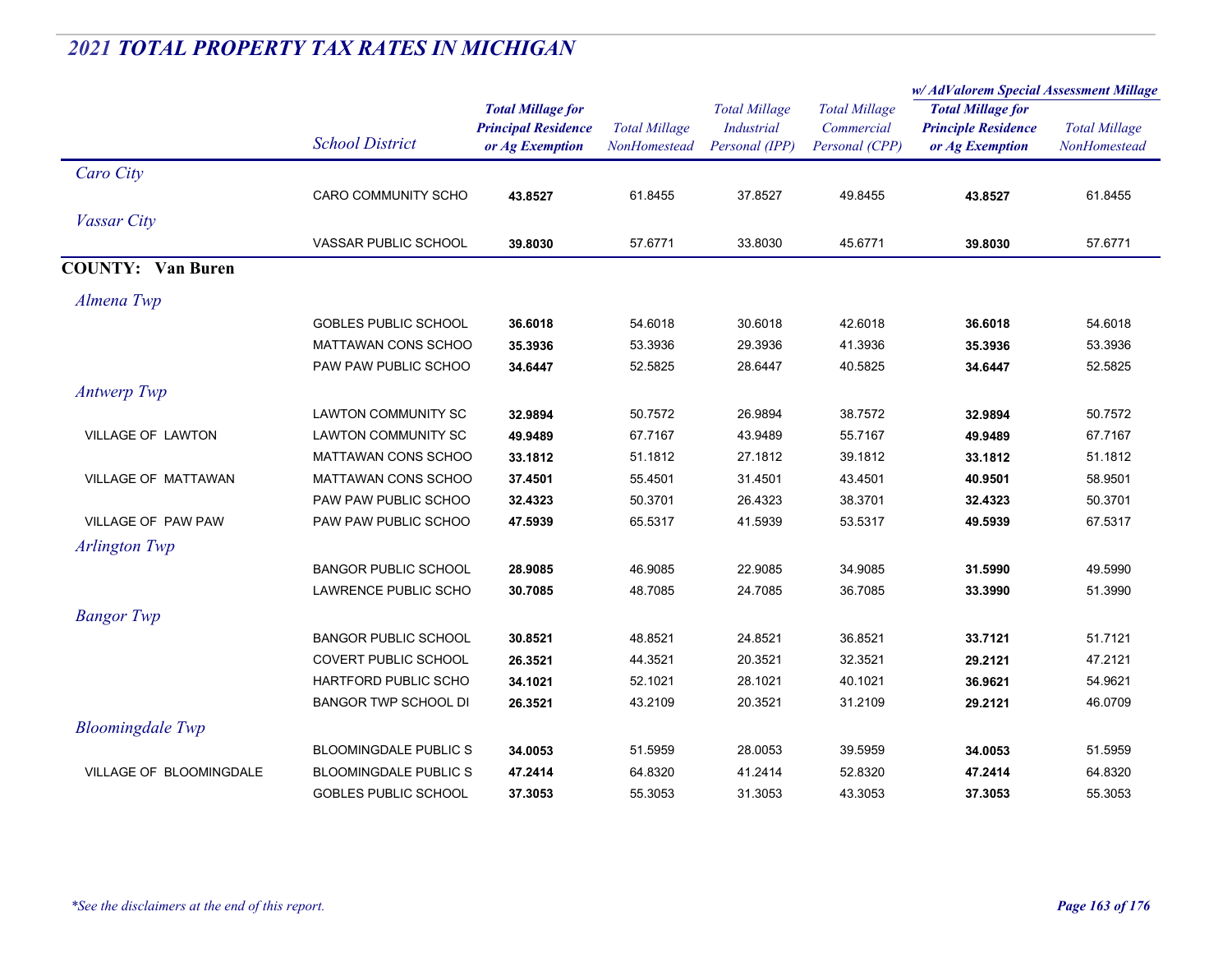|                           |                              |                                                                           |                                      |                                                             |                                                      | w/AdValorem Special Assessment Millage                                    |                                      |
|---------------------------|------------------------------|---------------------------------------------------------------------------|--------------------------------------|-------------------------------------------------------------|------------------------------------------------------|---------------------------------------------------------------------------|--------------------------------------|
|                           | <b>School District</b>       | <b>Total Millage for</b><br><b>Principal Residence</b><br>or Ag Exemption | <b>Total Millage</b><br>NonHomestead | <b>Total Millage</b><br><b>Industrial</b><br>Personal (IPP) | <b>Total Millage</b><br>Commercial<br>Personal (CPP) | <b>Total Millage for</b><br><b>Principle Residence</b><br>or Ag Exemption | <b>Total Millage</b><br>NonHomestead |
| Columbia Twp              |                              |                                                                           |                                      |                                                             |                                                      |                                                                           |                                      |
|                           | <b>BANGOR PUBLIC SCHOOL</b>  | 31.0186                                                                   | 49.0186                              | 25.0186                                                     | 37.0186                                              | 33.0186                                                                   | 51.0186                              |
| VILLAGE OF BREEDSVILLE    | <b>BANGOR PUBLIC SCHOOL</b>  | 36.8185                                                                   | 54.8185                              | 30.8185                                                     | 42.8185                                              | 38.8185                                                                   | 56.8185                              |
|                           | <b>BLOOMINGDALE PUBLIC S</b> | 34.2186                                                                   | 51.8092                              | 28.2186                                                     | 39.8092                                              | 36.2186                                                                   | 53.8092                              |
| Covert Twp                |                              |                                                                           |                                      |                                                             |                                                      |                                                                           |                                      |
|                           | <b>WATERVLIET SCHOOL DIS</b> | 31.3972                                                                   | 49.3972                              | 25.3972                                                     | 37.3972                                              | 31.3972                                                                   | 49.3972                              |
|                           | COLOMA COMMUNITY SC          | 30.5316                                                                   | 48.5280                              | 24.5316                                                     | 36.5280                                              | 30.5316                                                                   | 48.5280                              |
|                           | SOUTH HAVEN PUBLIC SC        | 34.5764                                                                   | 52.5764                              | 28.5764                                                     | 40.5764                                              | 34.5764                                                                   | 52.5764                              |
|                           | <b>BANGOR PUBLIC SCHOOL</b>  | 34.5764                                                                   | 52.5764                              | 28.5764                                                     | 40.5764                                              | 34.5764                                                                   | 52.5764                              |
|                           | <b>COVERT PUBLIC SCHOOL</b>  | 30.0764                                                                   | 48.0764                              | 24.0764                                                     | 36.0764                                              | 30.0764                                                                   | 48.0764                              |
| Decatur Twp               |                              |                                                                           |                                      |                                                             |                                                      |                                                                           |                                      |
|                           | MARCELLUS COMMUNITY          | 25.0316                                                                   | 43.0316                              | 19.0316                                                     | 31.0316                                              | 27.5316                                                                   | 45.5316                              |
|                           | DECATUR PUBLIC SCHOO         | 32.0964                                                                   | 50.0964                              | 26.0964                                                     | 38.0964                                              | 34.5964                                                                   | 52.5964                              |
| <b>VILLAGE OF DECATUR</b> | DECATUR PUBLIC SCHOO         | 48.1035                                                                   | 66.1035                              | 42.1035                                                     | 54.1035                                              | 50.6035                                                                   | 68.6035                              |
|                           | <b>LAWTON COMMUNITY SC</b>   | 34.2664                                                                   | 52.0342                              | 28.2664                                                     | 40.0342                                              | 36.7664                                                                   | 54.5342                              |
| Geneva Twp                |                              |                                                                           |                                      |                                                             |                                                      |                                                                           |                                      |
|                           | SOUTH HAVEN PUBLIC SC        | 31.1190                                                                   | 49.1190                              | 25.1190                                                     | 37.1190                                              | 33.9190                                                                   | 51.9190                              |
|                           | <b>BANGOR PUBLIC SCHOOL</b>  | 28.8536                                                                   | 46.8536                              | 22.8536                                                     | 34.8536                                              | 31.6536                                                                   | 49.6536                              |
|                           | COVERT PUBLIC SCHOOL         | 24.3536                                                                   | 42.3536                              | 18.3536                                                     | 30.3536                                              | 27.1536                                                                   | 45.1536                              |
| <b>Hamilton Twp</b>       |                              |                                                                           |                                      |                                                             |                                                      |                                                                           |                                      |
|                           | DECATUR PUBLIC SCHOO         | 34.0834                                                                   | 52.0834                              | 28.0834                                                     | 40.0834                                              | 36.5834                                                                   | 54.5834                              |
| <b>Hartford Twp</b>       |                              |                                                                           |                                      |                                                             |                                                      |                                                                           |                                      |
|                           | <b>WATERVLIET SCHOOL DIS</b> | 25.9371                                                                   | 43.9371                              | 19.9371                                                     | 31.9371                                              | 25.9371                                                                   | 43.9371                              |
|                           | <b>HARTFORD PUBLIC SCHO</b>  | 32.3663                                                                   | 50.3663                              | 26.3663                                                     | 38.3663                                              | 32.3663                                                                   | 50.3663                              |
| <b>Keeler Twp</b>         |                              |                                                                           |                                      |                                                             |                                                      |                                                                           |                                      |
|                           | <b>WATERVLIET SCHOOL DIS</b> | 27.3626                                                                   | 45.3626                              | 21.3626                                                     | 33.3626                                              | 27.5344                                                                   | 45.5344                              |
|                           | DOWAGIAC UNION SCHO          | 28.3503                                                                   | 46.2012                              | 22.3503                                                     | 34.2012                                              | 28.5221                                                                   | 46.3730                              |
|                           | <b>HARTFORD PUBLIC SCHO</b>  | 33.7918                                                                   | 51.7918                              | 27.7918                                                     | 39.7918                                              | 33.9636                                                                   | 51.9636                              |
|                           |                              |                                                                           |                                      |                                                             |                                                      |                                                                           |                                      |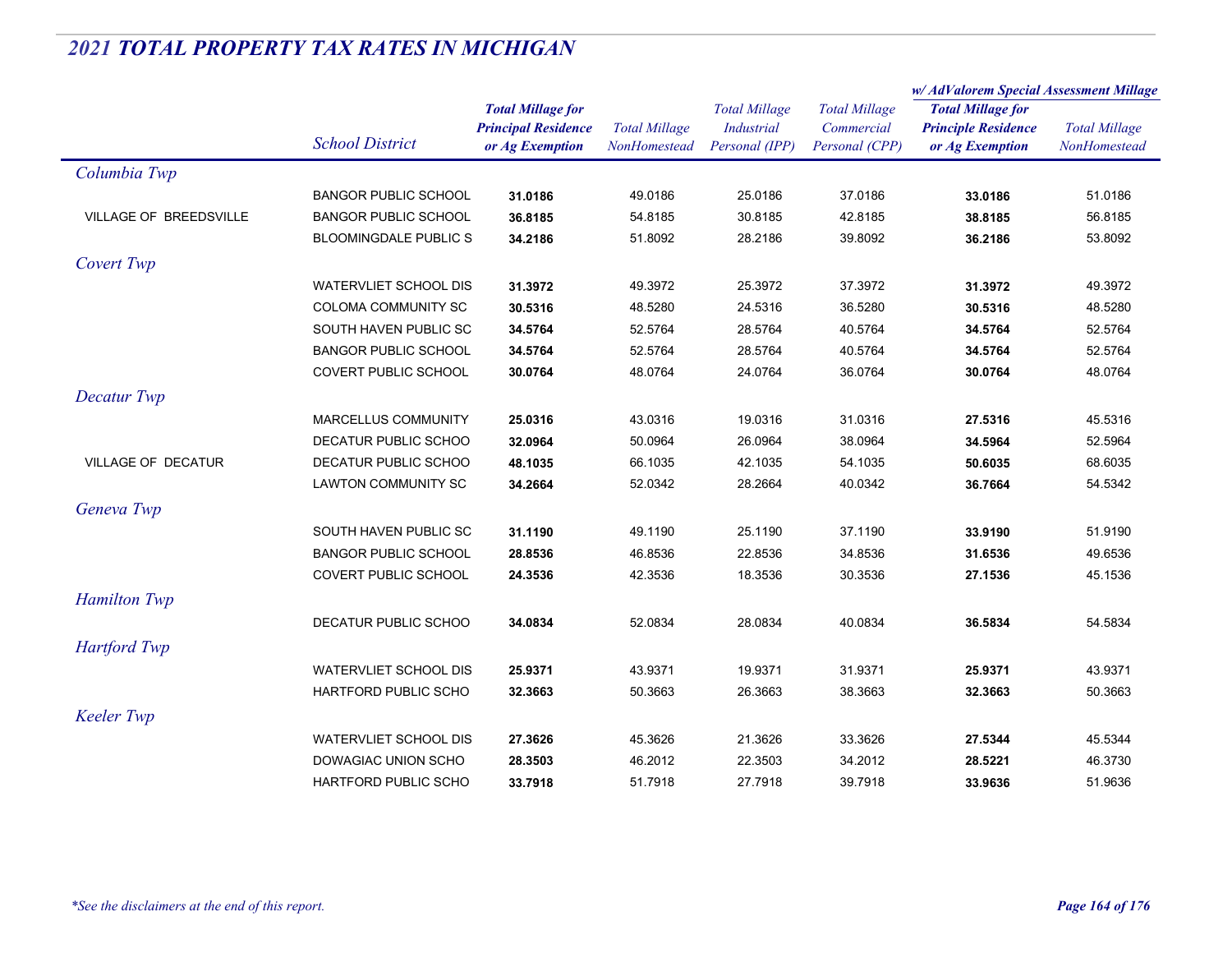|                            |                              |                            | <b>Total Millage</b><br>NonHomestead | <b>Total Millage</b><br><b>Industrial</b> | <b>Total Millage</b> | w/ AdValorem Special Assessment Millage                |                                      |
|----------------------------|------------------------------|----------------------------|--------------------------------------|-------------------------------------------|----------------------|--------------------------------------------------------|--------------------------------------|
|                            |                              | <b>Total Millage for</b>   |                                      |                                           |                      | <b>Total Millage for</b><br><b>Principle Residence</b> | <b>Total Millage</b><br>NonHomestead |
|                            | <b>School District</b>       | <b>Principal Residence</b> |                                      |                                           | Commercial           |                                                        |                                      |
|                            |                              | or Ag Exemption            |                                      | Personal (IPP)                            | Personal (CPP)       | or Ag Exemption                                        |                                      |
| Lawrence Twp               |                              |                            |                                      |                                           |                      |                                                        |                                      |
|                            | DECATUR PUBLIC SCHOO         | 31.7013                    | 49.7013                              | 25.7013                                   | 37.7013              | 34.5013                                                | 52.5013                              |
|                            | <b>HARTFORD PUBLIC SCHO</b>  | 32.0213                    | 50.0213                              | 26.0213                                   | 38.0213              | 34.8213                                                | 52.8213                              |
|                            | <b>LAWRENCE PUBLIC SCHO</b>  | 30.5713                    | 48.5713                              | 24.5713                                   | 36.5713              | 33.3713                                                | 51.3713                              |
| <b>VILLAGE OF LAWRENCE</b> | LAWRENCE PUBLIC SCHO         | 46.0588                    | 64.0588                              | 40.0588                                   | 52.0588              | 51.8588                                                | 69.8588                              |
|                            | PAW PAW PUBLIC SCHOO         | 33.3142                    | 51.2520                              | 27.3142                                   | 39.2520              | 36.1142                                                | 54.0520                              |
| Paw Paw Twp                |                              |                            |                                      |                                           |                      |                                                        |                                      |
|                            | DECATUR PUBLIC SCHOO         | 31.9204                    | 49.9204                              | 25.9204                                   | 37.9204              | 32.9204                                                | 50.9204                              |
|                            | LAWRENCE PUBLIC SCHO         | 30.7904                    | 48.7904                              | 24.7904                                   | 36.7904              | 31.7904                                                | 49.7904                              |
|                            | LAWTON COMMUNITY SC          | 34.0904                    | 51.8582                              | 28.0904                                   | 39.8582              | 35.0904                                                | 52.8582                              |
|                            | PAW PAW PUBLIC SCHOO         | 33.5333                    | 51.4711                              | 27.5333                                   | 39.4711              | 34.5333                                                | 52.4711                              |
| VILLAGE OF PAW PAW         | PAW PAW PUBLIC SCHOO         | 48.6949                    | 66.6327                              | 42.6949                                   | 54.6327              | 51.6949                                                | 69.6327                              |
| Pine Grove Twp             |                              |                            |                                      |                                           |                      |                                                        |                                      |
|                            | OTSEGO PUBLIC SCHOOL         | 32.2106                    | 49.4780                              | 26.2106                                   | 37.4780              | 32.2106                                                | 49.4780                              |
|                            | <b>GOBLES PUBLIC SCHOOL</b>  | 36.6624                    | 54.6624                              | 30.6624                                   | 42.6624              | 36.6624                                                | 54.6624                              |
| Porter Twp                 |                              |                            |                                      |                                           |                      |                                                        |                                      |
|                            | MARCELLUS COMMUNITY          | 22.8141                    | 40.8141                              | 16.8141                                   | 28.8141              | 26.3141                                                | 44.3141                              |
|                            | LAWTON COMMUNITY SC          | 32.0489                    | 49.8167                              | 26.0489                                   | 37.8167              | 35.5489                                                | 53.3167                              |
| South Haven Twp            |                              |                            |                                      |                                           |                      |                                                        |                                      |
|                            | SOUTH HAVEN PUBLIC SC        | 31.6255                    | 49.6255                              | 25.6255                                   | 37.6255              | 34.3555                                                | 52.3555                              |
|                            | COVERT PUBLIC SCHOOL         | 24.8601                    | 42.8601                              | 18.8601                                   | 30.8601              | 27.5901                                                | 45.5901                              |
|                            |                              |                            |                                      |                                           |                      |                                                        |                                      |
| <b>Waverly Twp</b>         |                              |                            |                                      |                                           |                      |                                                        |                                      |
|                            | <b>BANGOR PUBLIC SCHOOL</b>  | 28.9079                    | 46.9079                              | 22.9079                                   | 34.9079              | 29.9079                                                | 47.9079                              |
|                            | <b>BLOOMINGDALE PUBLIC S</b> | 32.1079                    | 49.6985                              | 26.1079                                   | 37.6985              | 33.1079                                                | 50.6985                              |
|                            | <b>GOBLES PUBLIC SCHOOL</b>  | 35.4079                    | 53.4079                              | 29.4079                                   | 41.4079              | 36.4079                                                | 54.4079                              |
|                            | <b>LAWRENCE PUBLIC SCHO</b>  | 30.7079                    | 48.7079                              | 24.7079                                   | 36.7079              | 31.7079                                                | 49.7079                              |
|                            | PAW PAW PUBLIC SCHOO         | 33.4508                    | 51.3886                              | 27.4508                                   | 39.3886              | 34.4508                                                | 52.3886                              |
| <b>Bangor City</b>         |                              |                            |                                      |                                           |                      |                                                        |                                      |
|                            | <b>BANGOR PUBLIC SCHOOL</b>  | 43.3419                    | 61.3419                              | 37.3419                                   | 49.3419              | 51.3419                                                | 69.3419                              |
| Gobles City                |                              |                            |                                      |                                           |                      |                                                        |                                      |
|                            | <b>GOBLES PUBLIC SCHOOL</b>  | 50.1115                    | 68.1115                              | 44.1115                                   | 56.1115              | 50.1115                                                | 68.1115                              |
|                            |                              |                            |                                      |                                           |                      |                                                        |                                      |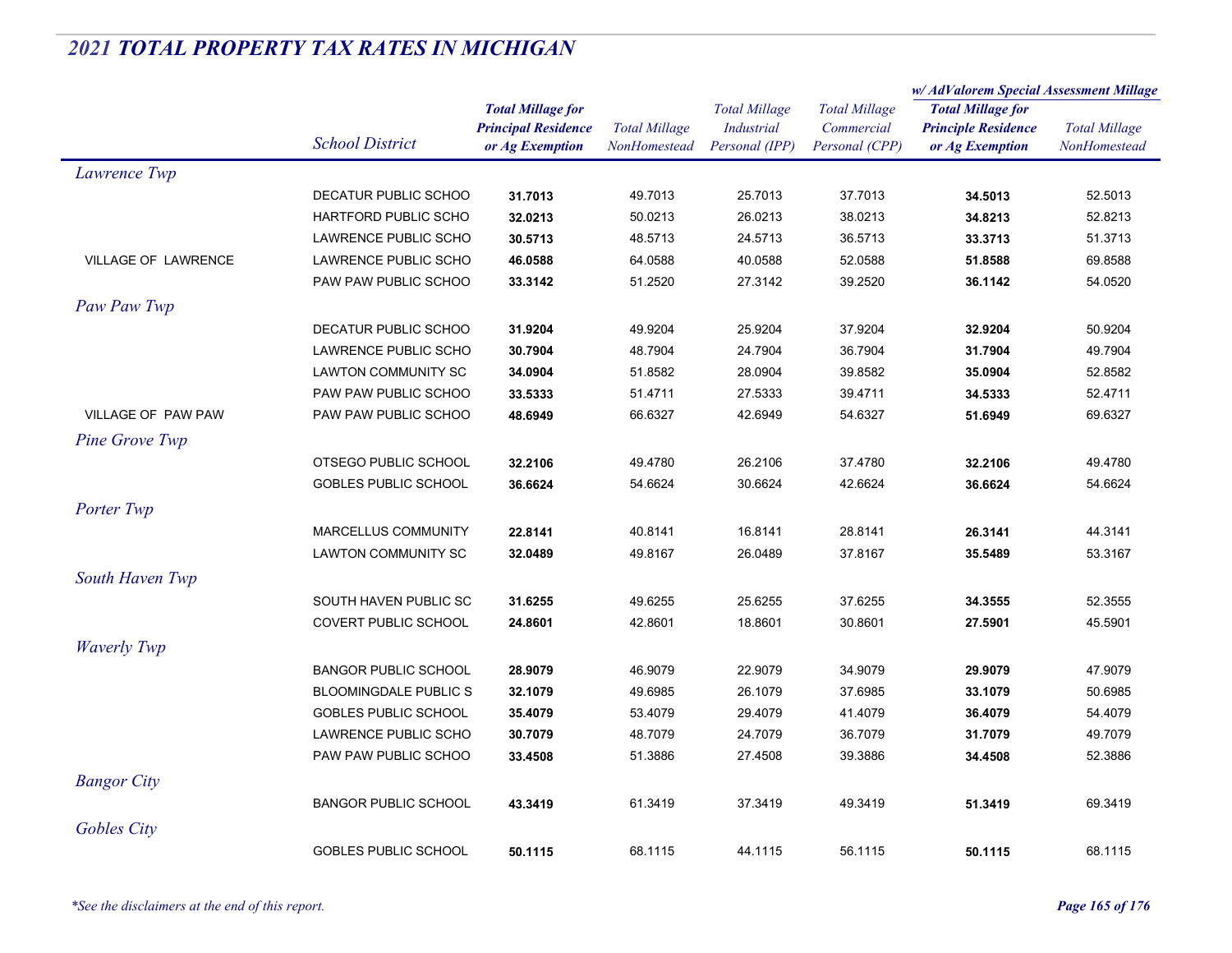|                                |                              |                            | <b>Total Millage</b> | <b>Total Millage</b><br><b>Industrial</b> | <b>Total Millage</b><br>Commercial | w/AdValorem Special Assessment Millage        |                      |
|--------------------------------|------------------------------|----------------------------|----------------------|-------------------------------------------|------------------------------------|-----------------------------------------------|----------------------|
|                                |                              | <b>Total Millage for</b>   |                      |                                           |                                    | <b>Total Millage for</b>                      |                      |
|                                | <b>School District</b>       | <b>Principal Residence</b> |                      |                                           |                                    | <b>Principle Residence</b><br>or Ag Exemption | <b>Total Millage</b> |
|                                |                              | or Ag Exemption            | <b>NonHomestead</b>  | Personal (IPP)                            | Personal (CPP)                     |                                               | NonHomestead         |
| <b>Hartford City</b>           |                              |                            |                      |                                           |                                    |                                               |                      |
|                                | HARTFORD PUBLIC SCHO         | 43.8495                    | 61.8495              | 37.8495                                   | 49.8495                            | 45.2680                                       | 63.2680              |
| South Haven City               |                              |                            |                      |                                           |                                    |                                               |                      |
|                                | SOUTH HAVEN PUBLIC SC        | 41.8956                    | 59.8956              | 35.8956                                   | 47.8956                            | 41.8956                                       | 59.8956              |
| <b>COUNTY: Washtenaw</b>       |                              |                            |                      |                                           |                                    |                                               |                      |
| Ann Arbor Twp                  |                              |                            |                      |                                           |                                    |                                               |                      |
|                                | ANN ARBOR PUBLIC SCH         | 38.1981                    | 53.3714              | 32.1981                                   | 44.1981                            | 38.1981                                       | 53.3714              |
| <b>VILLAGE OF BARTON HILLS</b> | ANN ARBOR PUBLIC SCH         | 48.5459                    | 63.7192              | 42.5459                                   | 54.5459                            | 48.5459                                       | 63.7192              |
| <b>Augusta Twp</b>             |                              |                            |                      |                                           |                                    |                                               |                      |
|                                | LINCOLN CONS SCHOOL          | 33.4422                    | 51.4422              | 27.4422                                   | 39.4422                            | 33.4422                                       | 51.4422              |
|                                | MILAN AREA SCHOOLS           | 35.8970                    | 53.8664              | 29.8970                                   | 41.8664                            | 35.8970                                       | 53.8664              |
| <b>Bridgewater Twp</b>         |                              |                            |                      |                                           |                                    |                                               |                      |
|                                | CLINTON COMMUNITY SC         | 30.0238                    | 48.0238              | 24.0238                                   | 36.0238                            | 30.0238                                       | 48.0238              |
|                                | MANCHESTER COMMUNIT          | 32.9667                    | 50.9667              | 26.9667                                   | 38.9667                            | 32.9667                                       | 50.9667              |
|                                | SALINE AREA SCHOOL DI        | 33.4000                    | 51.4000              | 27.4000                                   | 39.4000                            | 33.4000                                       | 51.4000              |
| Dexter Twp                     |                              |                            |                      |                                           |                                    |                                               |                      |
|                                | PINCKNEY COMMUNITY S         | 34.2766                    | 52.2766              | 28.2766                                   | 40.2766                            | 34.2766                                       | 52.2766              |
|                                | CHELSEA SCHOOL DISTRI        | 36.9938                    | 54.9938              | 30.9938                                   | 42.9938                            | 36.9938                                       | 54.9938              |
|                                | TR-NEFF/DEXTER               | 37.2613                    | 55.2613              | 31.2613                                   | 43.2613                            | 37.2613                                       | 55.2613              |
|                                | DEXTER COMMUNITY SCH         | 36.6013                    | 54.6013              | 30.6013                                   | 42.6013                            | 36.6013                                       | 54.6013              |
| Freedom Twp                    |                              |                            |                      |                                           |                                    |                                               |                      |
|                                | CHELSEA SCHOOL DISTRI        | 32.2516                    | 50.2516              | 26.2516                                   | 38.2516                            | 32.2516                                       | 50.2516              |
|                                | TR-DAVIS/CHELSEA             | 33.8016                    | 51.8016              | 27.8016                                   | 39.8016                            | 33.8016                                       | 51.8016              |
|                                | DEXTER COMMUNITY SCH         | 33.3175                    | 51.3175              | 27.3175                                   | 39.3175                            | 33.3175                                       | 51.3175              |
|                                | MANCHESTER COMMUNIT          | 32.8946                    | 50.8946              | 26.8946                                   | 38.8946                            | 32.8946                                       | 50.8946              |
|                                | SALINE AREA SCHOOL DI        | 33.3279                    | 51.3279              | 27.3279                                   | 39.3279                            | 33.3279                                       | 51.3279              |
| Lima Twp                       |                              |                            |                      |                                           |                                    |                                               |                      |
|                                | <b>CHELSEA SCHOOL DISTRI</b> | 35.6194                    | 53.6194              | 29.6194                                   | 41.6194                            | 35.6194                                       | 53.6194              |
|                                | DEXTER COMMUNITY SCH         | 35.2269                    | 53.2269              | 29.2269                                   | 41.2269                            | 35.2269                                       | 53.2269              |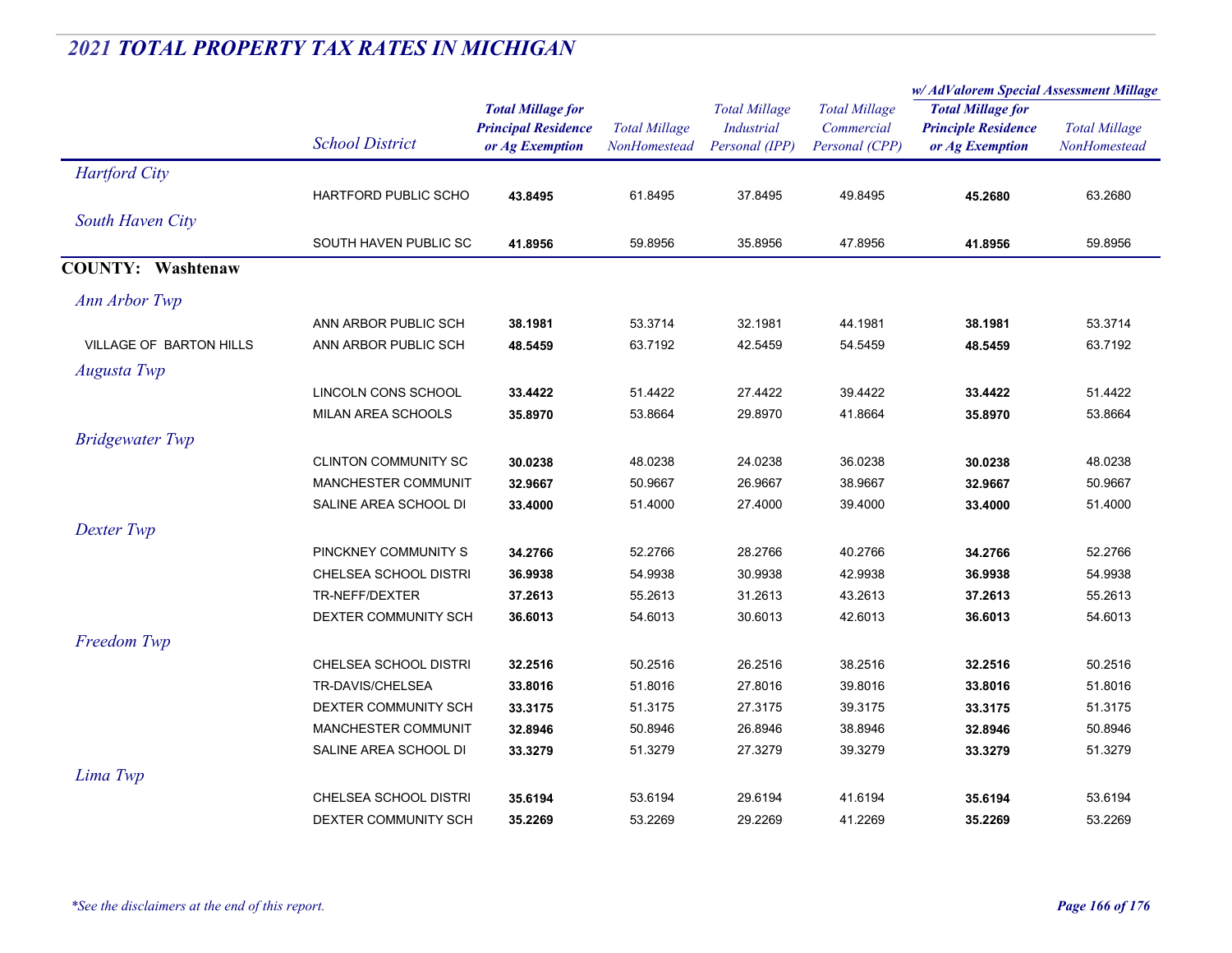|                              |                             |                            | <b>Total Millage</b><br>NonHomestead | <b>Total Millage</b><br><b>Industrial</b> | <b>Total Millage</b> | w/ AdValorem Special Assessment Millage |                                      |
|------------------------------|-----------------------------|----------------------------|--------------------------------------|-------------------------------------------|----------------------|-----------------------------------------|--------------------------------------|
|                              |                             | <b>Total Millage for</b>   |                                      |                                           |                      | <b>Total Millage for</b>                | <b>Total Millage</b><br>NonHomestead |
|                              | <b>School District</b>      | <b>Principal Residence</b> |                                      |                                           | Commercial           | <b>Principle Residence</b>              |                                      |
|                              |                             | or Ag Exemption            |                                      | Personal (IPP)                            | Personal (CPP)       | or Ag Exemption                         |                                      |
| Lodi Twp                     |                             |                            |                                      |                                           |                      |                                         |                                      |
|                              | ANN ARBOR PUBLIC SCH        | 35.2149                    | 50.3882                              | 29.2149                                   | 41.2149              | 36.0769                                 | 51.2502                              |
|                              | DEXTER COMMUNITY SCH        | 33.9991                    | 51.9991                              | 27.9991                                   | 39.9991              | 34.8611                                 | 52.8611                              |
|                              | SALINE AREA SCHOOL DI       | 34.0095                    | 52.0095                              | 28.0095                                   | 40.0095              | 34.8715                                 | 52.8715                              |
| Lyndon Twp                   |                             |                            |                                      |                                           |                      |                                         |                                      |
|                              | STOCKBRIDGE COMM SC         | 35.0189                    | 53.0189                              | 29.0189                                   | 41.0189              | 35.0189                                 | 53.0189                              |
|                              | CHELSEA SCHOOL DISTRI       | 38.3879                    | 56.3879                              | 32.3879                                   | 44.3879              | 38.3879                                 | 56.3879                              |
| Manchester Twp               |                             |                            |                                      |                                           |                      |                                         |                                      |
|                              | <b>COLUMBIA SCHOOL DIST</b> | 31.0358                    | 49.0358                              | 25.0358                                   | 37.0358              | 31.0358                                 | 49.0358                              |
|                              | <b>CLINTON COMMUNITY SC</b> | 30.7187                    | 48.7187                              | 24.7187                                   | 36.7187              | 30.7187                                 | 48.7187                              |
|                              | MANCHESTER COMMUNIT         | 33.6616                    | 51.6616                              | 27.6616                                   | 39.6616              | 33.6616                                 | 51.6616                              |
| <b>VILLAGE OF MANCHESTER</b> | MANCHESTER COMMUNIT         | 47.6317                    | 65.6317                              | 41.6317                                   | 53.6317              | 47.6317                                 | 65.6317                              |
| Northfield Twp               |                             |                            |                                      |                                           |                      |                                         |                                      |
|                              |                             |                            |                                      |                                           |                      |                                         |                                      |
|                              | SOUTH LYON COMMUNITY        | 33.6135                    | 51.6135                              | 27.6135                                   | 39.6135              | 33.6135                                 | 51.6135                              |
|                              | ANN ARBOR PUBLIC SCH        | 40.2748                    | 55.4481                              | 34.2748                                   | 46.2748              | 40.2748                                 | 55.4481                              |
|                              | DEXTER COMMUNITY SCH        | 40.8923                    | 58.8923                              | 34.8923                                   | 46.8923              | 40.8923                                 | 58.8923                              |
|                              | WHITMORE LAKE PUB SC        | 41.2498                    | 59.2498                              | 35.2498                                   | 47.2498              | 41.2498                                 | 59.2498                              |
| Pittsfield Twp               |                             |                            |                                      |                                           |                      |                                         |                                      |
|                              | ANN ARBOR PUBLIC SCH        | 40.6956                    | 55.8689                              | 34.6956                                   | 46.6956              | 40.6956                                 | 55.8689                              |
|                              | <b>MILAN AREA SCHOOLS</b>   | 39.4117                    | 57.3811                              | 33.4117                                   | 45.3811              | 39.4117                                 | 57.3811                              |
|                              | SALINE AREA SCHOOL DI       | 39.4902                    | 57.4902                              | 33.4902                                   | 45.4902              | 39.4902                                 | 57.4902                              |
| Salem Twp                    |                             |                            |                                      |                                           |                      |                                         |                                      |
|                              | SOUTH LYON COMMUNITY        | 26.3210                    | 44.3210                              | 20.3210                                   | 32.3210              | 26.3210                                 | 44.3210                              |
|                              | SOUTH LYON COMMUNITY        | 28.1912                    | 46.1912                              | 22.1912                                   | 34.1912              | 28.1912                                 | 46.1912                              |
|                              | ANN ARBOR PUBLIC SCH        | 33.2871                    | 48.4604                              | 27.2871                                   | 39.2871              | 33.2871                                 | 48.4604                              |
|                              | PLYMOUTH CANTON COM         | 26.3361                    | 44.3361                              | 20.3361                                   | 32.3361              | 26.3361                                 | 44.3361                              |
|                              | PLYMOUTH CANTON COM         | 27.4420                    | 45.4420                              | 21.4420                                   | 33.4420              | 27.4420                                 | 45.4420                              |
|                              | NORTHVILLE PUBLIC SCH       | 26.9177                    | 44.9177                              | 20.9177                                   | 32.9177              | 26.9177                                 | 44.9177                              |
| Saline Twp                   |                             |                            |                                      |                                           |                      |                                         |                                      |
|                              | <b>CLINTON COMMUNITY SC</b> | 29.5738                    | 47.5738                              | 23.5738                                   | 35.5738              | 30.5738                                 | 48.5738                              |
|                              | MILAN AREA SCHOOLS          | 33.9167                    | 51.8861                              | 27.9167                                   | 39.8861              | 34.9167                                 | 52.8861                              |
|                              | SALINE AREA SCHOOL DI       | 33.9952                    | 51.9952                              | 27.9952                                   | 39.9952              | 34.9952                                 | 52.9952                              |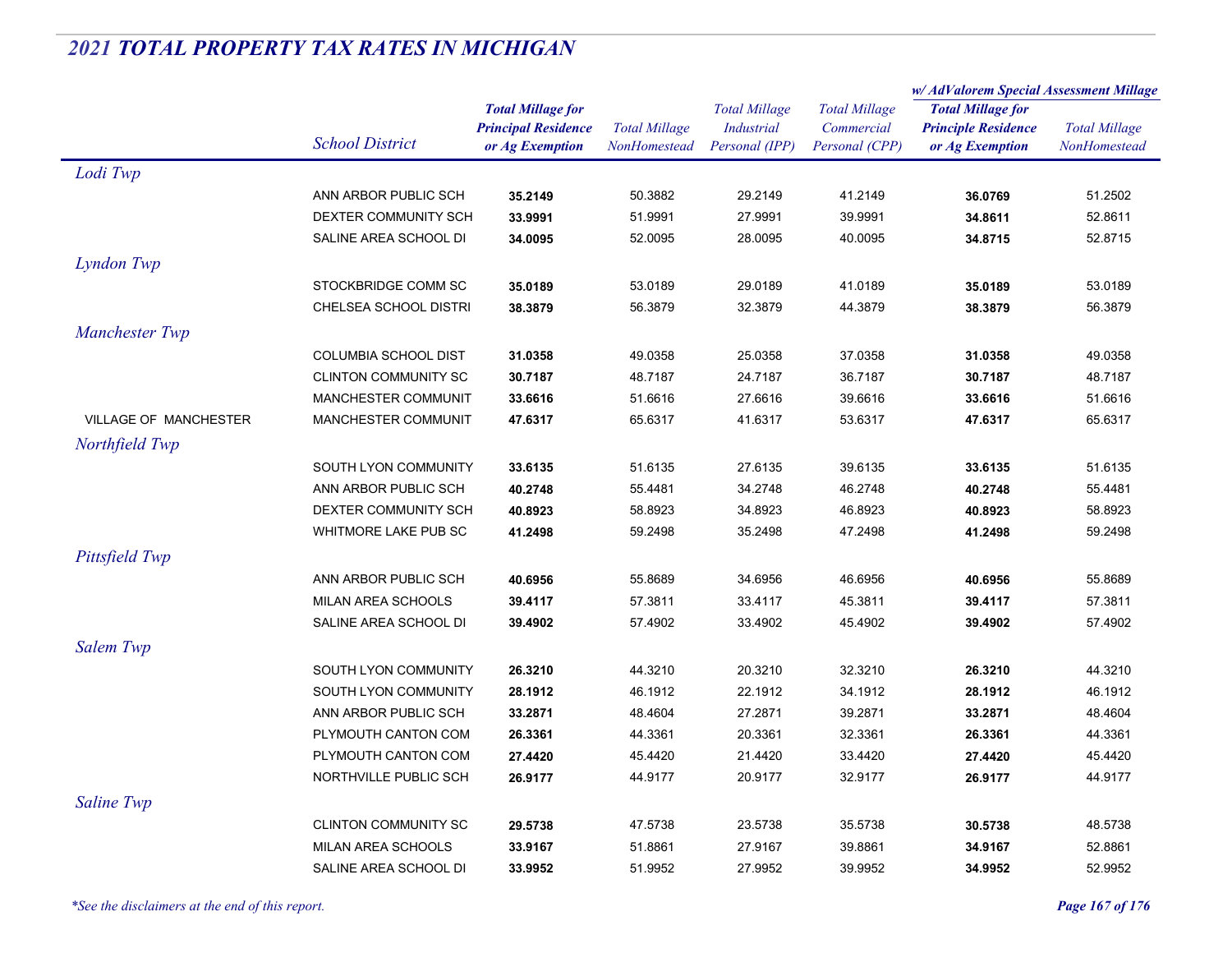|                     |                             |                            | <b>Total Millage</b><br>NonHomestead |                      |                      | w/AdValorem Special Assessment Millage |                      |
|---------------------|-----------------------------|----------------------------|--------------------------------------|----------------------|----------------------|----------------------------------------|----------------------|
|                     |                             | <b>Total Millage for</b>   |                                      | <b>Total Millage</b> | <b>Total Millage</b> | <b>Total Millage for</b>               | <b>Total Millage</b> |
|                     | <b>School District</b>      | <b>Principal Residence</b> |                                      | Industrial           | Commercial           | <b>Principle Residence</b>             |                      |
|                     |                             | or Ag Exemption            |                                      | Personal (IPP)       | Personal (CPP)       | or Ag Exemption                        | NonHomestead         |
| Scio Twp            |                             |                            |                                      |                      |                      |                                        |                      |
|                     | ANN ARBOR PUBLIC SCH        | 35.6755                    | 50.8488                              | 29.6755              | 41.6755              | 37.0255                                | 52.1988              |
|                     | DEXTER COMMUNITY SCH        | 34.4597                    | 52.4597                              | 28.4597              | 40.4597              | 35.8097                                | 53.8097              |
| <b>Sharon Twp</b>   |                             |                            |                                      |                      |                      |                                        |                      |
|                     | <b>GRASS LAKE COMMUNITY</b> | 34.9528                    | 52.9528                              | 28.9528              | 40.9528              | 34.9528                                | 52.9528              |
|                     | NAPOLEON COMMUNITY S        | 31.1528                    | 49.1528                              | 25.1528              | 37.1528              | 31.1528                                | 49.1528              |
|                     | CHELSEA SCHOOL DISTRI       | 32.0856                    | 50.0856                              | 26.0856              | 38.0856              | 32.0856                                | 50.0856              |
|                     | TR-MANCH/CHELS              | 32.0856                    | 50.0856                              | 26.0856              | 38.0856              | 32.0856                                | 50.0856              |
|                     | MANCHESTER COMMUNIT         | 32.7286                    | 50.7286                              | 26.7286              | 38.7286              | 32.7286                                | 50.7286              |
| <b>Superior Twp</b> |                             |                            |                                      |                      |                      |                                        |                      |
|                     | ANN ARBOR PUBLIC SCH        | 40.2662                    | 55.4395                              | 34.2662              | 46.2662              | 40.2662                                | 55.4395              |
|                     | TR-KNANNA YPI/AA            | 41.4038                    | 56.5771                              | 35.4038              | 47.4038              | 41.4038                                | 56.5771              |
|                     | TR-HENRY YPI/AA             | 41.4038                    | 56.5771                              | 35.4038              | 47.4038              | 41.4038                                | 56.5771              |
|                     | TR-MACBRIDE YPI/AA          | 41.4038                    | 56.5771                              | 35.4038              | 47.4038              | 41.4038                                | 56.5771              |
|                     | TR-SMITH YPI/AA             | 41.4038                    | 56.5771                              | 35.4038              | 47.4038              | 41.4038                                | 56.5771              |
|                     | YPSILANTI SCHOOL DISTR      | 41.5156                    | 59.5156                              | 35.5156              | 47.5156              | 41.5156                                | 59.5156              |
|                     | YPSILANTI SD (WILLOW R      | 47.5156                    | 65.5156                              | 41.5156              | 53.5156              | 47.5156                                | 65.5156              |
|                     | PLYMOUTH CANTON COM         | 34.2815                    | 52.2815                              | 28.2815              | 40.2815              | 34.2815                                | 52.2815              |
|                     | PLYMOUTH CANTON COM         | 35.3874                    | 53.3874                              | 29.3874              | 41.3874              | 35.3874                                | 53.3874              |
| Sylvan Twp          |                             |                            |                                      |                      |                      |                                        |                      |
|                     | CHELSEA SCHOOL DISTRI       | 40.1796                    | 58.1796                              | 34.1796              | 46.1796              | 40.1796                                | 58.1796              |
| Webster Twp         |                             |                            |                                      |                      |                      |                                        |                      |
|                     | PINCKNEY COMMUNITY S        | 31.0647                    | 49.0647                              | 25.0647              | 37.0647              | 31.0647                                | 49.0647              |
|                     | ANN ARBOR PUBLIC SCH        | 37.1088                    | 52.2821                              | 31.1088              | 43.1088              | 37.1088                                | 52.2821              |
|                     | DEXTER COMMUNITY SCH        | 35.8930                    | 53.8930                              | 29.8930              | 41.8930              | 35.8930                                | 53.8930              |
|                     | WHITMORE LAKE PUB SC        | 36.2505                    | 54.2505                              | 30.2505              | 42.2505              | 36.2505                                | 54.2505              |
|                     |                             |                            |                                      |                      |                      |                                        |                      |
| York Twp            |                             |                            |                                      |                      |                      |                                        |                      |
|                     | LINCOLN CONS SCHOOL         | 31.7781                    | 49.7781                              | 25.7781              | 37.7781              | 31.7781                                | 49.7781              |
|                     | MILAN AREA SCHOOLS          | 34.2329                    | 52.2023                              | 28.2329              | 40.2023              | 34.2329                                | 52.2023              |
|                     | SALINE AREA SCHOOL DI       | 34.3114                    | 52.3114                              | 28.3114              | 40.3114              | 34.3114                                | 52.3114              |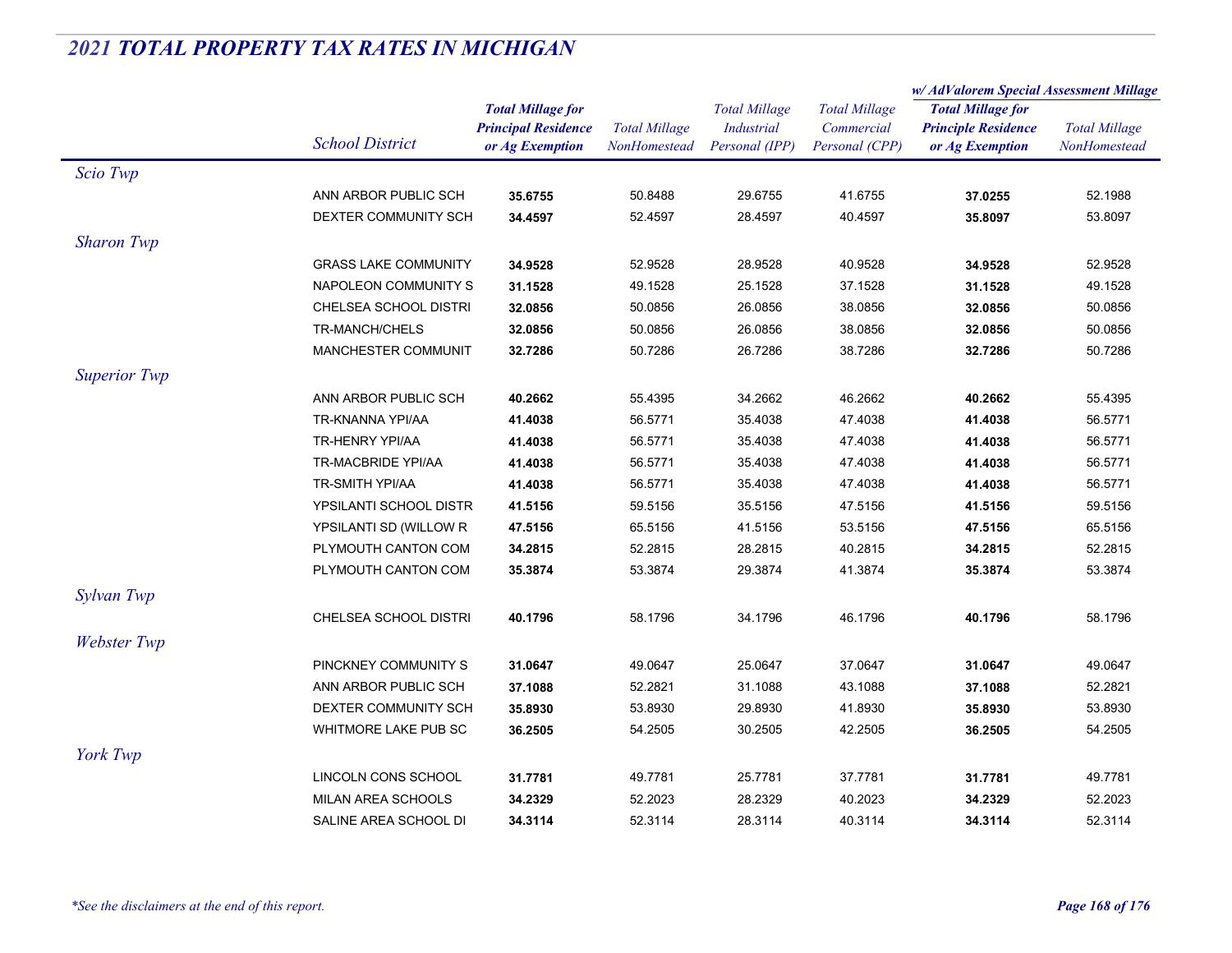|                       |                              |                            |                      | <b>Total Millage</b> |                      | w/AdValorem Special Assessment Millage |                      |  |
|-----------------------|------------------------------|----------------------------|----------------------|----------------------|----------------------|----------------------------------------|----------------------|--|
|                       |                              | <b>Total Millage for</b>   |                      |                      | <b>Total Millage</b> | <b>Total Millage for</b>               | <b>Total Millage</b> |  |
|                       |                              | <b>Principal Residence</b> | <b>Total Millage</b> | <b>Industrial</b>    | Commercial           | <b>Principle Residence</b>             |                      |  |
|                       | <b>School District</b>       | or Ag Exemption            | NonHomestead         | Personal (IPP)       | Personal (CPP)       | or Ag Exemption                        | NonHomestead         |  |
| Ypsilanti Twp         |                              |                            |                      |                      |                      |                                        |                      |  |
|                       | YPSILANTI SCHOOL DISTR       | 50.0392                    | 68.0392              | 44.0392              | 56.0392              | 50.0392                                | 68.0392              |  |
|                       | LINCOLN CONS SCHOOL          | 47.5459                    | 65.5459              | 41.5459              | 53.5459              | 47.5459                                | 65.5459              |  |
|                       | YPSILANTI SD (WILLOW R       | 56.0392                    | 74.0392              | 50.0392              | 62.0392              | 56.0392                                | 74.0392              |  |
|                       | VAN BUREN PUB SCHOOL         | 43.3748                    | 61.3748              | 37.3748              | 49.3748              | 43.3748                                | 61.3748              |  |
| <b>Ann Arbor City</b> |                              |                            |                      |                      |                      |                                        |                      |  |
|                       | ANN ARBOR PUBLIC SCH         | 50.7948                    | 65.9681              | 44.7948              | 56.7948              | 50.7948                                | 65.9681              |  |
| Chelsea City          |                              |                            |                      |                      |                      |                                        |                      |  |
|                       | <b>CHELSEA SCHOOL DISTRI</b> | 47.9936                    | 65.9936              | 41.9936              | 53.9936              | 47.9936                                | 65.9936              |  |
| Dexter City           |                              |                            |                      |                      |                      |                                        |                      |  |
|                       | DEXTER COMMUNITY SCH         | 47.3775                    | 65.3775              | 41.3775              | 53.3775              | 47.3775                                | 65.3775              |  |
|                       |                              |                            |                      |                      |                      |                                        |                      |  |
| <b>Milan City</b>     |                              |                            |                      |                      |                      |                                        |                      |  |
|                       | MILAN AREA SCHOOLS           | 50.9708                    | 68.9402              | 44.9708              | 56.9402              | 50.9708                                | 68.9402              |  |
| <b>Saline City</b>    |                              |                            |                      |                      |                      |                                        |                      |  |
|                       | SALINE AREA SCHOOL DI        | 49.1310                    | 67.1310              | 43.1310              | 55.1310              | 49.1310                                | 67.1310              |  |
| Ypsilanti City        |                              |                            |                      |                      |                      |                                        |                      |  |
|                       | YPSILANTI SCHOOL DISTR       | 67.5622                    | 85.5622              | 61.5622              | 73.5622              | 67.5622                                | 85.5622              |  |
| <b>COUNTY: Wayne</b>  |                              |                            |                      |                      |                      |                                        |                      |  |
| <b>Brownstown Twp</b> |                              |                            |                      |                      |                      |                                        |                      |  |
|                       | <b>TAYLOR SCHOOL DISTRIC</b> | 27.9581                    | 45.9581              | 21.9581              | 33.9581              | 35.9581                                | 53.9581              |  |
|                       | GIBRALTAR SCHOOL DIST        | 34.3169                    | 52.3169              | 28.3169              | 40.3169              | 42.3169                                | 60.3169              |  |
|                       | WOODHAVEN SCHOOL DI          | 34.9759                    | 52.9759              | 28.9759              | 40.9759              | 42.9759                                | 60.9759              |  |
| <b>Canton Twp</b>     |                              |                            |                      |                      |                      |                                        |                      |  |
|                       | PLYMOUTH CANTON COM          | 30.3779                    | 48.3779              | 24.3779              | 36.3779              | 39.8019                                | 57.8019              |  |
|                       | WAYNE-WESTLAND COM           | 32.8014                    | 50.6343              | 26.8014              | 38.6343              | 42.2254                                | 60.0583              |  |
|                       | VAN BUREN PUB SCHOOL         | 30.8095                    | 48.8095              | 24.8095              | 36.8095              | 40.2335                                | 58.2335              |  |
| Grosse Ile Twp        |                              |                            |                      |                      |                      |                                        |                      |  |
|                       | <b>GROSSE ILE TOWNSHIP S</b> | 44.0725                    | 61.1869              | 38.0725              | 50.0725              | 44.0725                                | 61.1869              |  |
|                       |                              |                            |                      |                      |                      |                                        |                      |  |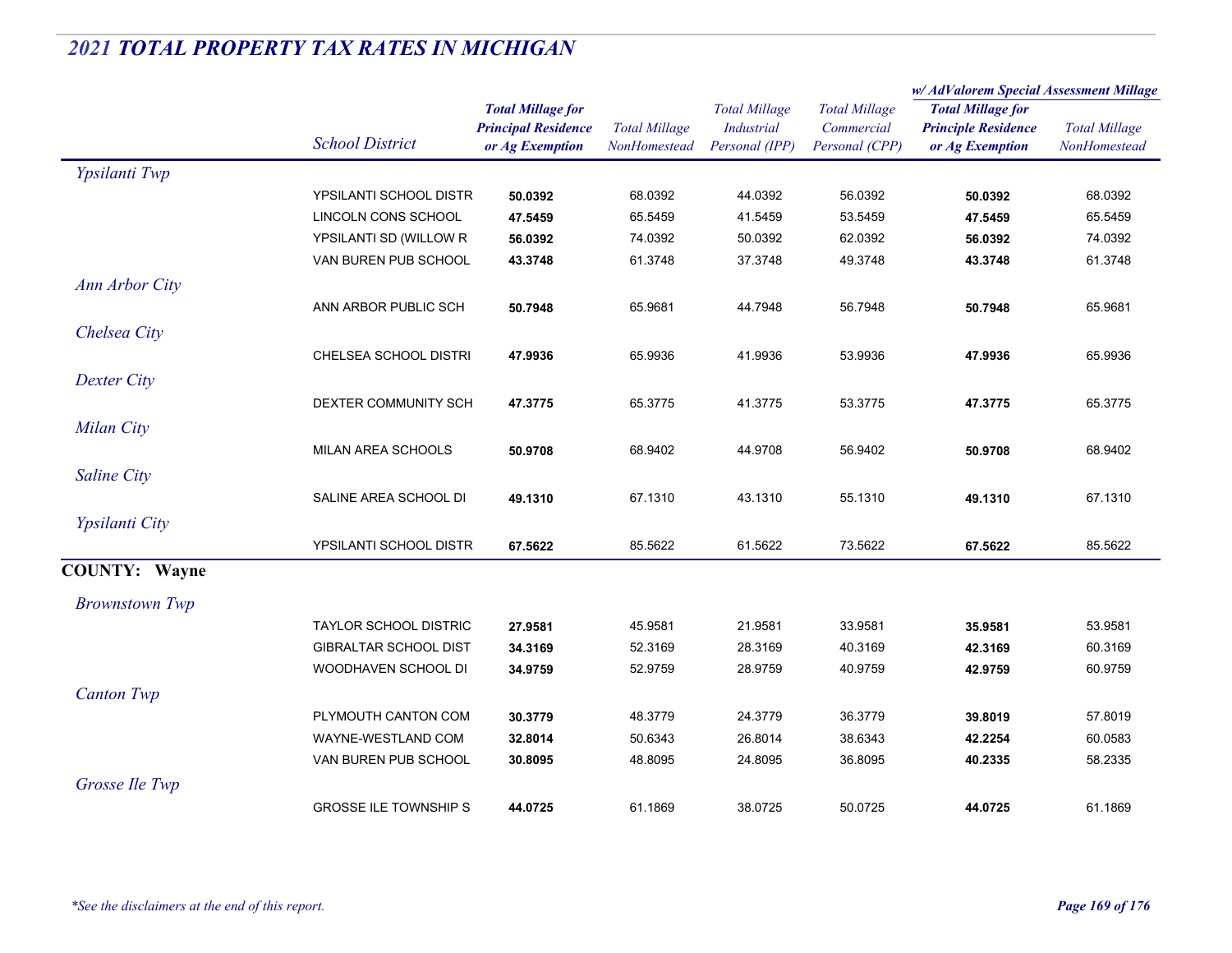| <b>Total Millage for</b><br><b>Total Millage</b><br><b>Total Millage</b><br><b>Total Millage for</b><br><b>Principal Residence</b><br><b>Total Millage</b><br><b>Industrial</b><br>Commercial<br><b>Principle Residence</b><br><b>Total Millage</b><br><b>School District</b><br>Personal (IPP)<br>or Ag Exemption<br>NonHomestead<br>Personal (CPP)<br>or Ag Exemption<br>NonHomestead<br>Huron Twp<br><b>FLAT ROCK COMMUNITY</b><br>60.7912<br>36.7912<br>48.7912<br>42.7912<br>42.7912<br>60.7912<br>38.5712<br>56.5712<br>HURON SCHOOL DISTRIC<br>38.5712<br>56.5712<br>32.5712<br>44.5712<br>WOODHAVEN SCHOOL DI<br>39.5490<br>57.5490<br>33.5490<br>45.5490<br>39.5490<br>57.5490<br>PLYMOUTH CANTON COM<br>53.7431<br>29.7431<br>41.7431<br>53.7431<br>35.7431<br>35.7431<br>NORTHVILLE PUBLIC SCH<br>54.3247<br>30.3247<br>42.3247<br>54.3247<br>36.3247<br>36.3247<br><b>Plymouth Twp</b><br>PLYMOUTH CANTON COM<br>32.6181<br>50.6181<br>26.6181<br>38.6181<br>32.6181<br>50.6181<br><b>Redford Twp</b><br>CLARENCEVILLE SCHOOL<br>61.8633<br>37.8633<br>49.8633<br>71.2633<br>43.8633<br>53.2633<br>REDFORD UNION SCHOOL<br>78.9379<br>51.5379<br>69.5379<br>45.5379<br>57.5379<br>60.9379<br>SOUTH REDFORD SCHOO<br>70.8589<br>46.8589<br>58.8589<br>80.2589<br>52.8589<br>62.2589<br><b>Sumpter Twp</b><br>AIRPORT COMMUNITY SC<br>49.9124<br>25.9124<br>31.9124<br>37.9124<br>31.9124<br>49.9124<br>LINCOLN CONS SCHOOL<br>37.3952<br>55.3952<br>31.3952<br>43.3952<br>37.3952<br>55.3952<br>HURON SCHOOL DISTRIC<br>54.7603<br>30.7603<br>42.7603<br>54.7603<br>36.7603<br>36.7603<br>VAN BUREN PUB SCHOOL<br>51.2241<br>27.2241<br>39.2241<br>51.2241<br>33.2241<br>33.2241<br>Van Buren Twp<br>LINCOLN CONS SCHOOL<br>57.9451<br>33.9451<br>45.9451<br>57.9451<br>39.9451<br>39.9451<br>VAN BUREN PUB SCHOOL<br>35.7740<br>53.7740<br>29.7740<br>41.7740<br>35.7740<br>53.7740<br>ALLEN PARK PUBLIC SCH<br>77.9046<br>65.9046<br>77.9046<br>59.9046<br>53.9046<br>59.9046<br>MELVINDALE ALLEN PARK<br>65.8092<br>41.9046<br>53.8092<br>47.9046<br>65.8092<br>47.9046<br>SOUTHGATE COMMUNITY<br>53.7546<br>71.7546<br>47.7546<br>59.7546<br>53.7546<br>71.7546<br>VAN BUREN PUB SCHOOL<br>44.7109<br>62.7109<br>38.7109<br>50.7109<br>46.7109<br>64.7109<br><b>Dearborn City</b><br>DEARBORN CITY SCHOOL<br>72.9281<br>55.0981<br>67.0981<br>72.9281<br>61.0981<br>61.0981<br><b>WESTWOOD COMMUNITY</b><br>71.6518<br>47.6518<br>59.6518<br>71.6518 |                        |         |  |  | w/ AdValorem Special Assessment Millage |  |
|---------------------------------------------------------------------------------------------------------------------------------------------------------------------------------------------------------------------------------------------------------------------------------------------------------------------------------------------------------------------------------------------------------------------------------------------------------------------------------------------------------------------------------------------------------------------------------------------------------------------------------------------------------------------------------------------------------------------------------------------------------------------------------------------------------------------------------------------------------------------------------------------------------------------------------------------------------------------------------------------------------------------------------------------------------------------------------------------------------------------------------------------------------------------------------------------------------------------------------------------------------------------------------------------------------------------------------------------------------------------------------------------------------------------------------------------------------------------------------------------------------------------------------------------------------------------------------------------------------------------------------------------------------------------------------------------------------------------------------------------------------------------------------------------------------------------------------------------------------------------------------------------------------------------------------------------------------------------------------------------------------------------------------------------------------------------------------------------------------------------------------------------------------------------------------------------------------------------------------------------------------------------------------------------------------------------------------------------------------------------------------------------------------------------------------------------------------------------|------------------------|---------|--|--|-----------------------------------------|--|
|                                                                                                                                                                                                                                                                                                                                                                                                                                                                                                                                                                                                                                                                                                                                                                                                                                                                                                                                                                                                                                                                                                                                                                                                                                                                                                                                                                                                                                                                                                                                                                                                                                                                                                                                                                                                                                                                                                                                                                                                                                                                                                                                                                                                                                                                                                                                                                                                                                                                     |                        |         |  |  |                                         |  |
|                                                                                                                                                                                                                                                                                                                                                                                                                                                                                                                                                                                                                                                                                                                                                                                                                                                                                                                                                                                                                                                                                                                                                                                                                                                                                                                                                                                                                                                                                                                                                                                                                                                                                                                                                                                                                                                                                                                                                                                                                                                                                                                                                                                                                                                                                                                                                                                                                                                                     |                        |         |  |  |                                         |  |
|                                                                                                                                                                                                                                                                                                                                                                                                                                                                                                                                                                                                                                                                                                                                                                                                                                                                                                                                                                                                                                                                                                                                                                                                                                                                                                                                                                                                                                                                                                                                                                                                                                                                                                                                                                                                                                                                                                                                                                                                                                                                                                                                                                                                                                                                                                                                                                                                                                                                     |                        |         |  |  |                                         |  |
|                                                                                                                                                                                                                                                                                                                                                                                                                                                                                                                                                                                                                                                                                                                                                                                                                                                                                                                                                                                                                                                                                                                                                                                                                                                                                                                                                                                                                                                                                                                                                                                                                                                                                                                                                                                                                                                                                                                                                                                                                                                                                                                                                                                                                                                                                                                                                                                                                                                                     |                        |         |  |  |                                         |  |
|                                                                                                                                                                                                                                                                                                                                                                                                                                                                                                                                                                                                                                                                                                                                                                                                                                                                                                                                                                                                                                                                                                                                                                                                                                                                                                                                                                                                                                                                                                                                                                                                                                                                                                                                                                                                                                                                                                                                                                                                                                                                                                                                                                                                                                                                                                                                                                                                                                                                     |                        |         |  |  |                                         |  |
|                                                                                                                                                                                                                                                                                                                                                                                                                                                                                                                                                                                                                                                                                                                                                                                                                                                                                                                                                                                                                                                                                                                                                                                                                                                                                                                                                                                                                                                                                                                                                                                                                                                                                                                                                                                                                                                                                                                                                                                                                                                                                                                                                                                                                                                                                                                                                                                                                                                                     |                        |         |  |  |                                         |  |
|                                                                                                                                                                                                                                                                                                                                                                                                                                                                                                                                                                                                                                                                                                                                                                                                                                                                                                                                                                                                                                                                                                                                                                                                                                                                                                                                                                                                                                                                                                                                                                                                                                                                                                                                                                                                                                                                                                                                                                                                                                                                                                                                                                                                                                                                                                                                                                                                                                                                     |                        |         |  |  |                                         |  |
|                                                                                                                                                                                                                                                                                                                                                                                                                                                                                                                                                                                                                                                                                                                                                                                                                                                                                                                                                                                                                                                                                                                                                                                                                                                                                                                                                                                                                                                                                                                                                                                                                                                                                                                                                                                                                                                                                                                                                                                                                                                                                                                                                                                                                                                                                                                                                                                                                                                                     | Northville Twp         |         |  |  |                                         |  |
|                                                                                                                                                                                                                                                                                                                                                                                                                                                                                                                                                                                                                                                                                                                                                                                                                                                                                                                                                                                                                                                                                                                                                                                                                                                                                                                                                                                                                                                                                                                                                                                                                                                                                                                                                                                                                                                                                                                                                                                                                                                                                                                                                                                                                                                                                                                                                                                                                                                                     |                        |         |  |  |                                         |  |
|                                                                                                                                                                                                                                                                                                                                                                                                                                                                                                                                                                                                                                                                                                                                                                                                                                                                                                                                                                                                                                                                                                                                                                                                                                                                                                                                                                                                                                                                                                                                                                                                                                                                                                                                                                                                                                                                                                                                                                                                                                                                                                                                                                                                                                                                                                                                                                                                                                                                     |                        |         |  |  |                                         |  |
|                                                                                                                                                                                                                                                                                                                                                                                                                                                                                                                                                                                                                                                                                                                                                                                                                                                                                                                                                                                                                                                                                                                                                                                                                                                                                                                                                                                                                                                                                                                                                                                                                                                                                                                                                                                                                                                                                                                                                                                                                                                                                                                                                                                                                                                                                                                                                                                                                                                                     |                        |         |  |  |                                         |  |
|                                                                                                                                                                                                                                                                                                                                                                                                                                                                                                                                                                                                                                                                                                                                                                                                                                                                                                                                                                                                                                                                                                                                                                                                                                                                                                                                                                                                                                                                                                                                                                                                                                                                                                                                                                                                                                                                                                                                                                                                                                                                                                                                                                                                                                                                                                                                                                                                                                                                     |                        |         |  |  |                                         |  |
|                                                                                                                                                                                                                                                                                                                                                                                                                                                                                                                                                                                                                                                                                                                                                                                                                                                                                                                                                                                                                                                                                                                                                                                                                                                                                                                                                                                                                                                                                                                                                                                                                                                                                                                                                                                                                                                                                                                                                                                                                                                                                                                                                                                                                                                                                                                                                                                                                                                                     |                        |         |  |  |                                         |  |
|                                                                                                                                                                                                                                                                                                                                                                                                                                                                                                                                                                                                                                                                                                                                                                                                                                                                                                                                                                                                                                                                                                                                                                                                                                                                                                                                                                                                                                                                                                                                                                                                                                                                                                                                                                                                                                                                                                                                                                                                                                                                                                                                                                                                                                                                                                                                                                                                                                                                     |                        |         |  |  |                                         |  |
|                                                                                                                                                                                                                                                                                                                                                                                                                                                                                                                                                                                                                                                                                                                                                                                                                                                                                                                                                                                                                                                                                                                                                                                                                                                                                                                                                                                                                                                                                                                                                                                                                                                                                                                                                                                                                                                                                                                                                                                                                                                                                                                                                                                                                                                                                                                                                                                                                                                                     |                        |         |  |  |                                         |  |
|                                                                                                                                                                                                                                                                                                                                                                                                                                                                                                                                                                                                                                                                                                                                                                                                                                                                                                                                                                                                                                                                                                                                                                                                                                                                                                                                                                                                                                                                                                                                                                                                                                                                                                                                                                                                                                                                                                                                                                                                                                                                                                                                                                                                                                                                                                                                                                                                                                                                     |                        |         |  |  |                                         |  |
|                                                                                                                                                                                                                                                                                                                                                                                                                                                                                                                                                                                                                                                                                                                                                                                                                                                                                                                                                                                                                                                                                                                                                                                                                                                                                                                                                                                                                                                                                                                                                                                                                                                                                                                                                                                                                                                                                                                                                                                                                                                                                                                                                                                                                                                                                                                                                                                                                                                                     |                        |         |  |  |                                         |  |
|                                                                                                                                                                                                                                                                                                                                                                                                                                                                                                                                                                                                                                                                                                                                                                                                                                                                                                                                                                                                                                                                                                                                                                                                                                                                                                                                                                                                                                                                                                                                                                                                                                                                                                                                                                                                                                                                                                                                                                                                                                                                                                                                                                                                                                                                                                                                                                                                                                                                     |                        |         |  |  |                                         |  |
|                                                                                                                                                                                                                                                                                                                                                                                                                                                                                                                                                                                                                                                                                                                                                                                                                                                                                                                                                                                                                                                                                                                                                                                                                                                                                                                                                                                                                                                                                                                                                                                                                                                                                                                                                                                                                                                                                                                                                                                                                                                                                                                                                                                                                                                                                                                                                                                                                                                                     |                        |         |  |  |                                         |  |
|                                                                                                                                                                                                                                                                                                                                                                                                                                                                                                                                                                                                                                                                                                                                                                                                                                                                                                                                                                                                                                                                                                                                                                                                                                                                                                                                                                                                                                                                                                                                                                                                                                                                                                                                                                                                                                                                                                                                                                                                                                                                                                                                                                                                                                                                                                                                                                                                                                                                     |                        |         |  |  |                                         |  |
|                                                                                                                                                                                                                                                                                                                                                                                                                                                                                                                                                                                                                                                                                                                                                                                                                                                                                                                                                                                                                                                                                                                                                                                                                                                                                                                                                                                                                                                                                                                                                                                                                                                                                                                                                                                                                                                                                                                                                                                                                                                                                                                                                                                                                                                                                                                                                                                                                                                                     |                        |         |  |  |                                         |  |
|                                                                                                                                                                                                                                                                                                                                                                                                                                                                                                                                                                                                                                                                                                                                                                                                                                                                                                                                                                                                                                                                                                                                                                                                                                                                                                                                                                                                                                                                                                                                                                                                                                                                                                                                                                                                                                                                                                                                                                                                                                                                                                                                                                                                                                                                                                                                                                                                                                                                     |                        |         |  |  |                                         |  |
|                                                                                                                                                                                                                                                                                                                                                                                                                                                                                                                                                                                                                                                                                                                                                                                                                                                                                                                                                                                                                                                                                                                                                                                                                                                                                                                                                                                                                                                                                                                                                                                                                                                                                                                                                                                                                                                                                                                                                                                                                                                                                                                                                                                                                                                                                                                                                                                                                                                                     |                        |         |  |  |                                         |  |
|                                                                                                                                                                                                                                                                                                                                                                                                                                                                                                                                                                                                                                                                                                                                                                                                                                                                                                                                                                                                                                                                                                                                                                                                                                                                                                                                                                                                                                                                                                                                                                                                                                                                                                                                                                                                                                                                                                                                                                                                                                                                                                                                                                                                                                                                                                                                                                                                                                                                     |                        |         |  |  |                                         |  |
|                                                                                                                                                                                                                                                                                                                                                                                                                                                                                                                                                                                                                                                                                                                                                                                                                                                                                                                                                                                                                                                                                                                                                                                                                                                                                                                                                                                                                                                                                                                                                                                                                                                                                                                                                                                                                                                                                                                                                                                                                                                                                                                                                                                                                                                                                                                                                                                                                                                                     |                        |         |  |  |                                         |  |
|                                                                                                                                                                                                                                                                                                                                                                                                                                                                                                                                                                                                                                                                                                                                                                                                                                                                                                                                                                                                                                                                                                                                                                                                                                                                                                                                                                                                                                                                                                                                                                                                                                                                                                                                                                                                                                                                                                                                                                                                                                                                                                                                                                                                                                                                                                                                                                                                                                                                     | <b>Allen Park City</b> |         |  |  |                                         |  |
|                                                                                                                                                                                                                                                                                                                                                                                                                                                                                                                                                                                                                                                                                                                                                                                                                                                                                                                                                                                                                                                                                                                                                                                                                                                                                                                                                                                                                                                                                                                                                                                                                                                                                                                                                                                                                                                                                                                                                                                                                                                                                                                                                                                                                                                                                                                                                                                                                                                                     |                        |         |  |  |                                         |  |
|                                                                                                                                                                                                                                                                                                                                                                                                                                                                                                                                                                                                                                                                                                                                                                                                                                                                                                                                                                                                                                                                                                                                                                                                                                                                                                                                                                                                                                                                                                                                                                                                                                                                                                                                                                                                                                                                                                                                                                                                                                                                                                                                                                                                                                                                                                                                                                                                                                                                     |                        |         |  |  |                                         |  |
|                                                                                                                                                                                                                                                                                                                                                                                                                                                                                                                                                                                                                                                                                                                                                                                                                                                                                                                                                                                                                                                                                                                                                                                                                                                                                                                                                                                                                                                                                                                                                                                                                                                                                                                                                                                                                                                                                                                                                                                                                                                                                                                                                                                                                                                                                                                                                                                                                                                                     |                        |         |  |  |                                         |  |
|                                                                                                                                                                                                                                                                                                                                                                                                                                                                                                                                                                                                                                                                                                                                                                                                                                                                                                                                                                                                                                                                                                                                                                                                                                                                                                                                                                                                                                                                                                                                                                                                                                                                                                                                                                                                                                                                                                                                                                                                                                                                                                                                                                                                                                                                                                                                                                                                                                                                     | <b>Belleville City</b> |         |  |  |                                         |  |
|                                                                                                                                                                                                                                                                                                                                                                                                                                                                                                                                                                                                                                                                                                                                                                                                                                                                                                                                                                                                                                                                                                                                                                                                                                                                                                                                                                                                                                                                                                                                                                                                                                                                                                                                                                                                                                                                                                                                                                                                                                                                                                                                                                                                                                                                                                                                                                                                                                                                     |                        |         |  |  |                                         |  |
|                                                                                                                                                                                                                                                                                                                                                                                                                                                                                                                                                                                                                                                                                                                                                                                                                                                                                                                                                                                                                                                                                                                                                                                                                                                                                                                                                                                                                                                                                                                                                                                                                                                                                                                                                                                                                                                                                                                                                                                                                                                                                                                                                                                                                                                                                                                                                                                                                                                                     |                        |         |  |  |                                         |  |
|                                                                                                                                                                                                                                                                                                                                                                                                                                                                                                                                                                                                                                                                                                                                                                                                                                                                                                                                                                                                                                                                                                                                                                                                                                                                                                                                                                                                                                                                                                                                                                                                                                                                                                                                                                                                                                                                                                                                                                                                                                                                                                                                                                                                                                                                                                                                                                                                                                                                     |                        |         |  |  |                                         |  |
|                                                                                                                                                                                                                                                                                                                                                                                                                                                                                                                                                                                                                                                                                                                                                                                                                                                                                                                                                                                                                                                                                                                                                                                                                                                                                                                                                                                                                                                                                                                                                                                                                                                                                                                                                                                                                                                                                                                                                                                                                                                                                                                                                                                                                                                                                                                                                                                                                                                                     |                        | 53.6518 |  |  | 53.6518                                 |  |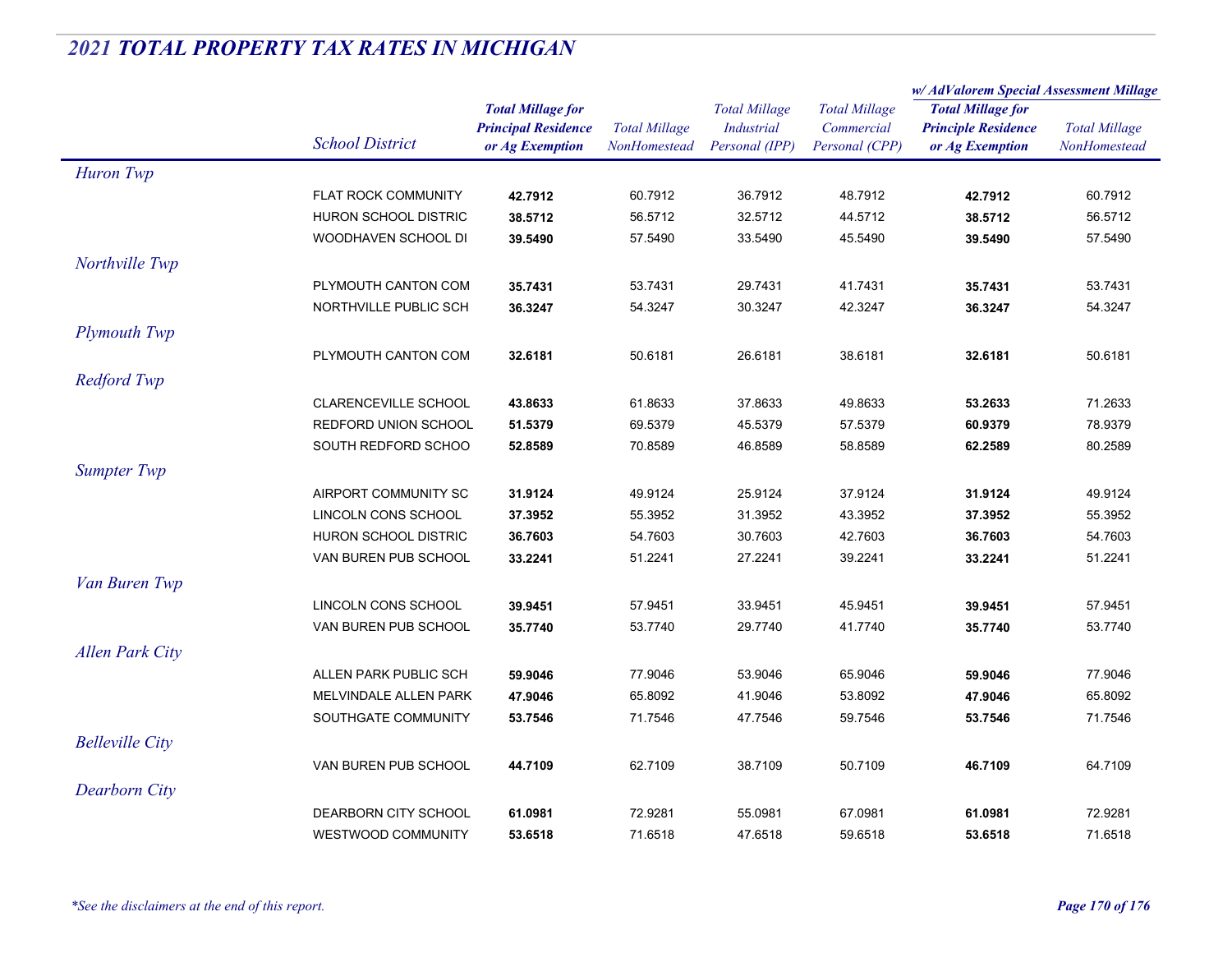|                                   |                              |                            | <b>Total Millage</b> |                                           | <b>Total Millage</b><br>Commercial | w/ AdValorem Special Assessment Millage                |                      |
|-----------------------------------|------------------------------|----------------------------|----------------------|-------------------------------------------|------------------------------------|--------------------------------------------------------|----------------------|
|                                   |                              | <b>Total Millage for</b>   |                      | <b>Total Millage</b><br><b>Industrial</b> |                                    | <b>Total Millage for</b><br><b>Principle Residence</b> | <b>Total Millage</b> |
|                                   |                              | <b>Principal Residence</b> |                      |                                           |                                    |                                                        |                      |
|                                   | <b>School District</b>       | or Ag Exemption            | NonHomestead         | Personal (IPP)                            | Personal (CPP)                     | or Ag Exemption                                        | NonHomestead         |
| <b>Dearborn Heights City</b>      |                              |                            |                      |                                           |                                    |                                                        |                      |
|                                   | DEARBORN CITY SCHOOL         | 57.9927                    | 69.8227              | 51.9927                                   | 63.9927                            | 57.9927                                                | 69.8227              |
|                                   | DEARBORN HGTS SCH DI         | 54.6948                    | 72.6948              | 48.6948                                   | 60.6948                            | 54.6948                                                | 72.6948              |
|                                   | <b>TAYLOR SCHOOL DISTRIC</b> | 48.5205                    | 66.5205              | 42.5205                                   | 54.5205                            | 48.5205                                                | 66.5205              |
|                                   | WAYNE-WESTLAND COM           | 53.0162                    | 70.8491              | 47.0162                                   | 58.8491                            | 53.0162                                                | 70.8491              |
|                                   | CRESTWOOD SCHOOL DI          | 50.0707                    | 68.0707              | 44.0707                                   | 56.0707                            | 50.0707                                                | 68.0707              |
|                                   | WESTWOOD COMMUNITY           | 50.5464                    | 68.5464              | 44.5464                                   | 56.5464                            | 50.5464                                                | 68.5464              |
| Detroit City                      |                              |                            |                      |                                           |                                    |                                                        |                      |
|                                   | DETROIT CITY SCHOOL DI       | 69.5837                    | 86.4416              | 63.5837                                   | 74.4416                            | 69.5837                                                | 86.4416              |
| <b>Ecorse City</b>                |                              |                            |                      |                                           |                                    |                                                        |                      |
|                                   | <b>RIVER ROUGE CITY SCHO</b> | 77.6339                    | 92.4839              | 71.6339                                   | 82.9839                            | 108.2213                                               | 123.0713             |
|                                   | <b>ECORSE PUBLIC SCHOOL</b>  | 78.1339                    | 95.8477              | 72.1339                                   | 83.8477                            | 108.7213                                               | 126.4351             |
|                                   |                              |                            |                      |                                           |                                    |                                                        |                      |
| <b>Flat Rock City</b>             |                              |                            |                      |                                           |                                    |                                                        |                      |
|                                   | <b>FLAT ROCK COMMUNITY</b>   | 54.2071                    | 72.2071              | 48.2071                                   | 60.2071                            | 54.2071                                                | 72.2071              |
|                                   | <b>GIBRALTAR SCHOOL DIST</b> | 50.3059                    | 68.3059              | 44.3059                                   | 56.3059                            | 50.3059                                                | 68.3059              |
|                                   | WOODHAVEN SCHOOL DI          | 50.9649                    | 68.9649              | 44.9649                                   | 56.9649                            | 50.9649                                                | 68.9649              |
| <b>Garden City City</b>           |                              |                            |                      |                                           |                                    |                                                        |                      |
|                                   | <b>GARDEN CITY SCHOOL DI</b> | 57.7899                    | 75.7899              | 51.7899                                   | 63.7899                            | 57.7899                                                | 75.7899              |
| Gibraltar City                    |                              |                            |                      |                                           |                                    |                                                        |                      |
|                                   | <b>GIBRALTAR SCHOOL DIST</b> | 49.3244                    | 67.3244              | 43.3244                                   | 55.3244                            | 49.3244                                                | 67.3244              |
| <b>Grosse Pointe City</b>         |                              |                            |                      |                                           |                                    |                                                        |                      |
|                                   | <b>GROSSE POINTE PUBLIC</b>  | 50.3453                    | 65.4178              | 44.3453                                   | 56.3453                            | 50.3453                                                | 65.4178              |
| <b>Grosse Pointe Farms City</b>   |                              |                            |                      |                                           |                                    |                                                        |                      |
|                                   | <b>GROSSE POINTE PUBLIC</b>  | 49.9564                    | 65.0289              | 43.9564                                   | 55.9564                            | 49.9564                                                | 65.0289              |
|                                   |                              |                            |                      |                                           |                                    |                                                        |                      |
| <b>Grosse Pointe Park City</b>    |                              |                            |                      |                                           |                                    |                                                        |                      |
|                                   | <b>GROSSE POINTE PUBLIC</b>  | 50.0474                    | 65.1199              | 44.0474                                   | 56.0474                            | 50.0474                                                | 65.1199              |
| Grosse Pointe Shores Village City |                              |                            |                      |                                           |                                    |                                                        |                      |
|                                   | <b>GROSSE POINTE PUBLIC</b>  | 50.8683                    | 65.9408              | 44.8683                                   | 56.8683                            | 50.8683                                                | 65.9408              |
| Grosse Pointe Woods City          |                              |                            |                      |                                           |                                    |                                                        |                      |
|                                   | <b>GROSSE POINTE PUBLIC</b>  | 55.0481                    | 70.1206              | 49.0481                                   | 61.0481                            | 55.0481                                                | 70.1206              |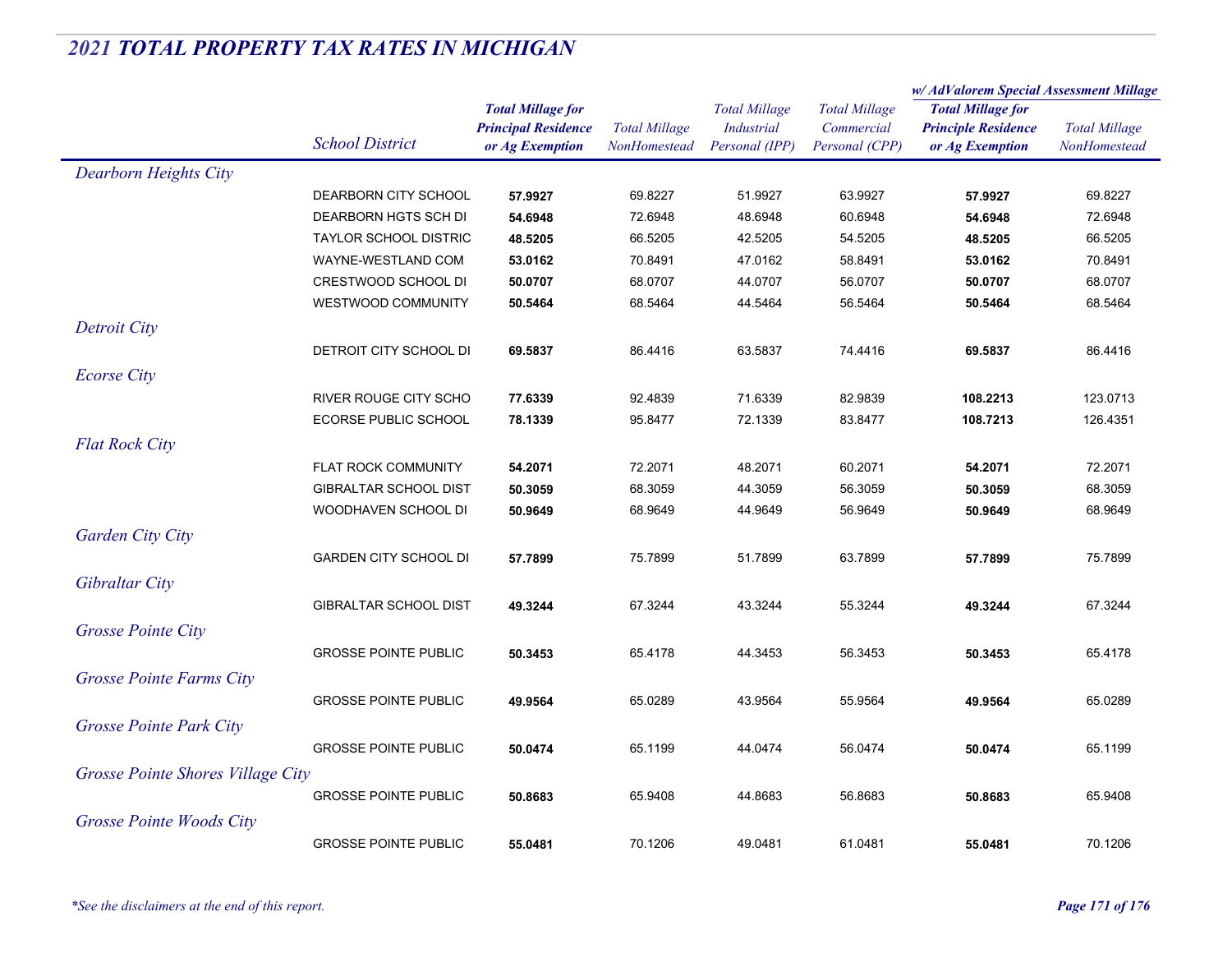|                           | <b>School District</b>                              |                                                                           |                                      |                                                             |                                                      | w/ AdValorem Special Assessment Millage                                   |                                      |
|---------------------------|-----------------------------------------------------|---------------------------------------------------------------------------|--------------------------------------|-------------------------------------------------------------|------------------------------------------------------|---------------------------------------------------------------------------|--------------------------------------|
|                           |                                                     | <b>Total Millage for</b><br><b>Principal Residence</b><br>or Ag Exemption | <b>Total Millage</b><br>NonHomestead | <b>Total Millage</b><br><b>Industrial</b><br>Personal (IPP) | <b>Total Millage</b><br>Commercial<br>Personal (CPP) | <b>Total Millage for</b><br><b>Principle Residence</b><br>or Ag Exemption | <b>Total Millage</b><br>NonHomestead |
| <b>Hamtramck City</b>     |                                                     |                                                                           |                                      |                                                             |                                                      |                                                                           |                                      |
|                           | <b>HAMTRAMCK PUBLIC SCH</b>                         | 56.2841                                                                   | 74.1533                              | 50.2841                                                     | 62.1533                                              | 56.2841                                                                   | 74.1533                              |
| Harper Woods City         |                                                     |                                                                           |                                      |                                                             |                                                      |                                                                           |                                      |
|                           |                                                     |                                                                           |                                      |                                                             |                                                      |                                                                           |                                      |
|                           | <b>GROSSE POINTE PUBLIC</b><br>CITY OF HARPER WOODS | 58.4954                                                                   | 73.5679<br>80.3261                   | 52.4954<br>56.3261                                          | 64.4954<br>68.3261                                   | 78.4954                                                                   | 93.5679<br>100.3261                  |
|                           |                                                     | 62.3261                                                                   |                                      |                                                             |                                                      | 82.3261                                                                   |                                      |
| <b>Highland Park City</b> |                                                     |                                                                           |                                      |                                                             |                                                      |                                                                           |                                      |
|                           | <b>HIGHLAND PARK CITY SC</b>                        | 71.1950                                                                   | 88.9250                              | 65.1950                                                     | 76.9250                                              | 71.1950                                                                   | 88.9250                              |
| <b>Inkster City</b>       |                                                     |                                                                           |                                      |                                                             |                                                      |                                                                           |                                      |
|                           | ROMULUS (INKSTER DEBT                               | 76.8417                                                                   | 93.4595                              | 70.8417                                                     | 81.4595                                              | 76.8417                                                                   | 93.4595                              |
|                           | <b>TAYLOR SCHOOL DISTRIC</b>                        | 64.8017                                                                   | 82.8017                              | 58.8017                                                     | 70.8017                                              | 64.8017                                                                   | 82.8017                              |
|                           | TAYLOR (INKSTER DEBT)                               | 76.8417                                                                   | 93.4595                              | 70.8417                                                     | 81.4595                                              | 76.8417                                                                   | 93.4595                              |
|                           | WAYNE-WESTLAND COM                                  | 69.2974                                                                   | 87.1303                              | 63.2974                                                     | 75.1303                                              | 69.2974                                                                   | 87.1303                              |
|                           | WAYNE-WESTLAND (INKS                                | 76.8417                                                                   | 93.4595                              | 70.8417                                                     | 81.4595                                              | 76.8417                                                                   | 93.4595                              |
|                           | WESTWOOD COMMUNITY                                  | 66.8276                                                                   | 84.8276                              | 60.8276                                                     | 72.8276                                              | 66.8276                                                                   | 84.8276                              |
|                           | WESTWOOD (INKSTER DE                                | 76.8417                                                                   | 93.4595                              | 70.8417                                                     | 81.4595                                              | 76.8417                                                                   | 93.4595                              |
| <b>Lincoln Park City</b>  |                                                     |                                                                           |                                      |                                                             |                                                      |                                                                           |                                      |
|                           | LINCOLN PARK PUBLIC SC                              | 53.7122                                                                   | 71.7122                              | 47.7122                                                     | 59.7122                                              | 53.7122                                                                   | 71.7122                              |
| Livonia City              |                                                     |                                                                           |                                      |                                                             |                                                      |                                                                           |                                      |
|                           | CLARENCEVILLE SCHOOL                                | 37.3244                                                                   | 55.3244                              | 31.3244                                                     | 43.3244                                              | 37.3244                                                                   | 55.3244                              |
|                           | LIVONIA PUBLIC SCHOOL                               | 40.9672                                                                   | 58.9672                              | 34.9672                                                     | 46.9672                                              | 40.9672                                                                   | 58.9672                              |
| Melvindale City           |                                                     |                                                                           |                                      |                                                             |                                                      |                                                                           |                                      |
|                           |                                                     |                                                                           |                                      |                                                             |                                                      |                                                                           |                                      |
|                           | MELVINDALE ALLEN PARK                               | 61.2851                                                                   | 79.1897                              | 55.2851                                                     | 67.1897                                              | 71.2851                                                                   | 89.1897                              |
| Northville City           |                                                     |                                                                           |                                      |                                                             |                                                      |                                                                           |                                      |
|                           | NORTHVILLE PUBLIC SCH                               | 43.2192                                                                   | 61.2192                              | 37.2192                                                     | 49.2192                                              | 43.2192                                                                   | 61.2192                              |
| <b>Plymouth City</b>      |                                                     |                                                                           |                                      |                                                             |                                                      |                                                                           |                                      |
|                           | PLYMOUTH CANTON COM                                 | 42.5388                                                                   | 60.5388                              | 36.5388                                                     | 48.5388                                              | 42.5388                                                                   | 60.5388                              |
| <b>River Rouge City</b>   |                                                     |                                                                           |                                      |                                                             |                                                      |                                                                           |                                      |
|                           | RIVER ROUGE CITY SCHO                               | 76.6298                                                                   | 91.4798                              | 70.6298                                                     | 81.9798                                              | 84.6298                                                                   | 99.4798                              |
| <b>Riverview City</b>     |                                                     |                                                                           |                                      |                                                             |                                                      |                                                                           |                                      |
|                           | <b>RIVERVIEW COMMUNITY</b>                          | 48.2533                                                                   | 66.2533                              | 42.2533                                                     | 54.2533                                              | 49.7233                                                                   | 67.7233                              |
|                           |                                                     |                                                                           |                                      |                                                             |                                                      |                                                                           |                                      |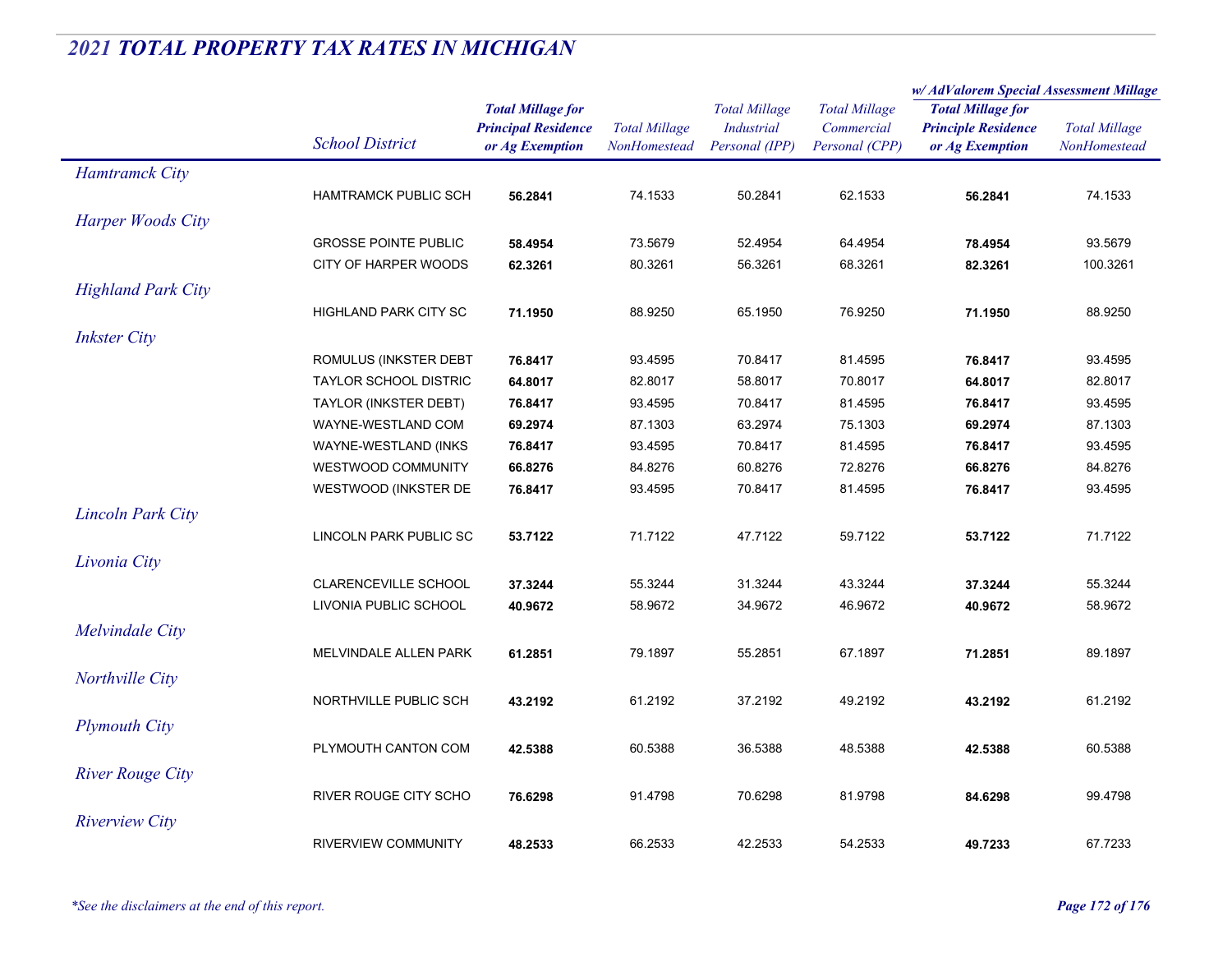|                       |                              |                                                                           |                                      |                                                             | w/AdValorem Special Assessment Millage               |                                                                           |                                      |
|-----------------------|------------------------------|---------------------------------------------------------------------------|--------------------------------------|-------------------------------------------------------------|------------------------------------------------------|---------------------------------------------------------------------------|--------------------------------------|
|                       | <b>School District</b>       | <b>Total Millage for</b><br><b>Principal Residence</b><br>or Ag Exemption | <b>Total Millage</b><br>NonHomestead | <b>Total Millage</b><br><b>Industrial</b><br>Personal (IPP) | <b>Total Millage</b><br>Commercial<br>Personal (CPP) | <b>Total Millage for</b><br><b>Principle Residence</b><br>or Ag Exemption | <b>Total Millage</b><br>NonHomestead |
| Rockwood City         |                              |                                                                           |                                      |                                                             |                                                      |                                                                           |                                      |
|                       | <b>GIBRALTAR SCHOOL DIST</b> | 50.7490                                                                   | 68.7490                              | 44.7490                                                     | 56.7490                                              | 51.1090                                                                   | 69.1090                              |
| <b>Romulus City</b>   |                              |                                                                           |                                      |                                                             |                                                      |                                                                           |                                      |
|                       | ROMULUS COMMUNITY S          | 52.6568                                                                   | 69.1168                              | 46.6568                                                     | 58.6568                                              | 52.6568                                                                   | 69.1168                              |
|                       | WAYNE-WESTLAND COM           | 45.3225                                                                   | 63.1554                              | 39.3225                                                     | 51.1554                                              | 45.3225                                                                   | 63.1554                              |
|                       | WOODHAVEN SCHOOL DI          | 47.8446                                                                   | 65.8446                              | 41.8446                                                     | 53.8446                                              | 47.8446                                                                   | 65.8446                              |
| Southgate City        |                              |                                                                           |                                      |                                                             |                                                      |                                                                           |                                      |
|                       | SOUTHGATE COMMUNITY          | 56.5767                                                                   | 74.5767                              | 50.5767                                                     | 62.5767                                              | 56.5767                                                                   | 74.5767                              |
| Taylor City           |                              |                                                                           |                                      |                                                             |                                                      |                                                                           |                                      |
|                       | <b>TAYLOR SCHOOL DISTRIC</b> | 50.8945                                                                   | 68.8945                              | 44.8945                                                     | 56.8945                                              | 50.8945                                                                   | 68.8945                              |
| <b>Trenton City</b>   |                              |                                                                           |                                      |                                                             |                                                      |                                                                           |                                      |
|                       | <b>TRENTON PUBLIC SCHOO</b>  | 57.5911                                                                   | 74.1765                              | 51.5911                                                     | 63.5911                                              | 57.5911                                                                   | 74.1765                              |
|                       | <b>RIVERVIEW COMMUNITY</b>   | 54.0939                                                                   | 72.0939                              | 48.0939                                                     | 60.0939                                              | 54.0939                                                                   | 72.0939                              |
| <b>Wayne City</b>     |                              |                                                                           |                                      |                                                             |                                                      |                                                                           |                                      |
|                       | WAYNE-WESTLAND COM           | 54.0095                                                                   | 71.8424                              | 48.0095                                                     | 59.8424                                              | 54.0095                                                                   | 71.8424                              |
| <b>Westland City</b>  |                              |                                                                           |                                      |                                                             |                                                      |                                                                           |                                      |
|                       | <b>GARDEN CITY SCHOOL DI</b> | 50.8924                                                                   | 68.8924                              | 44.8924                                                     | 56.8924                                              | 50.8924                                                                   | 68.8924                              |
|                       | LIVONIA PUBLIC SCHOOL        | 48.3072                                                                   | 66.3072                              | 42.3072                                                     | 54.3072                                              | 48.3072                                                                   | 66.3072                              |
|                       | ROMULUS COMMUNITY S          | 56.3790                                                                   | 72.8390                              | 50.3790                                                     | 62.3790                                              | 56.3790                                                                   | 72.8390                              |
|                       | ROMULUS (INKSTER DEBT        | 56.5890                                                                   | 73.2068                              | 50.5890                                                     | 61.2068                                              | 56.5890                                                                   | 73.2068                              |
|                       | <b>TAYLOR SCHOOL DISTRIC</b> | 44.5490                                                                   | 62.5490                              | 38.5490                                                     | 50.5490                                              | 44.5490                                                                   | 62.5490                              |
|                       | TAYLOR (INKSTER DEBT)        | 56.5890                                                                   | 73.2068                              | 50.5890                                                     | 61.2068                                              | 56.5890                                                                   | 73.2068                              |
|                       | WAYNE-WESTLAND COM           | 49.0447                                                                   | 66.8776                              | 43.0447                                                     | 54.8776                                              | 49.0447                                                                   | 66.8776                              |
| <b>Woodhaven City</b> |                              |                                                                           |                                      |                                                             |                                                      |                                                                           |                                      |
|                       | GIBRALTAR SCHOOL DIST        | 52.7618                                                                   | 70.7618                              | 46.7618                                                     | 58.7618                                              | 52.7618                                                                   | 70.7618                              |
|                       | WOODHAVEN SCHOOL DI          | 53.4208                                                                   | 71.4208                              | 47.4208                                                     | 59.4208                                              | 53.4208                                                                   | 71.4208                              |
| <b>Wyandotte City</b> |                              |                                                                           |                                      |                                                             |                                                      |                                                                           |                                      |
|                       | WYANDOTTE CITY SCHOO         | 54.0158                                                                   | 72.0158                              | 48.0158                                                     | 60.0158                                              | 54.0158                                                                   | 72.0158                              |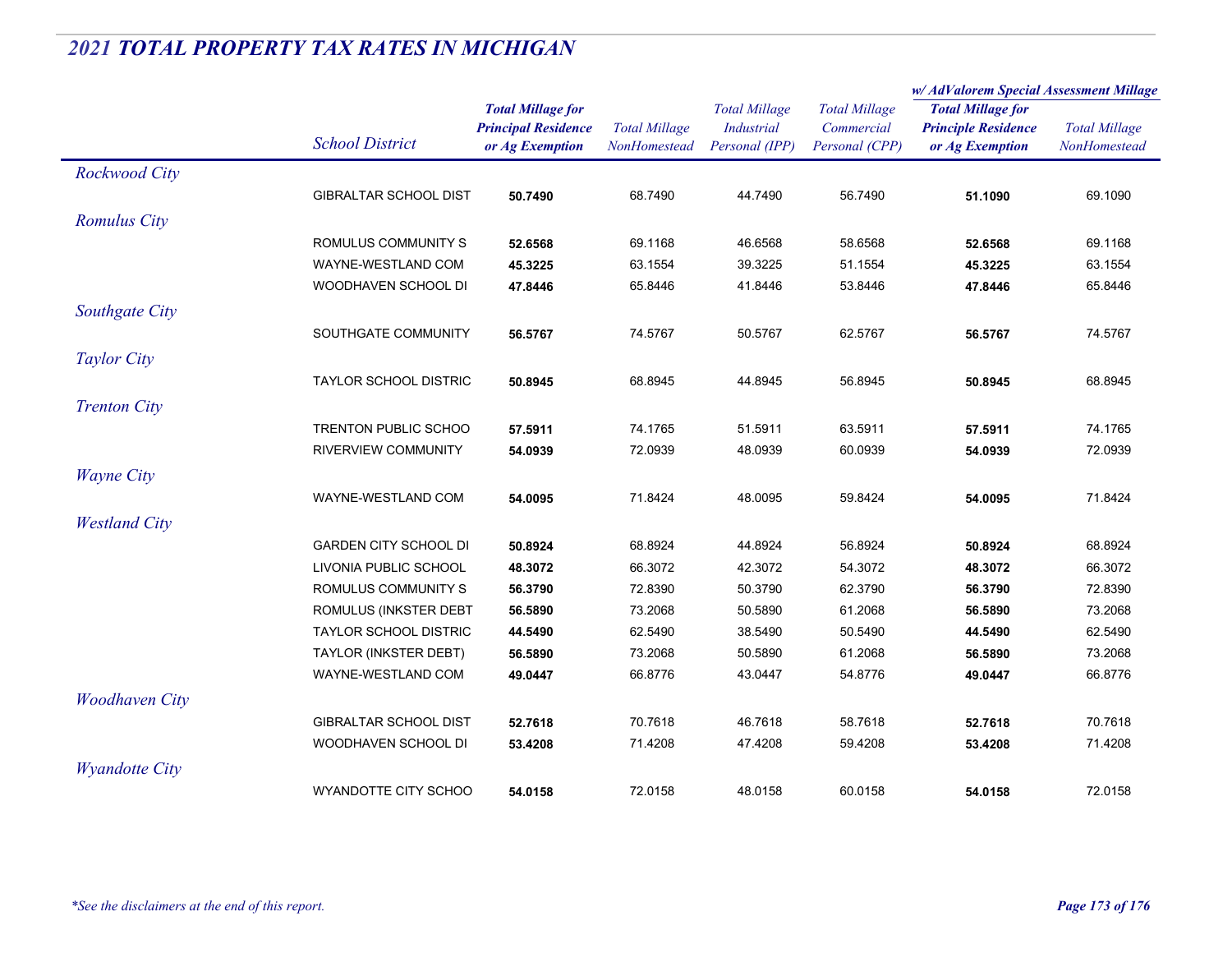|                             |                            |                            |                      | <b>Total Millage</b> |                      | w/AdValorem Special Assessment Millage |                      |
|-----------------------------|----------------------------|----------------------------|----------------------|----------------------|----------------------|----------------------------------------|----------------------|
|                             |                            | <b>Total Millage for</b>   |                      |                      | <b>Total Millage</b> | <b>Total Millage for</b>               |                      |
|                             | <b>School District</b>     | <b>Principal Residence</b> | <b>Total Millage</b> | <b>Industrial</b>    | Commercial           | <b>Principle Residence</b>             | <b>Total Millage</b> |
|                             |                            | or Ag Exemption            | NonHomestead         | Personal (IPP)       | Personal (CPP)       | or Ag Exemption                        | NonHomestead         |
| <b>COUNTY: Wexford</b>      |                            |                            |                      |                      |                      |                                        |                      |
| <b>Antioch Twp</b>          |                            |                            |                      |                      |                      |                                        |                      |
|                             | CADILLAC AREA PUBLIC S     | 32.9658                    | 50.9658              | 26.9658              | 38.9658              | 32.9658                                | 50.9658              |
|                             | <b>MESICK CONSOLIDATED</b> | 26.8158                    | 44.6412              | 20.8158              | 32.6412              | 26.8158                                | 44.6412              |
| <b>VILLAGE OF MESICK</b>    | <b>MESICK CONSOLIDATED</b> | 38.1345                    | 55.9599              | 32.1345              | 43.9599              | 38.1345                                | 55.9599              |
| <b>Boon</b> Twp             |                            |                            |                      |                      |                      |                                        |                      |
|                             | CADILLAC AREA PUBLIC S     | 32.4475                    | 50.4475              | 26.4475              | 38.4475              | 32.4475                                | 50.4475              |
| <b>VILLAGE OF HARRIETTA</b> | CADILLAC AREA PUBLIC S     | 38.4475                    | 56.4475              | 32.4475              | 44.4475              | 38.4475                                | 56.4475              |
|                             | <b>MESICK CONSOLIDATED</b> | 26.2975                    | 44.1229              | 20.2975              | 32.1229              | 26.2975                                | 44.1229              |
| Cedar Creek Twp             |                            |                            |                      |                      |                      |                                        |                      |
|                             | <b>MANTON CONSOLIDATED</b> | 29.8130                    | 47.7529              | 23.8130              | 35.7529              | 29.8130                                | 47.7529              |
| Cherry Grove Twp            |                            |                            |                      |                      |                      |                                        |                      |
|                             | PINE RIVER AREA SCHOO      | 28.7533                    | 46.7533              | 22.7533              | 34.7533              | 28.7533                                | 46.7533              |
|                             | CADILLAC AREA PUBLIC S     | 31.6833                    | 49.6833              | 25.6833              | 37.6833              | 31.6833                                | 49.6833              |
| Clam Lake Twp               |                            |                            |                      |                      |                      |                                        |                      |
|                             | MCBAIN RURAL AGR SCH       | 26.2617                    | 44.2617              | 20.2617              | 32.2617              | 26.2617                                | 44.2617              |
|                             | PINE RIVER AREA SCHOO      | 29.1217                    | 47.1217              | 23.1217              | 35.1217              | 29.1217                                | 47.1217              |
|                             | CADILLAC AREA PUBLIC S     | 32.0517                    | 50.0517              | 26.0517              | 38.0517              | 32.0517                                | 50.0517              |
| Colfax Twp                  |                            |                            |                      |                      |                      |                                        |                      |
|                             | CADILLAC AREA PUBLIC S     | 30.9258                    | 48.9258              | 24.9258              | 36.9258              | 30.9258                                | 48.9258              |
|                             | <b>MANTON CONSOLIDATED</b> | 30.6758                    | 48.6157              | 24.6758              | 36.6157              | 30.6758                                | 48.6157              |
|                             | <b>MESICK CONSOLIDATED</b> | 24.7758                    | 42.6012              | 18.7758              | 30.6012              | 24.7758                                | 42.6012              |
| Greenwood Twp               |                            |                            |                      |                      |                      |                                        |                      |
|                             | KINGSLEY AREA SCHOOL       | 21.6060                    | 39.6060              | 15.6060              | 27.6060              | 21.6060                                | 39.6060              |
|                             | <b>MANTON CONSOLIDATED</b> | 30.7380                    | 48.6779              | 24.7380              | 36.6779              | 30.7380                                | 48.6779              |
|                             | <b>MESICK CONSOLIDATED</b> | 24.8380                    | 42.6634              | 18.8380              | 30.6634              | 24.8380                                | 42.6634              |
| <b>Hanover Twp</b>          |                            |                            |                      |                      |                      |                                        |                      |
|                             | <b>BUCKLEY COMM SCHOOL</b> | 28.0864                    | 46.0864              | 22.0864              | 34.0864              | 28.0864                                | 46.0864              |
| <b>VILLAGE OF BUCKLEY</b>   | <b>BUCKLEY COMM SCHOOL</b> | 36.8167                    | 54.8167              | 30.8167              | 42.8167              | 36.8167                                | 54.8167              |
|                             | <b>MESICK CONSOLIDATED</b> | 26.7684                    | 44.5938              | 20.7684              | 32.5938              | 26.7684                                | 44.5938              |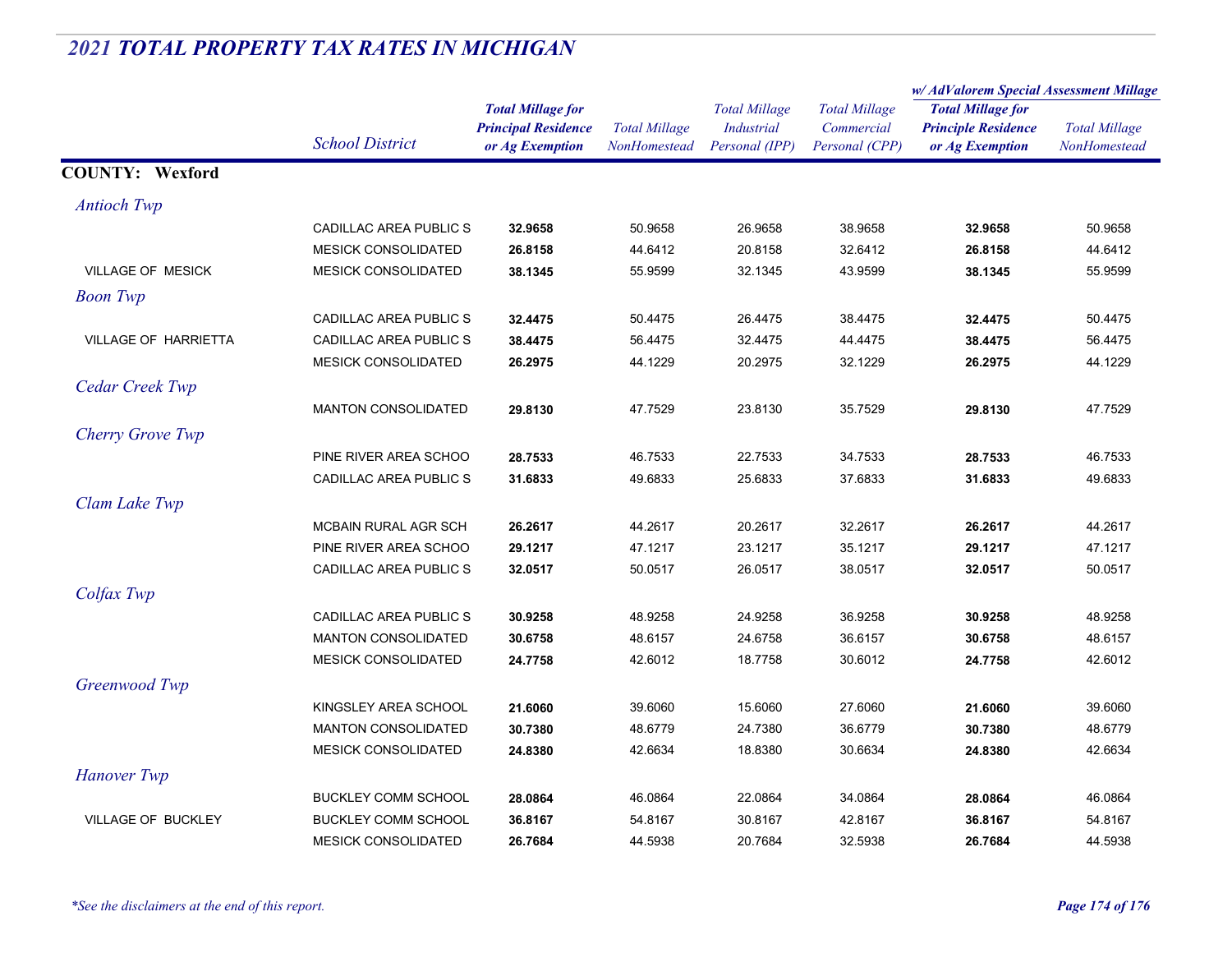|                             |                               |                                               | <b>Total Millage</b><br>NonHomestead | <b>Total Millage</b><br><b>Industrial</b><br>Personal (IPP) | <b>Total Millage</b><br>Commercial | w/AdValorem Special Assessment Millage                 |                                      |  |
|-----------------------------|-------------------------------|-----------------------------------------------|--------------------------------------|-------------------------------------------------------------|------------------------------------|--------------------------------------------------------|--------------------------------------|--|
|                             | <b>School District</b>        | <b>Total Millage for</b>                      |                                      |                                                             |                                    | <b>Total Millage for</b><br><b>Principle Residence</b> | <b>Total Millage</b><br>NonHomestead |  |
|                             |                               | <b>Principal Residence</b><br>or Ag Exemption |                                      |                                                             |                                    |                                                        |                                      |  |
|                             |                               |                                               |                                      |                                                             | Personal (CPP)                     | or Ag Exemption                                        |                                      |  |
| <b>Haring Twp</b>           |                               |                                               |                                      |                                                             |                                    |                                                        |                                      |  |
|                             | <b>CADILLAC AREA PUBLIC S</b> | 31.2399                                       | 49.2399                              | 25.2399                                                     | 37.2399                            | 31.2399                                                | 49.2399                              |  |
| Henderson Twp               |                               |                                               |                                      |                                                             |                                    |                                                        |                                      |  |
|                             | CADILLAC AREA PUBLIC S        | 30.9434                                       | 48.9434                              | 24.9434                                                     | 36.9434                            | 30.9434                                                | 48.9434                              |  |
| Liberty Twp                 |                               |                                               |                                      |                                                             |                                    |                                                        |                                      |  |
|                             | <b>MANTON CONSOLIDATED</b>    | 29.8316                                       | 47.7715                              | 23.8316                                                     | 35.7715                            | 29.8316                                                | 47.7715                              |  |
| Selma Twp                   |                               |                                               |                                      |                                                             |                                    |                                                        |                                      |  |
|                             | <b>CADILLAC AREA PUBLIC S</b> | 30.9311                                       | 48.9311                              | 24.9311                                                     | 36.9311                            | 30.9311                                                | 48.9311                              |  |
|                             | <b>MESICK CONSOLIDATED</b>    | 24.7811                                       | 42.6065                              | 18.7811                                                     | 30.6065                            | 24.7811                                                | 42.6065                              |  |
|                             |                               |                                               |                                      |                                                             |                                    |                                                        |                                      |  |
| <b>Slagle Twp</b>           |                               |                                               |                                      |                                                             |                                    |                                                        |                                      |  |
|                             | CADILLAC AREA PUBLIC S        | 30.9867                                       | 48.9867                              | 24.9867                                                     | 36.9867                            | 30.9867                                                | 48.9867                              |  |
| <b>VILLAGE OF HARRIETTA</b> | CADILLAC AREA PUBLIC S        | 36.9867                                       | 54.9867                              | 30.9867                                                     | 42.9867                            | 36.9867                                                | 54.9867                              |  |
|                             | <b>MESICK CONSOLIDATED</b>    | 24.8367                                       | 42.6621                              | 18.8367                                                     | 30.6621                            | 24.8367                                                | 42.6621                              |  |
| South Branch Twp            |                               |                                               |                                      |                                                             |                                    |                                                        |                                      |  |
|                             | CADILLAC AREA PUBLIC S        | 32.8242                                       | 50.8242                              | 26.8242                                                     | 38.8242                            | 32.8242                                                | 50.8242                              |  |
|                             | <b>MESICK CONSOLIDATED</b>    | 26.6742                                       | 44.4996                              | 20.6742                                                     | 32.4996                            | 26.6742                                                | 44.4996                              |  |
| Springville Twp             |                               |                                               |                                      |                                                             |                                    |                                                        |                                      |  |
|                             | <b>MESICK CONSOLIDATED</b>    | 28.0106                                       | 45.8360                              | 22.0106                                                     | 33.8360                            | 28.0106                                                | 45.8360                              |  |
| <b>VILLAGE OF MESICK</b>    | <b>MESICK CONSOLIDATED</b>    | 39.3293                                       | 57.1547                              | 33.3293                                                     | 45.1547                            | 39.3293                                                | 57.1547                              |  |
| <b>Wexford</b> Twp          |                               |                                               |                                      |                                                             |                                    |                                                        |                                      |  |
|                             | <b>BENZIE COUNTY CENTRA</b>   | 25.7207                                       | 43.7207                              | 19.7207                                                     | 31.7207                            | 25.7207                                                | 43.7207                              |  |
|                             | <b>BUCKLEY COMM SCHOOL</b>    | 27.4010                                       | 45.4010                              | 21.4010                                                     | 33.4010                            | 27.4010                                                | 45.4010                              |  |
|                             | <b>MESICK CONSOLIDATED</b>    | 26.0830                                       | 43.9084                              | 20.0830                                                     | 31.9084                            | 26.0830                                                | 43.9084                              |  |
| Cadillac City               |                               |                                               |                                      |                                                             |                                    |                                                        |                                      |  |
|                             | <b>CADILLAC AREA PUBLIC S</b> | 45.5029                                       | 63.5029                              | 39.5029                                                     | 51.5029                            | 45.5029                                                | 63.5029                              |  |
|                             |                               |                                               |                                      |                                                             |                                    |                                                        |                                      |  |
| <b>Manton City</b>          |                               |                                               |                                      |                                                             |                                    |                                                        |                                      |  |
|                             | <b>MANTON CONSOLIDATED</b>    | 47.0390                                       | 64.9789                              | 41.0390                                                     | 52.9789                            | 47.0390                                                | 64.9789                              |  |